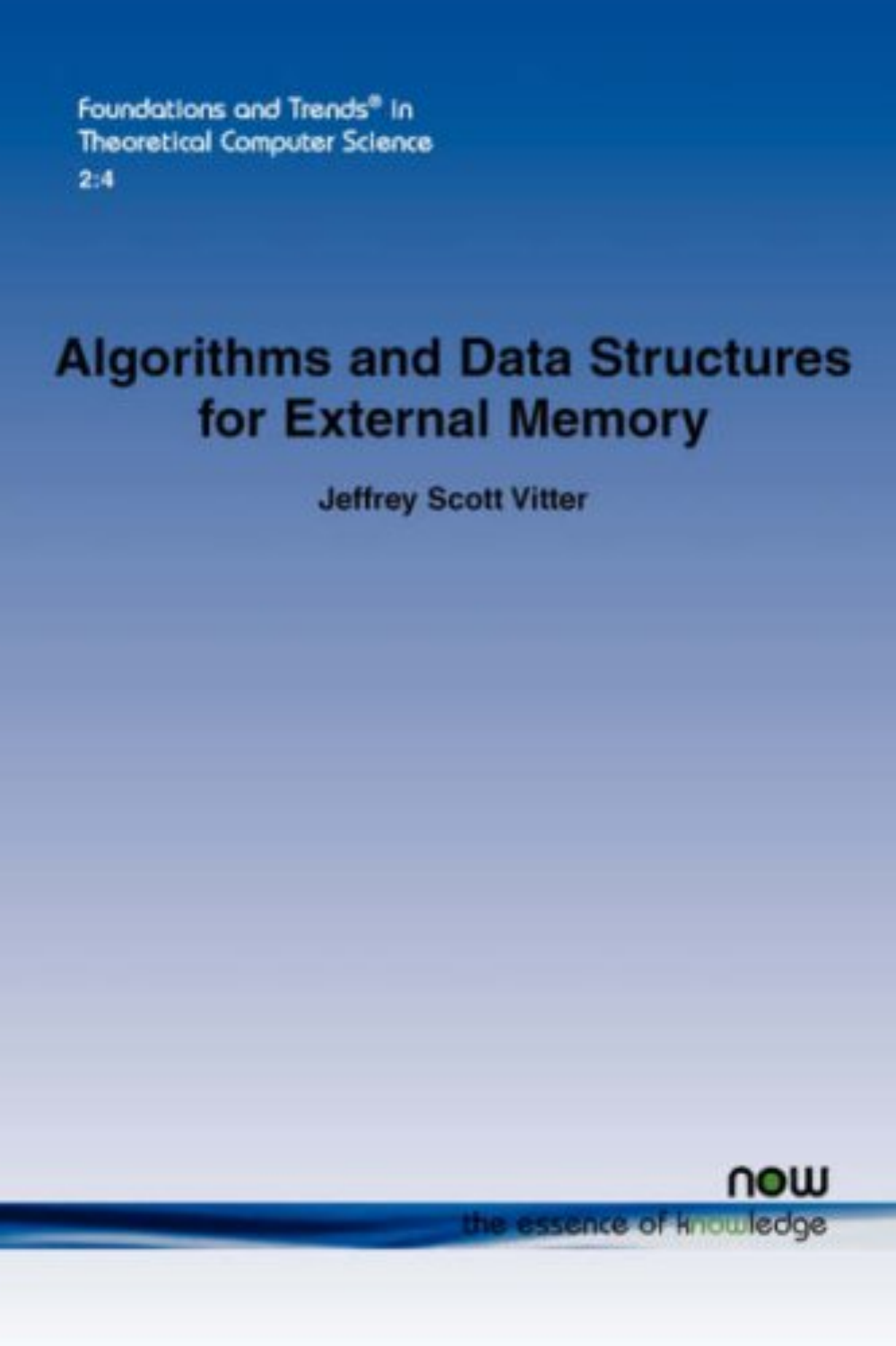Foundations and Trends<sup>®</sup> in Theoretical Computer Science Vol. 2, No. 4 (2006) 305–474 c 2008 J. S. Vitter DOI: 10.1561/0400000014



# **Algorithms and Data Structures for External Memory**

# **Jeffrey Scott Vitter**

*Department of Computer Science, Purdue University, West Lafayette, Indiana, 47907–2107, USA, jsv@purdue.edu*

# **Abstract**

Data sets in large applications are often too massive to fit completely inside the computer's internal memory. The resulting input/output communication (or I/O) between fast internal memory and slower external memory (such as disks) can be a major performance bottleneck. In this manuscript, we survey the state of the art in the design and analysis of algorithms and data structures for *external memory* (or *EM* for short), where the goal is to exploit locality and parallelism in order to reduce the I/O costs. We consider a variety of EM paradigms for solving batched and online problems efficiently in external memory.

For the batched problem of sorting and related problems like permuting and fast Fourier transform, the key paradigms include distribution and merging. The paradigm of disk striping offers an elegant way to use multiple disks in parallel. For sorting, however, disk striping can be nonoptimal with respect to  $I/O$ , so to gain further improvements we discuss distribution and merging techniques for using the disks independently. We also consider useful techniques for batched EM problems involving matrices, geometric data, and graphs.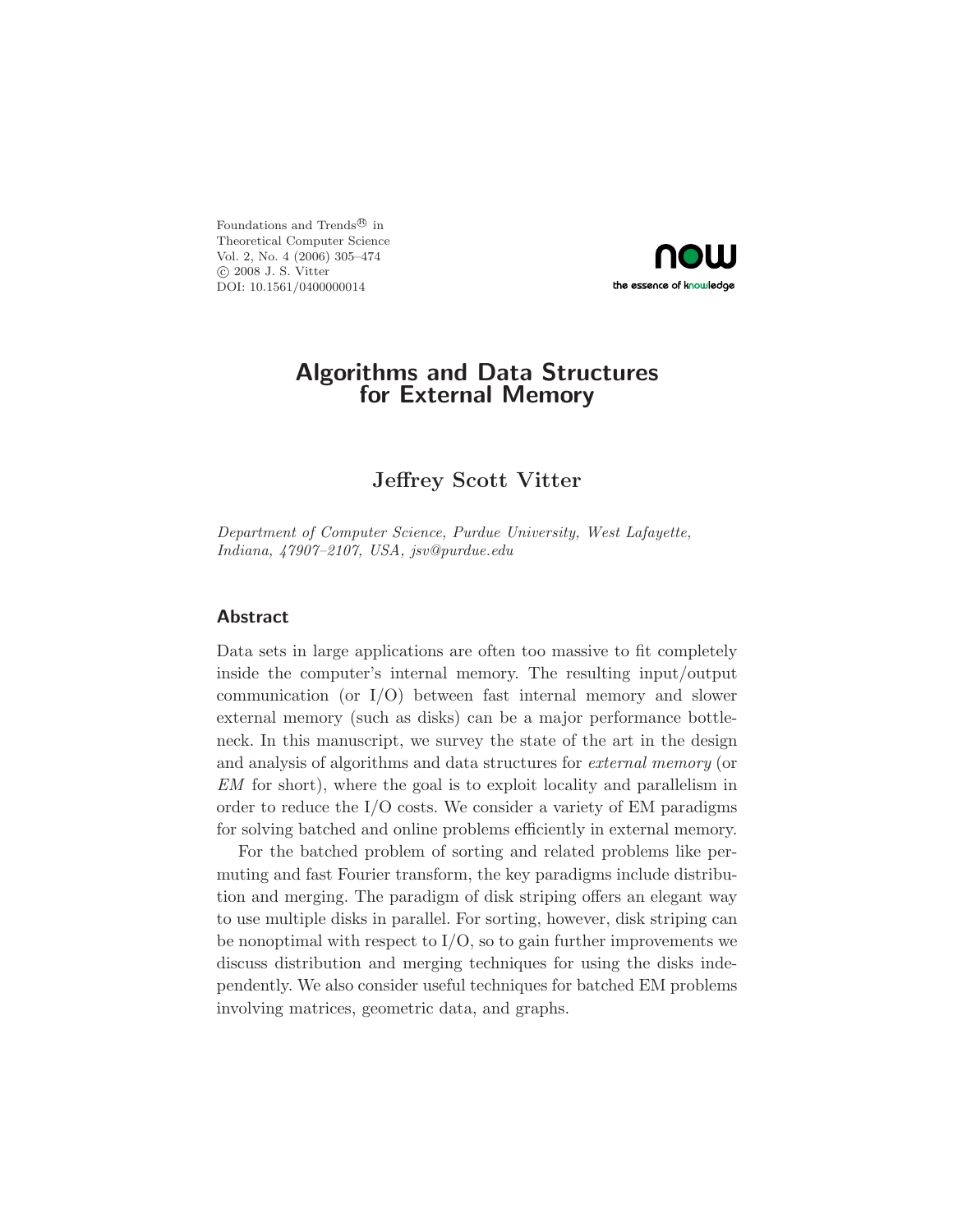In the online domain, canonical EM applications include dictionary lookup and range searching. The two important classes of indexed data structures are based upon extendible hashing and B-trees. The paradigms of filtering and bootstrapping provide convenient means in online data structures to make effective use of the data accessed from disk. We also re-examine some of the above EM problems in slightly different settings, such as when the data items are moving, when the data items are variable-length such as character strings, when the data structure is compressed to save space, or when the allocated amount of internal memory can change dynamically.

Programming tools and environments are available for simplifying the EM programming task. We report on some experiments in the domain of spatial databases using the TPIE system (Transparent Parallel I/O programming Environment). The newly developed EM algorithms and data structures that incorporate the paradigms we discuss are significantly faster than other methods used in practice.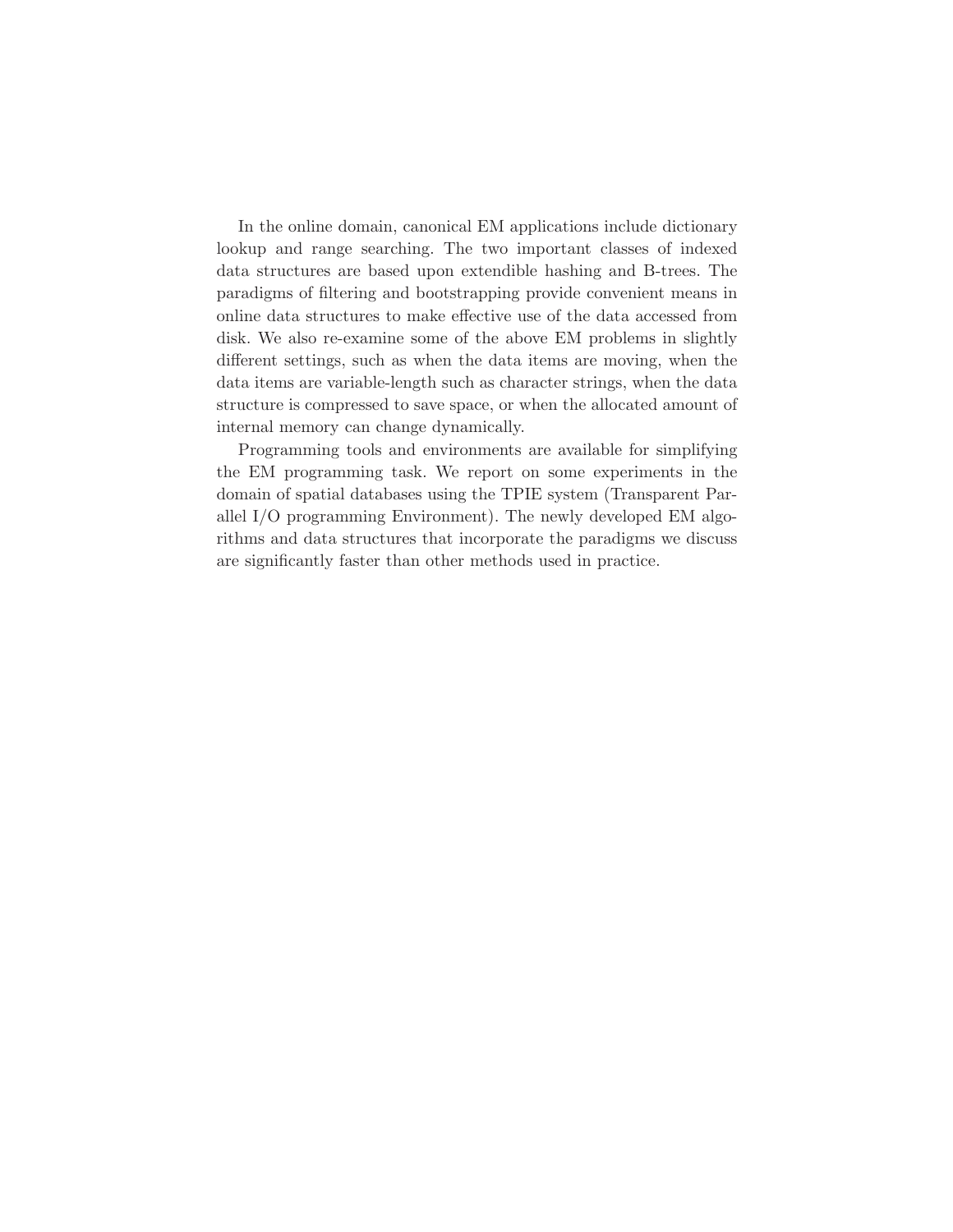# **Preface**

I first became fascinated about the tradeoffs between computing and memory usage while a graduate student at Stanford University. Over the following years, this theme has influenced much of what I have done professionally, not only in the field of external memory algorithms, which this manuscript is about, but also on other topics such as data compression, data mining, databases, prefetching/caching, and random sampling.

The reality of the computer world is that no matter how fast computers are and no matter how much data storage they provide, there will always be a desire and need to push the envelope. The solution is not to wait for the next generation of computers, but rather to examine the fundamental constraints in order to understand the limits of what is possible and to translate that understanding into effective solutions.

In this manuscript you will consider a scenario that arises often in large computing applications, namely, that the relevant data sets are simply too massive to fit completely inside the computer's internal memory and must instead reside on disk. The resulting input/output communication (or I/O) between fast internal memory and slower external memory (such as disks) can be a major performance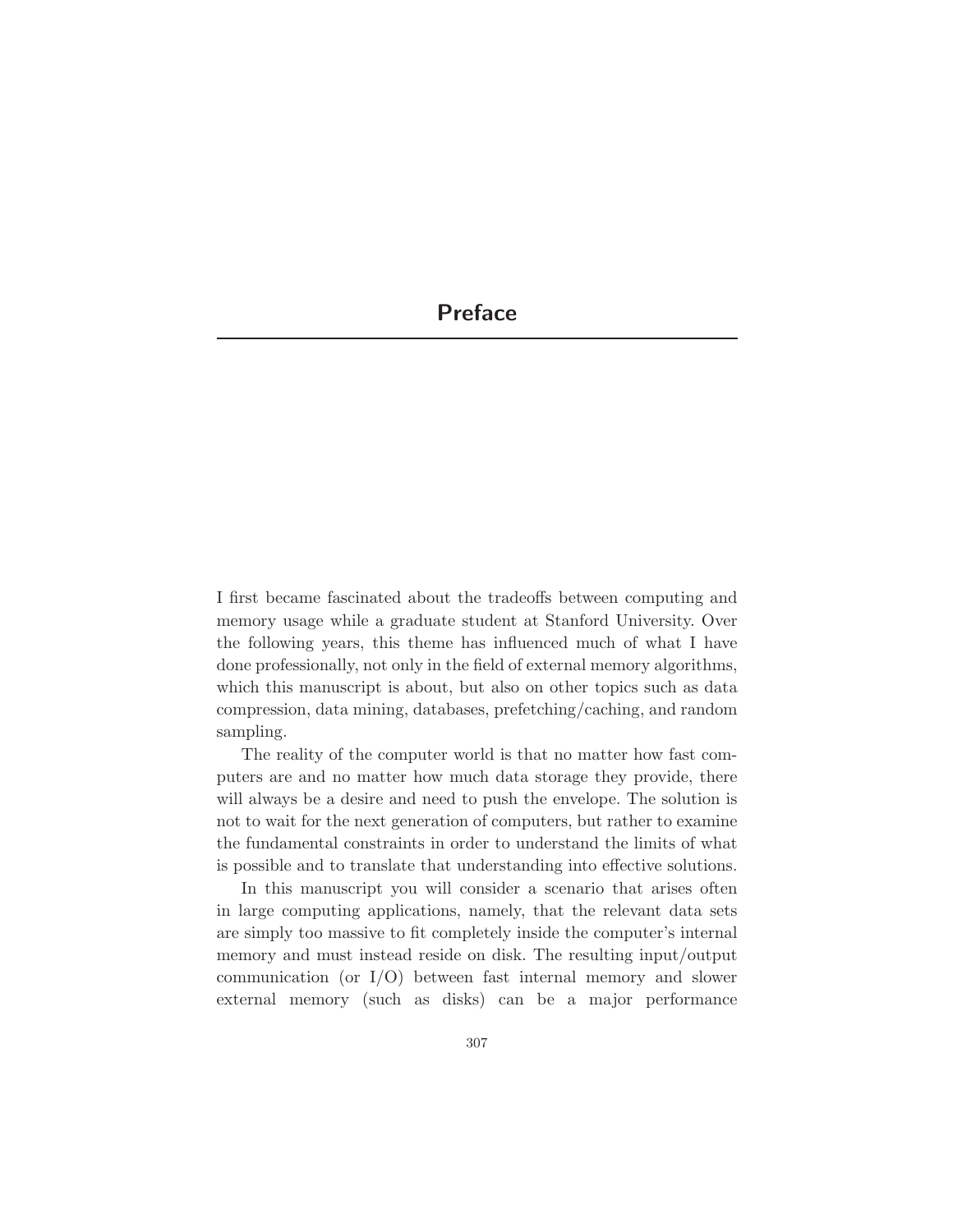bottleneck. This manuscript provides a detailed overview of the design and analysis of algorithms and data structures for *external memory* (or simply *EM* ), where the goal is to exploit locality and parallelism in order to reduce the I/O costs. Along the way, you will learn a variety of EM paradigms for solving batched and online problems efficiently.

For the batched problem of sorting and related problems like permuting and fast Fourier transform, the two fundamental paradigms are distribution and merging. The paradigm of disk striping offers an elegant way to use multiple disks in parallel. For sorting, however, disk striping can be nonoptimal with respect to  $I/O$ , so to gain further improvements we discuss distribution and merging techniques for using the disks independently, including an elegant duality property that yields state-of-the-art algorithms. You will encounter other useful techniques for batched EM problems involving matrices (such as matrix multiplication and transposition), geometric data (such as finding intersections and constructing convex hulls) and graphs (such as list ranking, connected components, topological sorting, and shortest paths).

In the online domain, which involves constructing data structures to answer queries, we discuss two canonical EM search applications: dictionary lookup and range searching. Two important paradigms for developing indexed data structures for these problems are hashing (including extendible hashing) and tree-based search (including B-trees). The paradigms of filtering and bootstrapping provide convenient means in online data structures to make effective use of the data accessed from disk. You will also be exposed to some of the above EM problems in slightly different settings, such as when the data items are moving, when the data items are variable-length (e.g., strings of text), when the data structure is compressed to save space, and when the allocated amount of internal memory can change dynamically.

Programming tools and environments are available for simplifying the EM programming task. You will see some experimental results in the domain of spatial databases using the TPIE system, which stands for Transparent Parallel I/O programming Environment. The newly developed EM algorithms and data structures that incorporate the paradigms discussed in this manuscript are significantly faster than other methods used in practice.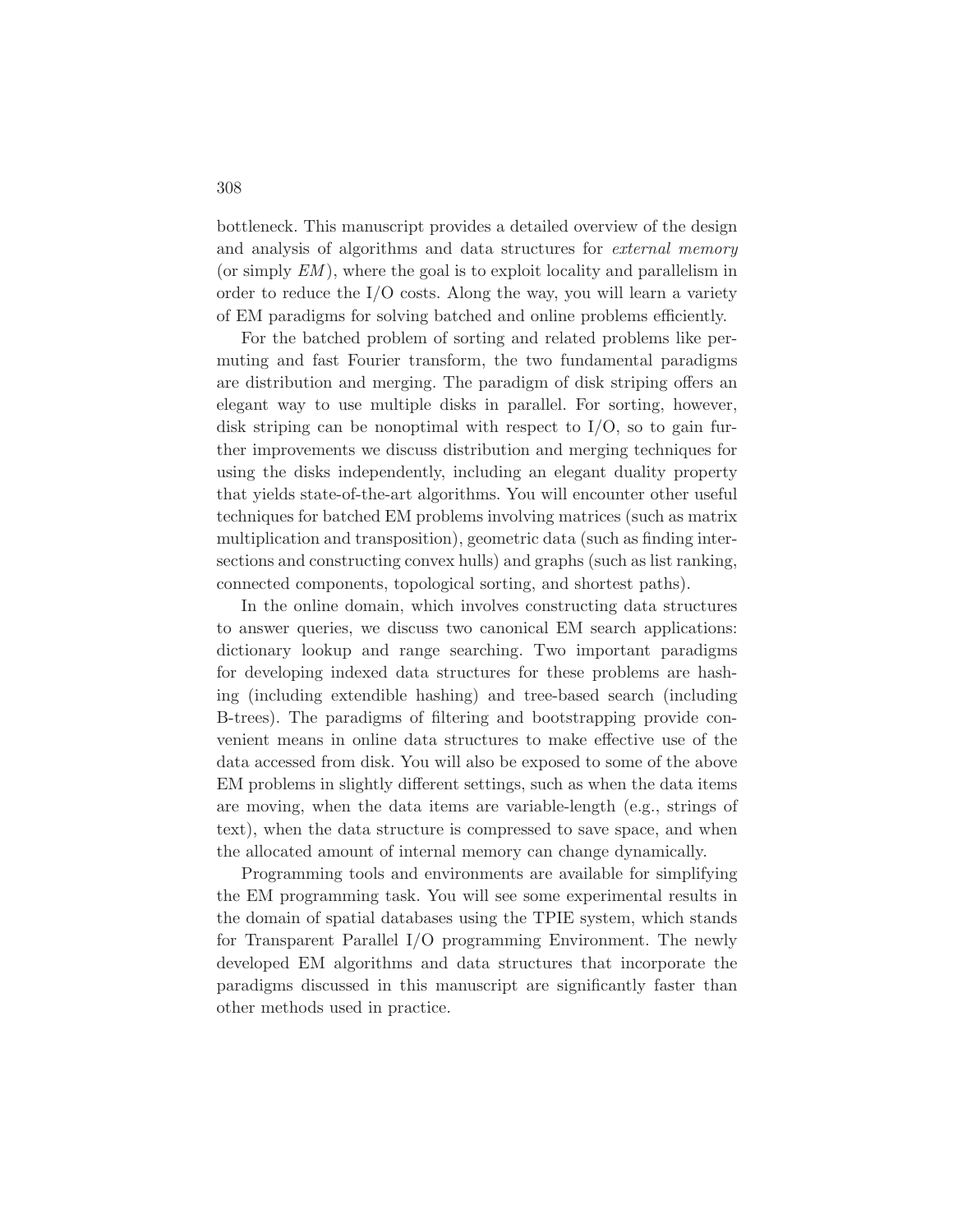I would like to thank my colleagues for several helpful comments, especially Pankaj Agarwal, Lars Arge, Ricardo Baeza-Yates, Adam Buchsbaum, Jeffrey Chase, Michael Goodrich, Wing-Kai Hon, David Hutchinson, Gonzalo Navarro, Vasilis Samoladas, Peter Sanders, Rahul Shah, Amin Vahdat, and Norbert Zeh. I also thank the referees and editors for their help and suggestions, as well as the many wonderful staff members I've had the privilege to work with. Figure 1.1 is a modified version of a figure by Darren Vengroff, and Figures 2.1 and 5.2 come from [118, 342]. Figures 5.4–5.8, 8.2–8.3, 10.1, 12.1, 12.2, 12.4, and 14.1 are modified versions of figures in [202, 47, 147, 210, 41, 50, 158], respectively.

This manuscript is an expanded and updated version of the article in *ACM Computing Surveys*, Vol. 33, No. 2, June 2001. I am very appreciative for the support provided by the National Science Foundation through research grants CCR–9522047, EIA–9870734, CCR–9877133, IIS–0415097, and CCF–0621457; by the Army Research Office through MURI grant DAAH04–96–1–0013; and by IBM Corporation. Part of this manuscript was done at Duke University, Durham, North Carolina; the University of Aarhus, Arhus, Denmark; INRIA, Sophia Antipolis, France; and Purdue University, West Lafayette, Indiana.

I especially want to thank my wife Sharon and our three kids (or more accurately, young adults) Jillian, Scott, and Audrey for their everpresent love and support. I most gratefully dedicate this manuscript to them.

West Lafayette, Indiana — J. S. V. March 2008

309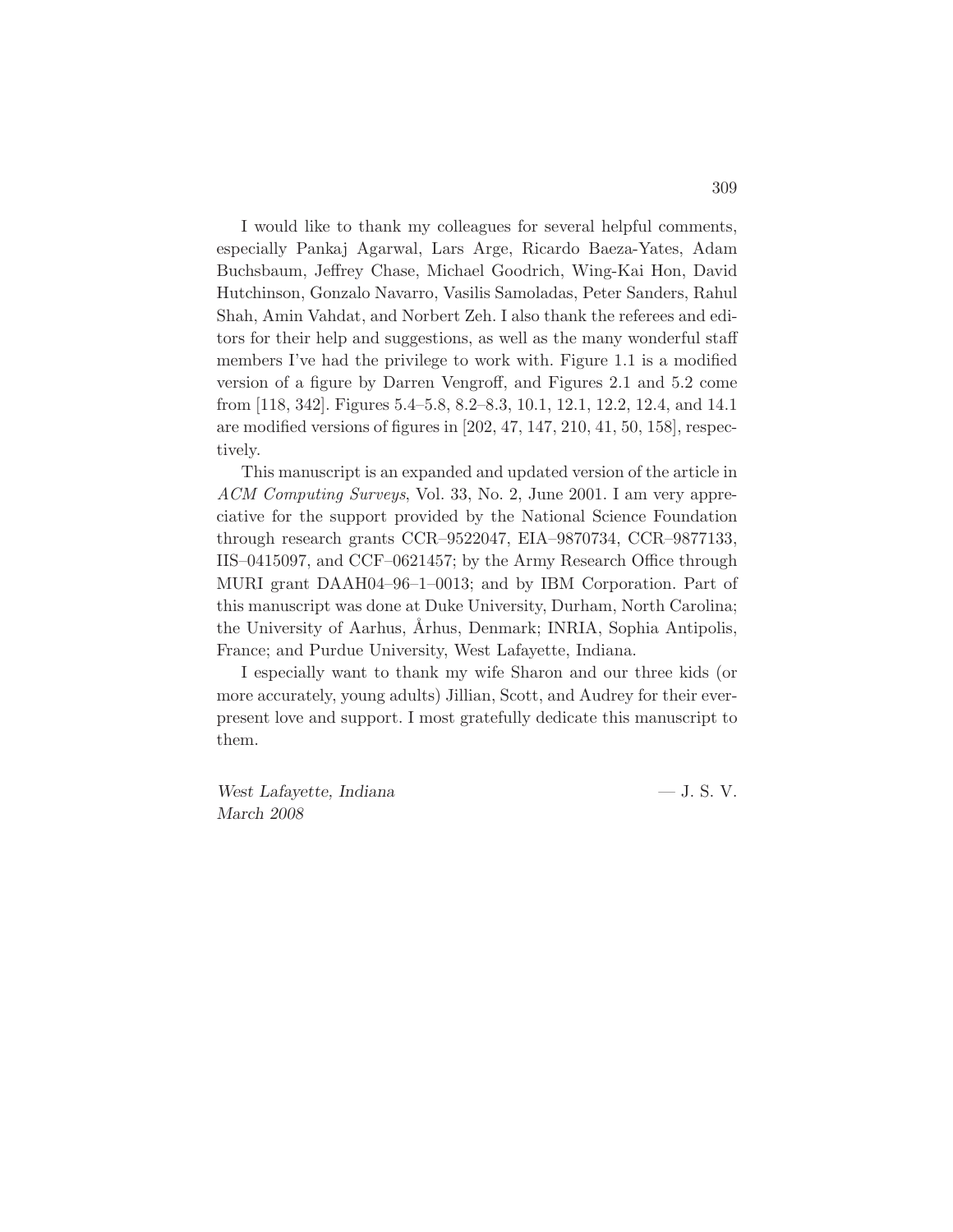# **1 Introduction**

The world is drowning in data! In recent years, we have been deluged by a torrent of data from a variety of increasingly data-intensive applications, including databases, scientific computations, graphics, entertainment, multimedia, sensors, web applications, and email. NASA's Earth Observing System project, the core part of the Earth Science Enterprise (formerly Mission to Planet Earth), produces petabytes  $(10^{15}$  bytes) of raster data per year [148]. A petabyte corresponds roughly to the amount of information in one billion graphically formatted books. The online databases of satellite images used by Microsoft TerraServer (part of MSN Virtual Earth) [325] and Google Earth [180] are multiple terabytes  $(10^{12}$  bytes) in size. Wal-Mart's sales data warehouse contains over a half petabyte (500 terabytes) of data. A major challenge is to develop mechanisms for processing the data, or else much of the data will be useless.

For reasons of economy, general-purpose computer systems usually contain a hierarchy of memory levels, each level with its own cost and performance characteristics. At the lowest level, CPU registers and caches are built with the fastest but most expensive memory. For internal main memory, dynamic random access memory (DRAM) is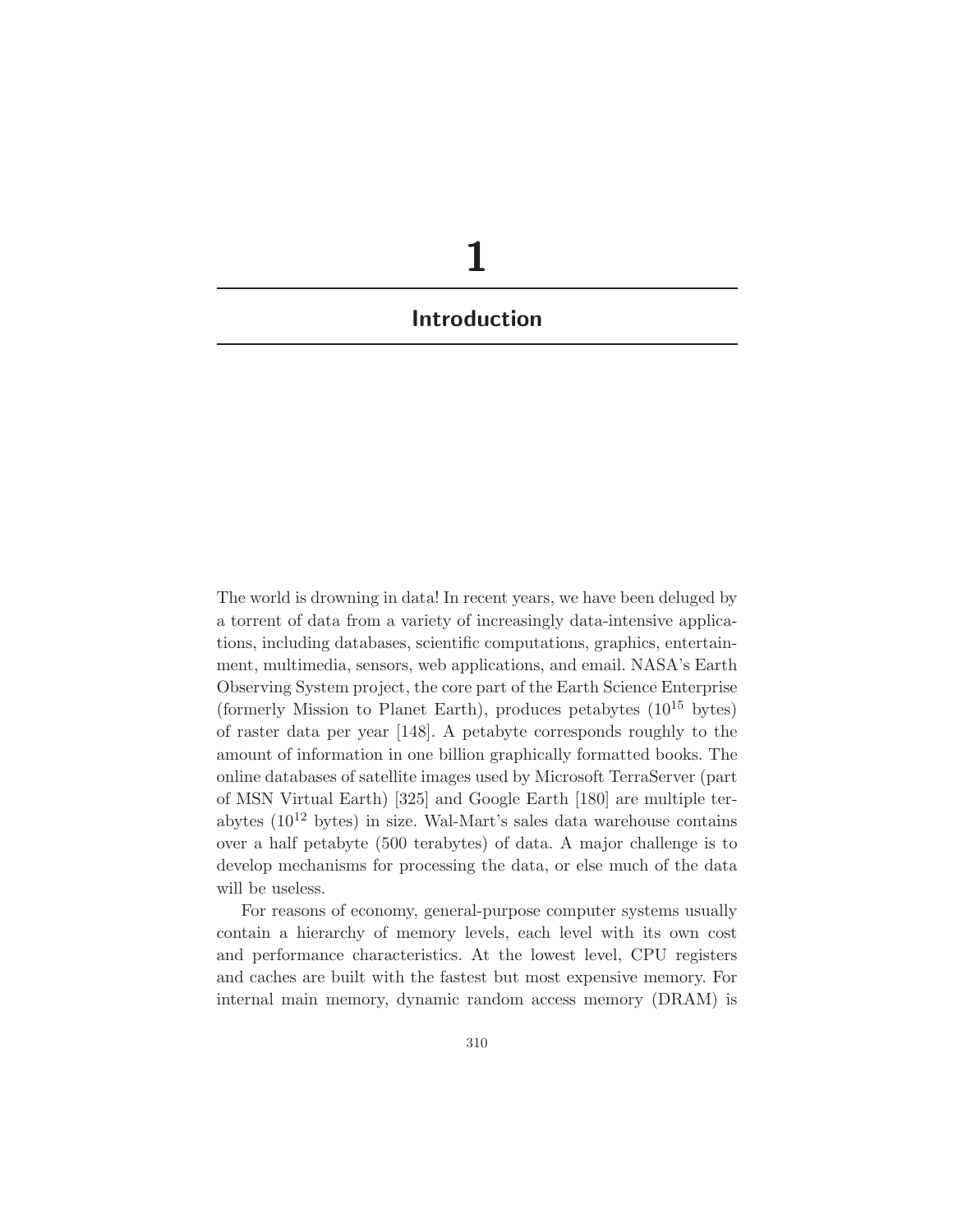

Fig. 1.1 The memory hierarchy of a typical uniprocessor system, including registers, instruction cache, data cache (level 1 cache), level 2 cache, internal memory, and disks. Some systems have in addition a level 3 cache, not shown here. Memory access latency ranges from less than one nanosecond (ns,  $10^{-9}$  seconds) for registers and level 1 cache to several milliseconds (ms, 10−<sup>3</sup> seconds) for disks. Typical memory sizes for each level of the hierarchy are shown at the bottom. Each value of B listed at the top of the figure denotes a typical block transfer size between two adjacent levels of the hierarchy. All sizes are given in units of bytes (B), kilobytes (KB,  $10^3$ B), megabytes (MB,  $10^6$ B), gigabytes (GB,  $10^9$ B), and petabytes (PB, 10<sup>15</sup> B). (In the PDM model defined in Chapter 2, we measure the block size  $B$  in units of items rather than in units of bytes.) In this figure,  $8KB$  is the indicated physical block transfer size between internal memory and the disks. However, in batched applications we often use a substantially larger logical block transfer size.

typical. At a higher level, inexpensive but slower magnetic disks are used for external mass storage, and even slower but larger-capacity devices such as tapes and optical disks are used for archival storage. These devices can be attached via a network fabric (e.g., Fibre Channel or iSCSI) to provide substantial external storage capacity. Figure 1.1 depicts a typical memory hierarchy and its characteristics.

Most modern programming languages are based upon a programming model in which memory consists of one uniform address space. The notion of virtual memory allows the address space to be far larger than what can fit in the internal memory of the computer. Programmers have a natural tendency to assume that all memory references require the same access time. In many cases, such an assumption is reasonable (or at least does not do harm), especially when the data sets are not large. The utility and elegance of this programming model are to a large extent why it has flourished, contributing to the productivity of the software industry.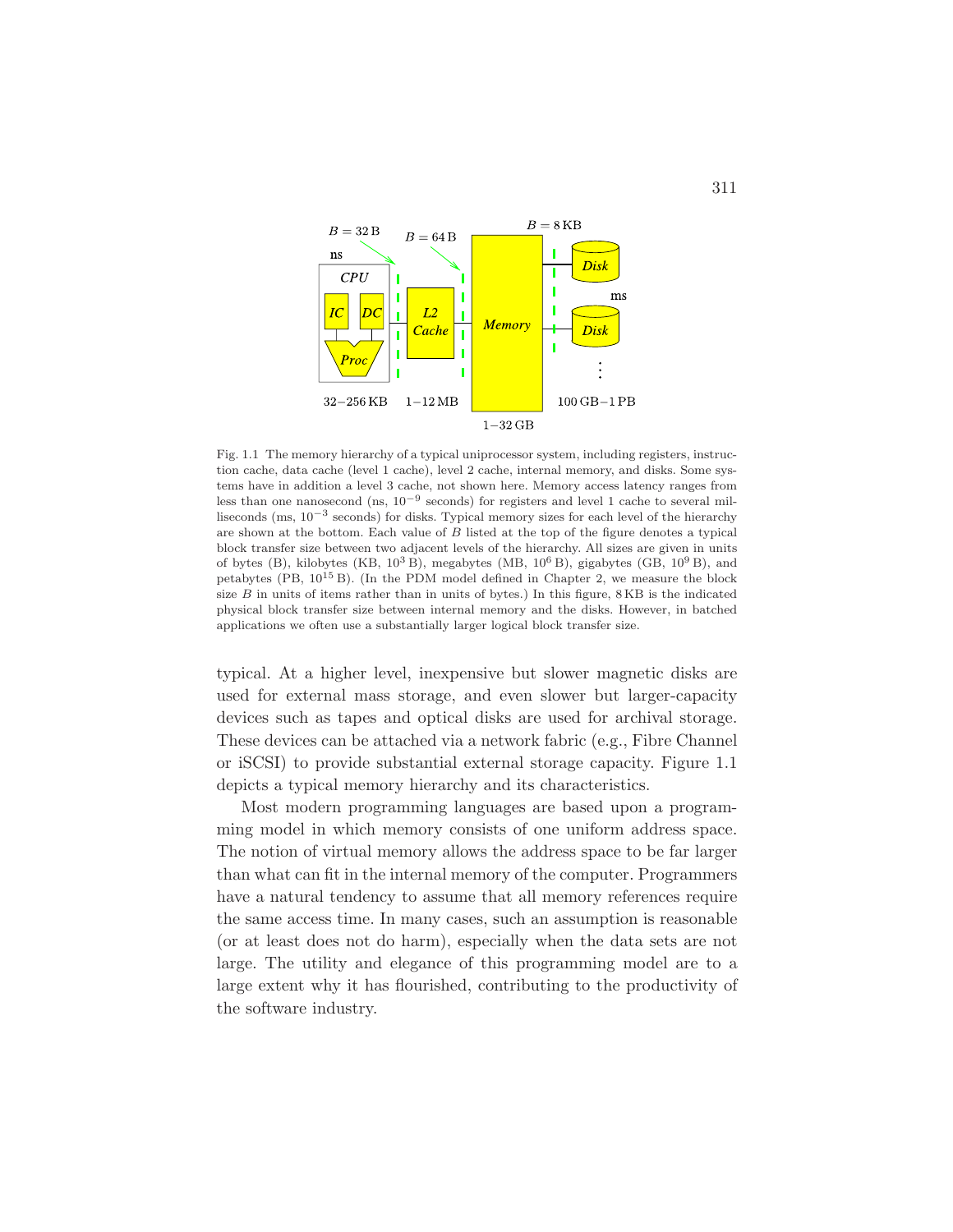## 312 *Introduction*

However, not all memory references are created equal. Large address spaces span multiple levels of the memory hierarchy, and accessing the data in the lowest levels of memory is orders of magnitude faster than accessing the data at the higher levels. For example, loading a register can take a fraction of a nanosecond  $(10^{-9} \text{ seconds})$ , and accessing internal memory takes several nanoseconds, but the latency of accessing data on a disk is multiple milliseconds  $(10^{-3}$  seconds), which is about one million times slower! In applications that process massive amounts of data, the *Input/Output* communication (or simply *I/O*) between levels of memory is often the bottleneck.

Many computer programs exhibit some degree of *locality* in their pattern of memory references: Certain data are referenced repeatedly for a while, and then the program shifts attention to other sets of data. Modern operating systems take advantage of such access patterns by tracking the program's so-called "working set" — a vague notion that roughly corresponds to the recently referenced data items [139]. If the working set is small, it can be cached in high-speed memory so that access to it is fast. Caching and prefetching heuristics have been developed to reduce the number of occurrences of a "fault," in which the referenced data item is not in the cache and must be retrieved by an I/O from a higher level of memory. For example, in a page fault, an I/O is needed to retrieve a disk page from disk and bring it into internal memory.

Caching and prefetching methods are typically designed to be general-purpose, and thus they cannot be expected to take full advantage of the locality present in every computation. Some computations themselves are inherently nonlocal, and even with omniscient cache management decisions they are doomed to perform large amounts of I/O and suffer poor performance. Substantial gains in performance may be possible by incorporating locality *directly* into the algorithm design and by explicit management of the contents of each level of the memory hierarchy, thereby bypassing the virtual memory system.

We refer to algorithms and data structures that explicitly manage data placement and movement as *external memory* (or *EM* ) *algorithms and data structures*. Some authors use the terms *I/O algorithms* or *out-of-core algorithms*. We concentrate in this manuscript on the I/O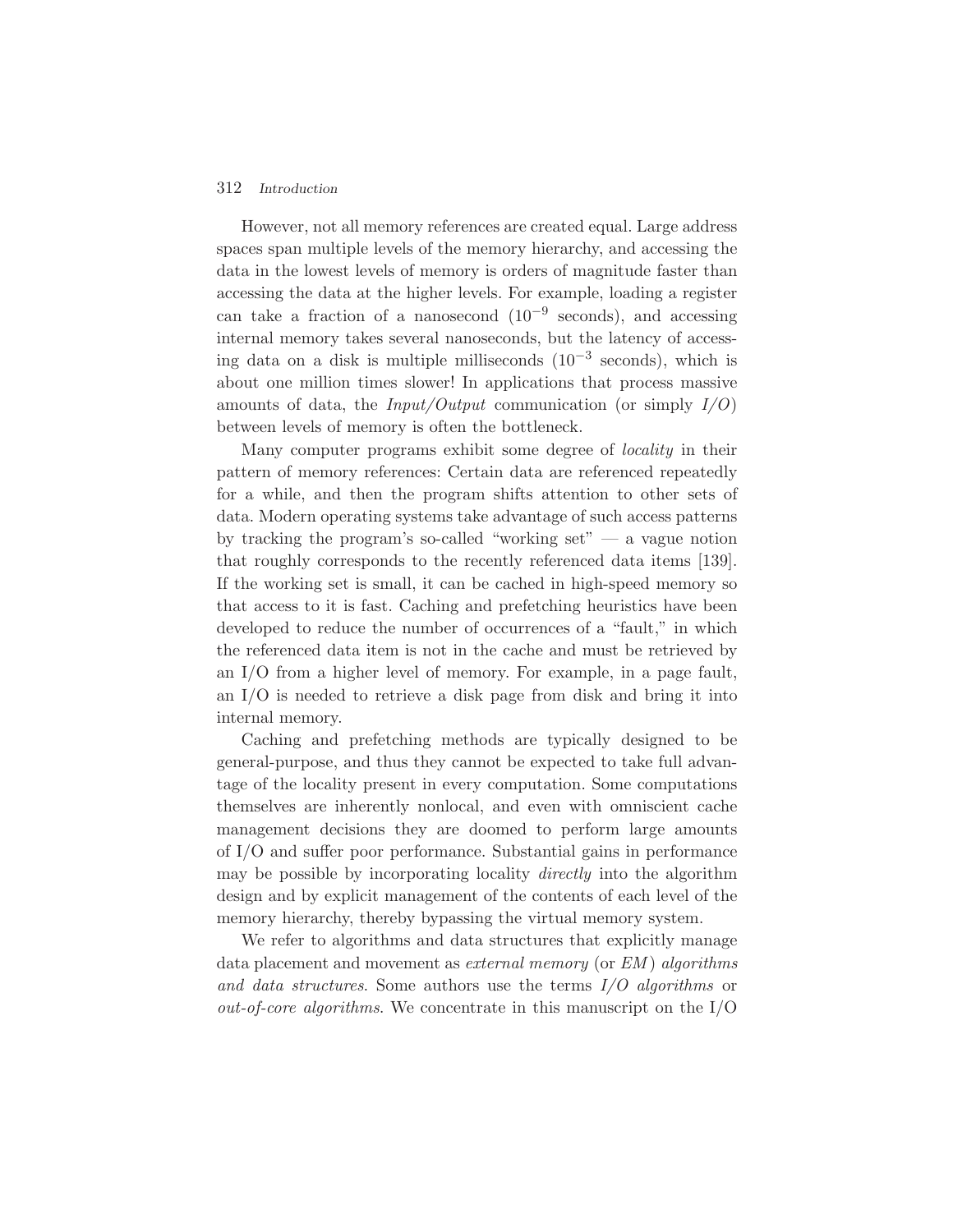communication between the random access internal memory and the magnetic disk external memory, where the relative difference in access speeds is most apparent. We therefore use the term  $I/O$  to designate the communication between the internal memory and the disks.

# **1.1 Overview**

In this manuscript, we survey several paradigms for exploiting locality and thereby reducing I/O costs when solving problems in external memory. The problems we consider fall into two general categories:

- (1) *Batched problems*, in which no preprocessing is done and the entire file of data items must be processed, often by streaming the data through the internal memory in one or more passes.
- (2) *Online problems*, in which computation is done in response to a continuous series of query operations. A common technique for online problems is to organize the data items via a hierarchical index, so that only a very small portion of the data needs to be examined in response to each query. The data being queried can be either *static*, which can be preprocessed for efficient query processing, or *dynamic*, where the queries are intermixed with updates such as insertions and deletions.

We base our approach upon the *parallel disk model* (PDM) described in the next chapter. PDM provides an elegant and reasonably accurate model for analyzing the relative performance of EM algorithms and data structures. The three main performance measures of PDM are *the number of (parallel) I/O operations, the disk space usage,* and *the (parallel) CPU time*. For reasons of brevity, we focus on the first two measures. Most of the algorithms we consider are also efficient in terms of CPU time. In Chapter 3, we list four fundamental I/O bounds that pertain to most of the problems considered in this manuscript. In Chapter 4, we show why it is crucial for EM algorithms to exploit locality, and we discuss an automatic load balancing technique called disk striping for using multiple disks in parallel.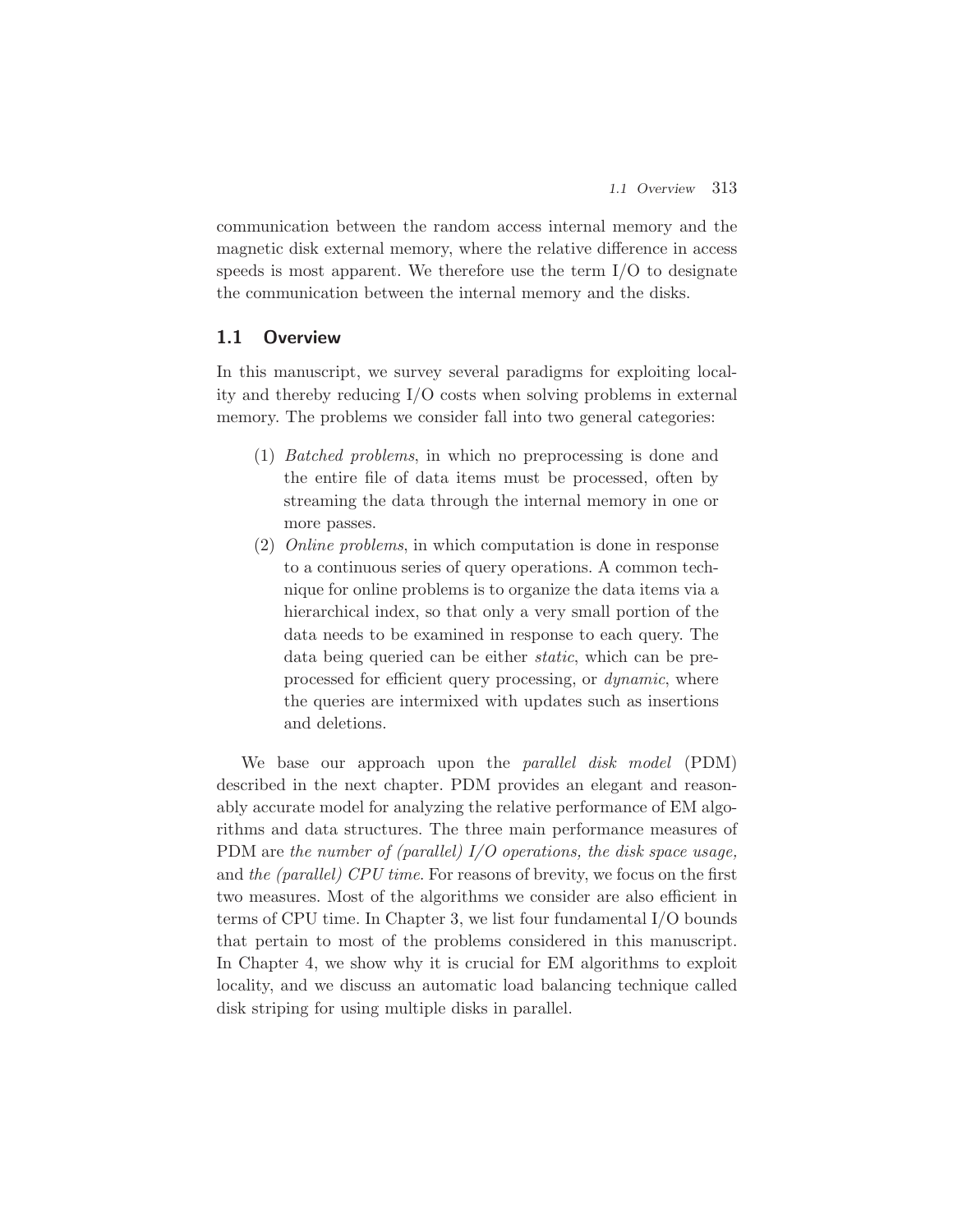## 314 *Introduction*

Our general goal is to design optimal algorithms and data structures, by which we mean that their performance measures are within a constant factor of the optimum or best possible.<sup>1</sup> In Chapter 5, we look at the canonical batched EM problem of external sorting and the related problems of permuting and fast Fourier transform. The two important paradigms of distribution and merging — as well as the notion of duality that relates the two  $-$  account for all well-known external sorting algorithms. Sorting with a single disk is now well understood, so we concentrate on the more challenging task of using multiple (or parallel) disks, for which disk striping is not optimal. The challenge is to guarantee that the data in each I/O are spread evenly across the disks so that the disks can be used simultaneously. In Chapter 6, we cover the fundamental lower bounds on the number of I/Os needed to perform sorting and related batched problems. In Chapter 7, we discuss grid and linear algebra batched computations.

For most problems, parallel disks can be utilized effectively by means of disk striping or the parallel disk techniques of Chapter 5, and hence we restrict ourselves starting in Chapter 8 to the conceptually simpler single-disk case. In Chapter 8, we mention several effective paradigms for batched EM problems in computational geometry. The paradigms include distribution sweep (for spatial join and finding all nearest neighbors), persistent B-trees (for batched point location and visibility), batched filtering (for 3-D convex hulls and batched point location), external fractional cascading (for red-blue line segment intersection), external marriage-before-conquest (for output-sensitive convex hulls), and randomized incremental construction with gradations (for line segment intersections and other geometric problems). In Chapter 9, we look at EM algorithms for combinatorial problems on graphs, such as list ranking, connected components, topological sorting, and finding shortest paths. One technique for constructing I/Oefficient EM algorithms is to simulate parallel algorithms; sorting is used between parallel steps in order to reblock the data for the simulation of the next parallel step.

<sup>&</sup>lt;sup>1</sup>In this manuscript we generally use the term "optimum" to denote the absolute best possible and the term "optimal" to mean within a constant factor of the optimum.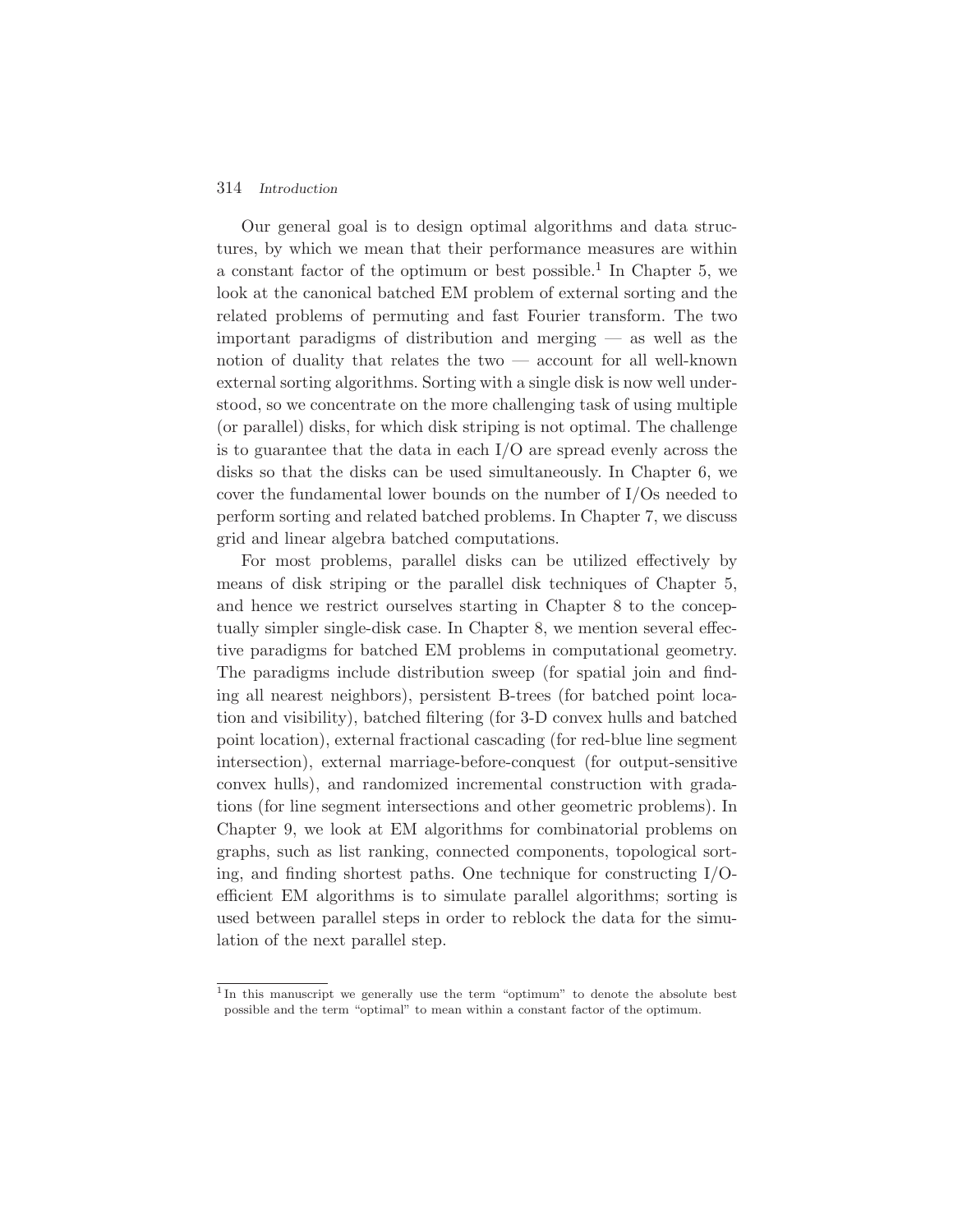### *1.1 Overview* 315

In Chapters 10–12, we consider data structures in the online setting. The dynamic dictionary operations of insert, delete, and lookup can be implemented by the well-known method of hashing. In Chapter 10, we examine hashing in external memory, in which extra care must be taken to pack data into blocks and to allow the number of items to vary dynamically. Lookups can be done generally with only one or two I/Os. Chapter 11 begins with a discussion of B-trees, the most widely used online EM data structure for dictionary operations and one-dimensional range queries. Weight-balanced B-trees provide a uniform mechanism for dynamically rebuilding substructures and are useful for a variety of online data structures. Level-balanced B-trees permit maintenance of parent pointers and support cut and concatenate operations, which are used in reachability queries on monotone subdivisions. The buffer tree is a so-called "batched dynamic" version of the B-tree for efficient implementation of search trees and priority queues in EM sweep line applications. In Chapter 12, we discuss spatial data structures for multidimensional data, especially those that support online range search. Multidimensional extensions of the B-tree, such as the popular R-tree and its variants, use a linear amount of disk space and often perform well in practice, although their worst-case performance is poor. A nonlinear amount of disk space is required to perform 2-D orthogonal range queries efficiently in the worst case, but several important special cases of range searching can be done efficiently using only linear space. A useful design paradigm for EM data structures is to "externalize" an efficient data structure designed for internal memory; a key component of how to make the structure I/O-efficient is to "bootstrap" a static EM data structure for small-sized problems into a fully dynamic data structure of arbitrary size. This paradigm provides optimal linear-space EM data structures for several variants of 2-D orthogonal range search.

In Chapter 13, we discuss some additional EM approaches useful for dynamic data structures, and we also investigate kinetic data structures, in which the data items are moving. In Chapter 14, we focus on EM data structures for manipulating and searching text strings. In many applications, especially those that operate on text strings, the data are highly compressible. Chapter 15 discusses ways to develop data structures that are themselves compressed, but still fast to query.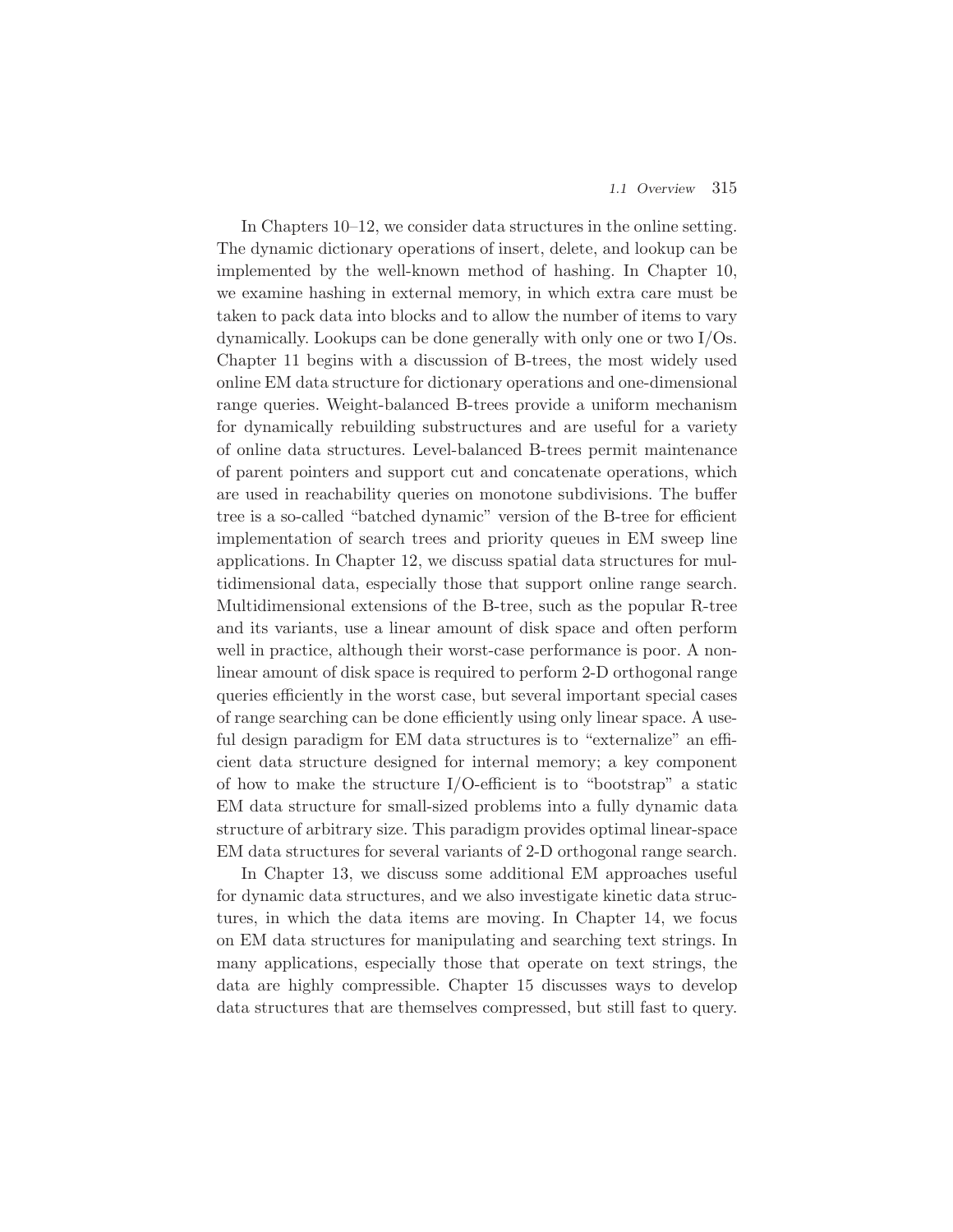# 316 *Introduction*

| Paradigm                         | Section        |
|----------------------------------|----------------|
| Batched dynamic processing       | 11.4           |
| Batched filtering                | 8              |
| Batched incremental construction | 8              |
| Bootstrapping                    | 12             |
| Buffer trees                     | 11.4           |
| <b>B-trees</b>                   | 11, 12         |
| Compression                      | 15             |
| Decomposable search              | 13.1           |
| Disk striping                    | 4.2            |
| Distribution                     | 5.1            |
| Distribution sweeping            | 8              |
| Duality                          | 5.3            |
| External hashing                 | 10             |
| Externalization                  | 12.3           |
| Fractional cascading             | 8              |
| Filtering                        | 12             |
| Lazy updating                    | 11.4           |
| Load balancing                   | $\overline{4}$ |
| Locality                         | 4.1            |
| Marriage before conquest         | 8              |
| Merging                          | 5.2            |
| Parallel block transfer          | 4.2            |
| Parallel simulation              | 9              |
| Persistence                      | 11.1           |
| Random sampling                  | 5.1            |
| R-trees                          | 12.2           |
| Scanning (or streaming)          | 2.2            |
| Sparsification                   | 9              |
| Time-forward processing          | 11.4           |

Table 1.1 Paradigms for I/O efficiency discussed in this manuscript.

In Chapter 16, we discuss EM algorithms that adapt optimally to dynamically changing internal memory allocations.

In Chapter 17, we discuss programming environments and tools that facilitate high-level development of efficient EM algorithms. We focus primarily on the TPIE system (Transparent Parallel I/O Environment), which we use in the various timing experiments in this manuscript. We conclude with some final remarks and observations in the Conclusions.

Table 1.1 lists several of the EM paradigms discussed in this manuscript.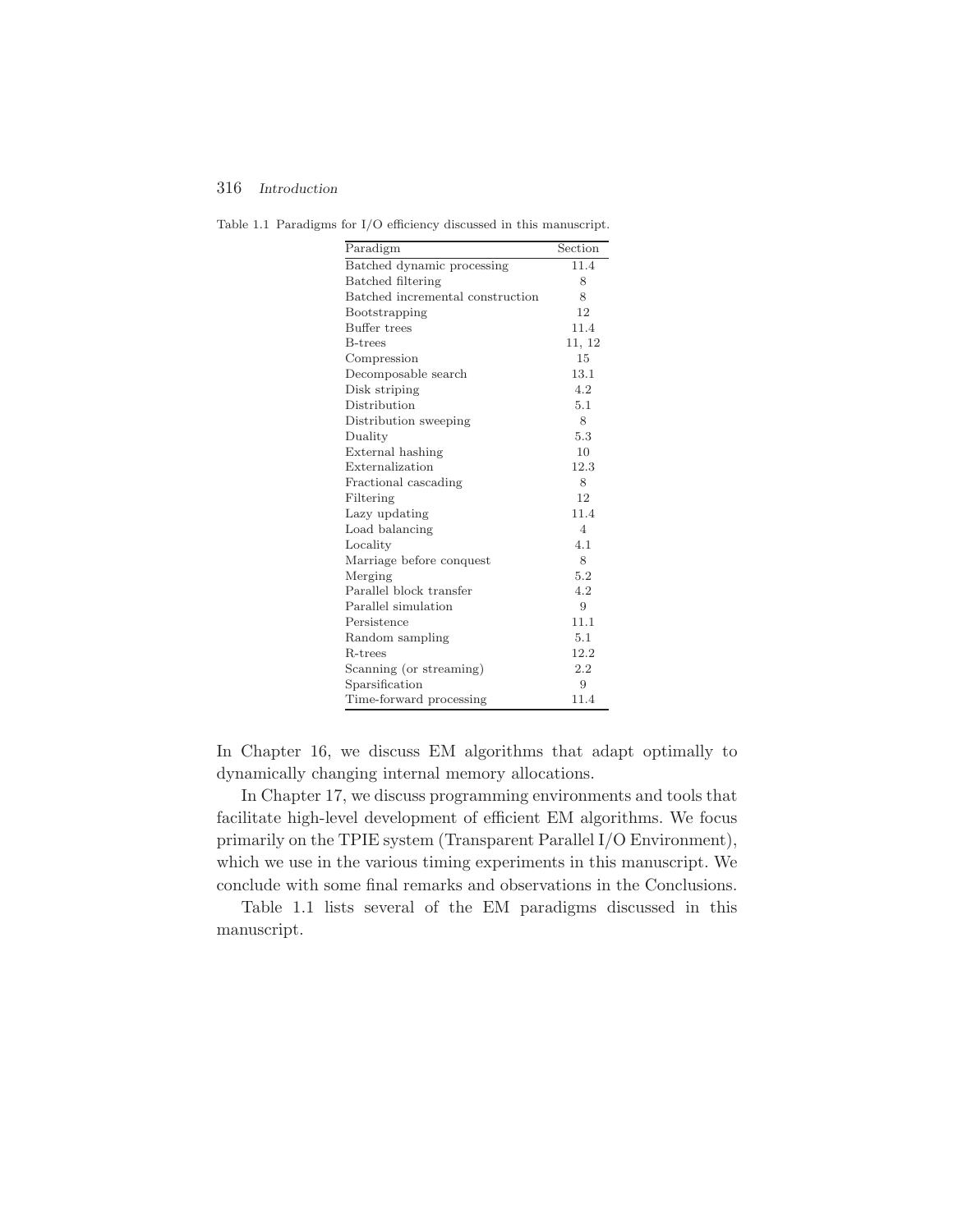# **2**

# **Parallel Disk Model (PDM)**

When a data set is too large to fit in internal memory, it is typically stored in external memory (EM) on one or more magnetic disks. EM algorithms explicitly control data placement and transfer, and thus it is important for algorithm designers to have a simple but reasonably accurate model of the memory system's characteristics.

A magnetic disk consists of one or more platters rotating at constant speed, with one read/write head per platter surface, as shown in Figure 2.1. The surfaces of the platters are covered with a magnetizable material capable of storing data in nonvolatile fashion. The read/write heads are held by arms that move in unison. When the arms are stationary, each read/write head traces out a concentric circle on its platter called a *track*. The vertically aligned tracks that correspond to a given arm position are called a *cylinder*. For engineering reasons, data to and from a given disk are typically transmitted using only one read/write head (i.e., only one track) at a time. Disks use a buffer for caching and staging data for I/O transfer to and from internal memory.

To store or retrieve a data item at a certain address on disk, the read/write heads must mechanically *seek* to the correct cylinder and then wait for the desired data to pass by on a particular track. The seek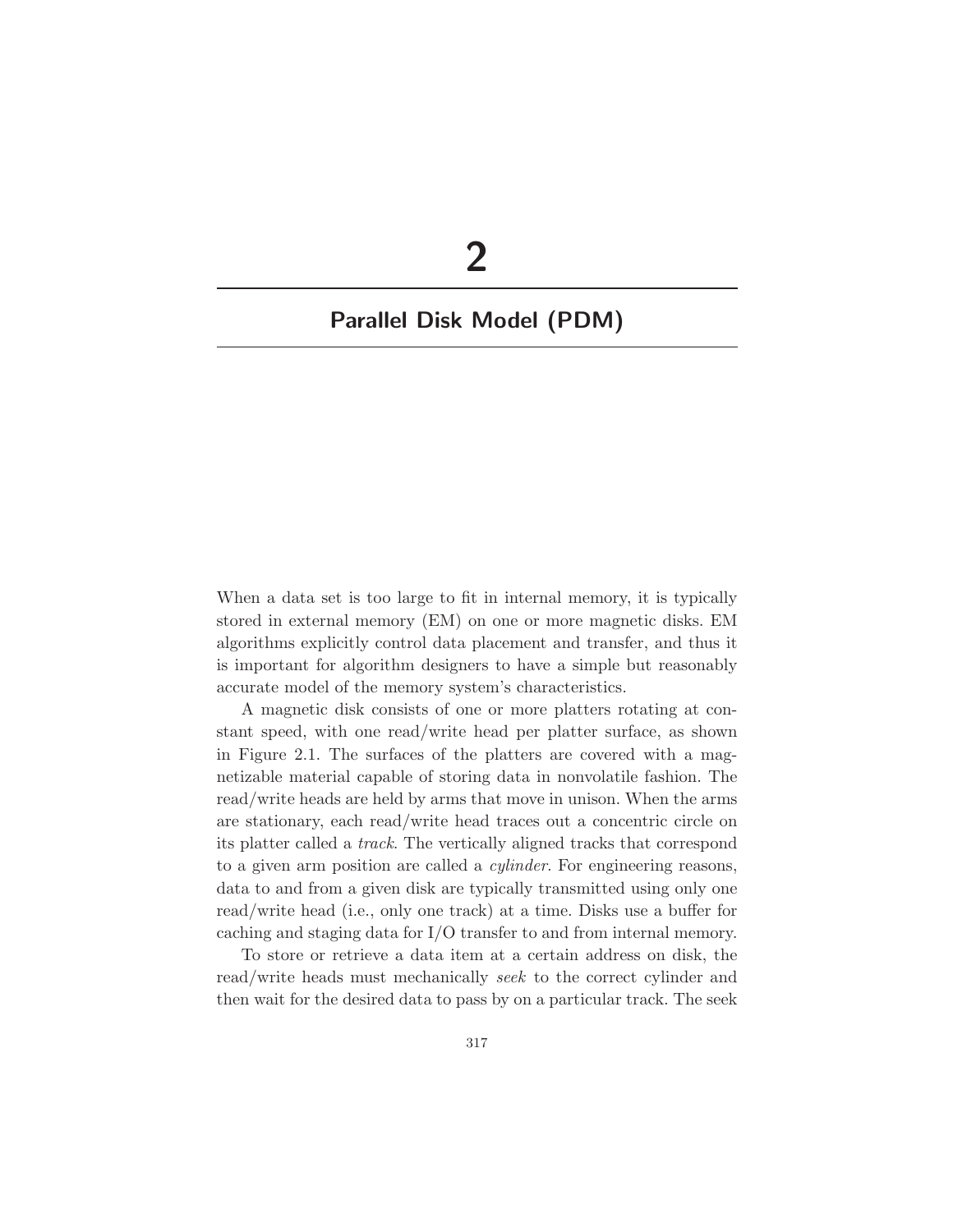#### 318 *Parallel Disk Model (PDM)*



Fig. 2.1 Magnetic disk drive: (a) Data are stored on magnetized platters that rotate at a constant speed. Each platter surface is accessed by an arm that contains a read/write head, and data are stored on the platter in concentric circles called tracks. (b) The arms are physically connected so that they move in unison. The tracks (one per platter) that are addressable when the arms are in a fixed position are collectively referred to as a cylinder.

time to move from one random cylinder to another is often on the order of 3 to 10 milliseconds, and the average rotational latency, which is the time for half a revolution, has the same order of magnitude. Seek time can be avoided if the next access is on the current cylinder. The latency for accessing data, which is primarily a combination of seek time and rotational latency, is typically on the order of several milliseconds. In contrast, it can take less than one nanosecond to access CPU registers and cache memory — more than one million times faster than disk access!

Once the read/write head is positioned at the desired data location, subsequent bytes of data can be stored or retrieved as fast as the disk rotates, which might correspond to over 100 megabytes per second. We can thus amortize the relatively long initial delay by transferring a large *contiguous* group of data items at a time. We use the term *block* to refer to the amount of data transferred to or from one disk in a single I/O operation. Block sizes are typically on the order of several kilobytes and are often larger for batched applications. Other levels of the memory hierarchy have similar latency issues and as a result also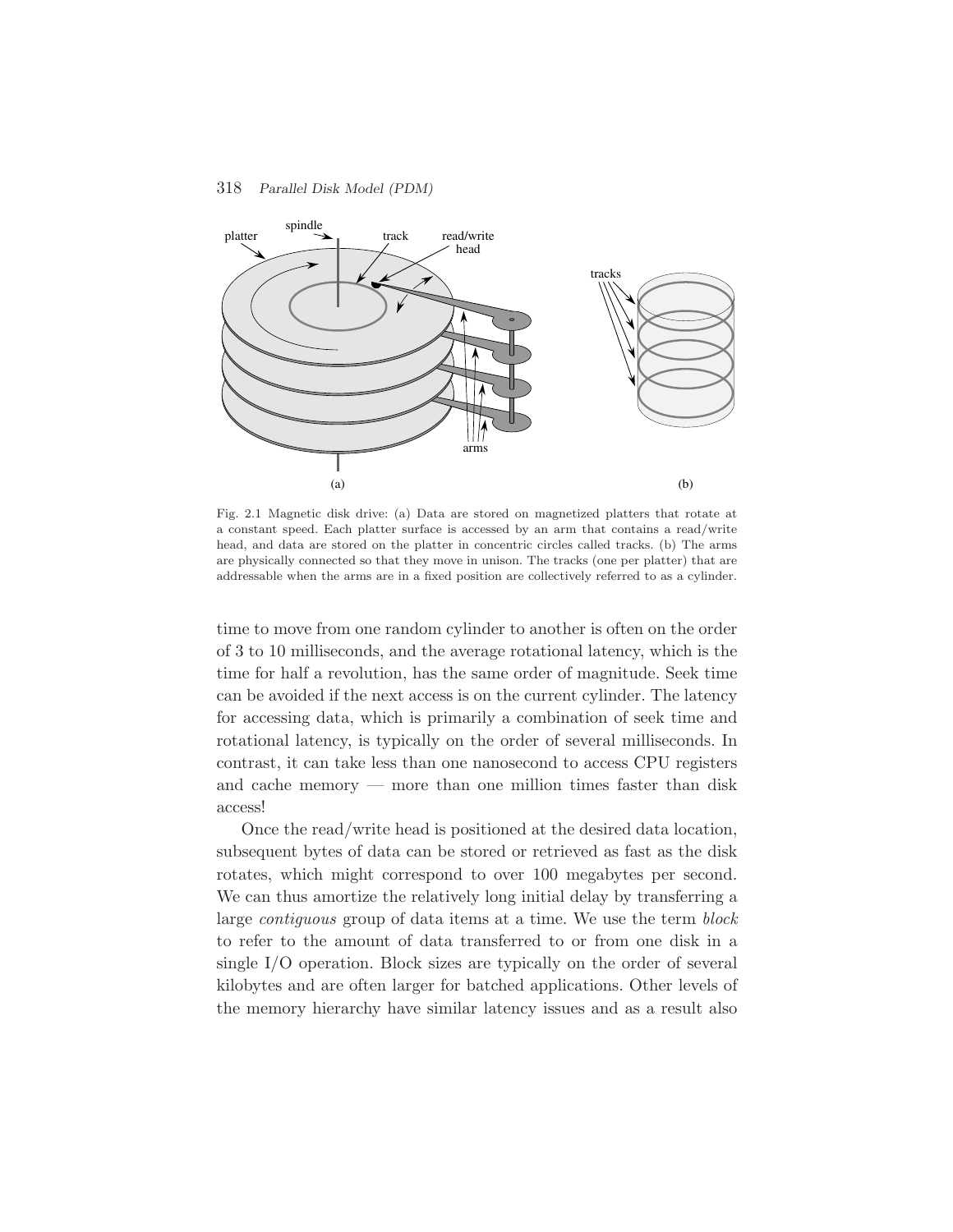use block transfer. Figure 1.1 depicts typical memory sizes and block sizes for various levels of memory.

Because I/O is done in units of blocks, algorithms can run considerably faster when the pattern of memory accesses exhibit locality of reference as opposed to a uniformly random distribution. However, even if an application can structure its pattern of memory accesses and exploit locality, there is still a substantial *access gap* between internal and external memory performance. In fact the access gap is growing, since the latency and bandwidth of memory chips are improving more quickly than those of disks. Use of parallel processors (or multicores) further widens the gap. As a result, storage systems such as RAID deploy multiple disks that can be accessed in parallel in order to get additional bandwidth [101, 194].

In the next section, we describe the high-level parallel disk model (PDM), which we use throughout this manuscript for the design and analysis of EM algorithms and data structures. In Section 2.2, we consider some practical modeling issues dealing with the sizes of blocks and tracks and the corresponding parameter values in PDM. In Section 2.3, we review the historical development of models of I/O and hierarchical memory.

# **2.1 PDM and Problem Parameters**

We can capture the main properties of magnetic disks and multiple disk systems by the commonly used *parallel disk model* (PDM) introduced by Vitter and Shriver [345]. The two key mechanisms for efficient algorithm design in PDM are *locality of reference* (which takes advantage of block transfer) and *parallel disk access* (which takes advantage of multiple disks). In a single  $I/O$ , each of the D disks can simultaneously transfer a block of B contiguous data items.

PDM uses the following main parameters:

- $N =$  problem size (in units of data items);
- $M =$  internal memory size (in units of data items);
- $B = \text{block transfer size (in units of data items)}$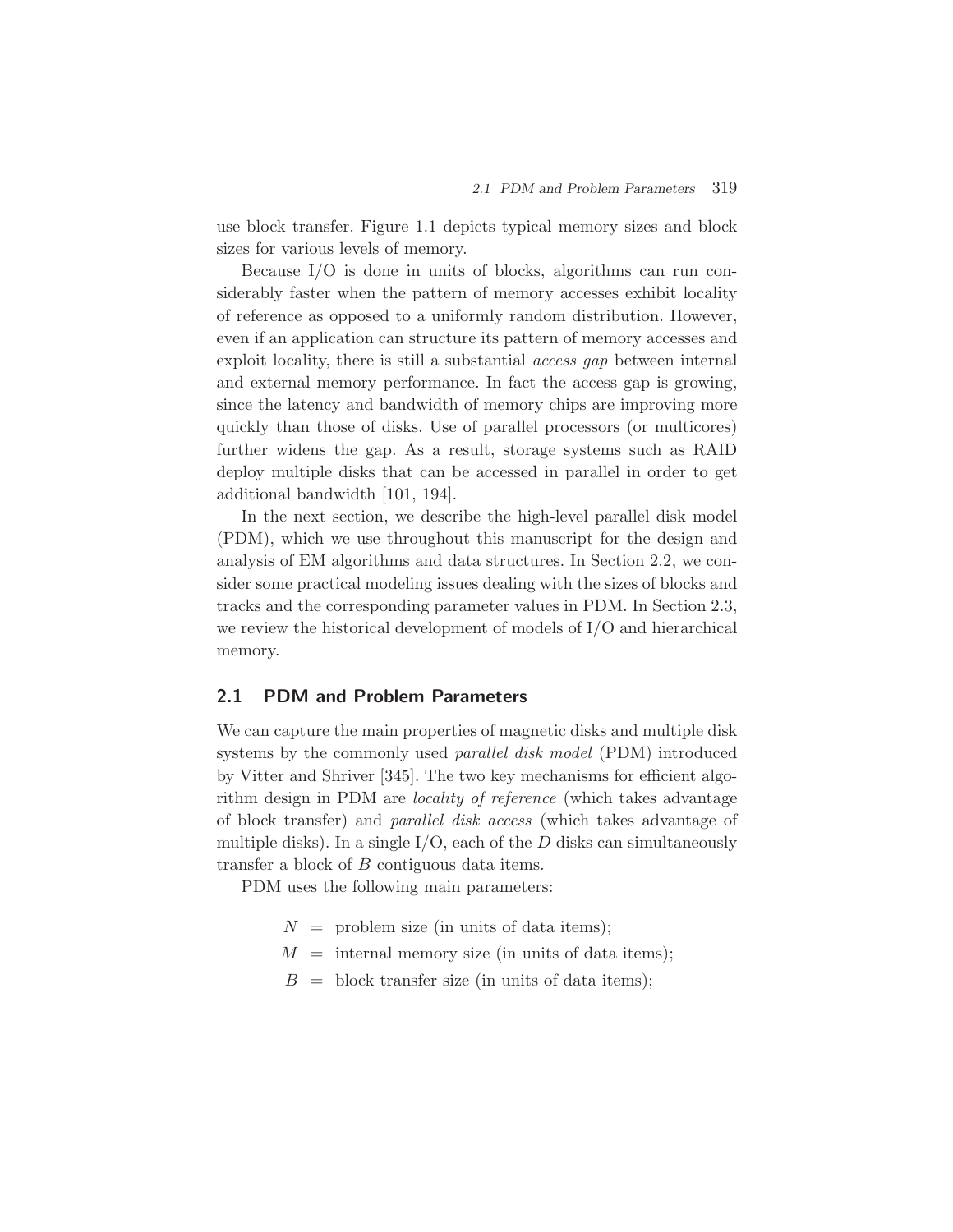320 *Parallel Disk Model (PDM)*

- $D =$  number of independent disk drives;
- $P =$  number of CPUs,

where  $M < N$  and  $1 \leq DB \leq M/2$ . The N data items are assumed to be of fixed length. The *i*th block on each disk, for  $i \geq 0$ , consists of locations  $i, B iB + 1, \ldots, (i + 1)B - 1$ .

If  $P \leq D$ , each of the P processors (or cores) can drive about  $D/P$ disks; if  $D < P$ , each disk is shared by about  $P/D$  processors. The internal memory size is  $M/P$  per processor, and the P processors are connected by an interconnection network or shared memory or combination of the two. For routing considerations, one desired property for the network is the capability to sort the  $M$  data items in the collective internal memories of the processors in parallel in optimal  $O((M/P)\log M)$  time.<sup>1</sup> The special cases of PDM for the case of a single processor  $(P = 1)$  and multiprocessors with one disk per processor  $(P = D)$  are pictured in Figure 2.2.

Queries are naturally associated with online computations, but they can also be done in batched mode. For example, in the batched orthogonal 2-D range searching problem discussed in Chapter 8, we are given a set of N points in the plane and a set of Q queries in the form of rectangles, and the problem is to report the points lying in each of the Q query rectangles. In both the batched and online settings, the number of items reported in response to each query may vary. We thus need to define two more performance parameters:

> $Q =$  number of queries (for a batched problem);  $Z =$  answer size (in units of data items).

It is convenient to refer to some of the above PDM parameters in units of disk blocks rather than in units of data items; the resulting formulas are often simplified. We define the lowercase notation

$$
n = \frac{N}{B}
$$
,  $m = \frac{M}{B}$ ,  $q = \frac{Q}{B}$ ,  $z = \frac{Z}{B}$  (2.1)

<sup>&</sup>lt;sup>1</sup>We use the notation  $\log n$  to denote the binary (base 2) logarithm  $\log_2 n$ . For bases other than 2, the base is specified explicitly.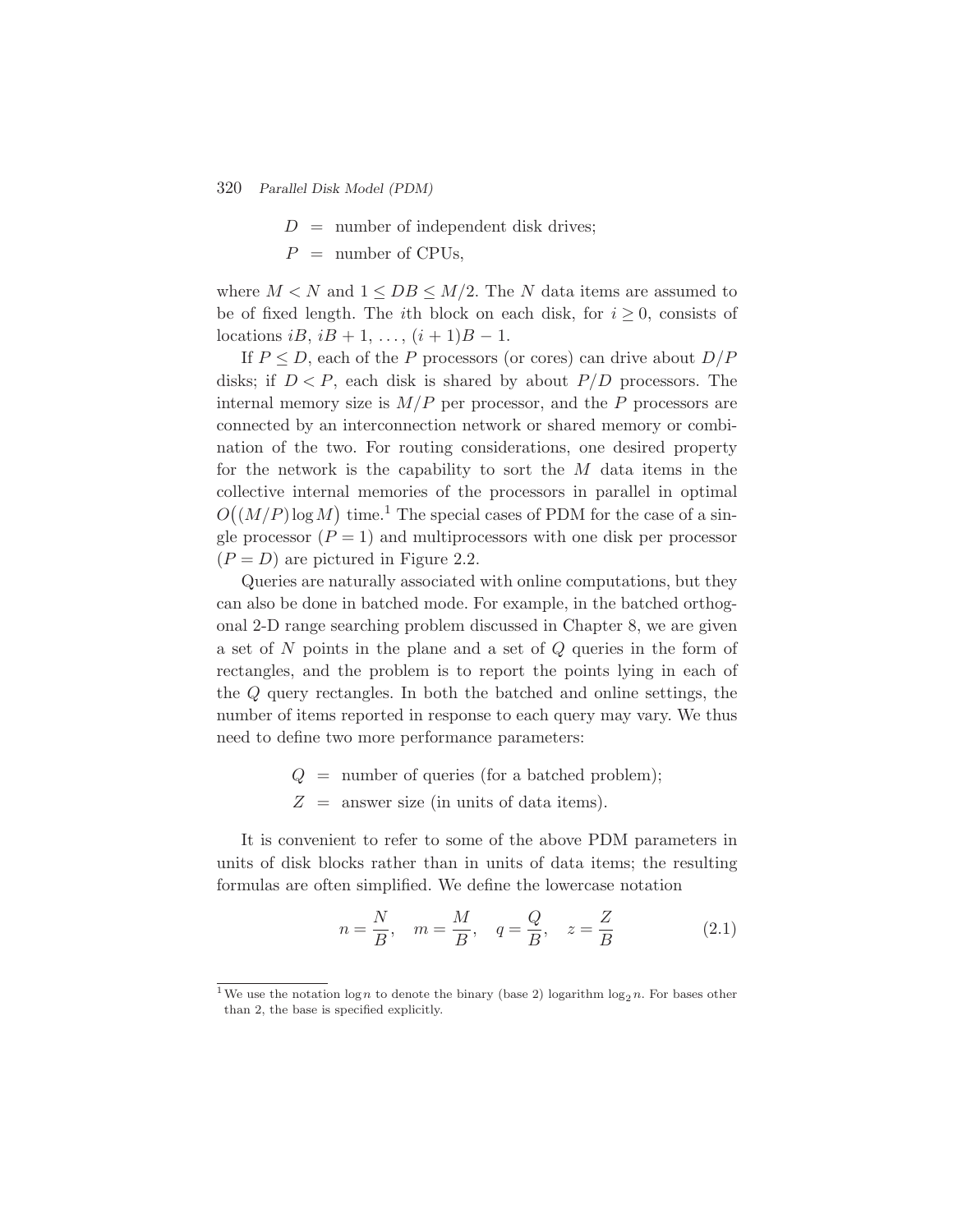# *2.1 PDM and Problem Parameters* 321



Fig. 2.2 Parallel disk model: (a)  $P = 1$ , in which the D disks are connected to a common CPU; (b)  $P = D$ , in which each of the D disks is connected to a separate processor.

to be the problem size, internal memory size, query specification size, and answer size, respectively, in units of disk blocks.

We assume that the data for the problem are initially "striped" across the D disks, in units of blocks, as illustrated in Figure 2.3, and we require the final data to be similarly striped. Striped format allows a file of N data items to be input or output in  $O(N/DB) = O(n/D)$  I/Os, which is optimal.

|                                                                             |              |                  | Dэ  | $\mathcal{D}_2$ | Dл |
|-----------------------------------------------------------------------------|--------------|------------------|-----|-----------------|----|
| stripe 0                                                                    | $0 \quad 11$ | $2 \quad 3 \mid$ | 4 5 |                 |    |
| stripe 1   10 11   12 13   14 15   16 17   18 19                            |              |                  |     |                 |    |
| stripe $2 \mid 20 \n21 \mid 22 \n23 \mid 24 \n25 \mid 26 \n27 \mid 28 \n29$ |              |                  |     |                 |    |
| stripe 3   30 31   32 33   34 35   36 37   38 39                            |              |                  |     |                 |    |

Fig. 2.3 Initial data layout on the disks, for  $D = 5$  disks and block size  $B = 2$ . The data items are initially striped block-by-block across the disks. For example, data items 6 and 7 are stored in block 0 (i.e., in stripe 0) of disk  $\mathcal{D}_3$ . Each stripe consists of DB data items, such as items 0–9 in stripe 0, and can be accessed in a single I/O.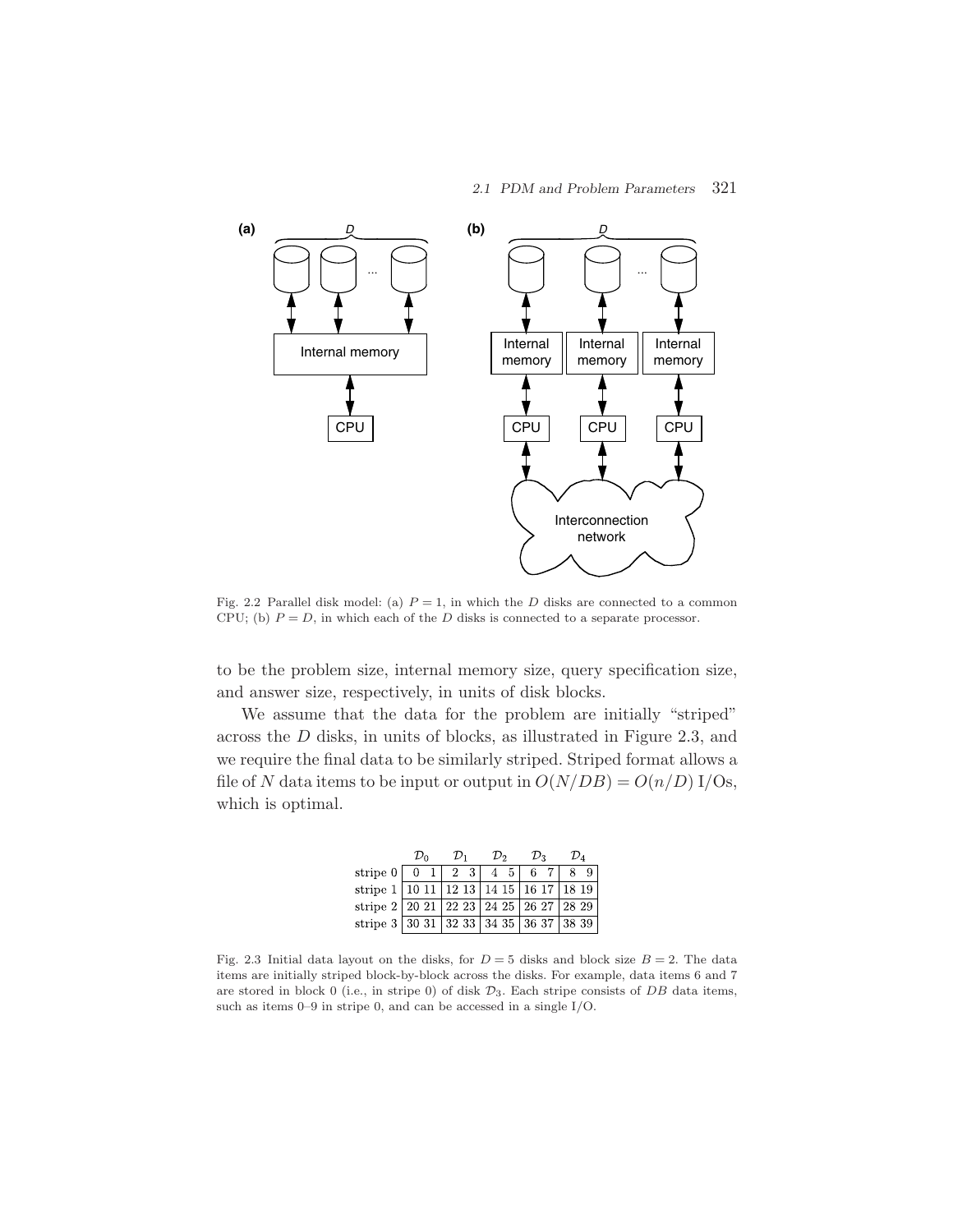### 322 *Parallel Disk Model (PDM)*

The primary measures of performance in PDM are

- (1) the number of I/O operations performed,
- (2) the amount of disk space used, and
- (3) the internal (sequential or parallel) computation time.

For reasons of brevity in this manuscript we focus on only the first two measures. Most of the algorithms we mention run in optimal CPU time, at least for the single-processor case. There are interesting issues associated with optimizing internal computation time in the presence of multiple disks, in which communication takes place over a particular interconnection network, but they are not the focus of this manuscript. Ideally algorithms and data structures should use linear space, which means  $O(N/B) = O(n)$  disk blocks of storage.

# **2.2 Practical Modeling Considerations**

Track size is a fixed parameter of the disk hardware; for most disks it is in the range 50 KB–2 MB. In reality, the track size for any given disk depends upon the radius of the track (cf. Figure 2.1). Sets of adjacent tracks are usually formatted to have the same track size, so there are typically only a small number of different track sizes for a given disk. A single disk can have a  $3:2$  variation in track size (and therefore bandwidth) between its outer tracks and the inner tracks.

The minimum block transfer size imposed by hardware is often 512 bytes, but operating systems generally use a larger block size, such as 8 KB, as in Figure 1.1. It is possible (and preferable in batched applications) to use logical blocks of larger size (sometimes called clusters) and further reduce the relative significance of seek and rotational latency, but the wall clock time per I/O will increase accordingly. For example, if we set PDM parameter  $B$  to be five times larger than the track size, so that each logical block corresponds to five contiguous tracks, the time per I/O will correspond to five revolutions of the disk plus the (now relatively less significant) seek time and rotational latency. If the disk is smart enough, rotational latency can even be avoided altogether, since the block spans entire tracks and reading can begin as soon as the read head reaches the desired track. Once the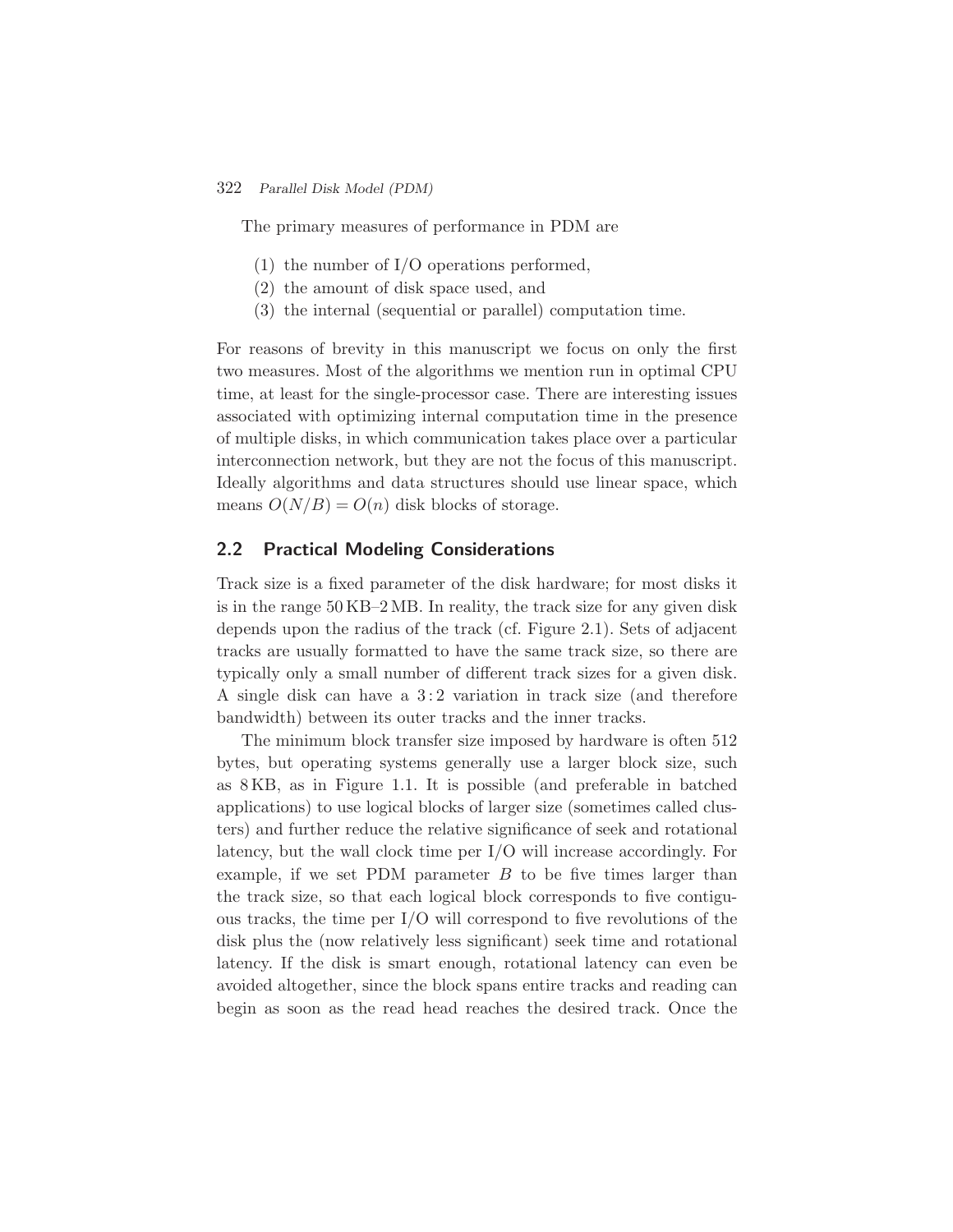block transfer size becomes larger than the track size, the wall clock time per I/O grows linearly with the block size.

For best results in batched applications, especially when the data are streamed sequentially through internal memory, the block transfer size B in PDM should be considered to be a fixed hardware parameter a little larger than the track size (say, on the order of 100 KB for most disks), and the time per I/O should be adjusted accordingly. For online applications that use pointer-based indexes, a smaller  $B$  value such as 8 KB is appropriate, as in Figure 1.1. The particular block size that optimizes performance may vary somewhat from application to application.

PDM is a good generic programming model that facilitates elegant design of I/O-efficient algorithms, especially when used in conjunction with the programming tools discussed in Chapter 17. More complex and precise disk models, such as the ones by Ruemmler and Wilkes [295], Ganger [171], Shriver et al. [314], Barve et al. [70], Farach-Colton et al. [154], and Khandekar and Pandit [214], consider the effects of features such as disk buffer caches and shared buses, which can reduce the time per I/O by eliminating or hiding the seek time. For example, algorithms for spatial join that access preexisting index structures (and thus do random  $I/O$  can often be slower in practice than algorithms that access substantially more data but in a sequential order (as in streaming) [46]. It is thus helpful not only to consider the number of block transfers, but also to distinguish between the I/Os that are random versus those that are sequential. In some applications, automated dynamic block placement can improve disk locality and help reduce I/O time [310].

Another simplification of PDM is that the D block transfers in each I/O are *synchronous*; they are assumed to take the same amount of time. This assumption makes it easier to design and analyze algorithms for multiple disks. In practice, however, if the disks are used independently, some block transfers will complete more quickly than others. We can often improve overall elapsed time if the I/O is done *asynchronously*, so that disks get utilized as soon as they become available. Buffer space in internal memory can be used to queue the I/O requests for each disk [136].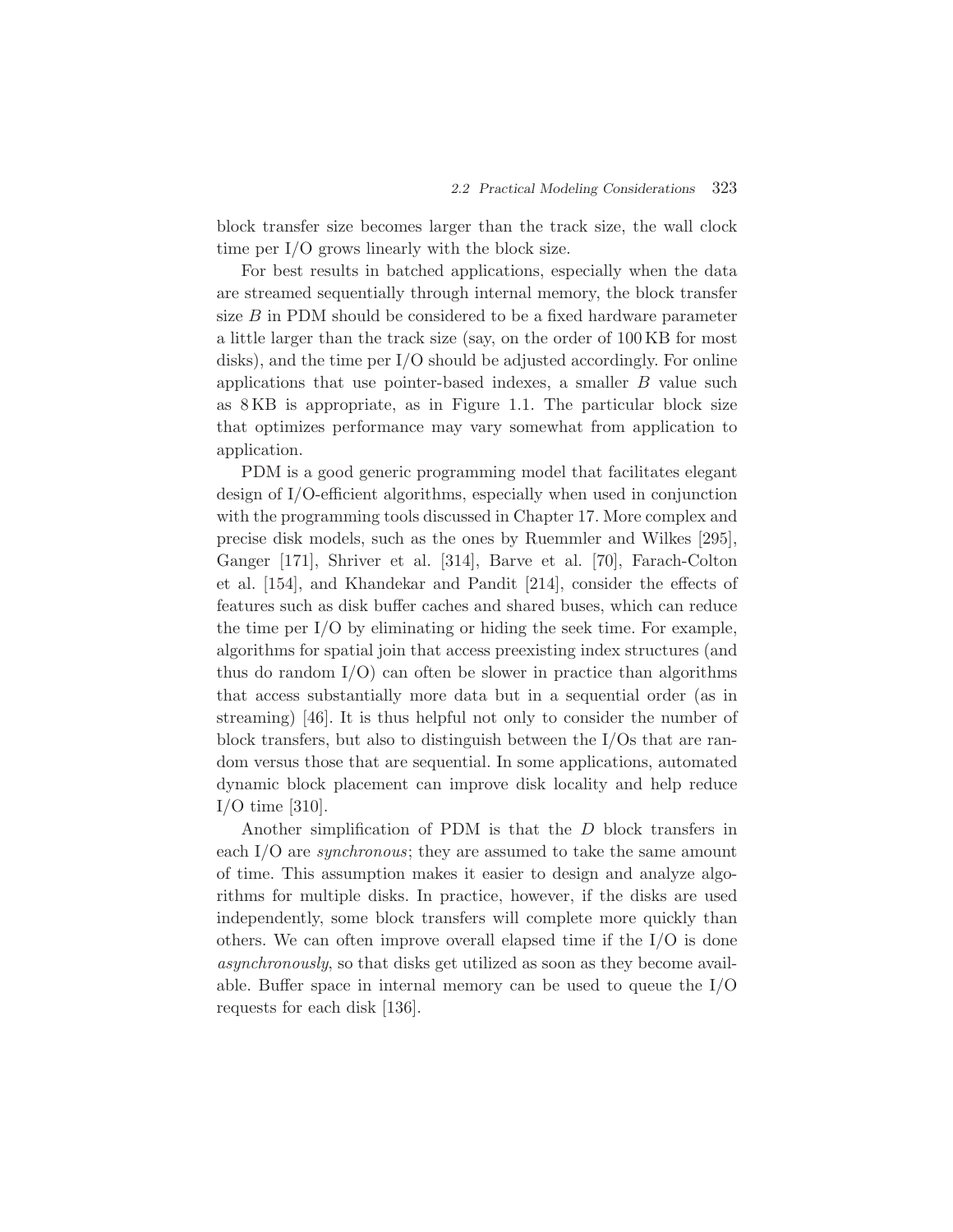#### 324 *Parallel Disk Model (PDM)*

# **2.3 Related Models, Hierarchical Memory, and Cache-Oblivious Algorithms**

The study of problem complexity and algorithm analysis for EM devices began more than a half century ago with Demuth's PhD dissertation on sorting [138, 220]. In the early 1970s, Knuth [220] did an extensive study of sorting using magnetic tapes and (to a lesser extent) magnetic disks. At about the same time, Floyd [165, 220] considered a disk model akin to PDM for  $D=1$ ,  $P=1$ ,  $B=M/2=\Theta(N^c)$ , where c is a constant in the range  $0 < c < 1$ . For those particular parameters, he developed optimal upper and lower I/O bounds for sorting and matrix transposition. Hong and Kung [199] developed a pebbling model of I/O for straightline computations, and Savage and Vitter [306] extended the model to deal with block transfer.

Aggarwal and Vitter [23] generalized Floyd's I/O model to allow D simultaneous block transfers, but the model was unrealistic in that the  $D$  simultaneous transfers were allowed to take place on a single disk. They developed matching upper and lower I/O bounds for all parameter values for a host of problems. Since the PDM model can be thought of as a more restrictive (and more realistic) version of Aggarwal and Vitter's model, their lower bounds apply as well to PDM. In Section 5.4, we discuss a simulation technique due to Sanders et al. [304]; the Aggarwal–Vitter model can be simulated probabilistically by PDM with only a constant factor more I/Os, thus making the two models theoretically equivalent in the randomized sense. Deterministic simulations on the other hand require a factor of  $\log(N/D)/\log\log(N/D)$ more  $I/Os$  [60].

Surveys of I/O models, algorithms, and challenges appear in [3, 31, 175, 257, 315]. Several versions of PDM have been developed for parallel computation [131, 132, 234, 319]. Models of "active disks" augmented with processing capabilities to reduce data traffic to the host, especially during streaming applications, are given in [4, 292]. Models of microelectromechanical systems (MEMS) for mass storage appear in [184].

Some authors have studied problems that can be solved efficiently by making only one pass (or a small number of passes) over the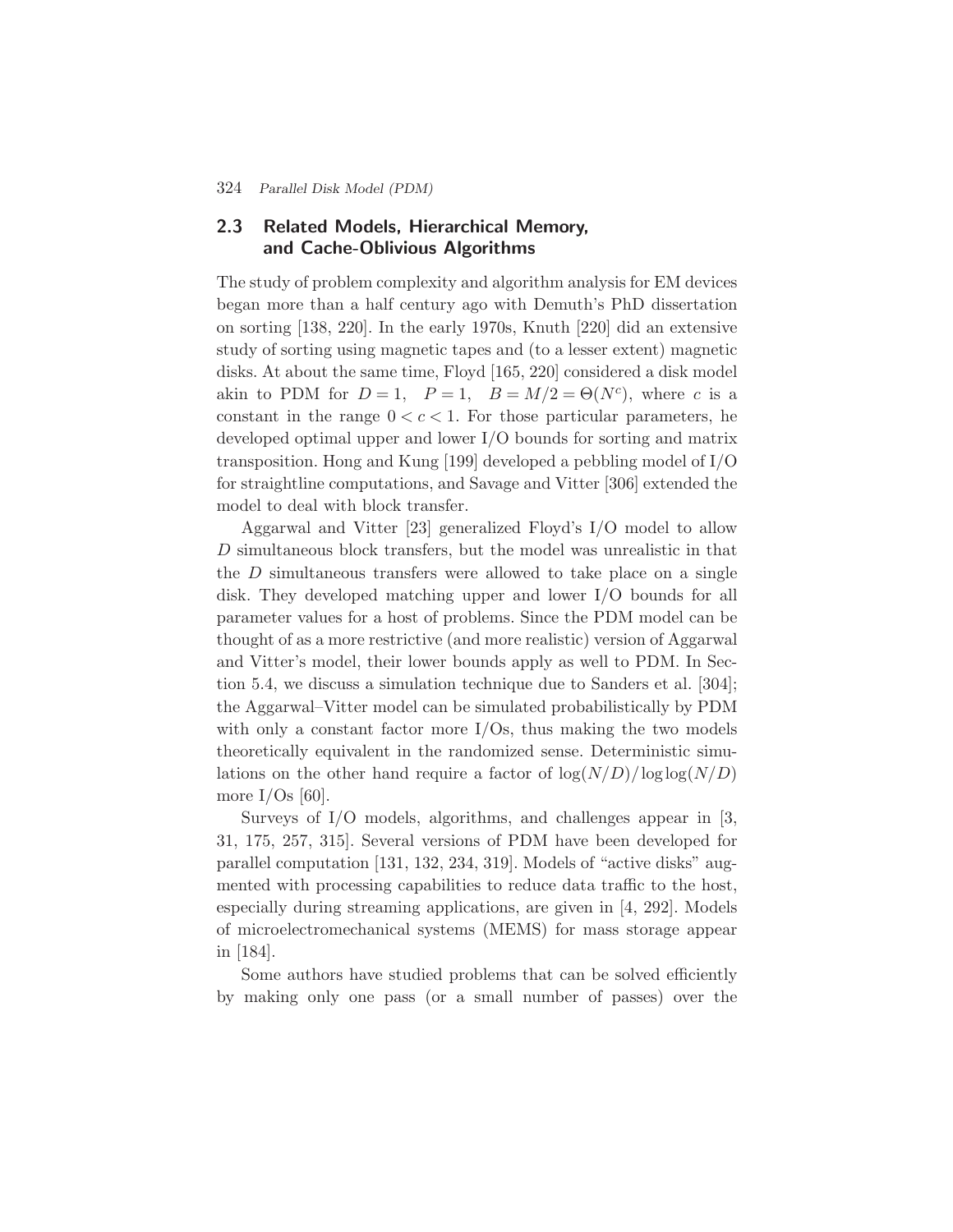data [24, 155, 195, 265]. In such *data streaming* applications, one useful approach to reduce the internal memory requirements is to require only an approximate answer to the problem; the more memory available, the better the approximation. A related approach to reducing I/O costs for a given problem is to use random sampling or data compression in order to construct a smaller version of the problem whose solution approximates the original. These approaches are problem-dependent and orthogonal to our focus in this manuscript; we refer the reader to the surveys in [24, 265].

The same type of bottleneck that occurs between internal memory (DRAM) and external disk storage can also occur at other levels of the memory hierarchy, such as between registers and level 1 cache, between level 1 cache and level 2 cache, between level 2 cache and DRAM, and between disk storage and tertiary devices. The PDM model can be generalized to model the hierarchy of memories ranging from registers at the small end to tertiary storage at the large end. Optimal algorithms for PDM often generalize in a recursive fashion to yield optimal algorithms in the hierarchical memory models [20, 21, 344, 346]. Conversely, the algorithms for hierarchical models can be run in the PDM setting.

Frigo et al. [168] introduce the important notion of *cache-oblivious algorithms*, which require no knowledge of the storage parameters, like M and B, nor special programming environments for implementation. It follows that, up to a constant factor, time-optimal and spaceoptimal algorithms in the cache-oblivious model are similarly optimal in the external memory model. Frigo et al. [168] develop optimal cache-oblivious algorithms for merge sort and distribution sort. Bender et al. [79] and Bender et al. [80] develop cache-oblivious versions of B-trees that offer speed advantages in practice. In recent years, there has been considerable research in the development of efficient cacheoblivious algorithms and data structures for a variety of problems. We refer the reader to [33] for a survey.

The match between theory and practice is harder to establish for hierarchical models and caches than for disks. Generally, the most significant speedups come from optimizing the I/O communication between internal memory and the disks. The simpler hierarchical models are less accurate, and the more practical models are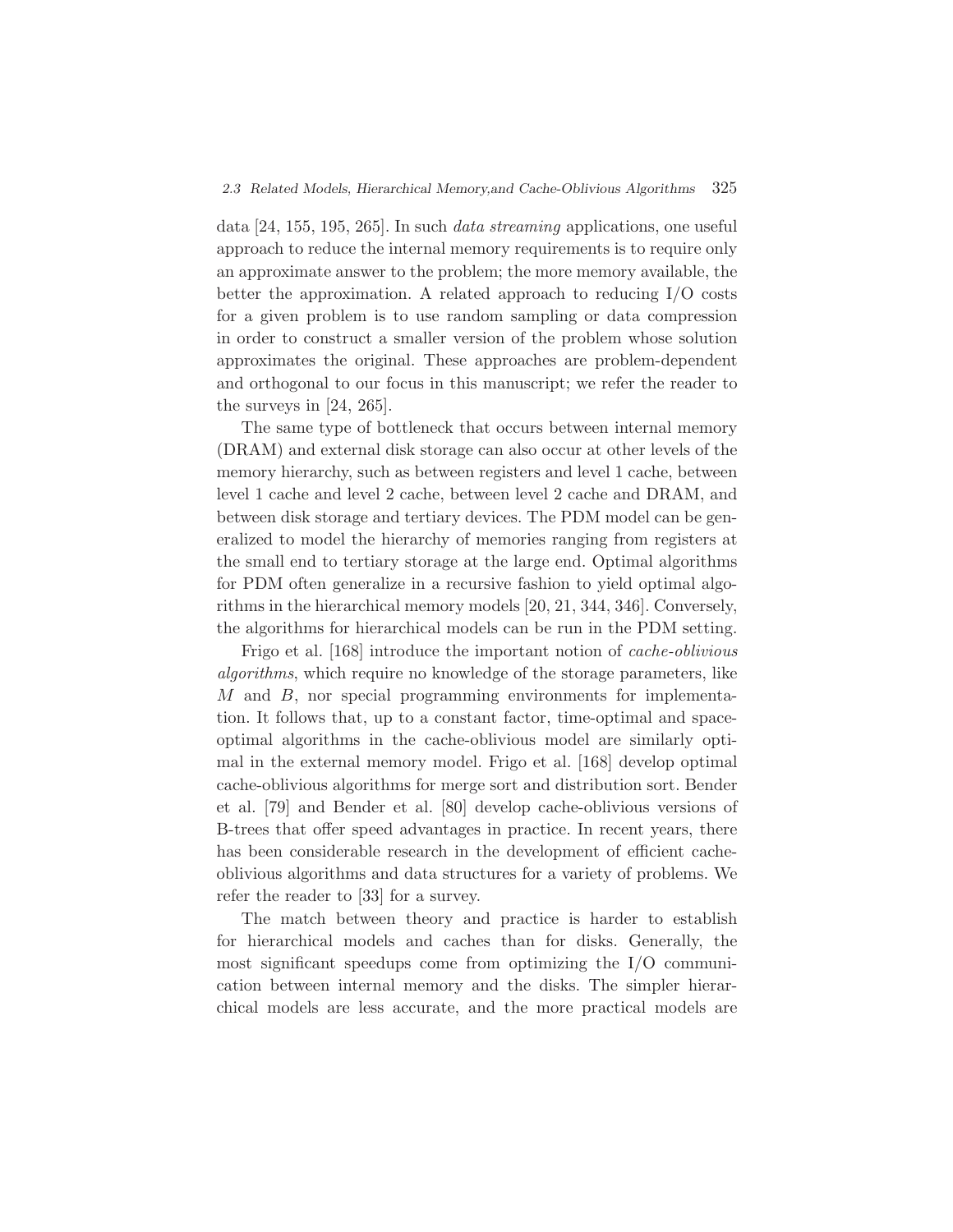# 326 *Parallel Disk Model (PDM)*

architecture-specific. The relative memory sizes and block sizes of the levels vary from computer to computer. Another issue is how blocks from one memory level are stored in the caches at a lower level. When a disk block is input into internal memory, it can be stored in any specified DRAM location. However, in level 1 and level 2 caches, each item can only be stored in certain cache locations, often determined by a hardware modulus computation on the item's memory address. The number of possible storage locations in the cache for a given item is called the level of associativity. Some caches are direct-mapped (i.e., with associativity 1), and most caches have fairly low associativity (typically at most 4).

Another reason why the hierarchical models tend to be more architecture-specific is that the relative difference in speed between level 1 cache and level 2 cache or between level 2 cache and DRAM is orders of magnitude smaller than the relative difference in latencies between DRAM and the disks. Yet, it is apparent that good EM design principles are useful in developing cache-efficient algorithms. For example, sequential internal memory access is much faster than random access, by about a factor of 10, and the more we can build locality into an algorithm, the faster it will run in practice. By properly engineering the "inner loops," a programmer can often significantly speed up the overall running time. Tools such as simulation environments and system monitoring utilities [221, 294, 322] can provide sophisticated help in the optimization process.

For reasons of focus, we do not consider hierarchical and cache models in this manuscript. We refer the reader to the previous references on cache-oblivious algorithms, as well to as the following references: Aggarwal et al. [20] define an elegant hierarchical memory model, and Aggarwal et al. [21] augment it with block transfer capability. Alpern et al. [29] model levels of memory in which the memory size, block size, and bandwidth grow at uniform rates. Vitter and Shriver [346] and Vitter and Nodine [344] discuss parallel versions and variants of the hierarchical models. The parallel model of Li et al. [234] also applies to hierarchical memory. Savage [305] gives a hierarchical pebbling version of [306]. Carter and Gatlin [96] define pebbling models of nonassociative direct-mapped caches. Rahman and Raman [287] and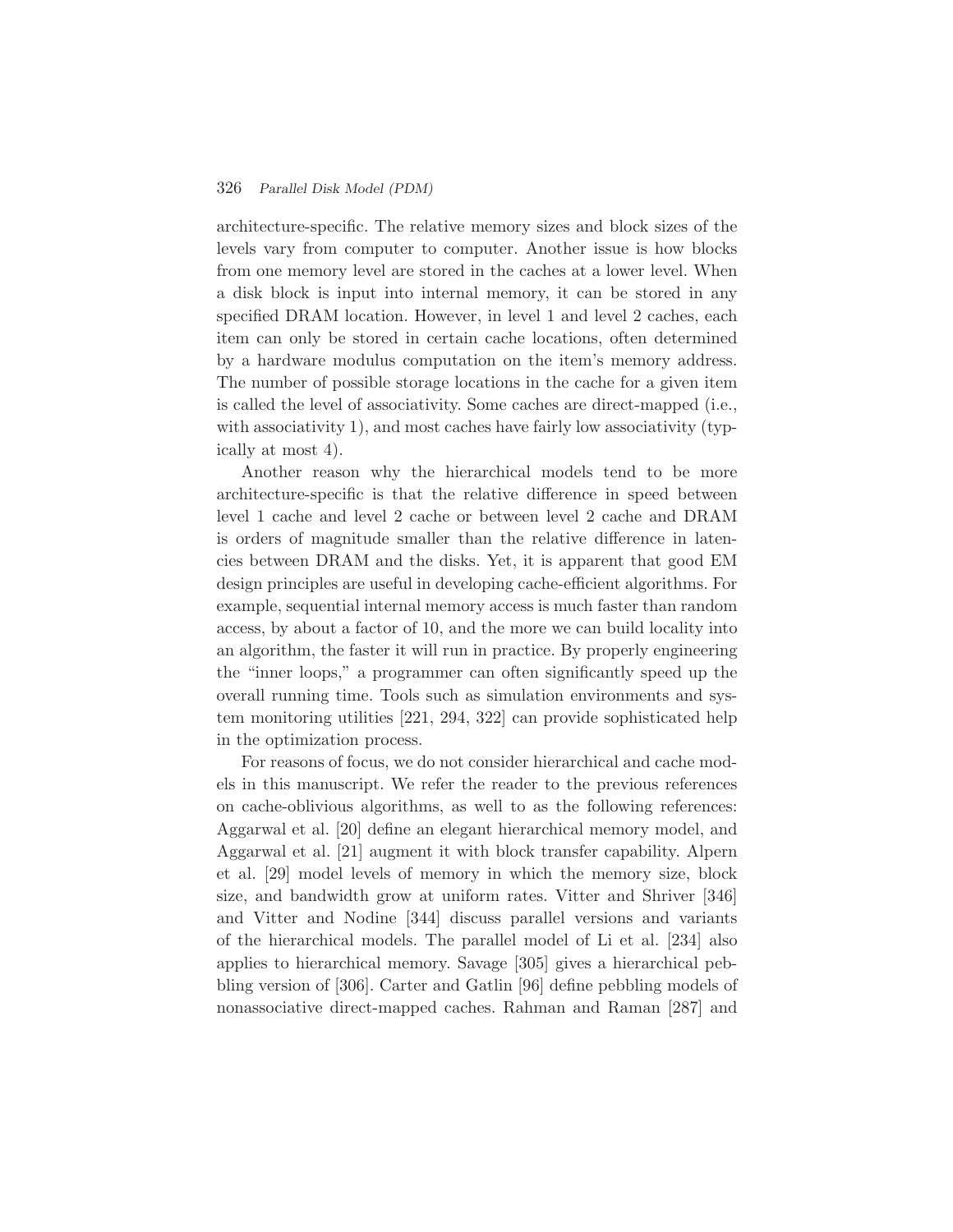Sen et al. [311] apply EM techniques to models of caches and translation lookaside buffers. Arge et al. [40] consider a combination of PDM and the Aggarwal–Vitter model (which allows simultaneous accesses to the same external memory module) to model multicore architectures, in which each core has a separate cache but the cores share the larger next-level memory. Ajwani et al. [26] look at the performance characteristics of flash memory storage devices.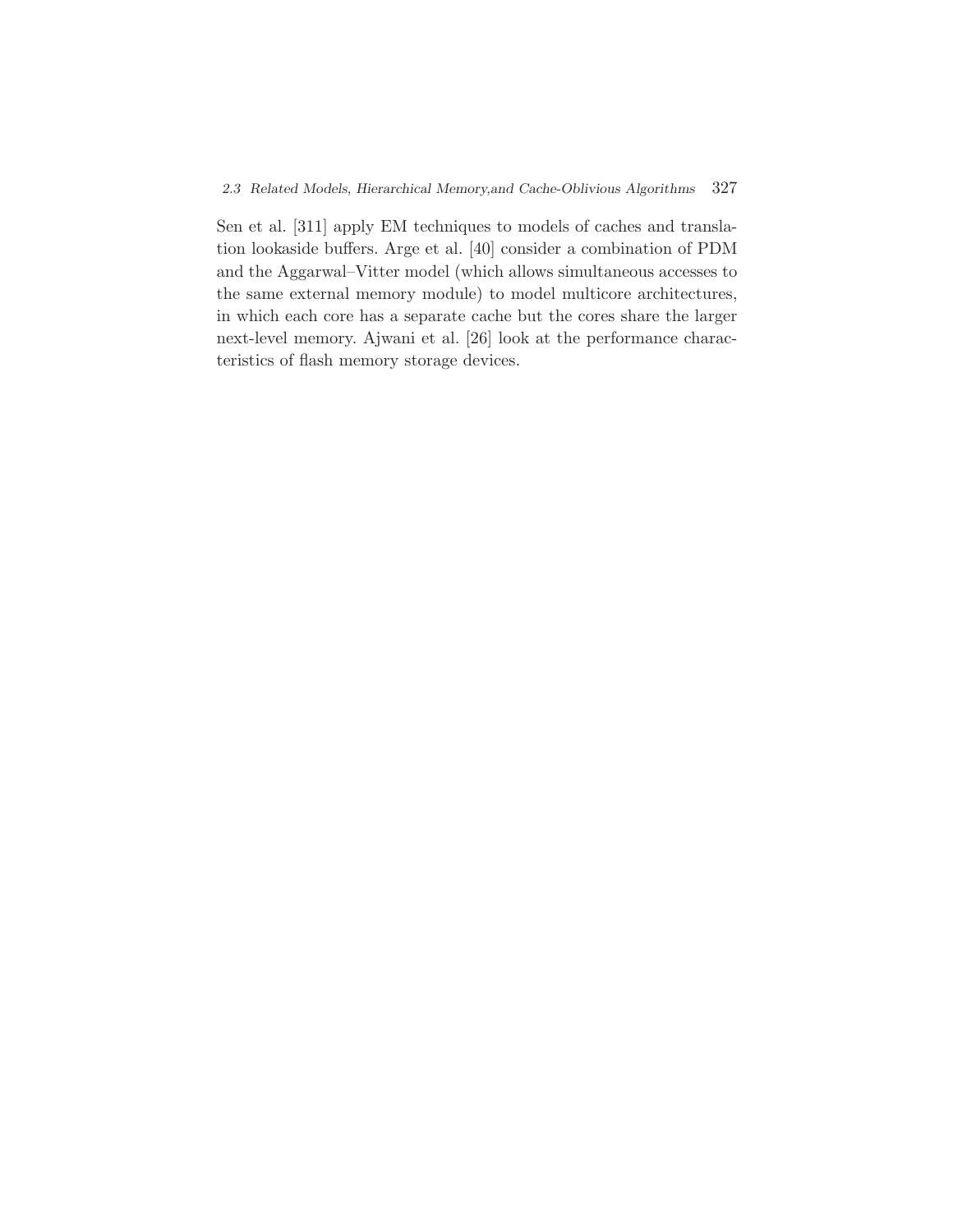# **3**

# **Fundamental I/O Operations and Bounds**

The I/O performance of many algorithms and data structures can be expressed in terms of the bounds for these fundamental operations:

- (1) *Scanning* (a.k.a. *streaming* or *touching*) a file of N data items, which involves the sequential reading or writing of the items in the file.
- (2) *Sorting* a file of N data items, which puts the items into sorted order.
- (3) *Searching* online through N sorted data items.
- (4) *Outputting* the Z items of an answer to a query in a blocked "output-sensitive" fashion.

We give the I/O bounds for these four operations in Table 3.1. We single out the special case of a single disk  $(D = 1)$ , since the formulas are simpler and many of the discussions in this manuscript will be restricted to the single-disk case.

We discuss the algorithms and lower bounds for  $Sort(N)$  and  $Search(N)$  in Chapters 5, 6, 10, and 11. The lower bounds for searching assume the comparison model of computation; searching via hashing can be done in  $\Theta(1)$  I/Os on the average.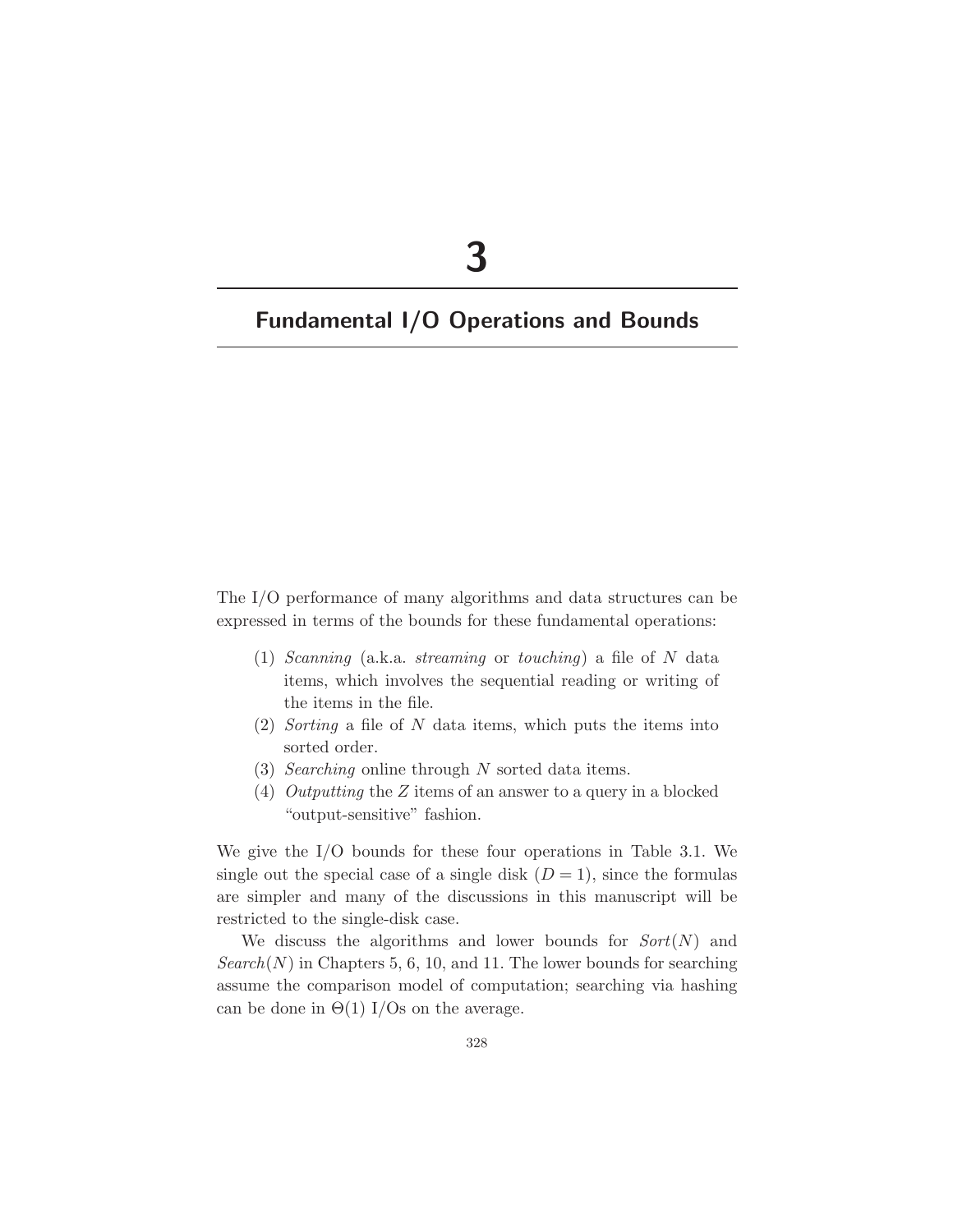| Operation | I/O bound, $D=1$                                                                | I/O bound, general $D \geq 1$                                                                                    |
|-----------|---------------------------------------------------------------------------------|------------------------------------------------------------------------------------------------------------------|
| Scan(N)   | $\Theta\left(\frac{N}{B}\right) = \Theta(n)$                                    | $\Theta\left(\frac{N}{DB}\right) = \Theta\left(\frac{n}{D}\right)$                                               |
| Sort(N)   | $\Theta\left(\frac{N}{B}\log_{M/B}\frac{N}{B}\right)$<br>$= \Theta(n \log_m n)$ | $\Theta\left(\frac{N}{DB}\log_{M/B}\frac{N}{B}\right)$<br>$=\Theta\left(\frac{n}{D}\log_m n\right)$              |
| Search(N) | $\Theta(\log_R N)$                                                              | $\Theta(\log_{DR} N)$                                                                                            |
| Output(Z) | $\Theta\left(\max\left\{1,\frac{Z}{B}\right\}\right)$<br>$=\Theta(\max\{1,z\})$ | $\Theta\left(\max\left\{1,\frac{Z}{DB}\right\}\right)$<br>$=\Theta\left(\max\left\{1,\frac{z}{D}\right\}\right)$ |

Table 3.1 I/O bounds for the four fundamental operations. The PDM parameters are defined in Section 2.1.

The first two of these I/O bounds –  $Scan(N)$  and  $Sort(N)$  – apply to batched problems. The last two  $I/O$  bounds  $-$  *Search* $(N)$ and  $Output(Z)$  — apply to online problems and are typically combined together into the form  $Search(N) + Output(Z)$ . As mentioned in Section 2.1, some batched problems also involve queries, in which case the I/O bound  $Output(Z)$  may be relevant to them as well. In some pipelined contexts, the Z items in an answer to a query do not need to be output to the disks but rather can be "piped" to another process, in which case there is no I/O cost for output. Relational database queries are often processed in such a pipeline fashion. For simplicity, in this manuscript we explicitly consider the output cost for queries.

The I/O bound  $Scan(N) = O(n/D)$ , which is clearly required to read or write a file of N items, represents a *linear number of I/Os* in the PDM model. An interesting feature of the PDM model is that almost all nontrivial batched problems require a nonlinear number of I/Os, even those that can be solved easily in linear CPU time in the (internal memory) RAM model. Examples we discuss later include permuting, transposing a matrix, list ranking, and several combinatorial graph problems. Many of these problems are equivalent in I/O complexity to permuting or sorting.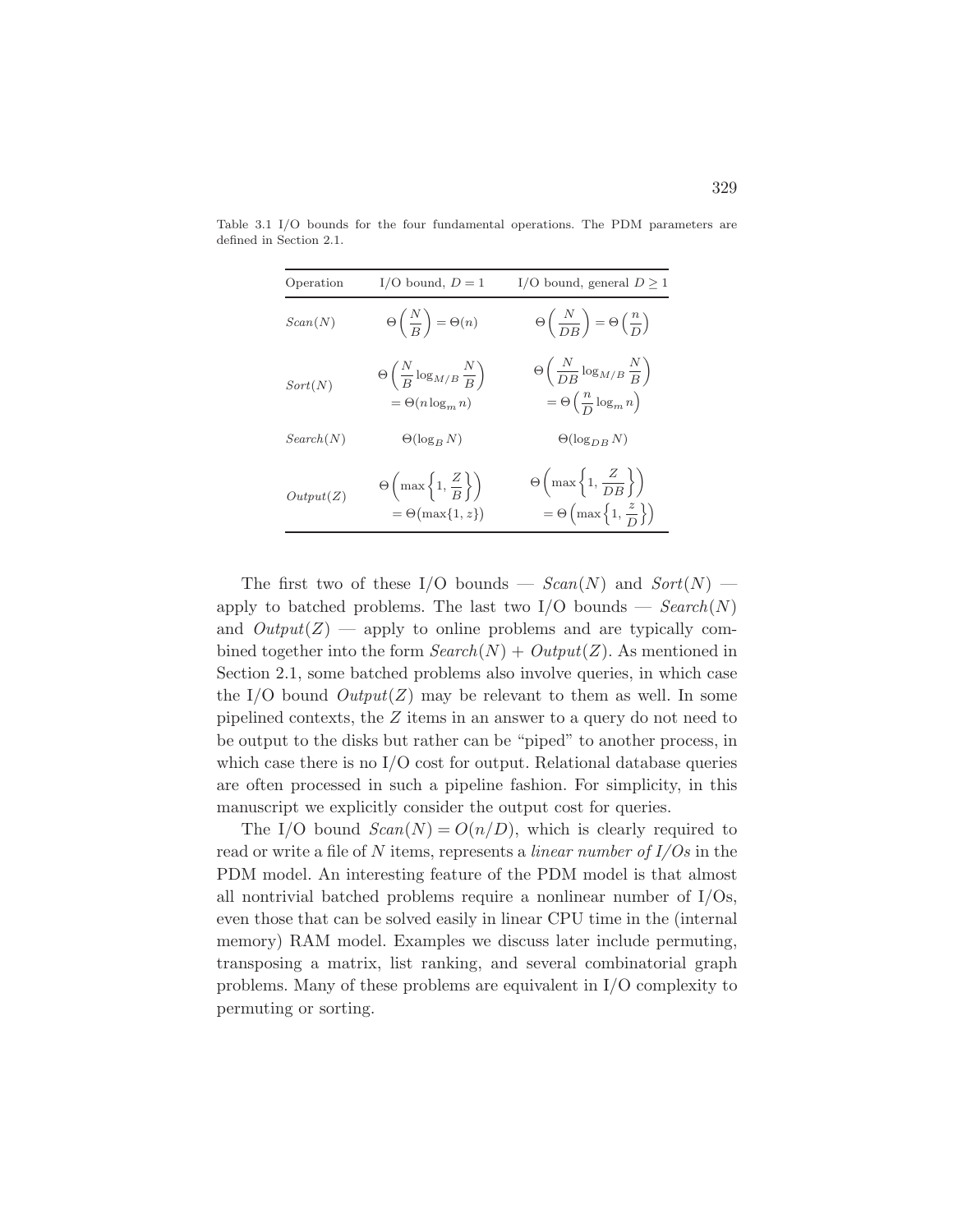### 330 *Fundamental I/O Operations and Bounds*

As Table 3.1 indicates, the multiple-disk I/O bounds for *Scan*(N),  $Sort(N)$ , and  $Output(Z)$  are D times smaller than the corresponding single-disk I/O bounds; such a speedup is clearly the best improvement possible with  $D$  disks. For  $Search(N)$ , the speedup is less significant: The I/O bound  $\Theta(\log_B N)$  for  $D = 1$  becomes  $\Theta(\log_{DB} N)$ for  $D \geq 1$ ; the resulting speedup is only  $\Theta((\log_B N)/\log_{DB} N)$  =  $\Theta((\log DB)/\log B) = \Theta(1 + (\log D)/\log B)$ , which is typically less than 2.

In practice, the logarithmic terms  $\log_m n$  in the  $Sort(N)$  bound and  $\log_{DB} N$  in the *Search*(N) bound are small constants. For example, in units of items, we could have  $N = 10^{10}$ ,  $M = 10^7$ ,  $B = 10^4$ , and thus we get  $n = 10^6$ ,  $m = 10^3$ , and  $\log_m n = 2$ , in which case sorting can be done in a linear number of I/Os. If memory is shared with other processes, the  $\log_m n$  term will be somewhat larger, but still bounded by a constant. In online applications, a smaller B value, such as  $B = 10^2$ , is more appropriate, as explained in Section 2.2. The corresponding value of  $\log_B N$  for the example is 5, so even with a single disk, online search can be done in a relatively small constant number of I/Os.

It still makes sense to explicitly identify terms such as  $\log_m n$  and  $\log_B N$  in the I/O bounds and not hide them within the big-oh or bigtheta factors, since the terms can have a significant effect in practice. (Of course, it is equally important to consider any other constants hidden in big-oh and big-theta notations!) The nonlinear I/O bound  $\Theta(n \log_m n)$  usually indicates that multiple or extra passes over the data are required. In truly massive problems, the problem data will reside on tertiary storage. As we suggested in Section 2.3, PDM algorithms can often be generalized in a recursive framework to handle multiple levels of memory. A multilevel algorithm developed from a PDM algorithm that does n I/Os will likely run at least an order of magnitude faster in hierarchical memory than would a multilevel algorithm generated from a PDM algorithm that does  $n \log_m n$  I/Os [346].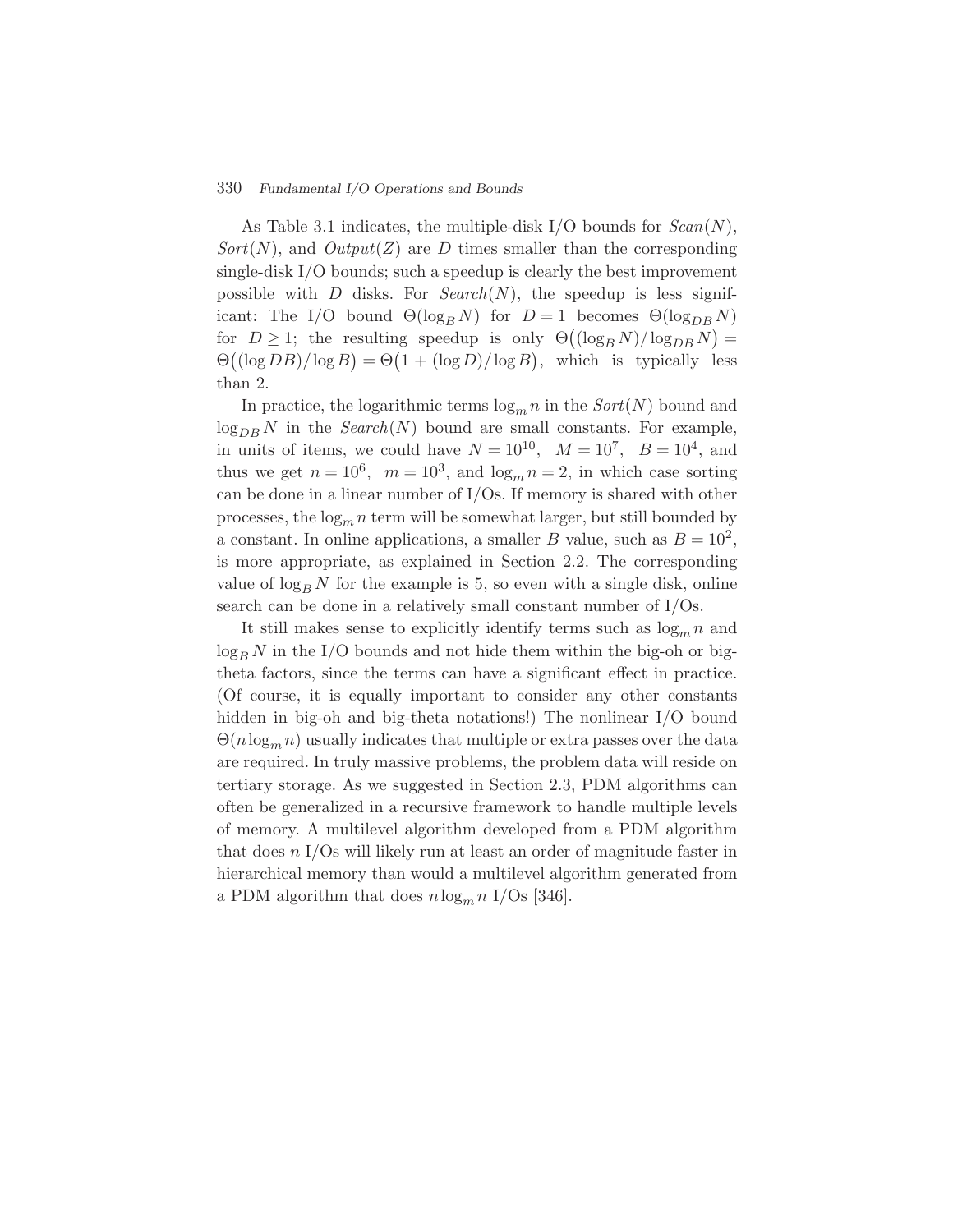# **4**

# **Exploiting Locality and Load Balancing**

In order to achieve good I/O performance, an EM algorithm should exhibit locality of reference. Since each input I/O operation transfers a block of B items, we make optimal use of that input operation when all  $B$  items are needed by the application. A similar remark applies to output I/O operations. An orthogonal form of locality more akin to load balancing arises when we use multiple disks, since we can transfer D blocks in a single I/O only if the D blocks reside on distinct disks.

An algorithm that does not exploit locality can be reasonably efficient when it is run on data sets that fit in internal memory, but it will perform miserably when deployed naively in an EM setting and virtual memory is used to handle page management. Examining such performance degradation is a good way to put the I/O bounds of Table 3.1 into perspective. In Section 4.1, we examine this phenomenon for the single-disk case, when  $D = 1$ .

In Section 4.2, we look at the multiple-disk case and discuss the important paradigm of *disk striping* [216, 296], for automatically converting a single-disk algorithm into an algorithm for multiple disks. Disk striping can be used to get optimal multiple-disk I/O algorithms for three of the four fundamental operations in Table 3.1. The only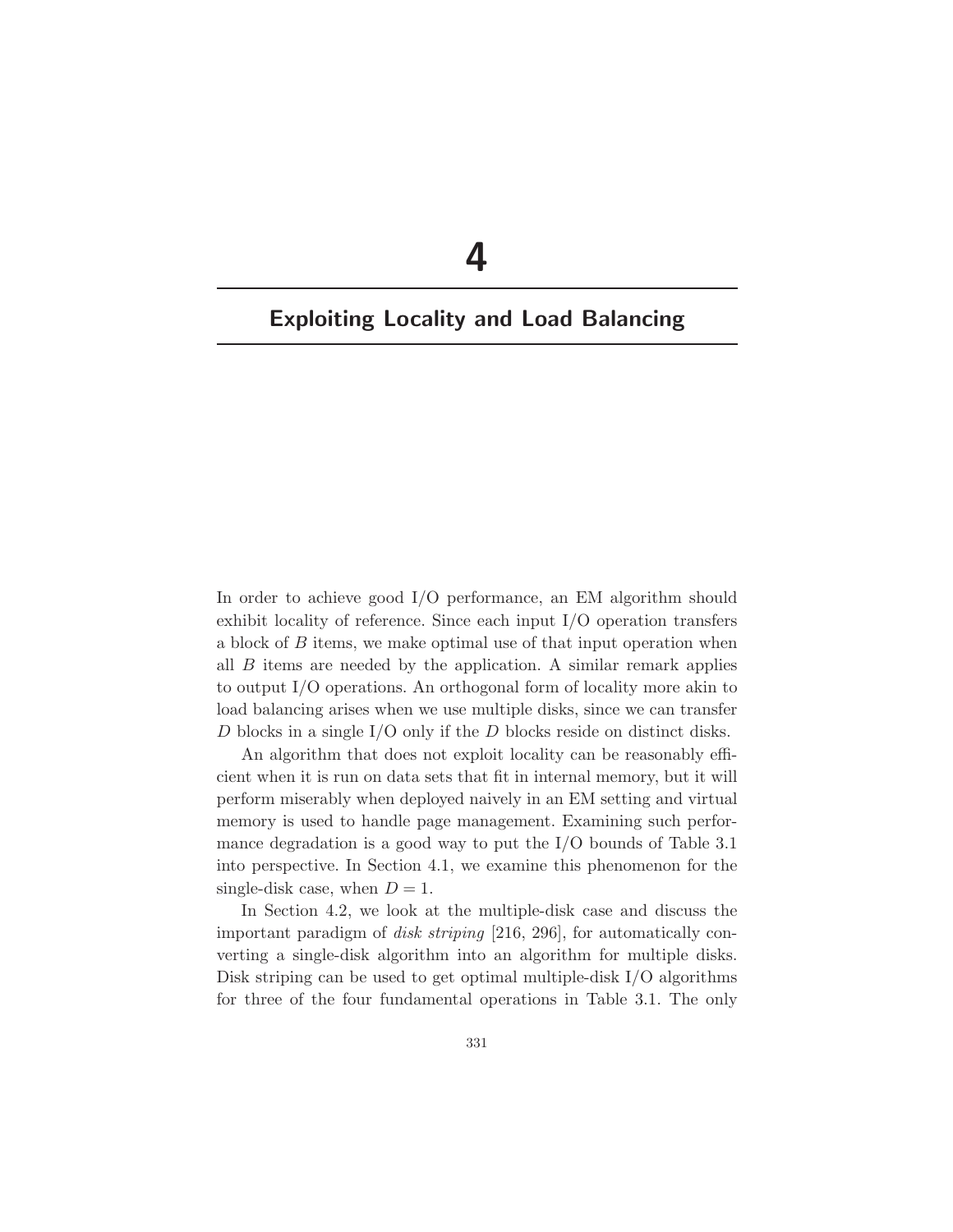exception is sorting. The optimal multiple-disk algorithms for sorting require more sophisticated load balancing techniques, which we cover in Chapter 5.

## **4.1 Locality Issues with a Single Disk**

A good way to appreciate the fundamental I/O bounds in Table 3.1 is to consider what happens when an algorithm does not exploit locality. For simplicity, we restrict ourselves in this section to the single-disk case  $D = 1$ . For many of the batched problems we look at in this manuscript, such as sorting, FFT, triangulation, and computing convex hulls, it is well-known how to write programs to solve the corresponding internal memory versions of the problems in  $O(N \log N)$  CPU time. But if we execute such a program on a data set that does not fit in internal memory, relying upon virtual memory to handle page management, the resulting number of I/Os may be  $\Omega(N \log n)$ , which represents a severe bottleneck. Similarly, in the online setting, many types of search queries, such as range search queries and stabbing queries, can be done using binary trees in  $O(\log N + Z)$  query CPU time when the tree fits into internal memory, but the same data structure in an external memory setting may require  $\Omega(\log N + Z)$  I/Os per query.

We would like instead to incorporate locality *directly* into the algorithm design and achieve the desired I/O bounds of  $O(n \log_m n)$  for the batched problems and  $O(\log_B N + z)$  for online search, in line with the fundamental bounds listed in Table 3.1. At the risk of oversimplifying, we can paraphrase the goal of EM algorithm design for batched problems in the following syntactic way: to derive efficient algorithms so that the  $N$  and  $Z$  terms in the I/O bounds of the naive algorithms are replaced by  $n$  and  $z$ , and so that the base of the logarithm terms is not 2 but instead  $m$ . For online problems, we want the base of the logarithm to be  $B$  and to replace  $Z$  by  $z$ . The resulting speedup in I/O performance can be very significant, both theoretically and in practice. For example, for batched problems, the I/O performance improvement can be a factor of  $(N \log n)/(n \log_m n) = B \log m$ , which is extremely large. For online problems, the performance improvement can be a factor of  $(\log N + Z)/(\log_B N + z)$ ; this value is always at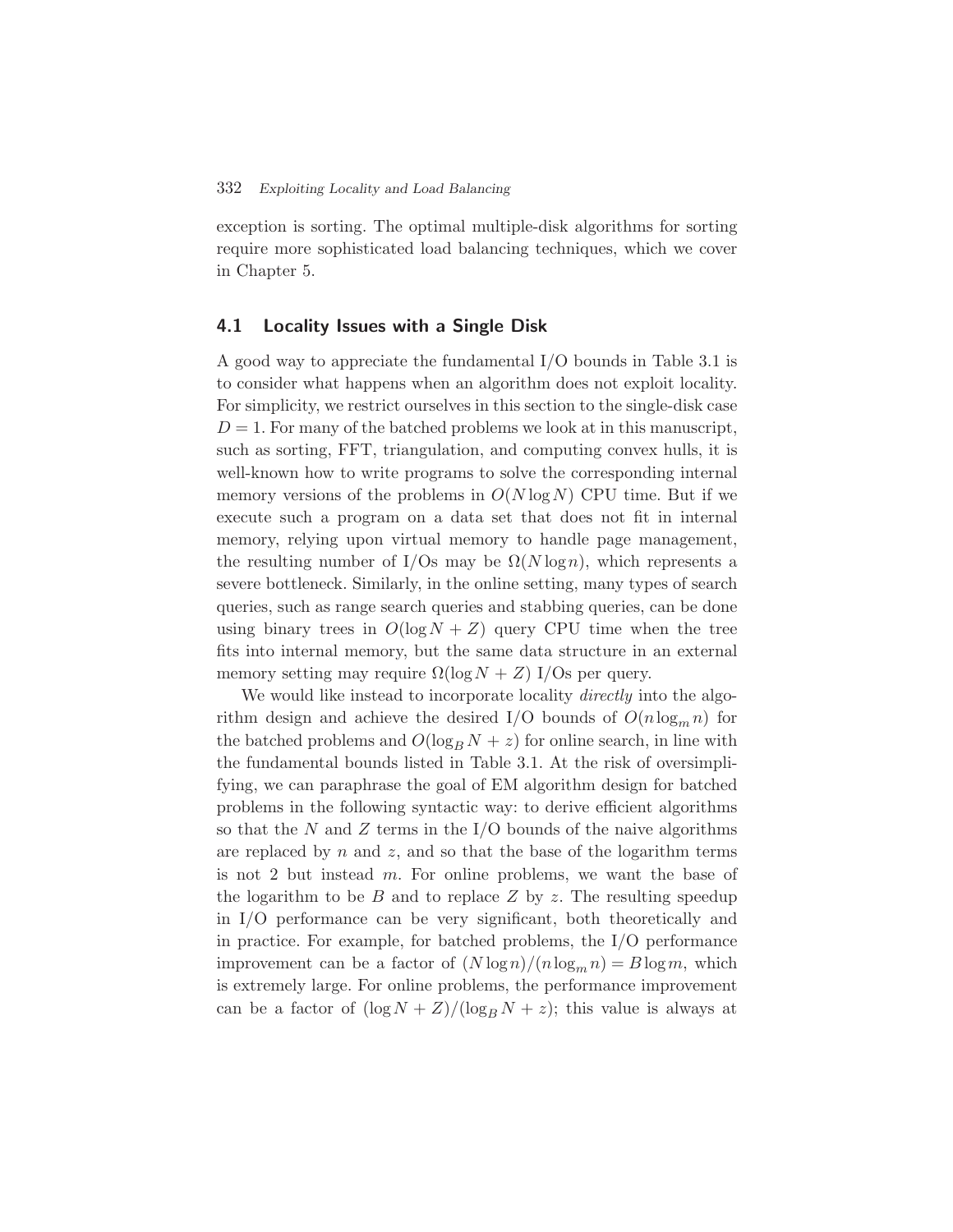least  $(\log N)/\log_B N = \log B$ , which is significant in practice, and can be as much as  $Z/z = B$  for large Z.

# **4.2 Disk Striping and Parallelism with Multiple Disks**

It is conceptually much simpler to program for the single-disk case  $(D = 1)$  than for the multiple-disk case  $(D \geq 1)$ . *Disk striping* [216, 296] is a practical paradigm that can ease the programming task with multiple disks: When disk striping is used, I/Os are permitted only on entire stripes, one stripe at a time. The *i*th stripe, for  $i \geq 0$ , consists of block i from each of the D disks. For example, in the data layout in Figure 2.3, the DB data items 0–9 comprise stripe 0 and can be accessed in a single  $I/O$  step. The net effect of striping is that the  $D$ disks behave as a single logical disk, but with a larger logical block size DB corresponding to the size of a stripe.

We can thus apply the paradigm of disk striping automatically to convert an algorithm designed to use a single disk with block size DB into an algorithm for use on  $D$  disks each with block size  $B$ : In the single-disk algorithm, each  $I/O$  step transmits one block of size  $DB$ ; in the D-disk algorithm, each I/O step transmits one stripe, which consists of  $D$  simultaneous block transfers each of size  $B$ . The number of I/O steps in both algorithms is the same; in each I/O step, the  $DB$ items transferred by the two algorithms are identical. Of course, in terms of wall clock time, the I/O step in the multiple-disk algorithm will be faster.

Disk striping can be used to get optimal multiple-disk algorithms for three of the four fundamental operations of Chapter 3 — streaming, online search, and answer reporting — but it is nonoptimal for sorting. To see why, consider what happens if we use the technique of disk striping in conjunction with an optimal sorting algorithm for one disk, such as merge sort [220]. As given in Table 3.1, the optimal number of I/Os to sort using one disk with block size  $B$  is

$$
\Theta(n \log_m n) = \Theta\left(n \frac{\log n}{\log m}\right) = \Theta\left(\frac{N}{B} \frac{\log(N/B)}{\log(M/B)}\right). \tag{4.1}
$$

With disk striping, the number of  $I/O$  steps is the same as if we use a block size of DB in the single-disk algorithm, which corresponds to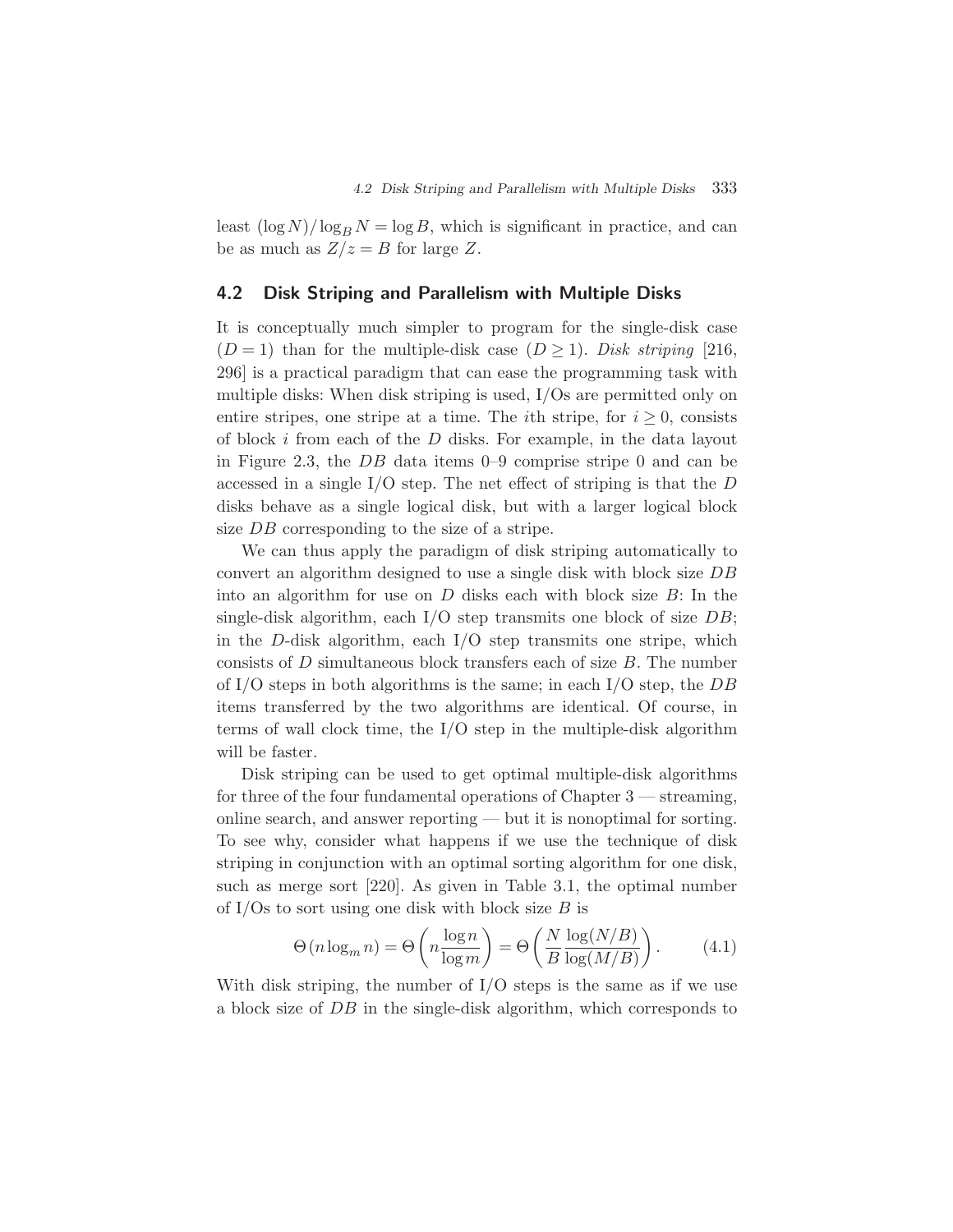### 334 *Exploiting Locality and Load Balancing*

replacing each  $B$  in (4.1) by  $DB$ , which gives the I/O bound

$$
\Theta\left(\frac{N}{DB}\frac{\log(N/DB)}{\log(M/DB)}\right) = \Theta\left(\frac{n}{D}\frac{\log(n/D)}{\log(m/D)}\right). \tag{4.2}
$$

On the other hand, the optimal bound for sorting is

$$
\Theta\left(\frac{n}{D}\log_m n\right) = \Theta\left(\frac{n}{D}\frac{\log n}{\log m}\right). \tag{4.3}
$$

The striping I/O bound (4.2) is larger than the optimal sorting bound (4.3) by a multiplicative factor of

$$
\frac{\log(n/D)}{\log n} \frac{\log m}{\log(m/D)} \approx \frac{\log m}{\log(m/D)}.\tag{4.4}
$$

When D is on the order of m, the  $log(m/D)$  term in the denominator is small, and the resulting value of  $(4.4)$  is on the order of log m, which can be significant in practice.

It follows that the only way theoretically to attain the optimal sorting bound (4.3) is to forsake disk striping and to allow the disks to be controlled *independently*, so that each disk can access a different stripe in the same I/O step. Actually, the only requirement for attaining the optimal bound is that either input or output is done independently. It suffices, for example, to do only input operations independently and to use disk striping for output operations. An advantage of using striping for output operations is that it facilitates the maintenance of parity information for error correction and recovery, which is a big concern in RAID systems. (We refer the reader to [101, 194] for a discussion of RAID and error correction issues.)

In practice, sorting via disk striping can be more efficient than complicated techniques that utilize independent disks, especially when D is small, since the extra factor  $(\log m)/\log(m/D)$  of I/Os due to disk striping may be less than the algorithmic and system overhead of using the disks independently [337]. In the next chapter, we discuss algorithms for sorting with multiple independent disks. The techniques that arise can be applied to many of the batched problems addressed later in this manuscript. Three such sorting algorithms we introduce in the next chapter — distribution sort and merge sort with randomized cycling (RCD and RCM) and simple randomized merge sort (SRM) — have low overhead and outperform algorithms that use disk striping.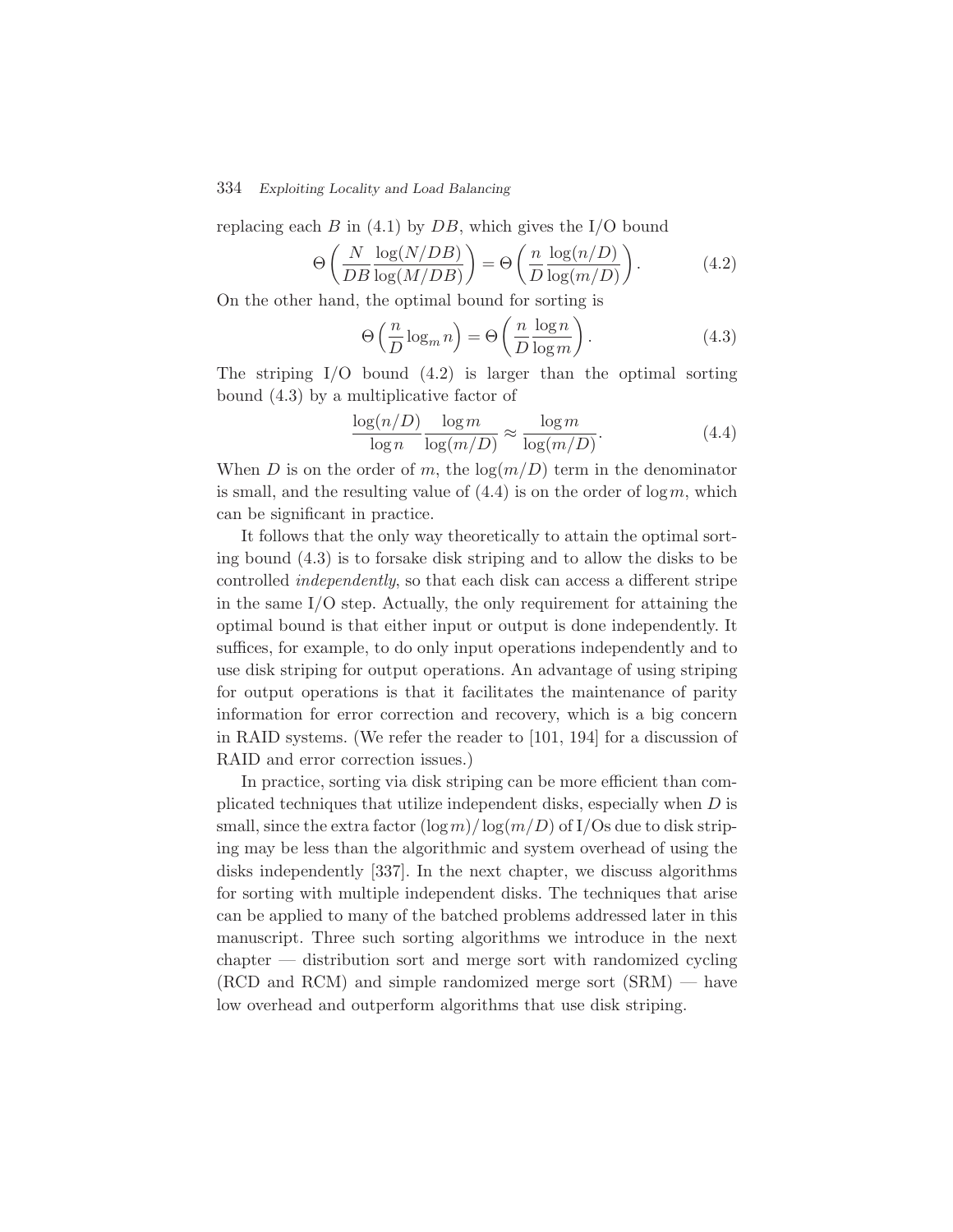# **5**

# **External Sorting and Related Problems**

The problem of *external sorting* (or sorting in external memory) is a central problem in the field of EM algorithms, partly because sorting and sorting-like operations account for a significant percentage of computer use [220], and also because sorting is an important paradigm in the design of efficient EM algorithms, as we show in Section 9.3. With some technical qualifications, many problems that can be solved easily in linear time in the (internal memory) RAM model, such as permuting, list ranking, expression tree evaluation, and finding connected components in a sparse graph, require the same number of I/Os in PDM as does sorting.

In this chapter, we discuss optimal EM algorithms for sorting. The following bound is the most fundamental one that arises in the study of EM algorithms:

**Theorem 5.1 ([23, 274]).** The average-case and worst-case number of I/Os required for sorting  $N = nB$  data items using D disks is

$$
Sort(N) = \Theta\left(\frac{n}{D}\log_m n\right). \tag{5.1}
$$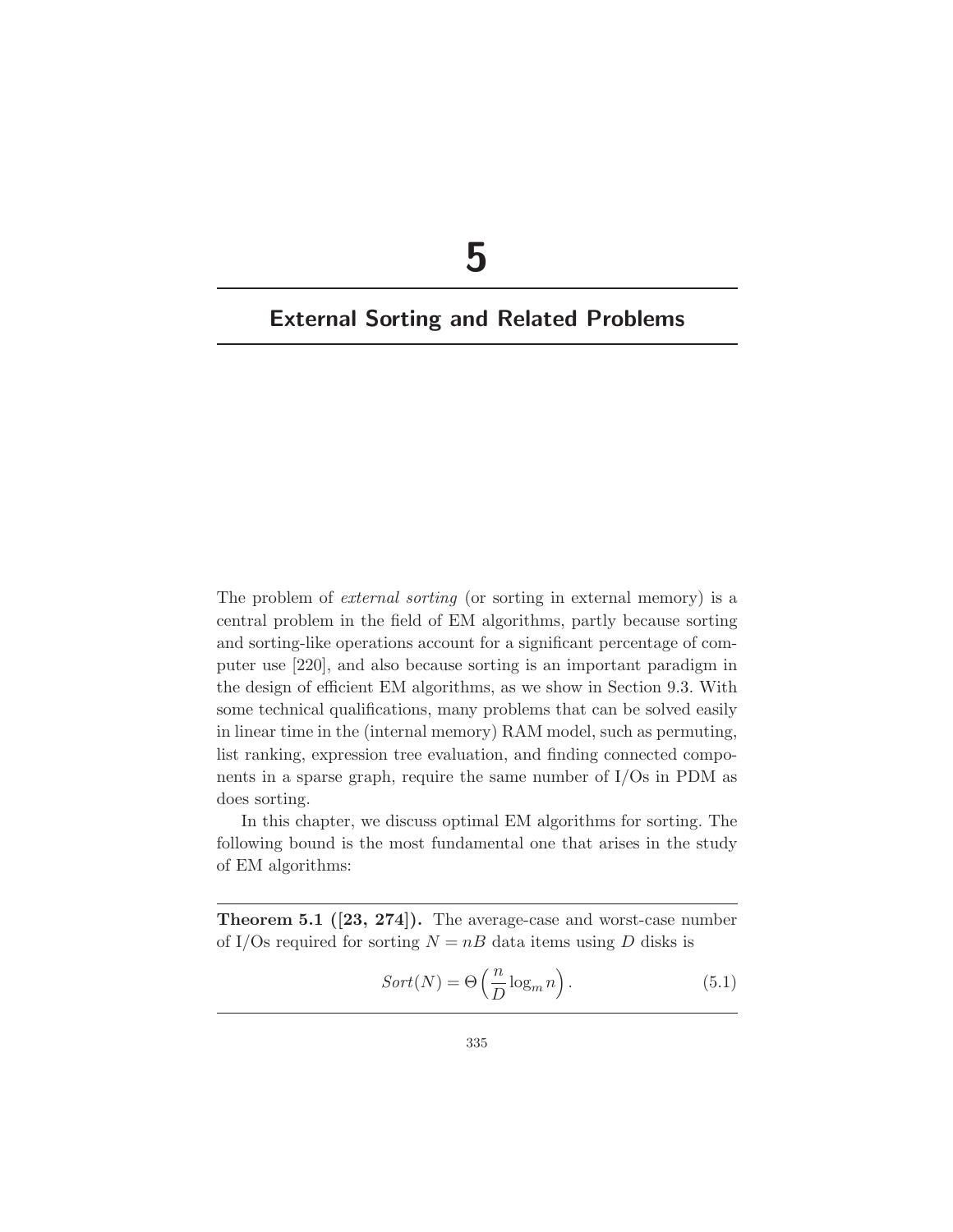### 336 *External Sorting and Related Problems*

The constant of proportionality in the lower bound for sorting is 2, as we shall see in Chapter 6, and we can come very close to that constant factor by some of the recently developed algorithms we discuss in this chapter.

We saw in Section 4.2 how to construct efficient sorting algorithms for multiple disks by applying the disk striping paradigm to an efficient single-disk algorithm. But in the case of sorting, the resulting multiple-disk algorithm does not meet the optimal  $Sort(N)$  bound (5.1) of Theorem 5.1.

In Sections 5.1–5.3, we discuss some recently developed external sorting algorithms that use disks independently and achieve bound (5.1). The algorithms are based upon the important *distribution* and *merge* paradigms, which are two generic approaches to sorting. They use online load balancing strategies so that the data items accessed in an I/O operation are evenly distributed on the D disks. The same techniques can be applied to many of the batched problems we discuss later in this manuscript.

The distribution sort and merge sort methods using randomized cycling (RCD and RCM) [136, 202] from Sections 5.1 and 5.3 and the simple randomized merge sort (SRM) [68, 72] of Section 5.2 are the methods of choice for external sorting. For reasonable values of M and D, they outperform disk striping in practice and achieve the I/O lower bound (5.1) with the lowest known constant of proportionality.

All the methods we cover for parallel disks, with the exception of Greed Sort in Section 5.2, provide efficient support for writing redundant parity information onto the disks for purposes of error correction and recovery. For example, some of the methods access the D disks independently during parallel input operations, but in a striped manner during parallel output operations. As a result, if we output  $D-1$ blocks at a time in an I/O, the exclusive-or of the  $D-1$  blocks can be output onto the Dth disk during the same I/O operation.

In Section 5.3, we develop a powerful notion of duality that leads to improved new algorithms for prefetching, caching, and sorting. In Section 5.4, we show that if we allow independent inputs and output operations, we can probabilistically simulate any algorithm written for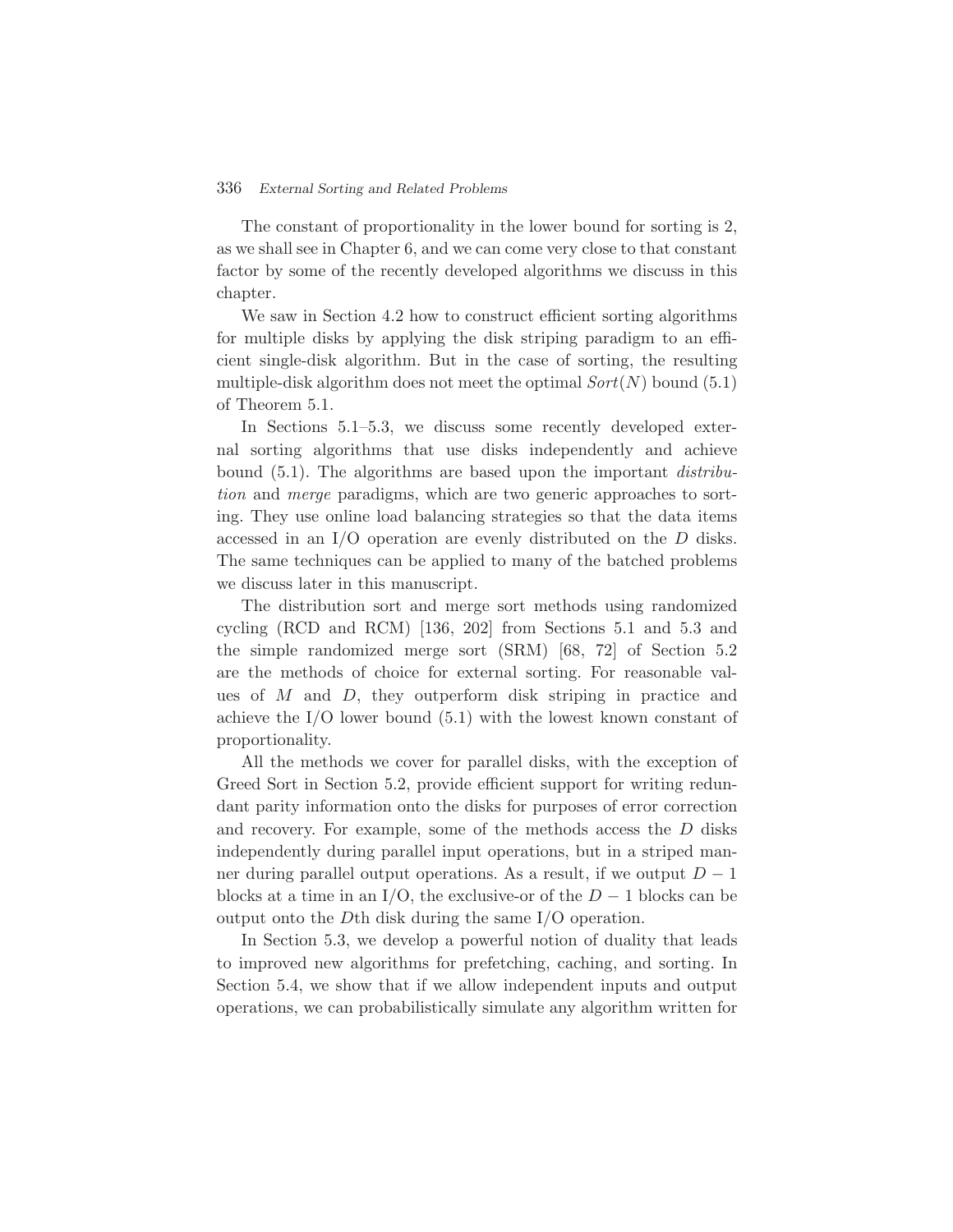the Aggarwal–Vitter model discussed in Section 2.3 by use of PDM with the same number of I/Os, up to a constant factor.

In Section 5.5, we consider the situation in which the items in the input file do not have unique keys. In Sections 5.6 and 5.7, we consider problems related to sorting, such as permuting, permutation networks, transposition, and fast Fourier transform. In Chapter 6, we give lower bounds for sorting and related problems.

# **5.1 Sorting by Distribution**

*Distribution* sort [220] is a recursive process in which we use a set of  $S-1$  partitioning elements  $e_1, e_2, \ldots, e_{S-1}$  to partition the current set of items into S disjoint subfiles (or *buckets*), as shown in Figure 5.1 for the case  $D = 1$ . The *i*th bucket, for  $1 \leq i \leq S$ , consists of all items with key value in the interval  $[e_{i-1},e_i]$ , where by convention we let  $e_0 = -\infty$ ,  $e_S = +\infty$ . The important property of the partitioning is that all the items in one bucket precede all the items in the next bucket. Therefore, we can complete the sort by recursively sorting the individual buckets and concatenating them together to form a single fully sorted list.



Fig. 5.1 Schematic illustration of a level of recursion of distribution sort for a single disk  $(D = 1)$ . (For simplicity, the input and output operations use separate disks.) The file on the left represents the original unsorted file (in the case of the top level of recursion) or one of the buckets formed during the previous level of recursion. The algorithm streams the items from the file through internal memory and partitions them in an online fashion into S buckets based upon the key values of the  $S-1$  partitioning elements. Each bucket has double buffers of total size at least  $2B$  to allow the input from the disk on the left to be overlapped with the output of the buckets to the disk on the right.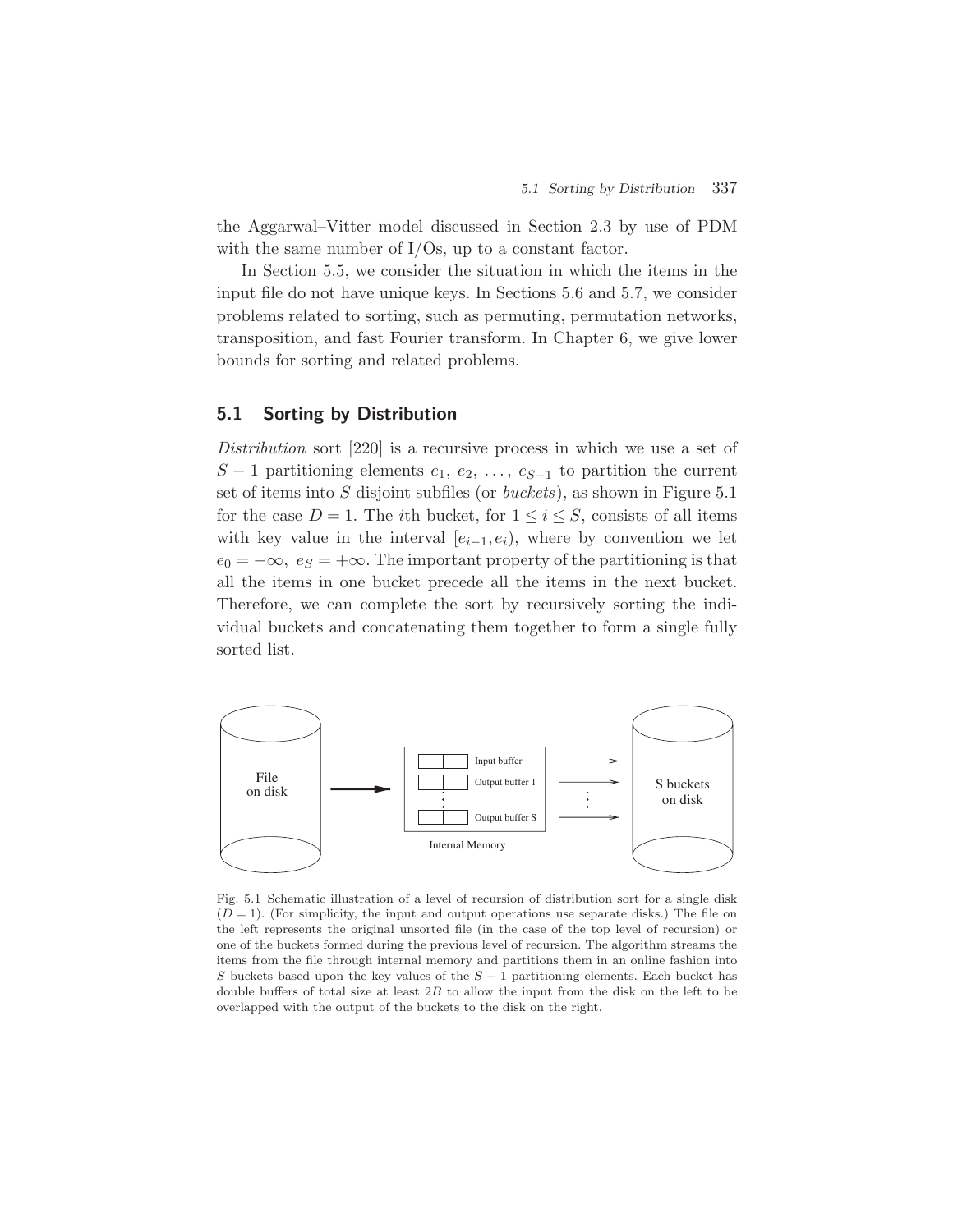### 338 *External Sorting and Related Problems*

## **5.1.1 Finding the Partitioning Elements**

One requirement is that we choose the  $S-1$  partitioning elements so that the buckets are of roughly equal size. When that is the case, the bucket sizes decrease from one level of recursion to the next by a relative factor of  $\Theta(S)$ , and thus there are  $O(\log_S n)$  levels of recursion. During each level of recursion, we scan the data. As the items stream through internal memory, they are partitioned into S buckets in an online manner. When a buffer of size  $B$  fills for one of the buckets, its block can be output to disk, and another buffer is used to store the next set of incoming items for the bucket. Therefore, the maximum number S of buckets (and partitioning elements) is  $\Theta(M/B) = \Theta(m)$ , and the resulting number of levels of recursion is  $\Theta(\log_m n)$ . In the last level of recursion, there is no point in having buckets of fewer than  $\Theta(M)$  items, so we can limit S to be  $O(N/M) = O(n/m)$ . These two constraints suggest that the desired number S of partitioning elements is  $\Theta(\min\{m, n/m\})$ .

It seems difficult to find  $S = \Theta(\min\{m, n/m\})$  partitioning elements deterministically using  $\Theta(n/D)$  I/Os and guarantee that the bucket sizes are within a constant factor of one another. Efficient deterministic methods exist for choosing  $S = \Theta(\min\{\sqrt{m}, n/m\})$  partitioning elements [23, 273, 345], which has the effect of doubling the number of levels of recursion. A deterministic algorithm for the related problem of (exact) selection (i.e., given k, find the kth item in the file in sorted order) appears in [318].

Probabilistic methods for choosing partitioning elements based upon random sampling [156] are simpler and allow us to choose  $S = O(\min\{m, n/m\})$  partitioning elements in  $o(n/D)$  I/Os: Let  $d =$  $O(\log S)$ . We take a random sample of dS items, sort the sampled items, and then choose every dth item in the sorted sample to be a partitioning element. Each of the resulting buckets has the desired size of  $O(N/S)$ items. The resulting number of I/Os needed to choose the partitioning elements is thus  $O(dS + Sort(dS))$ . Since  $S = O(\min\{m, n/m\})$  $O(\sqrt{n})$ , the I/O bound is  $O(\sqrt{n}\log^2 n) = o(n)$  and therefore negligible.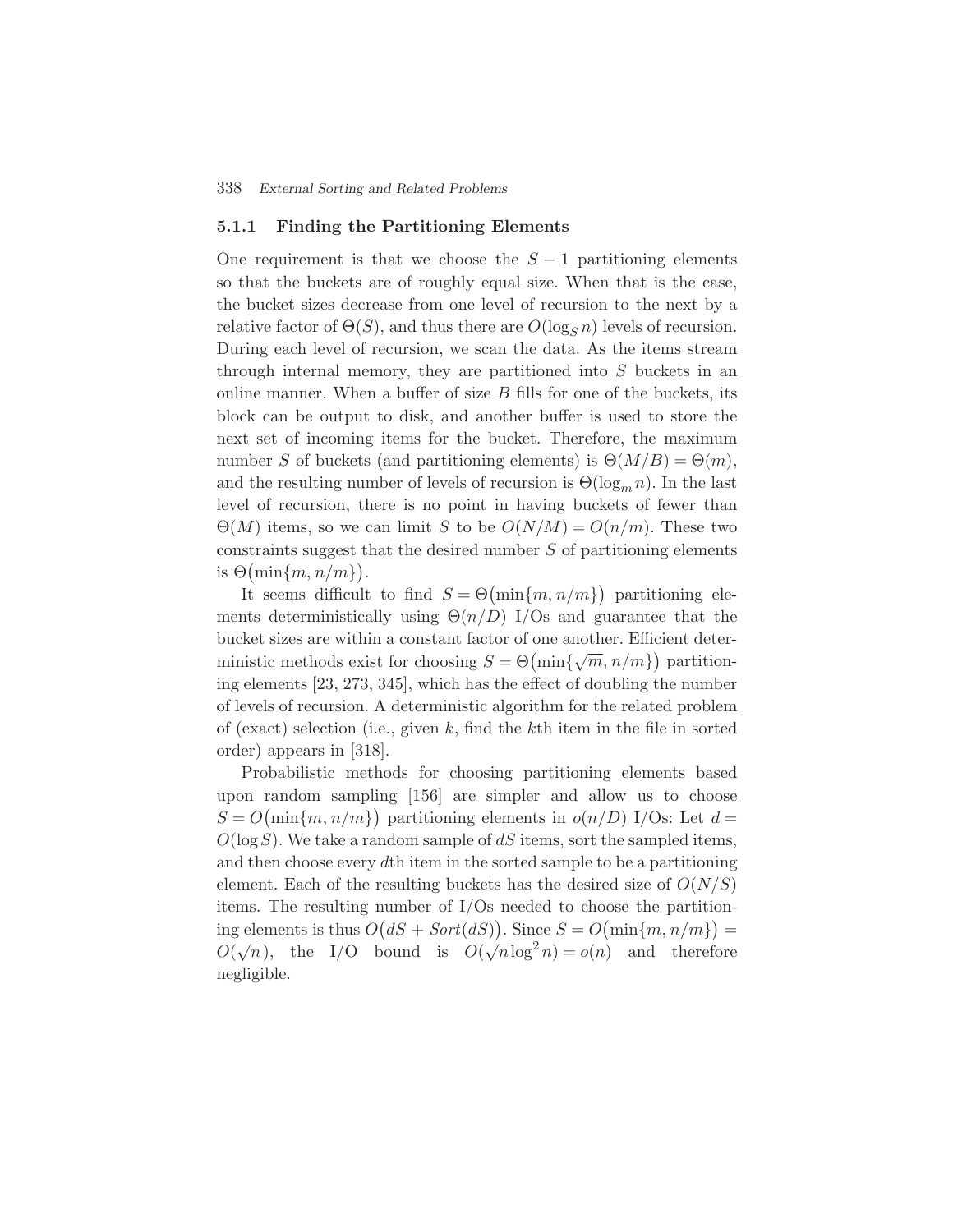### **5.1.2 Load Balancing Across the Disks**

In order to meet the sorting  $I/O$  bound  $(5.1)$ , we must form the buckets at each level of recursion using  $O(n/D)$  I/Os, which is easy to do for the single-disk case. The challenge is in the more general multiple-disk case: Each input I/O step and each output I/O step during the bucket formation must involve on the average  $\Theta(D)$  blocks. The file of items being partitioned is itself one of the buckets formed in the previous level of recursion. In order to read that file efficiently, its blocks must be spread uniformly among the disks, so that no one disk is a bottleneck. In summary, the challenge in distribution sort is to output the blocks of the buckets to the disks in an online manner and achieve a global load balance by the end of the partitioning, so that the bucket can be input efficiently during the next level of the recursion.

*Partial striping* is an effective technique for reducing the amount of information that must be stored in internal memory in order to manage the disks. The disks are grouped into clusters of size  $C$  and data are output in "logical blocks" of size CB, one per cluster. Choosing are output in Togical blocks of size  $CD$ , one per cluster. Choosing  $C = \sqrt{D}$  will not change the sorting time by more than a constant factor, but as pointed out in Section 4.2, full striping (in which  $C = D$ ) can be nonoptimal.

Vitter and Shriver [345] develop two randomized online techniques for the partitioning so that with high probability each bucket will be well balanced across the  $D$  disks. In addition, they use partial striping in order to fit in internal memory the pointers needed to keep track of the layouts of the buckets on the disks. Their first partitioning technique applies when the size  $N$  of the file to partition is sufficiently large or when  $M/DB = \Omega(\log D)$ , so that the number  $\Theta(n/S)$  of blocks in each bucket is  $\Omega(D \log D)$ . Each parallel output operation sends its D blocks in independent random order to a disk stripe, with all D! orders equally likely. At the end of the partitioning, with high probability each bucket is evenly distributed among the disks. This situation is intuitively analogous to the *classical occupancy problem*, in which b balls are inserted independently and uniformly at random into d bins. It is well-known that if the load factor  $b/d$  grows asymptotically faster than  $log d$ , the most densely populated bin contains  $b/d$  balls asymptotically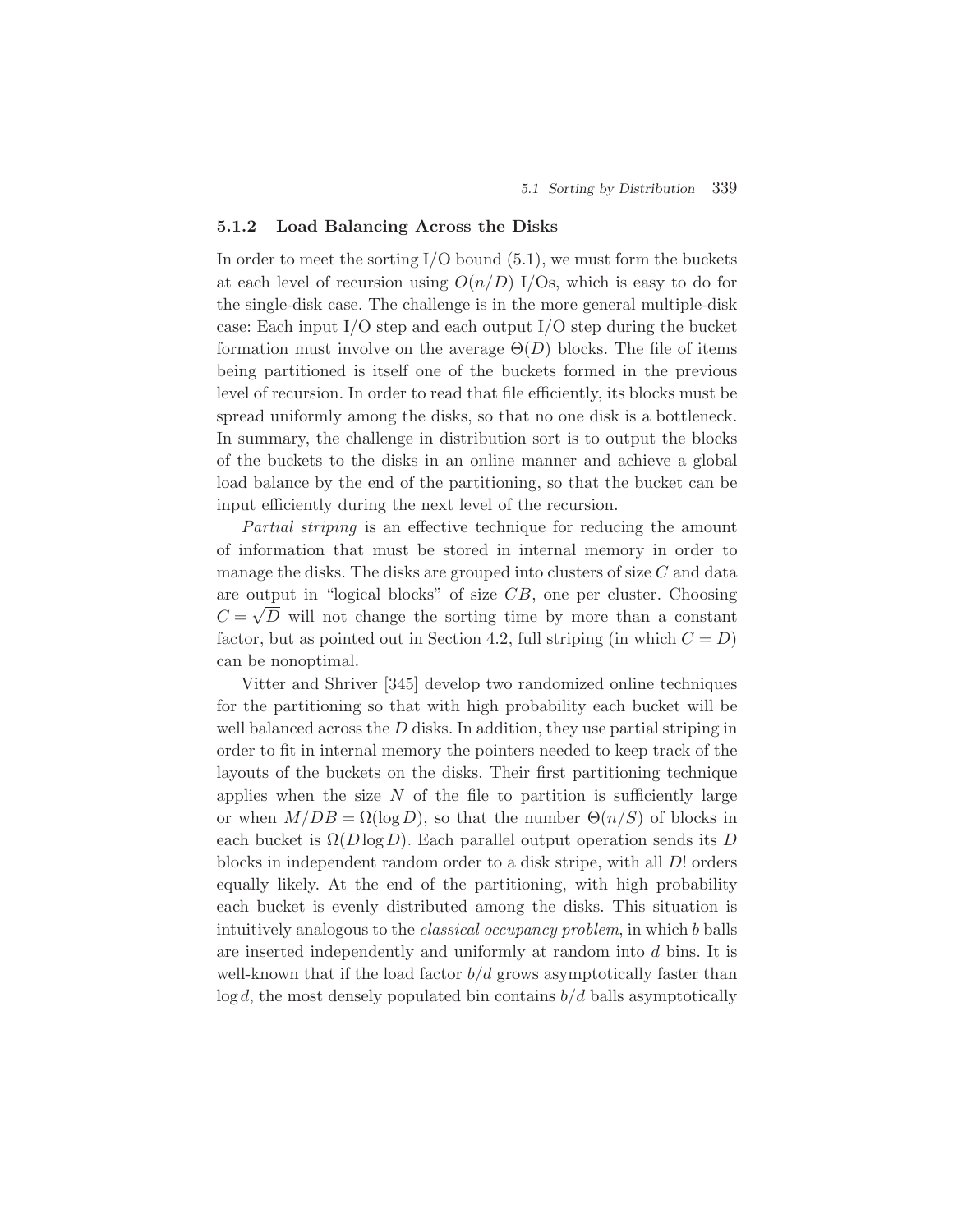on the average, which corresponds to an even distribution. However, if the load factor  $b/d$  is 1, the largest bin contains  $(\ln d)/\ln \ln d$  balls on the average, whereas any individual bin contains an average of only one ball  $[341]$ <sup>1</sup>. Intuitively, the blocks in a bucket act as balls and the disks act as bins. In our case, the parameters correspond to  $b =$  $\Omega(d \log d)$ , which suggests that the blocks in the bucket should be evenly distributed among the disks.

By further analogy to the occupancy problem, if the number of blocks per bucket is not  $\Omega(D \log D)$ , then the technique breaks down and the distribution of each bucket among the disks tends to be uneven, causing a bottleneck for  $I/O$  operations. For these smaller values of N, Vitter and Shriver use their second partitioning technique: The file is streamed through internal memory in one pass, one memoryload at a time. Each memoryload is independently and randomly permuted and output back to the disks in the new order. In a second pass, the file is input one memoryload at a time in a "diagonally striped" manner. Vitter and Shriver show that with very high probability each individual "diagonal stripe" contributes about the same number of items to each bucket, so the blocks of the buckets in each memoryload can be assigned to the disks in a balanced round robin manner using an optimal number of I/Os.

DeWitt et al. [140] present a randomized distribution sort algorithm in a similar model to handle the case when sorting can be done in two passes. They use a sampling technique to find the partitioning elements and route the items in each bucket to a particular processor. The buckets are sorted individually in the second pass.

An even better way to do distribution sort, and deterministically at that, is the BalanceSort method developed by Nodine and Vitter [273]. During the partitioning process, the algorithm keeps track of how evenly each bucket has been distributed so far among the disks. It maintains an invariant that guarantees good distribution across the disks for each bucket. For each bucket  $1 \leq b \leq S$  and disk  $1 \leq d \leq D$ , let  $num_b$  be the total number of items in bucket  $b$  processed so far during the partitioning and let  $num_b(d)$  be the number of those items

<sup>&</sup>lt;sup>1</sup>We use the notation lnd to denote the natural (base e) logarithm  $\log_e d$ .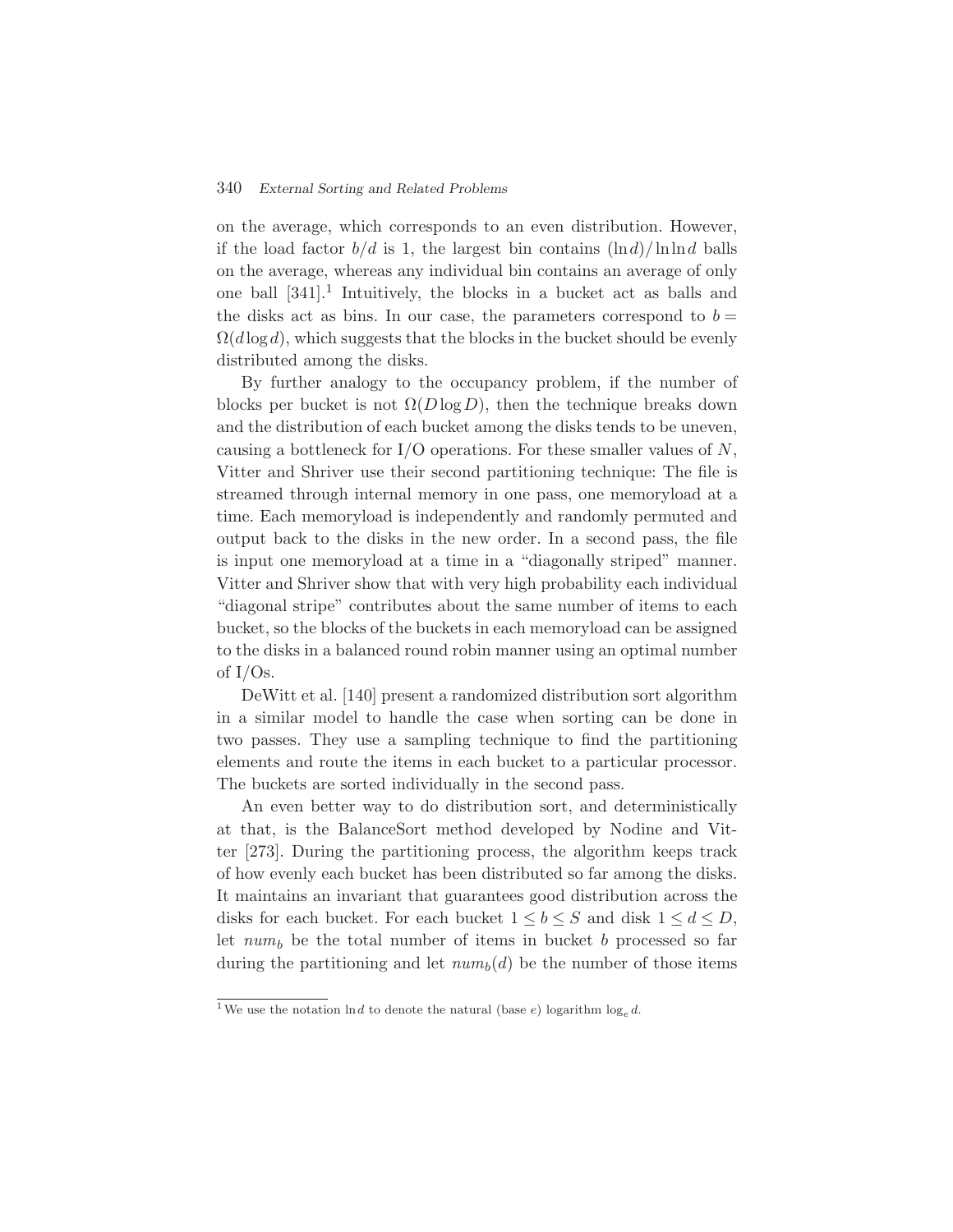output to disk *d*; that is,  $num_b = \sum_{1 \le d \le D} num_b(d)$ . By application of matching techniques from graph theory, the BalanceSort algorithm is guaranteed to output at least half of any given memoryload to the disks in a blocked manner and still maintain the invariant for each bucket b that the  $|D/2|$  largest values among  $num_b(1)$ ,  $num_b(2)$ , ...,  $num_b(D)$ differ by at most 1. As a result, each  $num_b(d)$  is at most about twice the ideal value  $num_b/D$ , which implies that the number of I/Os needed to bring a bucket into memory during the next level of recursion will be within a small constant factor of the optimum.

# **5.1.3 Randomized Cycling Distribution Sort**

The distribution sort methods that we mentioned above for parallel disks perform output operations in complete stripes, which make it easy to write parity information for use in error correction and recovery. But since the blocks that belong to a given stripe typically belong to multiple buckets, the buckets themselves will not be striped on the disks, and we must use the disks independently during the input operations in the next level of recursion. In the output phase, each bucket must therefore keep track of the last block output to each disk so that the blocks for the bucket can be linked together.

An orthogonal approach is to stripe the contents of each bucket across the disks so that input operations can be done in a striped manner. As a result, the output  $I/O$  operations must use disks independently, since during each output step, multiple buckets will be transmitting to multiple stripes. Error correction and recovery can still be handled efficiently by devoting to each bucket one block-sized buffer in internal memory. The buffer is continuously updated to contain the exclusive-or (parity) of the blocks output to the current stripe, and after  $D-1$  blocks have been output, the parity information in the buffer can be output to the final (Dth) block in the stripe.

Under this new scenario, the basic loop of the distribution sort algorithm is, as before, to stream the data items through internal memory and partition them into S buckets. However, unlike before, the blocks for each individual bucket will reside on the disks in stripes. Each block therefore has a predefined disk where it must be output. If we choose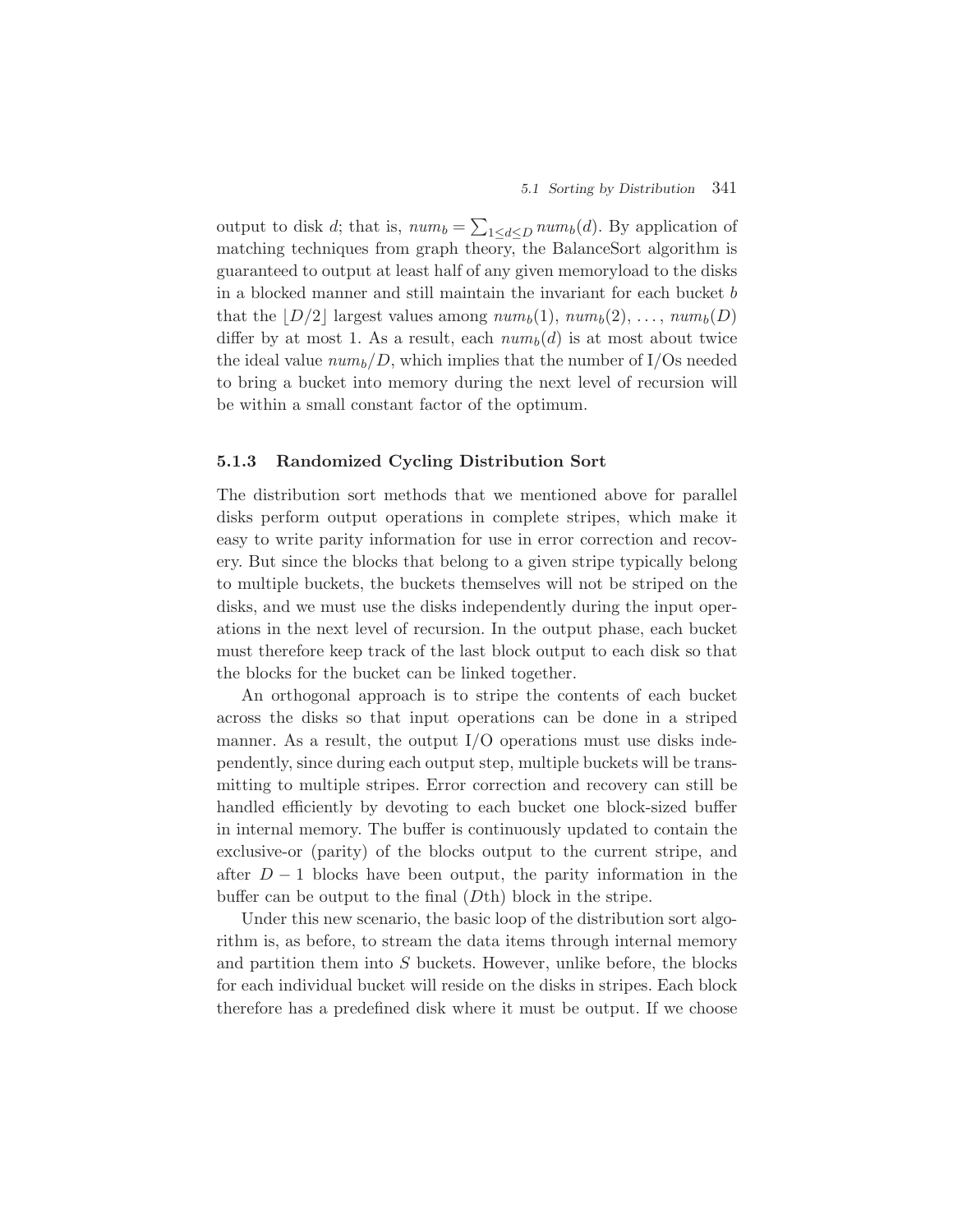the normal round-robin ordering of the disks for the stripes (namely, 1,  $2, 3, \ldots, D, 1, 2, 3, \ldots, D, \ldots$ , then blocks of different buckets may "collide," meaning that they want to be output to the same disk at the same time, and since the buckets use the same round-robin ordering, subsequent blocks in those same buckets will also tend to collide.

Vitter and Hutchinson [342] solve this problem by the technique of *randomized cycling*. For each of the S buckets, they determine the ordering of the disks in the stripe for that bucket via a random permutation of  $\{1,2,\ldots,D\}$ . The S random permutations are chosen independently. That is, each bucket has its own random permutation ordering, chosen independently from those of the other  $S-1$  buckets, and the blocks of each bucket are output to the disks in a round-robin manner using its permutation ordering. If two blocks (from different buckets) happen to collide during an output to the same disk, one block is output to the disk and the other is kept in an output buffer in internal memory. With high probability, subsequent blocks in those two buckets will be output to different disks and thus will not collide.

As long as there is a small pool of  $D/\varepsilon$  block-sized output buffers to temporarily cache the blocks, Vitter and Hutchinson [342] show analytically that with high probability the output proceeds optimally in  $(1 + \varepsilon)n$  I/Os. We also need 3D blocks to buffer blocks waiting to enter the distribution process [220, problem 5.4.9–26]. There may be some blocks left in internal memory at the end of a distribution pass. In the pathological case, they may all belong to the same bucket. This situation can be used as an advantage by choosing the bucket to recursively process next to be the one with the most blocks in memory.

The resulting sorting algorithm, called *randomized cycling distribution sort* (RCD), provably achieves the optimal sorting I/O bound (5.1) on the average with extremely small constant factors. In particular, for any parameters  $\varepsilon$ ,  $\delta > 0$ , assuming that  $m > D(\ln 2 + \delta)/\varepsilon + 3D$ , the average number of I/Os performed by RCD is

$$
(2 + \varepsilon + O(e^{-\delta D})) \frac{n}{D} \left[ \log_{m-3D-D(\ln 2 + \delta)/\varepsilon} \frac{n}{m} \right] + 2\frac{n}{D} + o\left(\frac{n}{D}\right). (5.2)
$$

When  $D = o(m)$ , for any desired constant  $0 < \alpha < 1$ , we can choose  $\varepsilon$  and  $\delta$  appropriately to bound (5.2) as follows with a constant of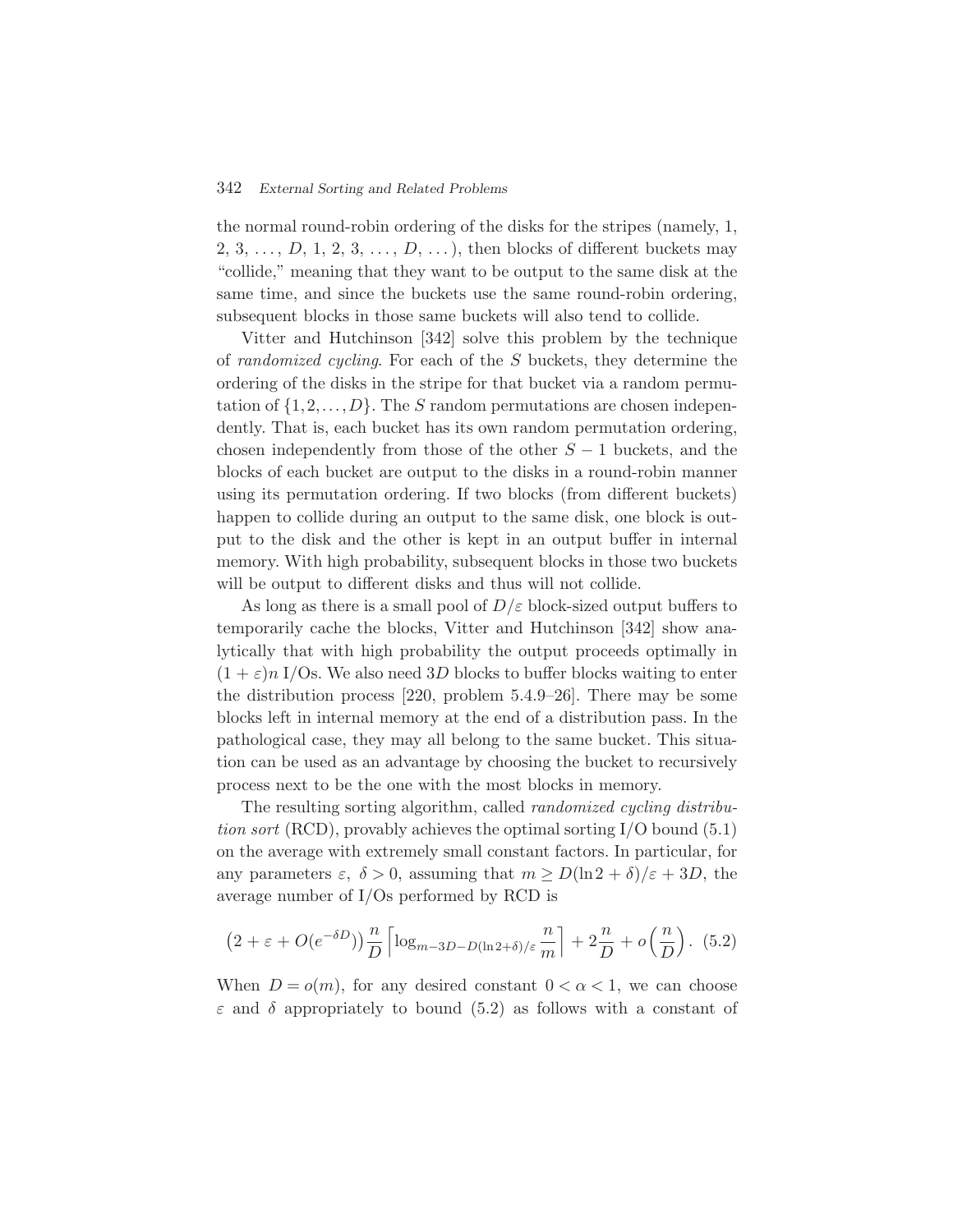proportionality of 2:

$$
\sim 2\frac{n}{D} \lceil \log_{\alpha m} n \rceil. \tag{5.3}
$$

The only differences between (5.3) and the leading term of the lower bound we derive in Chapter 6 are the presence of the ceiling around the logarithm term and the fact that the base of the logarithm is arbitrarily close to m but not exactly m.

RCD operates very fast in practice. Figure 5.2 shows a typical simulation [342] that indicates that RCD operates with small buffer memory requirements; the layout discipline associated with the SRM method discussed in Section 5.2.1 performs similarly.

Randomized cycling distribution sort and the related merge sort algorithms discussed in Sections 5.2.1 and 5.3.4 are the methods of



Fig. 5.2 Simulated distribution of memory usage during a distribution pass with  $n =$  $2 \times 10^6$ ,  $D = 10$ ,  $S = 50$ ,  $\varepsilon = 0.1$  for four methods: RCD (randomized cycling distribution), SRD (simple randomized distribution — striping with a random starting disk), RSD (randomized striping distribution — striping with a random starting disk for each stripe), and FRD (fully randomized distribution — each bucket is independently and randomly assigned to a disk). For these parameters, the performance of RCD and SRD are virtually identical.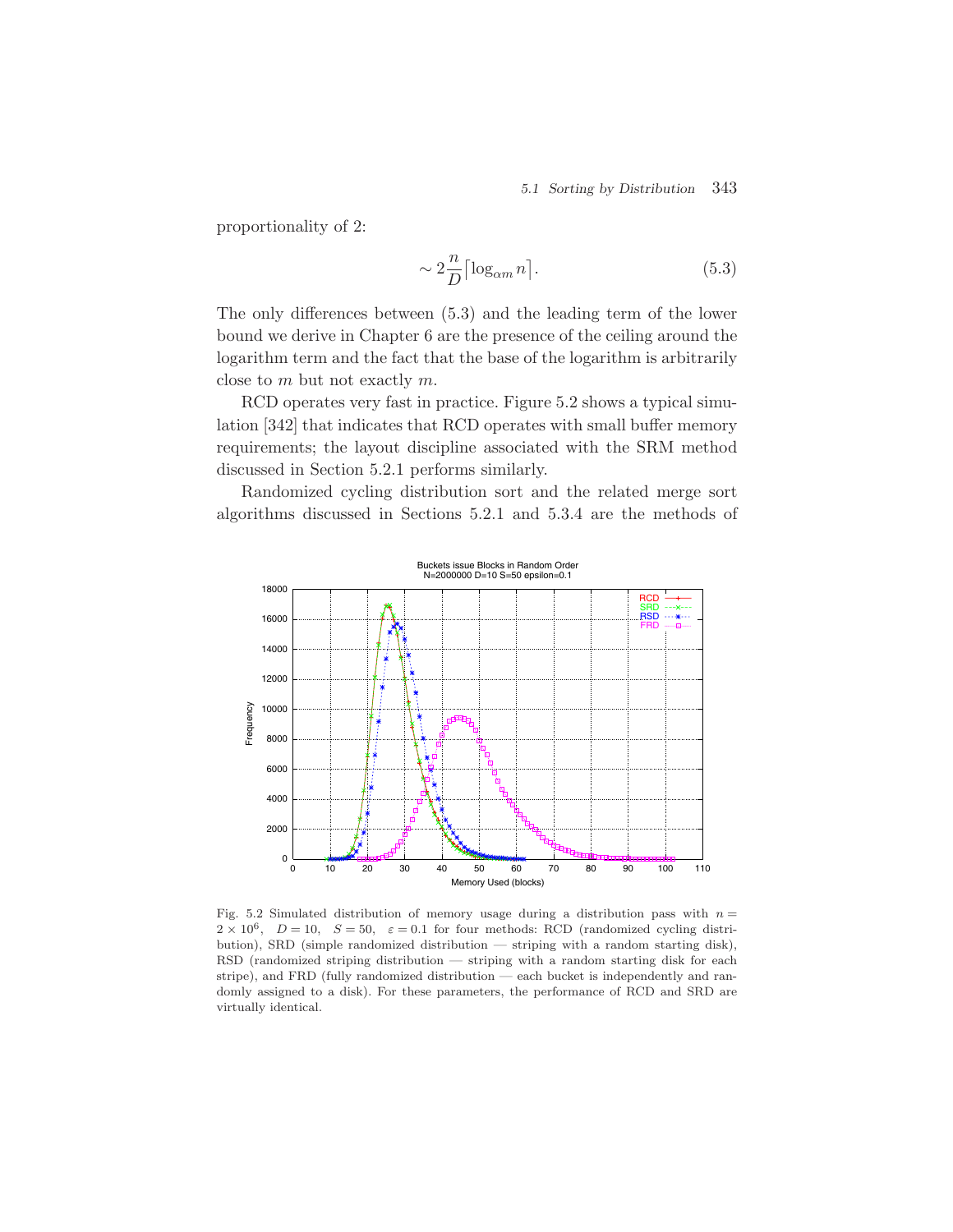choice for sorting with parallel disks. Distribution sort algorithms may have an advantage over the merge approaches presented in Section 5.2 in that they typically make better use of lower levels of cache in the memory hierarchy of real systems, based upon analysis of distribution sort and merge sort algorithms on models of hierarchical memory, such as the RUMH model of Vitter and Nodine [344]. On the other hand, the merge approaches can take advantage of replacement selection to start off with larger run sizes.

# **5.2 Sorting by Merging**

The *merge* paradigm is somewhat orthogonal to the distribution paradigm of the previous section. A typical merge sort algorithm works as follows  $[220]$ : In the "run formation" phase, we scan the *n* blocks of data, one memoryload at a time; we sort each memoryload into a single "run," which we then output onto a series of stripes on the disks. At the end of the run formation phase, there are  $N/M = n/m$  (sorted) runs, each striped across the disks. In actual implementations, we can use the "replacement selection" technique to get runs of  $2M$  data items, on the average, when  $M \gg B$  [136, 220].

After the initial runs are formed, the merging phase begins, as shown in Figure 5.3 for the case  $D = 1$ . In each pass of the merging phase, we merge groups of  $R$  runs. For each merge, we scan the  $R$  runs and



Fig. 5.3 Schematic illustration of a merge during the course of a single-disk  $(D = 1)$  merge sort. (For simplicity, the input and output use separate disks.) Each of  $R$  sorted runs on the disk on the right are streamed through internal memory and merged into a single sorted run that is output to the disk on the left. Each run has double buffers of total size at least 2B to allow the input from the runs to be overlapped with the output of the merged run.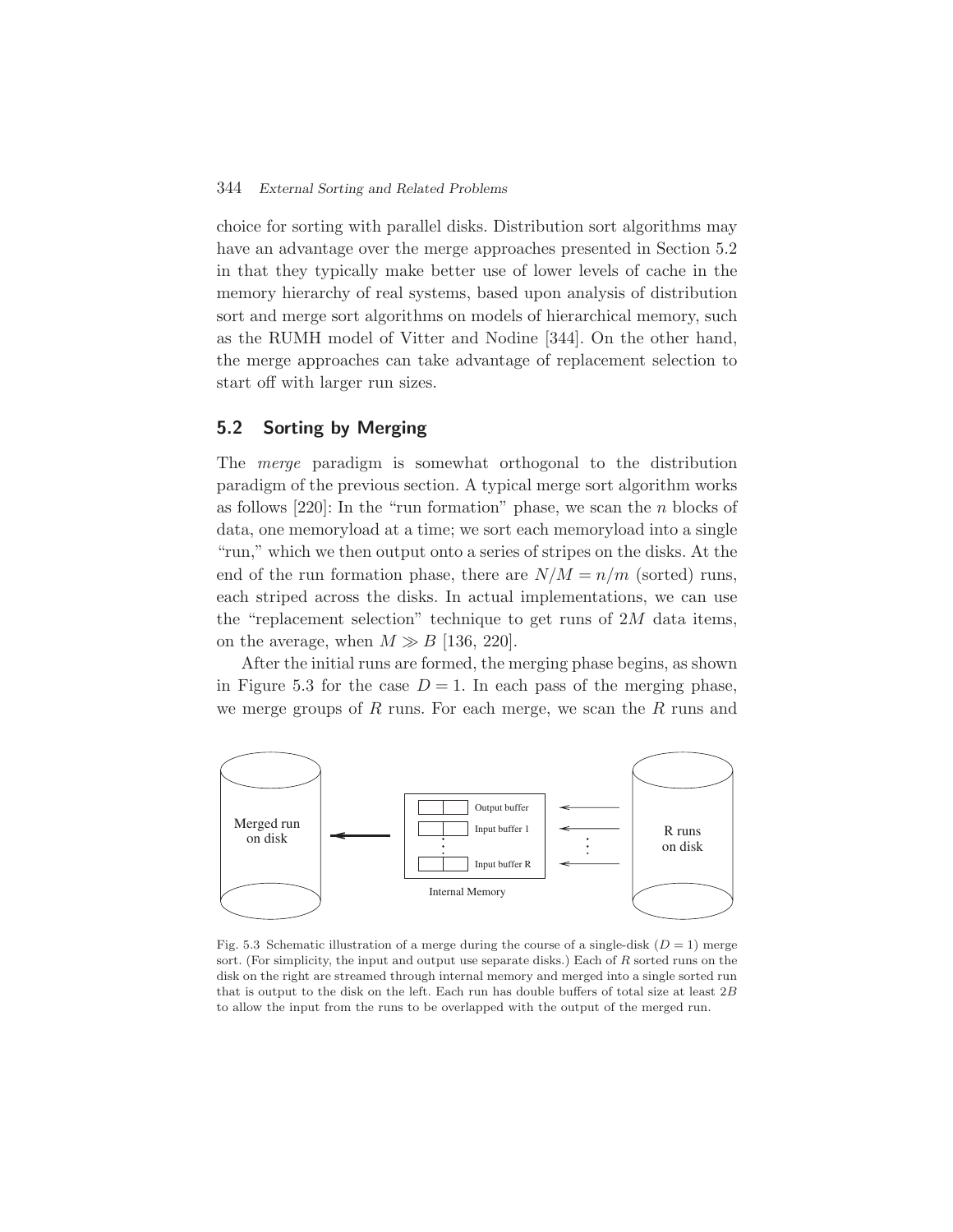merge the items in an online manner as they stream through internal memory. Double buffering is used to overlap I/O and computation. At most  $R = \Theta(m)$  runs can be merged at a time, and the resulting number of passes is  $O(\log_m n)$ .

To achieve the optimal sorting bound (5.1), we must perform each merging pass in  $O(n/D)$  I/Os, which is easy to do for the single-disk case. In the more general multiple-disk case, each parallel input operation during the merging must on the average bring in the next  $\Theta(D)$ blocks needed. The challenge is to ensure that those blocks reside on different disks so that they can be input in a single parallel I/O (or a small constant number of  $I/Os$ ). The difficulty lies in the fact that the runs being merged were themselves formed during the previous merge pass. Their blocks were output to the disks in the previous pass without knowledge of how they would interact with other runs in later merges.

For the binary merging case  $R = 2$ , we can devise a perfect solution, in which the next D blocks needed for the merge are guaranteed to be on distinct disks, based upon the Gilbreath principle [172, 220]: We stripe the first run into ascending order by disk number, and we stripe the other run into descending order. Regardless of how the items in the two runs interleave during the merge, it is always the case that we can access the next D blocks needed for the output via a single  $I/O$ operation, and thus the amount of internal memory buffer space needed for binary merging is minimized. Unfortunately there is no analogue to the Gilbreath principle for  $R > 2$ , and as we have seen above, we need the value of  $R$  to be large in order to get an optimal sorting algorithm.

The Greed Sort method of Nodine and Vitter [274] was the first optimal deterministic EM algorithm for sorting with multiple disks. It handles the case  $R > 2$  by relaxing the condition on the merging process. In each step, two blocks from each disk are brought into internal memory: the block  $b_1$  with the smallest data item value and the block  $b_2$  whose largest item value is smallest. If  $b_1 = b_2$ , only one block is input into memory, and it is added to the next output stripe. Otherwise, the two blocks  $b_1$  and  $b_2$  are merged in memory; the smaller B items are added to the output stripe, and the remaining B items are output back to the disks. The resulting run that is produced is only an "approximately" merged run, but its saving grace is that no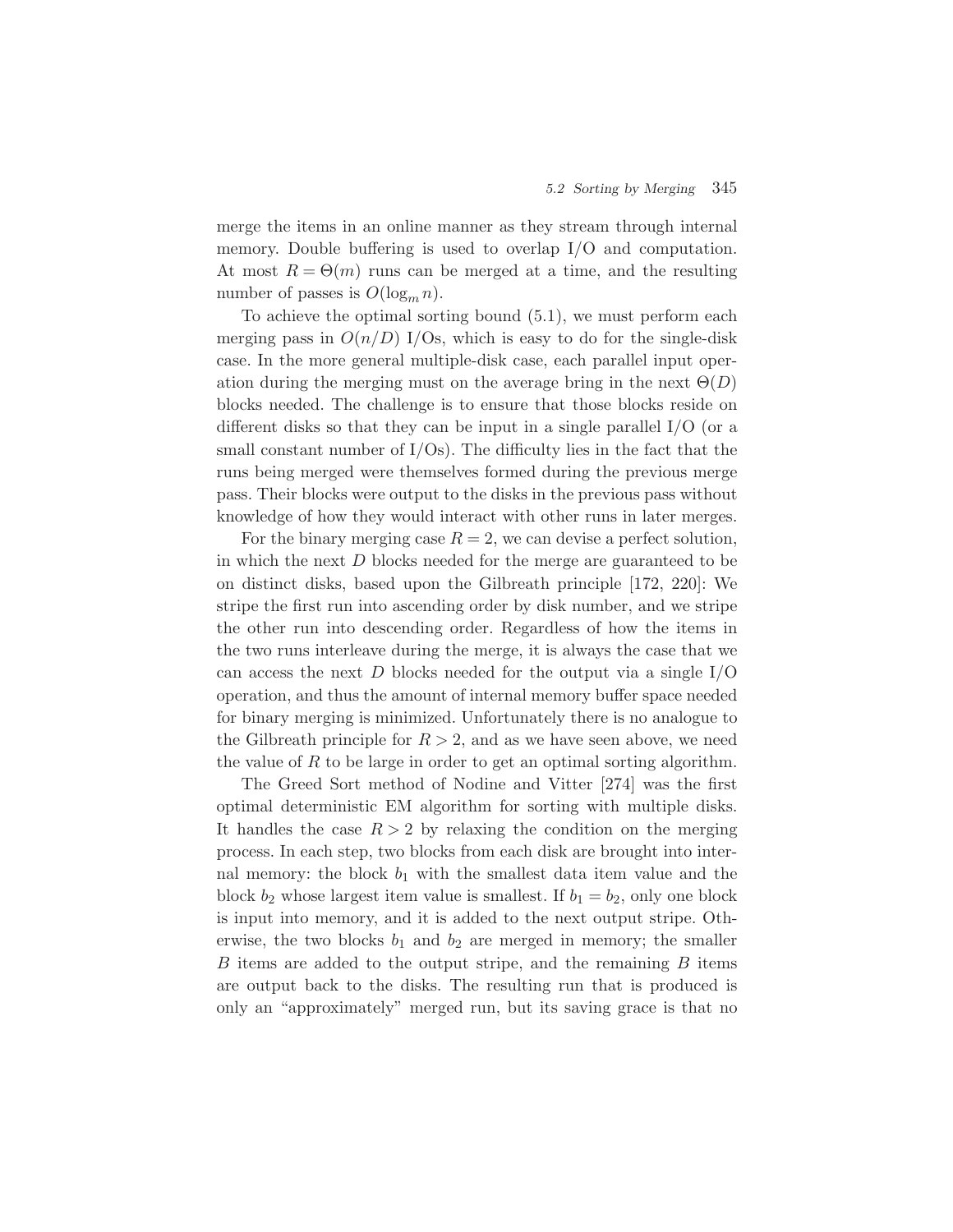two inverted items are very far apart. A final application of Columnsort [232] suffices to restore total order; partial striping is employed to meet the memory constraints. One disadvantage of Greed Sort is that the input and output I/O operations involve independent disks and are not done in a striped manner, thus making it difficult to write parity information for error correction and recovery.

Chaudhry and Cormen [97] show experimentally that oblivious algorithms such as Columnsort work well in the context of cluster-based sorting.

Aggarwal and Plaxton [22] developed an optimal deterministic merge sort based upon the Sharesort hypercube parallel sorting algorithm [126]. To guarantee even distribution during the merging, it employs two high-level merging schemes in which the scheduling is almost oblivious. Like Greed Sort, the Sharesort algorithm is theoretically optimal (i.e., within a constant factor of the optimum), but the constant factor is larger than for the distribution sort methods.

# **5.2.1 Simple Randomized Merge Sort**

One approach to merge sort is to stripe each run across the disks and use the disk striping technique of Section 4.2. However, disk striping devotes too much internal memory (namely, 2RD blocks) to cache blocks not yet merged, and thus the effective order of the merge is reduced to  $R = \Theta(m/D)$  (cf. (4.2)), which gives a nonoptimal result.

A better approach is the *simple randomized merge sort* (SRM) algorithm of Barve et al. [68, 72], referred to as "randomized striping" by Knuth [220]. It uses much less space in internal memory for caching blocks and thus allows  $R$  to be much larger. Each run is striped across the disks, but with a random starting point (the only place in the algorithm where randomness is utilized). During the merging process, the next block needed from each disk is input into memory, and if there is not enough room, the least needed blocks are "flushed" back to disk (without any I/Os required) to free up space.

Barve et al. [68] derive an asymptotic upper bound on the expected I/O performance, with no assumptions about the original distribution of items in the file. A more precise analysis, which is related to the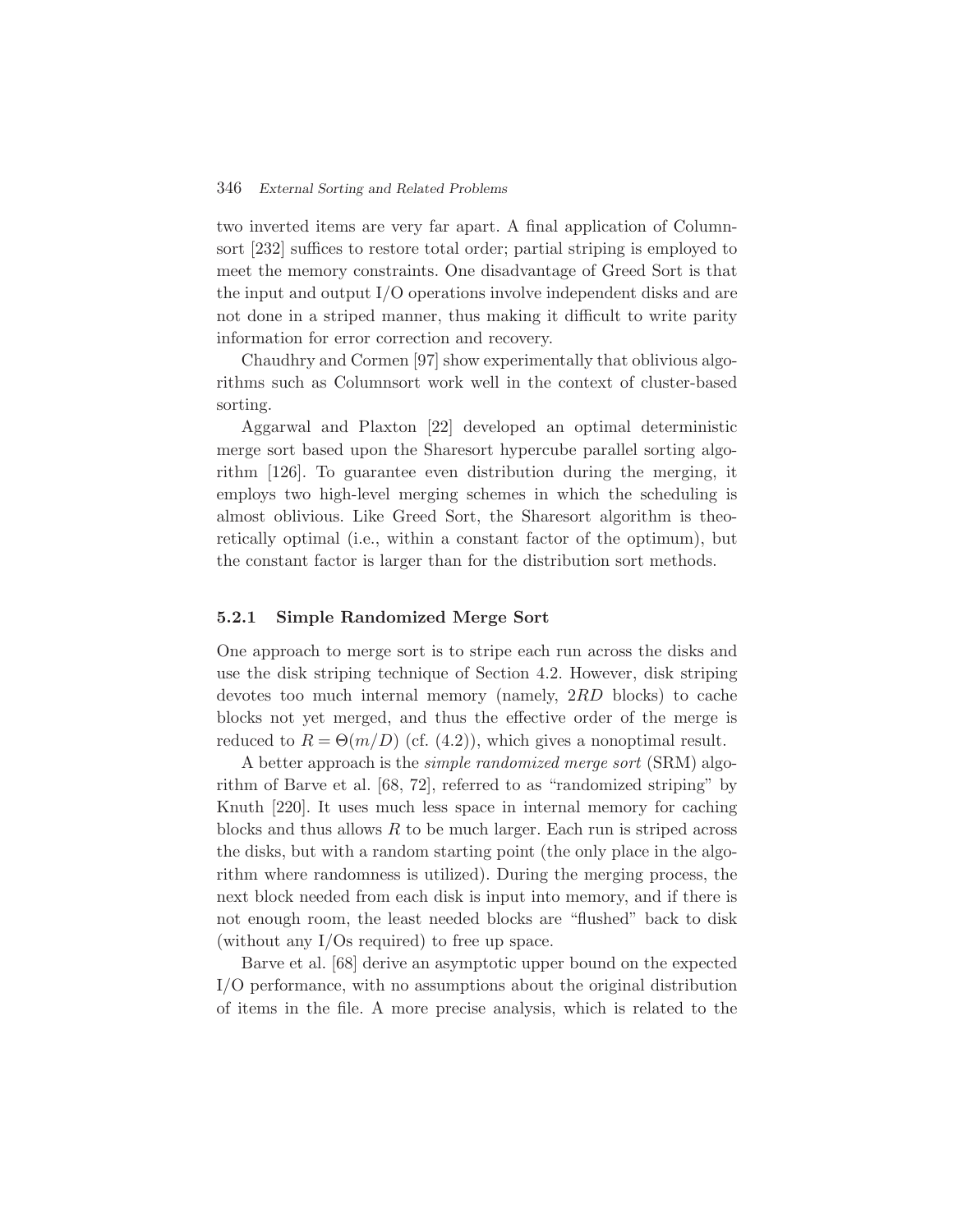so-called *cyclic occupancy problem*, is an interesting open problem. The cyclic occupancy problem is similar to the classical occupancy problem we discussed in Section 5.1 in that there are b balls distributed into d bins. However, in the cyclical occupancy problem, the b balls are grouped into c chains of length  $b_1, b_2, \ldots, b_c$ , where  $\sum_{1 \leq i \leq c} b_i = b$ . Only the head of each chain is randomly inserted into a bin; the remaining balls of the chain are inserted into the successive bins in a cyclic manner (hence the name "cyclic occupancy"). We conjecture that the expected maximum bin size in the cyclic occupancy problem is at most that of the classical occupancy problem [68, 220, problem 5.4.9–28]. The bound has been established so far only in an asymptotic sense [68].

The expected performance of SRM is not optimal for some parameter values, but it significantly outperforms the use of disk striping for reasonable values of the parameters. Barve and Vitter [72] give experimental confirmation of the speedup with six fast disk drives and a 500 megahertz CPU, as shown in Table 5.1.

When the internal memory is large enough to provide  $\Theta(D \log D)$ blocks of cache space and 3D blocks for output buffers, SRM provably achieves the optimal I/O bound (5.1). For any parameter  $\varepsilon \to 0$ , assuming that  $m \geq D(\log D)/\varepsilon^2 + 3D$ , the average number of I/Os performed by SRM is

$$
(2+\varepsilon)\frac{n}{D}\left[\log_{m-3D-D(\log D)/\varepsilon^2}\frac{n}{m}\right] + 2\frac{n}{D} + o\left(\frac{n}{D}\right). \tag{5.4}
$$

When  $D = o(m/\log m)$ , for any desired constant  $0 < \alpha < 1$ , we can choose  $\varepsilon$  to bound (5.4) as follows with a constant of proportionality of 2:

$$
\sim 2\frac{n}{D} \left[ \log_{\alpha m} n \right]. \tag{5.5}
$$

Table 5.1 The ratio of the number of I/Os used by simple randomized merge sort (SRM) to the number of  $I/Os$  used by merge sort with disk striping, during a merge of  $kD$  runs, where  $kD \approx M/2B$ . The figures were obtained by simulation.

|        | $D=5$ | $D = 10$ | $D = 50$ |
|--------|-------|----------|----------|
| $k=5$  | 0.56  | 0.47     | 0.37     |
| $k=10$ | 0.61  | 0.52     | 0.40     |
| $k=50$ | 0.71  | 0.63     | 0.51     |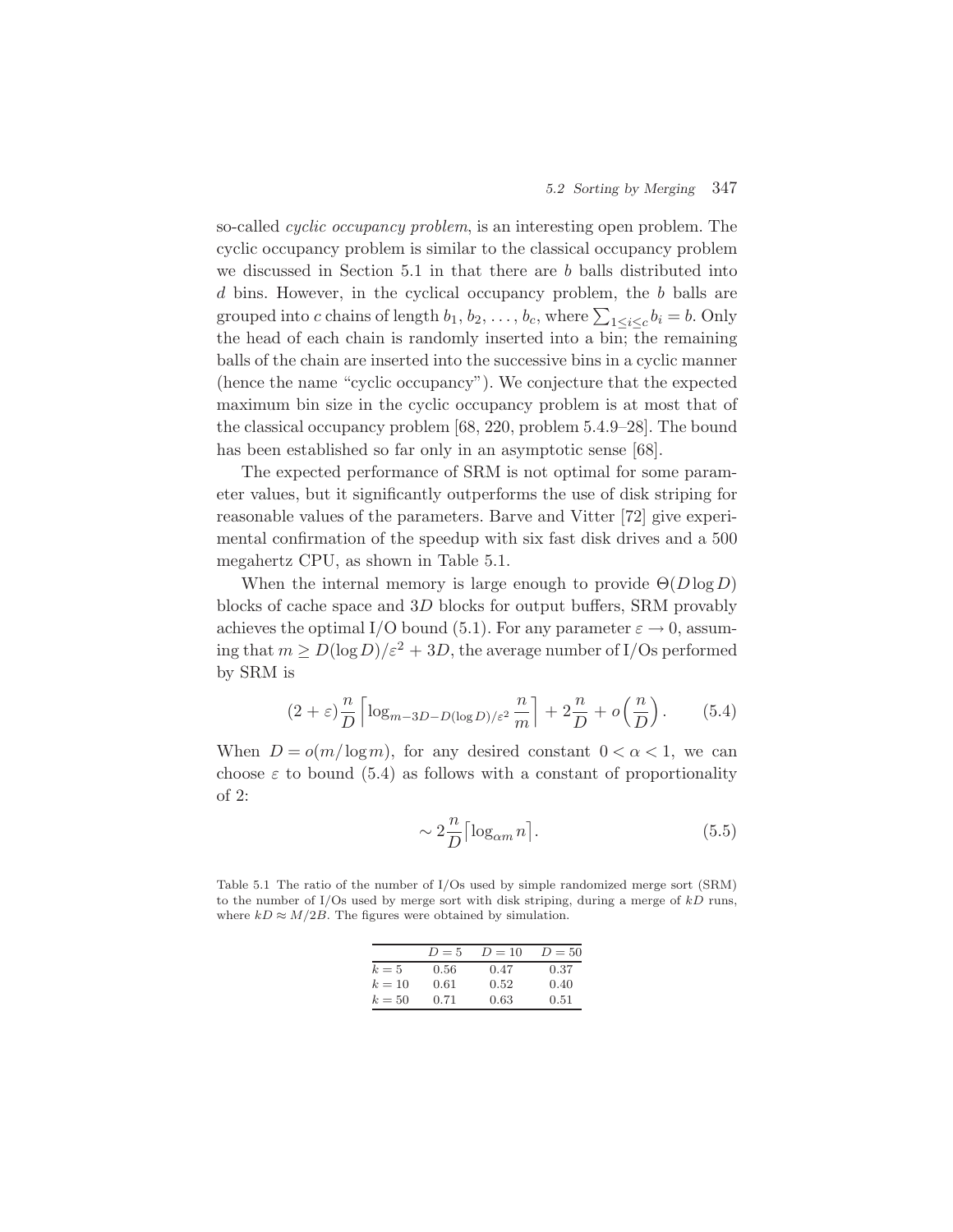In the next section, we show how to get further improvements in merge sort by a more careful prefetch schedule for the runs, combined with the randomized cycling strategy discussed in Section 5.1.

# **5.3 Prefetching, Caching, and Applications to Sorting**

In this section, we consider the problem of *prefetch scheduling* for parallel disks: We are given a sequence of blocks

$$
\Sigma = \langle b_1, b_2, \dots, b_N \rangle.
$$

The initial location of the blocks on the D disks is prespecified by an arbitrary function

$$
disk: \Sigma \to \{1, 2, \dots, D\}.
$$

That is, block  $b_i$  is located on disk  $disk(b_i)$ . The object of prefetching is to schedule the fewest possible number of input I/O operations from the D disks so that the blocks can be read by an application program in the order given by  $\Sigma$ . When a block is given to the application, we say that it is "read" and can be removed from internal memory. (Note that "read" refers to the handover of the block from the scheduling algorithm to the application, whereas "input" refers to the prior  $I/O$ operation that brought the block into internal memory.) We use the  $m$ blocks of internal memory as *prefetch buffers* to store blocks that will soon be read.

If the blocks in Σ are distinct, we call the prefetching problem *readonce scheduling*. If some blocks are repeated in  $\Sigma$  (i.e., they must be read at more than one time by the application in internal memory), then it may be desirable to cache blocks in the prefetch buffers in order to avoid re-inputting them later, and we call the problem *read-many scheduling*.

One way to make more informed prefetching decisions is to use knowledge or prediction of future read requests, which we can informally call *lookahead*. Cao et al. [95], Kimbrel and Karlin [217], Barve et al. [69], Vitter and Krishnan [343], Curewitz et al. [125], Krishnan and Vitter [226], Kallahalla and Varman [204, 205], Hutchinson et al.  $[202]$ , Albers and Büttner  $[28]$ , Shah et al.  $[312, 313]$ , and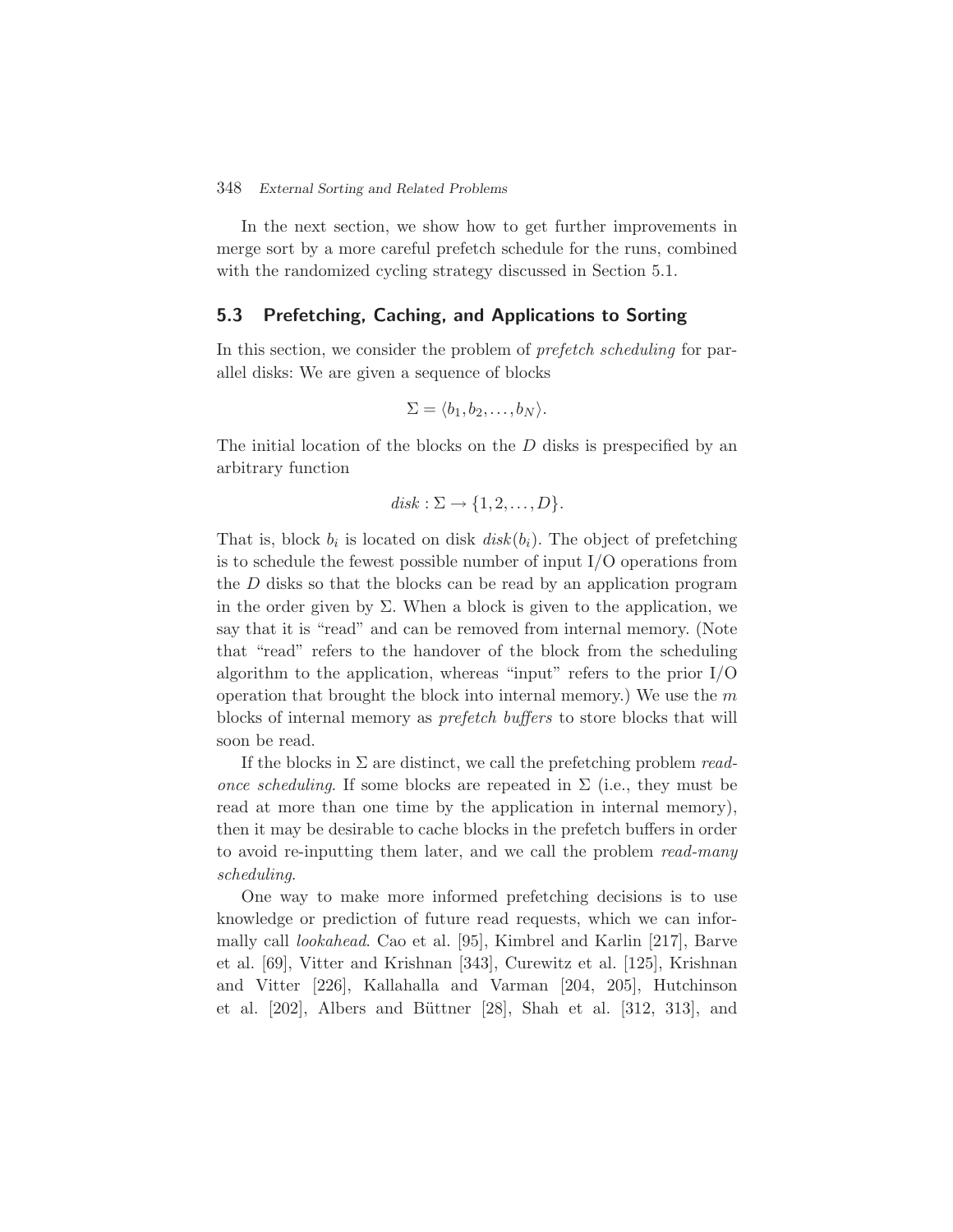Hon et al. [198] have developed competitive and optimal methods for prefetching blocks in parallel I/O systems.

We focus in the remainder of this section on prefetching with knowledge of future read requests. We use the general framework of Hutchinson et al. [202], who demonstrate a powerful duality between prefetch scheduling and the following problem "in the reverse direction," which we call *output scheduling*: We are given a sequence

$$
\Sigma' = \langle b'_1, b'_2, \dots, b'_N \rangle
$$

of blocks that an application program produces (or "writes") in internal memory. A mapping

$$
disk: \Sigma' \to \{1, 2, \dots, D\}
$$

specifies the desired final disk location for each block; that is, the target location for block  $b_i'$  is disk  $\text{disk}(b_i')$ . The goal of output scheduling is to construct the shortest schedule of parallel I/O output operations so that each block  $b_i'$  is output to its proper target location disk  $disk(b_i')$ . (Note that "write" refers to the handover of the block from the application to the scheduling algorithm, whereas "output" refers to the subsequent I/O operation that moves the block onto disk.) We use the  $m$  blocks of internal memory as *output buffers* to queue the blocks that have been written but not yet output to the disks.

If the blocks in  $\Sigma'$  are distinct, we call the output scheduling problem *write-once scheduling*. If some blocks are repeated in  $\Sigma'$ , we call the problem *write-many scheduling*. If we are able to keep a block in an output buffer long enough until it is written again by the application program, then we need to output the block at most once rather than twice.

The output scheduling problem is generally easy to solve optimally. In Sections 5.3.2–5.3.4, we exploit a duality [202] of the output scheduling problems of write-once scheduling, write-many scheduling, and distribution in order to derive optimal algorithms for the dual prefetch problems of read-once scheduling, read-many scheduling, and merging. Figure 5.4 illustrates the duality and information flow for prefetch and output scheduling.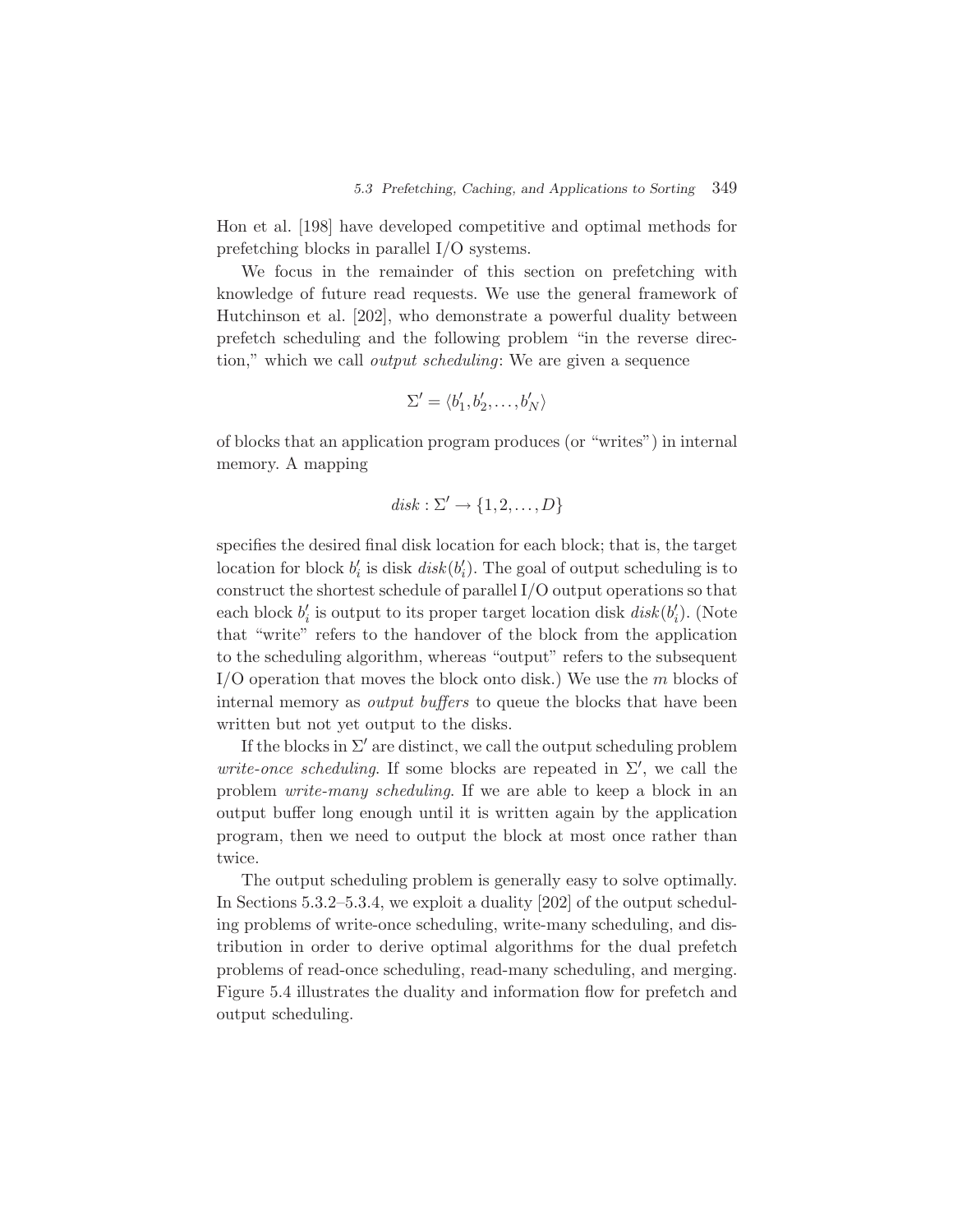



Fig. 5.4 Duality between prefetch scheduling and output scheduling. The prefetch scheduling problem for sequence  $\Sigma$  proceeds from bottom to top. Blocks are input from the disks, stored in the prefetch buffers, and ultimately read by the application program in the order specified by the sequence  $\Sigma$ . The output scheduling problem for the reverse sequence  $\Sigma^{\text{R}}$ proceeds from top to bottom. Blocks are written by the application program in the order specified by  $\Sigma^R$ , queued in the output buffers, and ultimately output to the disks. The hatched blocks illustrate how the blocks of disk 2 might be distributed.

## **5.3.1 Greedy Read-Once Scheduling**

Before we discuss an optimum prefetching algorithm for read-once scheduling, we shall first look at the following natural approach adopted by SRM [68, 72] in Section 5.2.1, which unfortunately does not achieve the optimum schedule length. It uses a greedy approach: Suppose that blocks  $b_1, b_2, \ldots, b_i$  of the sequence  $\Sigma$  have already been read in prior steps and are thus removed from the prefetch buffers. The current step consists of reading the next blocks of  $\Sigma$  that are already in the prefetch buffers. That is, suppose blocks  $b_{i+1}, b_{i+2}, \ldots, b_j$  are in the prefetch buffers, but  $b_{j+1}$  is still on a disk. Then blocks  $b_{i+1}, b_{i+2}, \ldots, b_j$  are read and removed from the prefetch buffers.

The second part of the current step involves input from the disks. For each of the D disks, consider its highest priority block not yet input,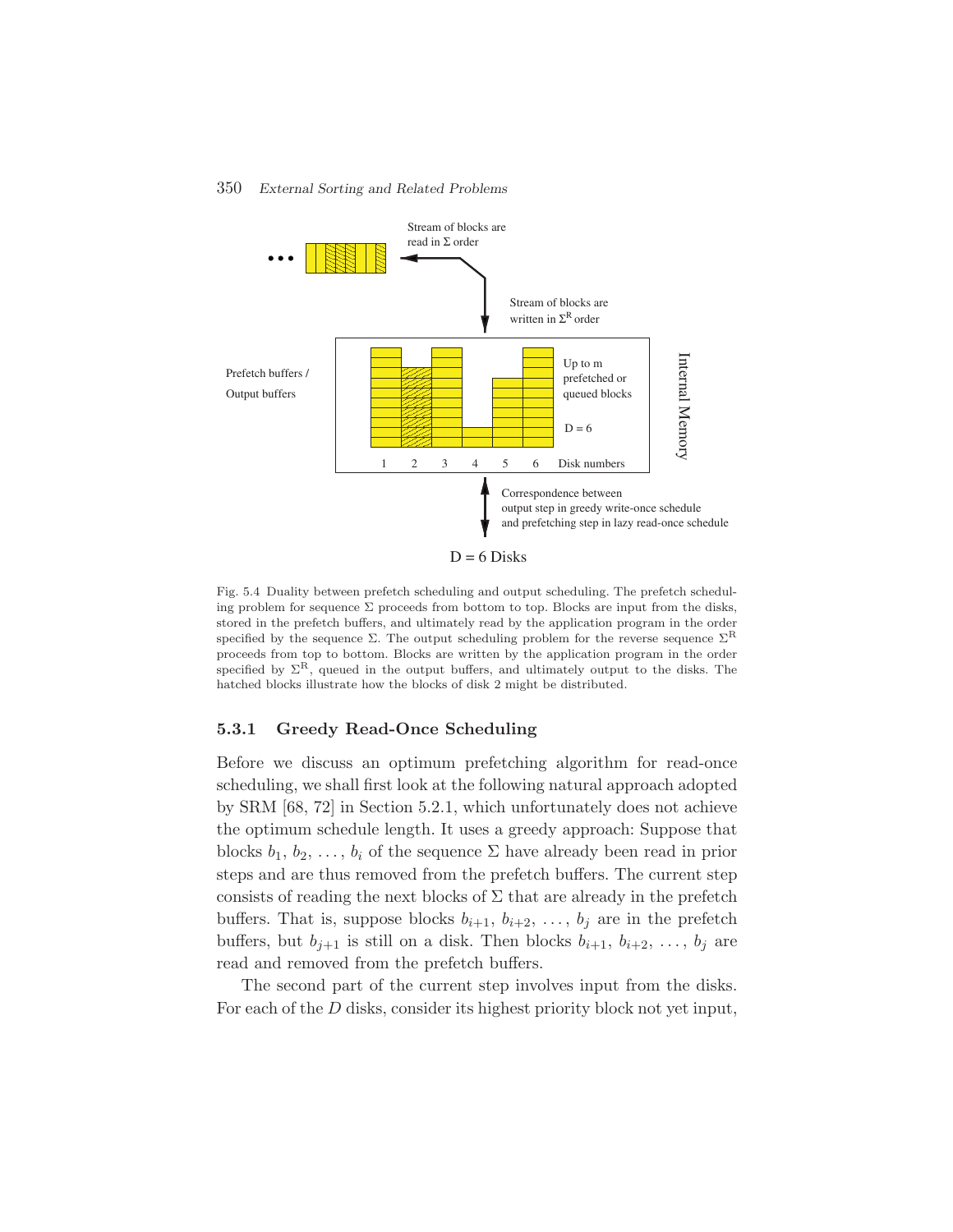

Fig. 5.5 Greedy prefetch schedule for sequence  $\Sigma = \langle a,b,c,\ldots,r \rangle$  of  $n = 18$  blocks, read using  $D = 3$  disks and  $m = 6$  prefetch buffers. The shading of each block indicates the disk it belongs on. The schedule uses  $T = 9$  I/O steps, which is one step more than optimum.

according to the order specified by  $\Sigma$ . We use P to denote the set of such blocks. (It necessarily follows that  $b_{j+1}$  must be in P.) Let Res be the blocks already resident in the prefetch buffer, and let *Res'* be the m highest priority blocks in  $P \cup Res$ . We input the blocks of  $Res' \cap P$ (i.e., the blocks of *Res* that are not already in the prefetch buffer). At the end of the I/O step, the prefetch buffer contains the blocks of *Res* . If a block b in *Res* does not remain in *Res* , then the algorithm has effectively "kicked out" b from the prefetch buffers, and it will have to be re-input in a later I/O step.

An alternative greedy policy is to not evict records from the prefetch buffers; instead we input the  $m - |Res'|$  highest priority blocks of P.

Figure 5.5 shows an example of the greedy read schedule for the case of  $m = 6$  prefetch buffers and  $D = 3$  disks. (Both greedy versions described above give the same result in the example.) An optimum I/O schedule has  $T = 8$  I/O steps, but the greedy schedule uses a nonoptimum  $T = 9$  I/O steps. Records g and h are input in I/O steps 2 and 3 even though they are not read until much later, and as a result they take up space in the prefetch buffers that prevents block l (and thus blocks  $\circ$ ,  $\circ$ ,  $\circ$ , and  $\circ$ ) from being input earlier.

#### **5.3.2 Prefetching via Duality: Read-Once Scheduling**

Hutchinson et al. [202] noticed a natural correspondence between a prefetch schedule for a read-once sequence  $\Sigma$  and an output schedule for the write-once sequence  $\Sigma^R$ , where  $\Sigma^R$  denotes the sequence of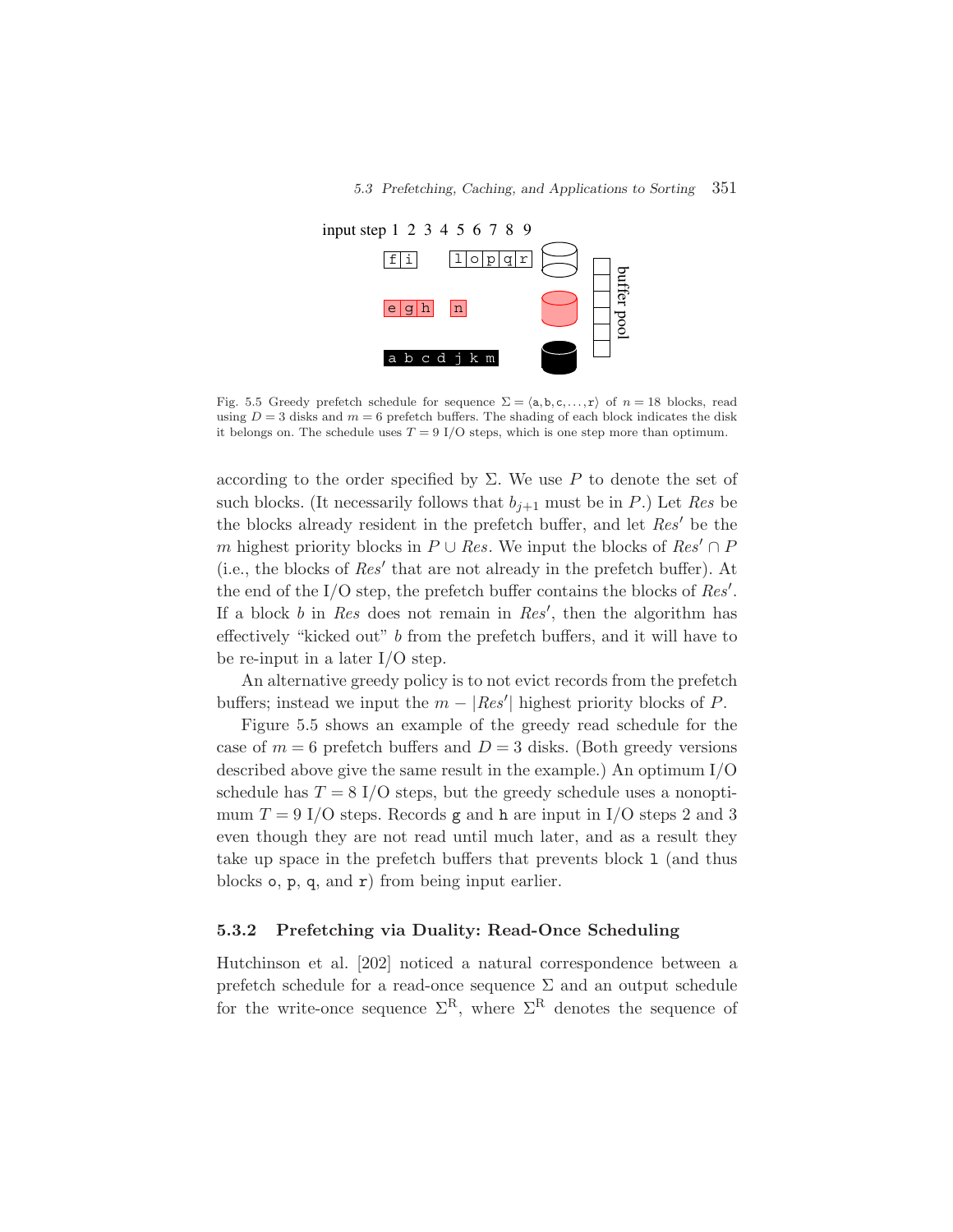blocks of  $\Sigma$  in reverse order. In the case of the write-once problem, the following natural greedy output algorithm is optimum: As the blocks of  $\Sigma^R$  are written, we put each block into an output buffer for its designated disk. There are m output buffers, each capable of storing one block, so the writing can proceed only as quickly as space is freed up in the write buffers. In each parallel  $I/O$  step, we free up space by outputting a queued block to each disk that has at least one block in an output buffer. The schedule of I/O output steps is called the output schedule, and it is easy to see that it is optimum in terms of the number of parallel I/O steps required. Figure 5.6, when read right to left, shows the output schedule for the reverse sequence  $\Sigma^R$ .

When we run any output schedule for  $\Sigma^R$  in reverse, we get a valid prefetch schedule for the original sequence  $\Sigma$ , and vice versa. Therefore, an optimum output schedule for  $\Sigma^R$ , which is easy to compute in a greedy fashion, can be reversed to get an optimum prefetch schedule for  $\Sigma$ . Figure 5.6, when considered from right to left, shows an optimum output schedule for sequence  $\Sigma^R$ . When looked at left to right, it shows an optimum prefetch schedule for sequence  $\Sigma$ .

The prefetch schedule of Figure 5.6 is "lazy" in the sense that the input I/Os seem to be artificially delayed. For example, cannot block e be input earlier than in step 4? Hutchinson et al. [202] give a *prudent prefetching* algorithm that guarantees the same optimum prefetch schedule length, but performs I/Os earlier when possible. It works by redefining the priority of a block to be the order it appears in the input step order of the lazy schedule (i.e.,  $a, b, f, c, i, \ldots$  in Figure 5.6). Prefetch buffers are "reserved" for blocks in the same order of priority. In the current  $I/O$  step, using the language of Section 5.3.1, we input every block in  $P$  that has a reserved prefetch buffer. Figure 5.7 shows the prudent version of the lazy schedule of Figure 5.6. In fact, if we iterate the prudent algorithm, using as the block priorities the input step order of the prudent schedule of Figure 5.7, we get an even more prudent schedule, in which the e and n blocks move up one more I/O step than in Figure 5.7. Further iteration in this particular example will not yield additional improvement.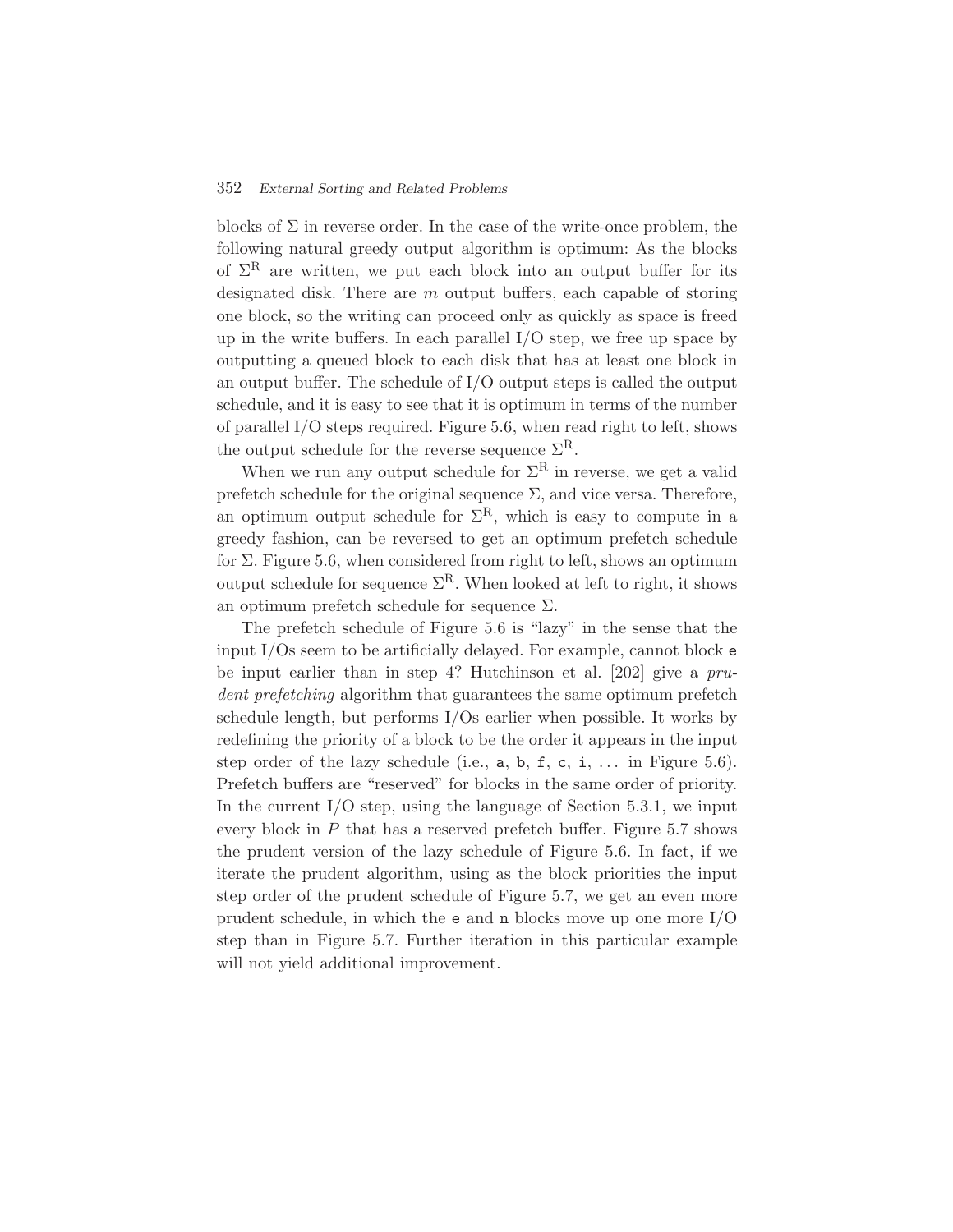

Fig. 5.6 Optimum dual schedules: read-once schedule for Σ via lazy prefetching and write-once schedule for  $\Sigma^R$  via greedy output. The read sequence  $\Sigma = \langle a,b,c,\ldots,r \rangle$  of  $n = 18$  blocks and its reverse sequence  $\Sigma^R$  are read/written using  $D = 3$  disks and  $m = 6$ prefetch/output buffers. The shading of each block indicates the disk it belongs on. The input steps are pictured left to right, and the output steps are pictured right to left. The schedule uses  $T = 8$  I/O steps, which is optimum.



Fig. 5.7 Prudent prefetch schedule for the example in Figure 5.6. The blocks are prioritized using the input step order from the lazy prefetch schedule in Figure 5.6. The prefetch schedule remains optimum with  $T = 8$  I/O steps, but some of the blocks are input earlier than in the lazy schedule.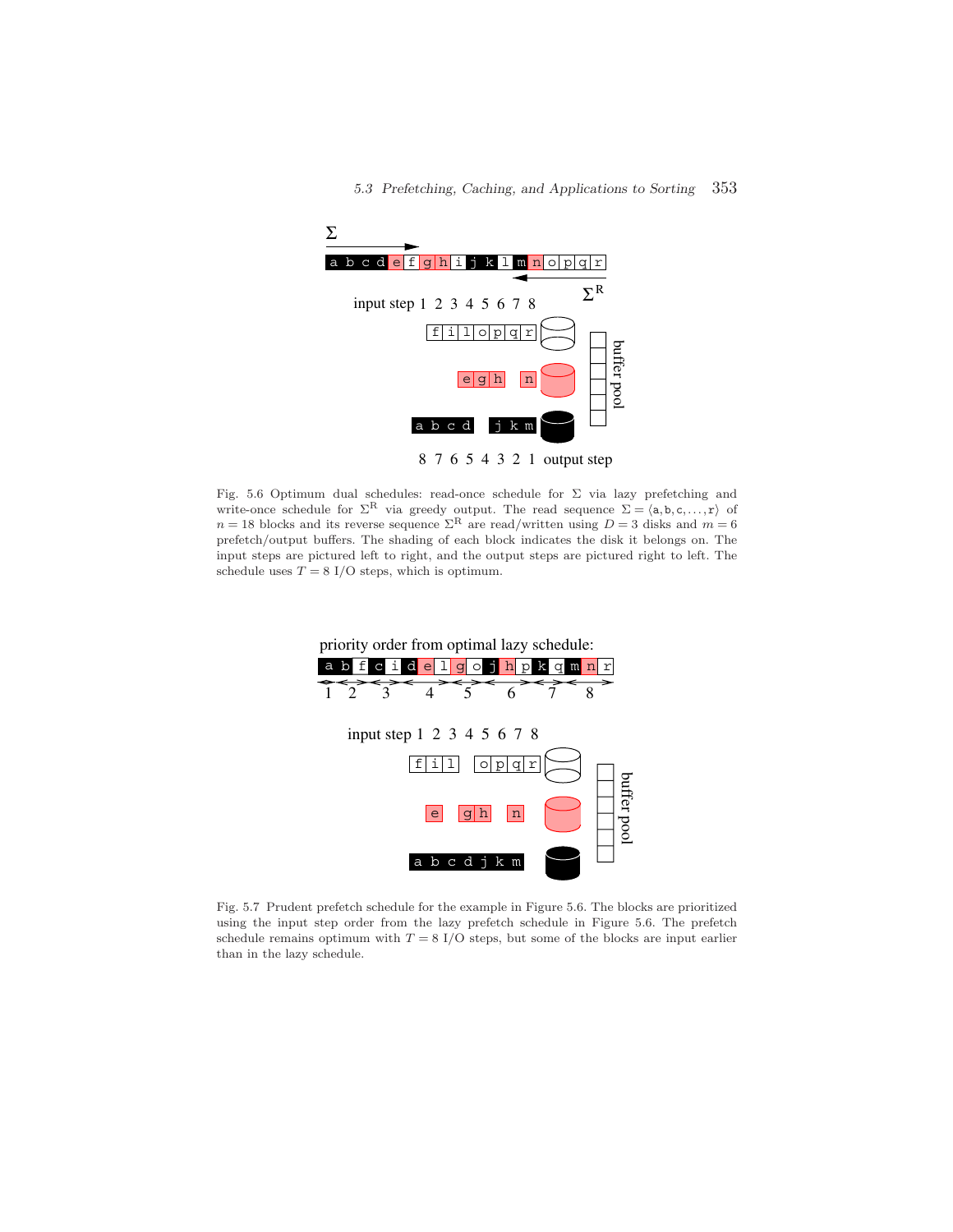To get an idea of how good optimum is, suppose that  $\Sigma$  is composed of S subsequences interlaced arbitrarily and that each of the S subsequences is striped in some manner on the disks.

**Theorem 5.2** ([202]). If each of the S subsequences forming  $\Sigma$  is stored on the disks in a randomized cycling layout [342] (discussed in Section 5.1), the expected number of I/O steps for our optimum (lazy or prudent) prefetching method is

$$
\left(1 + O\left(\frac{D}{m}\right)\right)\frac{n}{D} + \min\left\{S + \frac{n}{D}, O\left(\frac{m}{D}\log m\right)\right\}.
$$
 (5.6)

If the internal memory size is large (i.e.,  $m > S(D-1)$ ) to guarantee outputting  $D$  blocks per I/O at each output step, then for both striped layouts and randomized cycling layouts, the number of I/Os is

$$
\left\lfloor \frac{n}{D} \right\rfloor + S. \tag{5.7}
$$

The second term in (5.7) can be reduced further for a randomized cycling layout.

In each of the expressions  $(5.6)$  and  $(5.7)$ , the second of its two terms corresponds to the I/Os needed for initial loading of the prefetch buffers in the case of the lazy prefetch schedule (or equivalently, the I/Os needed to flush the output buffers in the case of the greedy output schedule).

# **5.3.3 Prefetching with Caching via Duality: Read-Many Scheduling**

When any given block can appear multiple times in  $\Sigma$ , as in readmany scheduling, it can help to cache blocks in the prefetch buffers in order to avoid re-inputting them for later reads. For the corresponding write-once problem, we can construct an optimum output schedule via a modified greedy approach. In particular, at each output step and for each disk, we choose as the block to output to the disk the one whose next appearance in  $\Sigma^R$  is furthest into the future — a criteria akin to the least-recently-used heuristic developed by Belady [78] for cache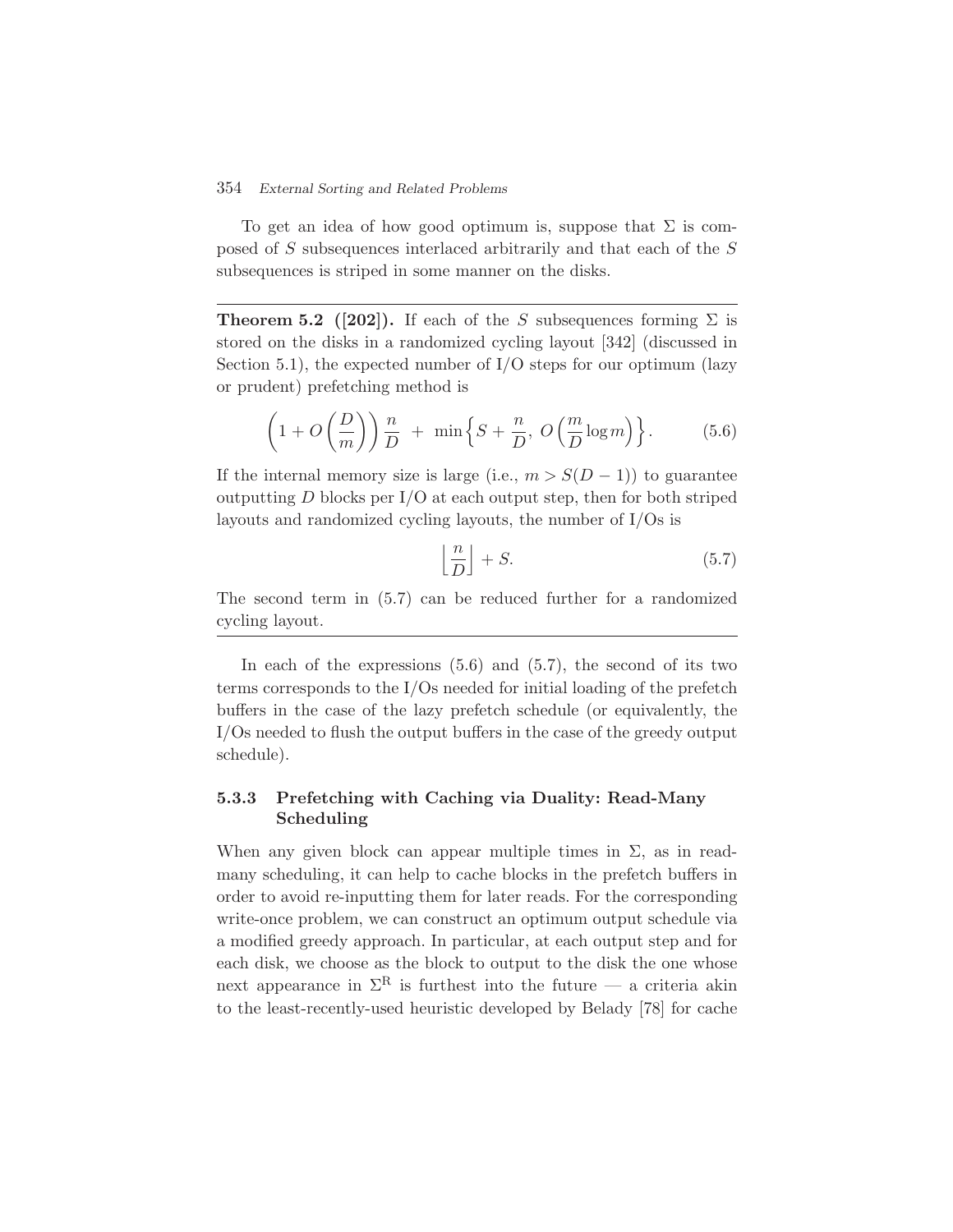replacement. Intuitively, the "furthest" block will be of least use to keep in memory for a later write. Hutchinson et al. [202] show that the output schedule is provably optimum, and hence by duality, if we solve the write-many problem for  $\Sigma^R$ , then when we run the output schedule in reverse, we get an optimum read-many prefetch schedule for  $\Sigma$ .

#### **5.3.4 Duality between Merge Sort and Distribution Sort**

In the case of merging  $R$  runs together, if the number  $R$  of runs is small enough so that we have RD block-sized prefetch buffers in internal memory, then it is easy to see that the merge can proceed in an optimum manner. However, this constraint limits the size of  $R$ , as in disk striping, which can be suboptimal for sorting. The challenge is to make use of substantially fewer prefetch buffers so that we can increase  $R$  to be as large as possible. The larger  $R$  is, the faster we can do merge sort, or equivalently, the larger the files that we can sort in a given number of passes. We saw in Section 5.2.1 that  $\Theta(D \log D)$  prefetch buffers suffice for SRM to achieve optimal merge sort performance.

A tempting approach is duality: We know from Section 5.1.3 that we need only  $\Theta(D)$  output buffers to do a distribution pass if we lay out the buckets on the disks in a randomized cycling (RCD) pattern. If we can establish duality, then we can merge runs using  $\Theta(D)$  prefetch buffers, assuming the runs are stored on the disks using randomized cycling. Figure 5.8 illustrates the duality between merging and distribution.

However, one issue must first be resolved before we can legitimately apply duality. In each merge pass of merge sort, we merge  $R$  runs at a time into a single run. In order to apply duality, which deals with read and write sequences, we need to predetermine the read order  $\Sigma$ for the merge. That is, if we can specify the proper read order  $\Sigma$  of the blocks, then we can legitimately apply Theorem 5.2 to the write problem on  $\Sigma^R$ .

The solution to determining  $\Sigma$  is to partition internal memory so that not only does it consist of several prefetch buffers but it also includes R merging buffers, where R is the number of runs. Each merging buffer stores a (partially filled) block from a run that is participating in the merge. We say that a block is *read* when it is moved from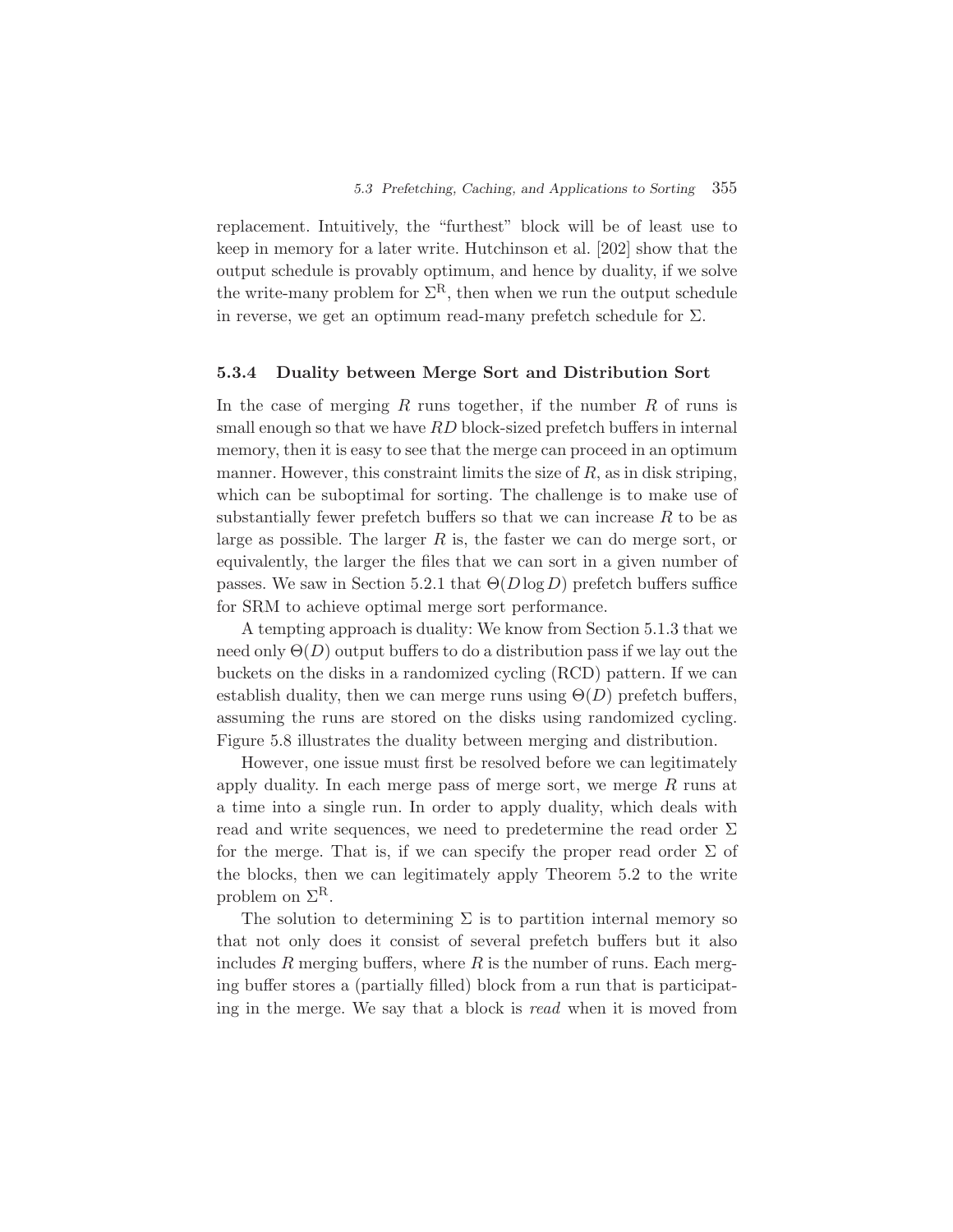

Fig. 5.8 Duality between merging with  $R = 8$  runs and distribution with  $S = 8$  buckets, using  $D = 6$  disks. The merge of the R runs proceeds from bottom to top. Blocks are input from the disks, stored in the prefetch buffers, and ultimately read into the merging buffers. The blocks of the merged run are moved to the output buffers and then output to the disks. The order in which blocks enter the merging buffers determines the sequence  $\Sigma$ , which can be predetermined by ordering the blocks based upon their smallest key values. The distribution into  $S$  buckets proceeds from top to bottom. Blocks are input from the disks into input buffers and moved to the partitioning buffers. The blocks of the resulting buckets are written in the order  $\Sigma^R$  to the output buffers and then output to the appropriate disks.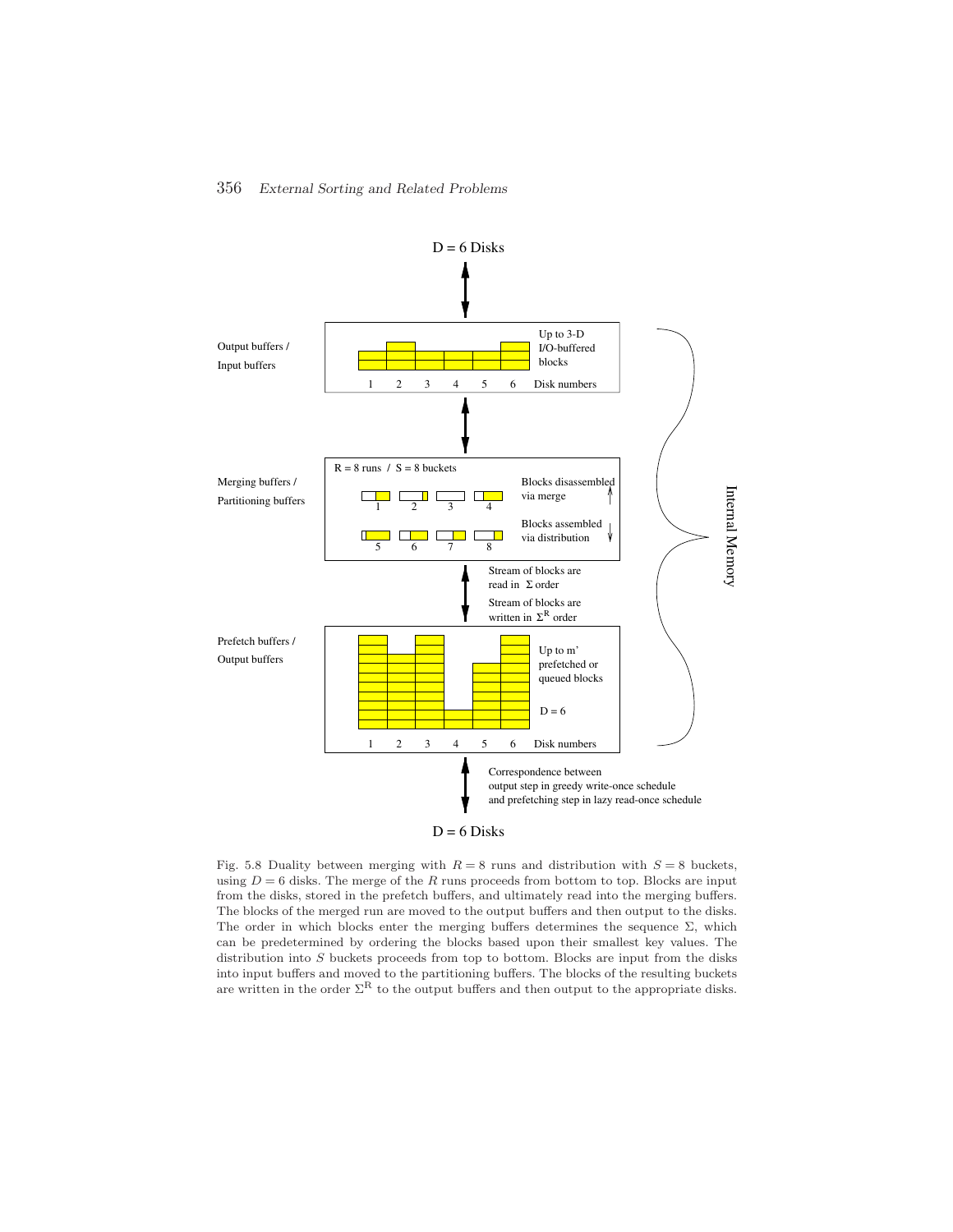a prefetch buffer to a merging buffer, where it stays until its items are exhausted by the merging process. When a block expires, it is replaced by the next block in the read sequence  $\Sigma$  (unless  $\Sigma$  has expired) before the merging is allowed to resume. The first moment that a block absolutely must be read and moved to the merging buffer is when its smallest key value enters into the merging process. We therefore define the read priority of a block b to be its *smallest key value*. We can sort the smallest key values (one per block) to form the read order  $\Sigma$ . Computing the read sequence  $\Sigma$  is fast to do because sorting  $N/B$  key values is a considerably smaller problem than sorting the entire file of N records.

A subtle point is to show that this  $\Sigma$  ordering actually "works," namely, that at each step of the merging process, the item  $r$  with the smallest key value not yet in the merged run will be added next to the merged run. It may be, for example, that the  $R$  merging buffers contain multiple blocks from one run but none from another. However, at the time when item  $r$  should be added to the merged run, there can be at most one other nonempty run in a merging buffer from each of the other  $R-1$  runs. Therefore, since there are R merging buffers and since the merging proceeds only when all R merging buffers are nonempty (unless  $\Sigma$  is expired), it will always be the case that the block containing  $r$  will be resident in one of the merging buffers before the merging proceeds.

We need to use a third partition of internal memory to serve as output buffers so that we can output the merged run in a striped fashion to the D disks. Knuth [220, problem  $5.4.9-26$ ] has shown that we may need as many output buffers as prefetch buffers, but about 3D output buffers typically suffice. So the remaining  $m' = m - R - 3D$  blocks of internal memory are used as prefetch buffers.

We get an optimum merge schedule for read sequence  $\Sigma$  by computing the greedy output schedule for the reverse sequence  $\Sigma^R$ . Figure 5.8 shows the flow through the various components in internal memory.

When the runs are stored on the disks using randomized cycling, the length of the greedy output schedule corresponds to the performance of a distribution pass in RCD, which is optimal. We call the resulting merge sort *randomized cycling merge sort* (RCM). It has the identical I/O performance bound (5.2) as does RCD, except that each level of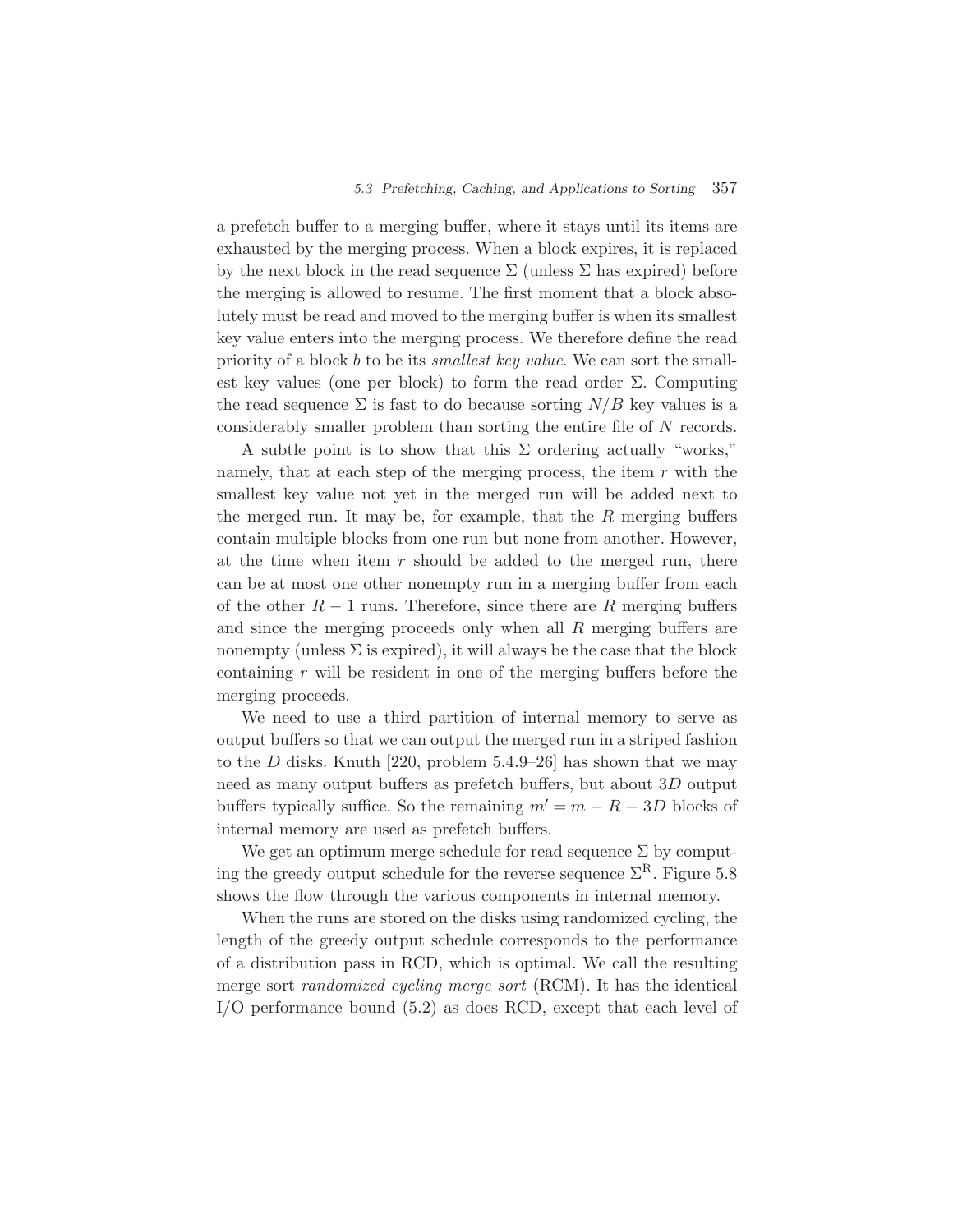merging requires some extra overhead to fill the prefetch buffers to start the merge, corresponding to the additive terms in Theorem 5.2. For any parameters  $\varepsilon$ ,  $\delta > 0$ , assuming that  $m \ge D(\ln 2 + \delta)/\varepsilon + 3D$ , the average number of I/Os for RCM is

$$
(2 + \varepsilon + O(e^{-\delta D})) \frac{n}{D} \left[ \log_{m-3D-D(\ln 2 + \delta)/\varepsilon} \frac{n}{m} \right] + 2\frac{n}{D} + \min \left\{ \frac{n}{D}, O\left(\frac{\log m}{\varepsilon}\right) \right\} + o\left(\frac{n}{D}\right). \tag{5.8}
$$

When  $D = o(m) = o(n/\log n)$ , for any desired constant  $\alpha > 0$ , we can choose  $\varepsilon$  and  $\delta$  appropriately to bound (5.8) as follows with a constant of proportionality of 2:

$$
\sim 2\frac{n}{D} \left[ \log_{\alpha m} n \right].\tag{5.9}
$$

Dementiev and Sanders [136] show how to overlap computation effectively with I/O in the RCM method. We can apply the duality approach to other methods as well. For example, we could get a simple randomized distribution sort that is dual to the SRM method of Section 5.2.1.

# **5.4 A General Simulation for Parallel Disks**

Sanders et al. [304] and Sanders [303] give an elegant randomized technique to simulate the Aggarwal–Vitter model of Section 2.3, in which D simultaneous block transfers are allowed regardless of where the blocks are located on the disks. On the average, the simulation realizes each I/O in the Aggarwal–Vitter model by only a constant number of I/Os in PDM. One property of the technique is that the input and output I/O steps use the disks independently. Armen [60] had earlier shown that deterministic simulations resulted in an increase in the number of I/Os by a multiplicative factor of  $\log(N/D)/\log\log(N/D)$ .

The technique of Sanders et al. consists of duplicating each disk block and storing the two copies on two independently and uniformly chosen disks (chosen by a hash function). In terms of the occupancy model, each ball (block) is duplicated and stored in two random bins (disks). Let us consider the problem of retrieving a specific set of  $k =$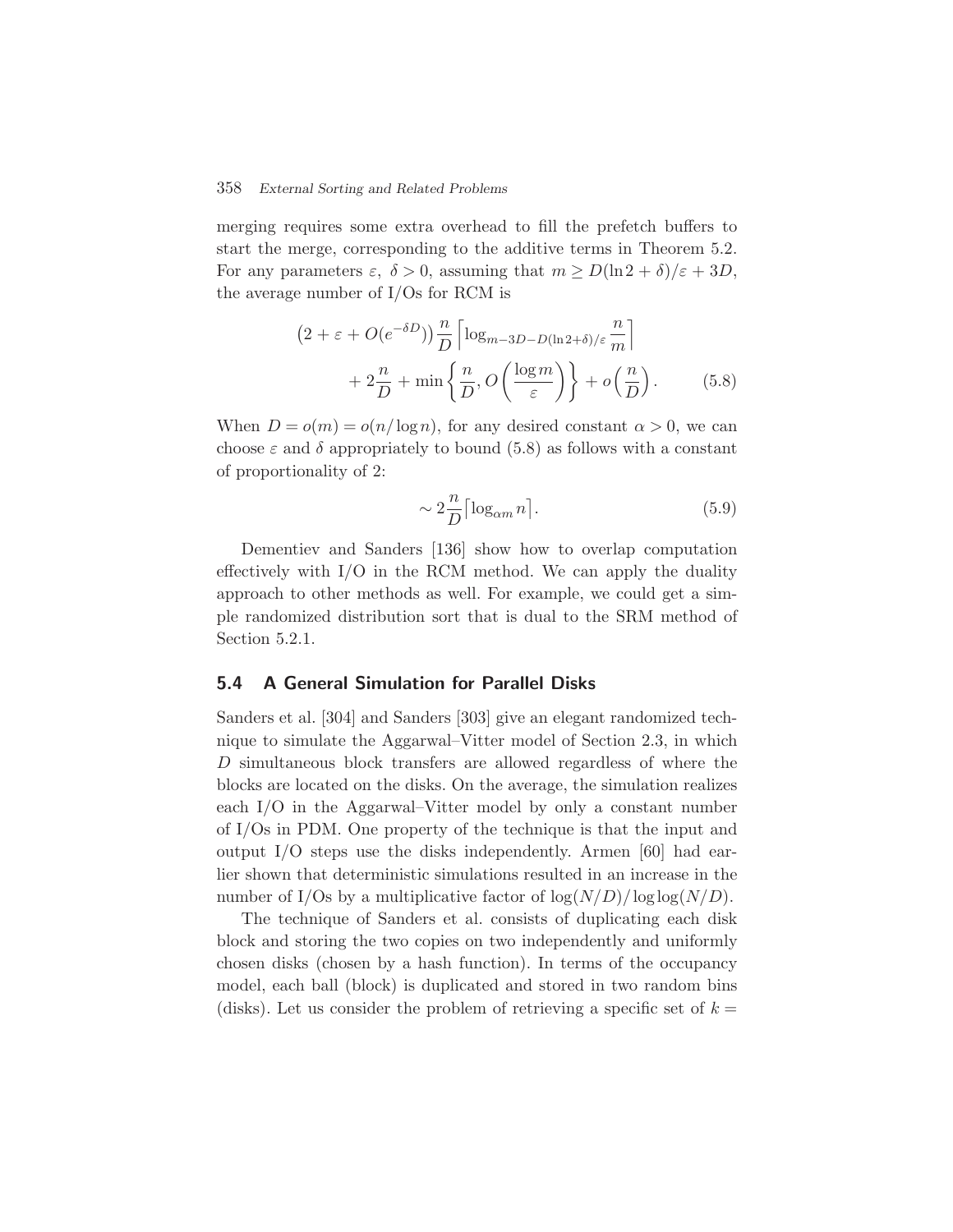$O(D)$  blocks from the disks. For each block, there is a choice of two disks from which it can be input. Regardless of which  $k$  blocks are requested, Sanders et al. show that with high probability  $\lceil k/D \rceil$  or  $\lceil k/D \rceil + 1$  I/Os suffice to retrieve all  $k$  blocks. They also give a simple linear-time greedy algorithm that achieves optimal input schedules with high probability. A natural application of this technique is to the layout of data on multimedia servers in order to support multiple stream requests, as in video on demand.

When outputting blocks of data to the disks, each block must be output to both the disks where a copy is stored. Sanders et al. prove that with high probability D blocks can be output in  $O(1)$  I/O steps, assuming that there are  $O(D)$  blocks of internal buffer space to serve as output buffers. The I/O bounds can be improved with a corresponding tradeoff in redundancy and internal memory space.

# **5.5 Handling Duplicates: Bundle Sorting**

Arge et al. [42] describe a single-disk merge sort algorithm for the problem of *duplicate removal*, in which there are a total of K distinct items among the N items. When duplicates get grouped together during a merge, they are replaced by a single copy of the item and a count of the occurrences. The algorithm runs in  $O(n \max\{1, \log_m(K/B)\})$ I/Os, which is optimal in the comparison model. The algorithm can be used to sort the file, assuming that a group of equal items can be represented by a single item and a count.

A harder instance of sorting called *bundle sorting* arises when we have  $K$  distinct key values among the  $N$  items, but all the items have different secondary information that must be maintained, and therefore items cannot be aggregated with a count. Abello et al. [2] and Matias et al. [249] develop optimal distribution sort algorithms for bundle sorting using

$$
BundleSort(N,K) = O\big(n \cdot \max\{1, \log_m \min\{K, n\}\}\big) \tag{5.10}
$$

I/Os, and Matias et al. [249] prove a matching lower bound. Matias et al. [249] also show how to do bundle sorting (and sorting in general) *in place* (i.e., without extra disk space). In distribution sort, for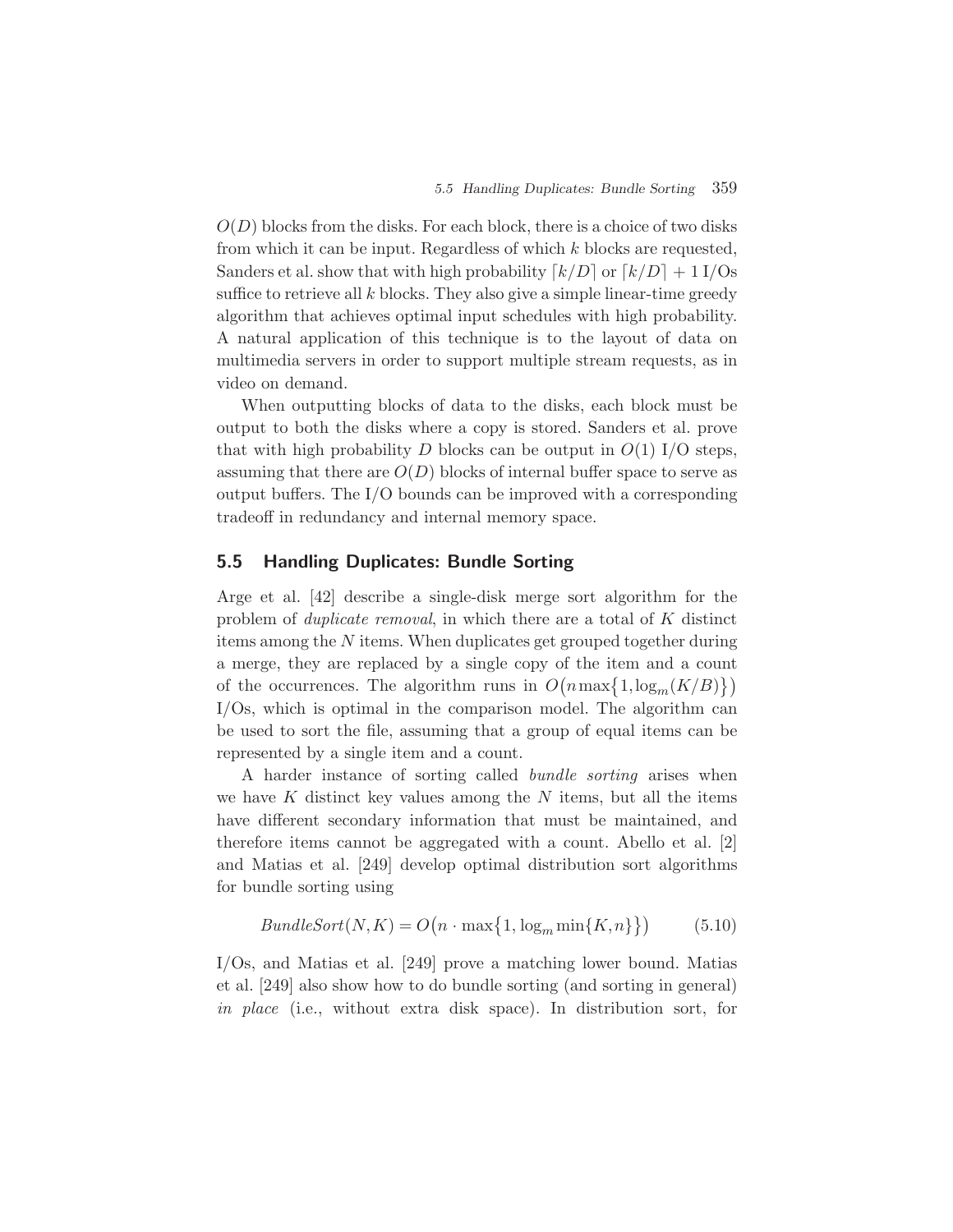example, the blocks for the subfiles can be allocated from the blocks freed up from the file being partitioned; the disadvantage is that the blocks in the individual subfiles are no longer consecutive on the disk. The algorithms can be adapted to run on  $D$  disks with a speedup of  $O(D)$  using the techniques described in Sections 5.1 and 5.2.

# **5.6 Permuting**

Permuting is the special case of sorting in which the key values of the N data items form a permutation of  $\{1,2,\ldots,N\}$ .

**Theorem 5.3 ([345]).** The average-case and worst-case number of I/Os required for permuting  $N$  data items using  $D$  disks is

$$
\Theta\left(\min\left\{\frac{N}{D}, Sort(N)\right\}\right). \tag{5.11}
$$

The I/O bound (5.11) for permuting can be realized by one of the optimal external sorting algorithms except in the extreme case for which  $B \log m = o(\log n)$ , when it is faster to move the data items one by one in a nonblocked way. The one-by-one method is trivial if  $D = 1$ , but with multiple disks there may be bottlenecks on individual disks; one solution for doing the permuting in  $O(N/D)$  I/Os is to apply the randomized balancing strategies of [345].

An interesting theoretical question is to determine the I/O cost for each individual permutation, as a function of some simple characterization of the permutation, such as number of inversions. We examine special classes of permutations having to do with matrices, such as matrix transposition, in Chapter 7.

# **5.7 Fast Fourier Transform and Permutation Networks**

Computing the Fast Fourier Transform (FFT) in external memory consists of a series of I/Os that permit each computation implied by the FFT directed graph (or butterfly) to be done while its arguments are in internal memory. A permutation network computation consists of an oblivious (fixed) pattern of  $I/Os$  that can realize any of the  $N!$  possible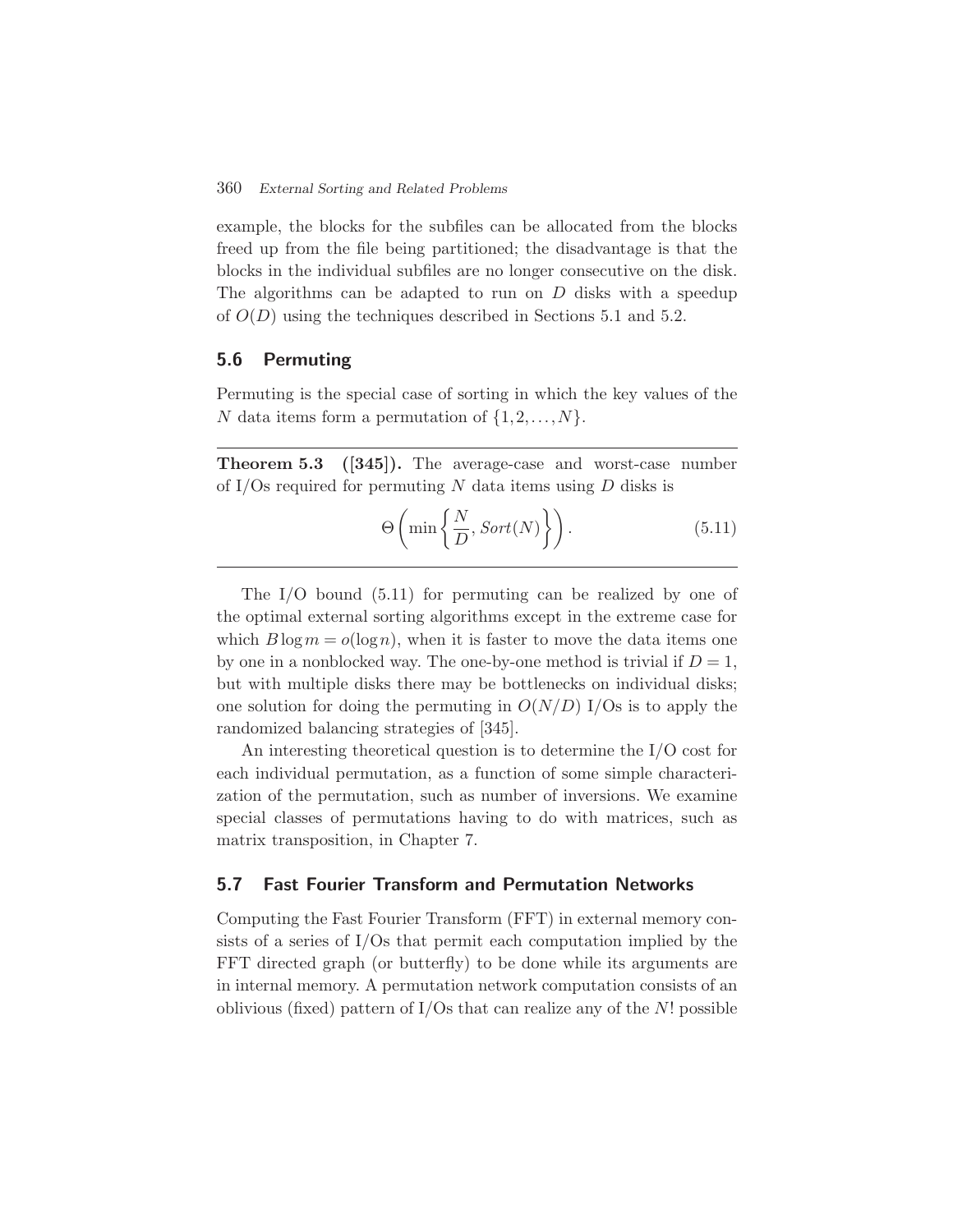permutations; data items can only be reordered when they are in internal memory. A permutation network can be constructed by a series of three FFTs [358].

**Theorem 5.4** ([23]). With D disks, the number of  $I/Os$  required for computing the N-input FFT digraph or an N-input permutation network is *Sort*(N).

Cormen and Nicol [119] give some practical implementations for one-dimensional FFTs based upon the optimal PDM algorithm of Vitter and Shriver [345]. The algorithms for FFT are faster and simpler than for sorting because the computation is nonadaptive in nature, and thus the communication pattern is fixed in advance.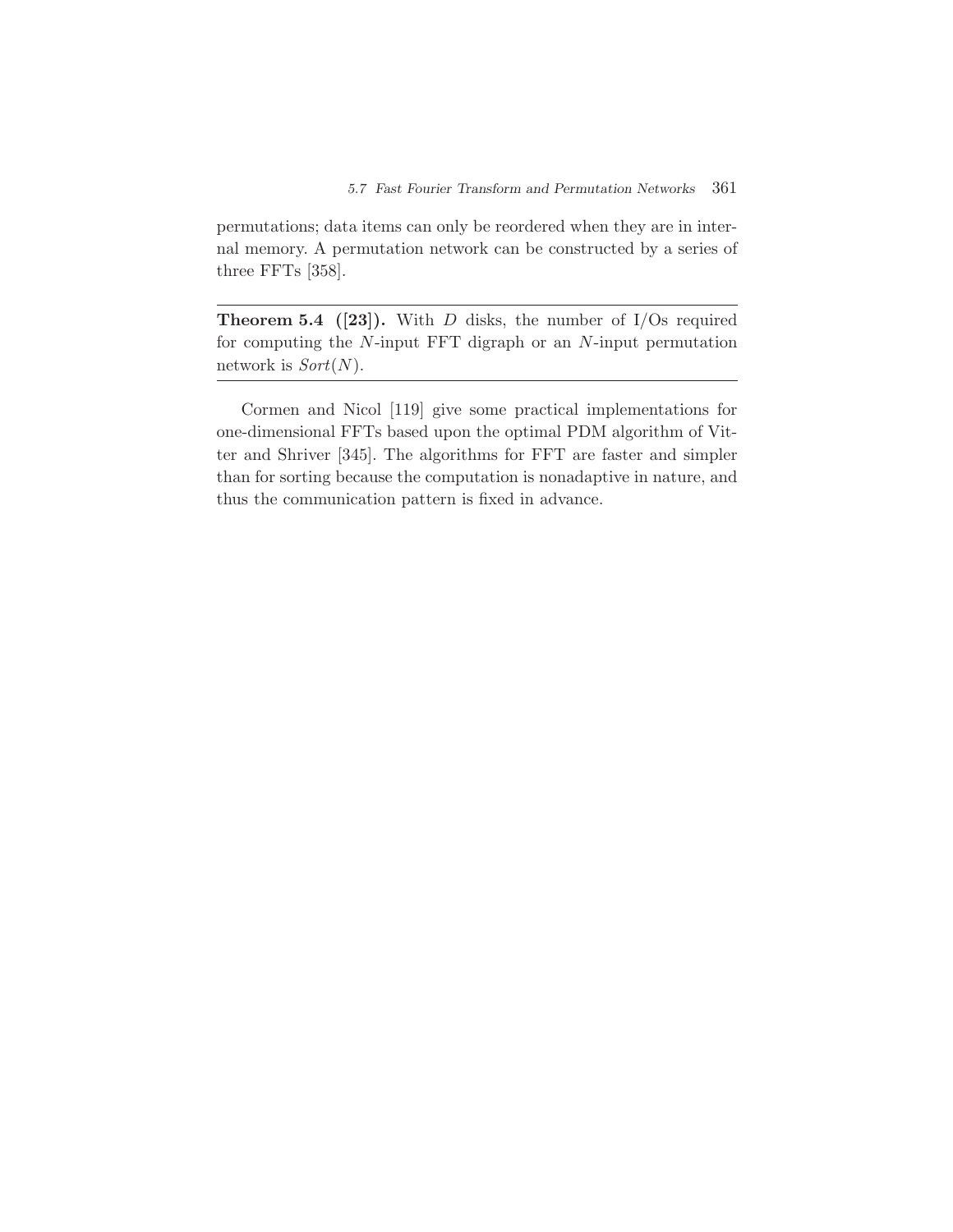# **6**

# **Lower Bounds on I/O**

In this chapter, we prove the lower bounds from Theorems 5.1–5.4, including a careful derivation of the constants of proportionality in the permuting and sorting lower bounds. We also mention some related I/O lower bounds for the batched problems in computational geometry and graphs that we cover later in Chapters 8 and 9.

# **6.1 Permuting**

The most trivial batched problem is that of scanning (a.k.a. streaming or touching) a file of N data items, which can be done in a linear number  $O(N/DB) = O(n/D)$  of I/Os. Permuting is one of several simple problems that can be done in linear CPU time in the (internal memory) RAM model. But if we assume that the  $N$  items are indivisible and must be transferred as individual entities, permuting requires a nonlinear number of I/Os in PDM because of the locality constraints imposed by the block parameter B.

Our main result for parallel disk sorting is that we close the gap between the upper and lower bounds up to lower order terms. The lower bound from [23] left open the nature of the constant factor of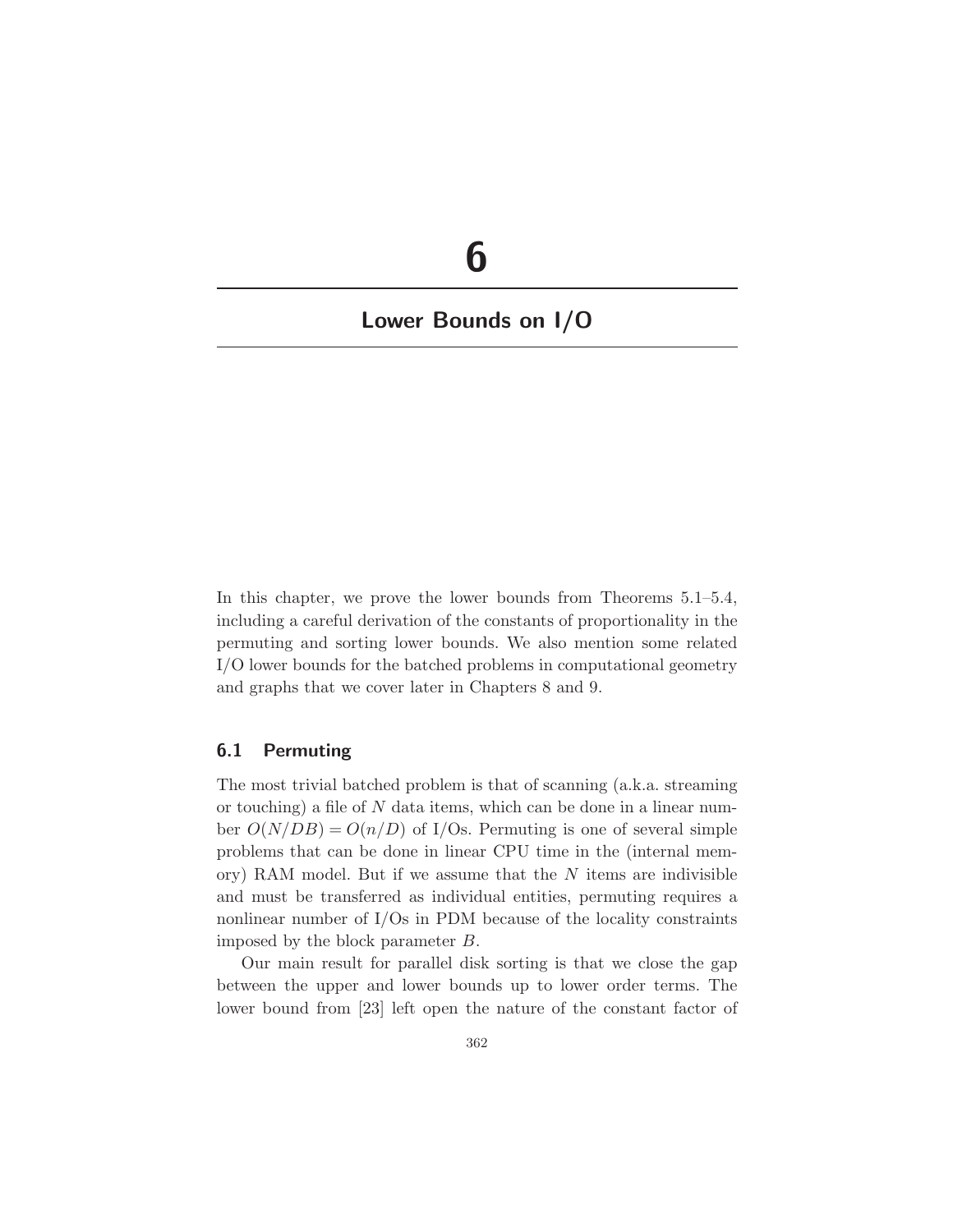proportionality of the leading term; in particular, it was not clear what happens if the number of output steps and input steps differ.

**Theorem 6.1** ([202]). Assuming that  $m = M/B$  is an increasing function, the number of I/Os required to sort or permute n indivisible items, up to lower-order terms, is at least

$$
\frac{2N}{D} \frac{\log n}{B \log m + 2 \log N} \sim \begin{cases} \frac{2n}{D} \log_m n & \text{if } B \log m = \omega(\log N); \\ \frac{N}{D} & \text{if } B \log m = o(\log N). \end{cases} \tag{6.1}
$$

The main case in Theorem 6.1 is the first one, and this theorem shows that the constant of proportionality in the  $Sort(N)$  bound (5.1) of Theorem 5.1 is at least 2.

The second case in the theorem is the pathological case in which the block size  $B$  and internal memory size  $M$  are so small that the optimum way to permute the items is to move them one at a time in the naive manner, not making use of blocking.

We devote the rest of this section to a proof of Theorem 6.1. For the lower bound calculation, we can assume without loss of generality that there is only one disk, namely,  $D = 1$ . The I/O lower bound for general D follows by dividing the lower bound for one disk by D.

We call an input operation *simple* if each item that is transferred from the disk gets removed from the disk and deposited into an empty location in internal memory. Similarly, an output is *simple* if the transferred items are removed from internal memory and deposited into empty locations on disk.

**Lemma 6.2 ([23]).** For each computation that implements a permutation of the  $N$  items, there is a corresponding computation strategy involving only simple  $I/Os$  such that the total number of  $I/Os$  is no greater.

The lemma can be demonstrated easily by starting with a valid permutation computation and working backwards. At each I/O step,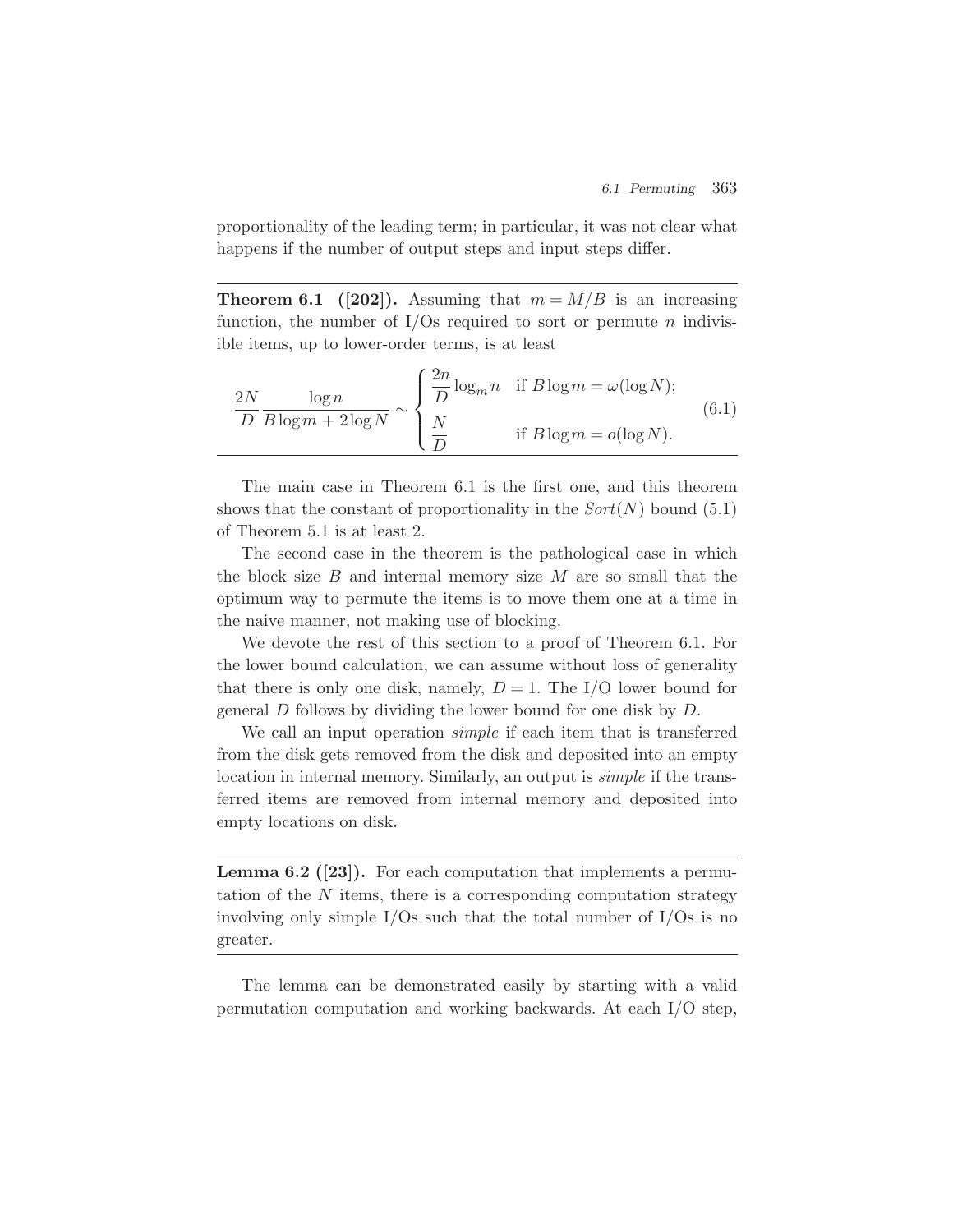## 364 *Lower Bounds on I/O*

in backwards order, we cancel the transfer of an item if its transfer is not needed for the final result; if it is needed, we make the transfer simple. The resulting I/O strategy has only simple I/Os.

For the lower bound, we use the basic approach of Aggarwal and Vitter [23] and bound the maximum number of permutations that can be produced by at most  $t$  I/Os. If we take the value of t for which the bound first reaches N!, we get a lower bound on the worst-case number of I/Os. In a similar way, we can get a lower bound on the average case by computing the value of t for which the bound first reaches  $N!/2$ .

In particular, we say that a permutation  $\langle p_1, p_2, \ldots, p_N \rangle$  of the N items can be *produced after*  $t_I$  *input operations and*  $t_O$  *output operations* if there is some intermixed sequence of  $t_I$  input operations and  $t<sub>O</sub>$  output operations so that the items end up in the permuted order  $\langle p_1, p_2, \ldots, p_N \rangle$  in extended memory. (By extended memory we mean the memory locations of internal memory followed by the memory locations on disk, in sequential order.) The items do not have to be in contiguous positions in internal memory or on disk; there can be arbitrarily many empty locations between adjacent items.

As mentioned above, we can assume that I/Os are simple. Each I/O causes the transfer of exactly  $B$  items, although some of the items may be **nil**. In the PDM model, the I/Os obey block boundaries, in that all the non-**nil** items in a given I/O come from or go to the same block on disk.

Initially, before any I/Os are performed and the items reside on disk, the number of producible permutations is 1. Let us consider the effect of an output. There can be at most  $N/B + o - 1$  nonempty blocks before the oth output operation, and thus the items in the oth output can go into one of  $N/B + o$  places relative to the other blocks. Hence, the oth output boosts the number of producible permutations by a factor of at most  $N/B + o$ , which can be bounded trivially by

$$
N(1 + \log N). \tag{6.2}
$$

For the case of an input operation, we first consider an input I/O from a specific block on disk. If the b items involved in the input  $I/O$ were together in internal memory at some previous time (e.g., if the block was created by an earlier output operation), then the items could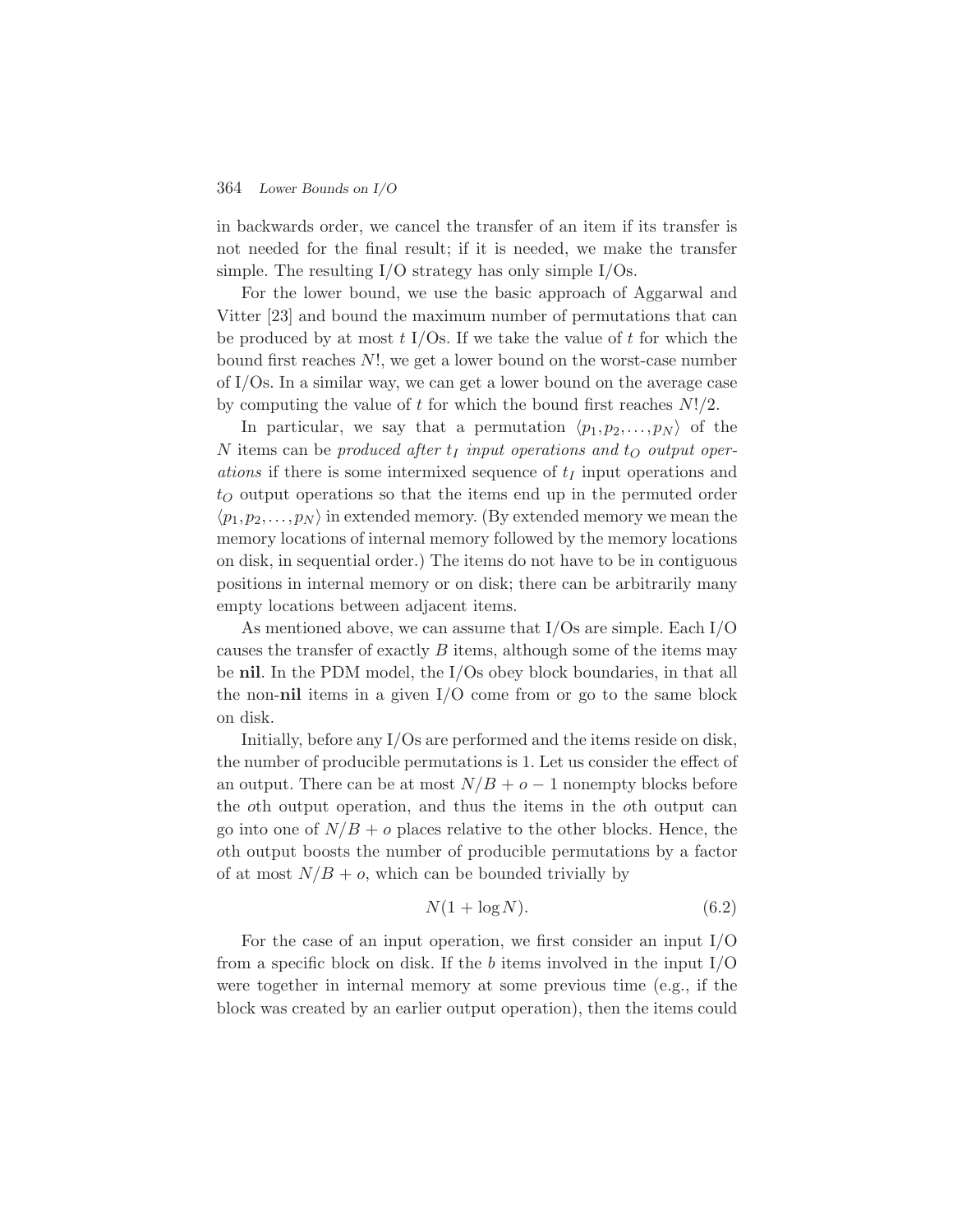have been arranged in an arbitrary order by the algorithm while they were in internal memory. Thus, the  $b!$  possible orderings of the  $b$  input items relative to themselves could already have been produced before the input operation. This implies in a subtle way that rearranging the newly input items among the other  $M - b$  items in internal memory can boost the number of producible permutations by a factor of at most  $\binom{M}{b}$ , which is the number of ways to intersperse b indistinguishable items within a group of size M.

The above analysis applies to input from a specific block. If the input was preceded by a total of o output operations, there are at most  $N/B + o \leq N(1 + \log N)$  blocks to choose from for the I/O, so the number of producible permutations is boosted further by at most  $N(1 + \log N)$ . Therefore, assuming that at some prior time the b input items were together in internal memory, an input operation can boost the number of producible permutations by at most

$$
N(1 + \log N) \binom{M}{b}.\tag{6.3}
$$

Now let us consider an input operation in which some of the input items were not together previously in internal memory (e.g., the first time a block is input). By rearranging the relative order of the items in internal memory, we can increase the number of producible permutations by a factor of  $B!$ . Given that there are  $N/B$  full blocks initially, we get the maximum increase when all  $N/B$  blocks are input in full, which boosts the number of producible permutations by a factor of

$$
(B!)^{N/B}.\t\t(6.4)
$$

Let  $I$  be the total number of input  $I/O$  operations. In the *i*th input operation, let  $b_i$  be the number of items brought into internal memory. By the simplicity property, some of the items in the block being accessed may not be brought into internal memory, but rather may be left on disk. In this case,  $b_i$  counts only the number of items that are removed from disk and put into internal memory. In particular, we have  $0 \leq b_i \leq B$ .

By the simplicity property, we need to make room in internal memory for the new items that arrive, and in the end all items are stored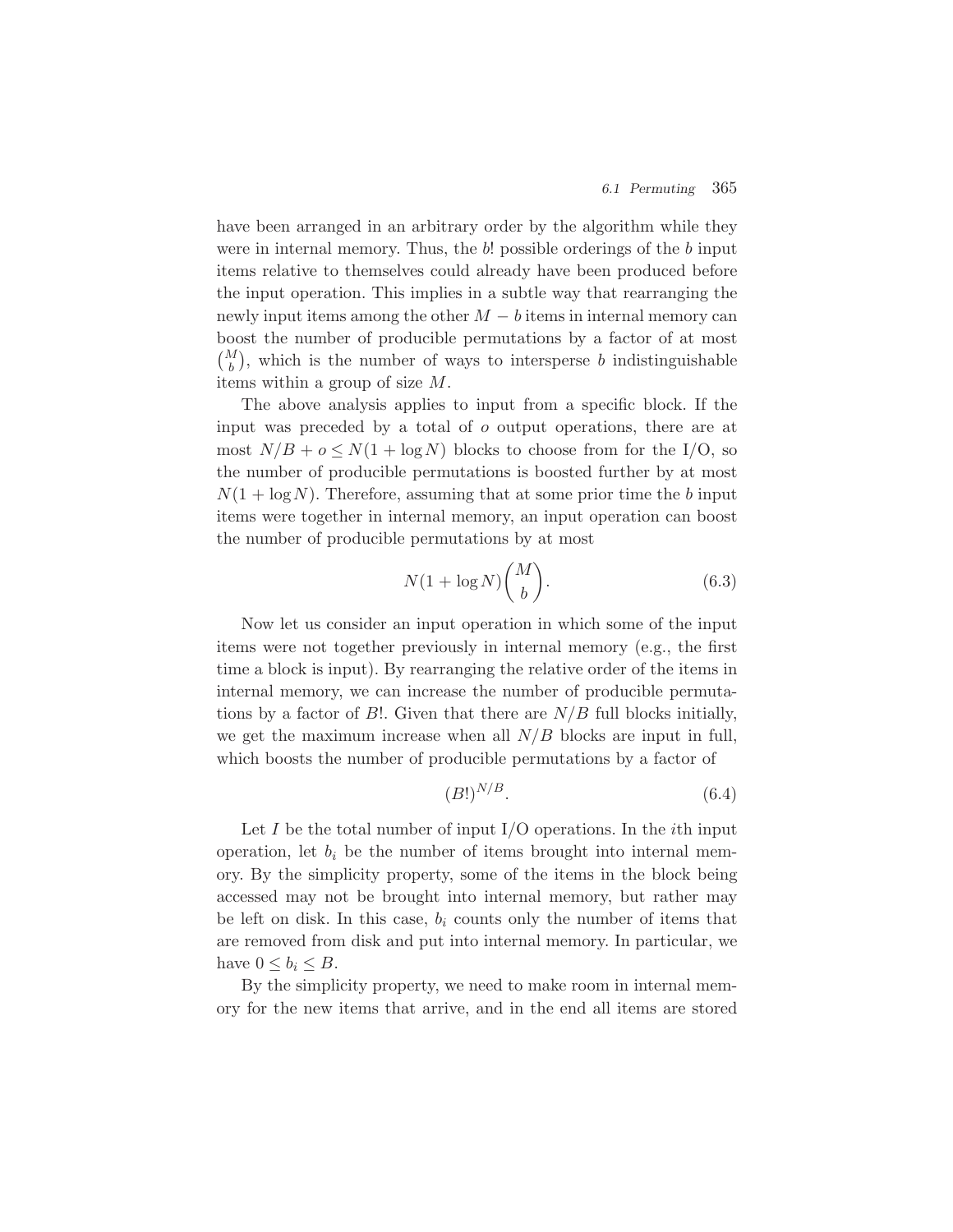### 366 *Lower Bounds on I/O*

back on disk. Therefore, we get the following lower bound on the number O of output operations:

$$
O \ge \frac{1}{B} \bigg( \sum_{1 \le i \le I} b_i \bigg). \tag{6.5}
$$

Combining  $(6.2)$ ,  $(6.3)$ , and  $(6.4)$ , we find that

$$
(N(1 + \log N))^{I+O} \prod_{1 \le i \le I} {M \choose b_i} \ge \frac{N!}{(B!)^{N/B}},
$$
(6.6)

where  $O$  satisfies  $(6.5)$ .

Let  $\tilde{B} \leq B$  be the average number of items input during the I input operations. By a convexity argument, the left-hand side of (6.6) is maximized when each  $b_i$  has the same value, namely, B. We can rewrite (6.5) as  $O \geq \tilde{IB}/B$ , and thus we get  $I \leq (I+O)/(1+\tilde{B}/B)$ . Combining these facts with (6.6), we get

$$
(N(1 + \log N))^{I+O} {M \choose \tilde{B}}^I \ge \frac{N!}{(B!)^{N/B}}; \quad (6.7)
$$

$$
(N(1 + \log N))^{I+O} {M \choose \tilde{B}}^{(I+O)/(1+\tilde{B}/B)} \ge \frac{N!}{(B!)^{N/B}}.
$$
 (6.8)

By assumption that  $M/B$  is an increasing function, the left-hand side of (6.8) is maximized when  $\tilde{B} = B$ , so we get

$$
(N(1 + \log N))^{I+O} {M \choose B}^{(I+O)/2} \ge \frac{N!}{(B!)^{N/B}}.
$$
 (6.9)

The lower bound on  $I + O$  for  $D = 1$  follows by taking logarithms of both sides of (6.9) and solving for  $I + O$  using Stirling's formula. We get the general lower bound of Theorem 6.1 for D disks by dividing the result by D.

## **6.2 Lower Bounds for Sorting and Other Problems**

Permuting is a special case of sorting, and hence, the permuting lower bound of Theorem 6.1 applies also to sorting. In the unlikely case that  $B \log m = o(\log n)$ , the permuting bound is only  $\Omega(N/D)$ , and we must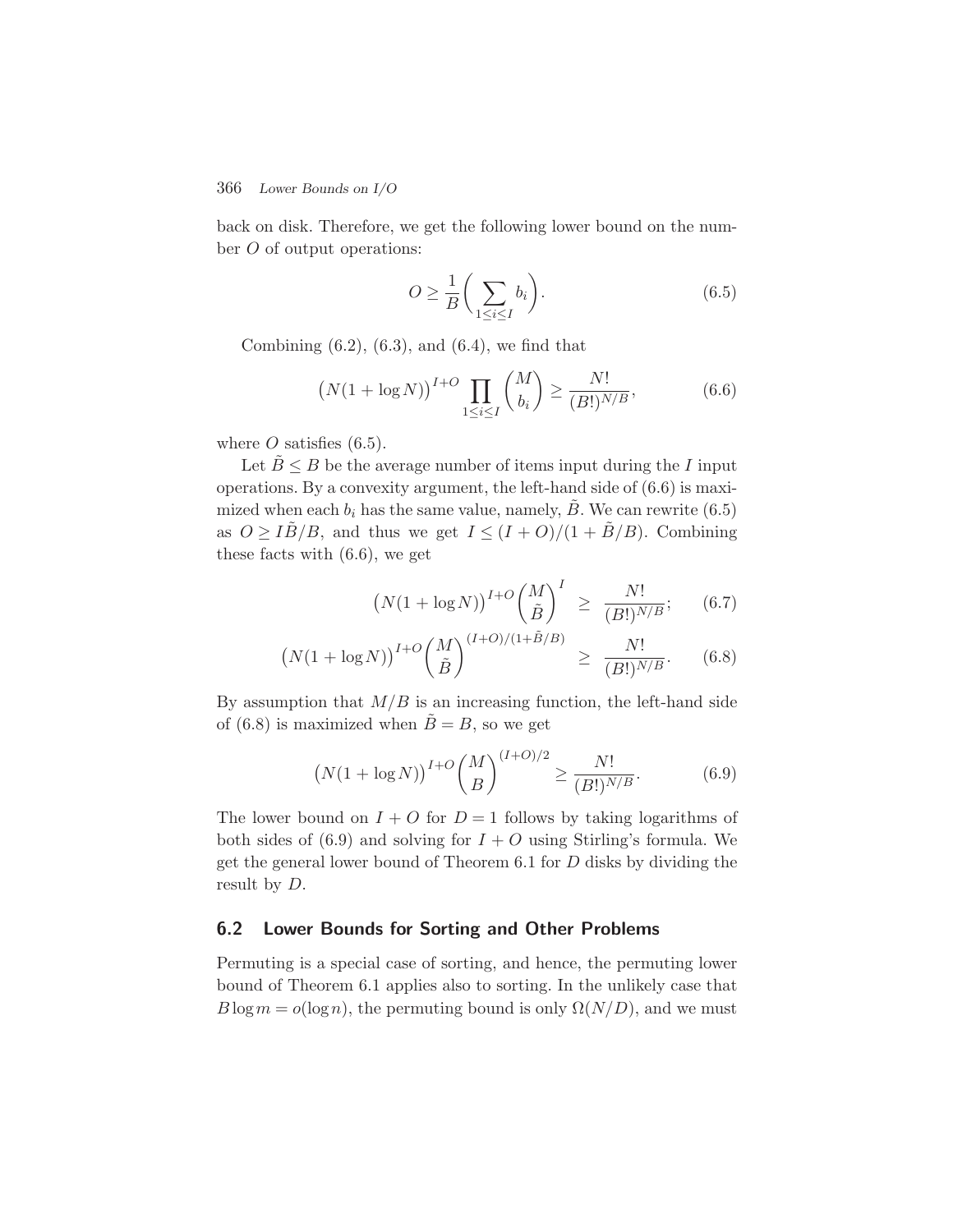resort to the comparison model to get the full lower bound (5.1) of Theorem 5.1 [23].

In the typical case in which  $B \log m = \Omega(\log n)$ , the comparison model is not needed to prove the sorting lower bound; the difficulty of sorting in that case arises not from determining the order of the data but from permuting (or routing) the data. The constant of proportionality of 2 in the lower bound (6.1) of Theorem 6.1 is nearly realized by randomized cycling distribution sort (RCD) in Section 5.1.3, simple randomized merge sort (SRM) in Section 5.2.1, and the dual methods of Section 5.3.4.

The derivation of the permuting lower bound in Section 6.1 also works for permutation networks, in which the communication pattern is oblivious (fixed). Since the choice of disk block is fixed for each I/O step, there is no  $N(1 + \log N)$  term as there is in (6.6), and correspondingly there is no additive  $2\log N$  term as there is in the denominator of the left-hand side of Theorem 6.1. Hence, when we solve for  $I + O$ , we get the lower bound (5.1) rather than (5.11). The lower bound follows directly from the counting argument; unlike the sorting derivation, it does not require the comparison model for the case  $B \log m = o(\log n)$ . The lower bound also applies directly to FFT, since permutation networks can be formed from three FFTs in sequence.

Arge et al. [42] show for the comparison model that any problem with an  $\Omega(N \log N)$  lower bound in the (internal memory) RAM model requires  $\Omega(n \log_m n)$  I/Os in PDM for a single disk. Their argument leads to a matching lower bound of  $\Omega(n \max\{1, \log_m(K/B)\})$  I/Os in the comparison model for duplicate removal with one disk. Erickson [150] extends the sorting and element distinctness lower bound to the more general algebraic decision tree model.

For the problem of bundle sorting, in which the N items have a total of K distinct key values (but the secondary information of each item is different), Matias et al. [249] derive the matching lower bound  $BundleSort(N,K) = \Omega(n \max\{1, \log_m \min\{K,n\}\}).$ The proof consists of the following parts. The first part is a simple proof of the same lower bound as for duplicate removal, but without resorting to the comparison model (except for the pathological case  $B \log m = o(\log n)$ . It suffices to replace the right-hand side of (6.9)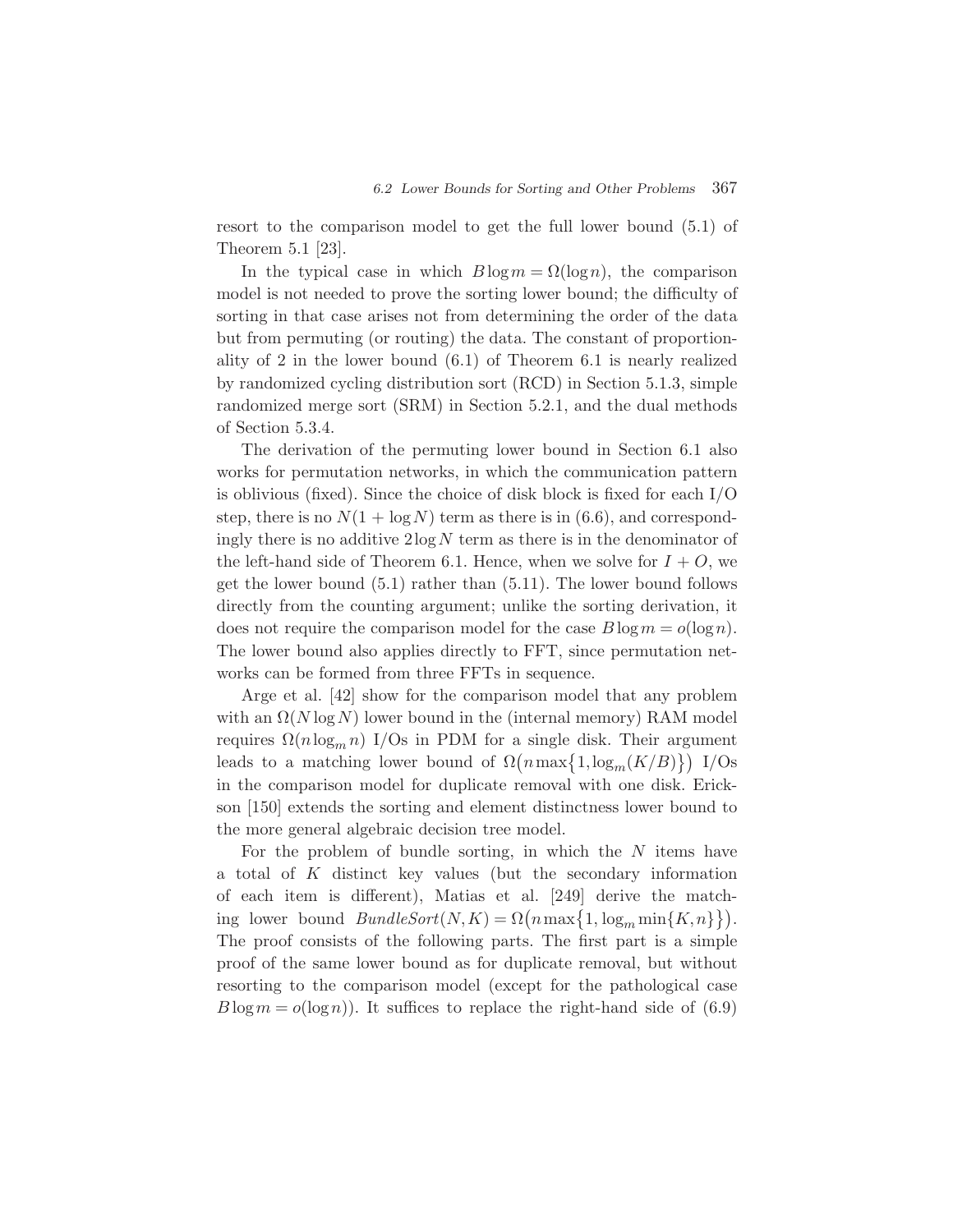### 368 *Lower Bounds on I/O*

by  $N!/((N/K)!)^K$ , which is the maximum number of permutations of N numbers having K distinct values. Solving for  $I + O$  gives the lower bound  $\Omega(n \max\{1, \log_m(K/B)\})$ , which is equal to the desired lower bound for  $BundleSort(N,K)$  when  $K = B^{1+\Omega(1)}$  or  $M = B^{1+\Omega(1)}$ . Matias et al. [249] derive the remaining case of the lower bound for  $BundleSort(N,K)$  by a potential argument based upon the derivation of the transposition lower bound (Theorem 7.2). Dividing by  $D$  gives the lower bound for D disks.

Chiang et al. [105], Arge [30], Arge and Miltersen [45], Munagala and Ranade [264], and Erickson [150] give models and lower bound reductions for several computational geometry and graph problems. The geometry problems discussed in Chapter 8 are equivalent to sorting in both the internal memory and PDM models. Problems such as list ranking and expression tree evaluation have the same nonlinear I/O lower bound as permuting. Other problems such as connected components, biconnected components, and minimum spanning forest of sparse graphs with  $E$  edges and  $V$  vertices require as many I/Os as  $E/V$  instances of permuting V items. This situation is in contrast with the (internal memory) RAM model, in which the same problems can all be done in linear CPU time. In some cases there is a gap between the best known upper and lower bounds, which we examine further in Chapter 9.

The lower bounds mentioned above assume that the data items are in some sense "indivisible," in that they are not split up and reassembled in some magic way to get the desired output. It is conjectured that the sorting lower bound (5.1) remains valid even if the indivisibility assumption is lifted. However, for an artificial problem related to transposition, Adler [5] showed that removing the indivisibility assumption can lead to faster algorithms. A similar result is shown by Arge and Miltersen  $[45]$  for the decision problem of determining if N data item values are distinct. Whether the conjecture is true is a challenging theoretical open problem.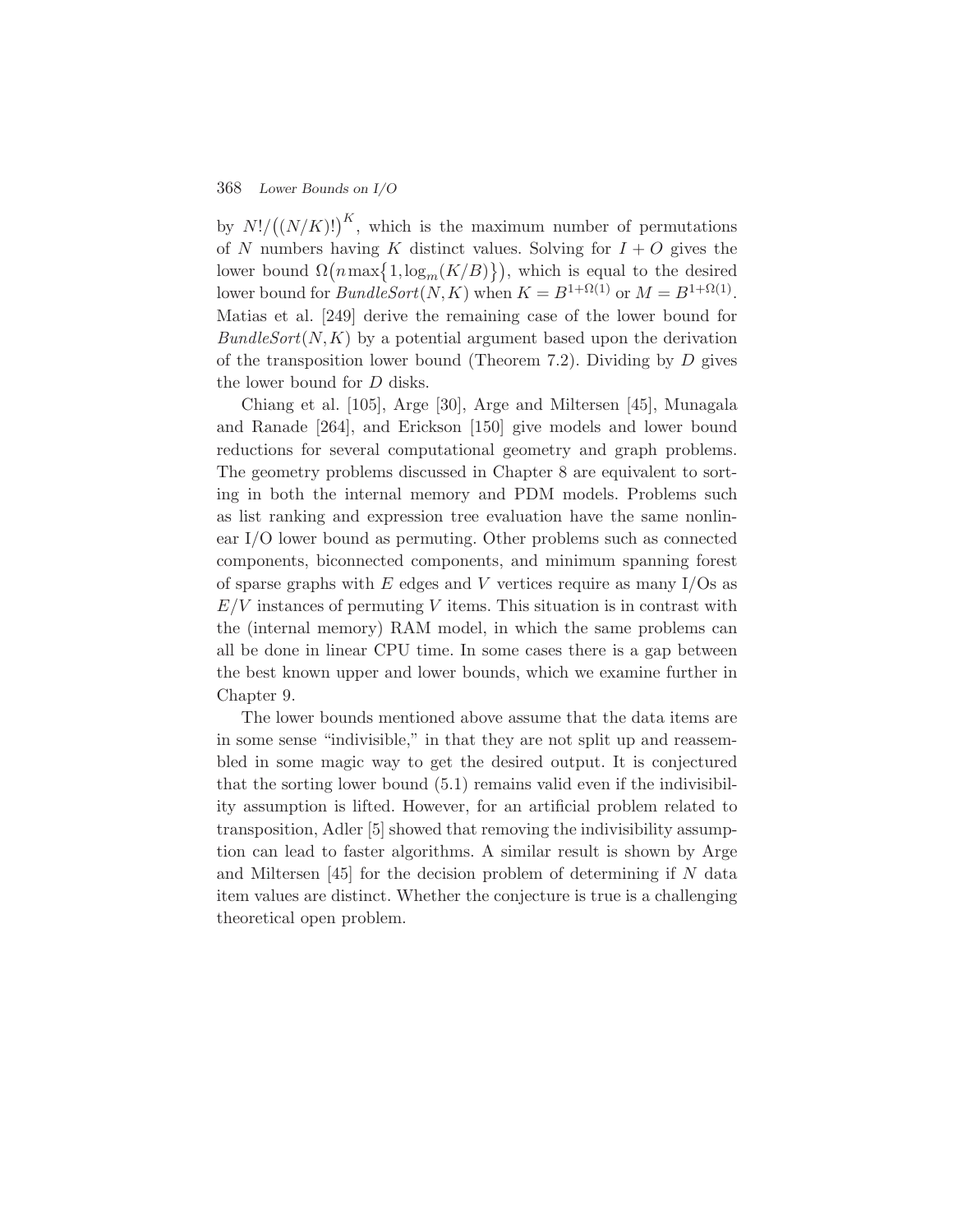# **7**

# **Matrix and Grid Computations**

# **7.1 Matrix Operations**

Dense matrices are generally represented in memory in row-major or column-major order. For certain operations such as matrix addition, both representations work well. However, for standard matrix multiplication (using only semiring operations) and LU decomposition, a better representation is to block the matrix into square  $\sqrt{B} \times \sqrt{B}$  submatrices, which gives the upper bound of the following theorem:

**Theorem 7.1 ([199, 306, 345, 357]).** The number of I/Os required for standard matrix multiplication of two  $K \times K$  matrices or to compute the LU factorization of a  $K \times K$  matrix is

$$
\Theta\left(\frac{K^3}{\min\{K,\sqrt{M}\}DB}\right).
$$

The lower bound follows from the related pebbling lower bound by Savage and Vitter [306] for the case  $D = 1$  and then dividing by D.

Hong and Kung [199] and Nodine et al. [272] give optimal EM algorithms for iterative grid computations, and Leiserson et al. [233] reduce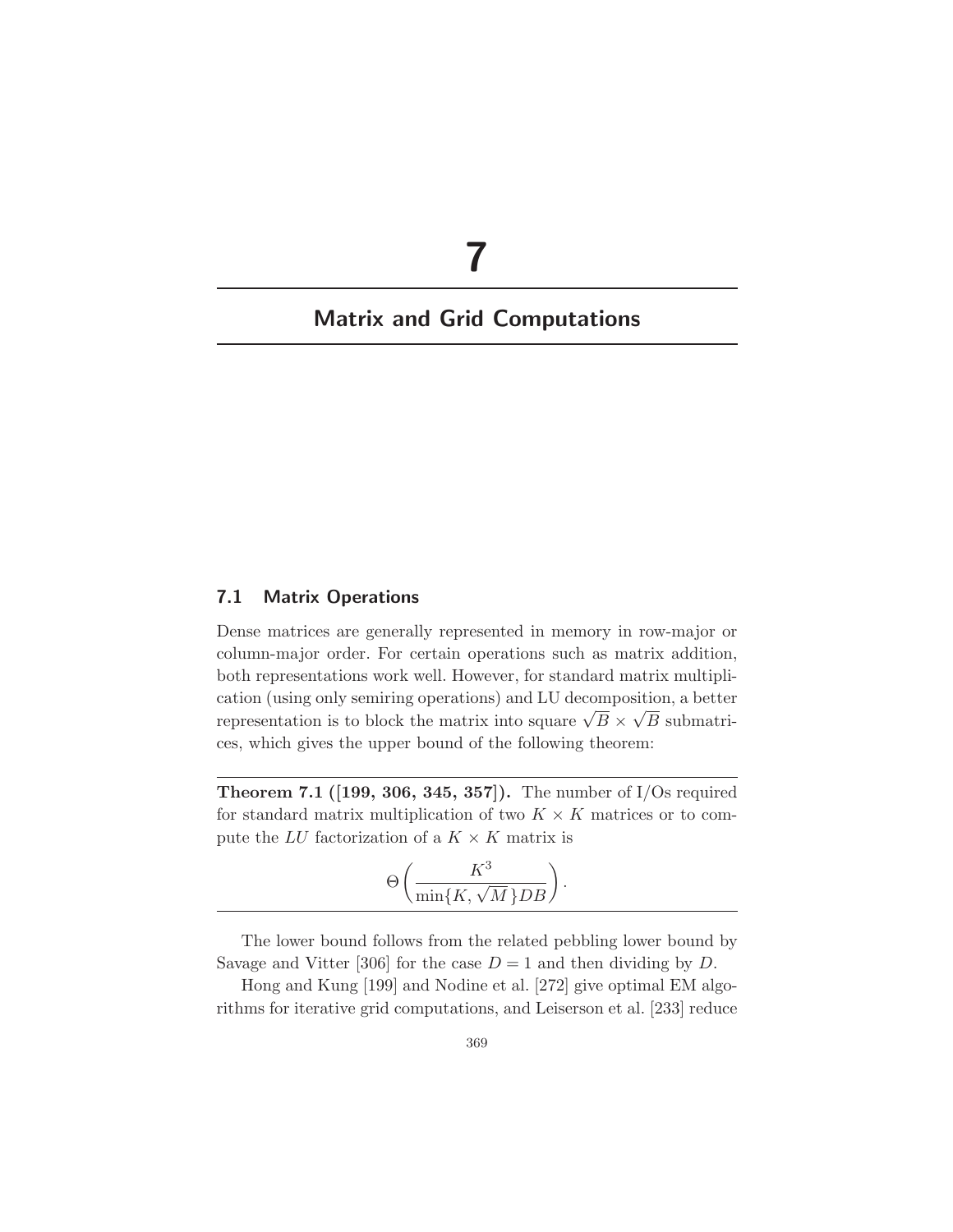### 370 *Matrix and Grid Computations*

the number of I/Os of naive multigrid implementations by a  $\Theta(M^{1/5})$ factor. Gupta et al. [188] show how to derive efficient EM algorithms automatically for computations expressed in tensor form.

If a  $K \times K$  matrix A is sparse, that is, if the number  $N_z$  of nonzero elements in  $A$  is much smaller than  $K^2$ , then it may be more efficient to store only the nonzero elements. Each nonzero element  $A_{i,j}$  is represented by the triple  $(i, j, A_{i,j})$ . Vengroff and Vitter [337] report on algorithms and benchmarks for dense and sparse matrix operations.

For further discussion of numerical EM algorithms we refer the reader to the surveys by Toledo [328] and Kowarschik and Weiß [225]. Some issues regarding programming environments are covered in [115] and Chapter 17.

# **7.2 Matrix Transposition**

Matrix transposition is the special case of permuting that involves conversion of a matrix from row-major order to column-major order.

**Theorem 7.2** ([23]). With D disks, the number of I/Os required to transpose a  $p \times q$  matrix from row-major order to column-major order is

$$
\Theta\left(\frac{n}{D}\log_m\min\{M,p,q,n\}\right),\tag{7.1}
$$

where  $N = pq$  and  $n = N/B$ .

When B is relatively large (say,  $\frac{1}{2}M$ ) and N is  $O(M^2)$ , matrix transposition can be as hard as general sorting, but for smaller B, the special structure of the transposition permutation makes transposition easier. In particular, the matrix can be broken up into square submatrices of  $B<sup>2</sup>$  elements such that each submatrix contains B blocks of the matrix in row-major order and also B blocks of the matrix in column-major order. Thus, if  $B^2 < M$ , the transpositions can be done in a single pass by transposing the submatrices one at a time in internal memory.

The transposition lower bound involves a potential argument based upon a togetherness relation [23], an elaboration of an approach first developed by Floyd [165, 220] for a special case of transposition.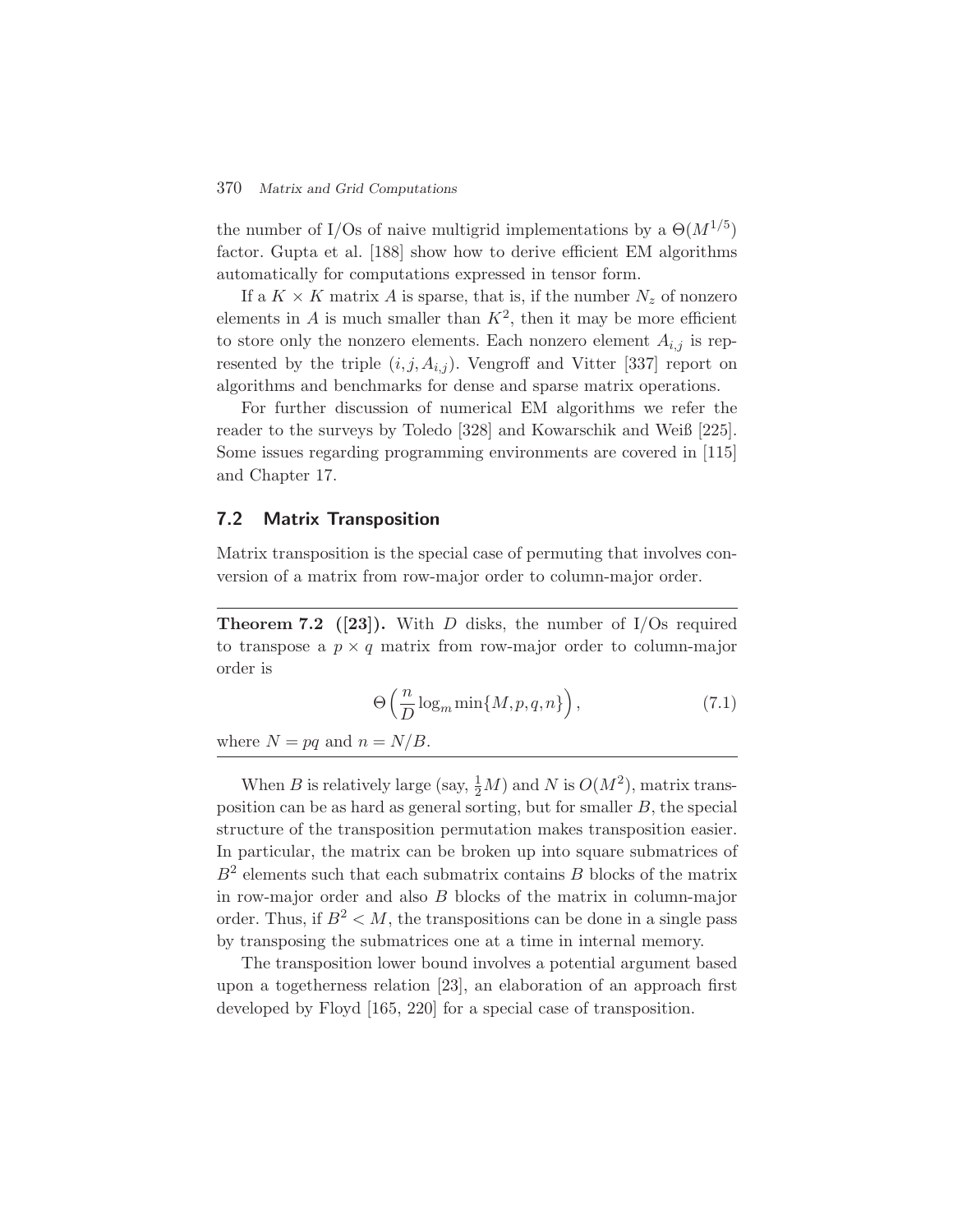When the matrices are stored using a sparse representation, transposition is always as hard as sorting, unlike the  $B^2 \leq M$  case for dense matrix transposition (cf. Theorem 7.2).

**Theorem 7.3 ([23]).** For a matrix stored in sparse format and containing  $N_z$  nonzero elements, the number of I/Os required to transpose the matrix from row-major order to column-major order, and viceversa, is  $\Theta(Sort(N_z)).$ 

Sorting suffices to perform the transposition. The lower bound follows by reduction from sorting: If the ith item to sort has key value  $x \neq 0$ , there is a nonzero element in matrix position  $(i, x)$ .

Matrix transposition is a special case of a more general class of permutations called *bit-permute/complement* (BPC) permutations, which in turn is a subset of the class of *bit-matrix-multiply/complement* (BMMC) permutations. BMMC permutations are defined by a  $\log N \times$  $\log N$  nonsingular 0–1 matrix A and a ( $\log N$ )-length 0-1 vector c. An item with binary address  $x$  is mapped by the permutation to the binary address given by  $Ax \oplus c$ , where  $\oplus$  denotes bitwise exclusive-or. BPC permutations are the special case of BMMC permutations in which A is a permutation matrix, that is, each row and each column of A contain a single 1. BPC permutations include matrix transposition, bit-reversal permutations (which arise in the FFT), vector-reversal permutations, hypercube permutations, and matrix reblocking. Cormen et al. [120] characterize the optimal number of I/Os needed to perform any given BMMC permutation solely as a function of the associated matrix A, and they give an optimal algorithm for implementing it.

**Theorem 7.4 ([120]).** With D disks, the number of I/Os required to perform the BMMC permutation defined by matrix  $A$  and vector  $c$  is

$$
\Theta\left(\frac{n}{D}\left(1+\frac{\text{rank}(\gamma)}{\log m}\right)\right),\tag{7.2}
$$

where  $\gamma$  is the lower-left  $\log n \times \log B$  submatrix of A.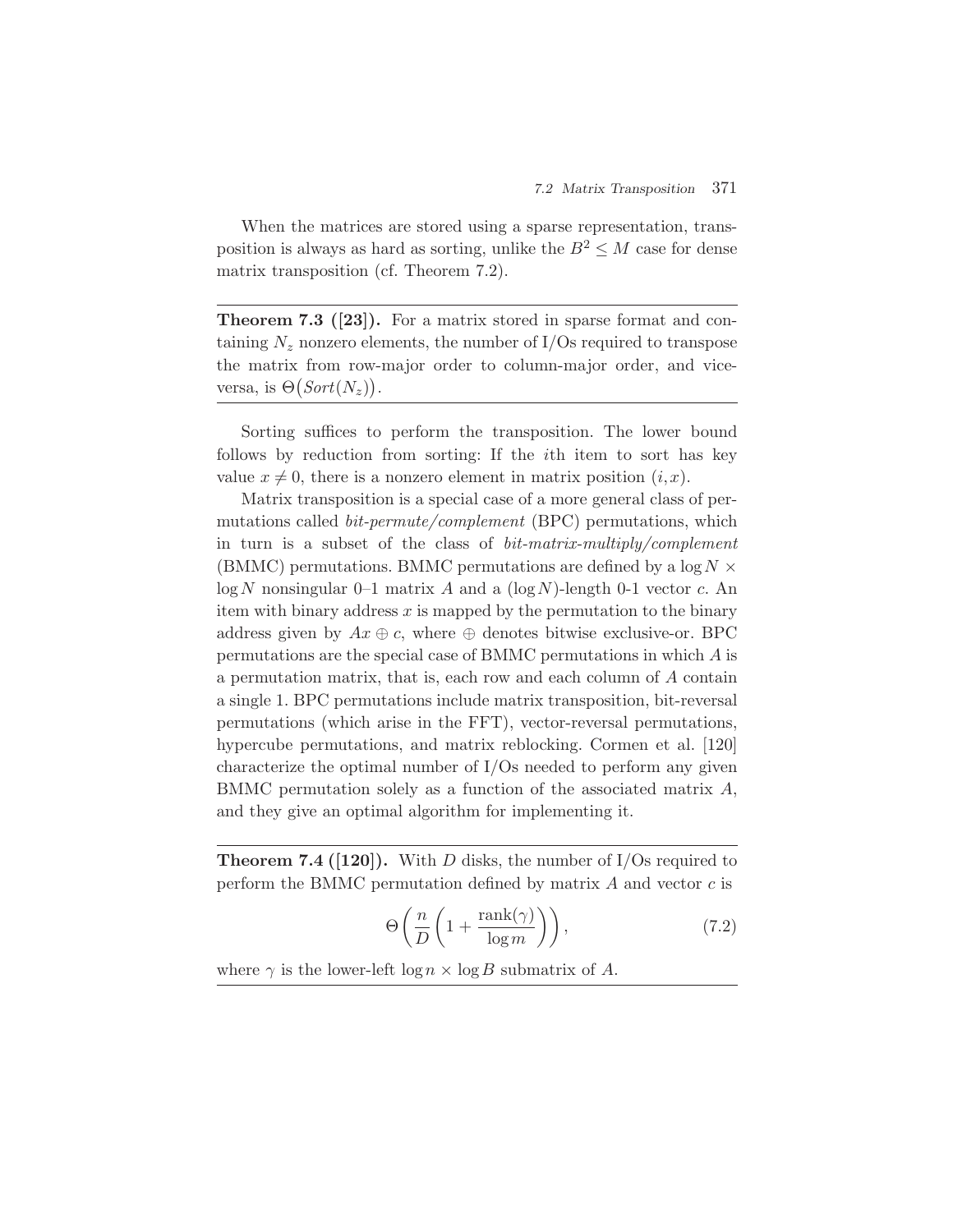# **8**

# **Batched Problems in Computational Geometry**

For brevity, in the remainder of this manuscript we deal only with the single-disk case  $D = 1$ . The single-disk I/O bounds for the batched problems can often be cut by a factor of  $\Theta(D)$  for the case  $D \geq 1$ by using the load balancing techniques of Chapter 5. In practice, disk striping (cf. Section 4.2) may be sufficient. For online problems, disk striping will convert optimal bounds for the case  $D = 1$  into optimal bounds for  $D \geq 1$ .

Problems involving massive amounts of geometric data are ubiquitous in spatial databases [230, 299, 300], geographic information systems (GIS) [16, 230, 299, 334], constraint logic programming [209, 210], object-oriented databases [361], statistics, virtual reality systems, and computer graphics [169].

For systems of massive size to be efficient, we need fast EM algorithms and data structures for some of the basic problems in computational geometry. Luckily, many problems on geometric objects can be reduced to a small set of core problems, such as computing intersections, convex hulls, or nearest neighbors. Useful paradigms have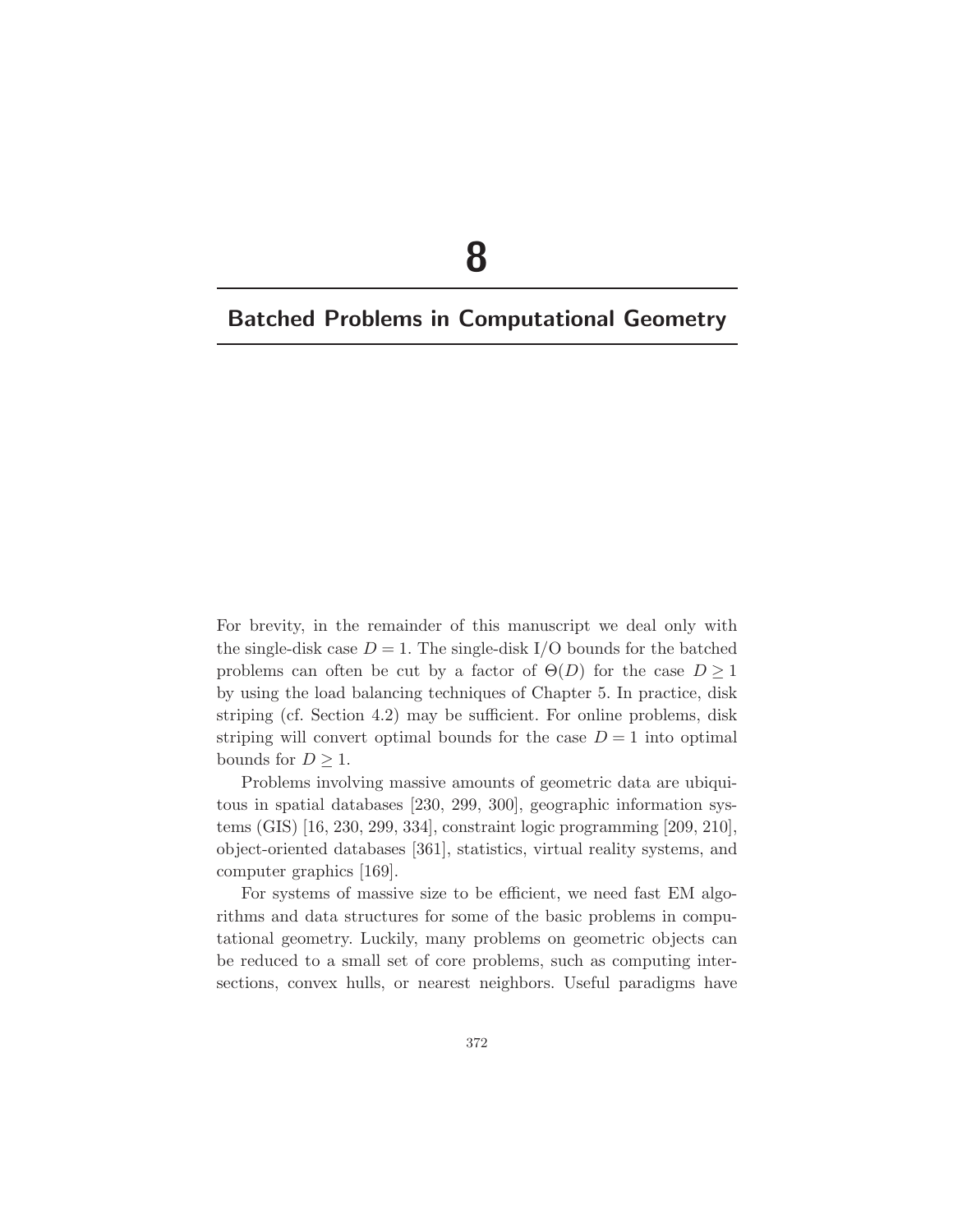been developed for solving these problems in external memory, as we illustrate in the following theorem:

**Theorem 8.1.** Certain batched problems involving  $N = nB$  items,  $Q = qB$  queries, and total answer size  $Z = zB$  can be solved using

$$
O((n+q)\log_m n+z)
$$
\n(8.1)

I/Os with a single disk:

- $(1)$  Computing the pairwise intersections of N segments in the plane and their trapezoidal decomposition;
- (2) Finding all intersections between N non-intersecting red line segments and N non-intersecting blue line segments in the plane;
- (3) Answering Q orthogonal 2-D range queries on N points in the plane (i.e., finding all the points within the Q query rectangles);
- (4) Constructing the 2-D and 3-D convex hull of N points;
- $(5)$  Constructing the Voronoi diagram of N points in the plane;
- $(6)$  Constructing a triangulation of N points in the plane;
- (7) Performing Q point location queries in a planar subdivision of size N;
- $(8)$  Finding all nearest neighbors for a set of N points in the plane;
- $(9)$  Finding the pairwise intersections of N orthogonal rectangles in the plane;
- $(10)$  Computing the measure of the union of N orthogonal rectangles in the plane;
- (11) Computing the visibility of  $N$  segments in the plane from a point; and
- (12) Performing Q ray-shooting queries in 2-D Constructive Solid Geometry (CSG) models of size N.

The parameters Q and Z are set to 0 if they are not relevant for the particular problem.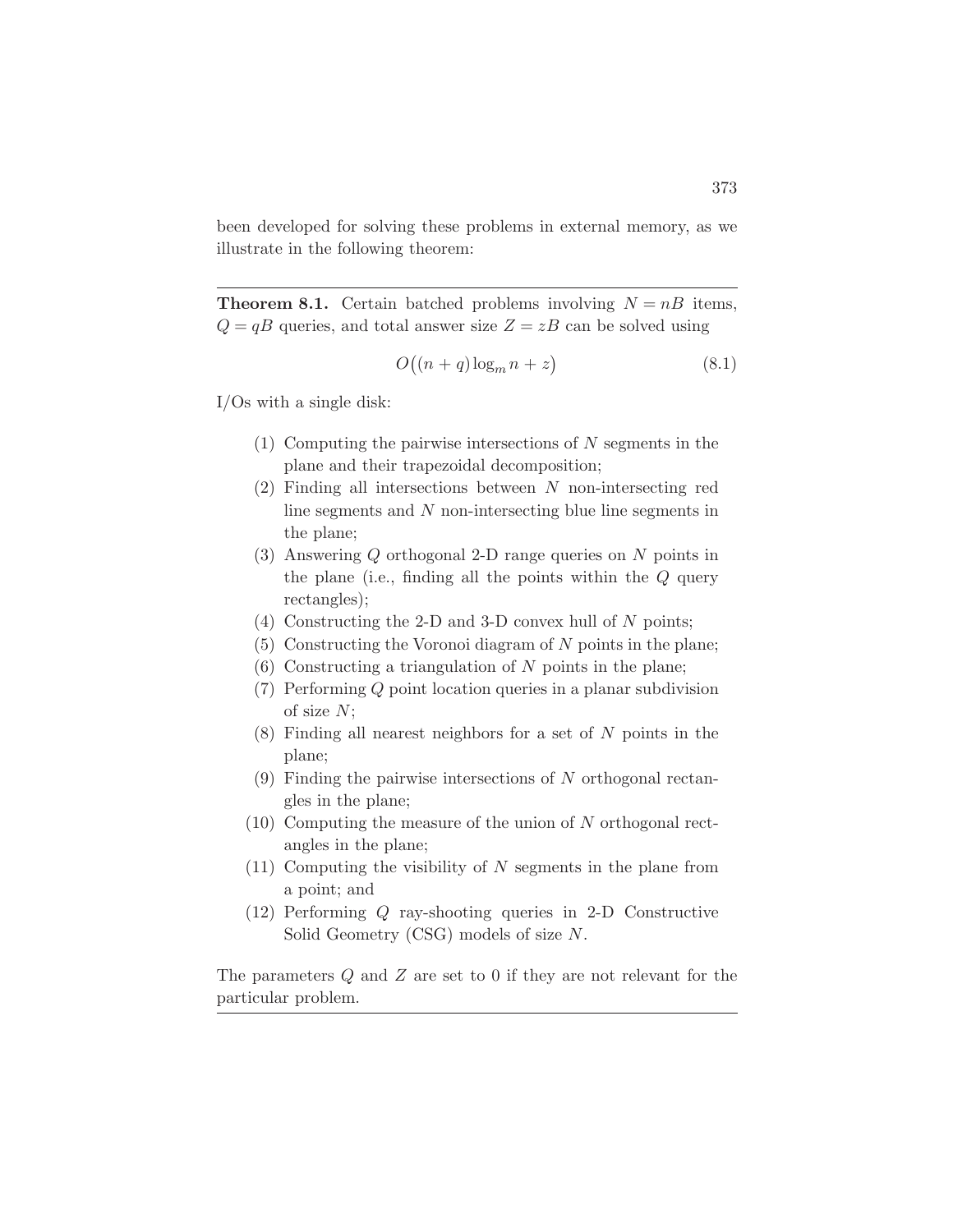## 374 *Batched Problems in Computational Geometry*

Goodrich et al. [179], Zhu [364], Arge et al. [57], Arge et al. [48], and Crauser et al. [122, 123] develop EM algorithms for those batched problems using the following EM paradigms:

- *Distribution sweeping*, a generalization of the distribution paradigm of Section 5.1 for "externalizing" plane sweep algorithms.
- *Persistent B-trees*, an offline method for constructing an optimalspace persistent version of the B-tree data structure (see Section 11.1), yielding a factor of B improvement over the generic persistence techniques of Driscoll et al. [142].
- *Batched filtering*, a general method for performing simultaneous EM searches in data structures that can be modeled as planar layered directed acyclic graphs; it is useful for 3-D convex hulls and batched point location. Multisearch on parallel computers is considered in [141].
- *External fractional cascading*, an EM analogue to fractional cascading on a segment tree, in which the degree of the segment tree is  $O(m^{\alpha})$  for some constant  $0 < \alpha \leq 1$ . Batched queries can be performed efficiently using batched filtering; online queries can be supported efficiently by adapting the parallel algorithms of Tamassia and Vitter [324] to the I/O setting.
- *External marriage-before-conquest*, an EM analogue to the technique of Kirkpatrick and Seidel [218] for performing output-sensitive convex hull constructions.
- *Batched incremental construction*, a localized version of the randomized incremental construction paradigm of Clarkson and Shor [111], in which the updates to a simple dynamic data structure are done in a random order, with the goal of fast overall performance on the average. The data structure itself may have bad worst-case performance, but the randomization of the update order makes worst-case behavior unlikely. The key for the EM version so as to gain the factor of  $B I/O$  speedup is to batch together the incremental modifications.

# **8.1 Distribution Sweep**

We focus in the remainder of this section primarily on the distribution sweep paradigm [179], which is a combination of the distribution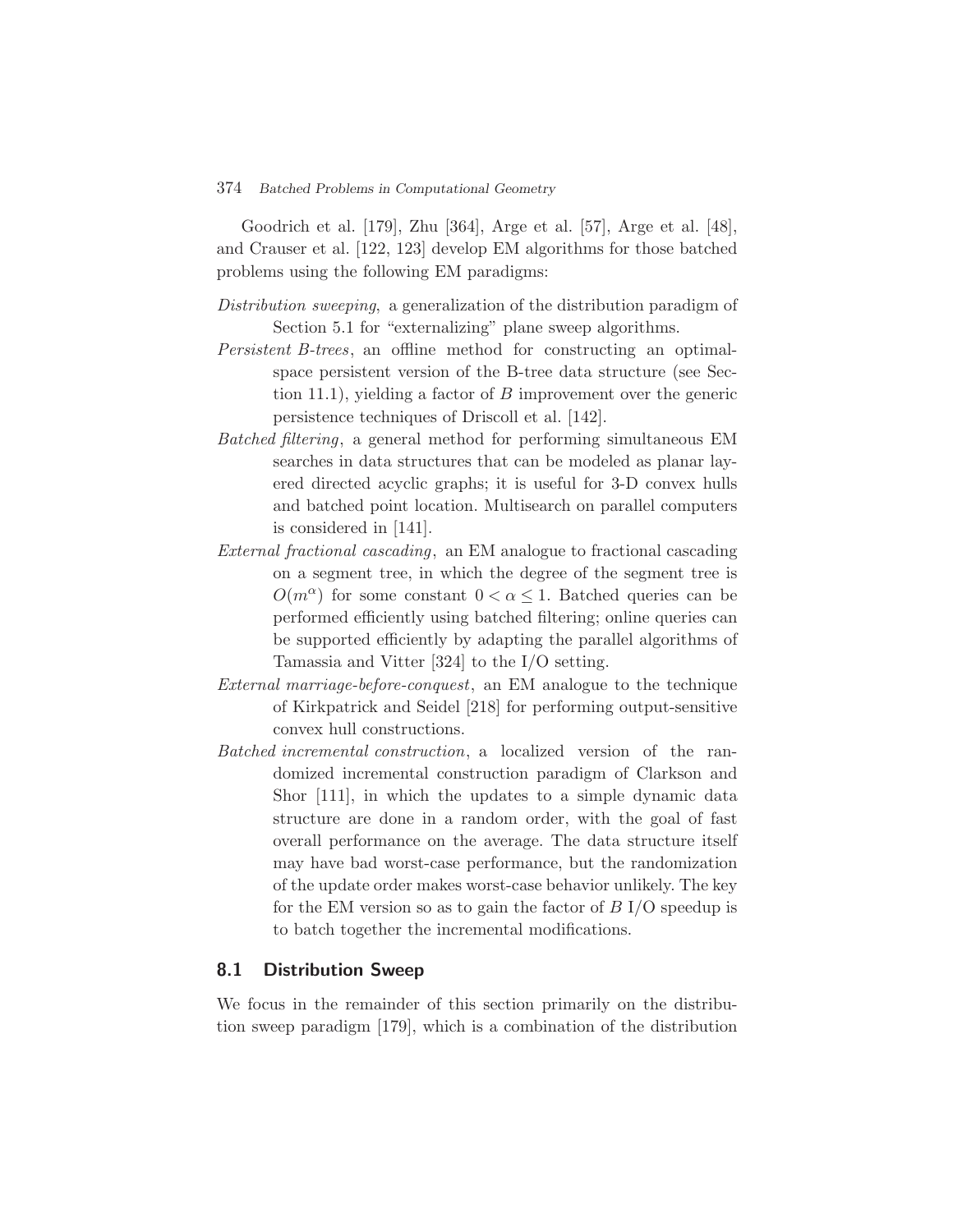paradigm of Section 5.1 and the well-known sweeping paradigm from computational geometry [129, 284]. As an example, let us consider computing the pairwise intersections of N orthogonal segments in the plane by the following recursive distribution sweep: At each level of recursion, the region under consideration is partitioned into  $\Theta(m)$  vertical *slabs*, each containing  $\Theta(N/m)$  of the segments' endpoints.

We sweep a horizontal line from top to bottom to process the N segments. When the sweep line encounters a vertical segment, we insert the segment into the appropriate slab. When the sweep line encounters a horizontal segment  $h$ , as pictured in Figure 8.1, we report  $h$ 's intersections with all the "active" vertical segments in the slabs that are spanned *completely* by h. (A vertical segment is "active" if it intersects



Fig. 8.1 Distribution sweep used for finding intersections among  $N$  orthogonal segments. The vertical segments currently stored in the slabs are indicated in bold (namely,  $s_1$ ,  $s_2$ ,  $..., s<sub>9</sub>$ ). Segments  $s<sub>5</sub>$  and  $s<sub>9</sub>$  are not active, but have not yet been deleted from the slabs. The sweep line has just advanced to a new horizontal segment that completely spans slabs 2 and 3, so slabs 2 and 3 are scanned and all the active vertical segments in slabs 2 and 3 (namely,  $s_2$ ,  $s_3$ ,  $s_4$ ,  $s_6$ ,  $s_7$ ) are reported as intersecting the horizontal segment. In the process of scanning slab 3, segment  $s<sub>5</sub>$  is discovered to be no longer active and can be deleted from slab 3. The end portions of the horizontal segment that "stick out" into slabs 1 and 4 are handled by the lower levels of recursion, where the intersection with  $s_8$  is eventually discovered.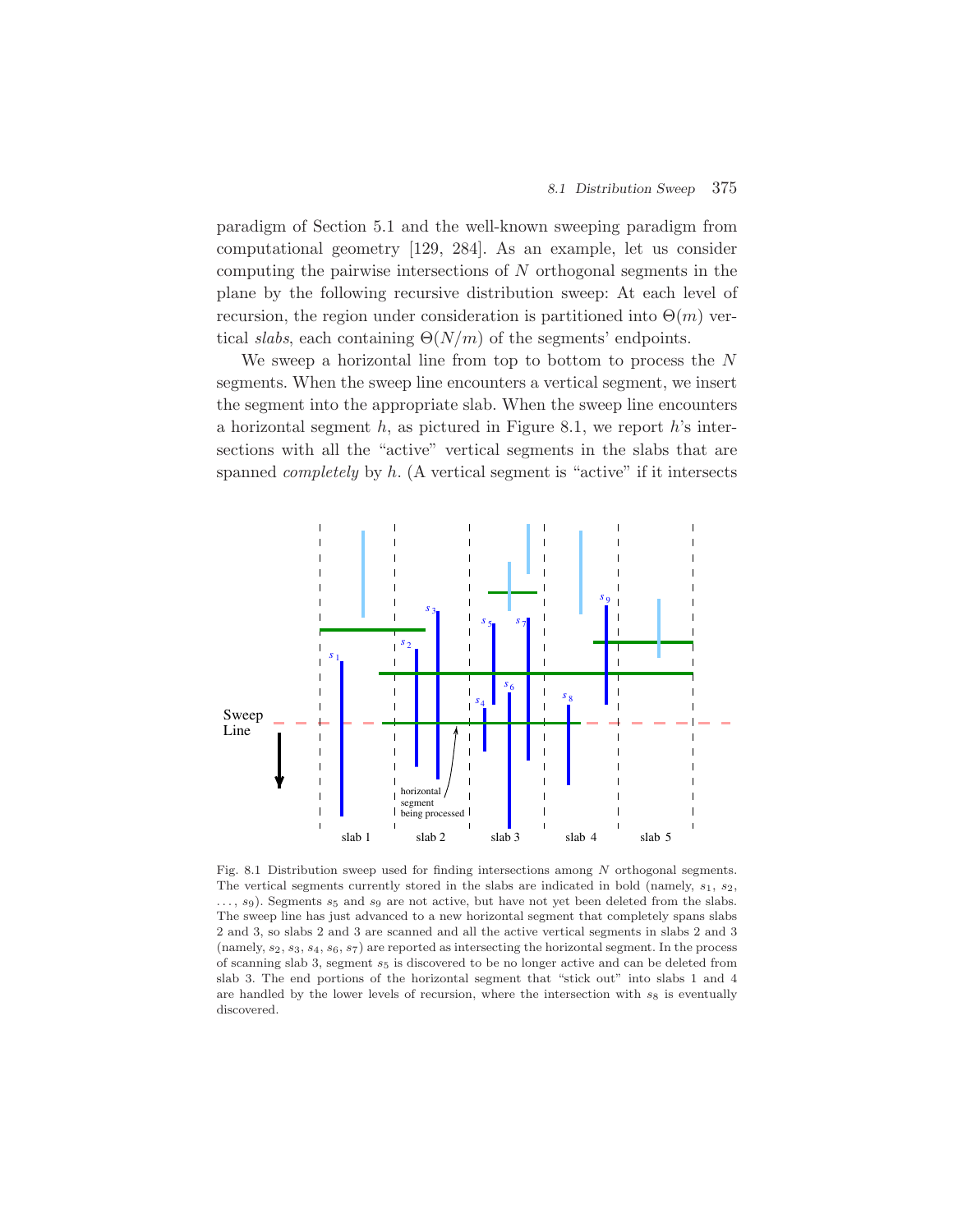#### 376 *Batched Problems in Computational Geometry*

the current sweep line; vertical segments that are found to be no longer active are deleted from the slabs.) The remaining two end portions of h (which "stick out" past a slab boundary) are passed recursively to the next level of recursion, along with the vertical segments. The downward sweep then continues. After an initial one-time sorting (to order the segments with respect to the y-dimension), the sweep at each of the  $O(\log_m n)$  levels of recursion requires  $O(n)$  I/Os, yielding the desired bound (8.1). Some timing experiments on distribution sweeping appear in [104]. Arge et al. [48] develop a unified approach to distribution sweep in higher dimensions.

A central operation in spatial databases is spatial join. A common preprocessing step is to find the pairwise intersections of the bounding boxes of the objects involved in the spatial join. The problem of intersecting orthogonal rectangles can be solved by combining the previous sweep line algorithm for orthogonal segments with one for range searching. Arge et al. [48] take a more unified approach using distribution sweep, which is extendible to higher dimensions: The active objects that are stored in the data structure in this case are rectangles, not vertical segments. The authors choose the branching factor to be  $\Theta(\sqrt{m})$ . Each rectangle is associated with the largest contiguous range  $\Theta(\sqrt{m})$ . Each rectangle is associated with the largest contiguous range of vertical slabs that it spans. Each of the possible  $\Theta((\sqrt{m})) = \Theta(m)$ contiguous ranges of slabs is called a *multislab*. The reason why the authors choose the branching factor to be  $\Theta(\sqrt{m})$  rather than  $\Theta(m)$ is so that the number of multislabs is  $\Theta(m)$ , and thus there is room in internal memory for a buffer for each multislab. The height of the tree remains  $O(\log_m n)$ .

The algorithm proceeds by sweeping a horizontal line from top to bottom to process the N rectangles. When the sweep line first encounters a rectangle  $R$ , we consider the multislab lists for all the multislabs that  $R$  intersects. We report all the active rectangles in those multislab lists, since they are guaranteed to intersect R. (Rectangles no longer active are discarded from the lists.) We then extract the left and right end portions of R that partially "stick out" past slab boundaries, and we pass them down to process in the next lower level of recursion. We insert the remaining portion of  $R$ , which spans complete slabs, into the list for the appropriate multislab. The downward sweep then continues.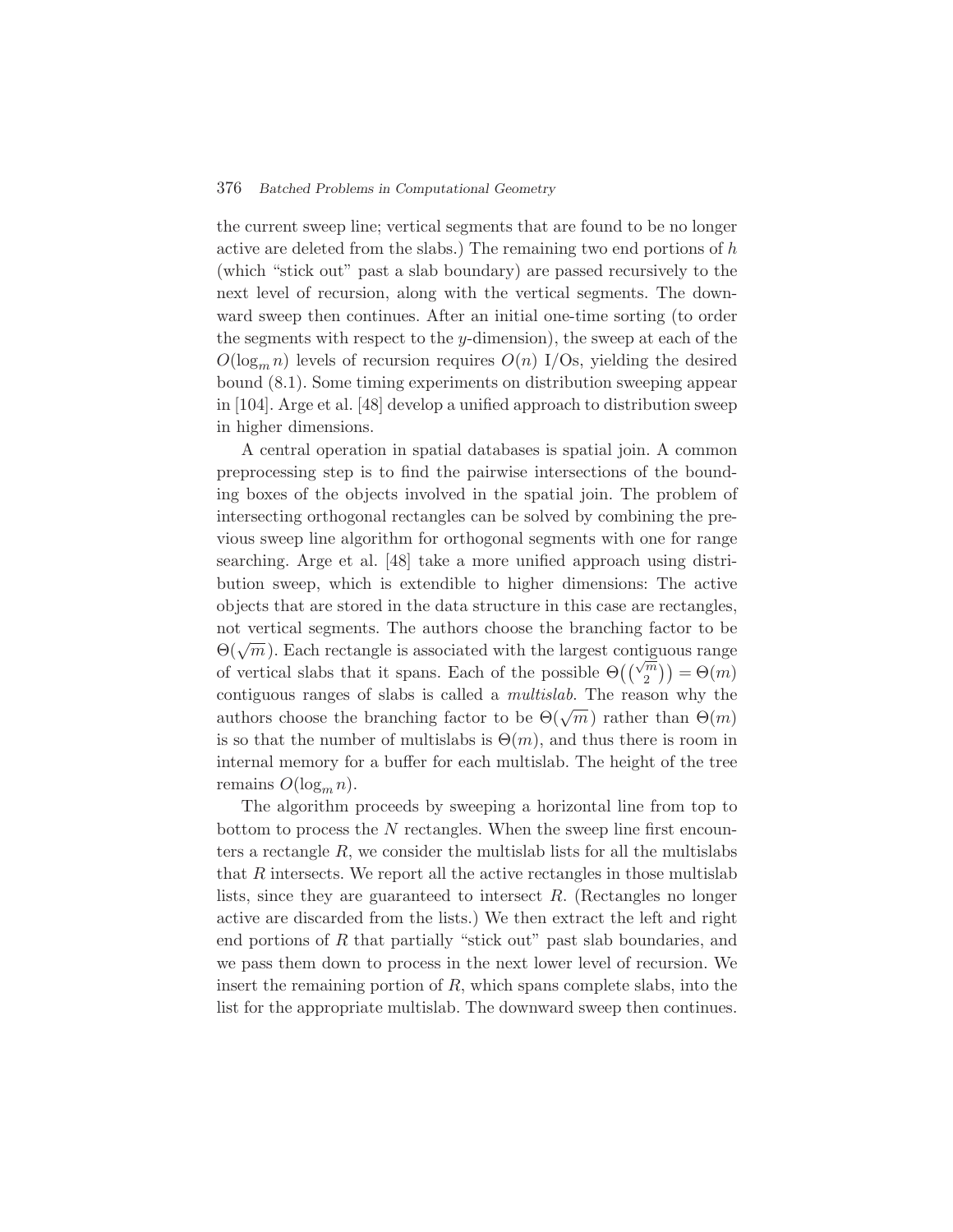#### *8.1 Distribution Sweep* 377

After the initial sort preprocessing, each of the  $O(\log_m n)$  sweeps (one per level of recursion) takes  $O(n)$  I/Os, yielding the desired bound (8.1).

The resulting algorithm, called scalable sweeping-based spatial join (SSSJ) [47, 48], outperforms other techniques for rectangle intersection. It was tested against two other sweep line algorithms: the partitionbased spatial merge (QPBSM) used in Paradise [282] and a faster version called MPBSM that uses an improved dynamic data structure for intervals [47]. The TPIE system described in Chapter 17 served as the common implementation platform. The algorithms were tested on several data sets. The timing results for the two data sets in Figures 8.2(a) and  $8.2(b)$  are given in Figures  $8.3(a)$  and  $8.3(b)$ , respectively. The first data set is the worst case for sweep line algorithms; a large fraction of the line segments in the file are active (i.e., they intersect the current sweep line). The second data set is the best case for sweep line algorithms, but the two PBSM algorithms have the disadvantage of making extra copies of the rectangles. In both cases, SSSJ shows considerable improvement over the PBSM-based methods. In other experiments done on more typical data, such as TIGER/line road data sets [327], SSSJ and MPBSM perform about 30% faster than does QPBSM. The conclusion we draw is that SSSJ is as fast as other known methods on typical data, but unlike other methods, it scales well even for worst-case



Fig. 8.2 Comparison of Scalable Sweeping-Based Spatial Join (SSSJ) with the original PBSM (QPBSM) and a new variant (MPBSM): (a) Data set 1 consists of tall and skinny (vertically aligned) rectangles; (b) Data set 2 consists of short and wide (horizontally aligned) rectangles.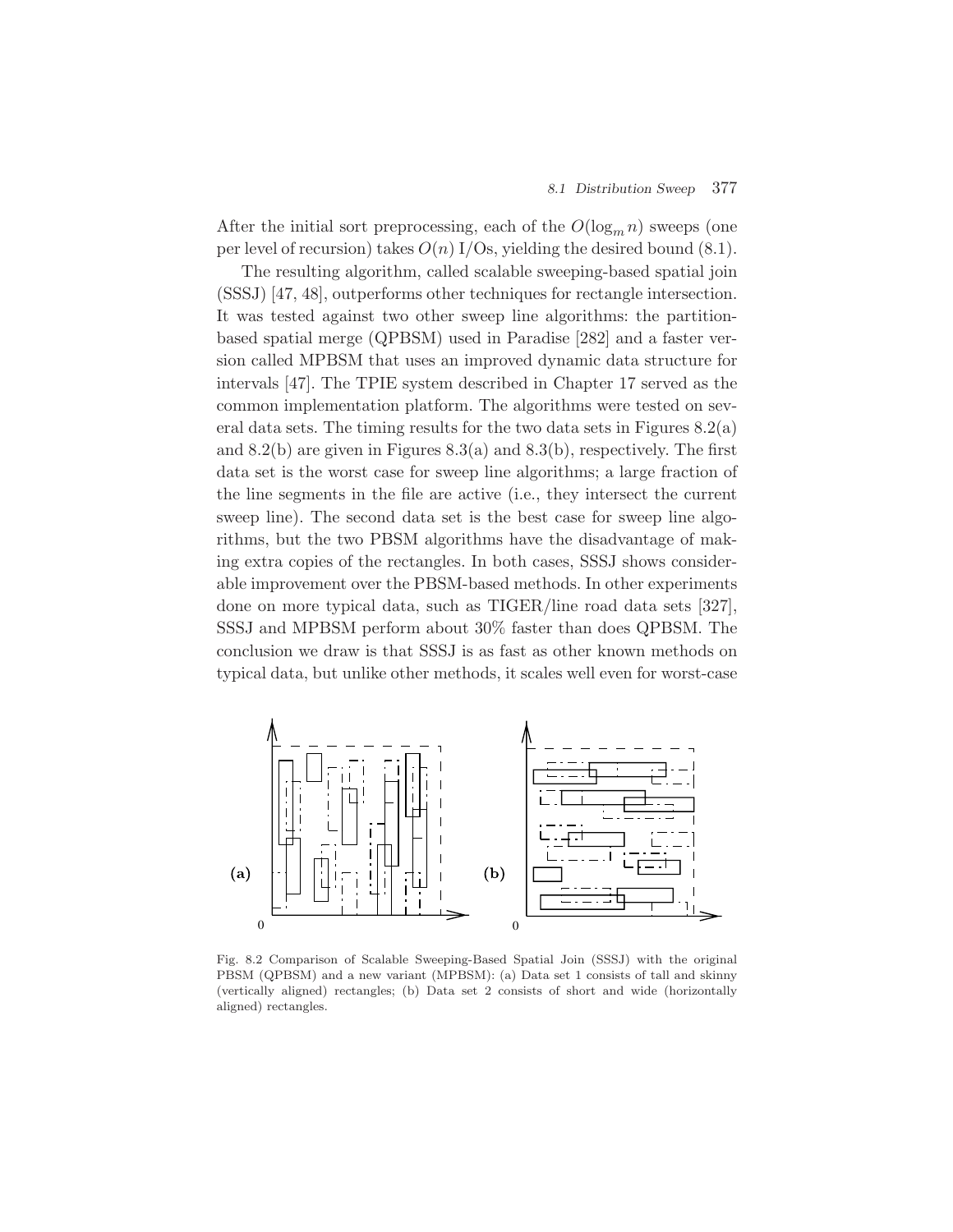



Fig. 8.3 Comparison of Scalable Sweeping-Based Spatial Join (SSSJ) with the original PBSM (QPBSM) and a new variant (MPBSM): (a) Running times on data set 1; (b) Running times on data set 2.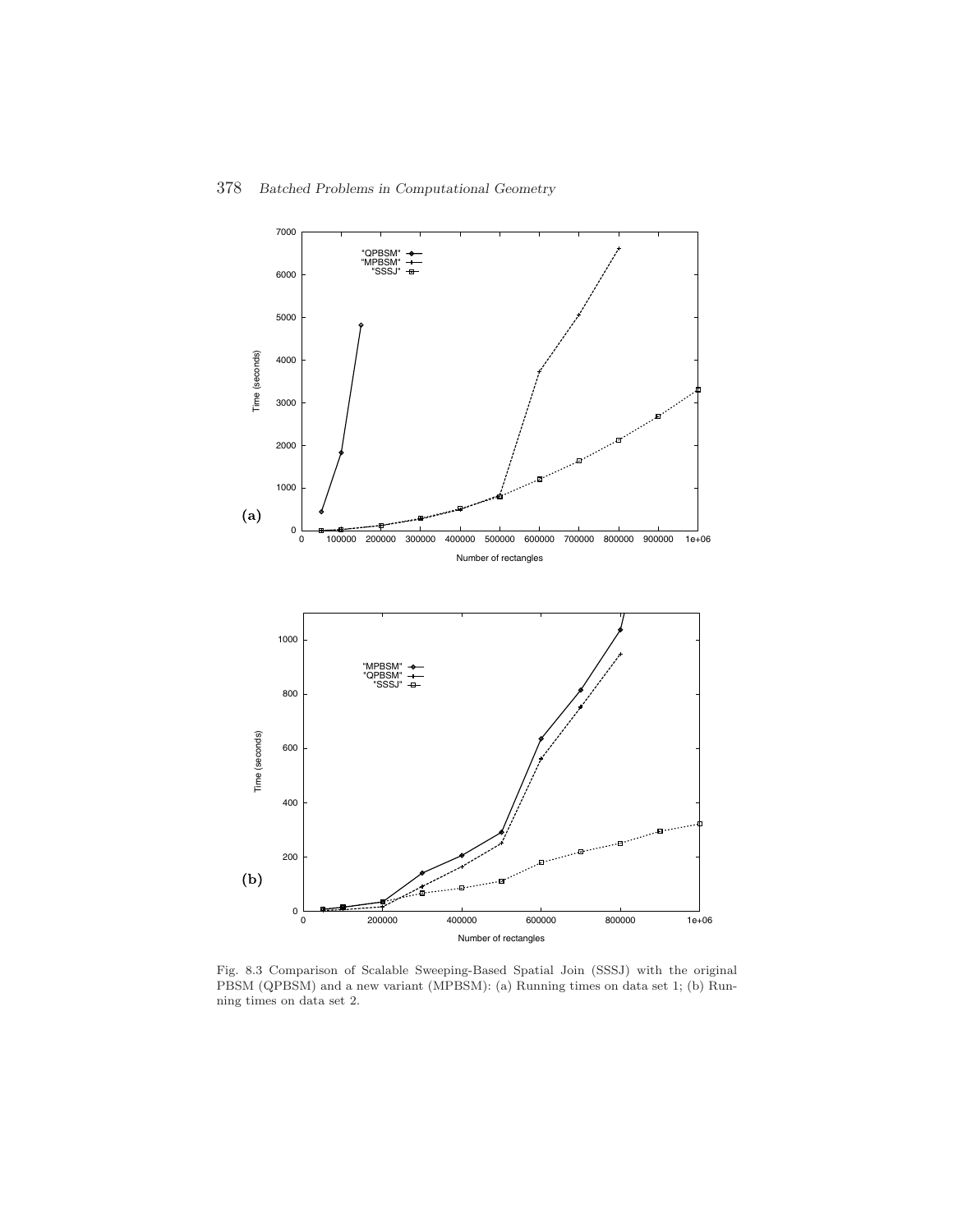data. If the rectangles are already stored in an index structure, such as the R-tree index structure we consider in Section 12.2, hybrid methods that combine distribution sweep with inorder traversal often perform best [46].

For the problem of finding all intersections among N line segments, Arge et al. [57] give an efficient algorithm based upon distribution sort, but the answer component of the I/O bound is slightly nonoptimal:  $z \log_m n$  rather than z. Crauser et al. [122, 123] attain the optimal I/O bound (8.1) by constructing the trapezoidal decomposition for the intersecting segments using an incremental randomized construction. For I/O efficiency, they do the incremental updates in a series of batches, in which the batch size is geometrically increasing by a factor of m.

#### **8.2 Other Batched Geometric Problems**

Other batched geometric problems studied in the PDM model include range counting queries [240], constrained Delauney triangulation [14], and a host of problems on terrains and grid-based GIS models [7, 10, 16, 35, 36, 54, 192]. Breimann and Vahrenhold [89] survey several EM problems in computational geometry.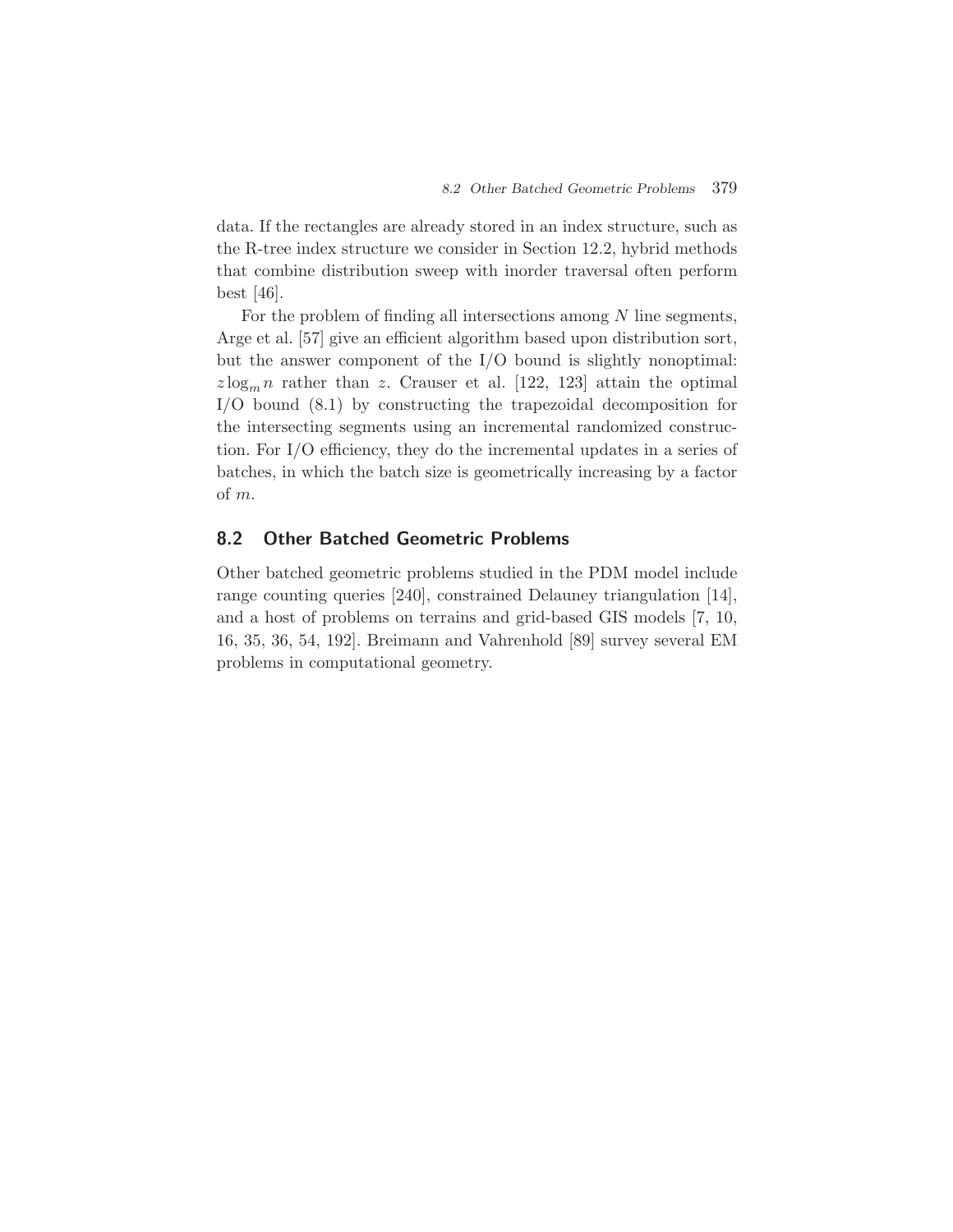## **9**

### **Batched Problems on Graphs**

The problem instance for graph problems includes an encoding of the graph in question. We adopt the convention that the edges of the graph, each of the form  $(u, v)$  for some vertices u and v, are given in list form in arbitrary order. We denote the number of vertices by  $V$  and the number of edges by E. For simplicity of notation, we assume that  $E \geq V$ ; in those cases where there are fewer edges than vertices, we set  $E$  to be  $V$ . We also adopt the lower case notation  $v = V/B$  and  $e = E/B$  to denote the number of blocks of vertices and edges. We can convert the graph to adjacency list format via a sort operation in *Sort*(E) I/Os.

Tables 9.1 and 9.2 give the best known I/O bounds (with appropriate corrections made for errors in the literature) for several graph problems. The problems in Table 9.1 have sorting-like bounds, whereas the problems in Table 9.2 seem to be inherently sequential in that they do not take advantage of block I/O. As mentioned in Chapter 6, the best known I/O lower bound for these problems is  $\Omega(E/V)$  *Sort* $(V)$  =  $e \log_m v$ .

The first work on EM graph algorithms was by Ullman and Yannakakis [331] for the problem of transitive closure. Chiang et al. [105] consider a variety of graph problems, several of which have upper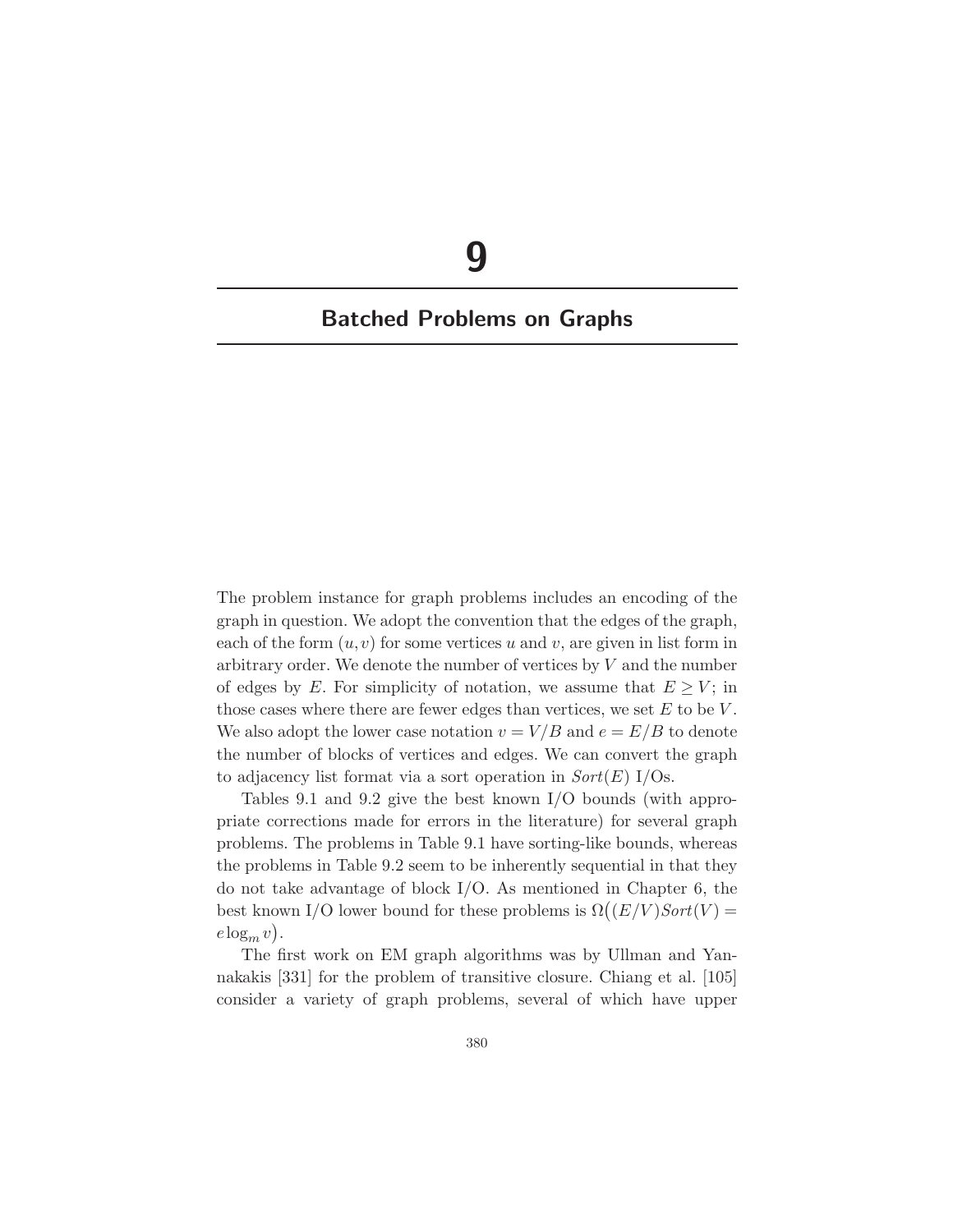Table 9.1 Best known I/O bounds for batched graph problems with sorting-like bounds. We show only the single-disk case  $D = 1$ . The number of vertices is denoted by  $V = vB$  and the number of edges by  $E = eB$ ; for simplicity, we assume that  $E \geq V$ . The term  $Sort(N)$  is the I/O bound for sorting defined in Chapter 3. Lower bounds are discussed in Chapter 6.

| Graph Problem                                                                                                                 | I/O Bound, $D=1$                                                                                                                                                                                                                                                                                                                              |  |  |  |
|-------------------------------------------------------------------------------------------------------------------------------|-----------------------------------------------------------------------------------------------------------------------------------------------------------------------------------------------------------------------------------------------------------------------------------------------------------------------------------------------|--|--|--|
| List ranking,<br>Euler tour of a tree,<br>Centroid decomposition,<br>Expression tree evaluation                               | $\Theta(Sort(V))$<br> 105                                                                                                                                                                                                                                                                                                                     |  |  |  |
| Connected components,<br>Biconnected components,<br>Minimum spanning<br>forest (MSF),<br>Bottleneck MSF,<br>Ear decomposition | $O\left(\min\left\{Sort(V^2\right),\right\}$<br>$\max\left\{1,\log\frac{V}{M}\right\}\frac{E}{V}Sort(V),$<br>$\max\left\{1,\log\log\frac{V}{e}\right\}Sort(E),$<br>$\left(\log \log B\right) \frac{E}{V} Sort(V) \Big\}$<br>(deterministic)<br>[2, 34, 105, 149, 227, 264]<br>$\Theta\left(\frac{E}{V}Sort(V)\right)$ (randomized) [105, 149] |  |  |  |
| Maximal independent sets,<br>Triangle enumeration                                                                             | $\Theta(Sort(E))$<br> 362                                                                                                                                                                                                                                                                                                                     |  |  |  |
| Maximal matching                                                                                                              | $O(Sort(E))$ (deterministic)<br>$\left[362\right]$                                                                                                                                                                                                                                                                                            |  |  |  |
|                                                                                                                               | $\Theta\left(\frac{E}{V}Sort(V)\right)$ (randomized)<br>$\left[105\right]$                                                                                                                                                                                                                                                                    |  |  |  |

and lower I/O bounds related to sorting and permuting. Abello et al. [2] formalize a functional approach to EM graph problems, in which computation proceeds in a series of scan operations over the data; the scanning avoids side effects and thus permits checkpointing to increase reliability. Kumar and Schwabe [227], followed by Buchsbaum et al. [93], develop EM graph algorithms based upon amortized data structures for binary heaps and tournament trees. Munagala and Ranade [264] give improved graph algorithms for connectivity and undirected breadth-first search (BFS). Their approach is extended by Arge et al. [34] to compute the minimum spanning forest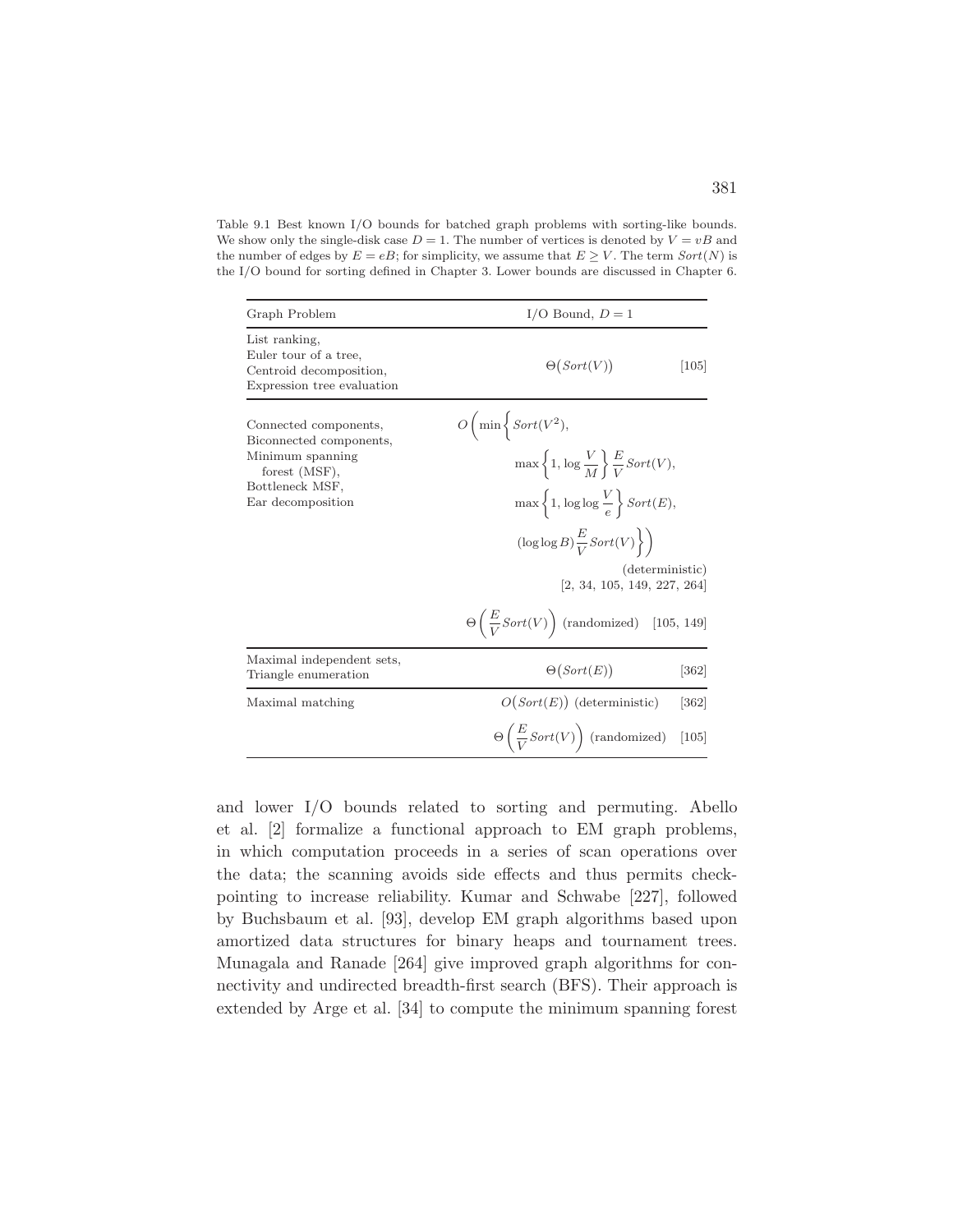#### 382 *Batched Problems on Graphs*

Table 9.2 Best known I/O bounds for batched graph problems that appear to be substantially harder than sorting, for the single-disk case  $D = 1$ . The number of vertices is denoted by  $V = vB$  and the number of edges by  $E = eB$ ; for simplicity, we assume that  $E \geq V$ . The term  $Sort(N)$  is the I/O bound for sorting defined in Chapter 3. The terms  $SF(V, E)$  and  $MSF(V, E)$  represent the I/O bounds for finding a spanning forest and minimum spanning forest, respectively. We use  $w$  and  $W$  to denote the minimum and maximum weights in a weighted graph. Lower bounds are discussed in Chapter 6.

| Graph Problem                                                  | I/O Bound, $D=1$                                                             |  |  |
|----------------------------------------------------------------|------------------------------------------------------------------------------|--|--|
| Undirected breadth-first search                                | $O(\sqrt{Ve + Sort(E) + SF(V,E)})$<br>$\left[ 252\right]$                    |  |  |
| Undirected single-source<br>shortest paths                     | $O\left(\min\left\{V+e\log V\right\}$                                        |  |  |
|                                                                | $\sqrt{Ve \log V + MSF(V,E)}$ .                                              |  |  |
|                                                                | $\sqrt{Ve \log\left(1+\frac{W}{w}\right)+MSF(V,E)}\bigg\}\bigg)$             |  |  |
|                                                                | [227, 258, 259]                                                              |  |  |
| Directed and undirected<br>depth-first search,                 |                                                                              |  |  |
| Topological sorting,<br>Directed breadth-first search,         | $O\left(\min\left\{V + Sort(E) + \frac{ve}{m}, (V + e)\log V\right\}\right)$ |  |  |
| Directed single-source<br>shortest paths                       | [93, 105, 227]                                                               |  |  |
| Transitive closure                                             | $O(Vv\sqrt{\frac{e}{m}})$<br> 105                                            |  |  |
| Undirected all-pairs<br>shortest paths                         | $O(V\sqrt{Ve} + Ve \log e)$<br> 108                                          |  |  |
| Diameter,<br>Undirected unweighted<br>all-pairs shortest paths | O(VSort(E))<br>[43, 108]                                                     |  |  |

(MSF) and by Mehlhorn and Meyer [252] for BFS. Ajwani et al. [27] give improved practical implementations of EM algorithms for BFS. Meyer [255] gives an alternate EM algorithm for undirected BFS for sparse graphs, including the dynamic case. Meyer [256] provides new results on approximating the diameter of a graph. Dementiev et al. [137] implement practical EM algorithms for MSF, and Dementiev [133] gives practical EM implementations for approximate graph coloring, maximal independent set, and triangle enumeration. Khuller et al. [215] present approximation algorithms for data migration, a problem related to coloring that involves converting one layout of blocks to another.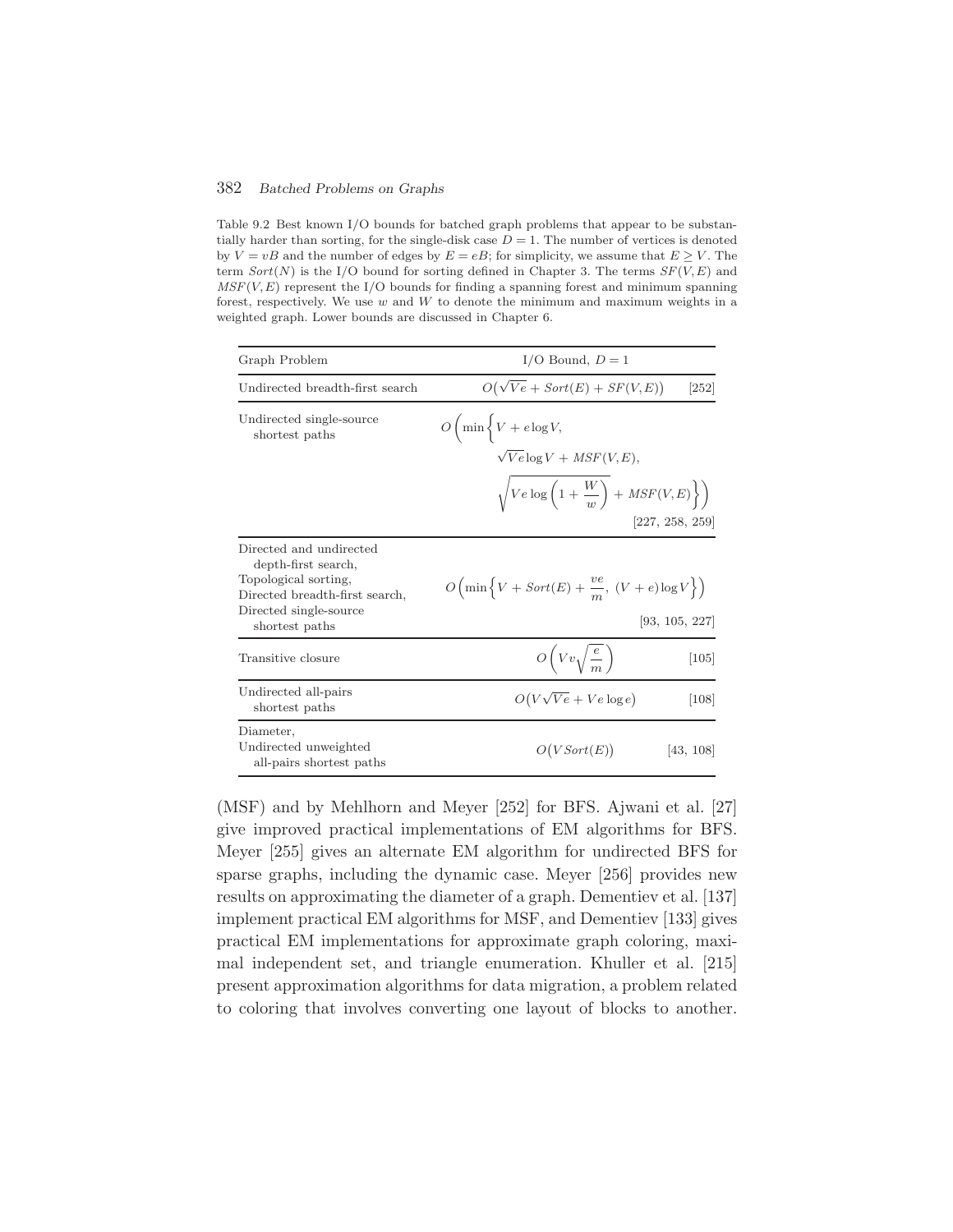Arge [30] gives efficient algorithms for constructing ordered binary decision diagrams.

Techniques for storing graphs on disks for efficient traversal and shortest path queries are discussed in [10, 53, 177, 201, 271]. Computing wavelet decompositions and histograms [347, 348, 350] is an EM graph problem related to transposition that arises in online analytical processing (OLAP). Wang et al. [349] give an I/O-efficient algorithm for constructing classification trees for data mining. Further surveys of EM graph algorithms appear in [213, 243].

#### **9.1 Sparsification**

We can often apply sparsification [149] to convert I/O bounds of the form  $O(Sort(E))$  to the improved form  $O((E/V)Sort(V))$ . For example, the I/O bound for minimum spanning forest (MSF) actually derived by Arge et al. [34] is  $O(max{1, log log(V/e)}\$ Sort $(E)$ . For the MSF problem, we can partition the edges of the graph into  $E/V$  sparse subgraphs, each with  $V$  edges on the  $V$  vertices, and then apply the algorithm of [34] to each subproblem to create  $E/V$ spanning forests in a total of  $O(\max\{1, \log \log(V/v)\}(E/V)$  Sort $(V)$ ) =  $O((\log \log B)(E/V)Sort(V))$  I/Os. We then merge the  $E/V$  spanning forests, two at a time, in a balanced binary merging procedure by repeatedly applying the algorithm of [34]. After the first level of binary merging, the spanning forests collectively have at most  $E/2$  edges; after two levels, they have at most  $E/4$  edges, and so on in a geometrically decreasing manner. The total I/O cost for the final spanning forest is thus  $O(\max\{1, \log \log B\}(E/V)Sort(V))$  I/Os.

The reason why sparsification works is that the spanning forest created by each binary merge is only  $\Theta(V)$  in size, yet it preserves the necessary information needed for the next merge step. That is, the MSF of the merge of two graphs  $G$  and  $G'$  is the MSF of the merge of the MSFs of  $G$  and  $G'$ .

The same sparsification approach can be applied to connectivity, biconnectivity, and maximal matching. For example, to apply sparsification to finding biconnected components, we modify the merging process by first replacing each biconnected component by a cycle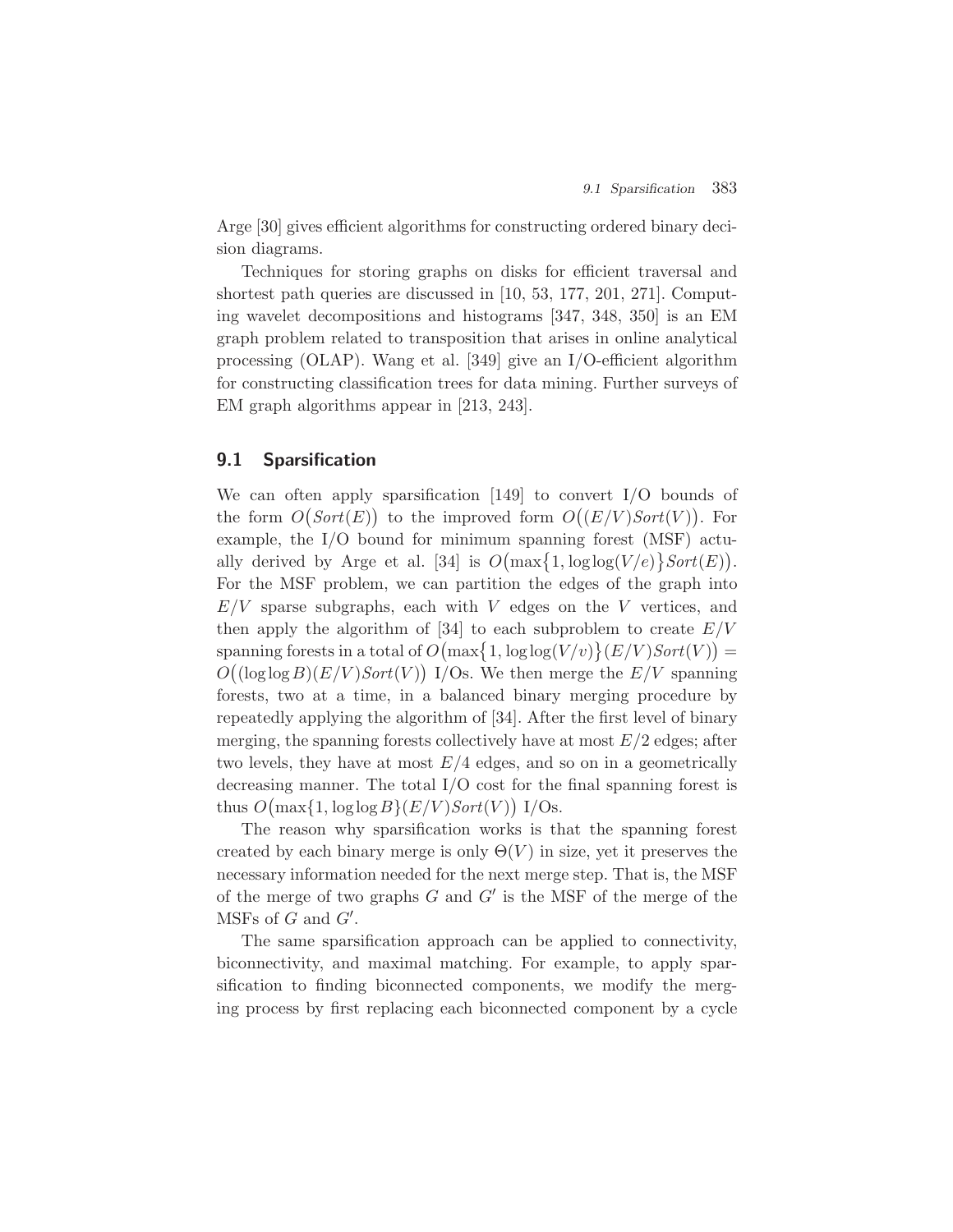#### 384 *Batched Problems on Graphs*

that contains the vertices in the biconnected component. The resulting graph has  $O(V)$  size and contains the necessary information for computing the biconnected components of the merged graph.

#### **9.2 Special Cases**

In the case of *semi-external graph problems* [2], in which the vertices fit into internal memory but the edges do not (i.e.,  $V \leq M \lt E$ ), several of the problems in Table 9.1 can be solved optimally in external memory. For example, finding connected components, biconnected components, and minimum spanning forests can be done in  $O(e)$  I/Os when  $V \leq M$ .

The I/O complexities of several problems in the general case remain open, including connected components, biconnected components, and minimum spanning forests in the deterministic case, as well as breadthfirst search, topological sorting, shortest paths, depth-first search, and transitive closure. It may be that the I/O complexity for several of these latter problems is  $\Theta((E/V)Sort(V) + V)$ . For special cases, such as trees, planar graphs, outerplanar graphs, and graphs of bounded tree width, several of these problems can be solved substantially faster in  $O(Sort(E))$  I/Os [55, 105, 241, 242, 244, 329]. Other EM algorithms for planar, near-planar, and bounded-degree graphs appear in [10, 44, 51, 52, 59, 191, 254].

#### **9.3 Sequential Simulation of Parallel Algorithms**

Chiang et al. [105] exploit the key idea that efficient EM algorithms can often be developed by a sequential simulation of a parallel algorithm for the same problem. The intuition is that each step of a parallel algorithm specifies several operations and the data upon which they act. If we bring together the data arguments for each operation, which we can do by two applications of sorting, then the operations can be performed by a single linear scan through the data. After each simulation step, we sort again in order to reblock the data into the linear order required for the next simulation step.

In list ranking, which is used as a subroutine in the solution of several other graph problems, the number of working processors in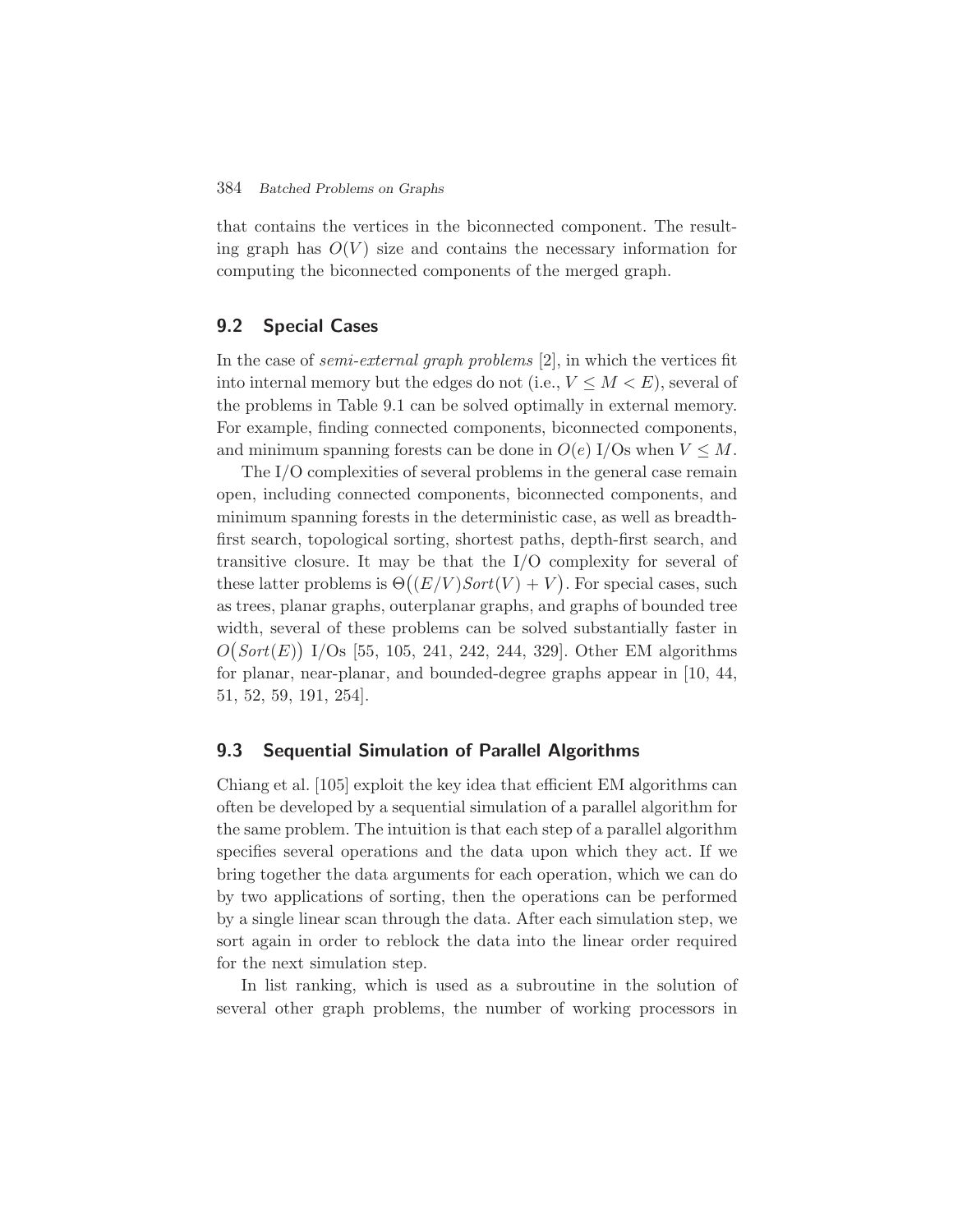the parallel algorithm decreases geometrically with time, so the number of I/Os for the entire simulation is proportional to the number of I/Os used in the first phase of the simulation, which is  $Sort(N)$  $\Theta(n \log_m n)$ . The optimality of the EM algorithm given in [105] for list ranking assumes that  $\sqrt{m} \log m = \Omega(\log n)$ , which is usually true in practice. That assumption can be removed by use of the buffer tree data structure [32] discussed in Section 11.4. A practical randomized implementation of list ranking appears in [317].

Dehne et al. [131, 132] and Sibeyn and Kaufmann [319] use a related approach and get efficient I/O bounds by simulating coarse-grained parallel algorithms in the BSP parallel model. Coarse-grained parallel algorithms may exhibit more locality than the fine-grained algorithms considered in [105], and as a result the simulation may require fewer sorting steps. Dehne et al. make certain assumptions, most notably that  $\log_m n \leq c$  for some small constant c (or equivalently that  $M^c < NB$ ), so that the periodic sortings can each be done in a linear number of I/Os. Since the BSP literature is well developed, their simulation technique provides efficient single-processor and multiprocessor EM algorithms for a wide variety of problems.

In order for the simulation techniques to be reasonably efficient, the parallel algorithm being simulated must run in  $O((\log N)^c)$  time using N processors. Unfortunately, the best known polylog-time algorithms for problems such as depth-first search and shortest paths use a polynomial number of processors, not a linear number. P-complete problems such as lexicographically-first depth-first search are unlikely to have polylogarithmic time algorithms even with a polynomial number of processors. The interesting connection between the parallel domain and the EM domain suggests that there may be relationships between computational complexity classes related to parallel computing (such as P-complete problems) and those related to  $I/O$  efficiency. It may thus be possible to show by reduction that certain groups of problems are "equally hard" to solve efficiently in terms of I/O and are thus unlikely to have solutions as fast as sorting.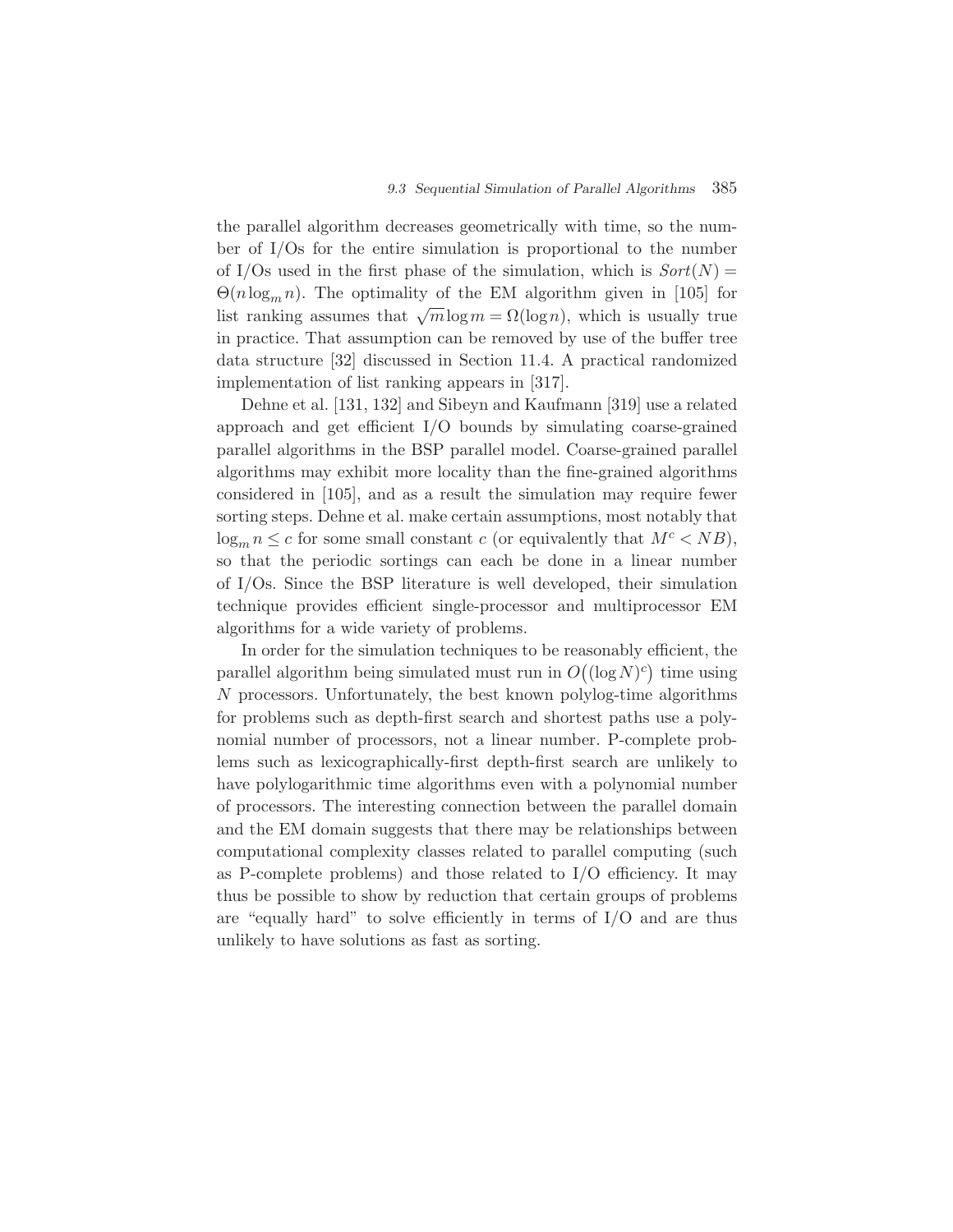## **10**

### **External Hashing for Online Dictionary Search**

We now turn our attention to online data structures for supporting the dictionary operations of insert, delete, and lookup. Given a value  $x$ , the lookup operation returns the item(s), if any, in the structure with key value  $x$ . The two main types of EM dictionaries are hashing, which we discuss in this chapter, and tree-based approaches, which we defer until Chapter 11 and succeeding chapters.

The advantage of hashing is that the expected number of probes per operation is a constant, regardless of the number  $N$  of items. The common element of all EM hashing algorithms is a pre-defined hash function

$$
hash: \{all possible keys\} \rightarrow \{0, 1, 2, \dots, K - 1\}
$$

that assigns the N items to K address locations in a uniform manner. Hashing algorithms differ from each another in how they resolve the *collision* that results when there is no room to store an item at its assigned location.

The goals in EM hashing are to achieve an average of  $O(Output(Z)) = O([z])$  I/Os per lookup (where  $Z = zB$  is the number of items in the answer),  $O(1)$  I/Os per insert and delete, and linear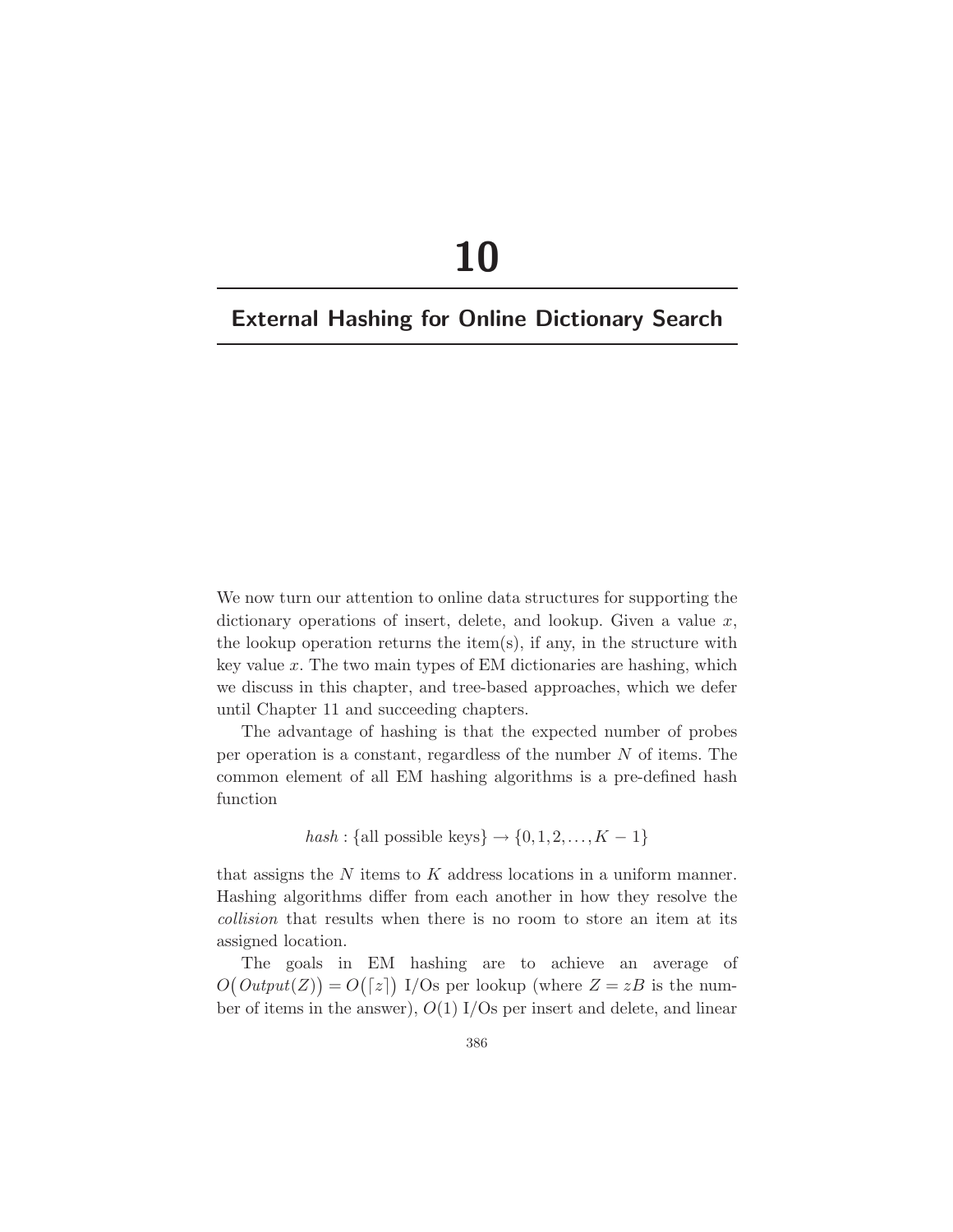disk space. Most traditional hashing methods use a statically allocated table and are thus designed to handle only a fixed range of N. The challenge is to develop dynamic EM structures that can adapt smoothly to widely varying values of N.

#### **10.1 Extendible Hashing**

EM dynamic hashing methods fall into one of two categories: *directory* methods and *directoryless* methods. Fagin et al. [153] proposed a directory scheme called *extendible hashing*: Let us assume that the size K of the range of the hash function *hash* is sufficiently large. The directory, for a given  $d > 0$ , consists of a table (array) of  $2^d$  pointers. Each item is assigned to the table location corresponding to the d least significant bits of its hash address. The value of d, called the *global depth*, is set to the smallest value for which each table location has at most  $B$  items assigned to it. Each table location contains a pointer to a block where its items are stored. Thus, a lookup takes two I/Os: one to access the directory and one to access the block storing the item. If the directory fits in internal memory, only one I/O is needed.

Several table locations may have many fewer than  $B$  assigned items, and for purposes of minimizing storage utilization, they can share the same disk block for storing their items. A table location shares a disk block with all the other table locations having the same  $k$  least significant bits in their address, where the *local depth* k is chosen to be as small as possible so that the pooled items fit into a single disk block. Each disk block has its own local depth. An example is given in Figure 10.1.

When a new item is inserted, and its disk block overflows, the global depth  $d$  and the block's local depth  $k$  are recalculated so that the invariants on d and k once again hold. This process corresponds to "splitting" the block that overflows and redistributing its items. Each time the global depth  $d$  is incremented by 1, the directory doubles in size, which is how extendible hashing adapts to a growing  $N$ . The pointers in the new directory are initialized to point to the appropriate disk blocks. The important point is that the disk blocks themselves do not need to be disturbed during doubling, except for the one block that overflows.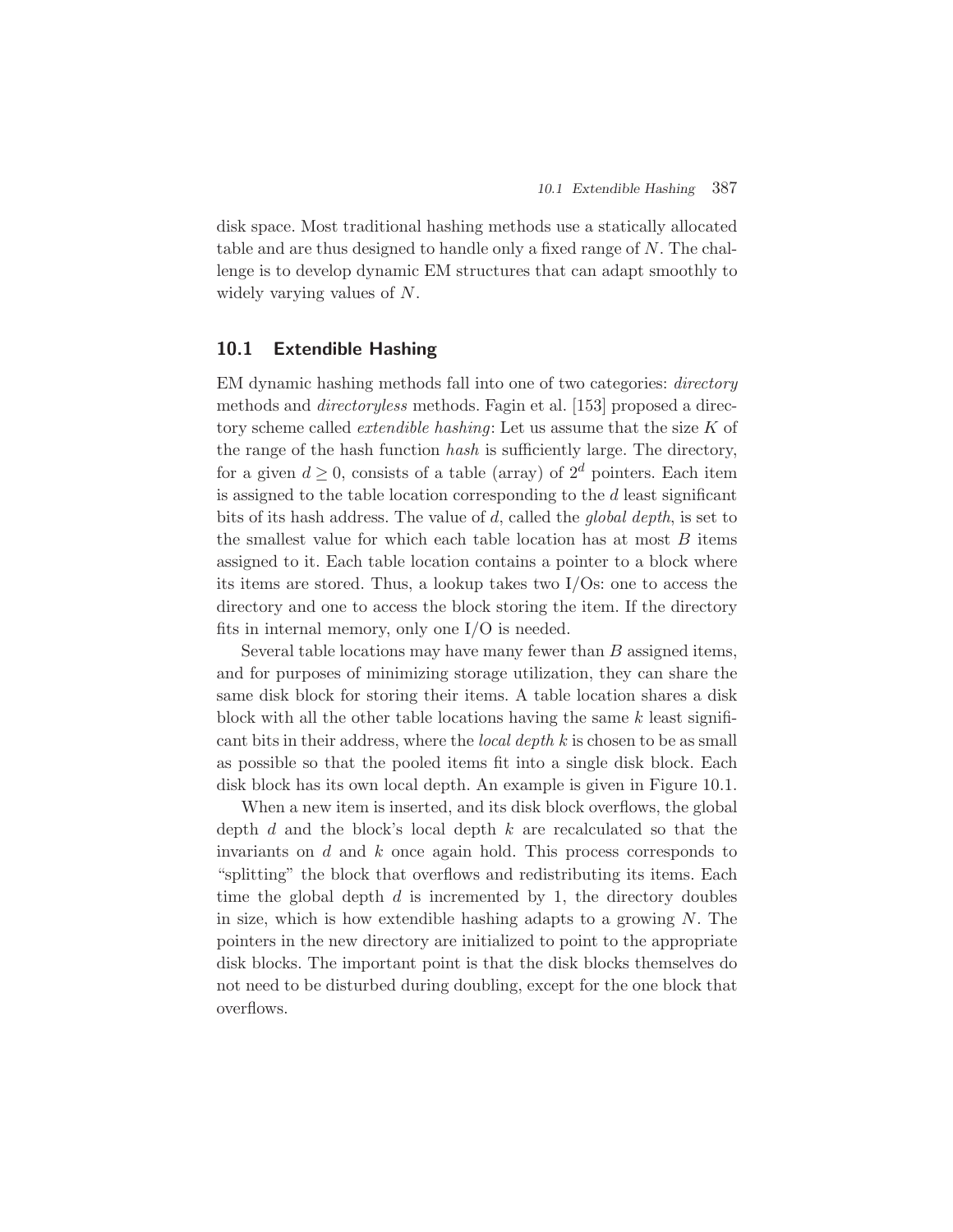

#### *External Hashing for Online Dictionary Search*

Fig. 10.1 Extendible hashing with block size  $B = 3$ . The keys are indicated in italics; the hash address of a key consists of its binary representation. For example, the hash address of key  $\frac{1}{4}$  is "... 000100" and the hash address of key  $\frac{1}{4}$  is "... 0101100". (a) The hash table after insertion of the keys  $\frac{1}{4}$ , 23, 18, 10,  $\frac{1}{4}$ , 32, 9; (b) Insertion of the key 76 into table location 100 causes the block with local depth 2 to split into two blocks with local depth 3; (c) Insertion of the key 20 into table location 100 causes a block with local depth 3 to split into two blocks with local depth 4. The directory doubles in size and the global depth d is incremented from 3 to 4.

More specifically, let  $hash_d$  be the hash function corresponding to the d least significant bits of *hash*; that is,  $hash_d(x) = hash(x) \mod 2^d$ . Initially a single disk block is created to store the data items, and all the slots in the directory are initialized to point to the block. The local depth  $k$  of the block is set to 0.

When an item with key value  $x$  is inserted, it is stored in the disk block pointed to by directory slot  $hash_d(x)$ . If as a result the block (call it b) overflows, then block b splits into two blocks — the original block b and a new block  $b'$  — and its items are redistributed based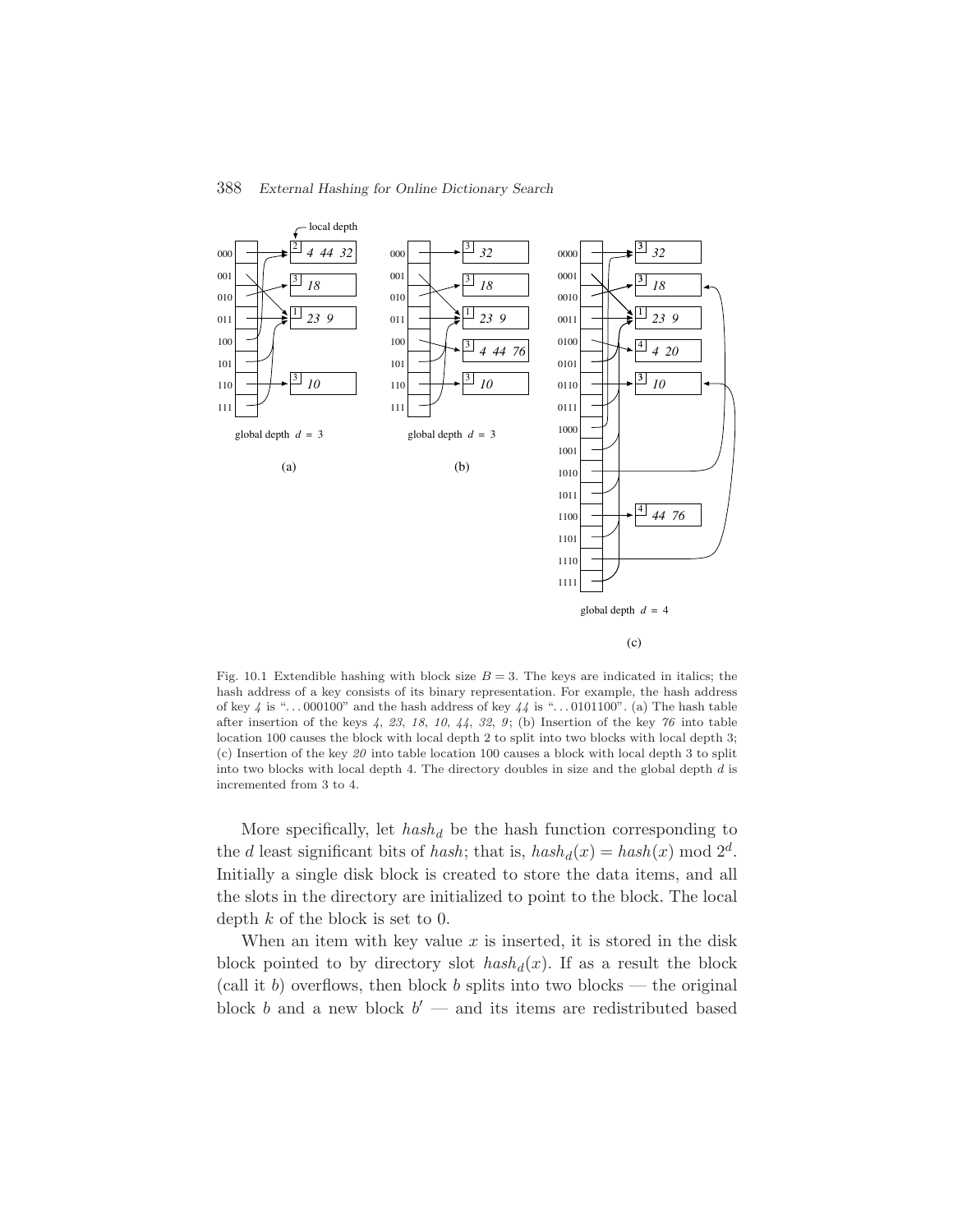upon the  $(b.k + 1)$ st least significant bit of  $hash(x)$ . (Here b.k refers to b's local depth k.) We increment b.k by 1 and store that value also in  $b'.k$ . In the unlikely event that b or b' is still overfull, we continue the splitting procedure and increment the local depths appropriately. At this point, some of the data items originally stored in block b have been moved to other blocks, based upon their hash addresses. If  $b.k \leq d$ , we simply update those directory pointers originally pointing to b that need changing, as shown in Figure 10.1(b). Otherwise, the directory is not large enough to accommodate hash addresses with b.k bits, so we repeatedly double the directory size and increment the global depth d by 1 until d becomes equal to b.k, as shown in Figure 10.1(c). The pointers in the new directory are initialized to point to the appropriate disk blocks. As noted before, the disk blocks do not need to be modified during doubling, except for the block that overflows.

Extendible hashing can handle deletions in a similar way: When two blocks with the same local depth  $k$  contain items whose hash addresses share the same  $k - 1$  least significant bits and can fit together into a single block, then their items are merged into a single block with a decremented value of k. The combined size of the blocks being merged must be sufficiently less than  $B$  to prevent immediate splitting after a subsequent insertion. The directory shrinks by half (and the global depth  $d$  is decremented by 1) when all the local depths are less than the current value of d.

The expected number of disk blocks required to store the data items is asymptotically  $n/\ln 2 \approx n/0.69$ ; that is, the blocks tend to be about 69% full [253]. At least  $\Omega(n/B)$  blocks are needed to store the directory. Flajolet [164] showed on the average that the directory uses  $\Theta(N^{1/B}n/B) = \Theta(N^{1+1/B}/B^2)$  blocks, which can be superlinear in N asymptotically! However, for practical values of N and B, the  $N^{1/B}$ term is a small constant, typically less than 2, and the directory size is within a constant factor of the optimum.

The resulting directory is equivalent to the leaves of a perfectly balanced trie [220], in which the search path for each item is determined by its hash address, except that hashing allows the leaves of the trie to be accessed directly in a single I/O. Any item can thus be retrieved in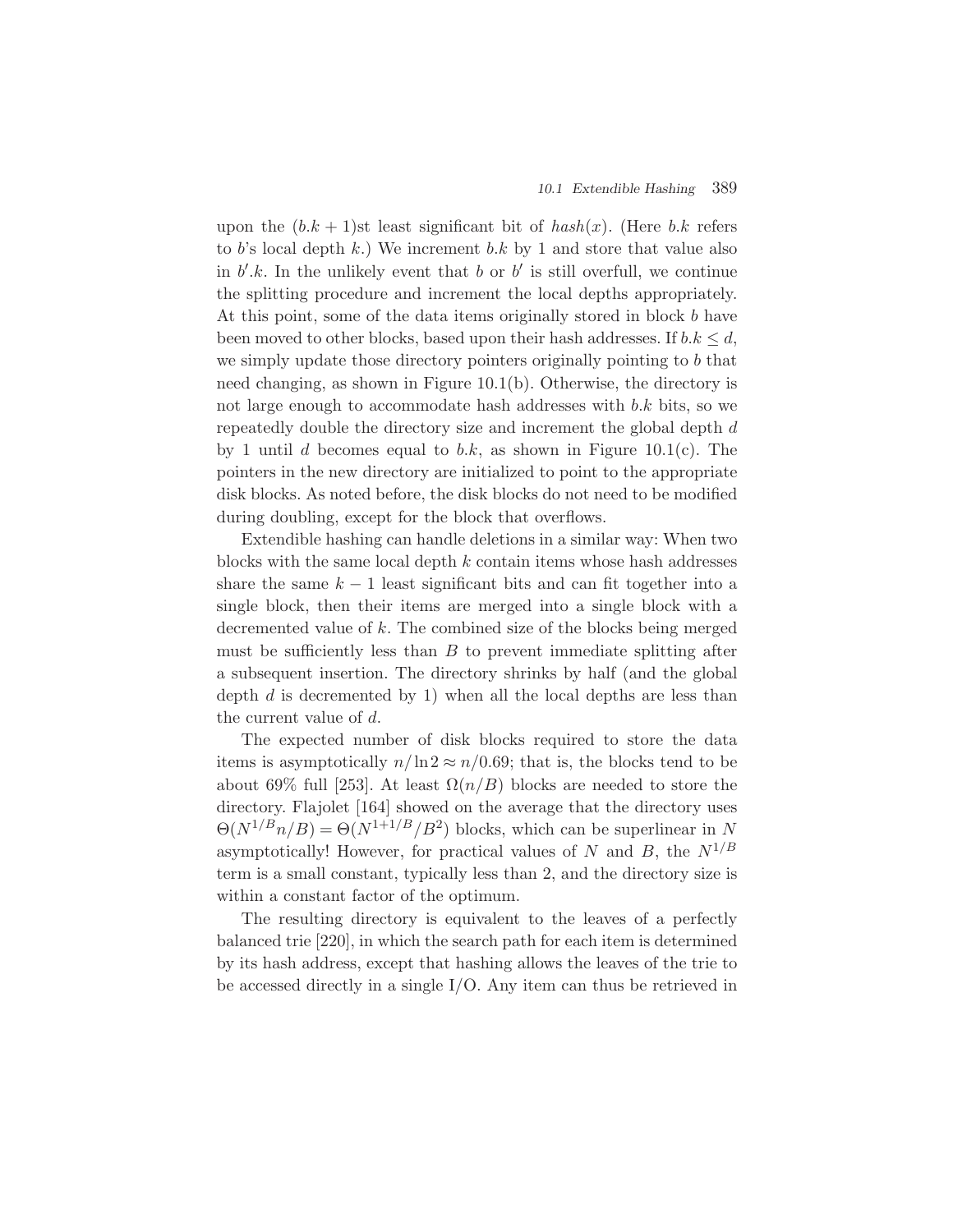a total of two I/Os. If the directory fits in internal memory, only one I/O is needed.

#### **10.2 Directoryless Methods**

A disadvantage of directory schemes is that two I/Os rather than one I/O are required when the directory is stored in external memory. Litwin [235] and Larson [229] developed a directoryless method called *linear hashing* that expands the number of data blocks in a controlled regular fashion. For example, suppose that the disk blocks currently allocated are blocks 0, 1, 2, ...,  $2^d + p - 1$ , for some  $0 \le p < 2^d$ . When N grows sufficiently larger (say, by  $0.8B$  items), block p is split by allocating a new block  $2^d + p$ . Some of the data items from block p are redistributed to block  $2^d + p$ , based upon the value of  $hash_{d+1}$ , and p is incremented by 1. When p reaches  $2^d$ , it is reset to 0 and the global depth  $d$  is incremented by 1. To search for an item with key value x, the hash address  $hash_d(x)$  is used if it is p or larger; otherwise if the address is less than  $p$ , then the corresponding block has already been split, so  $hash_{d+1}(x)$  is used instead as the hash address. Further analysis appears in [67].

In contrast to directory schemes, the blocks in directoryless methods are chosen for splitting in a predefined order. Thus the block that splits is usually not the block that has overflowed, so some of the blocks may require auxiliary overflow lists to store items assigned to them. On the other hand, directoryless methods have the advantage that there is no need for access to a directory structure, and thus searches often require only one I/O. A related technique called spiral storage (or spiral hashing) [248, 263] combines constrained bucket splitting and overflowing buckets. A more detailed survey of EM dynamic hashing methods appears in [147].

#### **10.3 Additional Perspectives**

The above hashing schemes and their many variants work very well for dictionary applications in the average case, but have poor worst-case performance. They also do not support range search (retrieving all the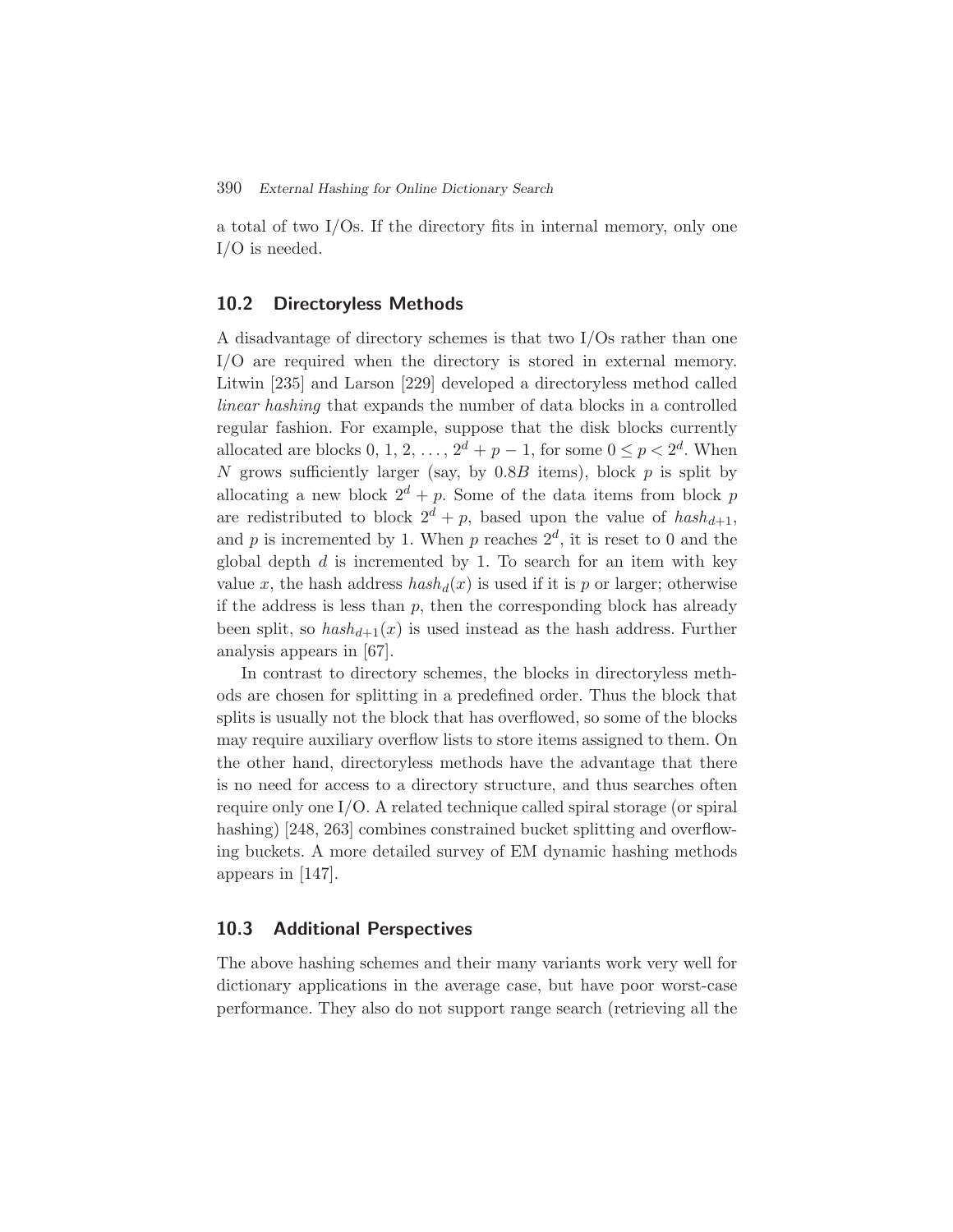items with key value in a specified range). Some clever work in support of range search has been done on order-preserving hash functions, in which items with consecutive key values are stored in the same block or in adjacent blocks. However, the search performance is less robust and tends to deteriorate because of unwanted collisions. See [170] for a survey of multidimensional hashing methods and in addition more recent work in [85, 203]. In the next two chapters, we explore a more natural approach for range search with good worst-case performance using multiway trees.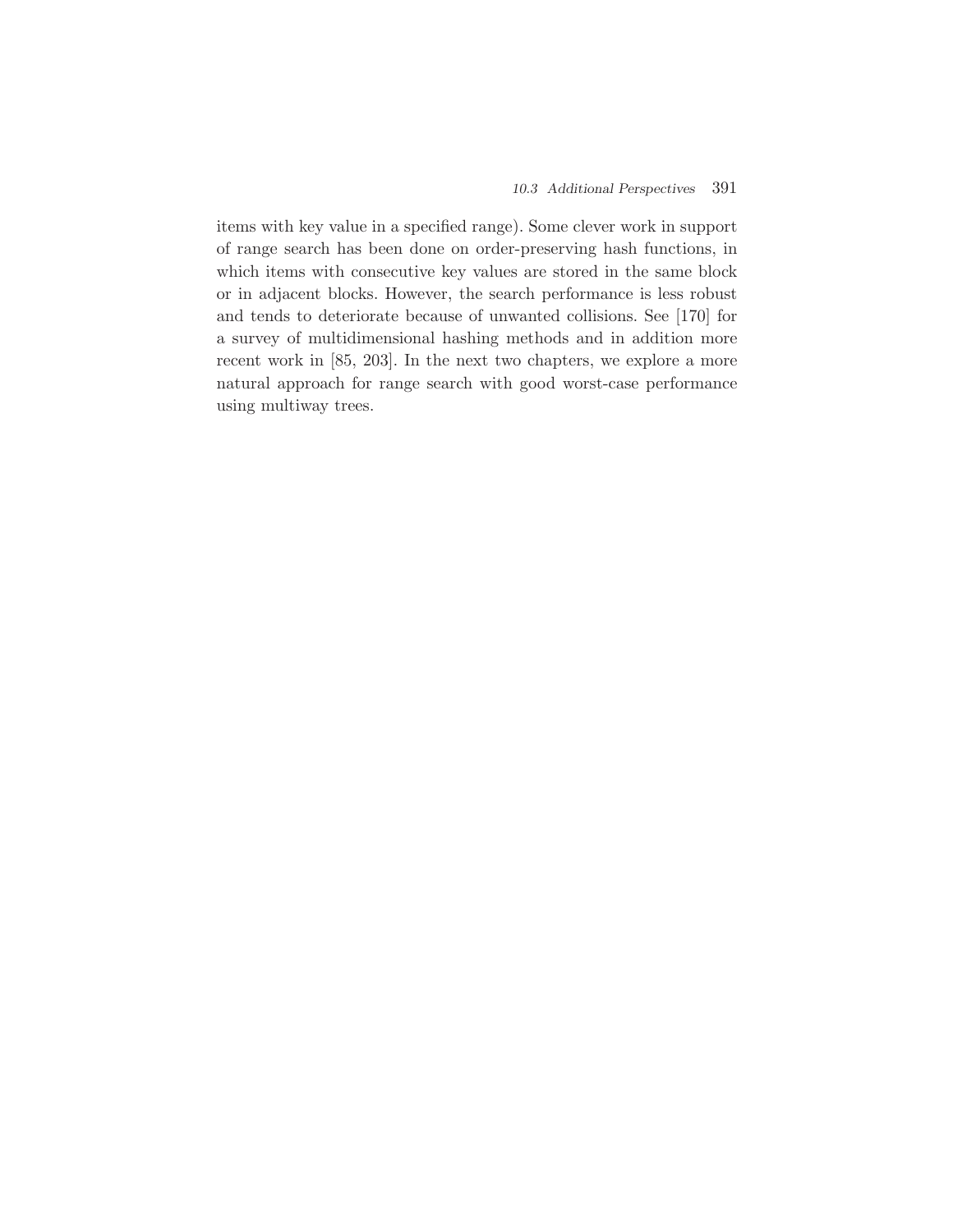# **11**

### **Multiway Tree Data Structures**

In this chapter, we explore some important search-tree data structures in external memory. An advantage of search trees over hashing methods is that the data items in a tree are sorted, and thus the tree can be used readily for one-dimensional range search. The items in a range  $[x, y]$  can be found by searching for x in the tree, and then performing an inorder traversal in the tree from  $x$  to  $y$ .

#### **11.1 B-trees and Variants**

Tree-based data structures arise naturally in the online setting, in which the data can be updated and queries must be processed immediately. Binary trees have a host of applications in the (internal memory) RAM model. One primary application is search. Some binary search trees, for example, support lookup queries for a dictionary of N items in  $O(\log N)$ time, which is optimal in the comparison model of computation. The generalization to external memory, in which data are transferred in blocks of B items and B comparisons can be done per  $I/O$ , provides an  $\Omega(\log_B N)$  I/O lower bound. These lower bounds depend heavily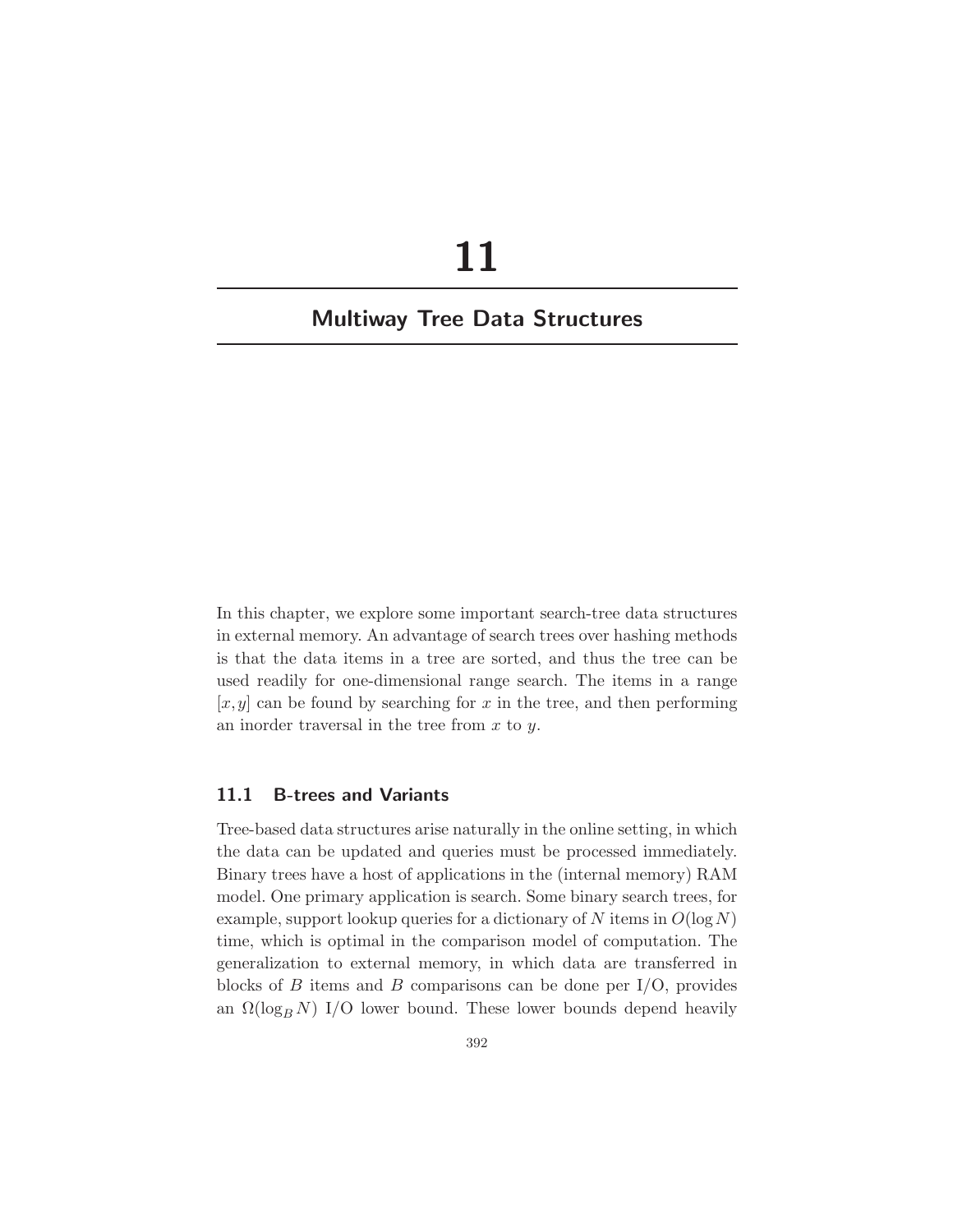upon the model; we saw in the last chapter that hashing can support dictionary lookup in a constant number of I/Os.

In order to exploit block transfer, trees in external memory generally represent each node by a block that can store  $\Theta(B)$  pointers and data values and can thus achieve  $\Theta(B)$ -way branching. The well-known balanced multiway *B-tree* due to Bayer and McCreight [74, 114, 220], is the most widely used nontrivial EM data structure. The degree of each node in the B-tree (with the exception of the root) is required to be  $\Theta(B)$ , which guarantees that the height of a B-tree storing N items is roughly  $\log_B N$ . B-trees support dynamic dictionary operations and one-dimensional range search optimally in linear space using  $O(\log_B N)$  I/Os per insert or delete and  $O(\log_B N + z)$  I/Os per query, where  $Z = zB$  is the number of items output. When a node overflows during an insertion, it splits into two half-full nodes, and if the splitting causes the parent node to have too many children and overflow, the parent node splits, and so on. Splittings can thus propagate up to the root, which is how the tree grows in height. Deletions are handled in a symmetric way by merging nodes. Franceschini et al. [167] show how to achieve the same I/O bounds without space for pointers.

In the  $B^+$ -tree variant, pictured in Figure 11.1, all the items are stored in the leaves, and the leaves are linked together in symmetric order to facilitate range queries and sequential access. The internal nodes store only key values and pointers and thus can have a higher branching factor. In the most popular variant of  $B^+$ -trees, called  $B^*$ *trees*, splitting can usually be postponed when a node overflows, by



Fig. 11.1  $B^+$ -tree multiway search tree. Each internal and leaf node corresponds to a disk block. All the items are stored in the leaves; the darker portion of each leaf block indicates its relative fullness. The internal nodes store only key values and pointers,  $\Theta(B)$  of them per node. Although not indicated here, the leaf blocks are linked together sequentially.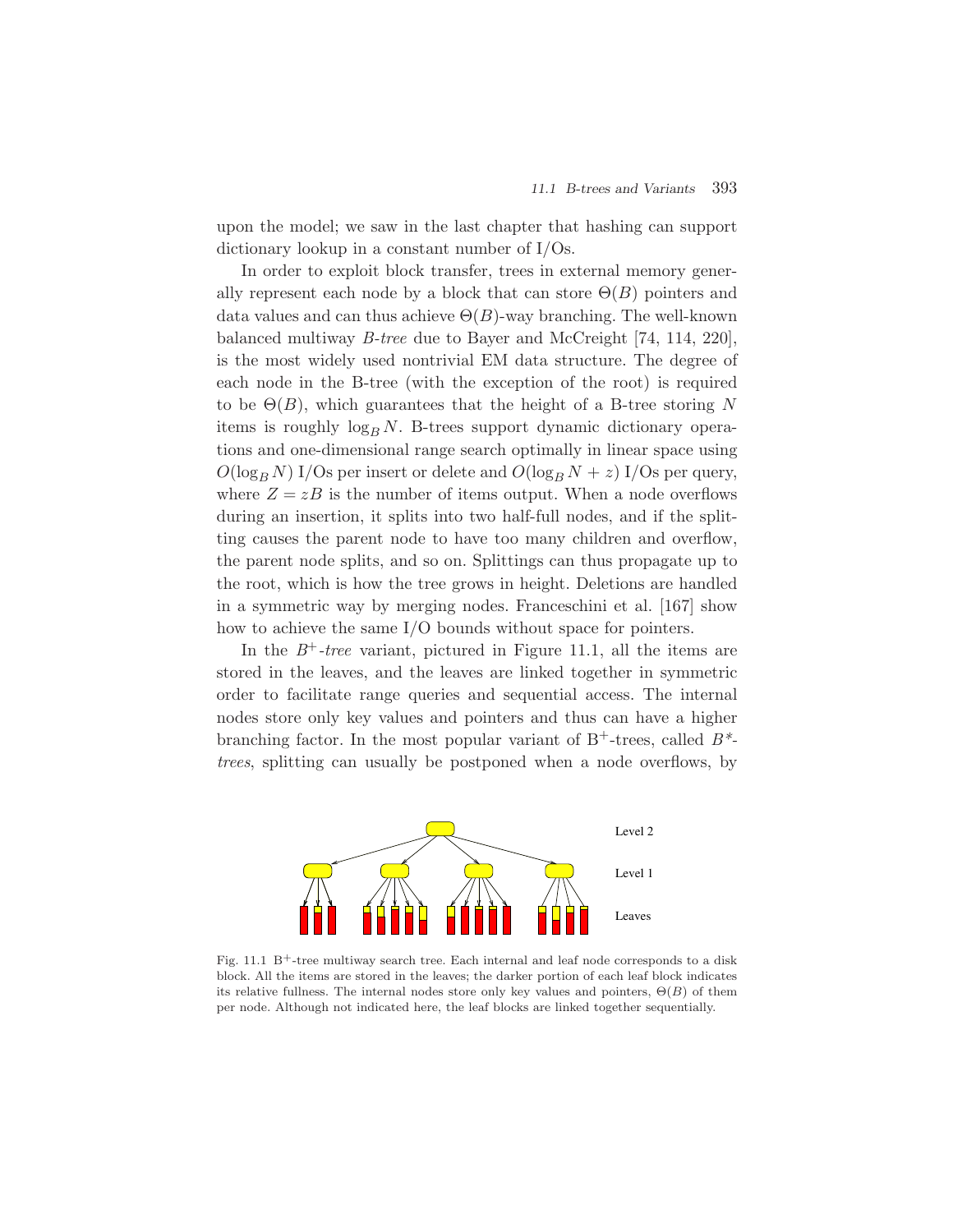#### 394 *Multiway Tree Data Structures*

"sharing" the node's data with one of its adjacent siblings. The node needs to be split only if the sibling is also full; when that happens, the node splits into two, and its data and those of its full sibling are evenly redistributed, making each of the three nodes about 2/3 full. This local optimization reduces the number of times new nodes must be created and thus increases the storage utilization. And since there are fewer nodes in the tree, search I/O costs are lower. When no sharing is done (as in B<sup>+</sup>-trees), Yao [360] shows that nodes are roughly  $\ln 2 \approx 69\%$ full on the average, assuming random insertions. With sharing (as in B<sup>\*</sup>-trees), the average storage utilization increases to about  $2\ln(3/2) \approx$ 81% [63, 228]. Storage utilization can be increased further by sharing among several siblings, at the cost of more complicated insertions and deletions. Some helpful space-saving techniques borrowed from hashing are partial expansions [65] and use of overflow nodes [321].

A cross between B-trees and hashing, where each subtree rooted at a certain level of the B-tree is instead organized as an external hash table, was developed by Litwin and Lomet [236] and further studied in [64, 237]. O'Neil [275] proposed a B-tree variant called the SB-tree that clusters together on the disk symmetrically ordered nodes from the same level so as to optimize range queries and sequential access. Rao and Ross [290, 291] use similar ideas to exploit locality and optimize search tree performance in the RAM model. Reducing the number of pointers allows a higher branching factor and thus faster search.

Partially persistent versions of B-trees have been developed by Becker et al. [76], Varman and Verma [335], and Arge et al. [37]. By persistent data structure, we mean that searches can be done with respect to any time stamp  $y$  [142, 143]. In a partially persistent data structure, only the most recent version of the data structure can be updated. In a fully persistent data structure, any update done with time stamp  $y$  affects all future queries for any time after  $y$ . Batched versions of partially persistent B-trees provide an elegant solution to problems of point location and visibility discussed in Chapter 8.

An interesting open problem is whether B-trees can be made fully persistent. Salzberg and Tsotras [298] survey work done on persistent access methods and other techniques for time-evolving data. Lehman and Yao [231], Mohan [260], Lomet and Salzberg [239], and Bender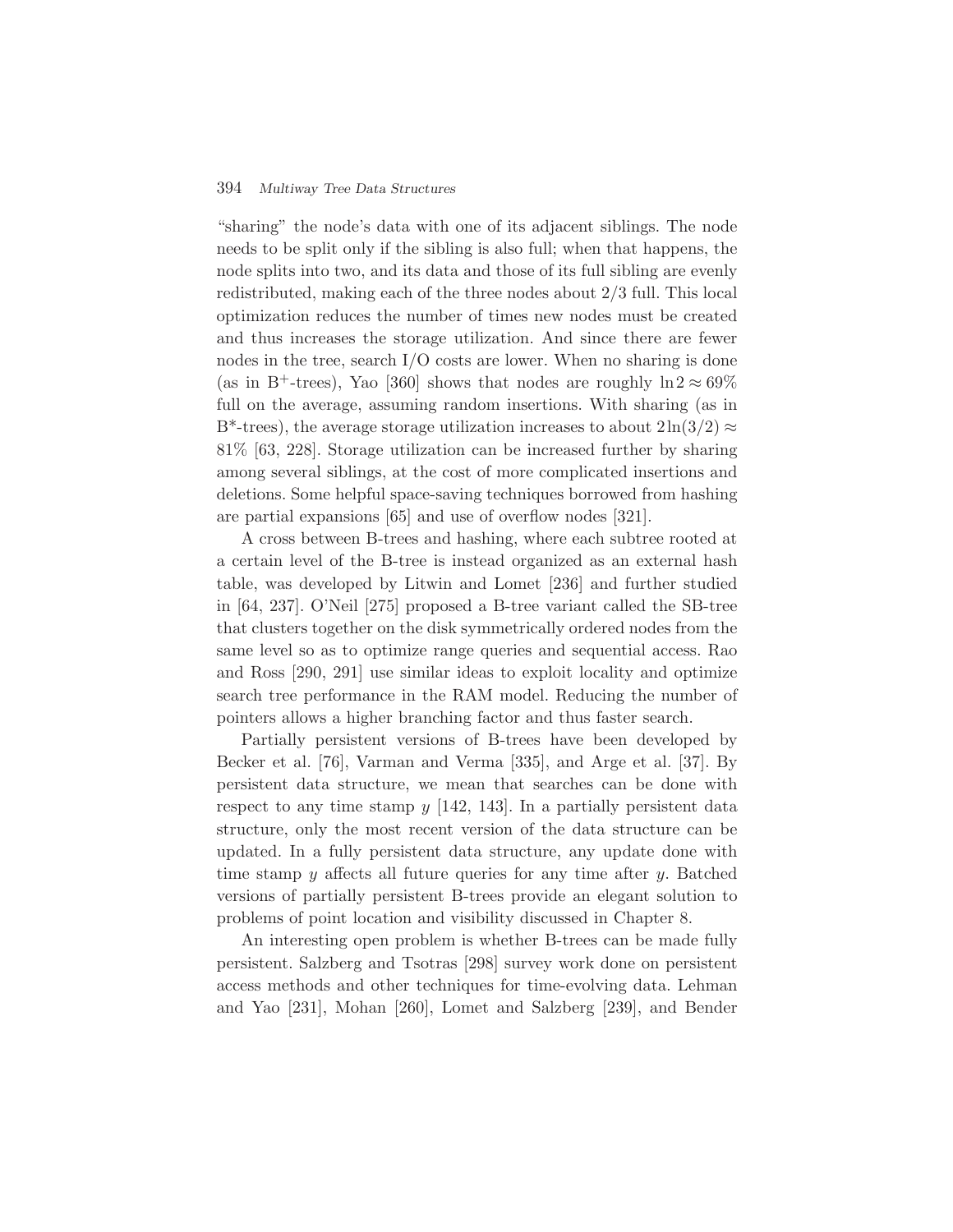et al. [81] explore mechanisms to add concurrency and recovery to B-trees.

#### **11.2 Weight-Balanced B-trees**

Arge and Vitter [58] introduce a powerful variant of B-trees called *weight-balanced B-trees*, with the property that the weight of any subtree at level h (i.e., the number of nodes in the subtree rooted at a node of height h) is  $\Theta(a^h)$ , for some fixed parameter a of order B. By contrast, the sizes of subtrees at level  $h$  in a regular B-tree can differ by a multiplicative factor that is exponential in  $h$ . When a node on level h of a weight-balanced B-tree gets rebalanced, no further rebalancing is needed until its subtree is updated  $\Omega(a^h)$  times. Weightbalanced B-trees support a wide array of applications in which the I/O cost to rebalance a node of weight w is  $O(w)$ ; the rebalancings can be scheduled in an amortized (and often worst-case) way with only  $O(1)$  I/Os. Such applications are very common when the the nodes have secondary structures, as in multidimensional search trees, or when rebuilding is expensive. Agarwal et al. [11] apply weight-balanced Btrees to convert partition trees such as kd-trees, BBD trees, and BAR trees, which were designed for internal memory, into efficient EM data structures.

Weight-balanced trees called  $BB[\alpha]$ -trees [87, 269] have been designed for internal memory; they maintain balance via rotations, which is appropriate for binary trees, but not for the multiway trees needed for external memory. In contrast, weight-balanced B-trees maintain balance via splits and merges.

Weight-balanced B-trees were originally conceived as part of an optimal dynamic EM interval tree structure for stabbing queries and a related EM segment tree structure. We discuss their use for stabbing queries and other types of range queries in Sections 12.3–12.5. They also have applications in the (internal memory) RAM model [58, 187], where they offer a simpler alternative to  $BB[\alpha]$ -trees. For example, by setting a to a constant in the EM interval tree based upon weightbalanced B-trees, we get a simple worst-case implementation of interval trees [144, 145] in the RAM model. Weight-balanced B-trees are also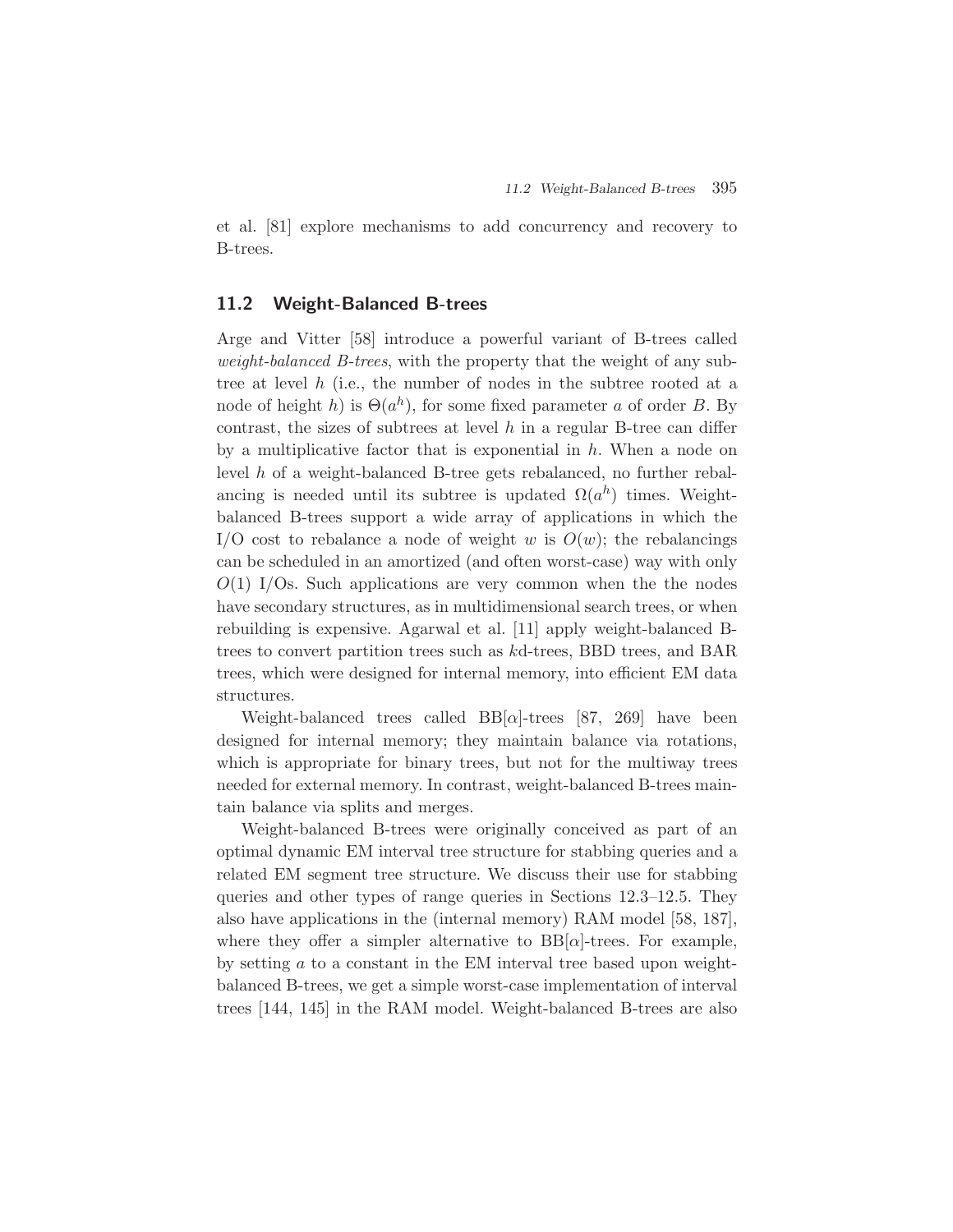#### 396 *Multiway Tree Data Structures*

preferable to  $BB[\alpha]$ -trees for purposes of augmenting one-dimensional data structures with range restriction capabilities [354].

#### **11.3 Parent Pointers and Level-Balanced B-trees**

It is sometimes useful to augment B-trees with parent pointers. For example, if we represent a total order via the leaves in a B-tree, we can answer order queries such as "Is  $x < y$  in the total order?" by walking upwards in the B-tree from the leaves for  $x$  and  $y$  until we reach their common ancestor. Order queries arise in online algorithms for planar point location and for determining reachability in monotone subdivisions [6]. If we augment a conventional B-tree with parent pointers, then each split operation costs  $\Theta(B)$  I/Os to update parent pointers, although the I/O cost is only  $O(1)$  when amortized over the updates to the node. However, this amortized bound does not apply if the B-tree needs to support cut and concatenate operations, in which case the B-tree is cut into contiguous pieces and the pieces are rearranged arbitrarily. For example, reachability queries in a monotone subdivision are processed by maintaining two total orders, called the leftist and rightist orders, each of which is represented by a B-tree. When an edge is inserted or deleted, the tree representing each order is cut into four consecutive pieces, and the four pieces are rearranged via concatenate operations into a new total order. Doing cuts and concatenation via conventional B-trees augmented with parent pointers will require  $\Theta(B)$ I/Os per level in the worst case. Node splits can occur with each operation (unlike the case where there are only inserts and deletes), and thus there is no convenient amortization argument that can be applied.

Agarwal et al. [6] describe an interesting variant of B-trees called *level-balanced B-trees* for handling parent pointers and operations such as cut and concatenate. The balancing condition is "global": The data structure represents a forest of B-trees in which the number of nodes on level h in the forest is allowed to be at most  $N_h = 2N/(b/3)^h$ , where h is some fixed parameter in the range  $4 < b < B/2$ . It immediately follows that the total height of the forest is roughly  $\log_b N$ .

Unlike previous variants of B-trees, the degrees of individual nodes of level-balanced B-trees can be arbitrarily small, and for storage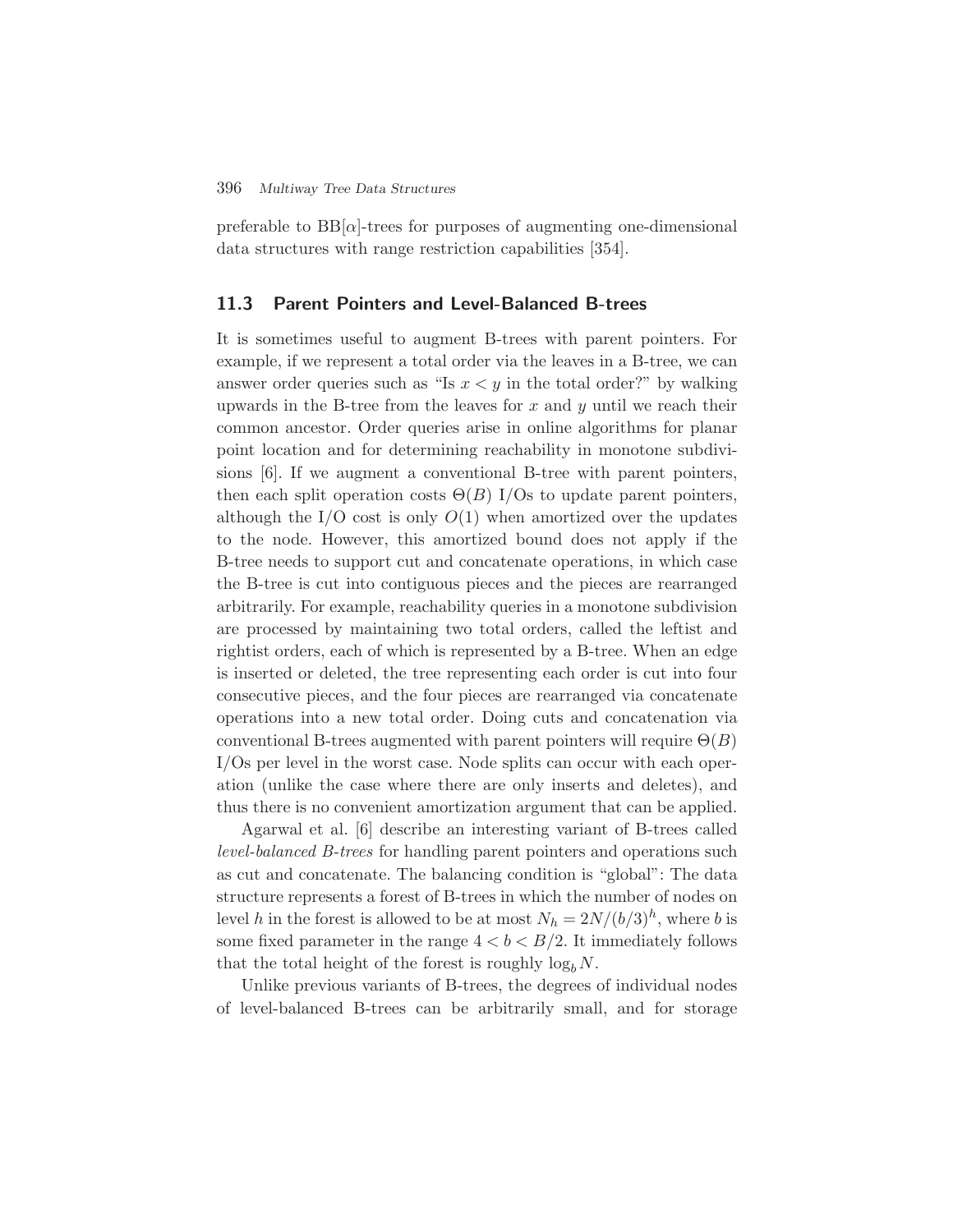purposes, nodes are packed together into disk blocks. Each node in the forest is stored as a node record (which points to the parent's node record) and a doubly linked list of child records (which point to the node records of the children). There are also pointers between the node record and the list of child records. Every disk block stores only node records or only child records, but all the child records for a given node must be stored in the same block (possibly with child records for other nodes). The advantage of this extra level of indirection is that cuts and concatenates can usually be done in only  $O(1)$  I/Os per level of the forest. For example, during a cut, a node record gets split into two, and its list of child nodes is chopped into two separate lists. The parent node must therefore get a new child record to point to the new node. These updates require  $O(1)$  I/Os except when there is not enough space in the disk block of the parent's child records, in which case the block must be split into two, and extra I/Os are needed to update the pointers to the moved child records. The amortized I/O cost, however, is only  $O(1)$  per level, since each update creates at most one node record and child record at each level. The other dynamic update operations can be handled similarly.

All that remains is to reestablish the global level invariant when a level gets too many nodes as a result of an update. If level  $h$  is the lowest such level out of balance, then level  $h$  and all the levels above it are reconstructed via a postorder traversal in  $O(N_h)$  I/Os so that the new nodes get degree  $\Theta(b)$  and the invariant is restored. The final trick is to construct the new parent pointers that point from the  $\Theta(N_{h-1}) =$  $\Theta(bN_h)$  node records on level  $h-1$  to the  $\Theta(N_h)$  level-h nodes. The parent pointers can be accessed in a blocked manner with respect to the new ordering of the nodes on level  $h$ . By sorting, the pointers can be rearranged to correspond to the ordering of the nodes on level  $h - 1$ , after which the parent pointer values can be written via a linear scan. The resulting I/O cost is  $O(N_h + Sort(bN_h) + Scan(bN_h))$ , which can be amortized against the  $\Theta(N_h)$  updates that have occurred since the last time the level- $h$  invariant was violated, yielding an amortized update cost of  $O(1 + (b/B)\log_m n)$  I/Os per level.

Order queries such as "Does leaf x precede leaf  $y$  in the total order represented by the tree?" can be answered using  $O(\log_B N)$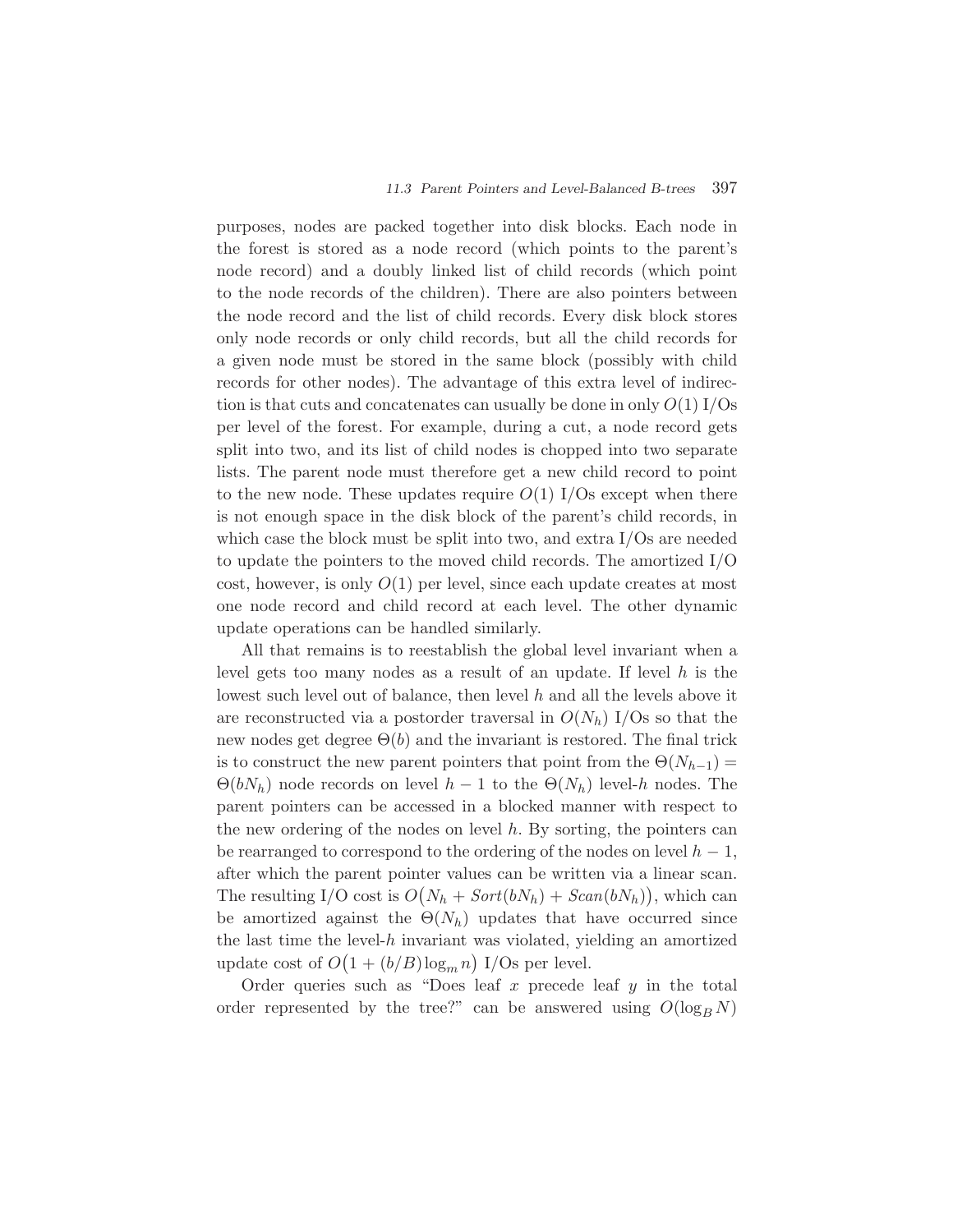#### 398 *Multiway Tree Data Structures*

I/Os by following parent pointers starting at  $x$  and  $y$ . The update operations insert, delete, cut, and concatenate can be done in  $O((1+(b/B)\log_m n)\log_b N)$  I/Os amortized, for any  $2 \le b \le B/2$ , which is never worse than  $O((\log_B N)^2)$  by appropriate choice of b.

Using the multislab decomposition we discuss in Section 12.3, Agarwal et al. [6] apply level-balanced B-trees in a data structure for point location in monotone subdivisions, which supports queries and (amortized) updates in  $O((\log_B N)^2)$  I/Os. They also use it to dynamically maintain planar st-graphs using  $O(1 + (b/B)(\log_m n)\log_b N)$ I/Os (amortized) per update, so that reachability queries can be answered in  $O(\log_B N)$  I/Os (worst-case). (Planar st-graphs are planar directed acyclic graphs with a single source and a single sink.) An interesting open question is whether level-balanced B-trees can be implemented in  $O(\log_B N)$  I/Os per update. Such an improvement would immediately give an optimal dynamic structure for reachability queries in planar st-graphs.

#### **11.4 Buffer Trees**

An important paradigm for constructing algorithms for batched problems in an internal memory setting is to use a dynamic data structure to process a sequence of updates. For example, we can sort N items by inserting them one by one into a priority queue, followed by a sequence of N *delete min* operations. Similarly, many batched problems in computational geometry can be solved by dynamic plane sweep techniques. In Section 8.1, we showed how to compute orthogonal segment intersections by dynamically keeping track of the active vertical segments (i.e., those hit by the horizontal sweep line); we mentioned a similar algorithm for orthogonal rectangle intersections.

However, if we use this paradigm naively in an EM setting, with a B-tree as the dynamic data structure, the resulting I/O performance will be highly nonoptimal. For example, if we use a B-tree as the priority queue in sorting or to store the active vertical segments hit by the sweep line, each update and query operation will take  $O(\log_B N)$ I/Os, resulting in a total of  $O(N \log_B N)$  I/Os, which is larger than the optimal  $Sort(N)$  bound (5.1) by a substantial factor of roughly B.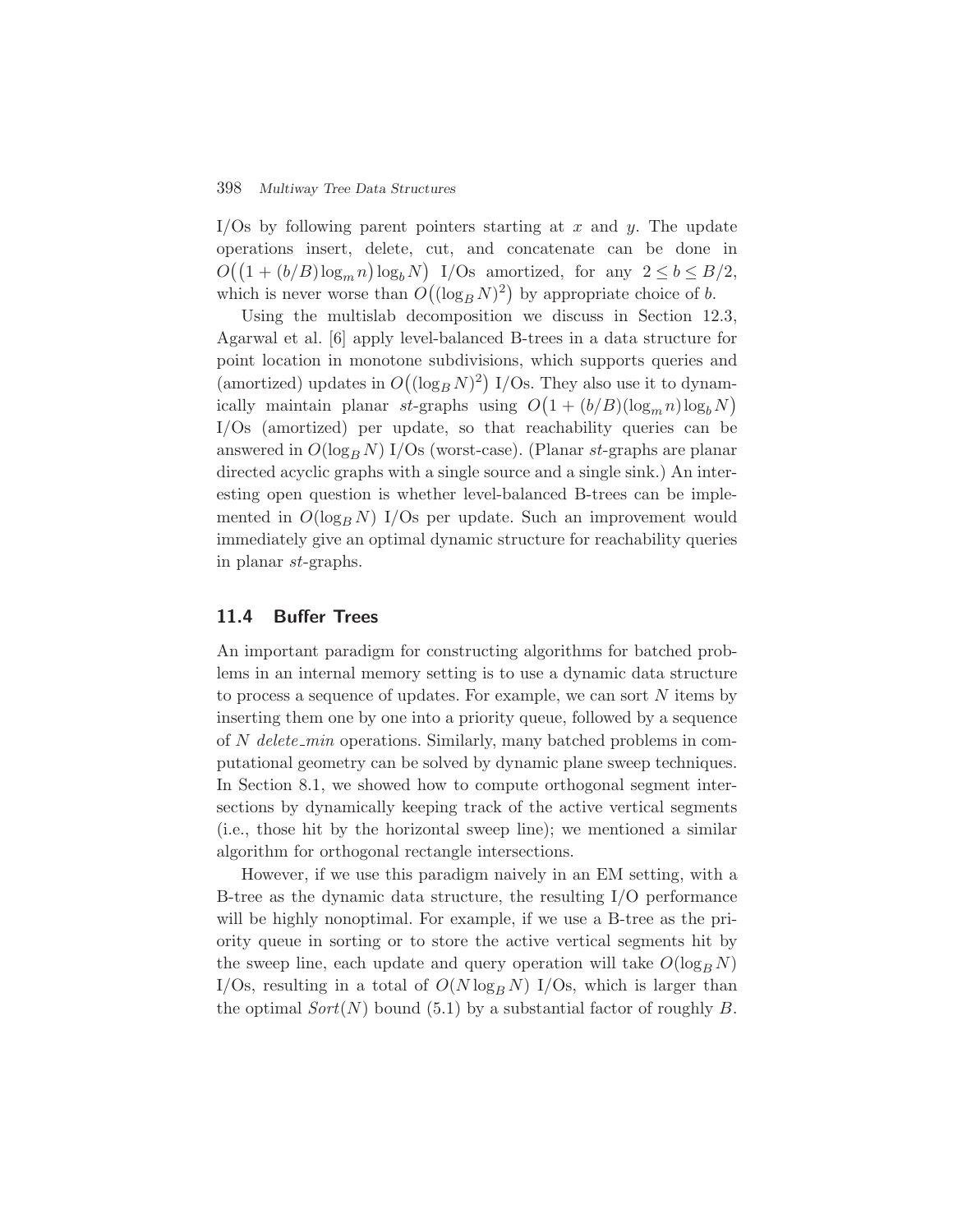One solution suggested in [339] is to use a binary tree data structure in which items are pushed lazily down the tree in blocks of  $B$  items at a time. The binary nature of the tree results in a data structure of height  $O(\log n)$ , yielding a total I/O bound of  $O(n \log n)$ , which is still nonoptimal by a significant  $\log m$  factor.

Arge [32] developed the elegant *buffer tree* data structure to support *batched dynamic* operations, as in the sweep line example, where the queries do not have to be answered right away or in any particular order. The buffer tree is a balanced multiway tree, but with degree  $\Theta(m)$  rather than degree  $\Theta(B)$ , except possibly for the root. Its key distinguishing feature is that each node has a buffer that can store  $\Theta(M)$  items (i.e.,  $\Theta(m)$  blocks of items). Items in a node are pushed down to the children when the buffer fills. Emptying a full buffer requires  $\Theta(m)$  I/Os, which amortizes the cost of distributing the M items to the  $\Theta(m)$  children. Each item thus incurs an amortized cost of  $O(m/M) = O(1/B)$  I/Os per level, and the resulting cost for queries and updates is  $O((1/B)\log_m n)$  I/Os amortized.

Buffer trees have an ever-expanding list of applications. They can be used as a subroutine in the standard sweep line algorithm in order to get an optimal EM algorithm for orthogonal segment intersection. Arge showed how to extend buffer trees to implement segment trees [82] in external memory in a batched dynamic setting by reducing the node degrees to  $\Theta(\sqrt{m})$  and by introducing *multislabs* in each node, which were explained in Section 8.1 for the related batched problem of intersecting rectangles.

Buffer trees provide a natural amortized implementation of priority queues for *time-forward processing* applications such as discrete event simulation, sweeping, and list ranking [105]. Govindarajan et al. [182] use time-forward processing to construct a well-separated pair decomposition of N points in d dimensions in  $O(Sort(N))$  I/Os, and they apply it to the problems of finding the  $K$  nearest neighbors for each point and the K closest pairs. Brodal and Katajainen [92] provide a worst-case optimal priority queue, in the sense that every sequence of B *insert* and *delete\_min* operations requires only  $O(\log_m n)$  I/Os. Practical implementations of priority queues based upon these ideas are examined in [90, 302]. Brodal and Fagerberg [91] examine I/O tradeoffs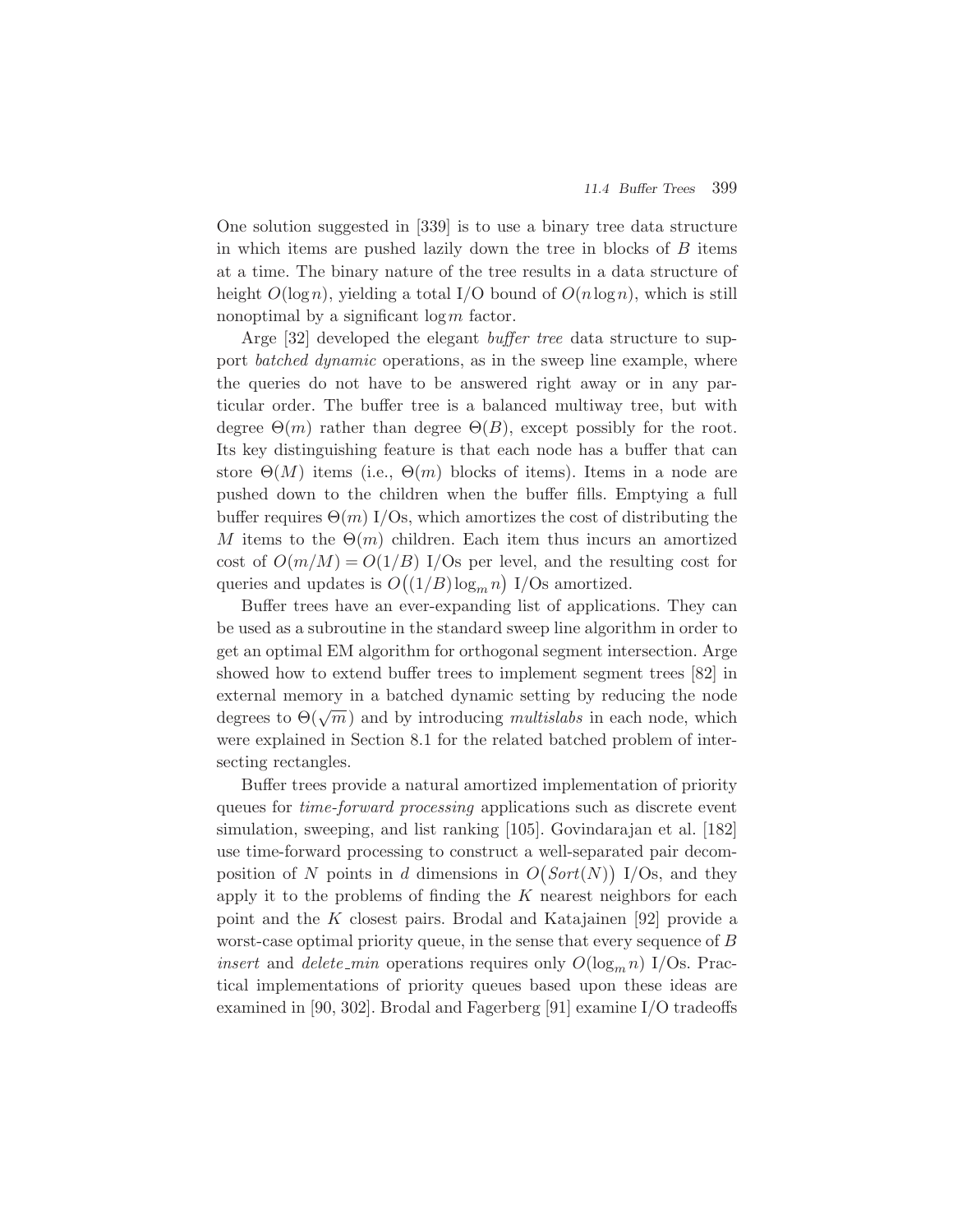#### 400 *Multiway Tree Data Structures*

between update and search for comparison-based EM dictionaries. Matching upper bounds for several cases can be achieved with a truncated version of the buffer tree.

In Section 12.2, we report on some timing experiments involving buffer trees for use in bulk loading of R-trees. Further experiments on buffer trees appear in [200].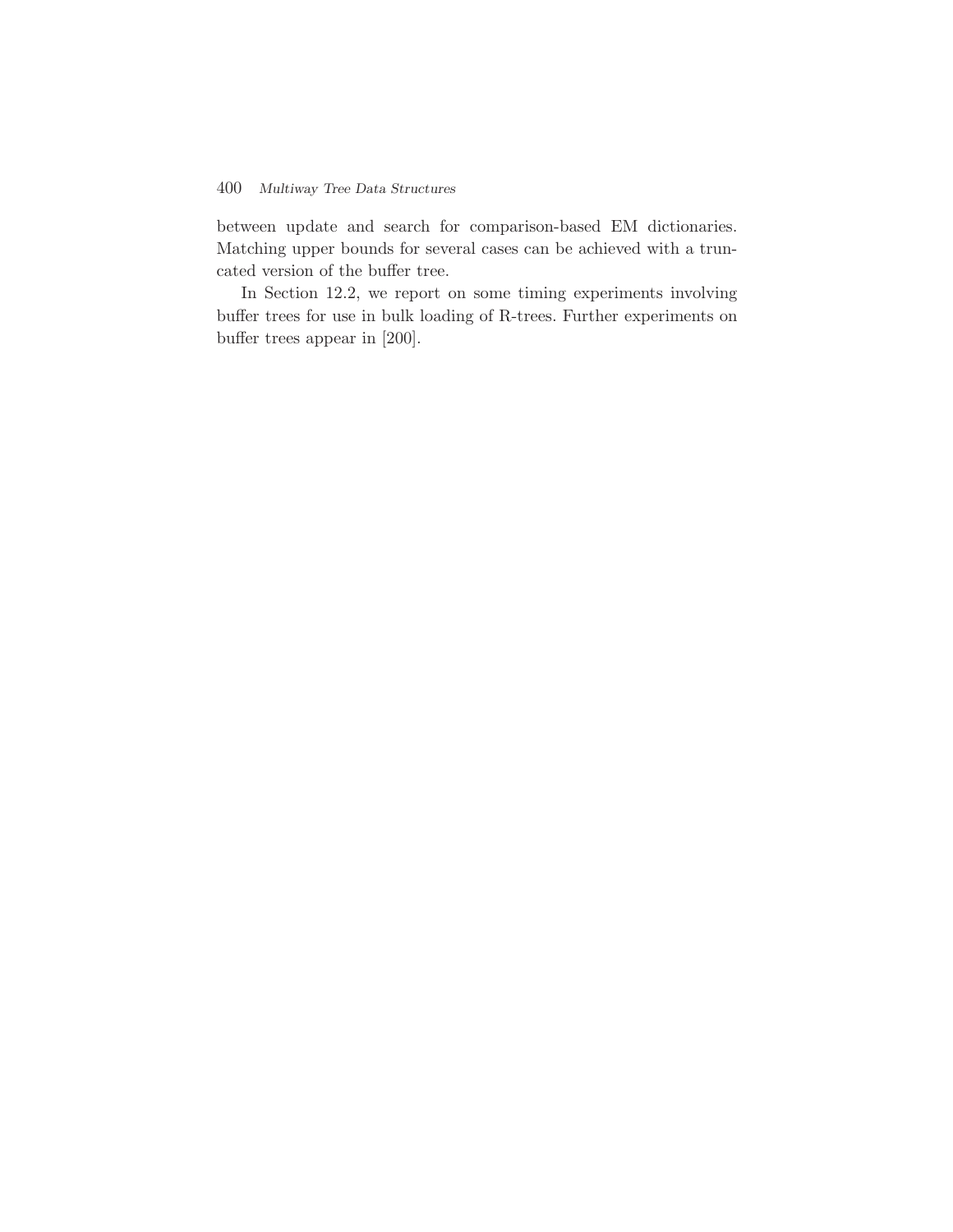# **12**

## **Spatial Data Structures and Range Search**

In this chapter, we consider online tree-based EM data structures for storing and querying spatial data. A fundamental database primitive in spatial databases and geographic information systems (GIS) is range search, which includes dictionary lookup as a special case. An orthogonal range query, for a given d-dimensional rectangle, returns all the points in the interior of the rectangle. We shall use range searching (especially for the orthogonal 2-D case when  $d = 2$ ) as the canonical query operation on spatial data. Other types of spatial queries include point location, ray shooting, nearest neighbor, and intersection queries, which we discuss briefly in Section 12.6.

There are two types of spatial data structures: data-driven and space-driven. R-trees and kd-trees are data-driven since they are based upon a partitioning of the data items themselves, whereas space-driven methods such as quad trees and grid files are organized by a partitioning of the embedding space, akin to order-preserving hash functions. In this chapter, we focus primarily on data-driven data structures.

Multidimensional range search is a fundamental primitive in several online geometric applications, and it provides indexing support for constraint and object-oriented data models (see [210] for background). We have already discussed multidimensional range searching in a batched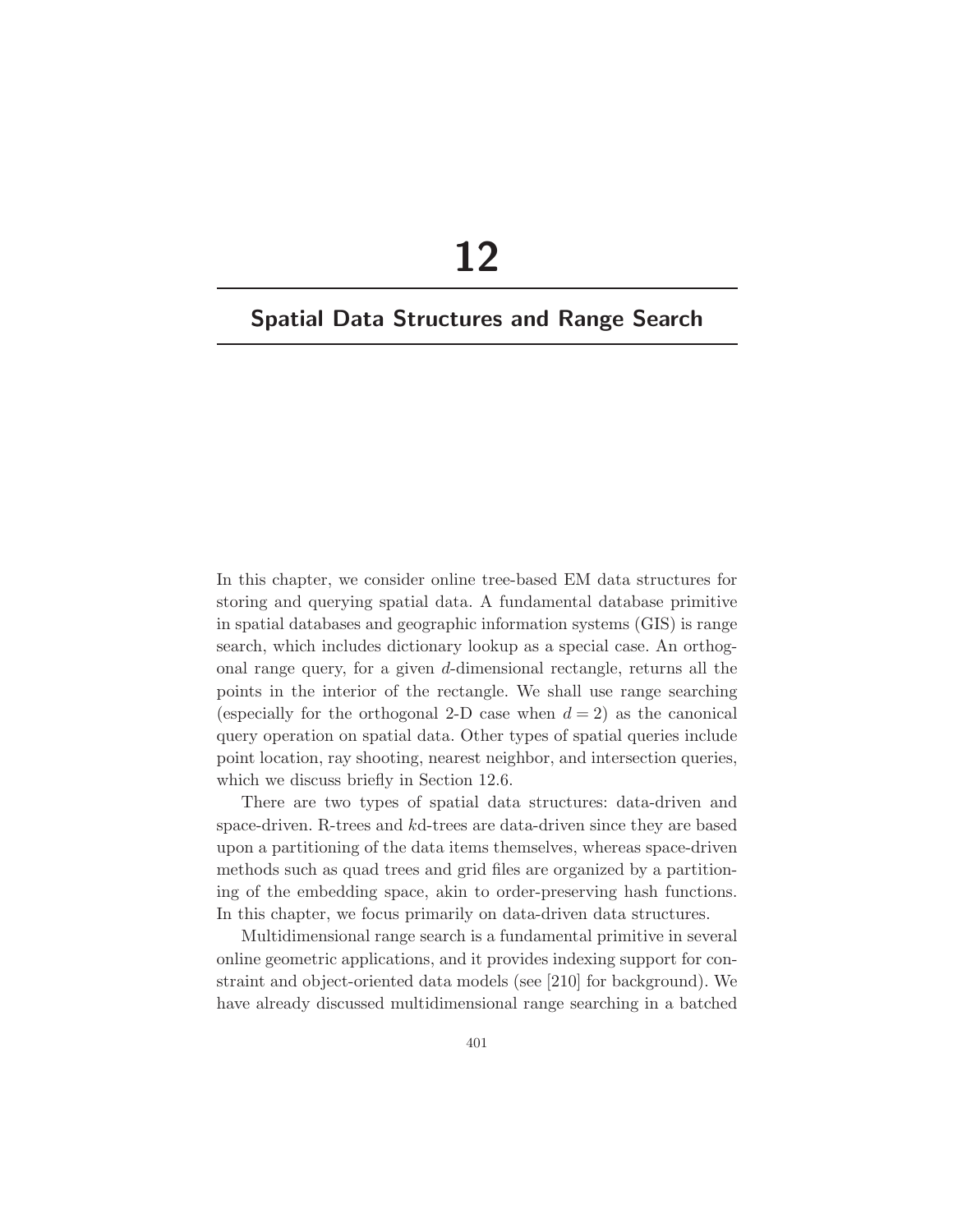#### 402 *Spatial Data Structures and Range Search*

setting in Chapter 8. In this chapter, we concentrate on data structures for the online case.

For many types of range searching problems, it is very difficult to develop theoretically optimal algorithms and data structures. Many open problems remain. The primary design criteria are to achieve the same performance we get using B-trees for one-dimensional range search:

- (1) to get a combined search and answer cost for queries of  $O(\log_B N + z)$  I/Os,
- (2) to use only a linear amount (namely,  $O(n)$  blocks) of disk storage space, and
- (3) to support dynamic updates in  $O(\log_B N)$  I/Os (in the case of dynamic data structures).

Criterion 1 combines the I/O cost  $Search(N) = O(log_B N)$  of the search component of queries with the I/O cost  $Output(Z) = O([z])$ for reporting the  $Z$  items in the answer to the query. Combining the costs has the advantage that when one cost is much larger than the other, the query algorithm has the extra freedom to follow a *filtering* paradigm [98], in which both the search component and the answer reporting are allowed to use the larger number of I/Os. For example, to do queries optimally when  $Output(Z)$  is large with respect to *Search*(N), the search component can afford to be somewhat sloppy as long as it does not use more than  $O(z)$  I/Os, and when  $Output(Z)$  is relatively small, the Z items in the answer do not need to reside compactly in only  $O([z])$  blocks. Filtering is an important design paradigm for many of the algorithms we discuss in this chapter.

We find in Section 12.7 that under a fairly general computational model for general 2-D orthogonal queries, as pictured in Figure  $12.1(d)$ , it is impossible to satisfy Criteria 1 and 2 simultaneously. At least  $\Omega(n(\log n)/\log(\log_B N + 1))$  blocks of disk space must be used to achieve a query bound of  $O((\log_B N)^c + z)$  I/Os per query, for any constant  $c$  [323]. Three natural questions arise:

• What sort of performance can be achieved when using only a linear amount of disk space? In Sections 12.1 and 12.2,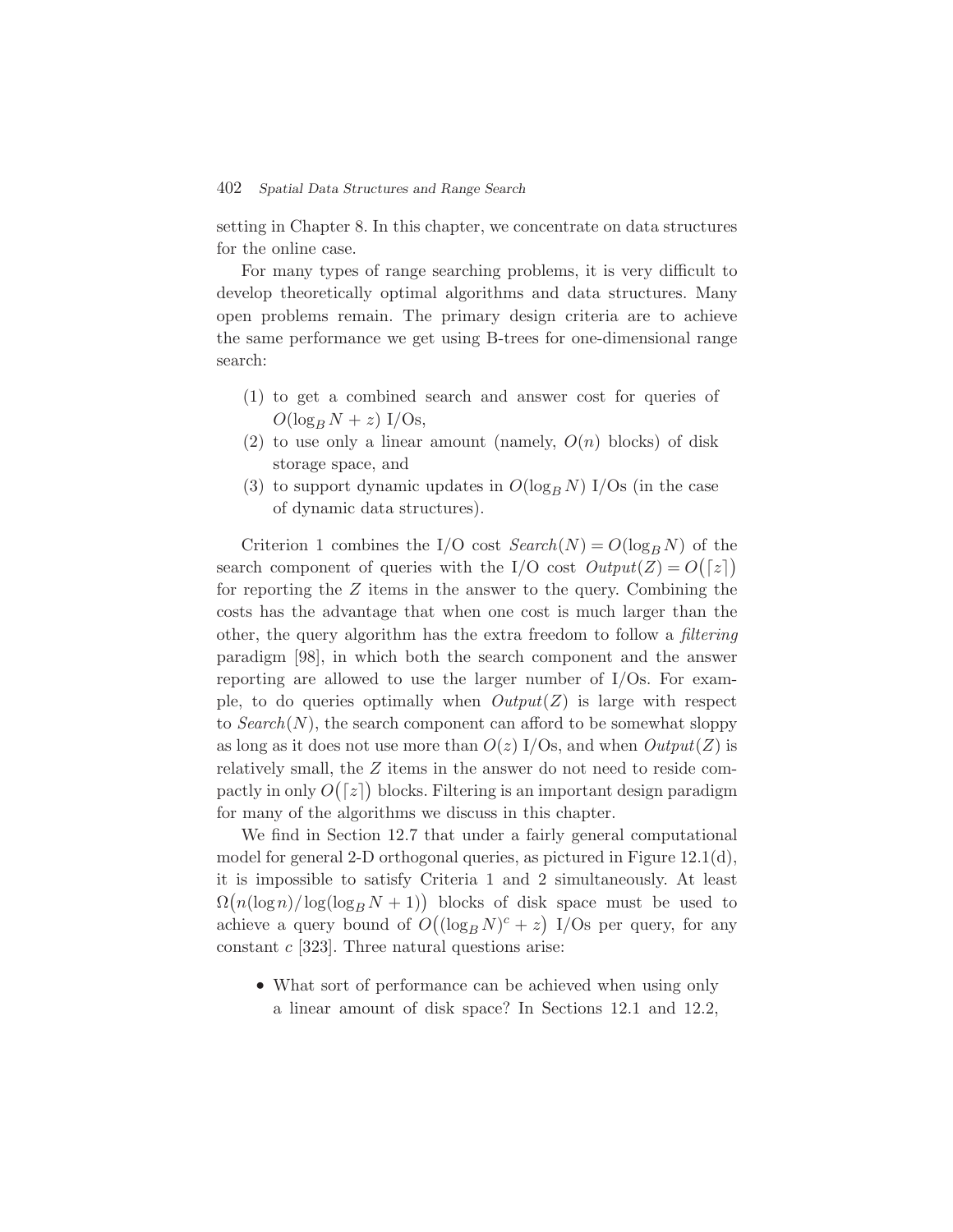

Fig. 12.1 Different types of 2-D orthogonal range queries: (a) Diagonal corner two-sided 2-D query (equivalent to a stabbing query, cf. Section 12.3); (b) Two-sided 2-D query; (c) Three-sided 2-D query; (d) General four-sided 2-D query.

we discuss some of the linear-space data structures used extensively in practice. None of them come close to satisfying Criteria 1 and 3 for range search in the worst case, but in typical-case scenarios they often perform well. We devote Section 12.2 to R-trees and their variants, which are the most popular general-purpose spatial structures developed to date.

- Since the lower bound applies only to general 2-D rectangular queries, are there any data structures that meet Criteria 1–3 for the important special cases of 2-D range searching pictured in Figures  $12.1(a)$ ,  $12.1(b)$ , and  $12.1(c)$ ? Fortunately the answer is yes. We show in Sections 12.3 and 12.4 how to use a "bootstrapping" paradigm to achieve optimal search and update performance.
- Can we meet Criteria 1 and 2 for general four-sided range searching if the disk space allowance is increased to  $O(n(\log n)/\log(\log_B N + 1))$  blocks? Yes again! In Section 12.5, we show how to adapt the optimal structure for three-sided searching in order to handle general four-sided searching in optimal search cost. The update cost, however, is not known to be optimal.

In Section 12.6, we discuss other scenarios of range search dealing with three dimensions and nonorthogonal queries. We discuss the lower bounds for 2-D range searching in Section 12.7.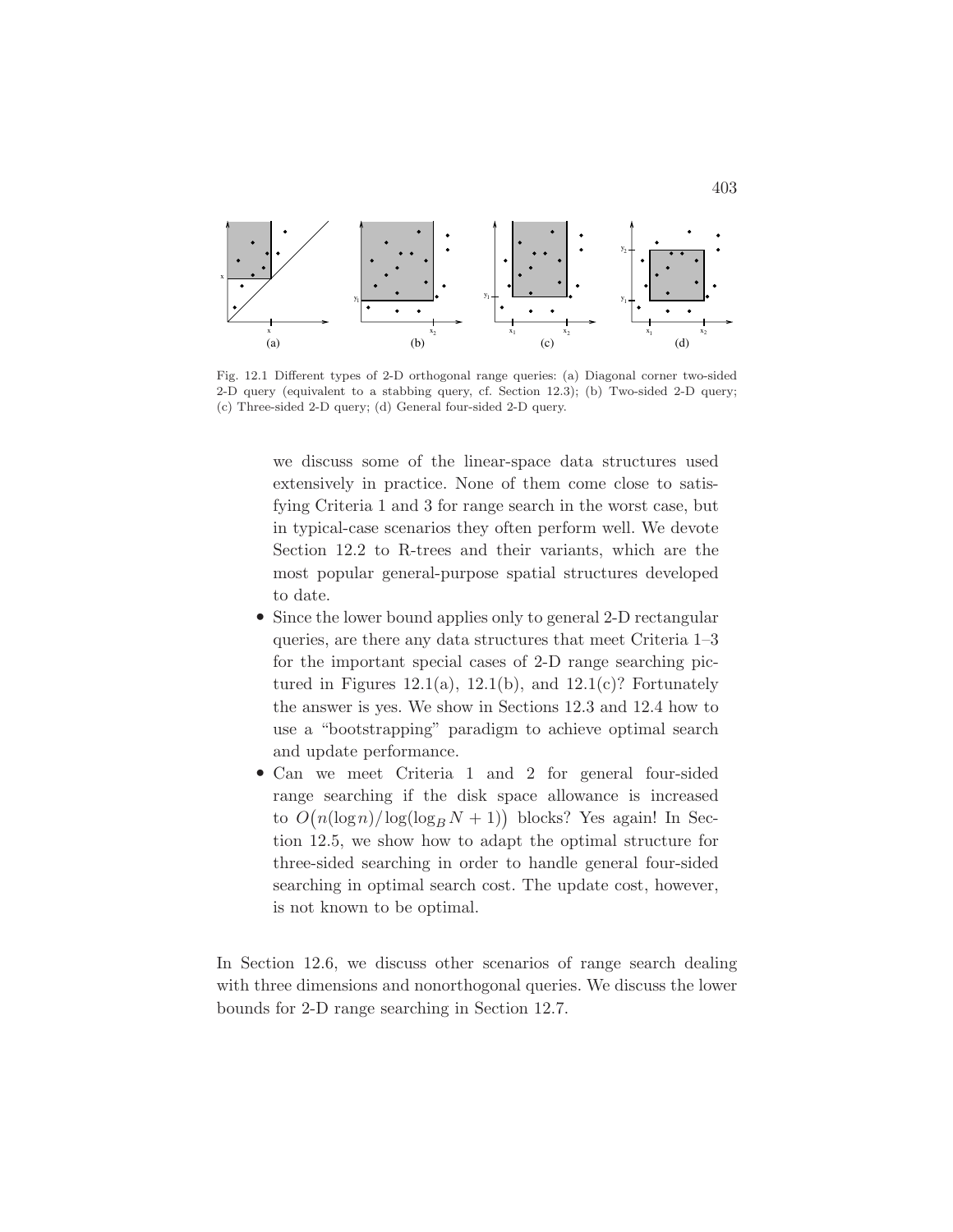#### **12.1 Linear-Space Spatial Structures**

Grossi and Italiano [186] construct an elegant multidimensional version of the B-tree called the *cross tree*. Using linear space, it combines the data-driven partitioning of weight-balanced B-trees (cf. Section 11.2) at the upper levels of the tree with the space-driven partitioning of methods such as quad trees at the lower levels of the tree. Cross trees can be used to construct dynamic EM algorithms for MSF and 2-D priority queues (in which the *delete min* operation is replaced by *delete\_min<sub>x</sub>* and *delete\_min<sub>y</sub>*). For  $d > 1$ , *d*-dimensional orthogonal range queries can be done in  $O(n^{1-1/d} + z)$  I/Os, and inserts and deletes take  $O(\log_B N)$  I/Os. The O-tree of Kanth and Singh [211] provides similar bounds. Cross trees also support the dynamic operations of cut and concatenate in  $O(n^{1-1/d})$  I/Os. In some restricted models for linear-space data structures, the 2-D range search query performance of cross trees and O-trees can be considered to be optimal, although it is much larger than the logarithmic bound of Criterion 1.

One way to get multidimensional EM data structures is to augment known internal memory structures, such as quad trees and kdtrees, with block-access capabilities. Examples include k*d-B-trees* [293], *buddy trees* [309], *hB-trees* [151, 238], and *Bkd-trees* [285]. *Grid files* [196, 268, 353] are a flattened data structure for storing the cells of a two-dimensional grid in disk blocks. Another technique is to "linearize" the multidimensional space by imposing a total ordering on it (a so-called space-filling curve), and then the total order is used to organize the points into a B-tree [173, 207, 277]. Linearization can also be used to represent nonpoint data, in which the data items are partitioned into one or more multidimensional rectangular regions [1, 276]. All the methods described in this paragraph use linear space, and they work well in certain situations; however, their worst-case range query performance is no better than that of cross trees, and for some methods, such as grid files, queries can require  $\Theta(n)$  I/Os, even if there are no points satisfying the query. We refer the reader to [18, 170, 270] for a broad survey of these and other interesting methods. Space-filling curves arise again in connection with R-trees, which we describe next.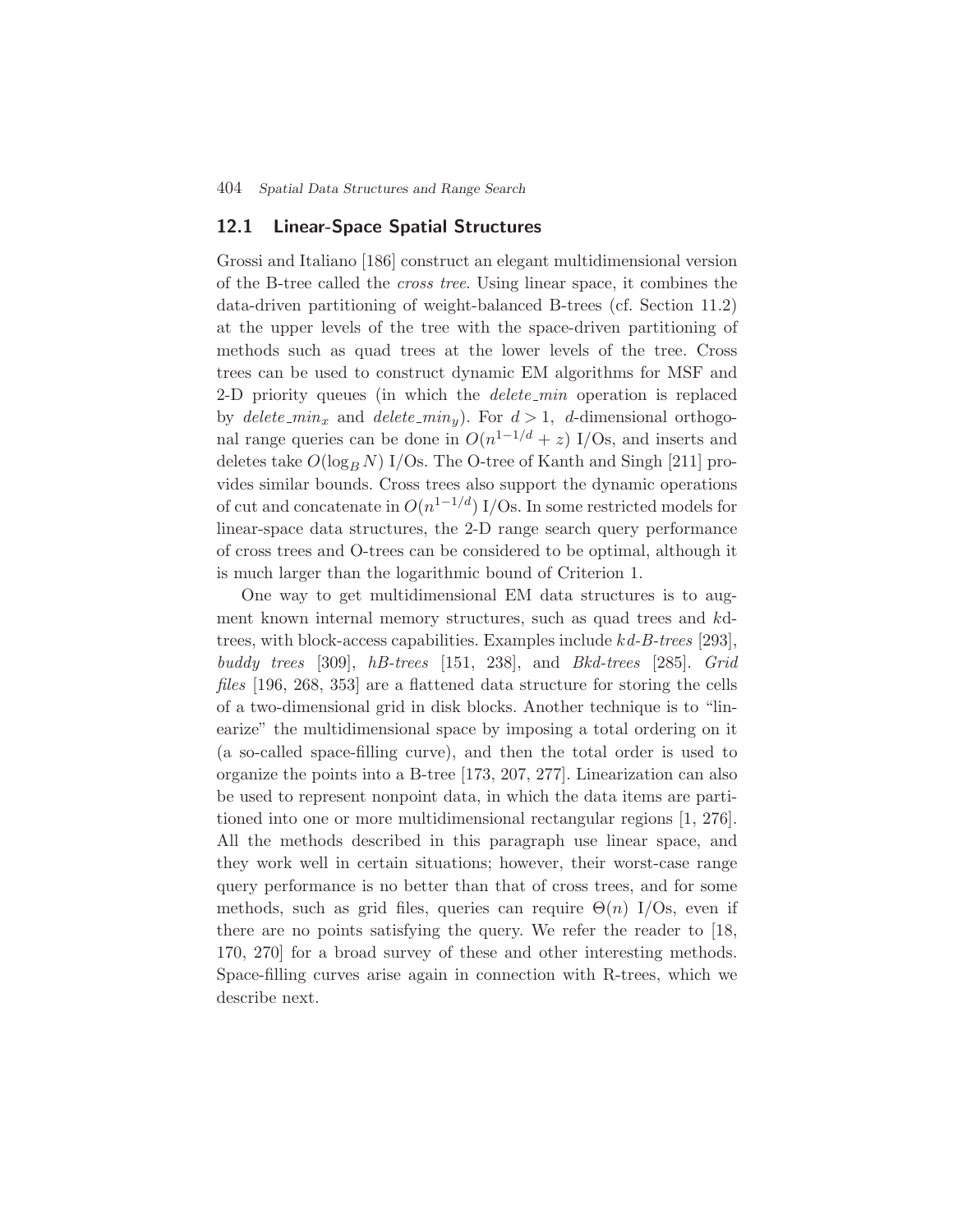#### **12.2 R-trees**

The *R-tree* of Guttman [190] and its many variants are a practical multidimensional generalization of the B-tree for storing a variety of geometric objects, such as points, segments, polygons, and polyhedra, using linear disk space. Internal nodes have degree  $\Theta(B)$  (except possibly the root), and leaves store  $\Theta(B)$  items. Each node in the tree has associated with it a bounding box (or bounding polygon) of all the items in its subtree. A big difference between R-trees and B-trees is that in R-trees the bounding boxes of sibling nodes are allowed to overlap. If an R-tree is being used for point location, for example, a point may lie within the bounding box of several children of the current node in the search. In that case the search must proceed to all such children.

In the dynamic setting, there are several popular heuristics for where to insert new items into an R-tree and how to rebalance it; see [18, 170, 183] for a survey. The *R\*-tree* variant of Beckmann et al. [77] seems to give best overall query performance. To insert an item, we start at the root and recursively insert the item into the subtree whose bounding box would expand the least in order to accommodate the item. In case of a tie (e.g., if the item already fits inside the bounding boxes of two or more subtrees), we choose the subtree with the smallest resulting bounding box. In the normal R-tree algorithm, if a leaf node gets too many items or if an internal node gets too many children, we split it, as in B-trees. Instead, in the  $R^*$ -tree algorithm, we remove a certain percentage of the items from the overflowing node and reinsert them into the tree. The items we choose to reinsert are the ones whose centroids are furthest from the center of the node's bounding box. This *forced reinsertion* tends to improve global organization and reduce query time. If the node still overflows after the forced reinsertion, we split it. The splitting heuristics try to partition the items into nodes so as to minimize intuitive measures such as coverage, overlap, or perimeter. During deletion, in both the normal R-tree and  $R^*$ -tree algorithms, if a leaf node has too few items or if an internal node has too few children, we delete the node and reinsert all its items back into the tree by forced reinsertion.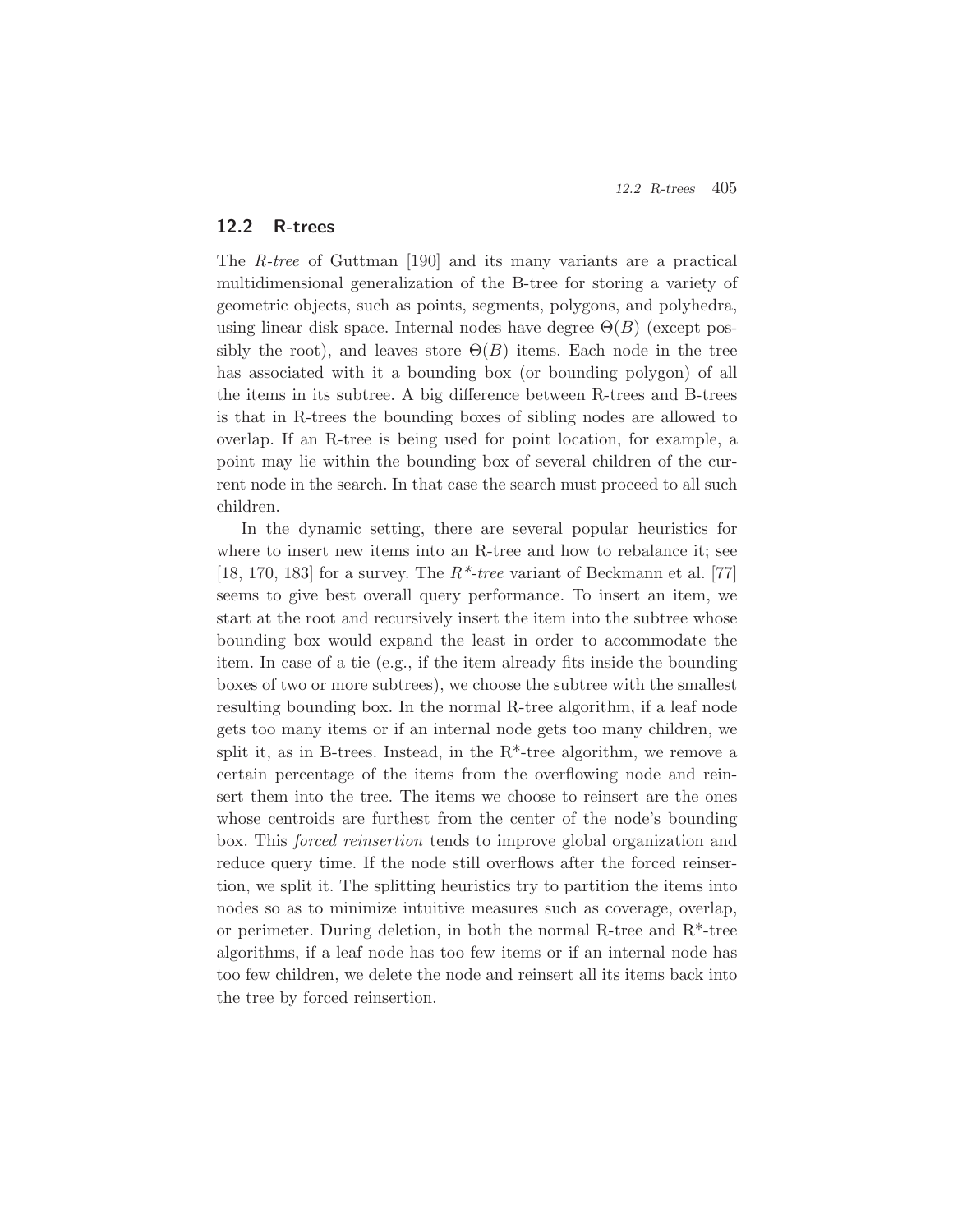#### 406 *Spatial Data Structures and Range Search*

The rebalancing heuristics perform well in many practical scenarios, especially in low dimensions, but they result in poor worst-case query bounds. An interesting open problem is whether nontrivial query bounds can be proven for the "typical-case" behavior of R-trees for problems such as range searching and point location. Similar questions apply to the methods discussed in Section 12.1. New R-tree partitioning methods by de Berg et al. [128], Agarwal et al. [17], and Arge et al. [38] provide some provable bounds on overlap and query performance.

In the static setting, in which there are no updates, constructing the R\*-tree by repeated insertions, one by one, is extremely slow. A faster alternative to the dynamic R-tree construction algorithms mentioned above is to bulk-load the R-tree in a bottom-up fashion [1, 206, 276]. Such methods use some heuristic for grouping the items into leaf nodes of the R-tree, and then recursively build the nonleaf nodes from bottom to top. As an example, in the so-called Hilbert R-tree of Kamel and Faloutsos [206], each item is labeled with the position of its centroid on the Peano-Hilbert space-filling curve, and a  $B^+$ -tree is built upon the totally ordered labels in a bottom-up manner. Bulk loading a Hilbert R-tree is therefore easy to do once the centroid points are presorted. These static construction methods algorithms are very different in spirit from the dynamic insertion methods: The dynamic methods explicitly try to reduce the coverage, overlap, or perimeter of the bounding boxes of the R-tree nodes, and as a result, they usually achieve good query performance. The static construction methods do not consider the bounding box information at all. Instead, the hope is that the improved storage utilization (up to 100%) of these packing methods compensates for a higher degree of node overlap. A dynamic insertion method related to [206] was presented in [207]. The quality of the Hilbert R-tree in terms of query performance is generally not as good as that of an R\*-tree, especially for higher-dimensional data [84, 208].

In order to get the best of both worlds — the query performance of R\*-trees and the bulk construction efficiency of Hilbert R-trees — Arge et al. [41] and van den Bercken et al. [333] independently devised fast bulk loading methods based upon buffer trees that do top-down construction in  $O(n \log_m n)$  I/Os, which matches the performance of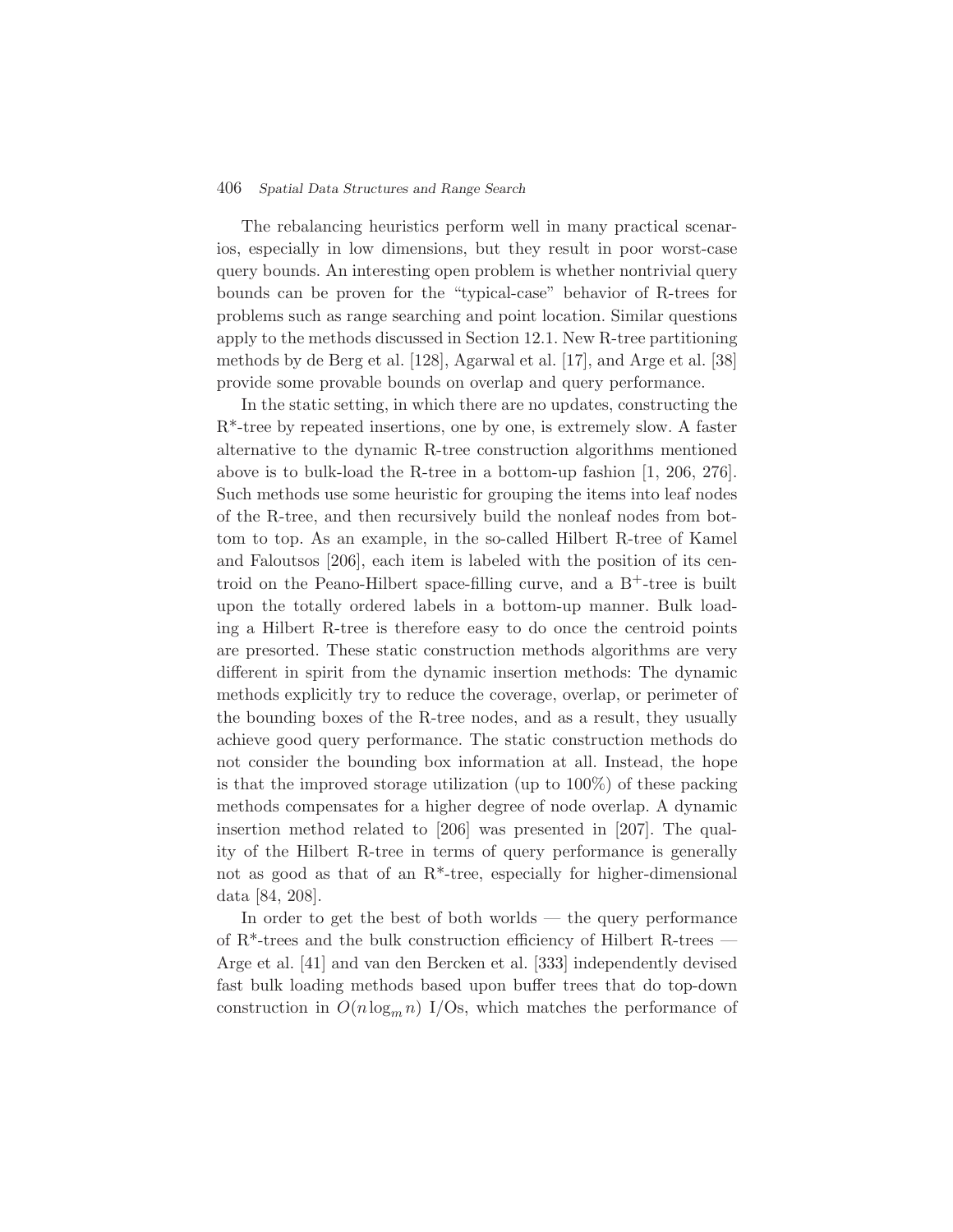

Fig. 12.2 Costs for R-tree processing (in units of 1000 I/Os) using the naive repeated insertion method and the buffer R-tree for various buffer sizes: (a) Cost for bulk-loading the R-tree; (b) Query cost.

the bottom-up methods within a constant factor. The former method is especially efficient and supports dynamic batched updates and queries. In Figure 12.2 and Table 12.1, we report on some experiments that test the construction, update, and query performance of various R-tree methods. The experimental data came from TIGER/line data sets from four US states [327]; the implementations were done using the TPIE system, described in Chapter 17.

Figure 12.2 compares the construction cost for building R-trees and the resulting query performance in terms of  $I/Os$  for the naive sequential method for constructing  $R^*$ -trees (labeled "naive") and the newly developed buffer R\*-tree method [41] (labeled "buffer"). An R-tree was constructed on the TIGER road data for each state and for each of four possible buffer sizes. The four buffer sizes were capable of storing 0,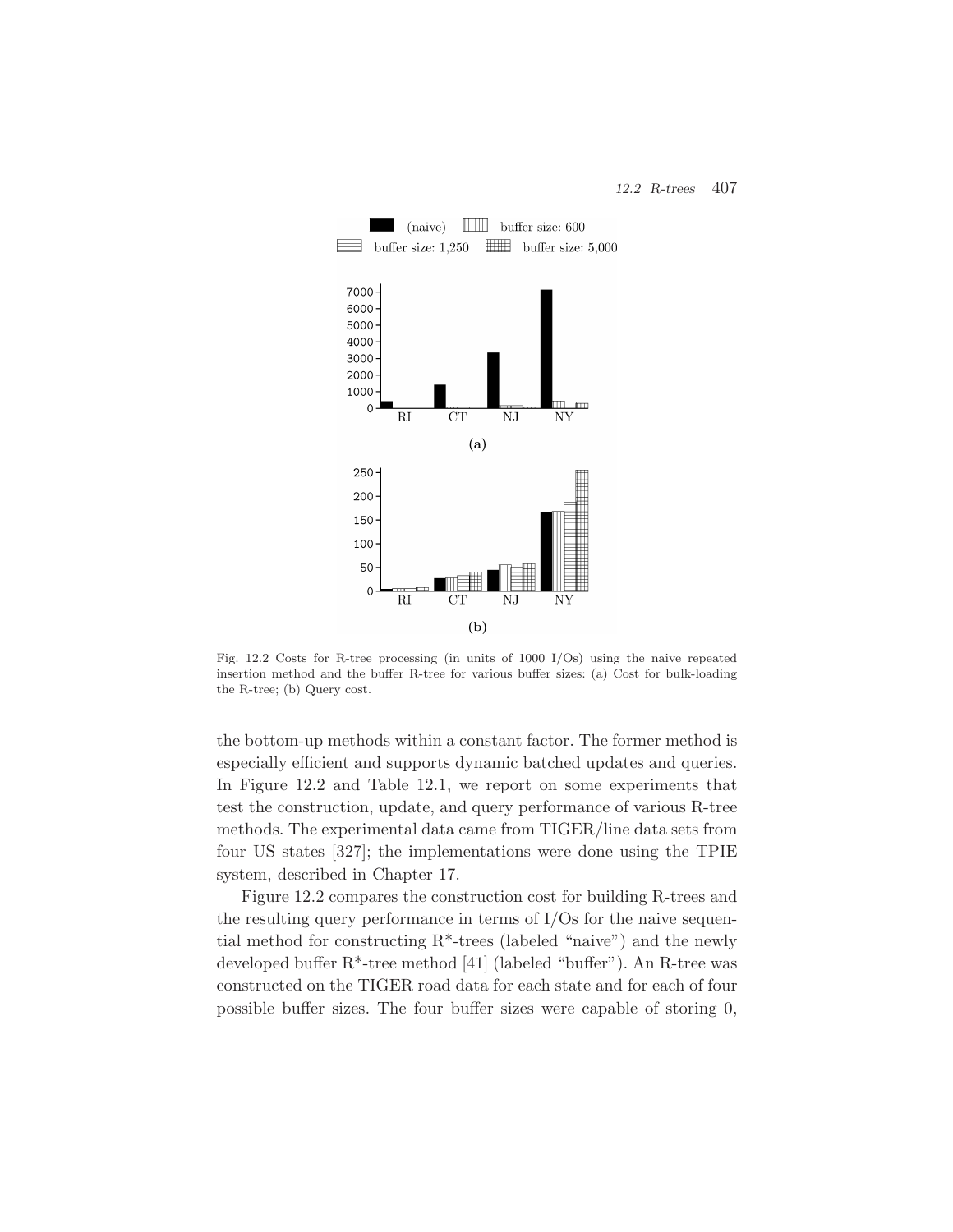#### 408 *Spatial Data Structures and Range Search*

| Data set                         | Update method  | Update with 50% of the data |          |                |
|----------------------------------|----------------|-----------------------------|----------|----------------|
|                                  |                | Building                    | Querying | Packing $(\%)$ |
| $_{\rm RI}$                      | Naive          | 259,263                     | 6,670    | 64             |
|                                  | <b>Hilbert</b> | 15,865                      | 7,262    | 92             |
|                                  | Buffer         | 13,484                      | 5,485    | 90             |
| Naive<br>CT<br>Hilbert<br>Buffer |                | 805,749                     | 40,910   | 66             |
|                                  |                | 51,086                      | 40,593   | 92             |
|                                  |                | 42,774                      | 37,798   | 90             |
| Naive<br>ΝJ<br>Hilbert<br>Buffer |                | 1,777,570                   | 70,830   | 66             |
|                                  |                | 120,034                     | 69,798   | 92             |
|                                  |                | 101,017                     | 65,898   | 91             |
| <b>NY</b>                        | Naive          | 3,736,601                   | 224,039  | 66             |
|                                  | Hilbert        | 246,466                     | 230,990  | 92             |
|                                  | Buffer         | 206,921                     | 227,559  | 90             |

Table 12.1 Summary of the costs (in number of I/Os) for R-tree updates and queries. Packing refers to the percentage storage utilization.

600, 1,250, and 5,000 rectangles, respectively; buffer size 0 corresponds to the naive method and the larger buffers correspond to the buffer method. The query performance of each resulting R-tree was measured by posing rectangle intersection queries using rectangles taken from TIGER hydrographic data. The results, depicted in Figure 12.2, show that buffer  $R^*$ -trees, even with relatively small buffers, achieve a tremendous speedup in number of I/Os for construction without any worsening in query performance, compared with the naive method. The CPU costs of the two methods are comparable. The storage utilization of buffer  $R^*$ -trees tends to be in the 90% range, as opposed to roughly 70% for the naive method.

Bottom-up methods can build R-trees even more quickly and more compactly, but they generally do not support bulk dynamic operations, which is a big advantage of the buffer tree approach. Kamel et al. [208] develop a way to do bulk updates with Hilbert R-trees, but at a cost in terms of query performance. Table 12.1 compares dynamic update methods for the naive method, for buffer R-trees, and for Hilbert R-trees [208] (labeled "Hilbert"). A single R-tree was built for each of the four US states, containing 50% of the road data objects for that state. Using each of the three algorithms, the remaining 50% of the objects were inserted into the R-tree, and the construction time was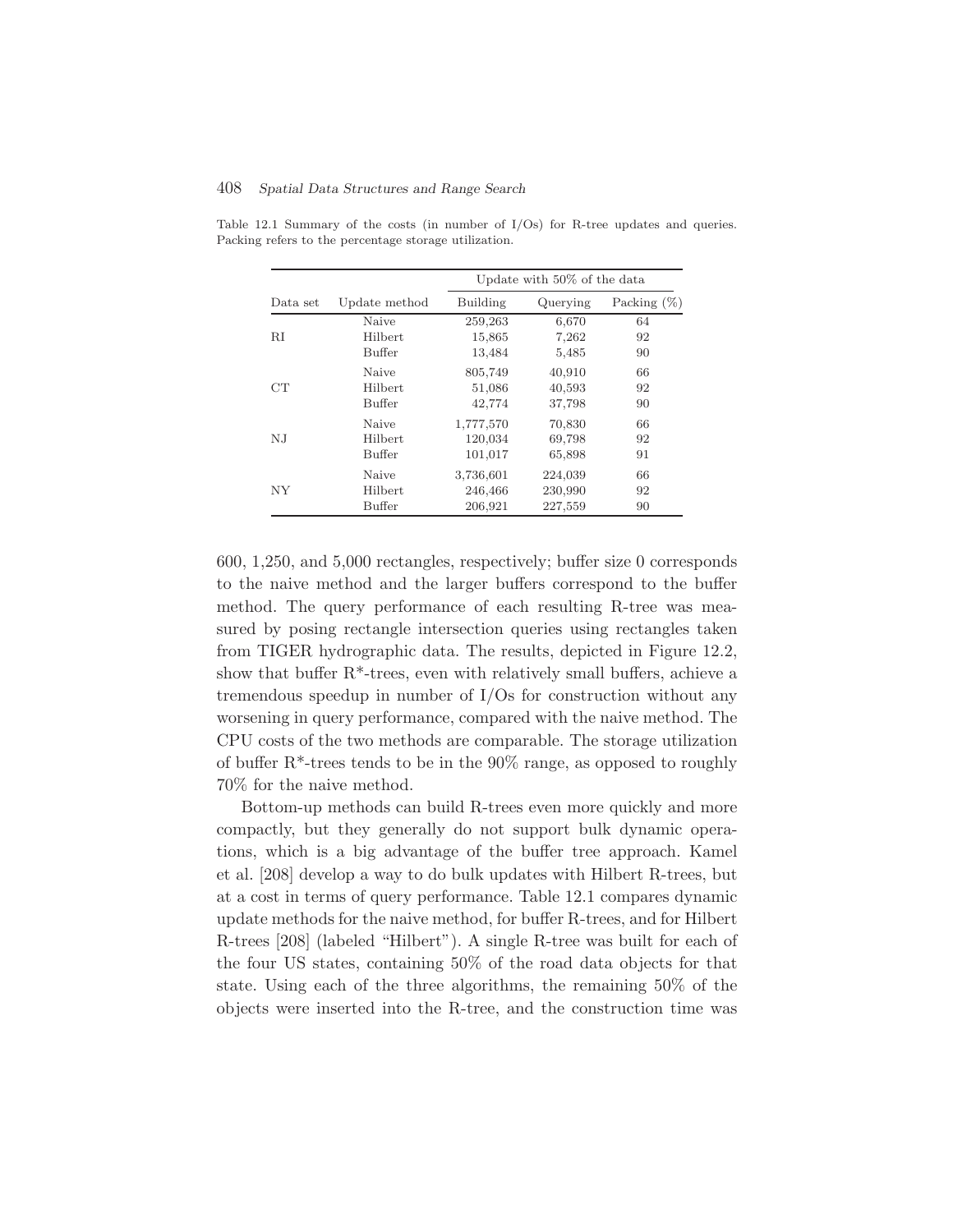measured. Query performance was then tested as before. The results in Table 12.1 indicate that the buffer  $R^*$ -tree and the Hilbert R-tree achieve a similar degree of packing, but the buffer R\*-tree provides better update and query performance.

#### **12.3 Bootstrapping for 2-D Diagonal Corner and Stabbing Queries**

An obvious paradigm for developing an efficient dynamic EM data structure, given an existing data structure that works well when the problem fits into internal memory, is to "externalize" the internal memory data structure. If the internal memory data structure uses a binary tree, then a multiway tree such as a B-tree must be used instead. However, when searching a B-tree, it can be difficult to report all the items in the answer to the query in an output-sensitive manner. For example, in certain searching applications, each of the  $\Theta(B)$  subtrees of a given node in a B-tree may contribute one item to the query answer, and as a result each subtree may need to be explored (costing several I/Os) just to report a single item of the answer.

Fortunately, we can sometimes achieve output-sensitive reporting by augmenting the data structure with a set of filtering substructures, each of which is a data structure for a smaller version of the same problem. We refer to this approach, which we explain shortly in more detail, as the *bootstrapping* paradigm. Each substructure typically needs to store only  $O(B^2)$  items and to answer queries in  $O(\log_B B^2 + Z'/B) =$  $O([Z'/B])$  I/Os, where Z' is the number of items reported. A substructure can even be static if it can be constructed in  $O(B)$  I/Os, since we can keep updates in a separate buffer and do a global rebuilding in  $O(B)$  I/Os whenever there are  $\Theta(B)$  updates. Such a rebuilding costs  $O(1)$  I/Os (amortized) per update. We can often remove the amortization and make it worst-case using the weight-balanced B-trees of Section 11.2 as the underlying B-tree structure.

Arge and Vitter [58] first uncovered the bootstrapping paradigm while designing an optimal dynamic EM data structure for diagonal corner two-sided 2-D queries (see Figure  $12.1(a)$ ) that meets all three design criteria listed in Chapter 12. Diagonal corner two-sided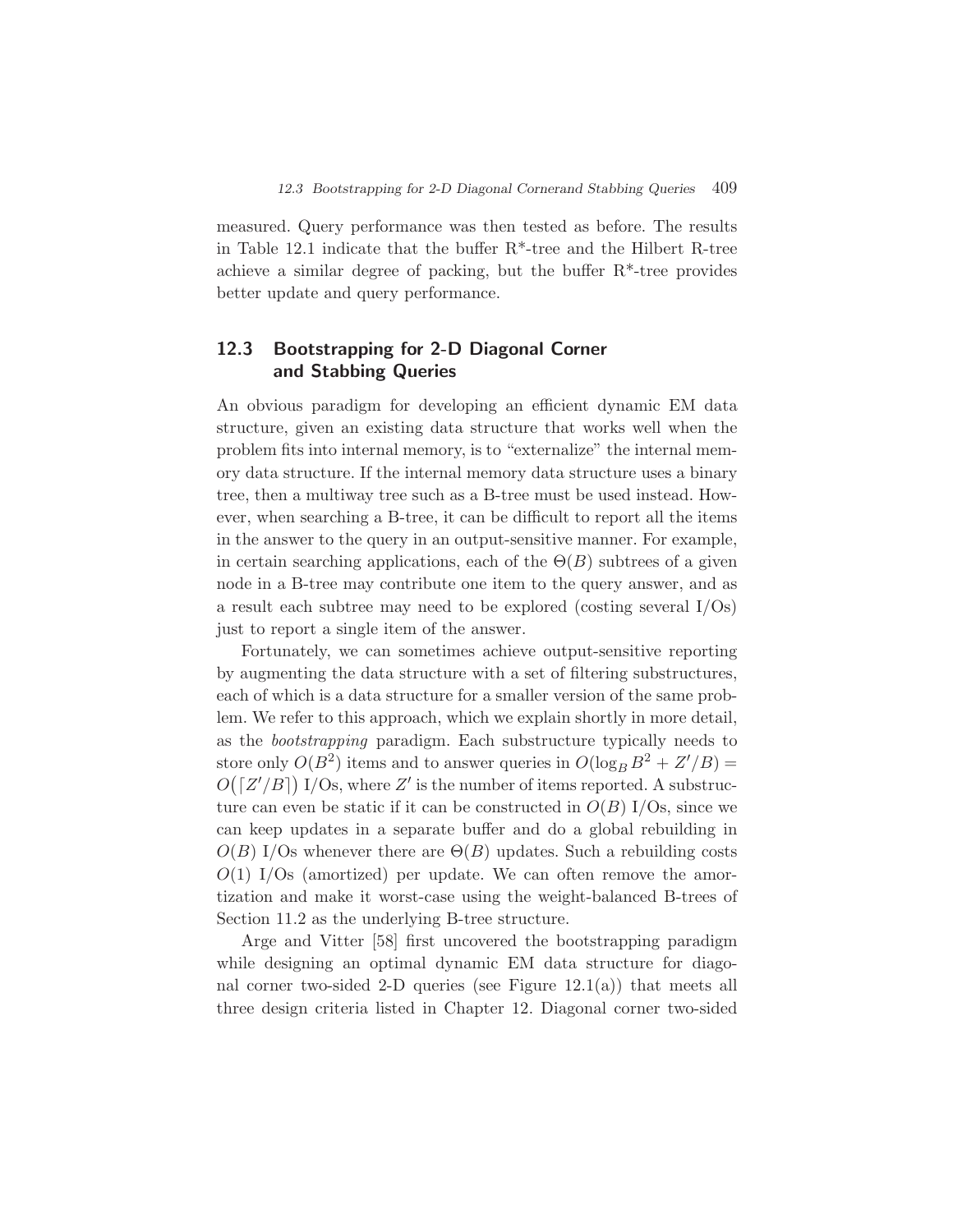#### 410 *Spatial Data Structures and Range Search*

queries are equivalent to stabbing queries, which have the following form: "Given a set of one-dimensional intervals, report all the intervals 'stabbed' by the query value x." (That is, report all intervals that contain x.) A diagonal corner query x on a set of 2-D points  $\{(a_1, b_2),\}$  $(a_2, b_2), \ldots$  is equivalent to a stabbing query x on the set of closed intervals  $\{[a_1, b_2], [a_2, b_2], \dots \}.$ 

The EM data structure for stabbing queries is a multiway version of the well-known interval tree data structure [144, 145] for internal memory, which supports stabbing queries in  $O(\log N + Z)$  CPU time and updates in  $O(\log N)$  CPU time and uses  $O(N)$  space. We can externalize it by using a weight-balanced B-tree as the underlying base externanze it by using a weight-balanced B-tree as the underlying base<br>tree, where the nodes have degree  $\Theta(\sqrt{B})$ . Each node in the base tree corresponds in a natural way to a one-dimensional range of xvalues; its  $\Theta(\sqrt{B})$  children correspond to subranges called slabs, and values, its  $\Theta(\sqrt{B^2}) = \Theta(B)$  contiguous sets of slabs are called *multislabs*, as in Section 8.1 for a similar batched problem. Each interval in the problem instance is stored in the lowest node  $v$  in the base tree whose range completely contains the interval. The interval is decomposed by  $v$ 's Completely contains the linet val. The interval is decomposed by v s<br> $\Theta(\sqrt{B})$  slabs into at most three pieces: the middle piece that completely spans one or more slabs of  $v$ , the left end piece that partially protrudes into a slab of v, and the right end piece that partially protrudes into another slab of  $v$ , as shown in Figure 12.3. The three pieces



Fig. 12.3 Internal node v of the EM priority search tree, for  $B = 64$  with  $\sqrt{B} = 8$  slabs. Node  $v$  is the lowest node in the tree completely containing the indicated interval. The middle piece of the interval is stored in the multislab list corresponding to slabs 3–5. (The multislab lists are not pictured.) The left and right end pieces of the interval are stored in the left-ordered list of slab 2 and the right-ordered list of slab 6, respectively.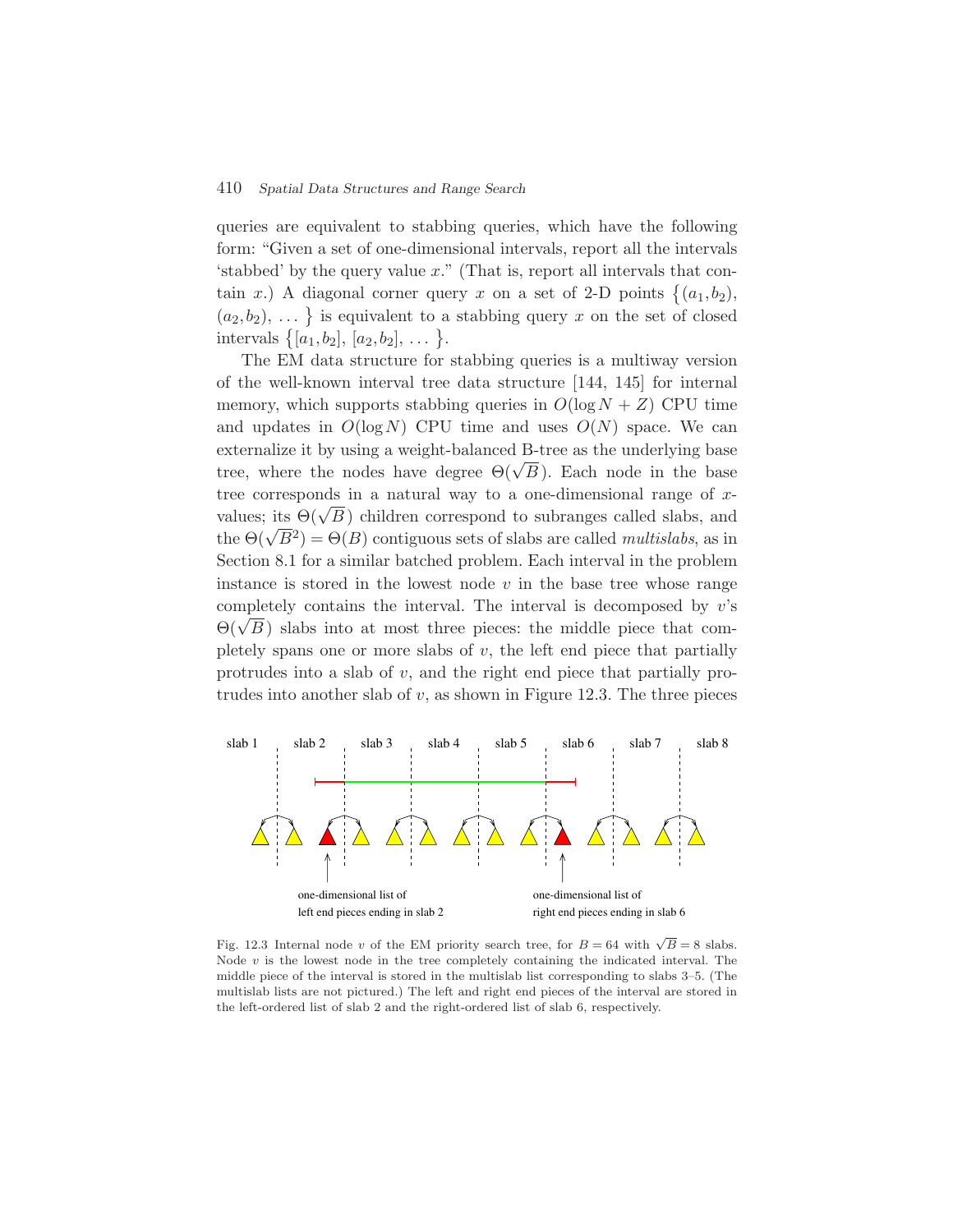are stored in substructures of  $v$ . In the example in Figure 12.3, the middle piece is stored in a list associated with the multislab it spans (corresponding to the contiguous range of slabs 3–5), the left end piece is stored in a one-dimensional list for slab 2 ordered by left endpoint, and the right end piece is stored in a one-dimensional list for slab 6 ordered by right endpoint.

Given a query value x, the intervals stabbed by x reside in the substructures of the nodes of the base tree along the search path from the root to the leaf for x. For each such node v, we consider each of  $v$ 's multislabs that contains  $x$  and report all the intervals in the multislab list. We also walk sequentially through the right-ordered list and leftordered list for the slab of  $v$  that contains  $x$ , reporting intervals in an output-sensitive way.

The big problem with this approach is that we have to spend at least one I/O per multislab containing  $x$ , regardless of how many intervals are in the multislab lists. For example, there may be  $\Theta(B)$  such multislab lists, with each list containing only a few stabbed intervals (or worse yet, none at all). The resulting query performance will be highly nonoptimal. The solution, according to the bootstrapping paradigm, is to use a substructure in each node consisting of an optimal static data structure for a smaller version of the same problem; a good choice is the corner data structure developed by Kanellakis et al. [210]. The corner substructure in this case is used to store all the intervals from the "sparse" multislab lists, namely, those that contain fewer than  $B$  intervals, and thus the substructure contains only  $O(B^2)$  intervals. When visiting node  $v$ , we access only  $v$ 's nonsparse multislab lists, each of which contributes  $Z' \geq B$  intervals to the answer, at an output-sensitive cost of  $O(Z'/B)$  I/Os, for some Z'. The remaining Z'' stabbed intervals stored in  $v$  can be found by a single query to  $v$ 's corner substructure, at a cost of  $O(\log_B B^2 + Z''/B) = O(|Z''/B|)$  I/Os. Since there are  $O(\log_B N)$  nodes along the search path in the base tree, the total collection of Z stabbed intervals is reported in  $O(\log_B N + z)$  I/Os, which is optimal. Using a weight-balanced B-tree as the underlying base tree allows the static substructures to be rebuilt in worst-case optimal I/O bounds.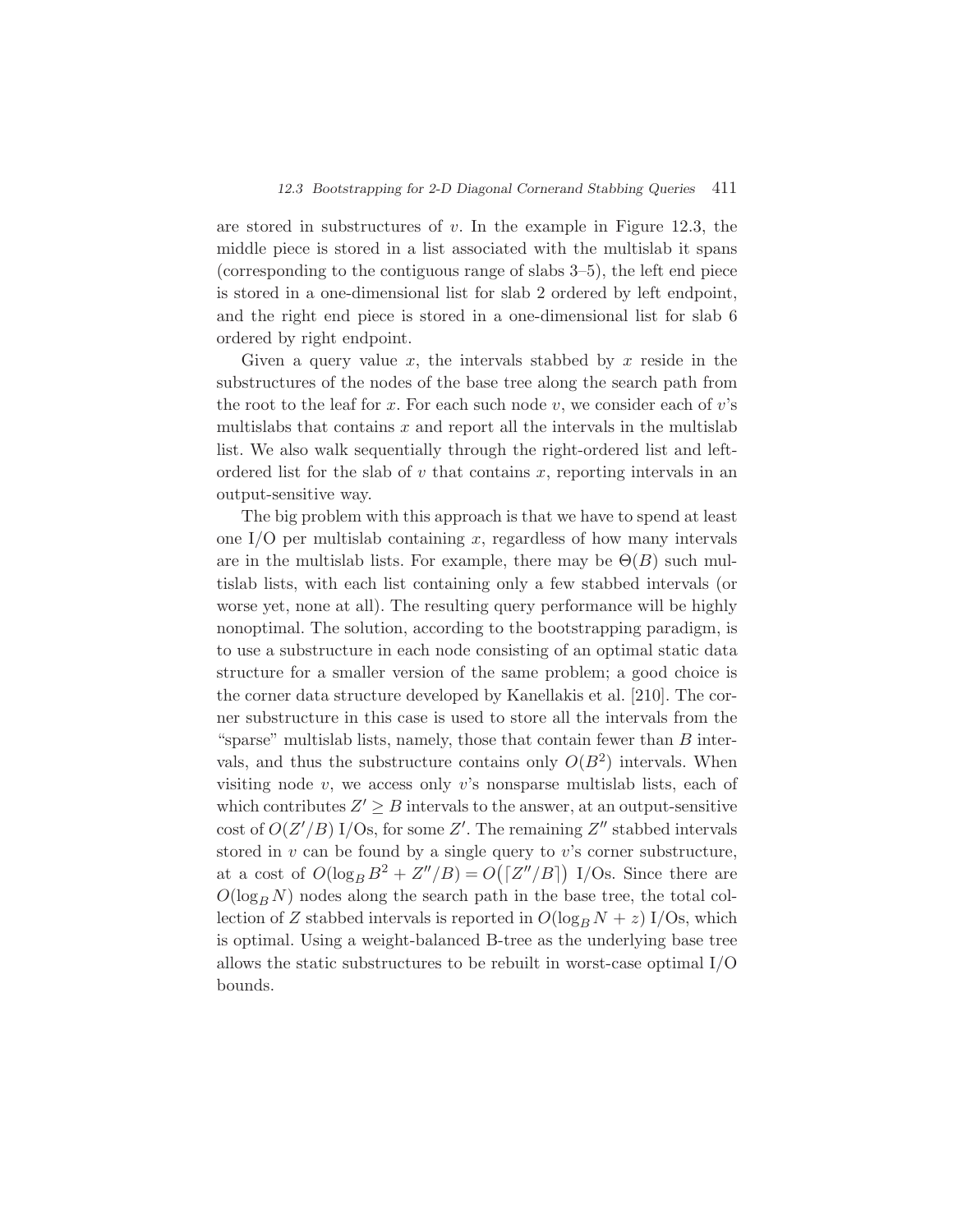#### 412 *Spatial Data Structures and Range Search*

The above bootstrapping approach also yields dynamic EM segment trees with optimal query and update bound and  $O(n \log_B N)$ -block space usage.

Stabbing queries are important because, when combined with onedimensional range queries, they provide a solution to *dynamic interval management*, in which one-dimensional intervals can be inserted and deleted, and intersection queries can be performed. These operations support indexing of one-dimensional constraints in constraint databases. Other applications of stabbing queries arise in graphics and GIS. For example, Chiang and Silva [106] apply the EM interval tree structure to extract at query time the boundary components of the isosurface (or contour) of a surface. A data structure for a related problem, which in addition has optimal output complexity, appears in [10]. Range-max and stabbing-max queries are studied in [13, 15].

# **12.4 Bootstrapping for Three-Sided Orthogonal 2-D Range Search**

Arge et al. [50] provide another example of the bootstrapping paradigm by developing an optimal dynamic EM data structure for three-sided orthogonal 2-D range searching (see Figure  $12.1(c)$ ) that meets all three design criteria. In internal memory, the optimal structure is the priority search tree [251], which answers three-sided range queries in  $O(\log N + Z)$  CPU time, does updates in  $O(\log N)$  CPU time, and uses  $O(N)$  space. The EM structure of Arge et al. [50] is an externalization of the priority search tree, using a weight-balanced B-tree as the underlying base tree. Each node in the base tree corresponds to a one-dimensional range of x-values, and its  $\Theta(B)$  children correspond to subranges consisting of vertical slabs. Each node  $v$  contains a small substructure called a *child cache* that supports three-sided queries. Its child cache stores the "Y-set"  $Y(w)$  for each of the  $\Theta(B)$  children w of v. The Y-set  $Y(w)$  for child w consists of the highest  $\Theta(B)$  points in w's slab that are not already stored in the child cache of some ancestor of v. There are thus a total of  $\Theta(B^2)$  points stored in v's child cache.

We can answer a three-sided query of the form  $[x_1,x_2] \times [y_1,+\infty)$  by visiting a set of nodes in the base tree, starting with the root. For each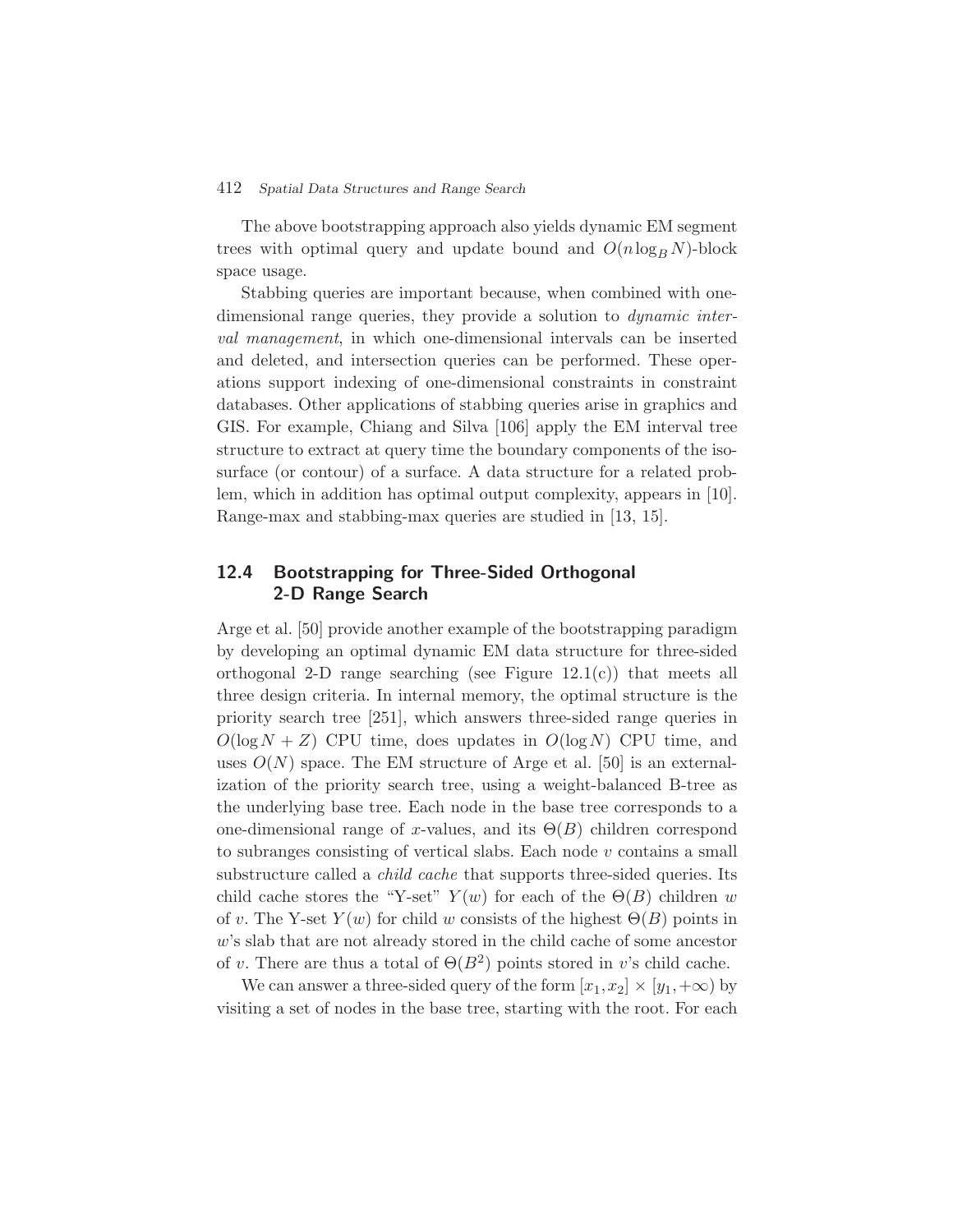visited node v, we pose the query  $[x_1,x_2] \times [y_1,+\infty)$  to v's child cache and output the results. The following rules are used to determine which of v's children to visit: We visit v's child  $w$  if either

- (1) w is along the leftmost search path for  $x_1$  or the rightmost search path for  $x_2$  in the base tree, or
- (2) the entire Y-set  $Y(w)$  is reported when v's child cache is queried.

(See Figure 12.4.) There are  $O(\log_B N)$  nodes w that are visited because of rule 1. When rule 1 is not satisfied, rule 2 provides an effective filtering mechanism to guarantee output-sensitive reporting: The I/O cost for initially accessing a child node w can be "charged" to the  $\Theta(B)$  points of  $Y(w)$  reported from v's child cache; conversely, if not all of  $Y(w)$  is reported, then the points stored in w's subtree will be too low to satisfy the query, and there is no need to visit  $w$  (see Figure 12.4(b)). Provided that each child cache can be queried in  $O(1)$ I/Os plus the output-sensitive cost to output the points satisfying the query, the resulting overall query time is  $O(\log_B N + z)$ , as desired.

All that remains is to show how to query a child cache in a constant number of I/Os, plus the output-sensitive cost. Arge et al. [50]



Fig. 12.4 Internal node v of the EM priority search tree, with slabs (children)  $w_1, w_2$ ,  $..., w_5$ . The Y-sets of each child, which are stored collectively in v's child cache, are indicated by the bold points. (a) The three-sided query is completely contained in the  $x$ range of  $w_2$ . The relevant (bold) points are reported from  $v$ 's child cache, and the query is recursively answered in  $w_2$ . (b) The three-sided query spans several slabs. The relevant (bold) points are reported from v's child cache, and the query is recursively answered in  $w_2$ ,  $w_3$ , and  $w_5$ . The query is not extended to  $w_4$  in this case because not all of its Y-set  $Y(w_4)$ (stored in v's child cache) satisfies the query, and as a result none of the points stored in w4's subtree can satisfy the query.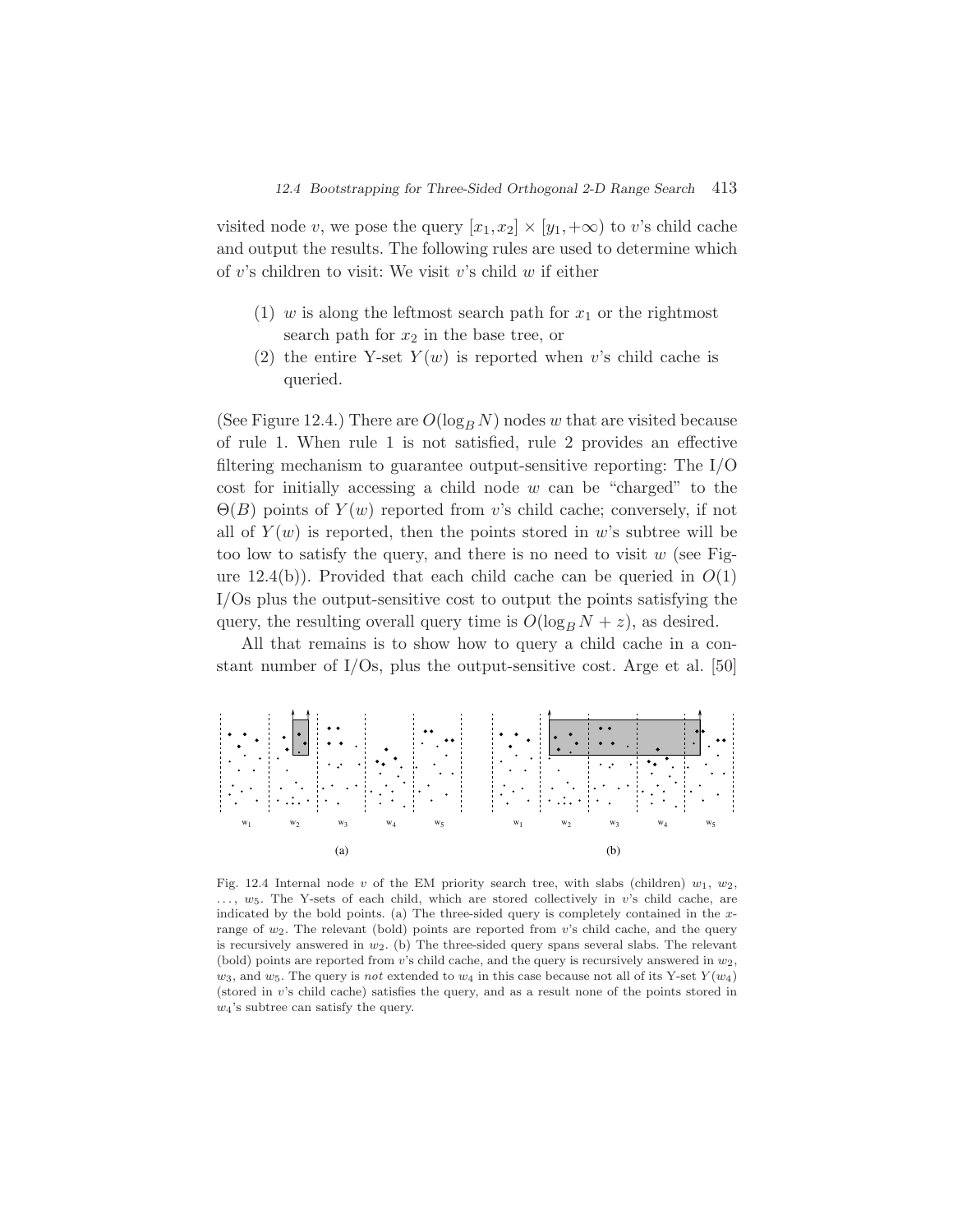#### 414 *Spatial Data Structures and Range Search*

provide an elegant and optimal static data structure for three-sided range search, which can be used in the EM priority search tree described above to implement the child caches of size  $O(B^2)$ . The static structure is a persistent B-tree optimized for batched construction. When used for  $O(B^2)$  points, it occupies  $O(B)$  blocks, can be built in  $O(B)$  I/Os, and supports three-sided queries in  $O([Z'/B])$  I/Os per query, where  $Z'$  is the number of points reported. The static structure is so simple that it may be useful in practice on its own.

Both the three-sided structure developed by Arge et al. [50] and the structure for two-sided diagonal queries discussed in Section 12.3 satisfy Criteria 1–3 of Chapter 12. So in a sense, the three-sided query structure subsumes the diagonal two-sided structure, since three-sided queries are more general. However, diagonal two-sided structure may prove to be faster in practice, because in each of its corner substructures, the data accessed during a query are always in contiguous blocks, whereas the static substructures used in three-sided search do not guarantee block contiguity.

On a historical note, earlier work on two-sided and three-sided queries was done by Ramaswamy and Subramanian [289] using the notion of *path caching*; their structure met Criterion 1 but had higher storage overheads and amortized and/or nonoptimal update bounds. Subramanian and Ramaswamy [323] subsequently developed the *prange tree* data structure for three-sided queries, with optimal linear disk space and nearly optimal query and amortized update bounds.

## **12.5 General Orthogonal 2-D Range Search**

The dynamic data structure for three-sided range searching can be generalized using the filtering technique of Chazelle [98] to handle general four-sided queries with optimal I/O query bound  $O(\log_B N + z)$  and optimal disk space usage  $O(n(\log n)/\log(\log_B N + 1))$  [50]. The update bound becomes  $O((\log_B N)(\log n)/\log(\log_B N + 1))$ , which may not be optimal.

The outer level of the structure is a balanced  $(\log_B N + 1)$ -way 1-D search tree with  $\Theta(n)$  leaves, oriented, say, along the x-dimension. It therefore has about  $(\log n)/\log(\log_B N + 1)$  levels. At each level of the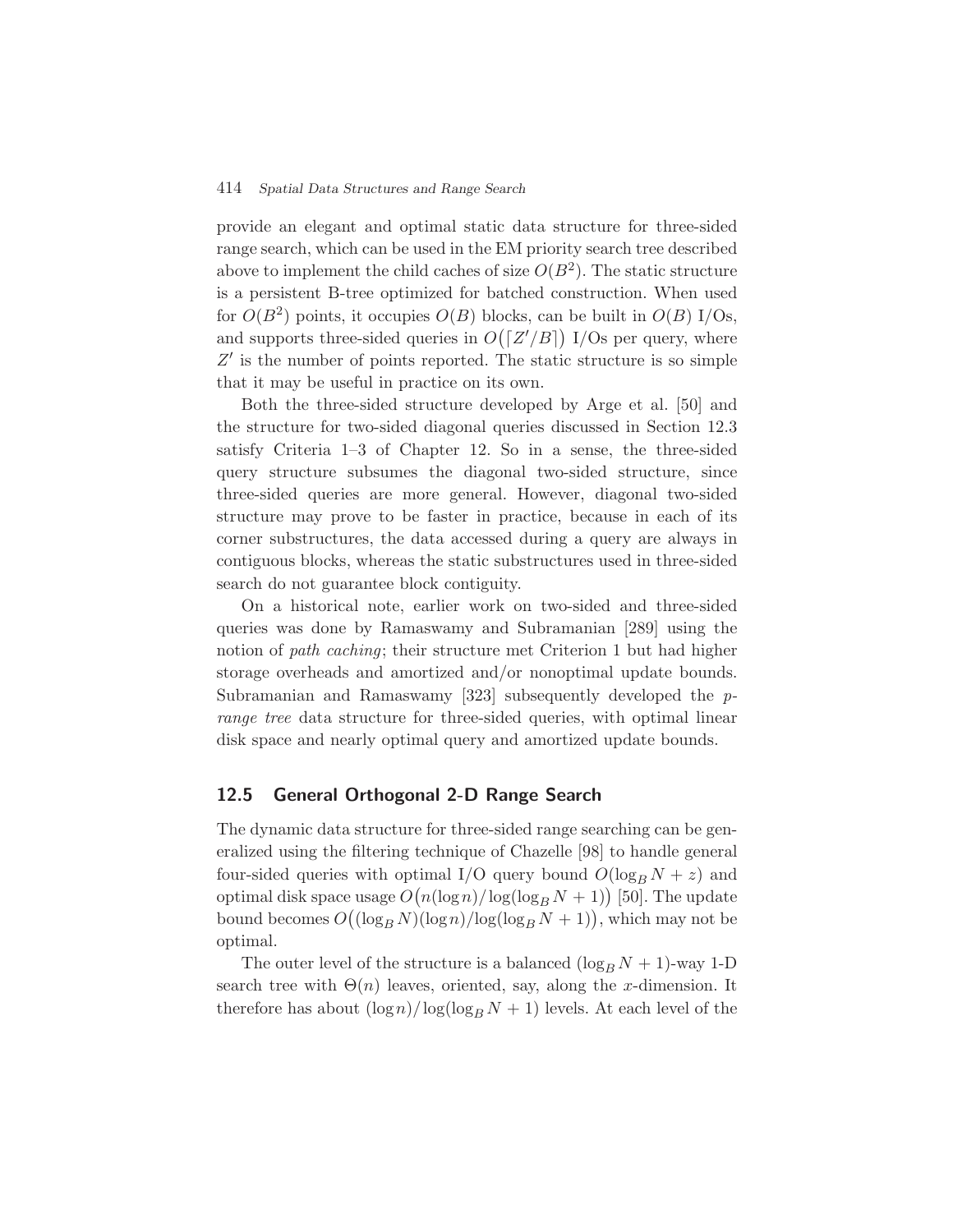tree, each point of the problem instance is stored in four substructures (described below) that are associated with the particular tree node at that level that spans the x-value of the point. The space and update bounds quoted above follow from the fact that the substructures use linear space and can be updated in  $O(\log_B N)$  I/Os.

To search for the points in a four-sided query rectangle  $[x_1,x_2] \times$  $[y_1,y_2]$ , we decompose the four-sided query in the following natural way into two three-sided queries, a stabbing query, and  $\log_B N - 1$  list traversals: We find the lowest node  $v$  in the tree whose  $x$ -range contains  $[x_1,x_2]$ . If v is a leaf, we can answer the query in a single I/O. Otherwise we query the substructures stored in those children of  $v$  whose  $x$ -ranges intersect  $[x_1,x_2]$ . Let  $2 \le k \le \log_B N + 1$  be the number of such children. The range query when restricted to the leftmost such child of  $v$  is a three-sided query of the form  $[x_1,+\infty] \times [y_1,y_2]$ , and when restricted to the rightmost such child of  $v$ , the range query is a three-sided query of the form  $[-\infty, x_2] \times [y_1, y_2]$ . Two of the substructures at each node are devoted for three-sided queries of these types; using the linear-sized data structures of Arge et al. [50] in Section 12.4, each such query can be done in  $O(\log_B N + z)$  I/Os.

For the  $k-2$  intermediate children of v, their x-ranges are completely contained inside the x-range of the query rectangle, and thus we need only do  $k-2$  list traversals in y-order and retrieve the points whose y-values are in the range  $[y_1,y_2]$ . If we store the points in each node in y-order (in the third type of substructure), the Z' output points from a node can be found in  $O([Z'/B])$  I/Os, once a starting point in the linear list is found. We can find all  $k - 2$ starting points via a single query to a stabbing query substructure  $S$ associated with  $v$ . (This structure is the fourth type of substructure.) For each two y-consecutive points  $(a_i, b_i)$  and  $(a_{i+1}, b_{i+1})$  associated with a child of v, we store the y-interval  $[b_i, b_{i+1}]$  in S. Note that S contains intervals contributed by each of the  $\log_B N + 1$  children of v. By a single stabbing query with query value  $y_1$ , we can thus identify the k – 2 starting points in only  $O(\log_B N)$  I/Os [58], as described in Section 12.3. (We actually get starting points for all the children of  $v$ , not just the  $k-2$  ones of interest, but we can discard the starting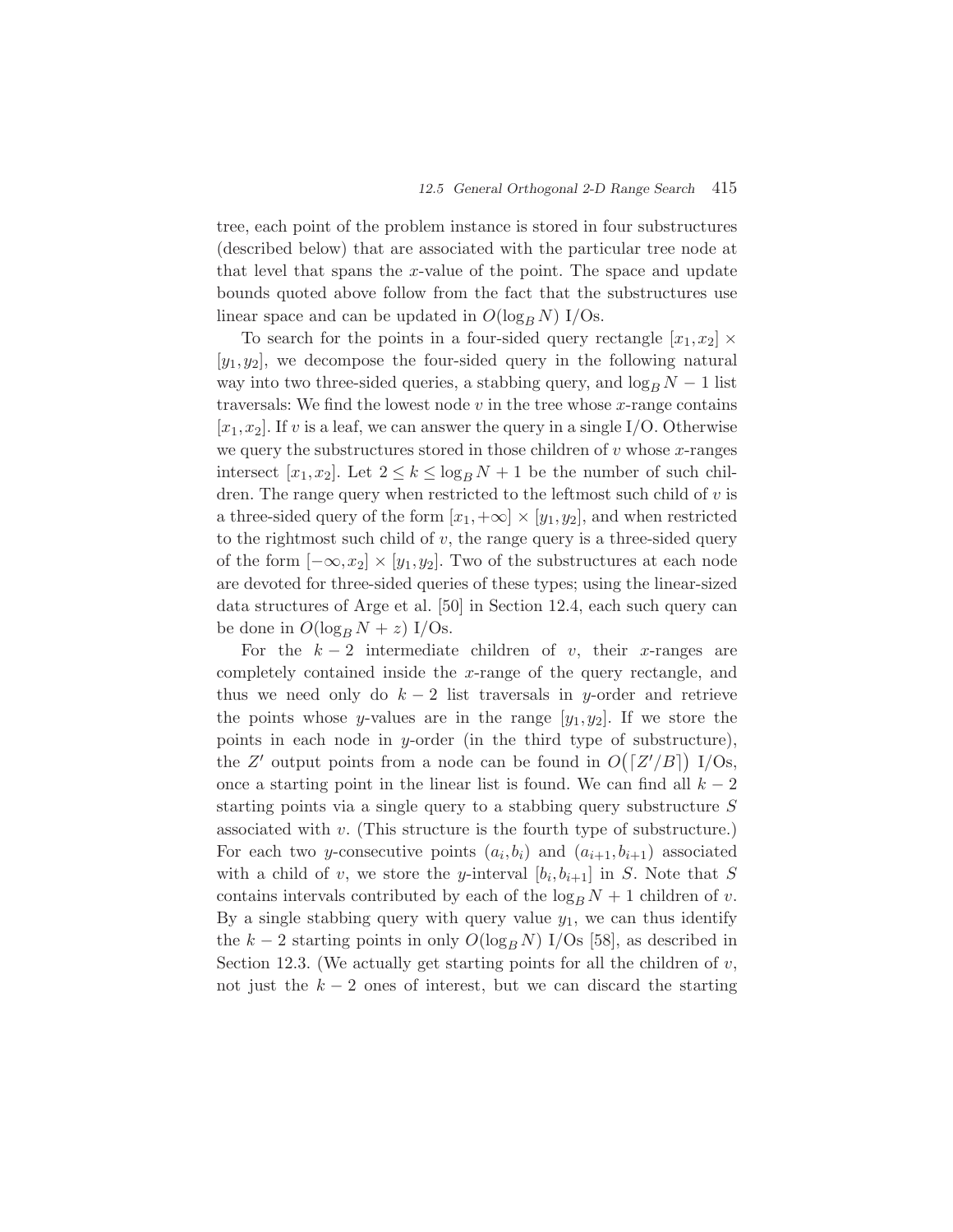points that we do not need.) The total number of I/Os to answer the range query is thus  $O(\log_B N + z)$ , which is optimal.

Atallah and Prabhakar [62] and Bhatia et al. [86] consider the problem of how to tile a multidimensional array of blocks onto parallel disks so that range queries on a range queries can be answered in nearoptimal time.

# **12.6 Other Types of Range Search**

Govindarajan et al. [181] develop data structures for 2-D range-count and range-sum queries. For other types of range searching, such as in higher dimensions and for nonorthogonal queries, different filtering techniques are needed. So far, relatively little work has been done, and many open problems remain.

Vengroff and Vitter [336] develop the first theoretically nearoptimal EM data structure for static three-dimensional orthogonal range searching. They create a hierarchical partitioning in which all the points that dominate a query point are densely contained in a set of blocks. Compression techniques are needed to minimize disk storage. By using  $(B \log n)$ -approximate boundaries rather than B-approximate boundaries [340], queries can be done in  $O(\log_B N + z)$  I/Os, which is optimal, and the space usage is  $O(n(\log n)^{k+1}/(\log(\log n N + 1))^k)$ disk blocks to support  $(3 + k)$ -sided 3-D range queries, in which k of the dimensions  $(0 \leq k \leq 3)$  have finite ranges. The result also provides optimal  $O(\log N + Z)$ -time query performance for three-sided 3-D queries in the (internal memory) RAM model, but using  $O(N \log N)$ space.

By the reduction in [100], a data structure for three-sided 3-D queries also applies to *2-D homothetic range search*, in which the queries correspond to scaled and translated (but not rotated) transformations of an arbitrary fixed polygon. An interesting special case is "fat" orthogonal 2-D range search, where the query rectangles are required to have bounded aspect ratio (i.e., when the ratio of the longest side length to the shortest side length of the query rectangle is bounded). For example, every rectangle with bounded aspect ratio can be covered by a constant number of overlapping squares. An interesting open problem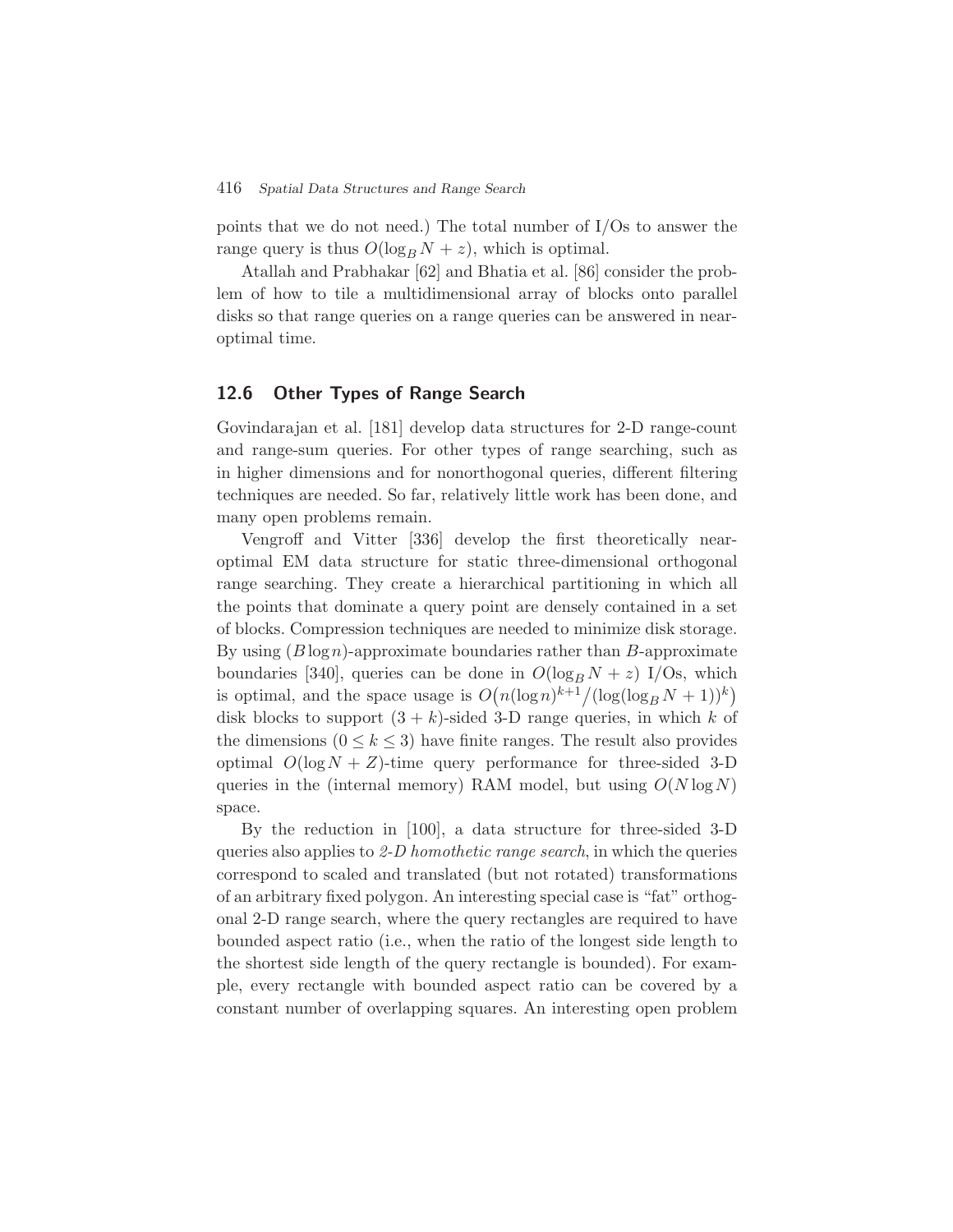is to develop linear-sized optimal data structures for fat orthogonal 2-D range search. By the reduction, one possible approach would be to develop optimal linear-sized data structures for three-sided 3-D range search.

Agarwal et al. [9] consider halfspace range searching, in which a query is specified by a hyperplane and a bit indicating one of its two sides, and the answer to the query consists of all the points on that side of the hyperplane. They give various data structures for halfspace range searching in two, three, and higher dimensions, including one that works for simplex (polygon) queries in two dimensions, but with a higher query I/O cost. They have subsequently improved the storage bounds for halfspace range queries in two dimensions to obtain an optimal static data structure satisfying Criteria 1 and 2 of Chapter 12.

The number of I/Os needed to build the data structures for 3-D orthogonal range search and halfspace range search is rather large (more than  $\Omega(N)$ ). Still, the structures shed useful light on the complexity of range searching and may open the way to improved solutions. An open problem is to design efficient construction and update algorithms and to improve upon the constant factors.

Cheng et al. [102, 103] develop efficient indexes for range queries and join queries over data with uncertainty, in which each data point has an estimated distribution of possible locations. Chien et al. [107] derive a duality relation that links the number of I/O steps and the space bound for range searching to the corresponding measures for text indexing.

Callahan et al. [94] develop dynamic EM data structures for several online problems in d dimensions. For any fixed  $\varepsilon > 0$ , they can find an approximately nearest neighbor of a query point (within a  $1 + \varepsilon$  factor of optimum) in  $O(\log_B N)$  I/Os; insertions and deletions can also be done in  $O(\log_B N)$  I/Os. They use a related approach to maintain the closest pair of points; each update costs  $O(\log_B N)$  I/Os. Govindarajan et al. [182] achieve the same bounds for closest pair by maintaining a well-separated pair decomposition. For finding nearest neighbors and approximate nearest neighbors, two other approaches are partition trees [8, 9] and locality-sensitive hashing [176]. Planar point location is studied in [37, 332], and the dual problem of planar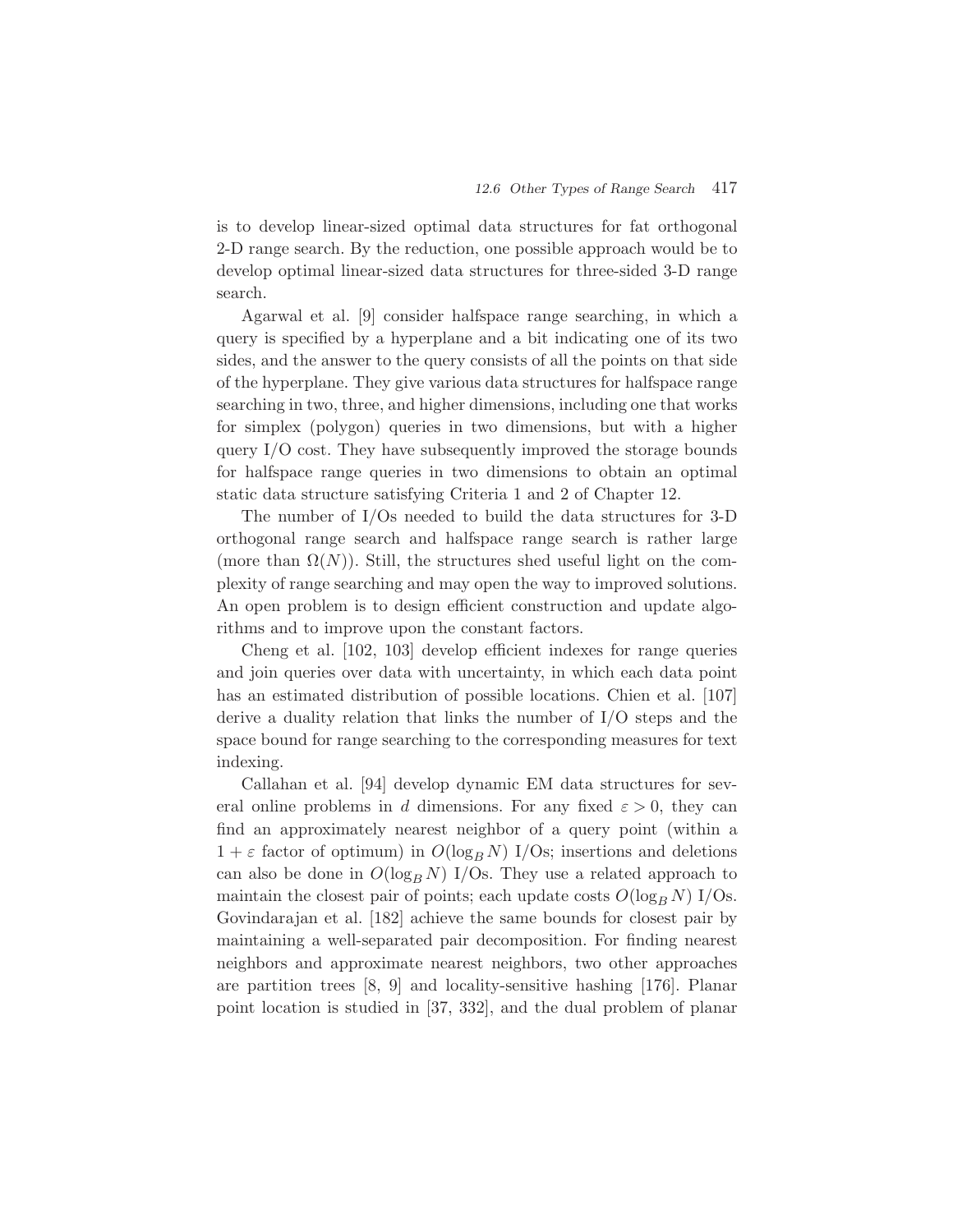point enclosure is studied in [51]. Numerous other data structures have been developed for range queries and related problems on spatial data. We refer to [18, 31, 170, 270] for a broad survey.

### **12.7 Lower Bounds for Orthogonal Range Search**

We mentioned in the introduction to the chapter that Subramanian and Ramaswamy [323] prove that no EM data structure for 2-D range searching can achieve design Criterion 1 using less than  $O(n(\log n)/\log(\log_B N + 1))$  disk blocks, even if we relax the criterion to allow  $O((\log_B N)^c + z)$  I/Os per query, for any constant c. The result holds for an EM version of the pointer machine model, based upon the approach of Chazelle [99] for the (internal memory) RAM model.

Hellerstein et al. [193] consider a generalization of the layout-based lower bound argument of Kanellakis et al. [210] for studying the tradeoff between disk space usage and query performance. They develop a model for *indexability*, in which an "efficient" data structure is expected to contain the Z points in the answer to a query compactly within  $O([Z/B]) = O([z])$  blocks. One shortcoming of the model is that it considers only data layout and ignores the search component of queries, and thus it rules out the important filtering paradigm discussed earlier in Chapter 12. For example, it is reasonable for any query algorithm to perform at least  $\log_B N$  I/Os, so if the answer size Z is at most B, an algorithm may still be able to satisfy Criterion 1 even if the items in the answer are contained within  $O(\log_B N)$  blocks rather than  $O(z) = O(1)$ blocks. Arge et al. [50] modify the model to rederive the same nonlinearspace lower bound  $O(n(\log n)/\log(\log_B N + 1))$  of Subramanian and Ramaswamy [323] for 2-D range searching by considering only answer sizes Z larger than  $(\log_B N)^cB$ , for which the number of blocks allowed to hold the items in the answer is  $Z/B = O((\log_B N)^c + z)$ . This approach ignores the complexity of how to find the relevant blocks, but as mentioned in Section 12.5 the authors separately provide an optimal 2-D range search data structure that uses the same amount of disk space and does queries in the optimal  $O(\log_B N + z)$  I/Os. Thus, despite its shortcomings, the indexability model is elegant and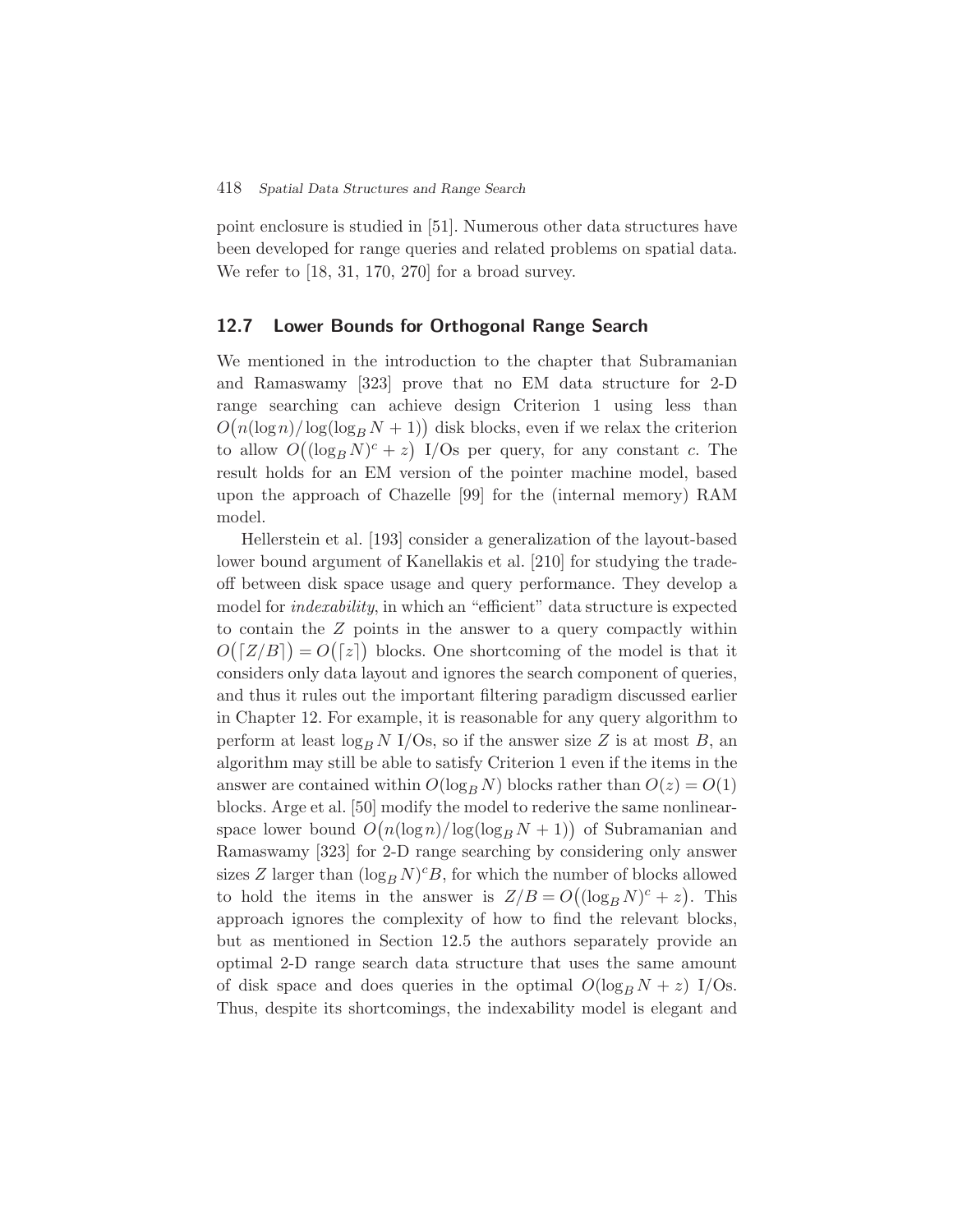can provide much insight into the complexity of blocking data in external memory. Further results in this model appear in [224, 301].

One intuition from the indexability model is that less disk space is needed to efficiently answer 2-D queries when the queries have bounded aspect ratio. An interesting question is whether R-trees and the linearspace structures of Sections 12.1 and 12.2 can be shown to perform provably well for such queries. Another interesting scenario is where the queries correspond to snapshots of the continuous movement of a sliding rectangle.

When the data structure is restricted to contain only a single copy of each point, Kanth and Singh [211] show for a restricted class of index-based trees that d-dimensional range queries in the worst case require  $\Omega(n^{1-1/d} + z)$  I/Os, and they provide a data structure with a matching bound. Another approach to achieve the same bound is the cross tree data structure [186] mentioned in Section 12.1, which in addition supports the operations of cut and concatenate.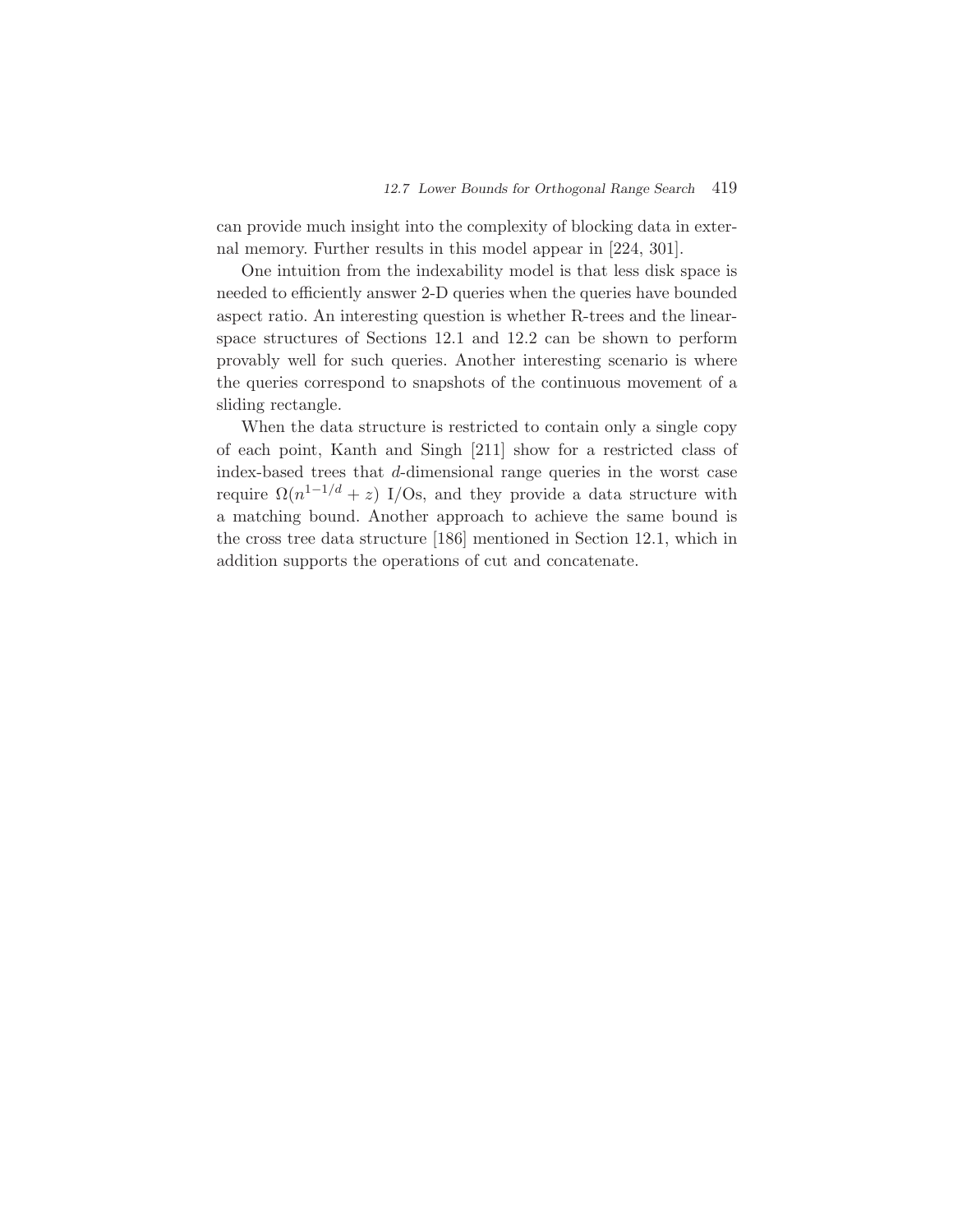# **13**

# **Dynamic and Kinetic Data Structures**

In this chapter, we consider two scenarios where data items change: *dynamic* (in which items are inserted and deleted) and *kinetic* (in which the data items move continuously along specified trajectories). In both cases, queries can be done at any time. It is often useful for kinetic data structures to allow insertions and deletions; for example, if the trajectory of an item changes, we must delete the old trajectory and insert the new one.

## **13.1 Dynamic Methods for Decomposable Search Problems**

In Chapters 10–12, we have already encountered several dynamic data structures for the problems of dictionary lookup and range search. In Chapter 12, we saw how to develop optimal EM range search data structures by externalizing some known internal memory data structures. The key idea was to use the bootstrapping paradigm, together with weight-balanced B-trees as the underlying data structure, in order to consolidate several static data structures for small instances of range searching into one dynamic data structure for the full problem. The bootstrapping technique is specific to the particular data structures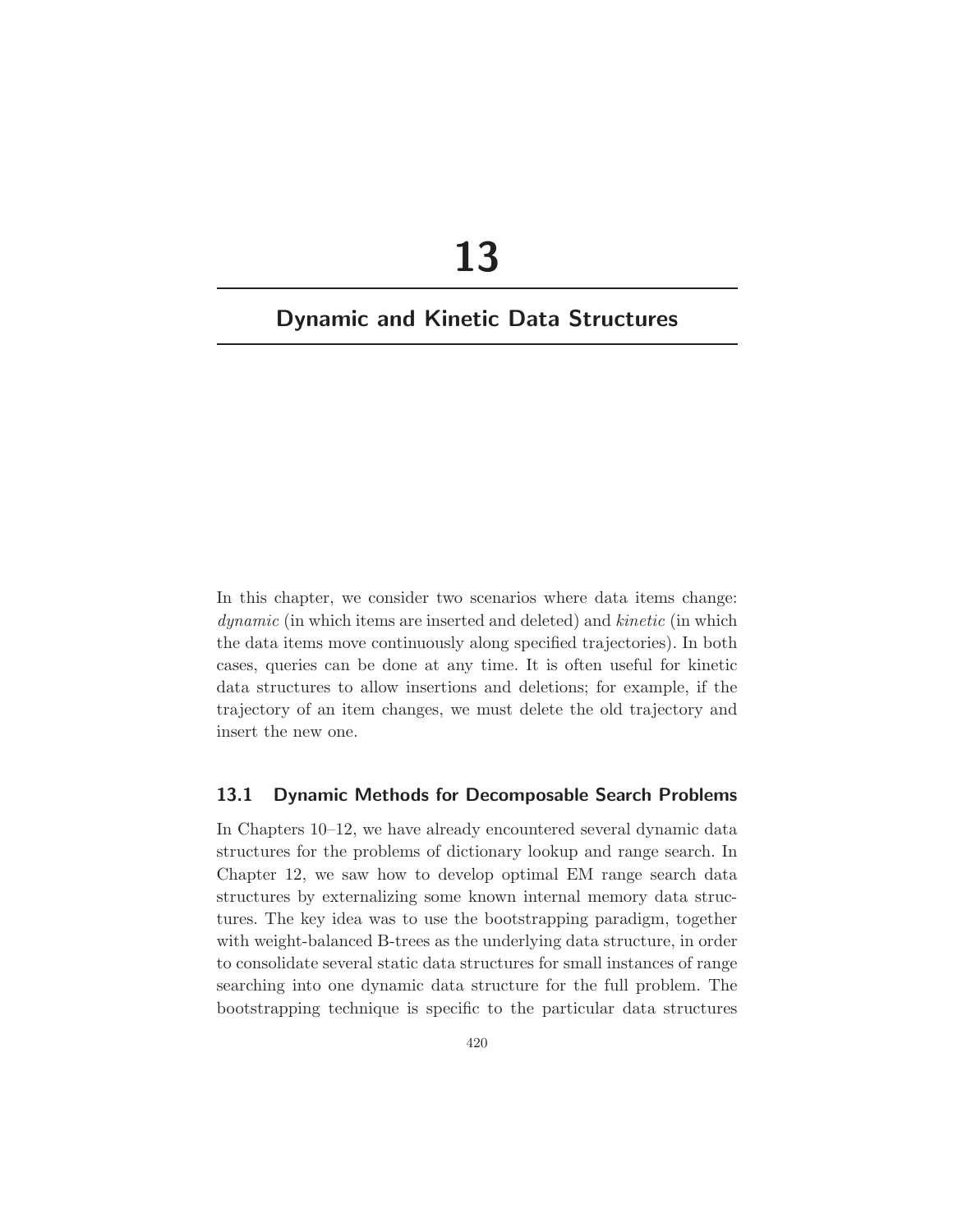involved. In this section, we look at a technique that is based upon the properties of the problem itself rather than upon that of the data structure.

We call a problem *decomposable* if we can answer a query by querying individual subsets of the problem data and then computing the final result from the solutions to each subset. Dictionary search and range searching are obvious examples of decomposable problems. Bentley developed the *logarithmic method* [83, 278] to convert efficient static data structures for decomposable problems into general dynamic ones. In the internal memory setting, the logarithmic method consists of maintaining a series of static substructures, at most one each of sizes  $1, 2, 4, 8, \ldots$ . When a new item is inserted, it is initialized in a substructure of size 1. If a substructure of size 1 already exists, the two substructures are combined into a single substructure of size 2. If there is already a substructure of size 2, they in turn are combined into a single substructure of size 4, and so on. For the current value of  $N$ , it is easy to see that the kth substructure (i.e., of size  $2^k$ ) is present exactly when the kth bit in the binary representation of  $N$  is 1. Since there are at most  $\log N$  substructures, the search time bound is  $\log N$  times the search time per substructure. As the number of items increases from 1 to N, the kth structure is built a total of  $N/2^k$  times (assuming N is a power of 2). If it can be built in  $O(2^k)$  time, the total time for all insertions and all substructures is thus  $O(N \log N)$ , making the amortized insertion time  $O(\log N)$ . If we use up to three substructures of size  $2^k$ at a time, we can do the reconstructions in advance and convert the amortized update bounds to worst-case [278].

In the EM setting, in order to eliminate the dependence upon the binary logarithm in the I/O bounds, the number of substructures must be reduced from  $\log N$  to  $\log_B N$ , and thus the maximum size of the kth substructure must be increased from  $2^k$  to  $B^k$ . As the number of items increases from 1 to N, the kth substructure has to be built  $NB/B^k$ times (when N is a power of B), each time taking  $O(B^k(\log_B N)/B)$ I/Os. The key point is that the extra factor of  $B$  in the numerator of the first term is cancelled by the factor of  $B$  in the denominator of the second term, and thus the resulting total insertion time over all N insertions and all  $\log_B N$  structures is  $O(N(\log_B N)^2)$  I/Os, which is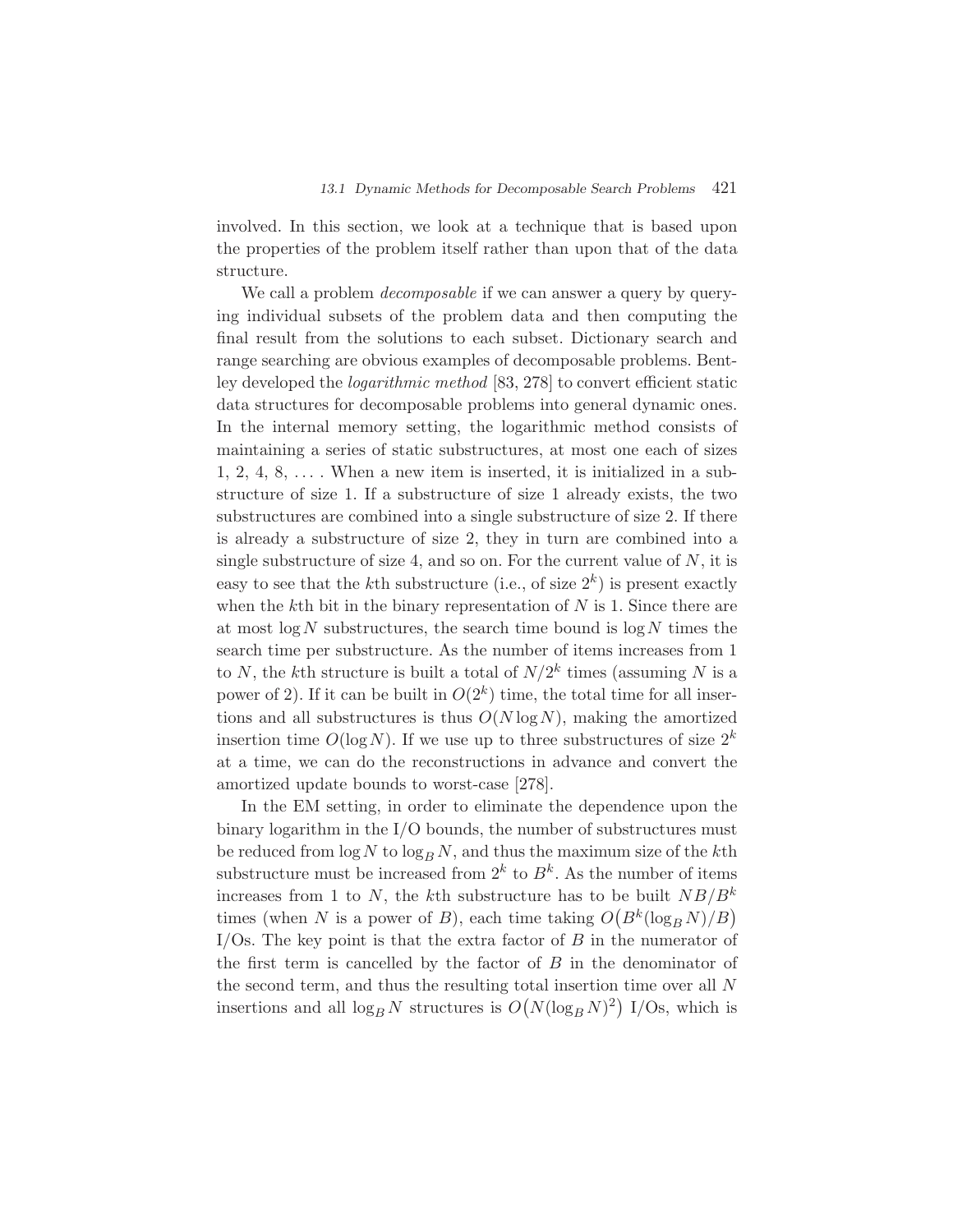### 422 *Dynamic and Kinetic Data Structures*

 $O((\log_B N)^2)$  I/Os amortized per insertion. By global rebuilding we can do deletions in  $O(\log_B N)$  I/Os amortized. As in the internal memory case, the amortized updates can typically be made worst-case.

Arge and Vahrenhold [56] obtain I/O bounds for dynamic point location in general planar subdivisions similar to those of [6], but without use of level-balanced trees. Their method uses a weight-balanced base structure at the outer level and a multislab structure for storing segments similar to that of Arge and Vitter [58] described in Section 12.3. They use the logarithmic method to construct a data structure to answer vertical rayshooting queries in the multislab structures. The method relies upon a total ordering of the segments, but such an ordering can be changed drastically by a single insertion. However, each substructure in the logarithmic method is static (until it is combined with another substructure), and thus a static total ordering can be used for each substructure. The authors show by a type of fractional cascading that the queries in the  $\log_B N$  substructures do not have to be done independently, which saves a factor of  $\log_B N$  in the I/O cost, but at the cost of making the data structures amortized instead of worst-case.

Agarwal et al. [11] apply the logarithmic method (in both the binary form and B-way variant) to get EM versions of kd-trees, BBD trees, and BAR trees.

# **13.2 Continuously Moving Items**

Early work on temporal data generally concentrated on time-series or multiversion data [298]. A question of growing interest in this mobile age is how to store and index continuously moving items, such as mobile telephones, cars, and airplanes (e.g., see [283, 297, 356]). There are two main approaches to storing moving items: The first technique is to use the same sort of data structure as for nonmoving data, but to update it whenever items move sufficiently far so as to trigger important combinatorial *events* that are relevant to the application at hand [73]. For example, an event relevant for range search might be triggered when two items move to the same horizontal displacement (which happens when the x-ordering of the two items is about to switch). A different approach is to store each item's location and speed trajectory, so that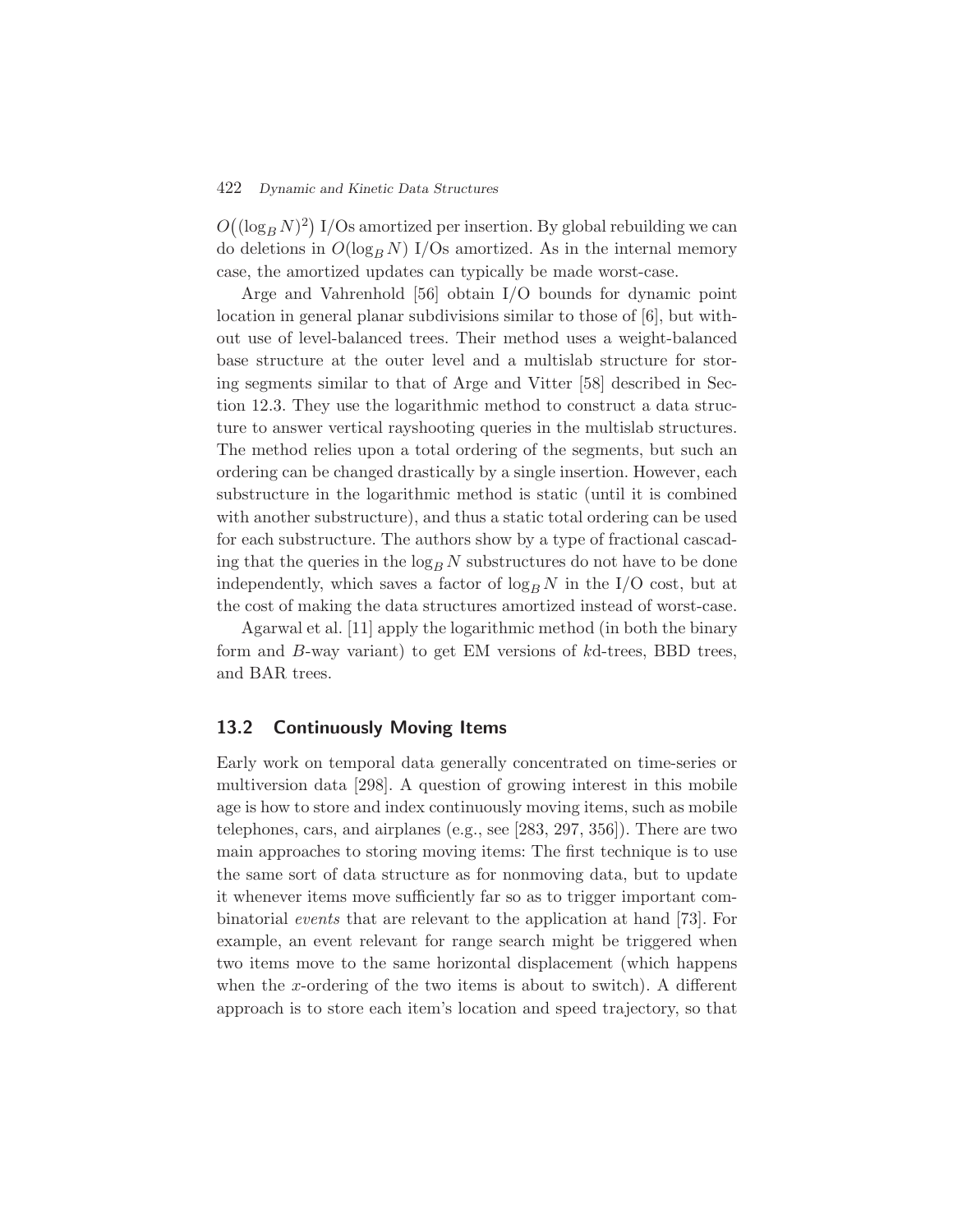no updating is needed as long as the item's trajectory plan does not change. Such an approach requires fewer updates, but the representation for each item generally has higher dimension, and the search strategies are therefore less efficient.

Kollios et al. [223] developed a linear-space indexing scheme for moving points along a (one-dimensional) line, based upon the notion of partition trees. Their structure supports a variety of range search and approximate nearest neighbor queries. For example, given a range and time, the points in that range at the indicated time can be retrieved in  $O(n^{1/2+\epsilon}+k)$  I/Os, for arbitrarily small  $\epsilon > 0$ . Updates require  $O((\log n)^2)$  I/Os. Agarwal et al. [8] extend the approach to handle range searches in two dimensions, and they improve the update bound to  $O((\log_B n)^2)$  I/Os. They also propose an event-driven data structure with the same query times as the range search data structure of Arge and Vitter [50] discussed in Section 12.5, but with the potential need to do many updates. A hybrid data structure combining the two approaches permits a tradeoff between query performance and update frequency.

R-trees offer a practical generic mechanism for storing multidimensional points and are thus a natural alternative for storing mobile items. One approach is to represent time as a separate dimension and to cluster trajectories using the R-tree heuristics. However, the orthogonal nature of the R-tree does not lend itself well to diagonal trajectories. For the case of points moving along linear trajectories, Saltenis et al. [297] build an R-tree (called the TPR-tree) upon only the spatial dimensions, but parameterize the bounding box coordinates to account for the movement of the items stored within. They maintain an outer approximation of the true bounding box, which they periodically update to refine the approximation. Agarwal and Har-Peled [19] show how to maintain a provably good approximation of the minimum bounding box with need for only a constant number of refinement events. Agarwal et al. [12] develop persistent data structures where query time degrades in proportion to how far the time frame of the query is from the current time. Xia et al. [359] develop change-tolerant versions of R-trees with fast update capabilities in practice.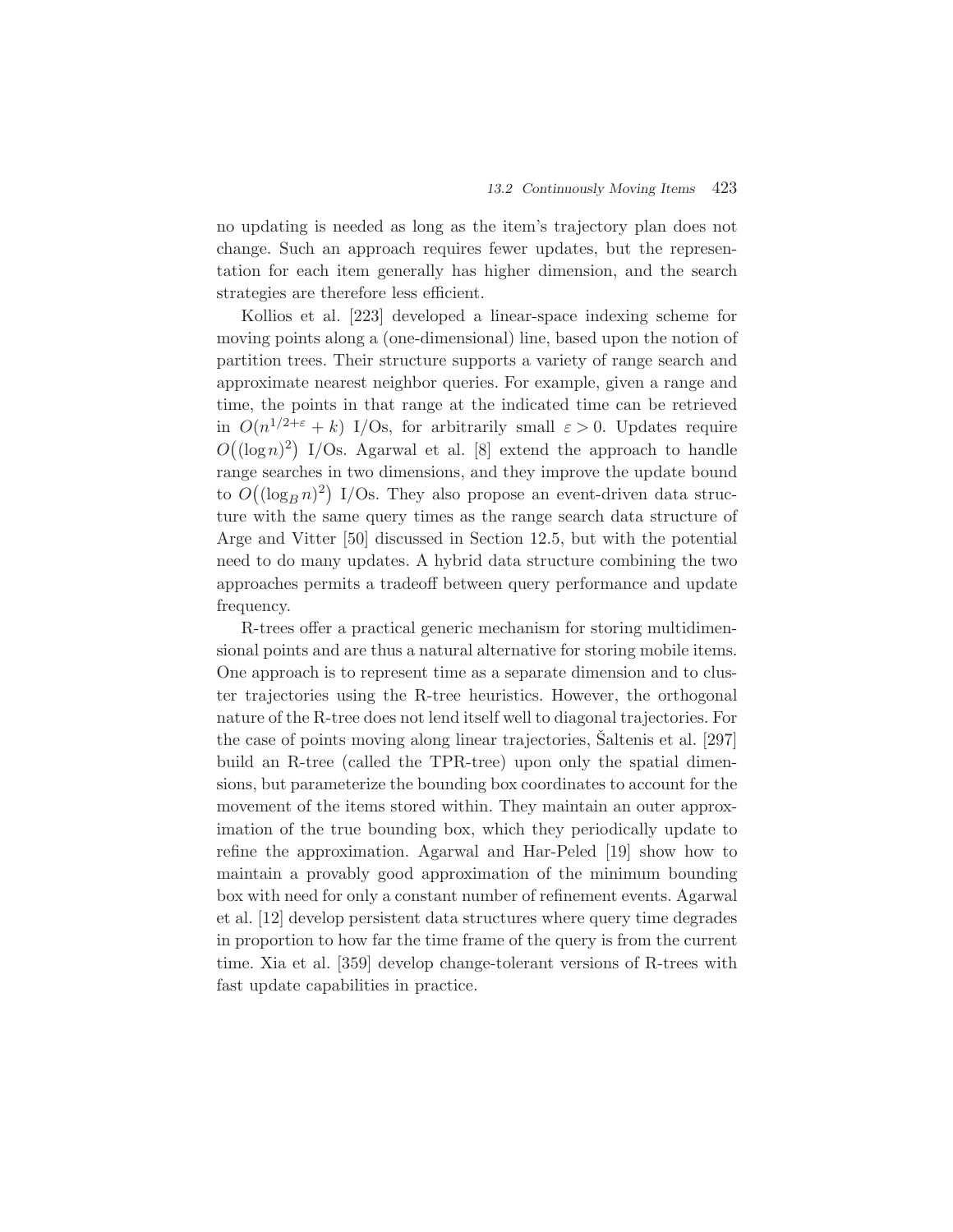# **14**

# **String Processing**

In this chapter, we survey methods used to process strings in external memory, such as inverted files, search trees, suffix trees, suffix arrays, and sorting, with particular attention to more recent developments.

For the case of strings we make the following modifications to our standard notation:

- $K =$  number of strings;
- $N =$  total length of all strings (in units of characters);
- $M =$  internal memory size (in units of characters);
- $B = \text{block transfer size (in units of characters)}.$

where  $M < N$ , and  $1 \leq B \leq M/2$ . The characters are assumed to come from an alphabet  $\Sigma$  of length  $\Sigma$ ; that is, each character is represented in  $\log|\Sigma|$  bits.

## **14.1 Inverted Files**

The simplest and most commonly used method to index text in large documents or collections of documents is the *inverted file*, which is analogous to the index at the back of a book. The words of interest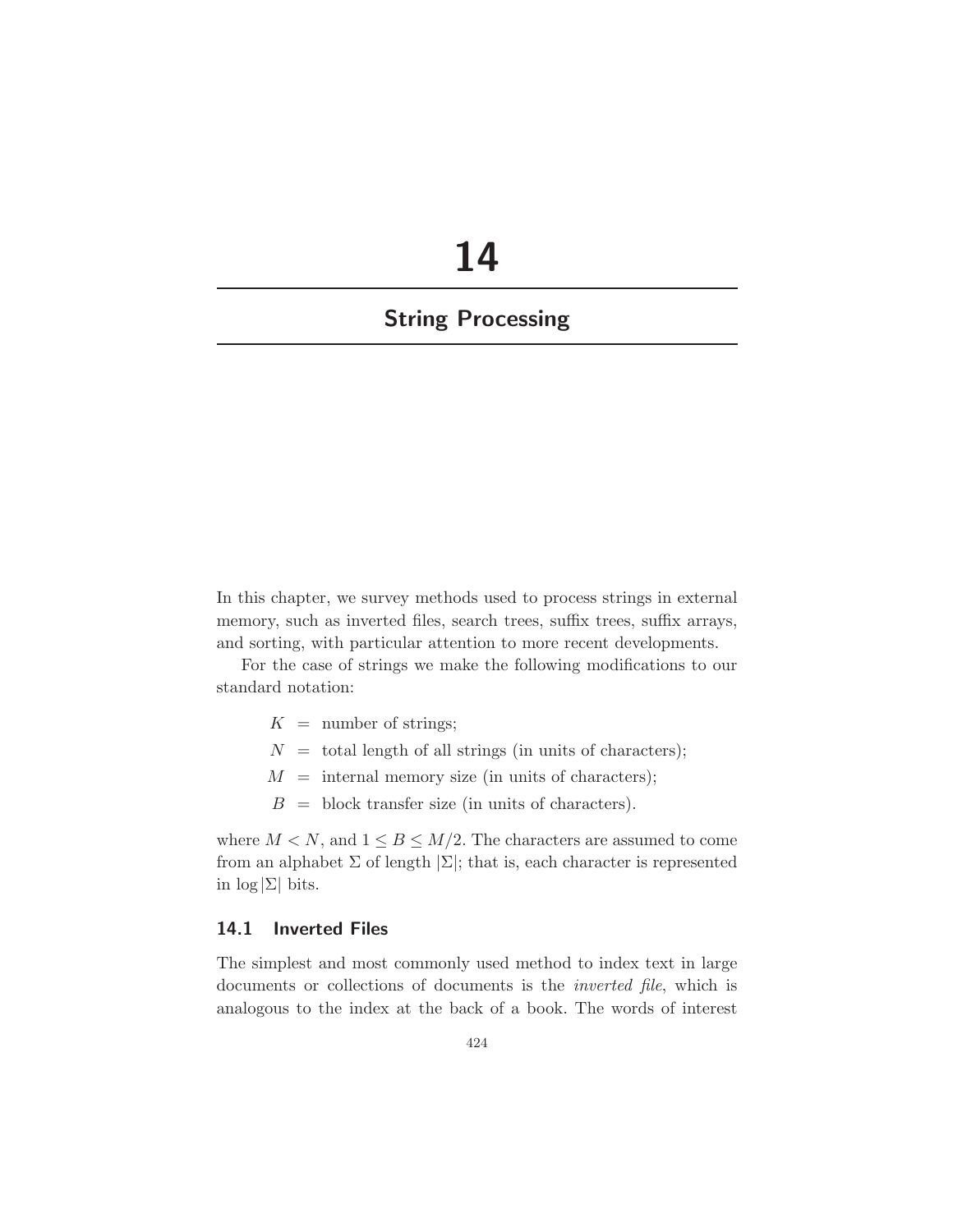in the text are sorted alphabetically, and each item in the sorted list has a list of pointers to the occurrences of that word in the text. In an EM setting, it makes sense to use a hybrid approach, in which the text is divided into large chunks (consisting of one or more blocks) and an inverted file is used to specify the chunks containing each word; the search within a chunk can be carried out by using a fast sequential method, such as the Knuth–Morris–Pratt [222] or Boyer–Moore [88] methods. This particular hybrid method was introduced as the basis of the widely used GLIMPSE search tool [247]. Another way to index text is to use hashing to get small signatures for portions of text. The reader is referred to [66, 166] for more background on the above methods.

## **14.2 String B-Trees**

In a conventional B-tree,  $\Theta(B)$  unit-sized keys are stored in each internal node to guide the searching, and thus the entire node fits into one or two blocks. However, if the keys are variable-sized text strings, the keys can be arbitrarily long, and there may not be enough space to store  $\Theta(B)$  strings per node. Pointers to  $\Theta(B)$  strings could be stored instead in each node, but access to the strings during search would require more than a constant number of I/Os per node. In order to save space in each node, Bayer and Unterauer [75] investigated the use of prefix representations of keys.

Ferragina and Grossi [157, 158] developed an elegant generalization of the B-tree called the *string B-tree* or simply *SB-tree* (not to be confused with the SB-tree [275] mentioned in Section 11.1). An SBtree differs from a conventional B-tree in the way that each  $\Theta(B)$ -way branching node is represented. An individual node of the SB-tree is represented by a digital tree (or *trie* for short), as pictured in Figure 14.1. The  $\Theta(B)$  keys of the SB-tree node form the leaves of the trie. The particular variant of trie is the compressed *Patricia trie* data structure [220, 261], in which all the internal nodes are non-unary branching nodes, and as a result the entire Patricia trie has size  $\Theta(B)$  and can fit into a single disk block.

Each of its internal Patricia nodes stores an index (a number from 0 to  $L$ , where  $L$  is the maximum length of a leaf) and a one-character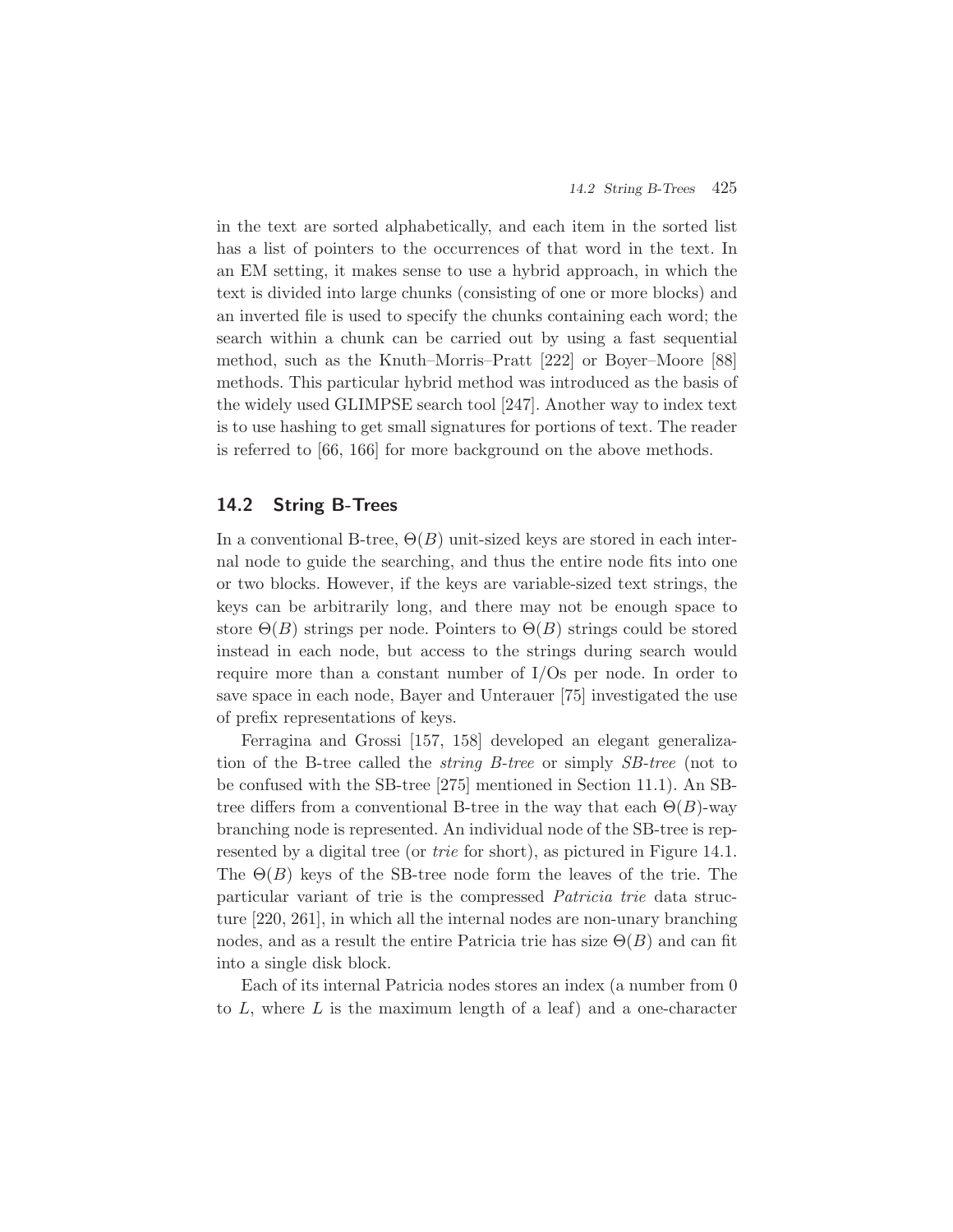#### 426 *String Processing*



Fig. 14.1 Patricia trie representation of a single node of an SB-tree, with branching factor  $B = 8$ . The seven strings used for partitioning are pictured at the leaves; in the actual data structure, pointers to the strings, not the strings themselves, are stored at the leaves. The pointers to the B children of the SB-tree node are also stored at the leaves.

label for each of its outgoing edges. Navigation from root to leaf in the Patricia trie is done using the bit representation of the strings. For example, suppose we want to search for the leaf "abac." We start at the root, which has index 0; the index indicates that we should examine character 0 of the search string "abac" (namely, "a"), which leads us to follow the branch labeled "a" (left branch). The next node we encounter has index 3, and so we examine character 3 (namely, "c"), follow the branch labeled "c" (right branch), and arrive at the leaf "abac."

Searching for a text string that does not match one of the leaves is more complicated and exploits the full power of the data structure, using an amortization technique of Ajtai et al. [25]. Suppose we want to search for "bcbabcba." Starting at the root, with index 0, we examine character 0 of "bcbabcba" (namely, "b") and follow the branch labeled "b" (right branch). We continue searching in this manner, which leads along the rightmost path, examining indexes 4 and 6, and eventually we arrive at the far-right leaf "bcbcbbba." However, the search string "bcbabcba" does not match the leaf string "bcbcbbba." The problem is that they differ at index 3, but only indexes 0, 4, and 6 were examined in the traversal, and thus the difference was not detected.

In order to determine efficiently whether or not there is a match, we go back and sequentially compare the characters of the search string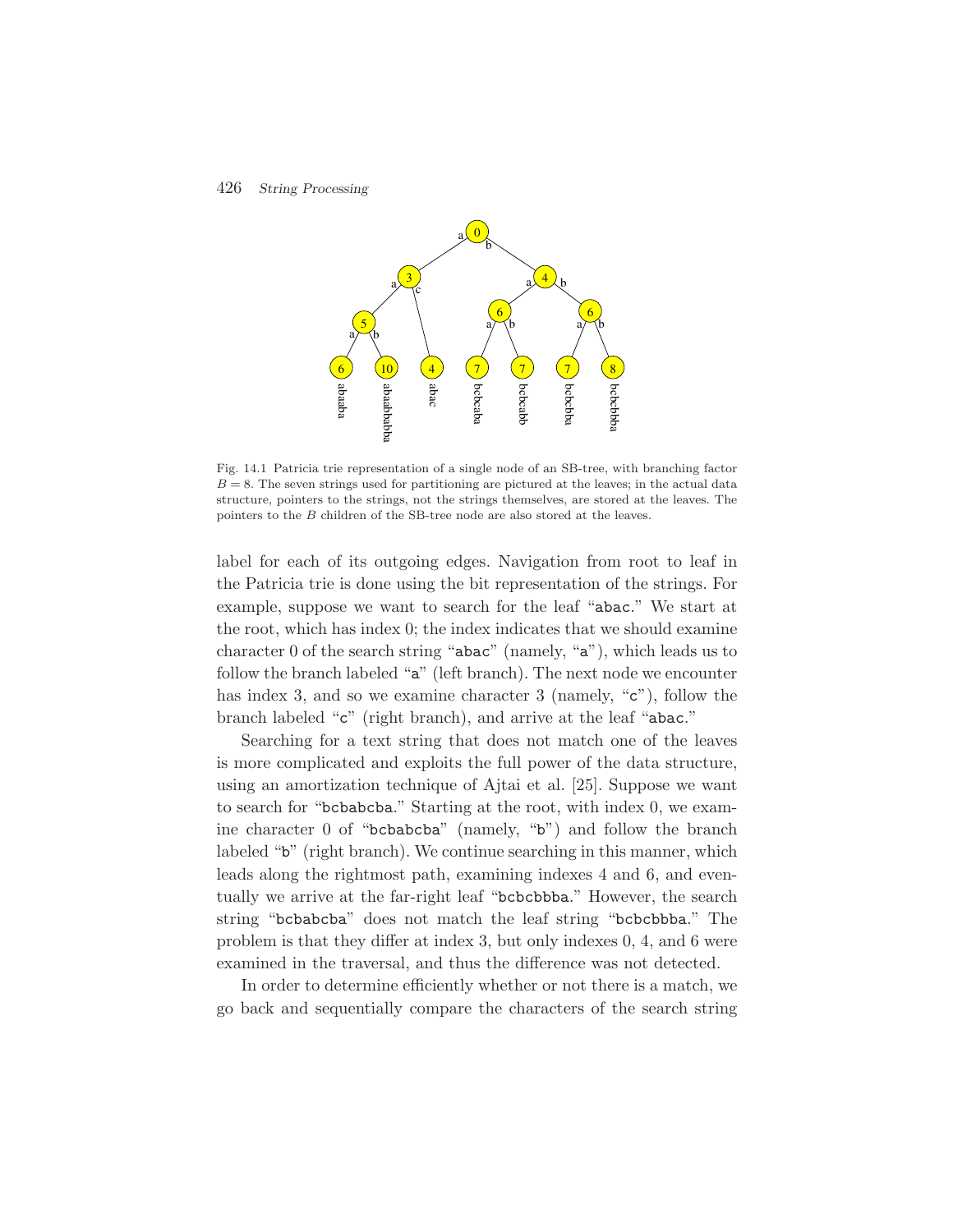with those of the leaf, and if they differ, we find the first index where they differ. In the example, the search string "bcbabcba" differs from "bcbcbbba" in index 3; that is, character 3 of the search string  $("a")$ comes before character 3 of the leaf string ("c"). Index 3 corresponds to a location in the Patricia trie between the root and its right child, and therefore the search string is lexicographically smaller than the entire right subtrie of the root. It thus fits in between the leaves "abac" and "bcbcaba."

Searching each Patricia trie requires one I/O to load it into memory, plus additional I/Os to do the sequential scan of the string after the leaf of the Patricia trie is reached. Each block of the search string that is examined during the sequential scan does not have to be read again for lower levels of the SB-tree, so the I/Os for the sequential scan can be "charged" to the blocks of the search string. The resulting query time to search in an SB-tree for a string of  $\ell$  characters is therefore  $O(\log_B N + \ell/B)$ , which is optimal. Insertions and deletions can be done in the same I/O bound. The SB-tree uses linear (optimal) space.

Bender et al. [80] show that cache-oblivious SB-tree data structures are competitive with those developed with explicit knowledge of the parameters in the PDM model.

Ciriani et al. [109] construct a randomized EM data structure that exhibits static optimality, in a similar way as splay trees do in the (internal memory) RAM model. In particular, they show that Q search queries on a set of K strings  $s_1, s_2, \ldots, s_k$  of total length N can be done in

$$
O\left(\frac{N}{B} + \sum_{1 \le i \le K} f_i \log_B \frac{Q}{f_i}\right) \tag{14.1}
$$

I/Os, where  $f_i$  is the number of times  $s_i$  is queried. Insertion or deletion of a string can be done in the same bounds as given for SB-trees.

Ferragina and Grossi [157, 158] apply SB-trees to the problems of string matching, prefix search, and substring search. Ferragina and Luccio [161] apply SB-trees to get new results for dynamic dictionary matching; their structure even provides a simpler approach for the (internal memory) RAM model. Hon et al. [197] use SB-trees to externalize approximate string indexes. Eltabakh et al. [146] use SB-trees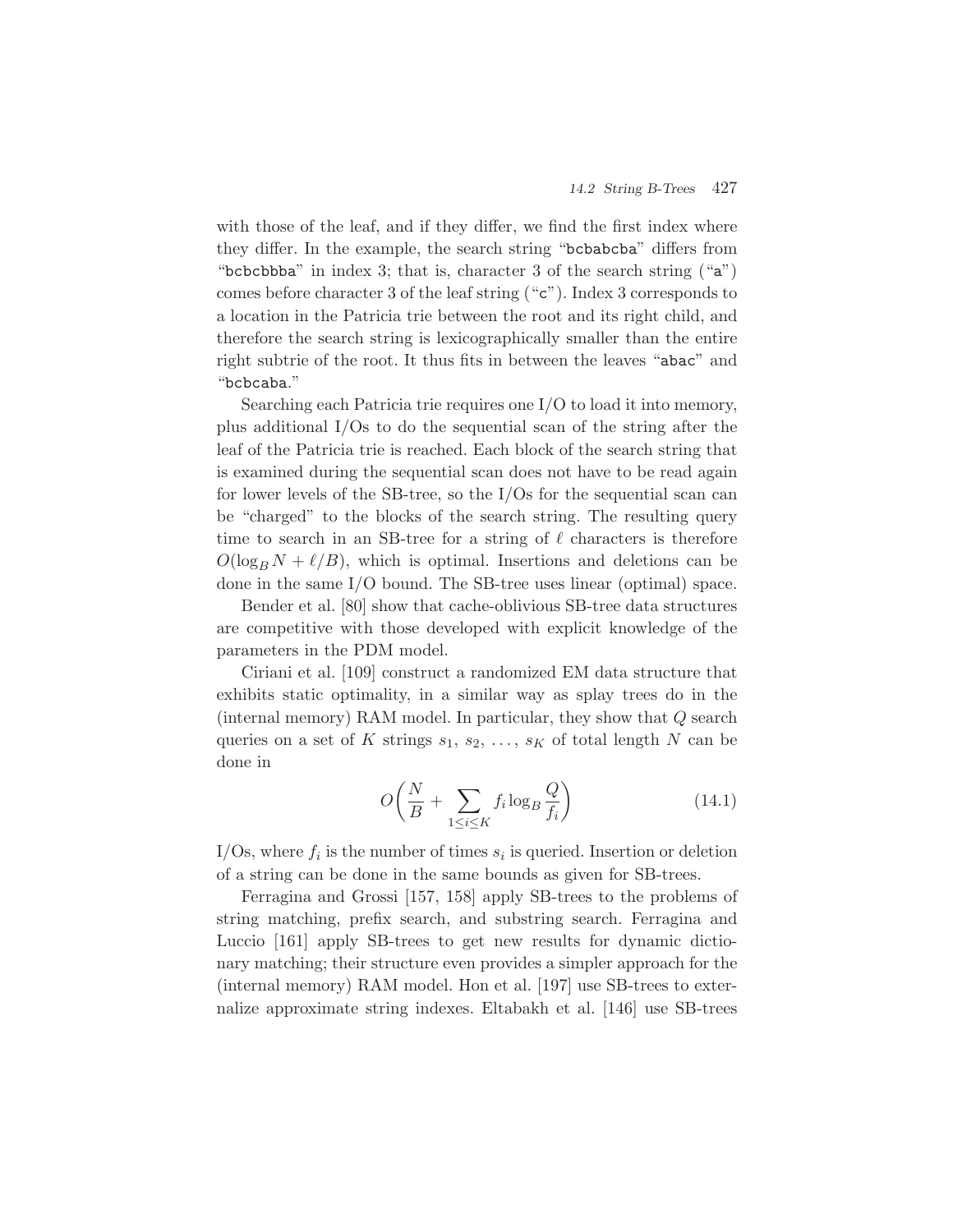### 428 *String Processing*

and three-sided structures to develop a dynamic data structure that indexes strings compressed by run-length encoding, discussed further in Section 15.2.

## **14.3 Suffix Trees and Suffix Arrays**

Tries and Patricia tries are commonly used as internal memory data structures for storing sets of strings. One particularly interesting application of Patricia tries is to store the set of suffixes of a text string. The resulting data structure, called a *suffix tree* [250, 352], can be built in linear time and supports search for an arbitrary substring of the text in time linear in the size of the substring. Ghanem et al. [174] use buffer techniques to index suffix trees and unbalanced search trees. Clark and Munro [110] give a practical implementation of dynamic suffix trees that use about five bytes per indexed suffix.

A more compact (but static) representation of a suffix tree, called a *suffix array* [246], consisting of the leaves of the suffix tree in symmetric traversal order, can also be used for fast searching (see [189] for general background). Farach-Colton et al. [154] show how to construct SB-trees, suffix trees, and suffix arrays on strings of total length  $N$  characters using  $O(n \log_m n)$  I/Os, which is optimal. Crauser and Ferragina [121] and Dementiev et al. [134] present an extensive set of experiments on various text collections that compare the practical performance of suffix array construction algorithms. Sinha et al. [320] give a practical implementation of suffix arrays with fast query performance. Puglisi et al. [286] study relative merits of suffix arrays and inverted files.

Ferragina et al. [160] give algorithms for two-dimensional indexing. Kärkkäinen and Rao [212] survey several aspects of EM text indexing. Chien et al. [107] demonstrate a duality between text indexing and range searching and use it to derive improved EM algorithms and stronger lower bounds for text indexing.

# **14.4 Sorting Strings**

Arge et al. [39] consider several models for the problem of sorting K strings of total length  $N$  in external memory. They develop efficient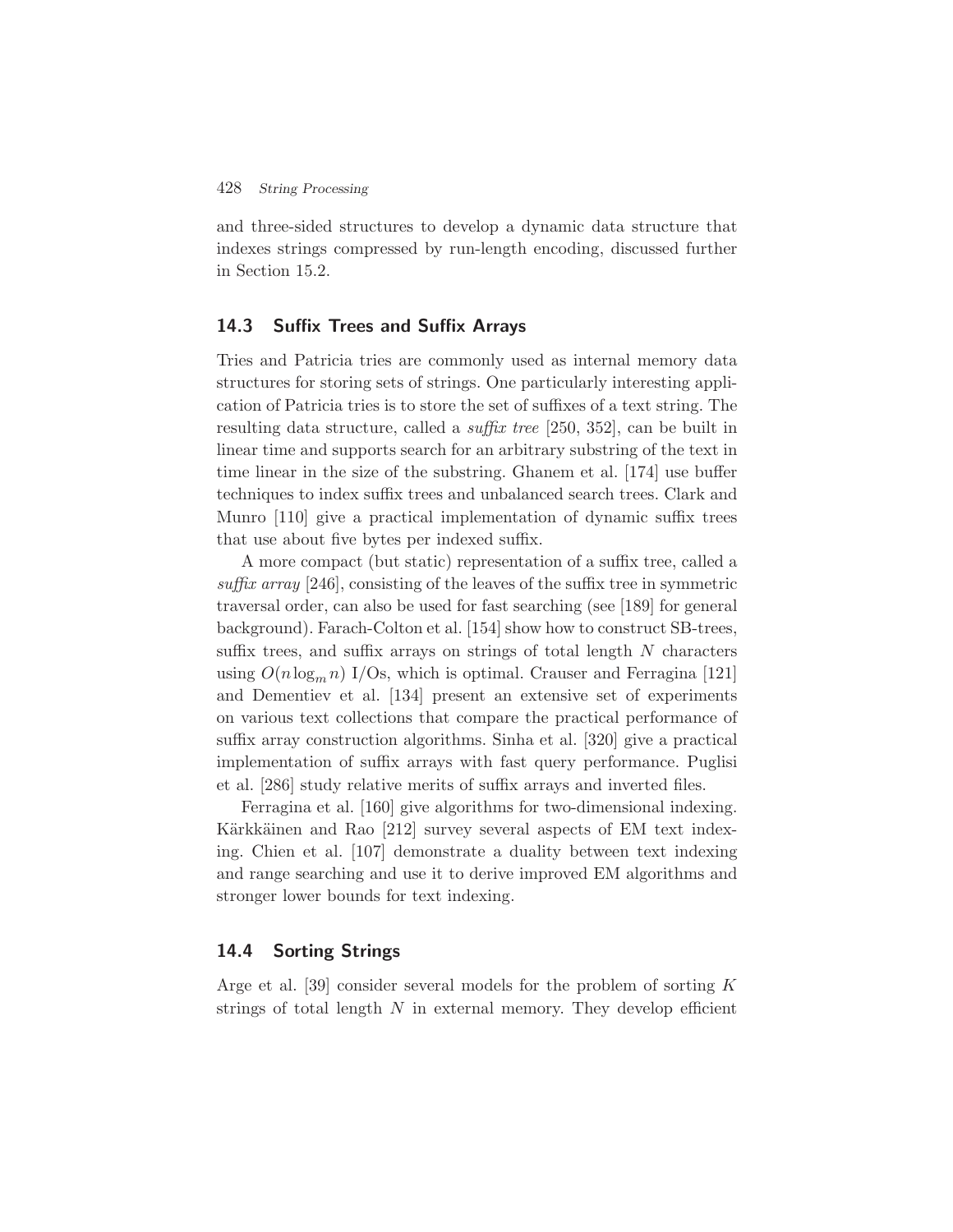sorting algorithms in these models, making use of the SB-tree, buffer tree techniques, and a simplified version of the SB-tree for merging called the *lazy trie*. The problem can be solved in the (internal memory) RAM model in  $O(K \log K + N)$  time. By analogy to the problem of sorting integers, it would be natural to expect that the I/O complexity would be  $O(k \log_m k + n)$ , where  $k = \max\{1, K/B\}$ . Arge et al. show somewhat counterintuitively that for sorting short strings (i.e., strings of length at most B) the I/O complexity depends upon the total *number of characters*, whereas for long strings the complexity depends upon the total *number of strings*.

**Theorem 14.1 ([39]).** The number of  $I/Os$  needed to sort K strings of total length  $N$  characters, where there are  $K_1$  short strings of total length  $N_1$  and  $K_2$  long strings of total length  $N_2$  (i.e.,  $N = N_1 + N_2$ and  $K = K_1 + K_2$ , is

$$
O\left(\min\left\{\frac{N_1}{B}\log_m\left(\frac{N_1}{B}+1\right), K_1\log_M(K_1+1)\right\} + K_2\log_M(K_2+1) + \frac{N}{B}\right).
$$
 (14.2)

Further work appears in [152]. Lower bounds for various models of how strings can be manipulated are given in [39]. There are gaps in some cases between the upper and lower bounds for sorting.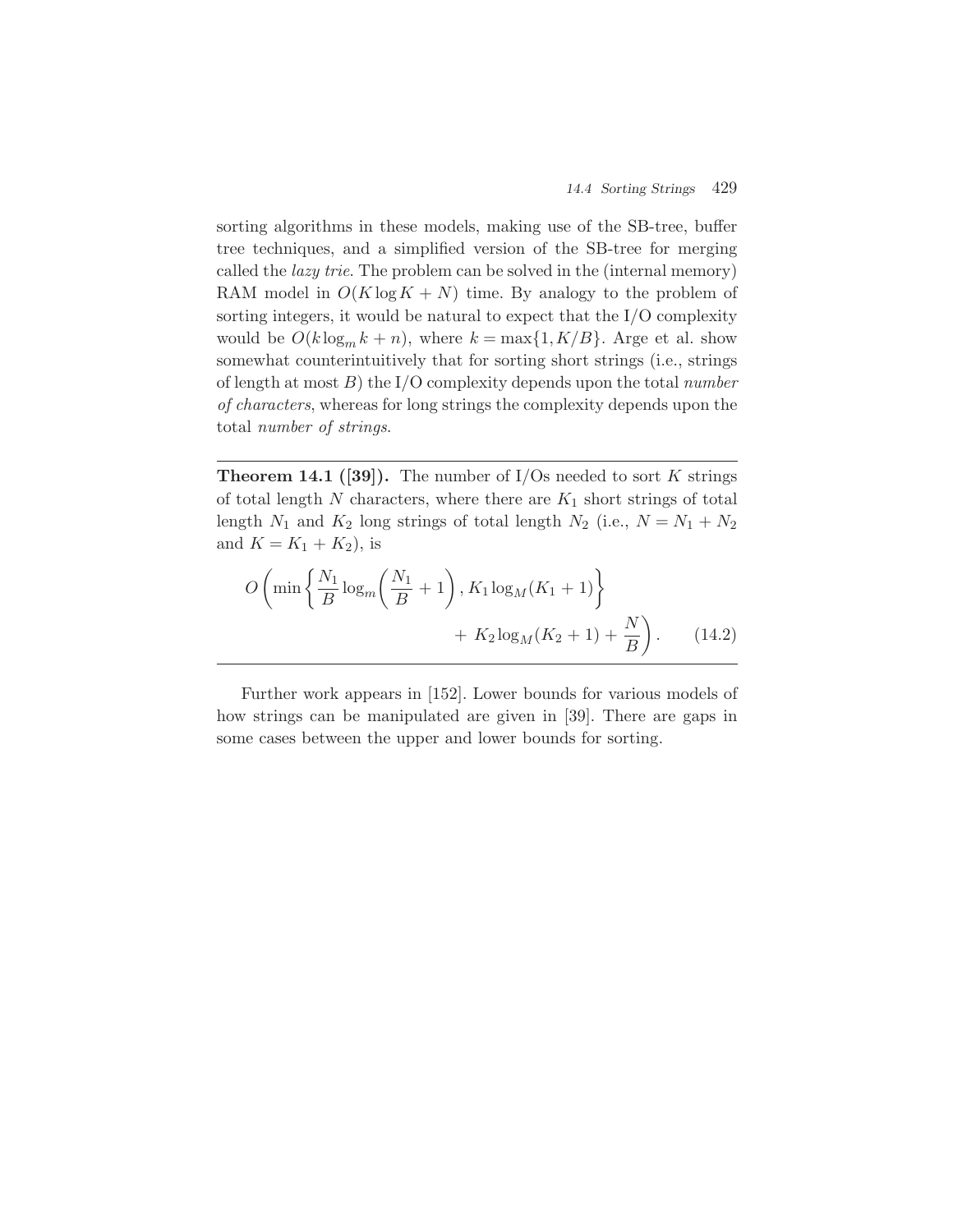# **15**

# **Compressed Data Structures**

The focus in the previous chapters has been to develop external memory algorithms and data structures as a means of dealing with massive amounts of data. In particular, the goal has been to exploit locality and parallelism in order to reduce the I/O communication bottleneck.

Another approach to handle massive data is to compress the data. *Compressed data structures* reduce the amount of space needed to store the data, and therefore there is less to process. Moreover, if the reduced footprint of the data allows the data to be located in a faster level of the memory hierarchy, the latency to access the data is improved as well.

The challenge is to design clever mechanisms that allow the compressed data to be processed directly and efficiently rather than require costly decompress and recompress operations. The ultimate goal is to develop data structures that require significantly less space than uncompressed versions and perform operations just as fast.

The area of compressed data structures has largely been investigated in the (internal memory) RAM model. However, if we consider the always expanding sizes of datasets that we want to process, locality of reference is very important. The study of compressed data structures in external memory is thus likely to increase in importance.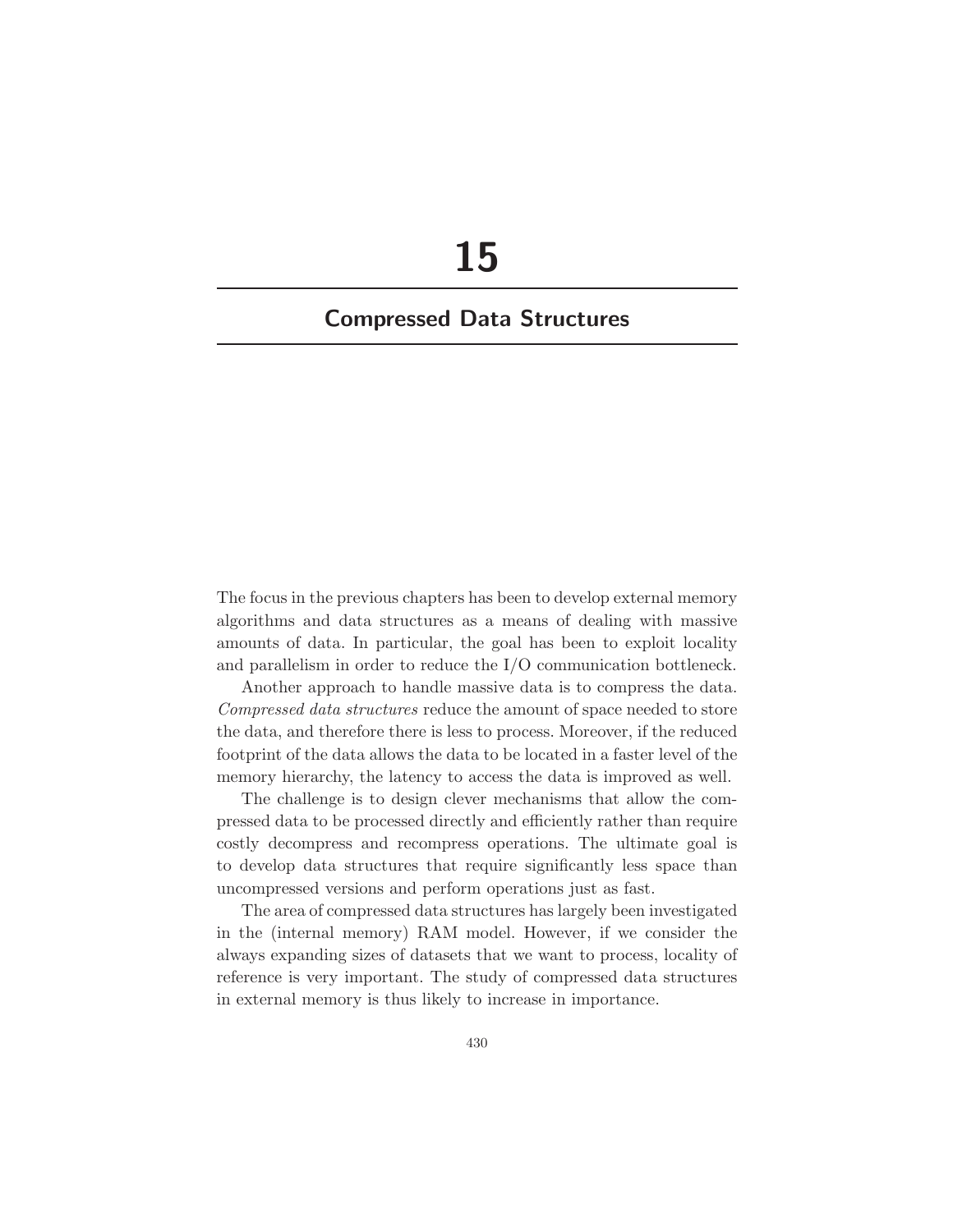## **15.1 Data Representations and Compression Models**

Sometimes the standard data structures to solve a problem are asymptotically larger than the size of the problem instance. Examples include the suffix tree and suffix array data structures for text indexing, which require  $\Theta(N)$  pointers to process a text of N characters; pointer size grows logarithmically with  $N$ , whereas characters may have constant size. We can achieve substantial reduction in size by using an approach that avoids so many pointers. Some authors refer to such data structures as "succinct."

While succinct data structures are in a sense compressed, we can often do much better and construct data structures that are *sublinear* in the problem size. The minimum space required for a data structure should relate in some sense to the entropy of the underlying data. If the underlying data are totally random, then it is generally impossible to discern a meaningful way to represent the data in compressed form. Said differently, the level of compression in the data structure should be dependent upon the statistics of the data in the problem instance.

In this chapter, we consider two generic data types:

- *Set data*, where the data consist of a subset S containing N items from a universe  $U$  of size  $|U|$ .
- *Text data*, consisting of an ordered sequence of N characters of text from a finite alphabet  $\Sigma$ . Sometimes the N characters are grouped into a set  $S$  of  $K$  variable-length subsequences, which we call *strings*; the K strings form a set and are thus unordered with respect to one another, but within each string the characters of the string are ordered.

There does not seem to be one single unifying model that captures all the desired compression properties, so we consider various approaches.

#### **15.1.1 Compression Models for Set Data Representations**

There are two standard representations for a set  $S = \{s_1, s_2, \ldots, s_N\}$  of  $N$  items from a universe  $U$ :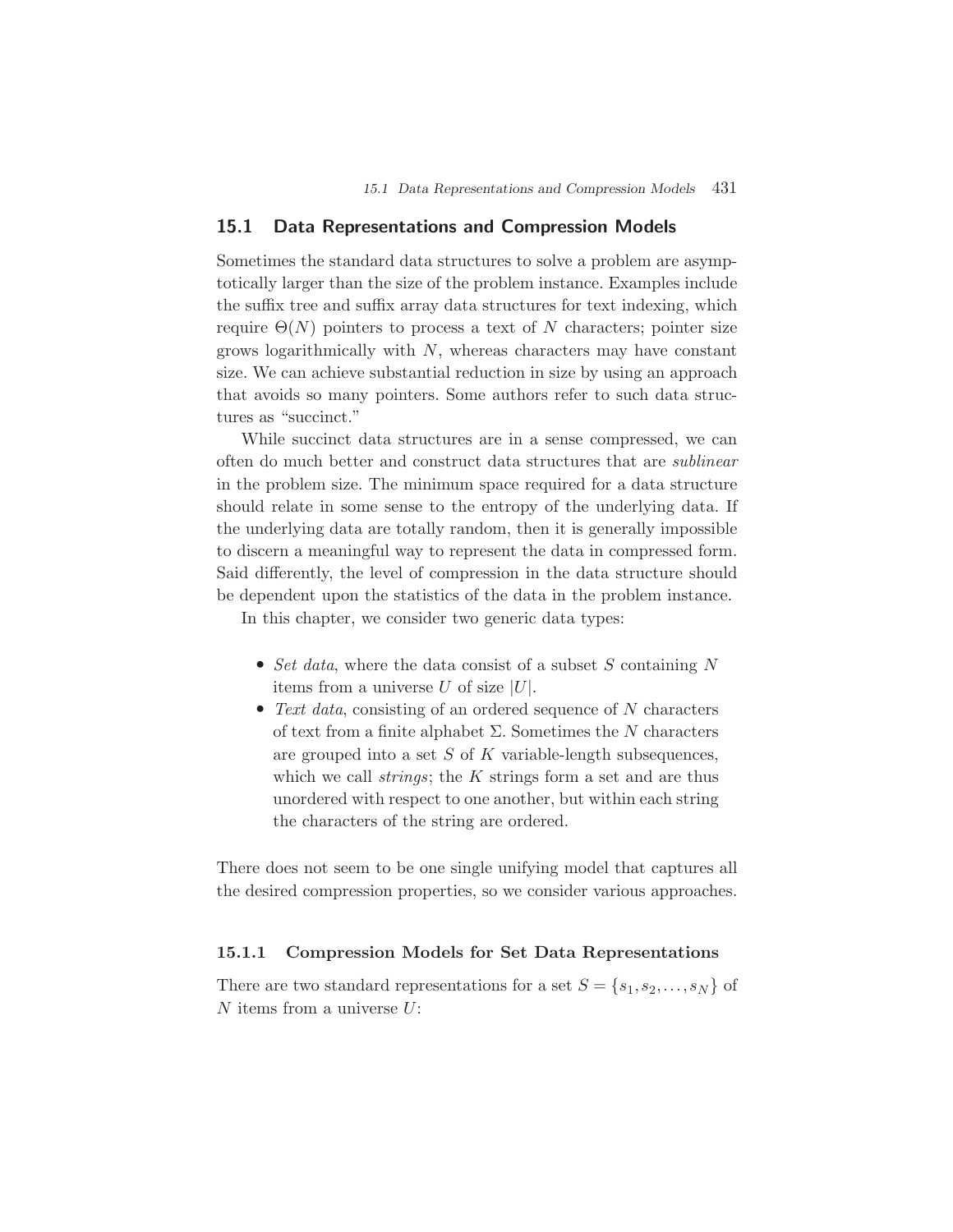### 432 *Compressed Data Structures*

- (*String representation*) Represent each  $s_i$  in binary format by a string of  $\lceil \log |U| \rceil$  bits.
- (*Bitvector representation*) Create a bitvector of length |U| bits, indicating each  $s_i$  by placing a 1 in the  $s_i$ th position of the bitvector, with all other positions set to 0.

One *information-theoretic model* for representing the set S is simply to count the space required to indicate which subset of the universe U is S. For N items, there are  $\binom{|U|}{N}$  possible subsets, thus requiring  $\log {|\mathcal{U}| \choose N} \approx N \log (|\mathcal{U}|/N)$  bits to represent S. When S is sparse (i.e., when  $N \ll |U|$ , this encoding is substantially shorter than the |U| bits of the bitvector representation.

Another way to represent the set S is the *gap model*, often used in inverted indexes to store an increasing sequence of document numbers or positions within a file (see [355]). Let us suppose for convenience that the items  $s_1, s_2, \ldots, s_N$  of the set S are in sorted order; that is,  $i < j$  implies  $s_i < s_j$ . The *i*th gap  $g_i = s_i - s_{i-1}$  denotes the distance between two consecutive items from  $S$ . We can represent the set  $S$  by the value N and the stream  $G = \langle g_1, \ldots, g_N \rangle$ , where  $g_1 = s_1$ . We then have to encode these values in some fashion. We can store them naively using roughly

$$
gap = \sum_{i=1}^{N} \log(g_i + 1) \approx \sum_{i=1}^{N} \log g_i,
$$
 (15.1)

bits, not counting the encoding of N and some extra overhead. If the gaps are all roughly  $|U|/N$  in size, then after summing up we require about  $N \log(|U|/N)$  bits. We can achieve the same space with the information-theoretic model as well. However, if the gap values are at all skewed, the space will be even less than that of the informationtheoretic bound. No matter what the distribution of gaps, this model requires at least N bits. The naive gap method is not very useful as an actual encoding method, since it takes  $O(i)$  addition operations to reconstruct  $s_i$  from the gaps, but it gives an idea of the possible space savings.

Another popular compression model for S, in the general class of front-coding schemes [355], is the *prefix omission method* (POM) [219].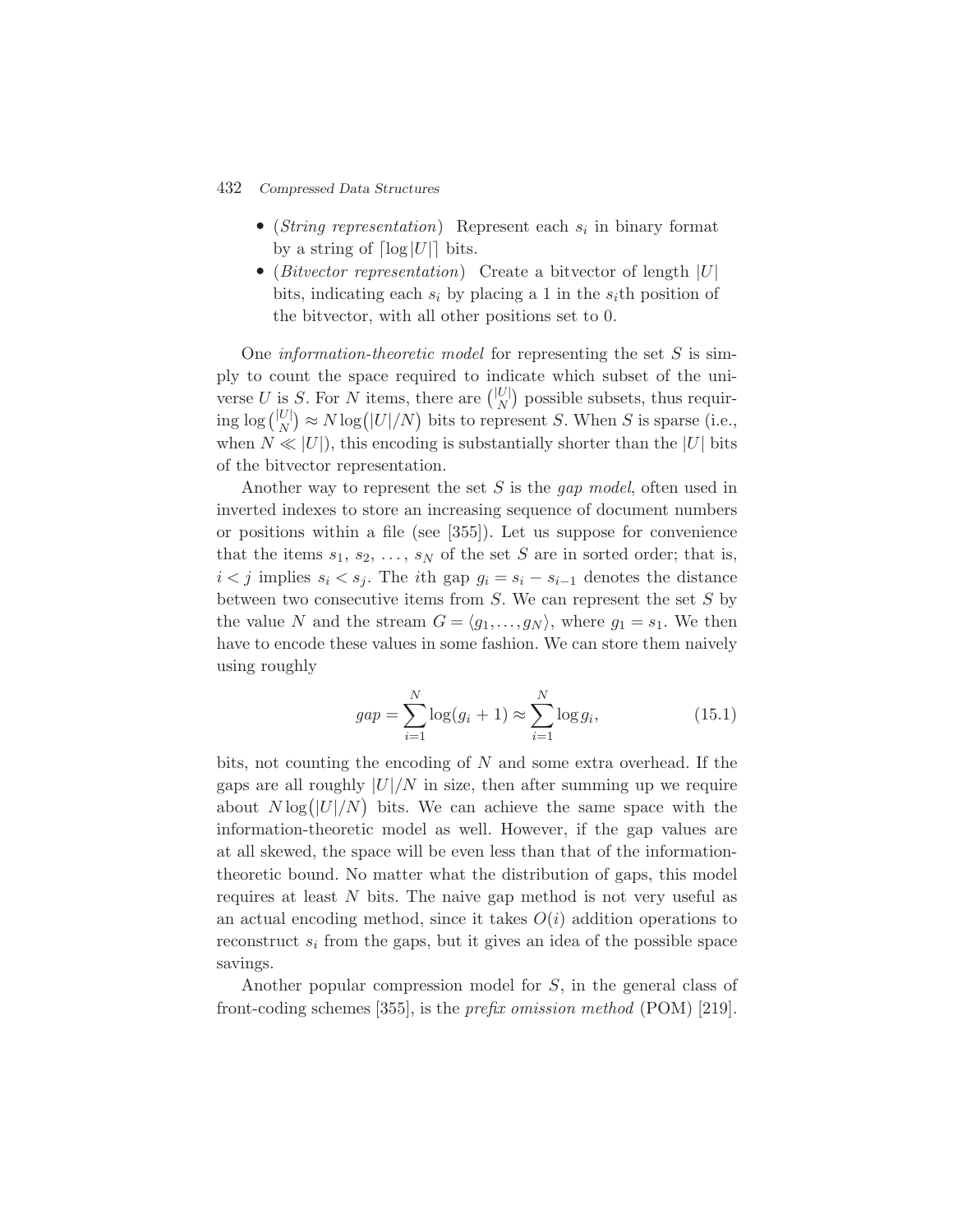We consider each of the N items in S as a string of up to  $log|U|$  bits. Let us assume that the items  $s_1, s_2, \ldots, s_N$  are in sorted order lexicographically. We represent each item with respect to its preceding item. We encode each item by two components: the first part indicates the number of bits at the trailing end of  $s_i$  that are different from  $s_{i-1}$ , and the second part is the trailing end r. For instance, if  $s_{i-1} = 00101001$ and  $s_i = 00110010$ , then  $s_i$  is represented as  $(5,10010)$ . Alternatively, we can represent  $S$  as the leaves of a trie (digital tree), and we can encode it by the cardinal tree encoding of the trie along with the labels on the arcs. Further improvement is possible by collapsing nodes of outdegree 1 to obtain a Patricia trie of  $N-1$  internal nodes and N leaves.

#### **15.1.2 Compression Models for Text Data Representations**

We represent a text as an ordered sequence of  $N$  characters from an alphabet  $\Sigma$ , which in uncompressed format requires  $N \log |\Sigma|$  bits. The alphabet size for ascii format is  $|\Sigma| = 256$ , so each character requires  $log 256 = 8$  bits in uncompressed form. For DNA sequences, we have  $|\Sigma| = 4$ , and hence  $\log 4 = 2$  bits per character suffice. In practice, English text is often compressible by a factor of 3 or 4. A text  $T$  is compressible if each of the  $N$  characters in the text can be represented, on average, in fewer than  $\log|\Sigma|$  bits.

We can measure the randomness (or the *entropy*) of a text T by the 0*th-order empirical entropy*  $H_0(T)$ , given by

$$
H_0(T) = \sum_{y \in \Sigma} \text{Prob}[y] \cdot \log \frac{1}{\text{Prob}[y]},\tag{15.2}
$$

where the sum ranges over the characters of the alphabet  $\Sigma$ . In other words, an efficient coding would encode each character of the text based upon its frequency, rather than simply using  $log|\Sigma|$  bits.

Consider the example of standard English text. The letter "e" appears roughly 13% of the time, as opposed to the letter "q," which is over 100 times less frequent. The 0th-order entropy measure would encode each "e" in about  $\log(1/13\%) \approx 3$  bits, far fewer than  $\log|\Sigma|$ bits. The letter "q" would be encoded in more than the  $log|\Sigma|$  bits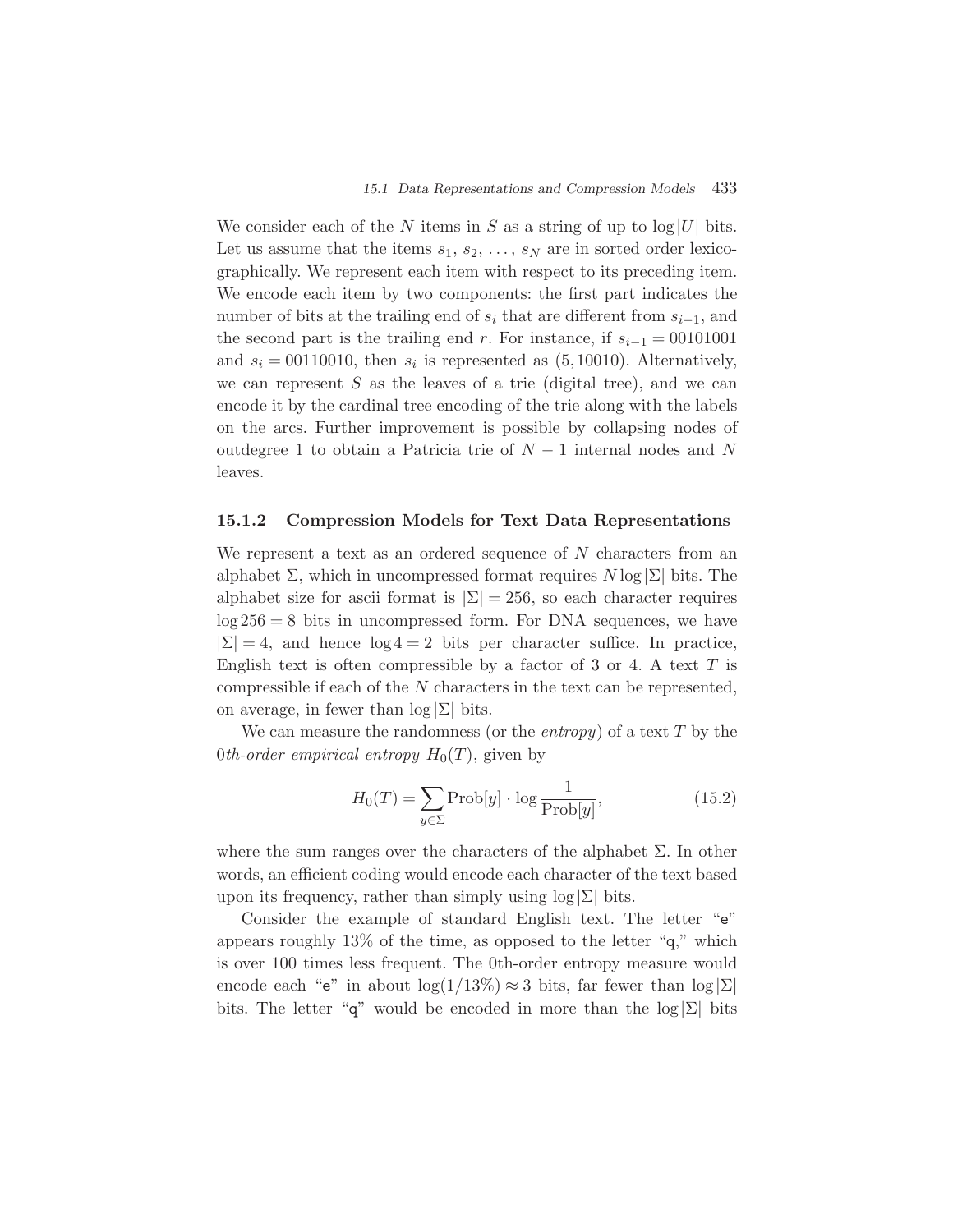### 434 *Compressed Data Structures*

from the naive representation, but this over-costing is more than made up for by the savings from the encodings of the many instances of "e."

Higher-order empirical entropy captures the dependence of characters upon their *context*, made up of the h previous characters in the text. For a given text  $T$  and  $h > 0$ , we define the *hth-order empirical entropy*  $H_h(T)$  as

$$
H_h(T) = \sum_{x \in \Sigma^h} \sum_{y \in \Sigma} \text{Prob}[y, x] \cdot \log \frac{1}{\text{Prob}[y \mid x]},\tag{15.3}
$$

where  $\text{Prob}[y, x]$  represents the empirical joint probability that a random sequence of  $h + 1$  characters from the text consists of the h-character sequence x followed by the character y, and  $\text{Prob}[y \mid x]$ represents the empirical conditional probability that the character  $y$ occurs next, given that the preceding  $h$  characters are  $x$ .

The expression (15.3) is similar to expression (15.2) for the 0thorder entropy, except that we partition the probability space in (15.3) according to context, to capture statistically significant patterns from the text. We always have  $H_h(T) \leq H_0(T)$ . To continue the English text example, with context length  $h = 1$ , the letter "h" would be encoded in very few bits for context "t," since "h" often follows "t." On the other hand, "h" would be encoded in a large number of bits in context "b," since "h" rarely follows a "b."

## **15.2 External Memory Compressed Data Structures**

Some of the basic primitives we might want to perform on a set S of  $N$  items from universe  $U$  are the following dictionary operations:

- $Member(P)$ : determine whether P occurs in S;
- *Rank*(*P*): count the number of items s in S such that  $s \leq P$ ;
- *Select*(*i*): return item  $s_i$ , the *i*th smallest item in  $S$ .

Raman et al. [288] have shown for the (internal) RAM model how to represent S in  $\log {|\mathcal{U}| \choose N} + O(|\mathcal{U}|(\log \log |\mathcal{U}|)/\log |\mathcal{U}|)$  bits so that each of the three primitive operations can be performed in constant time.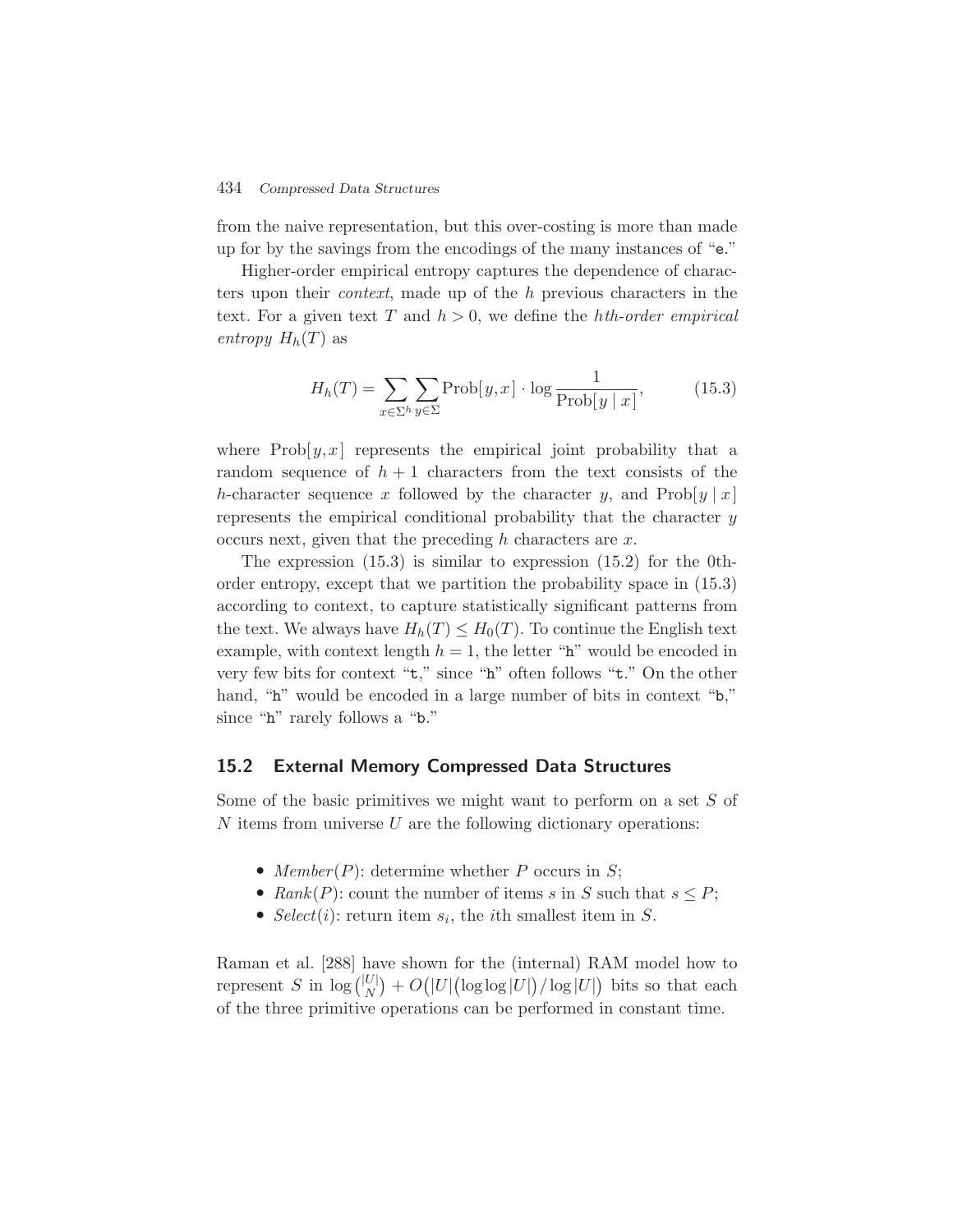When storing a set  $S$  of  $K$  variable-length text strings containing a total of N characters, we use the lexicographic ordering to compare strings. We may want to support an additional primitive:

• *Prefix\_Range(P)*: return all strings in S that have P as a prefix.

To handle this scenario, Ferragina et al. [159] discuss some edge linearizations of the classic trie dictionary data structure that are simultaneously cache-friendly and compressed. The front-coding scheme is one example of linearization; it is at the core of prefix B-trees [75] and many other disk-conscious compressed indexes for string collections. However, it is largely thought of as a space-effective heuristic without efficient search support. Ferragina et al. introduce new insights on frontcoding and other novel linearizations, and they study how close their space occupancy is to the information-theoretic minimum  $L$ , which is given by the minimum encoding needed for a labeled binary cardinal tree. They adapt these linearizations along with an EM version of centroid decomposition to design a novel cache-oblivious (and therefore EM) dictionary that offers competitive I/O search time and achieves nearly optimal space in the information-theoretic sense. In particular, the data structures in [159] have the following properties:

- Space usage of  $(1 + o(1))L + 4K$  bits in blocked format; Query bounds of  $O(|P|/B + \log K)$  I/Os for primitives  $Member(P)$  and  $Rank(P)$ ,  $O(|s_i|/B + \log K)$  I/Os for  $Select(i)$ , and  $O(|P|/B + \log K + Z/B)$  I/Os for *Prefix Range*(P);
- Space usage of  $(1 + \varepsilon)L + O(K)$  bits in blocked format; Query bounds of  $O((|P| + |succ(P)|)/\varepsilon B + \log_B K)$  I/Os for  $Member(P)$  and  $Rank(P)$ ,  $O(|s_i|/\varepsilon B + \log_B K)$  I/Os for  $Select(i)$ , and  $O((|P| + |succ(P)|)/\varepsilon B + \log_B K +$  $Z/B$ ) I/Os for *Prefix*  $Range(P)$ ,

where  $Z$  is the number of occurrences,  $succ(P)$  denotes the successor of P in S, and  $0 < \varepsilon < 1$  is a user-defined parameter. The data structures can also be tuned optimally to handle any particular distribution of queries.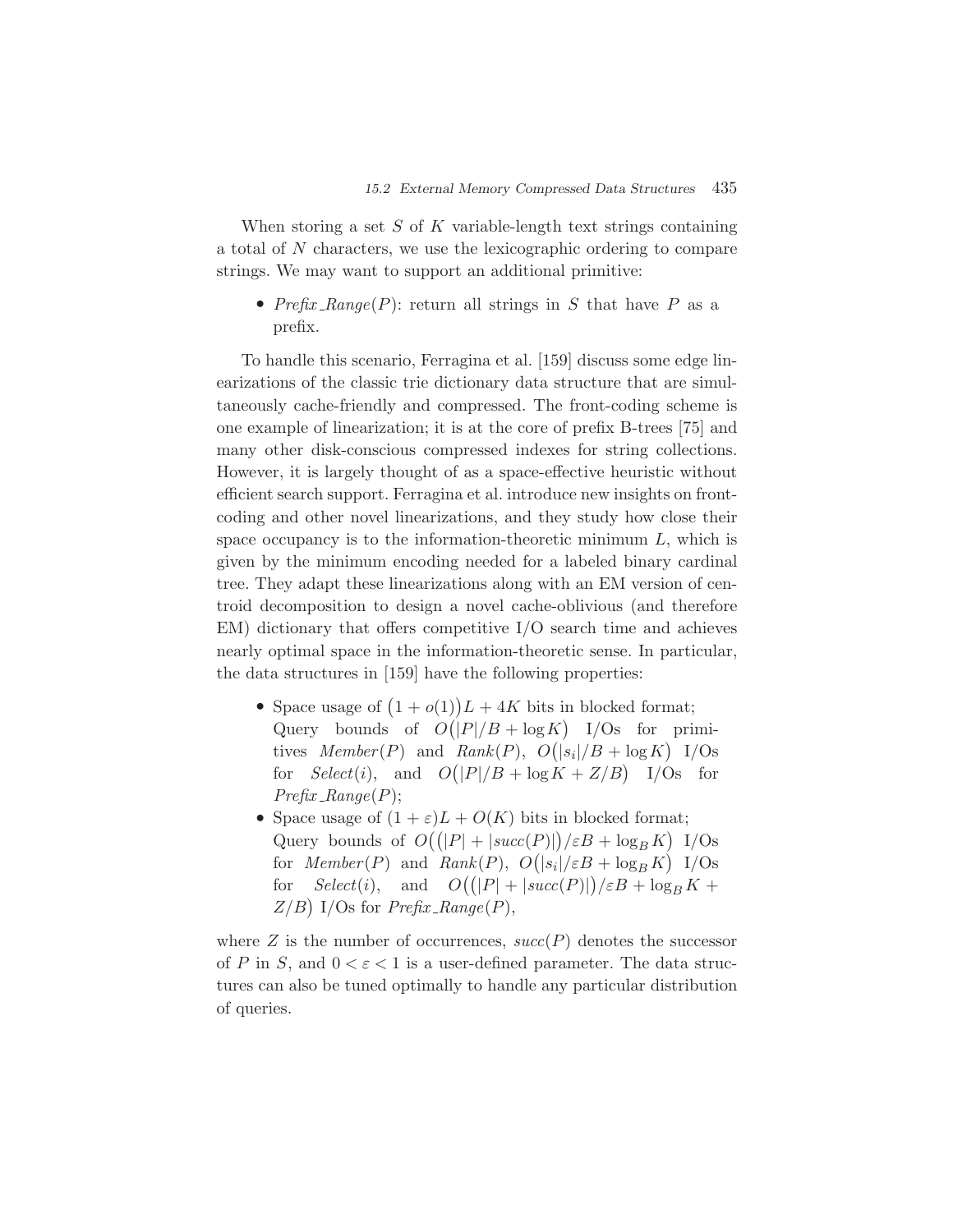### 436 *Compressed Data Structures*

Eltabakh et al. [146] consider sets of variable-length strings encoded using run-length coding in order to exploit space savings when there are repeated characters. They adapt string B-trees [157, 158] (see Section 14.2) with the EM priority search data structure for three-sided range searching [50] (see Section 12.4) to develop a dynamic compressed data structure for the run-length encoded data. The data structure supports substring matching, prefix matching, and range search queries. The data structure uses  $O(N/B)$  blocks of space, where  $N$  is the total length of the compressed strings. Insertions and deletions of  $t$  runlength encoded suffixes take  $O(t \log_B(\hat{N} + t))$  I/Os. Queries for a pattern P can be performed in  $O(\log_B \hat{N} + (|\hat{P}| + Z)/B)$  I/Os, where  $|\hat{P}|$ is the size of the search pattern in run-length encoded format.

One of the major advances in text indexing in the last decade has been the development of entropy-compressed data structures. Until fairly recently, the best general-purpose data structures for pattern matching queries were the suffix tree and its more space-efficient version, the suffix array, which we studied in Section 14.3. However, the suffix array requires several times more space than the text being indexed. The basic reason is that suffix arrays store an array of pointers, each requiring at least  $\log N$  bits, whereas the original text being indexed consists of N characters, each of size  $log|\Sigma|$  bits. For a terabyte of ascii text (i.e.,  $N = 2^{40}$ ), each text character occupies 8 bits. The suffix array, on the other hand, consists of  $N$  pointers to the text, each pointer requiring  $\log N = 40$  bits, which is five times larger.<sup>1</sup>

For reasonable values of  $h$ , the compressed suffix array of Grossi et al. [185] requires an amount of space in bits per character only as large as the hth-order entropy  $H_h(T)$  of the original text, plus lower-order terms. In addition, the compressed suffix array is *self-indexing*, in that it encodes the original text and provides random access to the characters of the original text. Therefore, the original text does not need to be stored, and we can delete it. The net result is a big improvement over conventional suffix arrays: Rather than having to store both the original

<sup>1</sup> Imagine going to a library and finding that the card catalog is stored in an annex that is five times larger than the main library! Suffix arrays support general pattern matching, which card catalogs do not, but it is still counterintuitive for an index to require so much more space than the text it is indexing.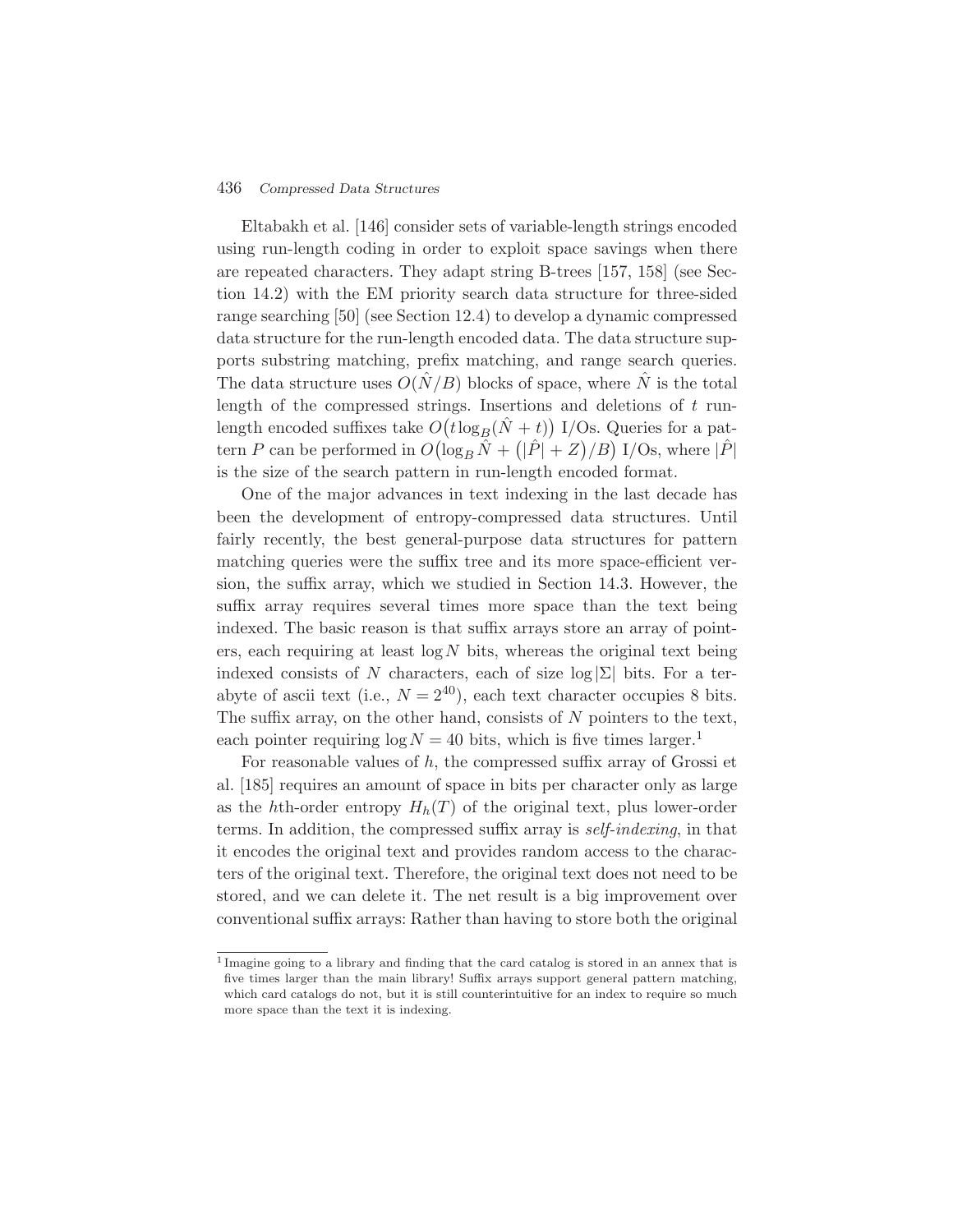text and a suffix array that is several times larger, we can instead get fast lookup using only a compressed suffix array, whose size is just a fraction of the original text size. Similar results are obtained by Ferragina and Manzini [162] and Ferragina et al. [163] using the Burrows– Wheeler transform. In fact, the two transforms of [185] and [162] are in a sense inverses of one another. A more detailed survey of compressed text indexes in the internal memory setting appears in [267].

In the external memory setting, however, the approaches of [162, 185] have the disadvantage that the algorithms exhibit little locality and thus do not achieve the desired I/O bounds. Chien et al. [107] introduce a new variant of the Burrows–Wheeler transform called the Geometric Burrows–Wheeler Transform (GBWT). Unlike BWT, which merely permutes the text, GBWT converts the text into a set of points in two-dimensional geometry. There is a corresponding equivalence between text pattern matching and geometric range searching. Using this transform, we can answer several open questions about compressed text indexing:

- (1) Can compressed data structures be designed in external memory with similar I/O performance as their uncompressed counterparts?
- (2) Can compressed data structures be designed for positionrestricted pattern matching, in which the answers to a query must be located in a specified range in the text?

The data structure of Chien et al. [107] has size  $O(N \log |\Sigma|)$  bits and can be stored in fully blocked format; pattern matching queries for a pattern P can be done in  $O(|P|/B + (\log_{|\Sigma|} N)(\log_B N) + Z \log_B N)$  $I/Os$ , where  $Z$  is the number of occurrences.

The size of the Chien et al. data structure [107] is on the order of the size of the problem instance. An important open problem is to design a pattern matching data structure whose size corresponds to a higher-order compression of the original text, as exists for the (internal memory) RAM model. Another open problem is to reduce the secondorder terms in the I/O bound.

Arroyuelo and Navarro [61] propose an EM version of a self-index based upon the Lempel–Ziv compression method [266, 365]. It uses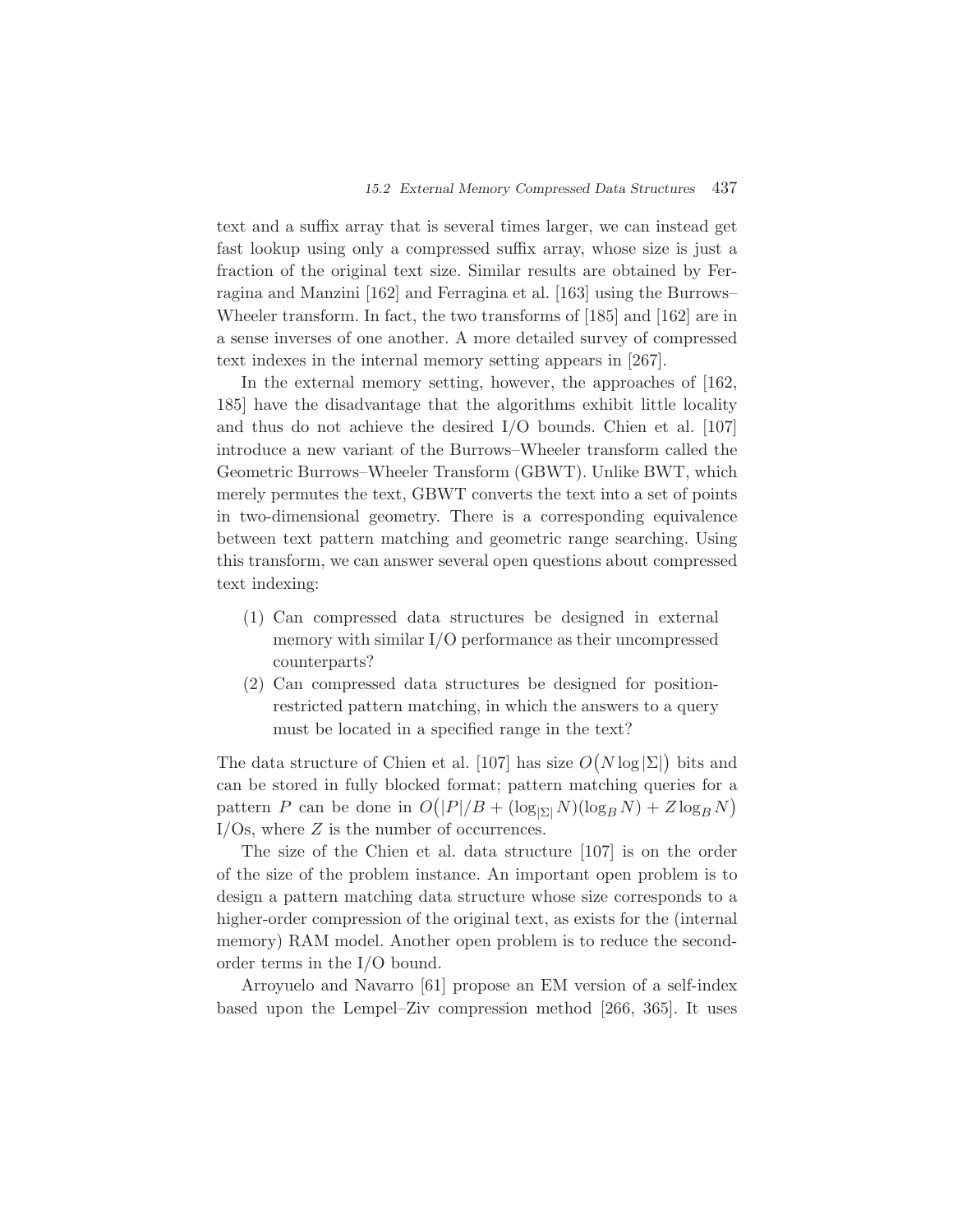### 438 *Compressed Data Structures*

 $8NH_h(T) + o(N \log |\Sigma|)$  bits of space in blocked format, but does not provide provably good I/O bounds. In practice, it uses about double the space occupied by the original text and has reasonable I/O performance. Mäkinen et al. [245] achieve space bounds of  $O(N(H_0+1))$ bits and  $O(N(H_h(\log|\Sigma| + \log \log N) + 1))$  bits in blocked format and a pattern matching query bound of  $O(|P|\log_B N + Z)$  I/Os. The index of González and Navarro [178] uses  $O(R(\log N)\log(1 + N/R))$  bits in blocked format, where  $R \leq \min\{N, NH_h+|\Sigma|^h\}$ , and does pattern matching queries in  $O(|P| + Z/B)$  I/Os.

Compressed data structures have also been explored for graphs, but in a less formal sense. The object is to represent the graph succinctly and still provide fast support for the basic primitives, such as accessing the vertices and edges of the graph. For example, consider a large graph that represents a subset of the World Wide Web, in which each web page corresponds to a vertex and each link from one web page to another corresponds to an edge. Such graphs can often be compressed by a factor of 3–5 by exploiting certain characteristics. For example, the indegrees and outdegrees of the vertices tend to be distributed according to a power law; the probability that a web page has  $i$  links is proportional to  $1/i^{\theta}$ , where  $\theta \approx 2.1$  for incoming links and  $\theta \approx 2.72$ for outgoing links. Most of the links from a web page tend to point to another page on the same site with a nearby address, and thus gap methods can give a compressed representation. Adjacent web pages often share the same outgoing links, and thus the adjacency lists can be compressed relative to one another. We refer the reader to [112] for a survey of graph models and initial work in the EM setting.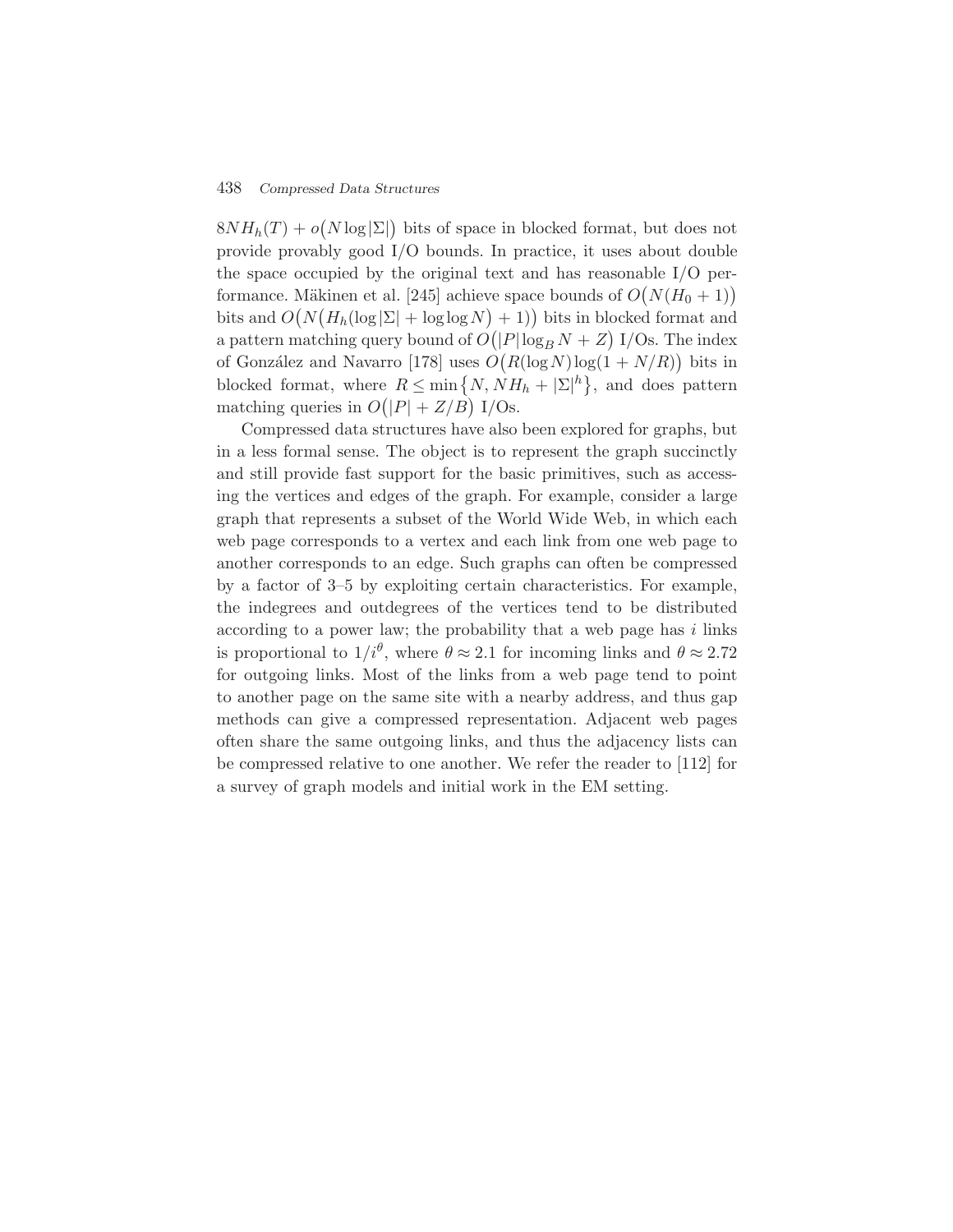# **16**

# **Dynamic Memory Allocation**

The amount of internal memory allocated to a program may fluctuate during the course of execution because of demands placed on the system by other users and processes. EM algorithms must be able to adapt dynamically to whatever resources are available so as to preserve good performance [279]. The algorithms in the previous chapters assume a fixed memory allocation; they must resort to virtual memory if the memory allocation is reduced, often causing a severe degradation in performance.

Barve and Vitter [71] discuss the design and analysis of EM algorithms that adapt gracefully to changing memory allocations. In their model, without loss of generality, an algorithm (or program)  $P$  is allocated internal memory in phases: During the *i*th phase,  $P$  is allocated  $m_i$  blocks of internal memory, and this memory remains allocated to  $\mathcal P$ until  $P$  completes  $2m_i$  I/O operations, at which point the next phase begins. The process continues until  $P$  finishes execution. The model makes the reasonable assumption that the duration for each memory allocation phase is long enough to allow all the memory in that phase to be used by the algorithm.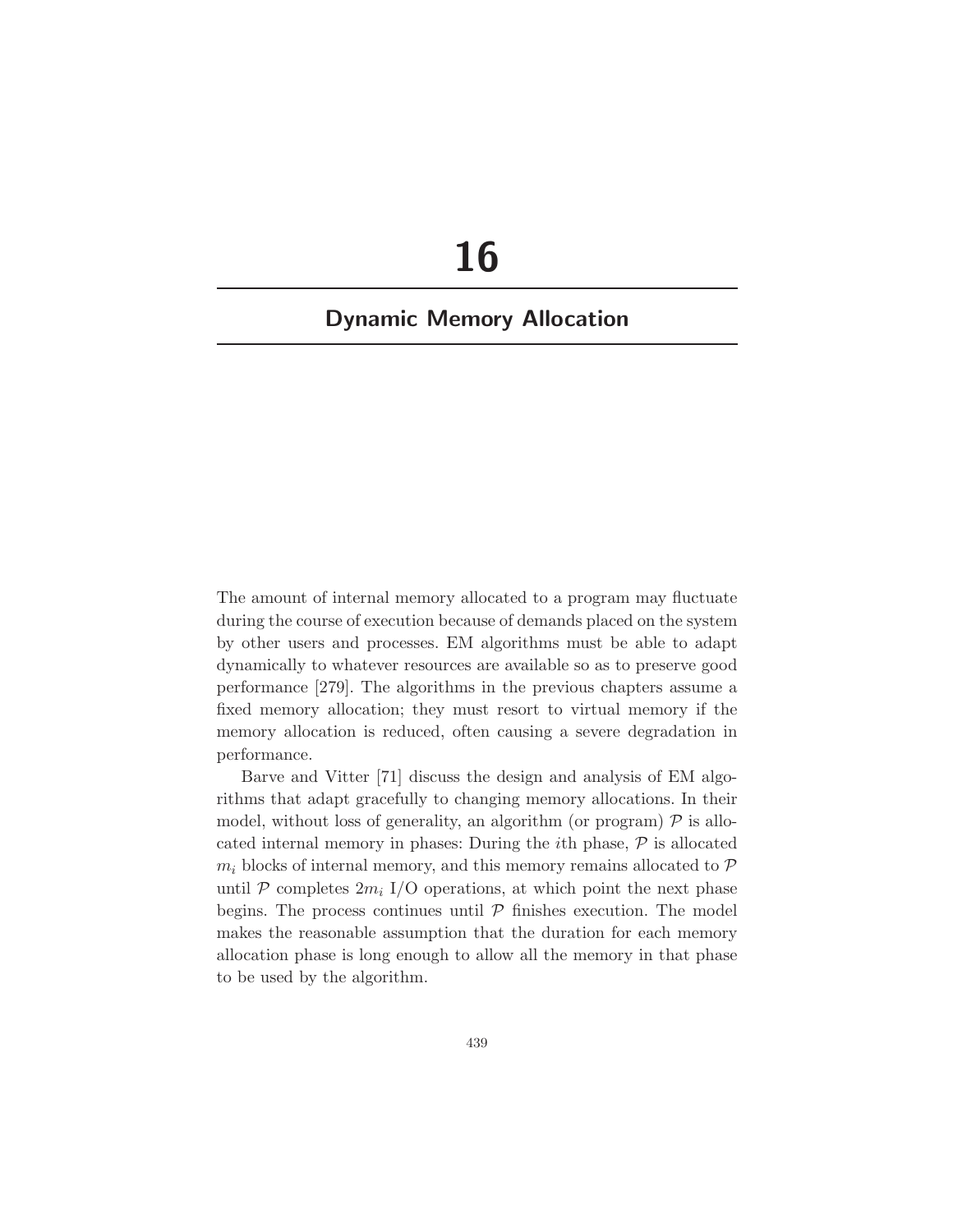#### 440 *Dynamic Memory Allocation*

For sorting, the lower bound approach of Theorem 6.1 implies that

$$
\sum_{i} 2m_i \log m_i = \Omega(n \log n). \tag{16.1}
$$

We say that P is *dynamically optimal* for sorting if

$$
\sum_{i} 2m_i \log m_i = O(n \log n) \tag{16.2}
$$

for all possible sequences  $m_1, m_2, \ldots$  of memory allocation. Intuitively, if  $P$  is dynamically optimal, no other algorithm can perform more than a constant number of sorts in the worst-case for the same sequence of memory allocations.

Barve and Vitter [71] define the model in generality and give dynamically optimal strategies for sorting, matrix multiplication, and buffer tree operations. Their work represents the first theoretical model of dynamic allocation and the first algorithms that can be considered dynamically optimal. Previous work was done on memory-adaptive algorithms for merge sort [279, 363] and hash join [280], but the algorithms handle only special cases and can be made to perform nonoptimally for certain patterns of memory allocation.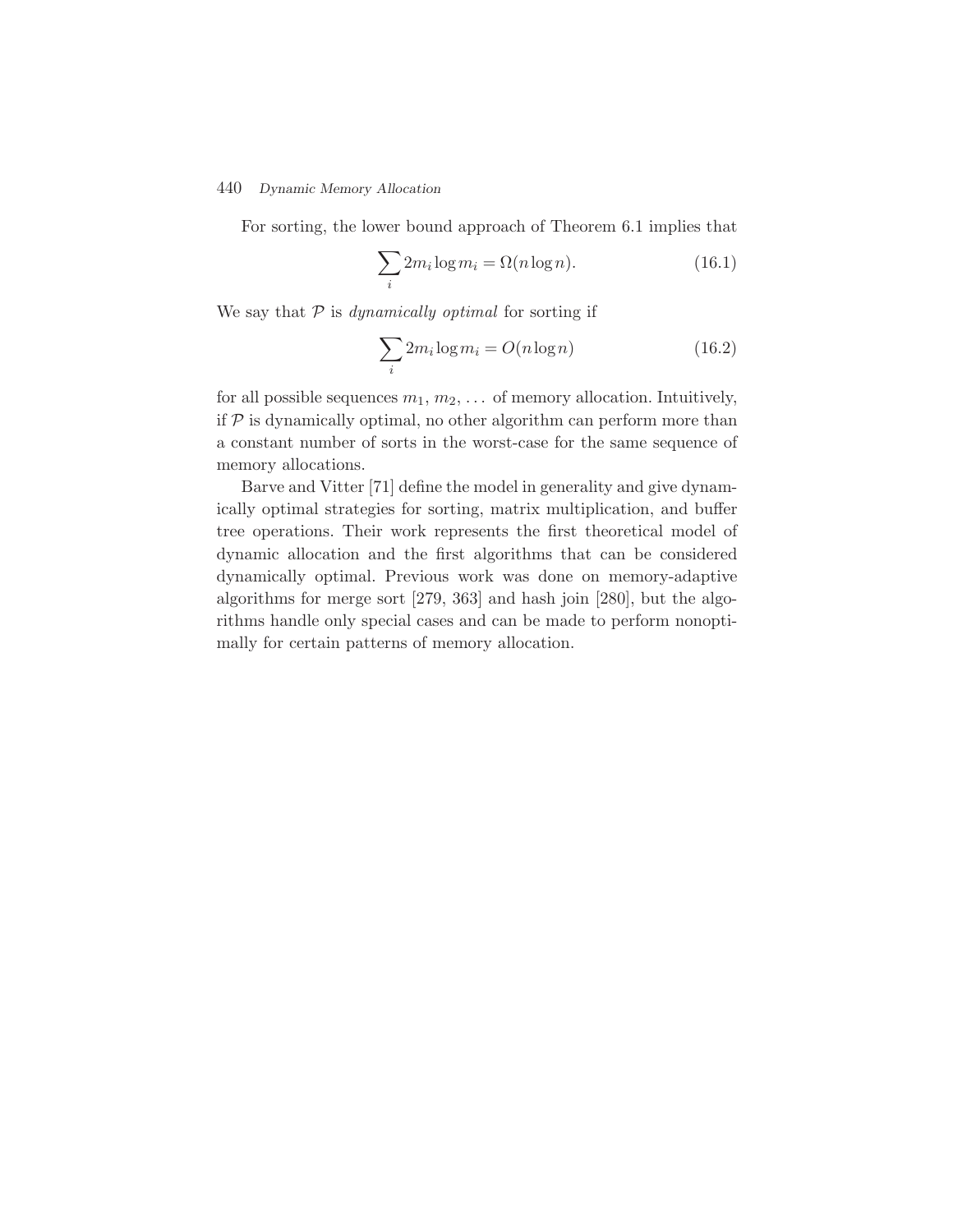# **17**

# **External Memory Programming Environments**

There are three basic approaches to supporting development of I/O-efficient code, which we call access-oriented, array-oriented, and framework-oriented.

*Access-oriented* systems preserve the programmer abstraction of explicitly requesting data transfer. They often extend the I/O interface to include data type specifications and collective specification of multiple transfers, sometimes involving the memories of multiple processing nodes. Examples of access-oriented systems include the UNIX file system at the lowest level, higher-level parallel file systems such as Whiptail [316], Vesta [116], PIOUS [262], and the High Performance Storage System [351], and I/O libraries MPI-IO [115] and LEDA-SM [124].

*Array-oriented* systems access data stored in external memory primarily by means of compiler-recognized data types (typically arrays) and operations on those data types. The external computation is directly specified via iterative loops or explicitly data-parallel operations, and the system manages the explicit I/O transfers. Arrayoriented systems are effective for scientific computations that make regular strides through arrays of data and can deliver high-performance parallel I/O in applications such as computational fluid dynamics, molecular dynamics, and weapon system design and simulation.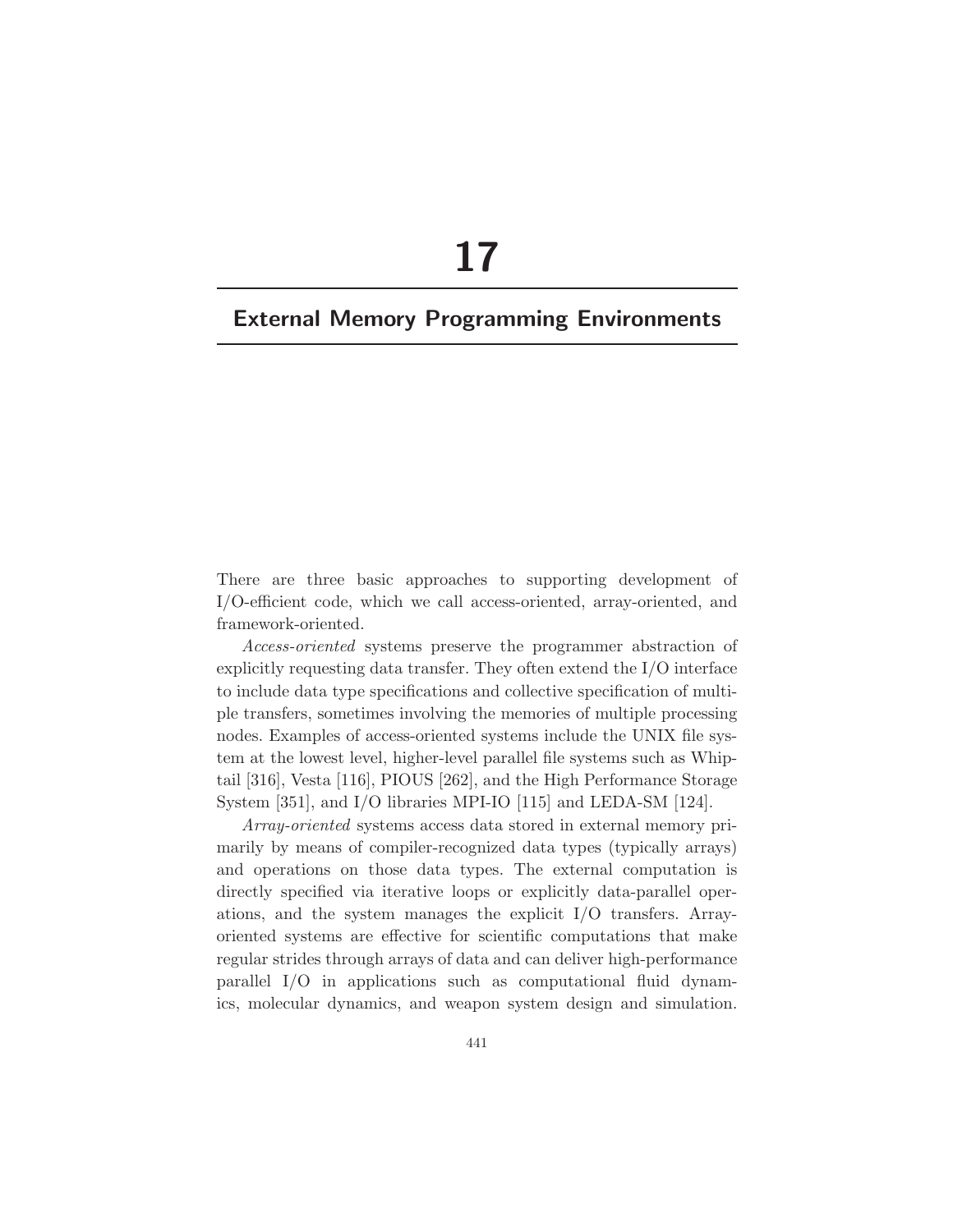#### 442 *External Memory Programming Environments*

Array-oriented systems are generally ill-suited to irregular or combinatorial computations. Examples of array-oriented systems include PASSION [326], Panda [308] (which also has aspects of access orientation), PI/OT [281], and ViC\* [113].

Instead of viewing batched computation as an enterprise in which code reads data, operates on it, and writes results, a *frameworkoriented* system views computation as a continuous process during which a program is fed streams of data from an outside source and leaves trails of results behind. TPIE (Transparent Parallel I/O Environment) [41, 49, 330, 337] provides a framework-oriented interface for batched computation, as well as an access-oriented interface for online computation. For batched computations, TPIE programmers do not need to worry about making explicit calls to I/O routines. Instead, they merely specify the functional details of the desired computation, and TPIE automatically choreographs a sequence of data movements to feed the computation.<sup>1</sup>

TPIE [41, 49, 330, 337], which serves as the implementation platform for the experiments described in Sections 8.1 and 12.2, as well as in several of the references, is a comprehensive set of  $C++$  templated classes and functions for EM paradigms and a run-time library. Its goal is to help programmers develop high-level, portable, and efficient implementations of EM algorithms. It consists of three main components: a block transfer engine (BTE), a memory manager (MM), and an access method interface (AMI). The BTE is responsible for moving blocks of data to and from the disk. It is also responsible for scheduling asynchronous "read-ahead" and "write-behind" when necessary to allow computation and I/O to overlap. The MM is responsible for managing internal memory in coordination with the AMI and BTE. The AMI provides the high-level uniform interface for application programs. The AMI is the only component that programmers normally need to interact with directly. Applications that use the AMI are portable across hardware platforms, since they do not have to deal with the underlying details of how I/O is performed on a particular machine.

<sup>1</sup> The TPIE software distribution is available free of charge on the World Wide Web at http://www.cs.duke.edu/TPIE/.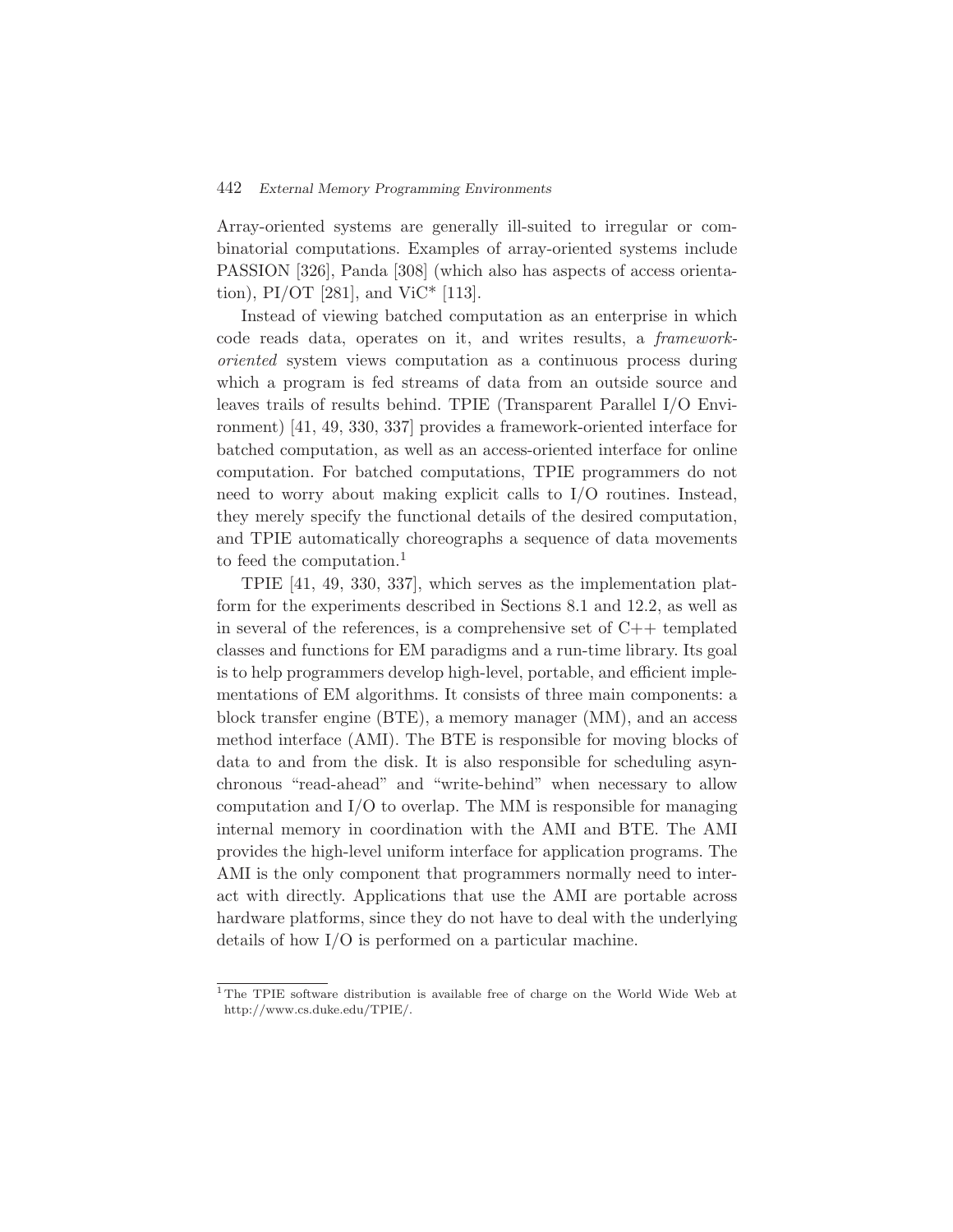We have seen in the previous chapter that many batched problems in spatial databases, GIS, scientific computing, graphs, and string processing can be solved optimally using a relatively small number of basic paradigms such as scanning (or streaming), multiway distribution, and merging, which TPIE supports as access mechanisms. Batched programs in TPIE thus consist primarily of a call to one or more of these standard access mechanisms. For example, a distribution sort can be programmed by using the access mechanism for multiway distribution. The programmer has to specify the details as to how the partitioning elements are formed and how the buckets are defined. Then the multiway distribution is invoked, during which TPIE automatically forms the buckets and outputs them to disk using double buffering.

For online data structures such as hashing, B-trees, and R-trees, TPIE supports more traditional block access like the access-oriented systems.

STXXL (Standard Template Library for XXL Data Sets) [135] supports all three basic approaches: access-oriented via a block management layer, array-oriented via the vector class, and framework-oriented via pipelining and iteration. STXXL's support for pipelined scanning and sorting, in which the output of one computation is fed directly into the input of a subsequent computation, can save a factor of about 2 in the number of I/Os for some batched problems. STXXL also supports a library of standard data structures, such as stacks, queues, search trees, and priority queues.

The FG programming environment [117, 127] combines elements of both access-oriented and framework-oriented systems. The programmer creates software pipelines to mitigate data accesses that exhibit high latency, such as disk accesses or interprocessor communication. Buffers traverse each pipeline; each pipeline stage repeatedly accepts a buffer from its predecessor stage, performs some action on the buffer, and conveys the buffer to its successor stage. FG maps each stage to its own thread, and thus multiple stages can overlap. Programmers can implement many batched EM algorithms efficiently — in terms of both I/O complexity and programmer effort — by structuring each pipeline to implement a single pass of a PDM algorithm, matching the buffer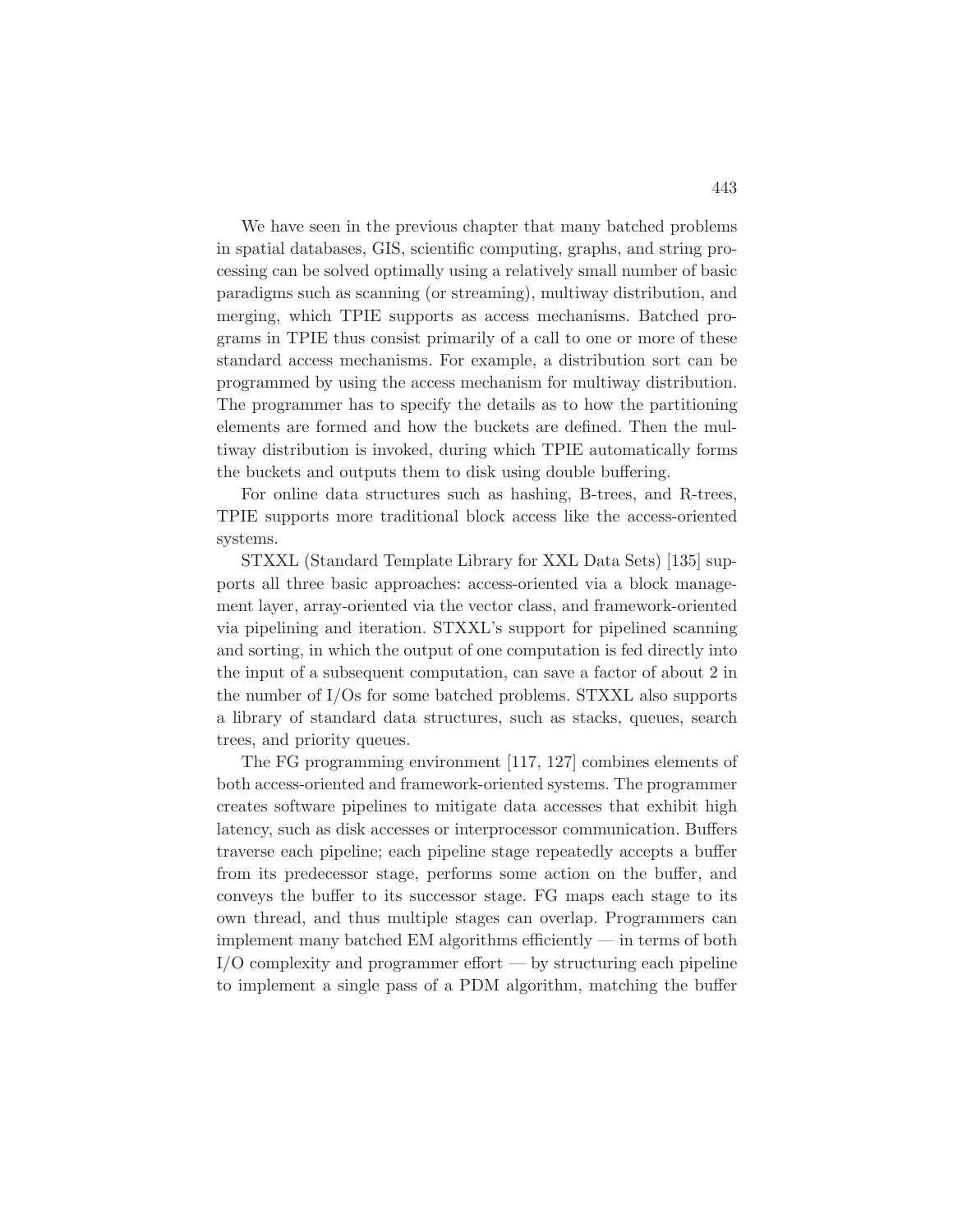#### 444 *External Memory Programming Environments*

size to the block size, and running a copy of the pipeline on each node of a cluster.

Google's MapReduce [130] is a framework-oriented system that supports a simple functional style of batched programming. The input data are assumed to be in the form of a list of key-value pairs. The programmer specifies a Map function and a Reduce function. The system applies Map to each key-value pair, which produces a set of intermediate key-value pairs. For each  $k$ , the system groups together all the intermediate key-value pairs that have the same key  $k$  and passes them to the Reduce function; Reduce merges together those key-value pairs and forms a possibly smaller set of values for key  $k$ . The system handles the details of data routing, parallel scheduling, and buffer management. This framework is useful for a variety of massive data applications on computer clusters, such as pattern matching, counting access frequencies of web pages, constructing inverted indexes, and distribution sort.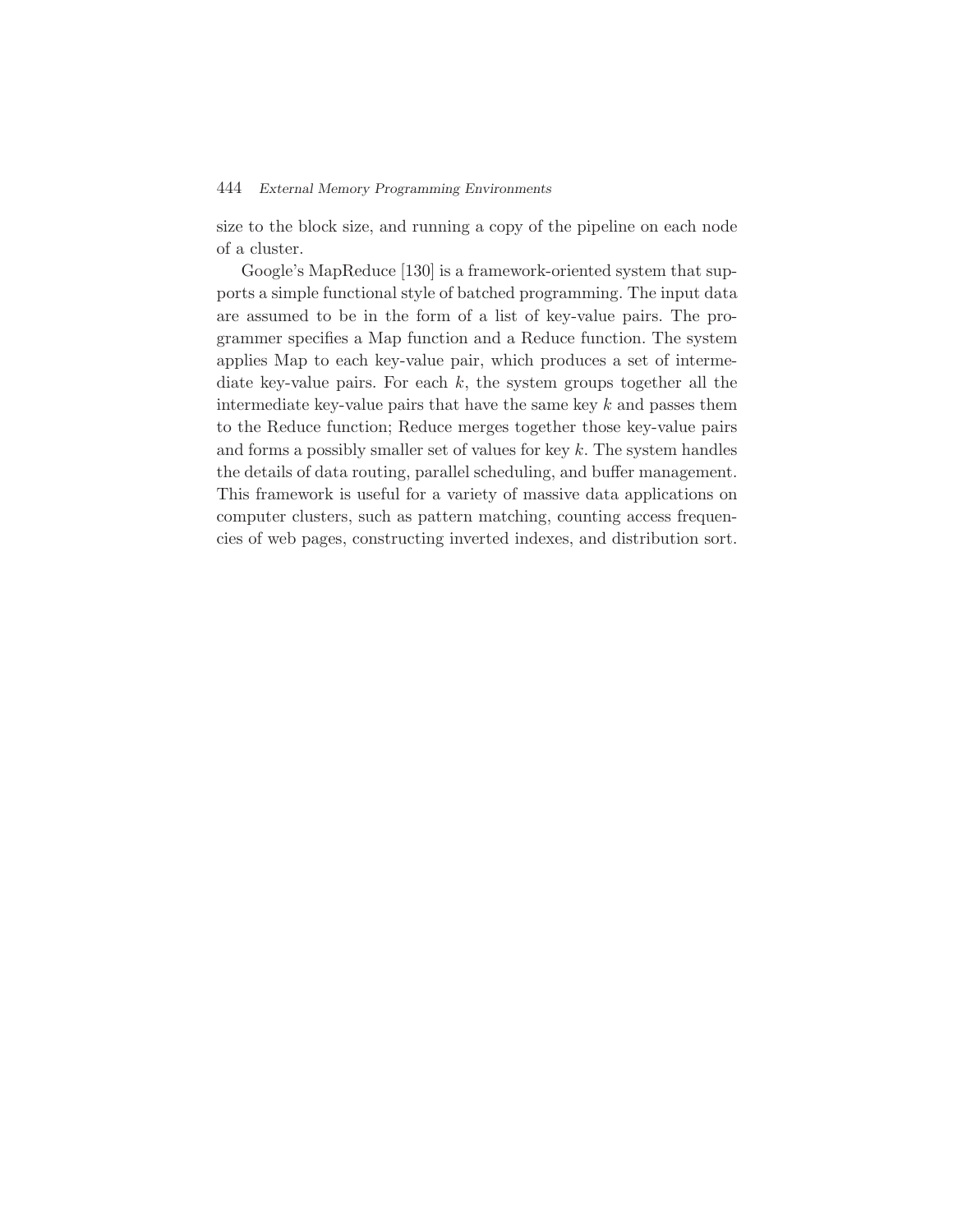# **Conclusions**

In this manuscript, we have described several useful paradigms for the design and implementation of efficient external memory (EM) algorithms and data structures. The problem domains we have considered include sorting, permuting, FFT, scientific computing, computational geometry, graphs, databases, geographic information systems, and text and string processing.

Interesting challenges remain in virtually all these problem domains, as well as for related models such as data streaming and cache-oblivious algorithms. One difficult problem is to prove lower bounds for permuting and sorting without the indivisibility assumption. Another promising area is the design and analysis of EM algorithms for efficient use of multiple disks. Optimal I/O bounds have not yet been determined for several basic EM graph problems such as topological sorting, shortest paths, breadth-first search, depth-first search, and connected components. Several problems remain open in the dynamic and kinetic settings, such as range searching, ray shooting, point location, and finding nearest neighbors.

With the growing power of multicore processors, consideration of parallel CPU time will become increasingly more important. There is an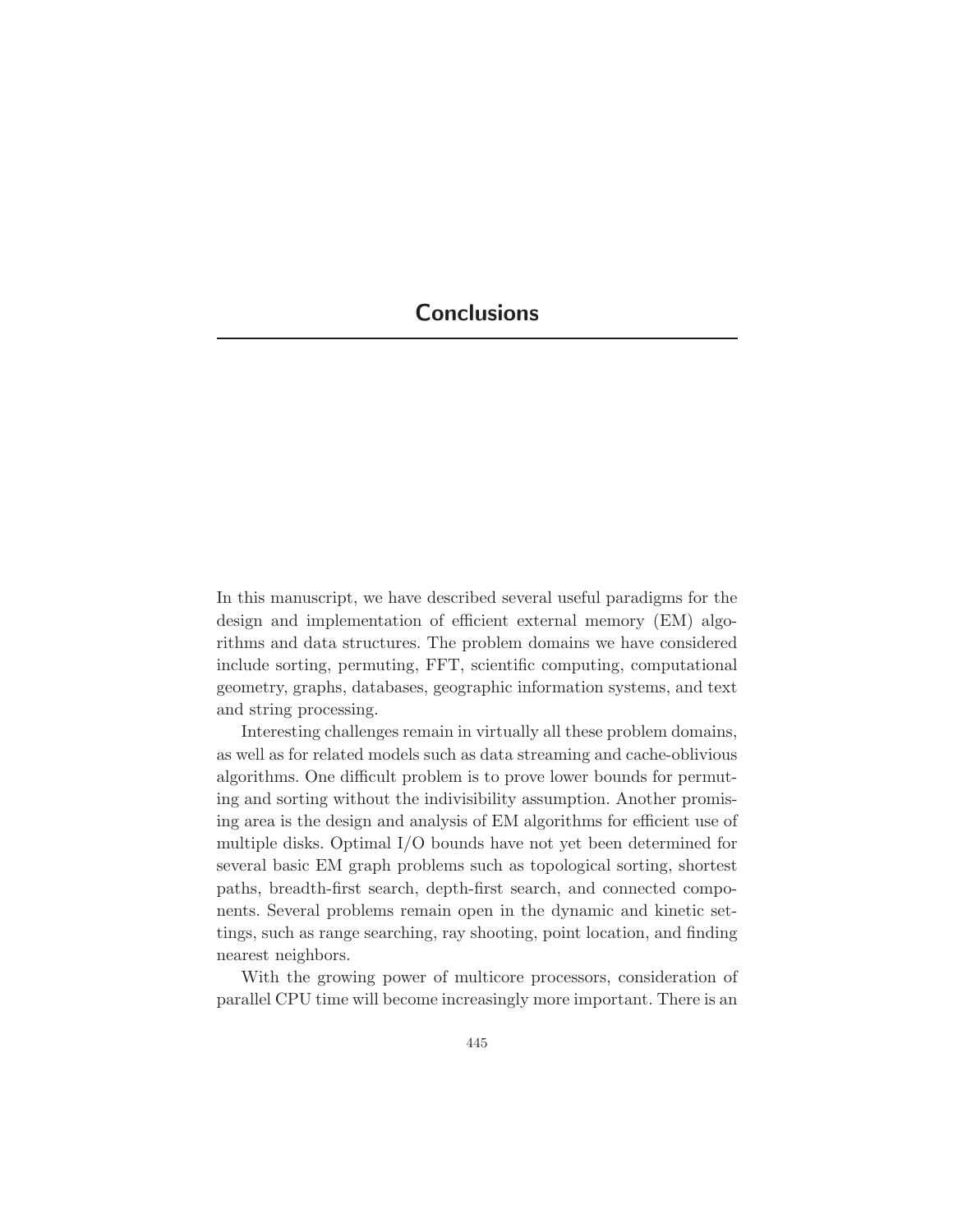#### 446 *Conclusions*

intriguing connection between problems that have good I/O speedups and problems that have fast and work-efficient parallel algorithms.

A continuing goal is to develop optimal EM algorithms and to translate theoretical gains into observable improvements in practice. For some of the problems that can be solved optimally up to a constant factor, the constant overhead is too large for the algorithm to be of practical use, and simpler approaches are needed. In practice, algorithms cannot assume a static internal memory allocation; they must adapt in a robust way when the memory allocation changes.

Many interesting algorithmic challenges arise from newly developed architectures. The EM concepts and techniques discussed in the book may well apply. Examples of new architectures include computer clusters, multicore processors, hierarchical storage devices, wearable computers, small mobile devices and sensors, disk drives with processing capabilities, and storage devices based upon microelectromechanical systems (MEMS). For example, active (or intelligent) disks, in which disk drives have some processing capability and can filter information sent to the host, have been proposed to further reduce the I/O bottleneck, especially in large database applications [4, 292]. MEMS-based nonvolatile storage has the potential to serve as an intermediate level in the memory hierarchy between DRAM and disks. It could ultimately provide better latency and bandwidth than disks, at less cost per bit than DRAM [307, 338].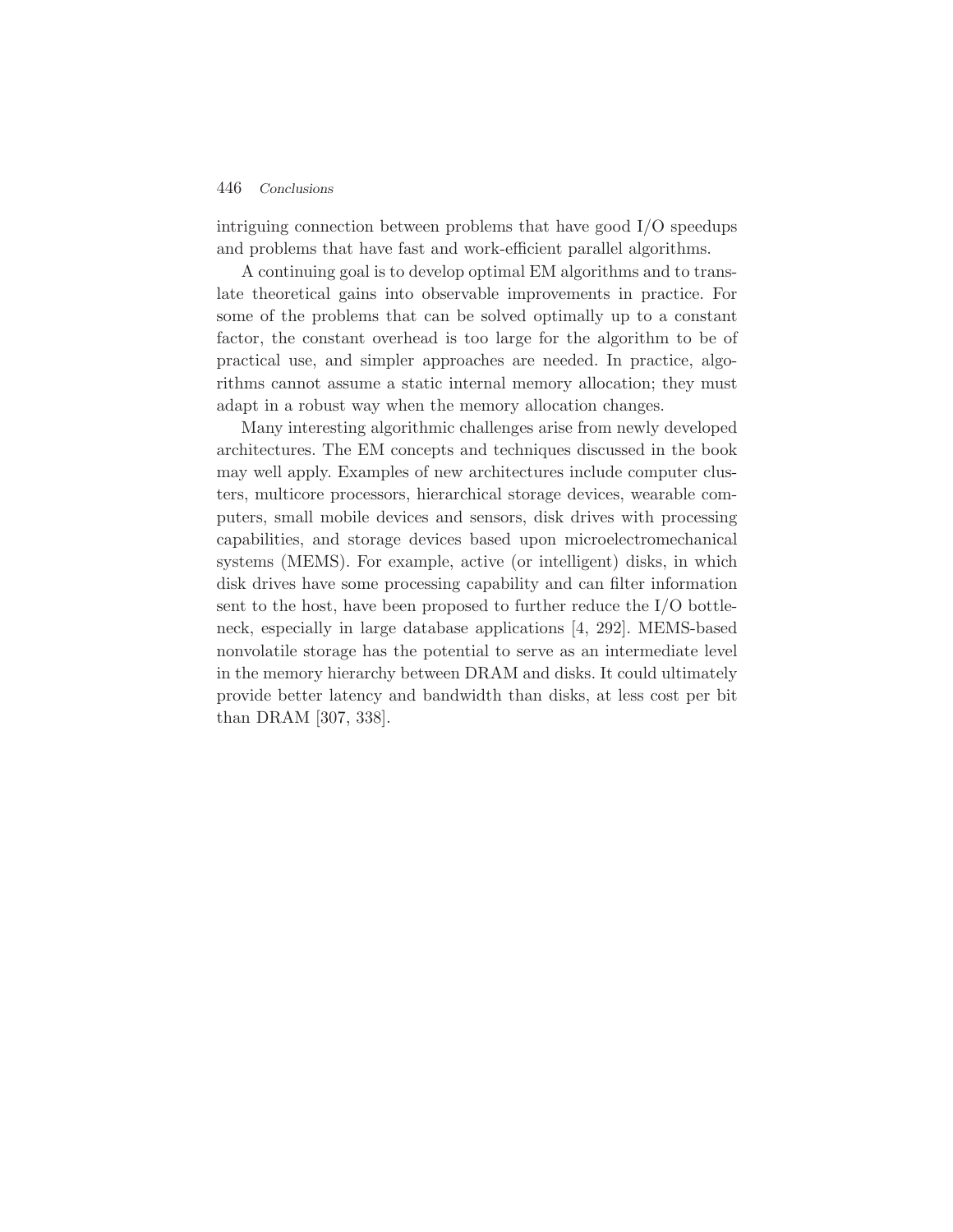# **Notations and Acronyms**

Several of the external memory (EM) paradigms discussed in this manuscript are listed in Table 1.1 at the end of Chapter 1.

The parameters of the parallel disk model (PDM) are defined in Section 2.1:

 $N =$  problem size (in units of data items);

 $M =$  internal memory size (in units of data items);

- $B = \text{block transfer size (in units of data items)};$
- $D =$  number of independent disk drives;
- $P =$  number of CPUs;
- $Q =$  number of queries (for a batched problem);
- $Z =$  answer size (in units of data items).

The parameter values satisfy  $M < N$  and  $1 \leq DB \leq M/2$ . The data items are assumed to be of fixed length. In a single I/O, each of the D disks can simultaneously transfer a block of B contiguous data items.

For simplicity, we often refer to some of the above PDM parameters in units of disk blocks rather than in units of data items; the following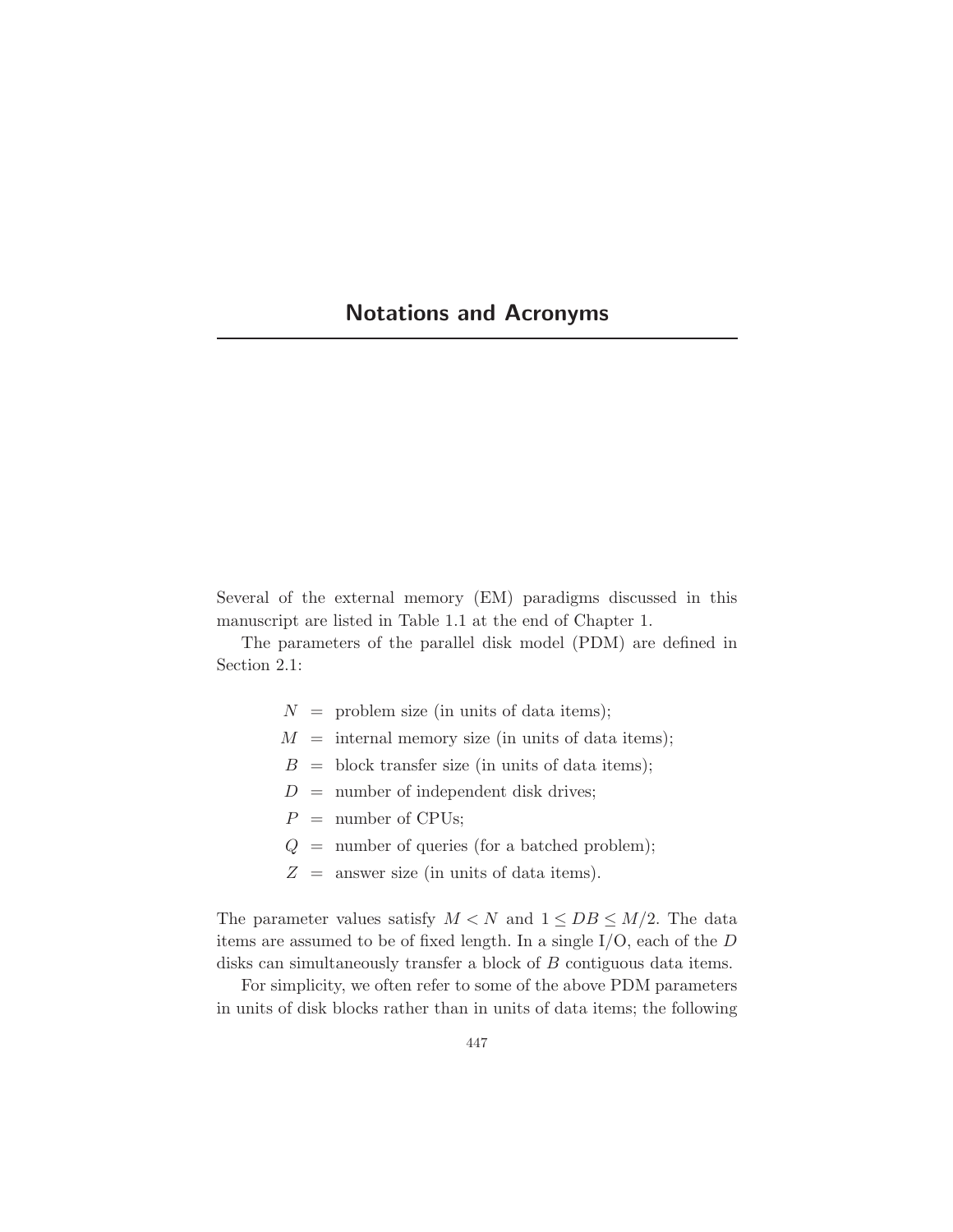# 448 *Notations and Acronyms*

lowercase notations

$$
n = \frac{N}{B}
$$
,  $m = \frac{M}{B}$ ,  $q = \frac{Q}{B}$ ,  $z = \frac{Z}{B}$ 

represent the problem size, internal memory size, query specification size, and answer size, respectively, in units of disk blocks.

In Chapter 9, we use some modified notation to describe the problem sizes of graph problems:

$$
V = \text{number of vertices}; \quad v = \frac{V}{B};
$$
\n
$$
E = \text{number of edges}; \qquad e = \frac{E}{B}.
$$

For simplicity, we assume that  $E \geq V$ ; in those cases where there are fewer edges than vertices, we set  $E$  to be  $V$ .

In the notations below,  $k$  and  $\ell$  denote nonnegative integers and x and  $\boldsymbol{y}$  denote real-valued expressions:

| Scan(N)         | number of I/Os to scan a file of N items<br>(Chapter 3).                                                                                                |
|-----------------|---------------------------------------------------------------------------------------------------------------------------------------------------------|
| Sort(N)         | number of I/Os to sort a file of N items<br>(Chapter 3).                                                                                                |
| Search(N)       | number of $I/Os$ to do a dictionary lookup in a<br>data structure of $N$ items (Chapter 3).                                                             |
| Output(Z)       | number of I/Os to output the $Z$ items of the<br>answer (Chapter 3).                                                                                    |
| BundleSort(N,K) | number of I/Os to sort a file of N items (each<br>with distinct secondary information) having a<br>total of $K \leq N$ unique key values (Section 5.5). |
| Stripe          | the $D$ blocks, one on each of the $D$ disks,<br>located at the same relative position on each disk<br>(Chapter 3).                                     |
| RAM             | access memory, used for internal<br>random<br>memory.                                                                                                   |
| <b>DRAM</b>     | dynamic random access memory, frequently used<br>for internal memory.                                                                                   |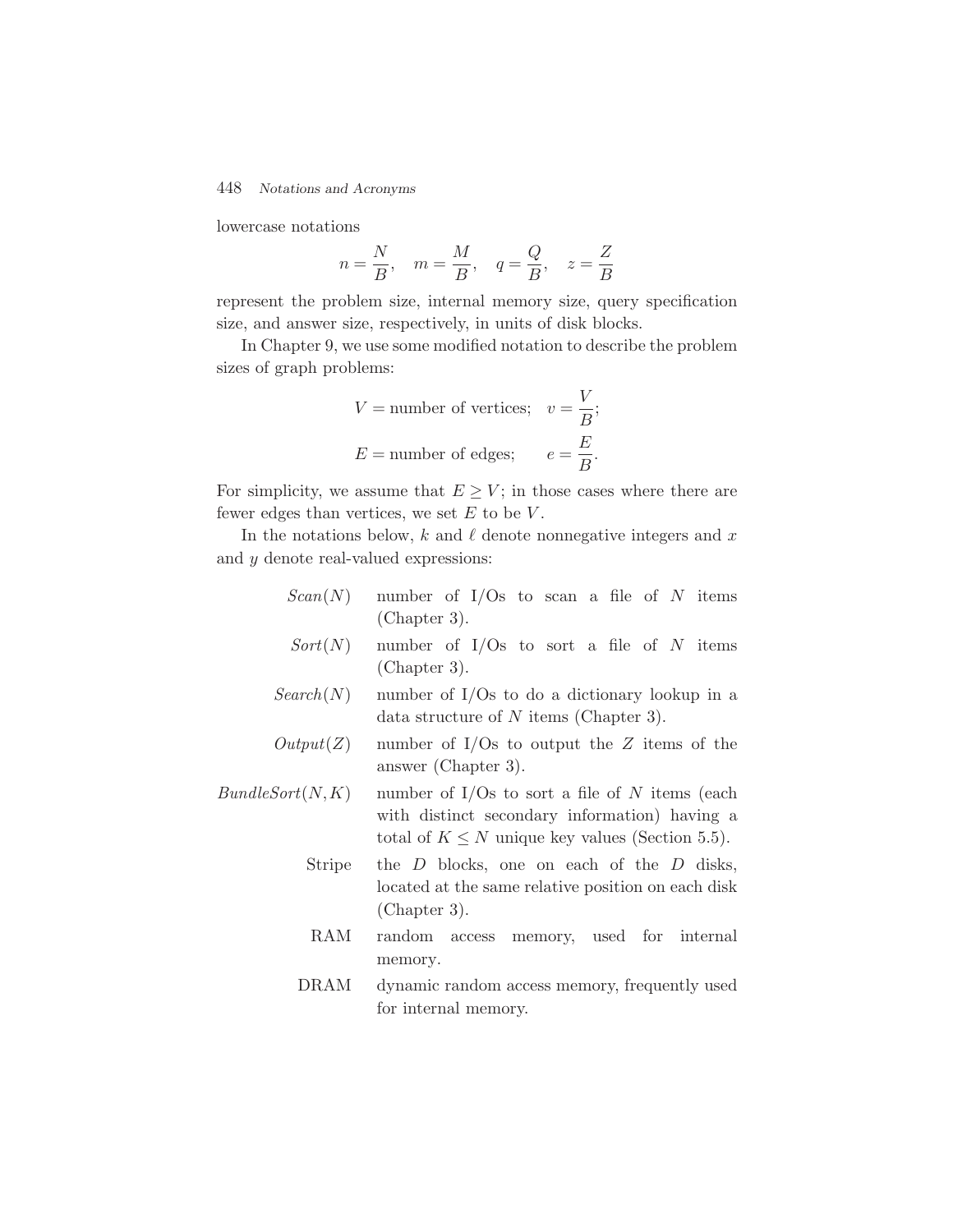- PDM parallel disk model (Chapter 2).
- SRM simple randomized merge sort (Section 5.2.1).
- RCD randomized cycling distribution sort (Section 5.1.3).
- TPIE Transparent Parallel I/O Environment (Chapter 17).
- $f(k) \approx g(k)$  f(k) is approximately equal to  $g(k)$ .

$$
f(k) \sim g(k)
$$
  $f(k)$  is asymptotically equal to  $g(k)$ , as  $k \to \infty$ :

$$
\lim_{k \to \infty} \frac{f(k)}{g(k)} = 1.
$$

$$
f(k) = O(g(k)) \qquad f(k) \text{ is big-oh of } g(k), \text{ as } k \to \infty: \text{ there exist constants } c > 0 \text{ and } K > 0 \text{ such that } |f(k)| \le c|g(k)|, \text{ for all } k \ge K.
$$

$$
f(k) = \Omega(g(k)) \qquad f(k) \text{ is big-omega of } g(k), \text{ as } k \to \infty; \ g(k) = O(f(k)).
$$

$$
f(k) = \Theta(g(k)) \qquad f(k) \text{ is big theta of } g(k), \text{ as } k \to \infty: f(k) =
$$
  

$$
O(g(k)) \text{ and } f(k) = \Omega(g(k)).
$$

 $f(k) = o(g(k))$  f(k) is little-oh of  $g(k)$ , as  $k \to \infty$ :

$$
\lim_{k \to \infty} \frac{f(k)}{g(k)} = 0.
$$

$$
f(k) = \omega(g(k)) \qquad f(k) \text{ is little-omega of } g(k), \text{ as } k \to \infty; \ g(k) = o(f(k)).
$$

- $\lceil x \rceil$  ceiling of x: the smallest integer k satisfying  $k \geq x$ .
- |x| floor of x: the largest integer k satisfying  $k \leq x$ .
- $min\{x,y\}$  minimum of x and y.
- $\max\{x,y\}$  maximum of x and y.
- $\text{Prob}\{R\}$  probability that relation R is true.
	- $\log_b x$  base-b logarithm of x; if b is not specified, we use  $b = 2.$ 
		- $\ln x$  natural logarithm of x:  $\log_e x$ .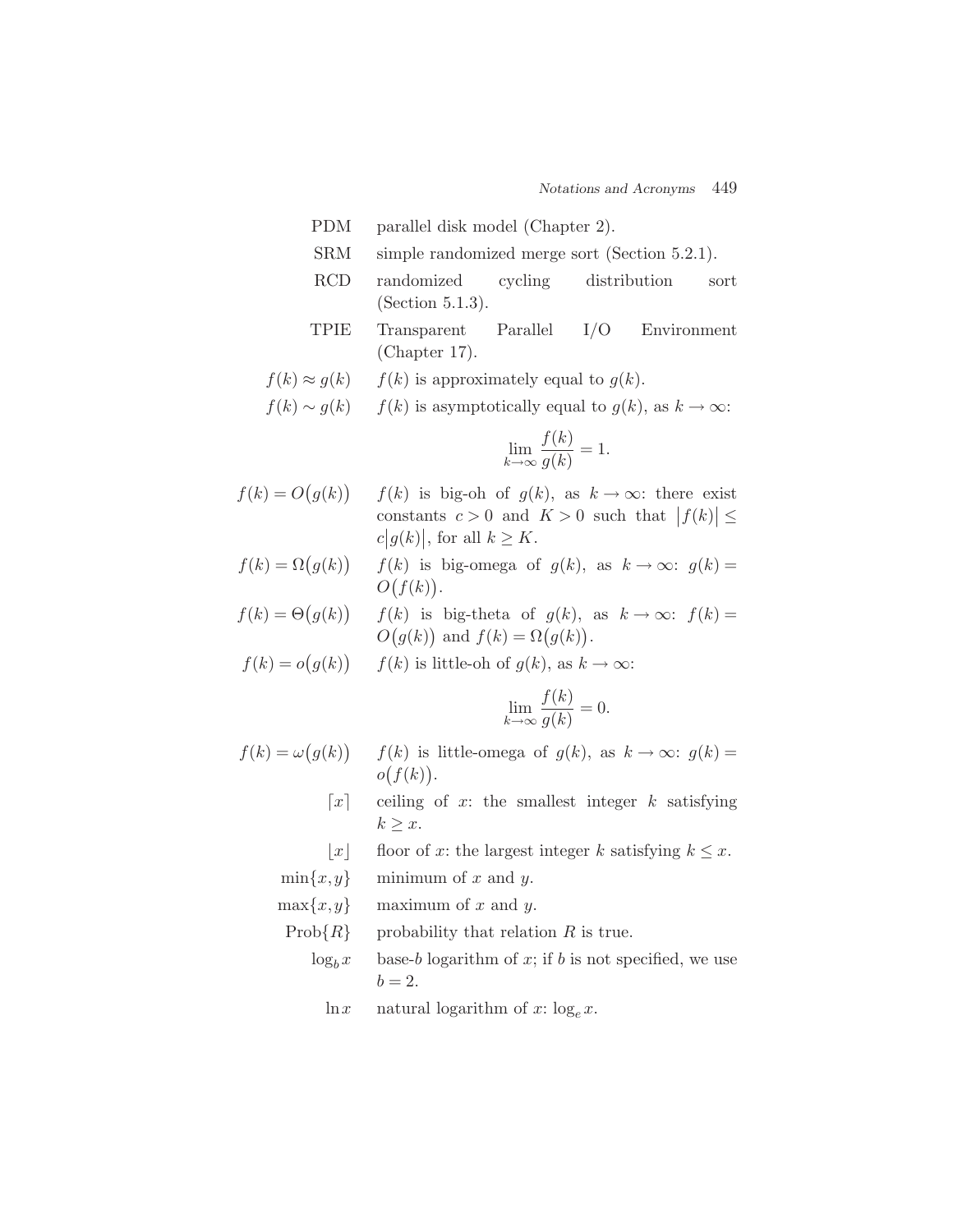450 *Notations and Acronyms*

 $\sqrt{k}$  $\ell$  $\setminus$ binomial coefficient: if  $\ell=0,$  it is 1; else, it is  $\frac{k(k-1)...(k-\ell+1)}{\ell(\ell-1)...1}.$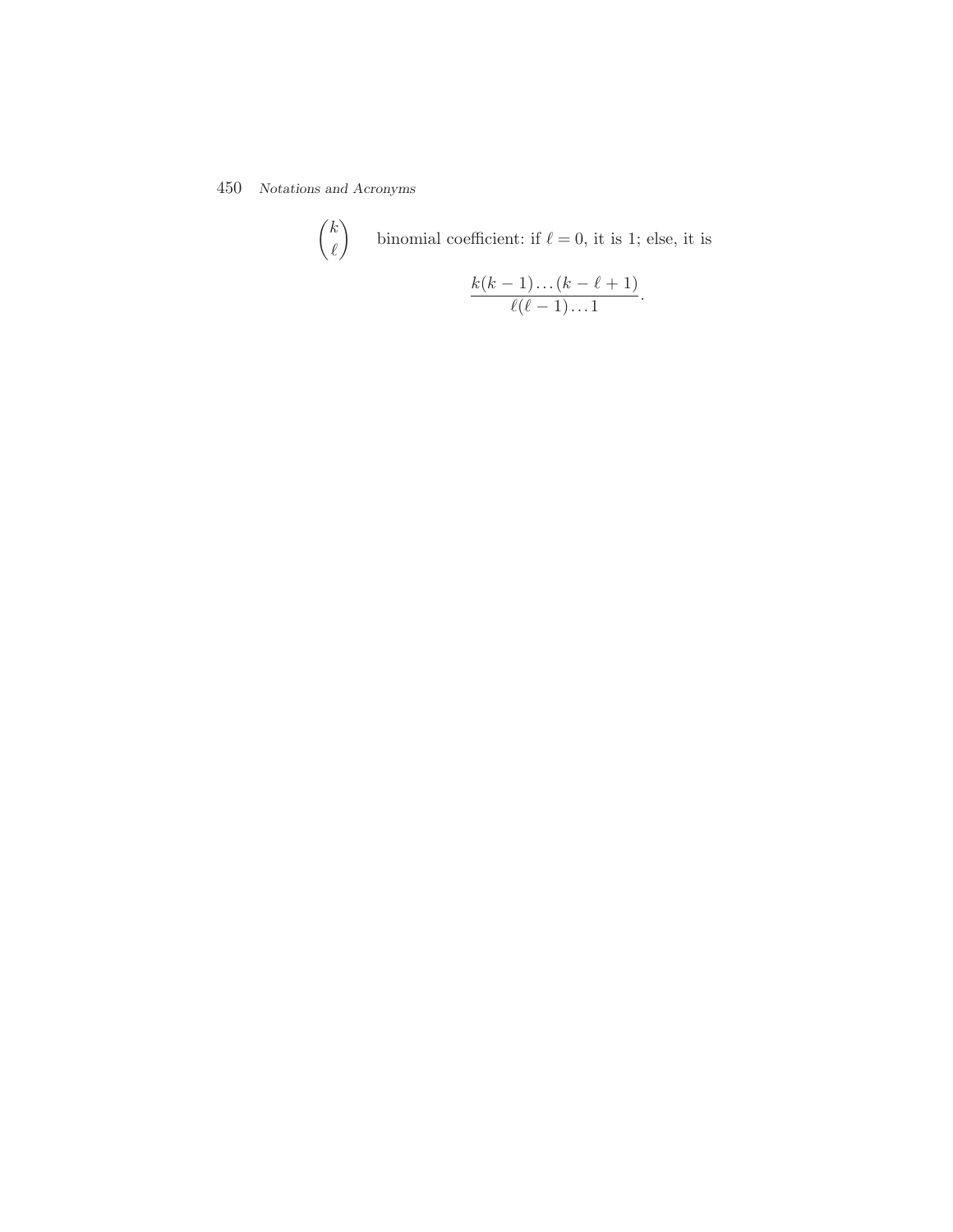- [1] D. J. Abel, "A  $B^+$ -tree structure for large quadtrees," *Computer Vision*, Graphics, and Image Processing, vol. 27, pp. 19–31, July 1984.
- [2] J. Abello, A. L. Buchsbaum, and J. Westbrook, "A functional approach to external graph algorithms," Algorithmica, vol. 32, no. 3, pp. 437–458, 2002.
- [3] J. Abello, P. M. Pardalos, and M. G. Resende, eds., Handbook of Massive Data Sets. Norwell, Mass.: Kluwer Academic Publishers, 2002.
- [4] A. Acharya, M. Uysal, and J. Saltz, "Active disks: Programming model, algorithms and evaluation," ACM SIGPLAN Notices, vol. 33, pp. 81–91, November 1998.
- [5] M. Adler, "New coding techniques for improved bandwidth utilization," in Proceedings of the IEEE Symposium on Foundations of Computer Science, (Burlington, VT), pp. 173–182, October 1996.
- [6] P. K. Agarwal, L. Arge, G. S. Brodal, and J. S. Vitter, "I/O-efficient dynamic point location in monotone planar subdivisions," in Proceedings of the ACM-SIAM Symposium on Discrete Algorithms, pp. 11–20, ACM Press, 1999.
- [7] P. K. Agarwal, L. Arge, and A. Danner, "From LIDAR to GRID DEM: A scalable approach," in Proceedings of the International Symposium on Spatial Data Handling, 2006.
- [8] P. K. Agarwal, L. Arge, and J. Erickson, "Indexing moving points," Journal of Computer and System Sciences, vol. 66, no. 1, pp. 207–243, 2003.
- [9] P. K. Agarwal, L. Arge, J. Erickson, P. G. Franciosa, and J. S. Vitter, "Efficient searching with linear constraints," Journal of Computer and System Sciences, vol. 61, pp. 194–216, October 2000.
- [10] P. K. Agarwal, L. Arge, T. M. Murali, K. Varadarajan, and J. S. Vitter, "I/Oefficient algorithms for contour line extraction and planar graph blocking," in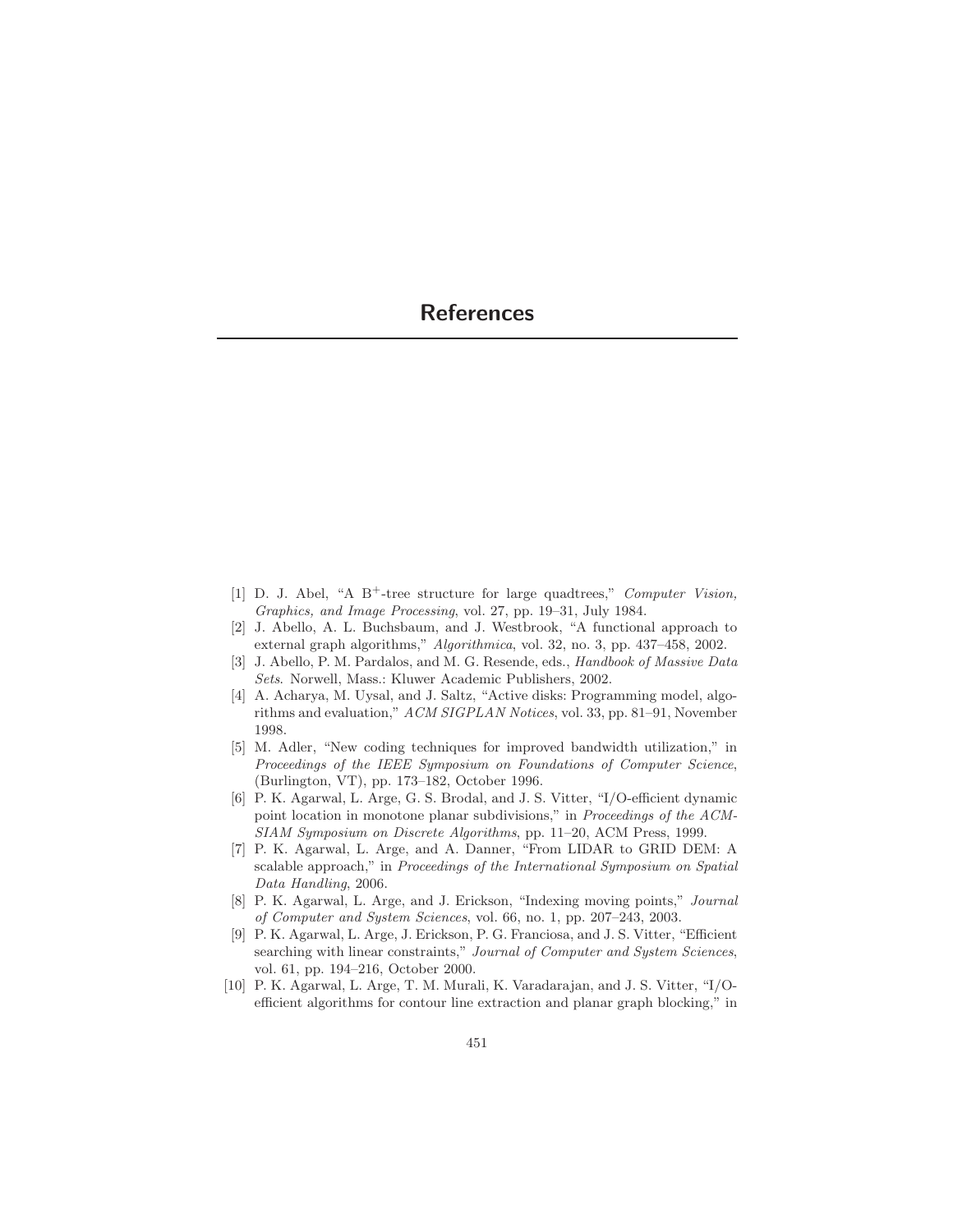Proceedings of the ACM-SIAM Symposium on Discrete Algorithms, pp. 117– 126, ACM Press, 1998.

- [11] P. K. Agarwal, L. Arge, O. Procopiuc, and J. S. Vitter, "A framework for index bulk loading and dynamization," in Proceedings of the International Colloquium on Automata, Languages, and Programming, pp. 115–127, Crete, Greece: Springer-Verlag, 2001.
- [12] P. K. Agarwal, L. Arge, and J. Vahrenhold, "Time responsive external data structures for moving points," in Proceedings of the Workshop on Algorithms and Data Structures, pp. 50–61, 2001.
- [13] P. K. Agarwal, L. Arge, J. Yang, and K. Yi, "I/O-efficient structures for orthogonal range-max and stabbing-max queries," in Proceedings of the European Symposium on Algorithms, pp. 7–18, Springer-Verlag, 2003.
- [14] P. K. Agarwal, L. Arge, and K. Yi, "I/O-efficient construction of constrained delaunay triangulations," in Proceedings of the European Symposium on Algorithms, pp. 355–366, Springer-Verlag, 2005.
- [15] P. K. Agarwal, L. Arge, and K. Yi, "An optimal dynamic interval stabbingmax data structure?," in Proceedings of the ACM-SIAM Symposium on Discrete Algorithms, pp. 803–812, ACM Press, 2005.
- [16] P. K. Agarwal, L. Arge, and K. Yi, "I/O-efficient batched union-find and its applications to terrain analysis," in Proceedings of the ACM Symposium on Computational Geometry, ACM Press, 2006.
- [17] P. K. Agarwal, M. de Berg, J. Gudmundsson, M. Hammar, and H. J. Haverkort, "Box-trees and R-trees with near-optimal query time," Discrete and Computational Geometry, vol. 28, no. 3, pp. 291–312, 2002.
- [18] P. K. Agarwal and J. Erickson, "Geometric range searching and its relatives," in Advances in Discrete and Computational Geometry, (B. Chazelle, J. E. Goodman, and R. Pollack, eds.), pp. 1–56, Providence, Rhode Island: American Mathematical Society Press, 1999.
- [19] P. K. Agarwal and S. Har-Peled, "Maintaining the approximate extent measures of moving points," in *Proceedings of the ACM-SIAM Symposium on Dis*crete Algorithms, pp. 148–157, Washington, DC: ACM Press, January 2001.
- [20] A. Aggarwal, B. Alpern, A. K. Chandra, and M. Snir, "A model for hierarchical memory," in Proceedings of the ACM Symposium on Theory of Computing, pp. 305–314, New York: ACM Press, 1987.
- [21] A. Aggarwal, A. Chandra, and M. Snir, "Hierarchical memory with block transfer," in Proceedings of the IEEE Symposium on Foundations of Computer Science, pp. 204–216, Los Angeles, 1987.
- [22] A. Aggarwal and C. G. Plaxton, "Optimal parallel sorting in multi-level storage," in Proceedings of the ACM-SIAM Symposium on Discrete Algorithms, pp. 659–668, ACM Press, 1994.
- [23] A. Aggarwal and J. S. Vitter, "The Input/Output complexity of sorting and related problems," Communications of the ACM, vol. 31, no. 9, pp. 1116–1127, 1988.
- [24] C. Aggarwal, Data Streams: Models and Algorithms. Springer-Verlag, 2007.
- [25] M. Ajtai, M. Fredman, and J. Komlós, "Hash functions for priority queues," Information and Control, vol. 63, no. 3, pp. 217–225, 1984.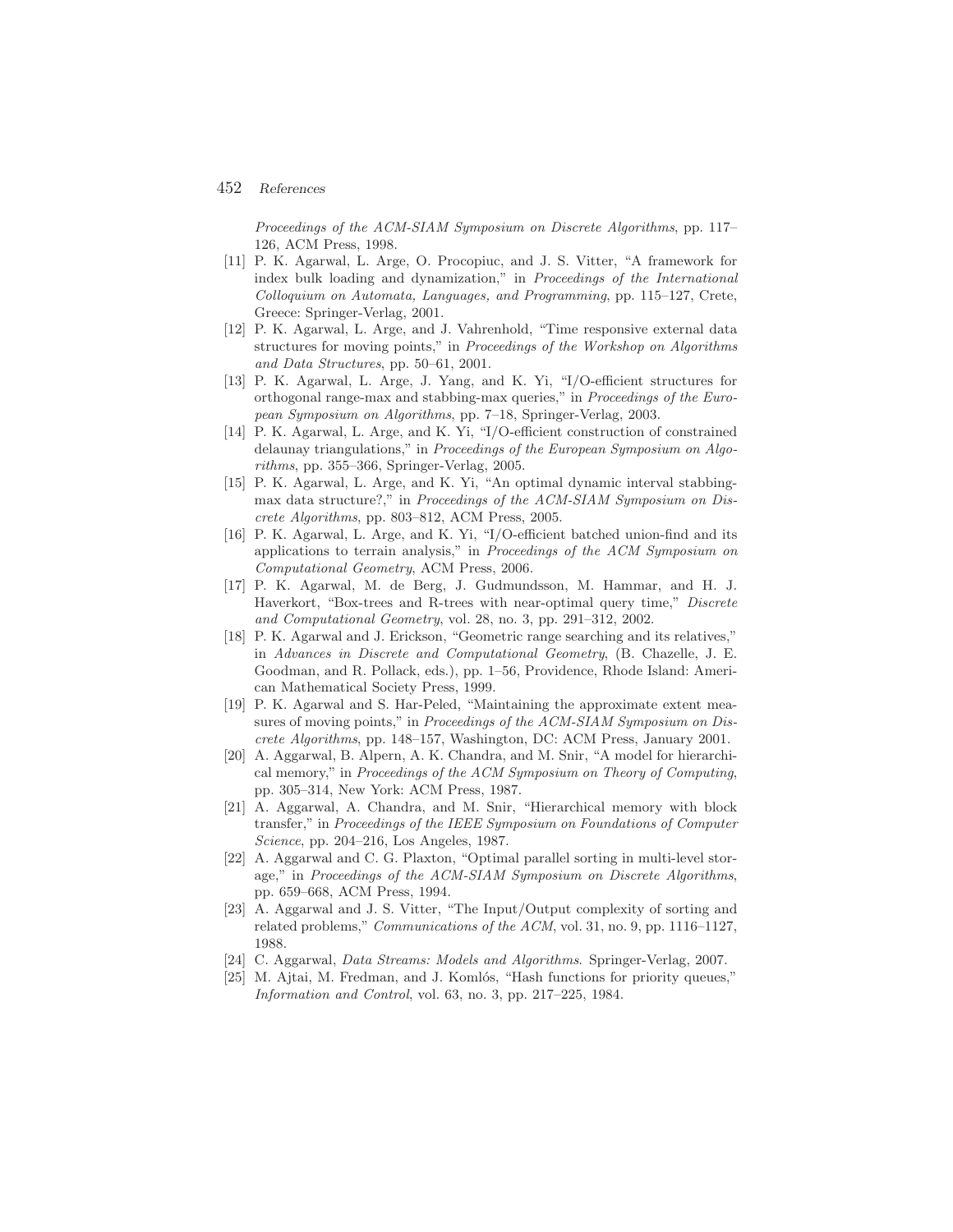- [26] D. Ajwani, I. Malinger, U. Meyer, and S. Toledo, "Characterizing the performance of flash memory storage devices and its impact on algorithm design," in Proceedings of the International Workshop on Experimental Algorithmics, (Provincetown, Mass.), pp. 208–219, Springer-Verlag, 2008.
- [27] D. Ajwani, U. Meyer, and V. Osipov, "Improved external memory BFS implementation," in Proceedings of the Workshop on Algorithm Engineering and Experiments, (New Orleans), pp. 3–12, January 2007.
- [28] S. Albers and M. Büttner, "Integrated prefetching and caching in single and parallel disk systems," Information and Computation, vol. 198, no. 1, pp. 24– 39, 2005.
- [29] B. Alpern, L. Carter, E. Feig, and T. Selker, "The uniform memory hierarchy model of computation," Algorithmica, vol. 12, no. 2–3, pp. 72–109, 1994.
- [30] L. Arge, "The I/O-complexity of ordered binary-decision diagram manipulation," in Proceedings of the International Symposium on Algorithms and Computation, pp. 82–91, Springer-Verlag, 1995.
- [31] L. Arge, "External memory data structures," in Handbook of Massive Data Sets, (J. Abello, P. M. Pardalos, and M. G. Resende, eds.), ch. 9, pp. 313–358, Norwell, Mass.: Kluwer Academic Publishers, 2002.
- [32] L. Arge, "The buffer tree: A technique for designing batched external data structures," Algorithmica, vol. 37, no. 1, pp. 1–24, 2003.
- [33] L. Arge, G. Brodal, and R. Fagerberg, "Cache-oblivious data structures," in Handbook on Data Structures and Applications, (D. Mehta and S. Sahni, eds.), CRC Press, 2005.
- [34] L. Arge, G. S. Brodal, and L. Toma, "On external-memory MST, SSSP, and multi-way planar graph separation," Journal of Algorithms, vol. 53, no. 2, pp. 186–206, 2004.
- [35] L. Arge, J. S. Chase, P. Halpin, L. Toma, J. S. Vitter, D. Urban, and R. Wickremesinghe, "Efficient flow computation on massive grid datasets," GeoInformatica, vol. 7, pp. 283–313, December 2003.
- [36] L. Arge, A. Danner, H. J. Haverkort, and N. Zeh, "I/O-efficient hierarchical watershed decomposition of grid terrains models," in Proceedings of the International Symposium on Spatial Data Handling, 2006.
- [37] L. Arge, A. Danner, and S.-H. Teh, "I/O-efficient point location using persistent B-trees," in Workshop on Algorithm Engineering and Experimentation, 2003.
- [38] L. Arge, M. de Berg, H. J. Haverkort, and K. Yi, "The priority R-tree: A practically efficient and worst-case optimal R-tree," in Proceedings of the ACM SIGMOD International Conference on Management of Data, pp. 347–358, ACM Press, 2004.
- [39] L. Arge, P. Ferragina, R. Grossi, and J. S. Vitter, "On sorting strings in external memory," in Proceedings of the ACM Symposium on Theory of Computing, pp. 540–548, ACM Press, 1997.
- [40] L. Arge, M. T. Goodrich, M. Nelson, and N. Sitchinava, "Fundamental parallel algorithms for private-cache chip multiprocessors," in Proceedings of the ACM Symposium on Parallel Algorithms and Architectures, Munich: ACM Press, June 2008.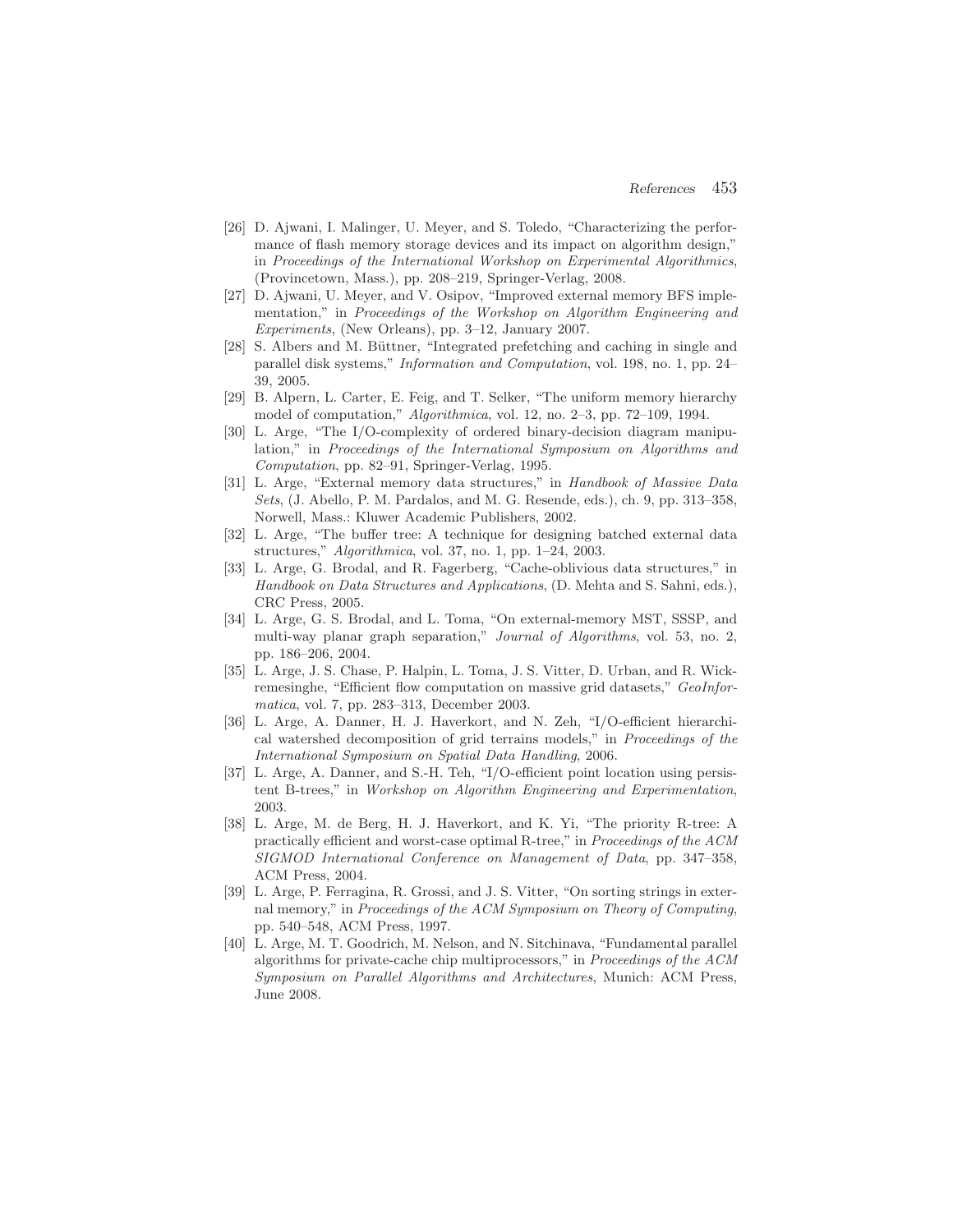- [41] L. Arge, K. H. Hinrichs, J. Vahrenhold, and J. S. Vitter, "Efficient bulk operations on dynamic R-trees," Algorithmica, vol. 33, pp. 104–128, January 2002.
- [42] L. Arge, M. Knudsen, and K. Larsen, "A general lower bound on the I/Ocomplexity of comparison-based algorithms," in *Proceedings of the Workshop* on Algorithms and Data Structures, pp. 83–94, Springer-Verlag, 1993.
- [43] L. Arge, U. Meyer, and L. Toma, "External memory algorithms for diameter and all-pairs shortest-paths on sparse graphs," in Proceedings of the International Colloquium on Automata, Languages, and Programming, pp. 146–157, Springer-Verlag, 2004.
- [44] L. Arge, U. Meyer, L. Toma, and N. Zeh, "On external-memory planar depth first search," Journal of Graph Algorithms and Applications, vol. 7, no. 2, pp. 105–129, 2003.
- [45] L. Arge and P. Miltersen, "On showing lower bounds for external-memory computational geometry problems," in External Memory Algorithms and Visualization, (J. Abello and J. S. Vitter, eds.), pp. 139–159, Providence, Rhode Island: American Mathematical Society Press, 1999.
- [46] L. Arge, O. Procopiuc, S. Ramaswamy, T. Suel, J. Vahrenhold, and J. S. Vitter, "A unified approach for indexed and non-indexed spatial joins," in Proceedings of the International Conference on Extending Database Technology, Konstanz, Germany: ACM Press, March 2000.
- [47] L. Arge, O. Procopiuc, S. Ramaswamy, T. Suel, and J. S. Vitter, "Scalable sweeping-based spatial join," in Proceedings of the International Conference on Very Large Databases, pp. 570–581, New York: Morgan Kaufmann, August 1998.
- [48] L. Arge, O. Procopiuc, S. Ramaswamy, T. Suel, and J. S. Vitter, "Theory and practice of I/O-efficient algorithms for multidimensional batched searching problems," in Proceedings of the ACM-SIAM Symposium on Discrete Algorithms, pp. 685–694, ACM Press, January 1998.
- [49] L. Arge, O. Procopiuc, and J. S. Vitter, "Implementing I/O-efficient data structures using TPIE," in Proceedings of the European Symposium on Algorithms, pp. 88–100, Springer-Verlag, 2002.
- [50] L. Arge, V. Samoladas, and J. S. Vitter, "Two-dimensional indexability and optimal range search indexing," in Proceedings of the ACM Conference on Principles of Database Systems, pp. 346–357, Philadelphia: ACM Press, May– June 1999.
- [51] L. Arge, V. Samoladas, and K. Yi, "Optimal external memory planar point enclosure," in Proceedings of the European Symposium on Algorithms, pp. 40– 52, Springer-Verlag, 2004.
- [52] L. Arge and L. Toma, "Simplified external memory algorithms for planar DAGs," in Proceedings of the Scandinavian Workshop on Algorithmic Theory, pp. 493–503, 2004.
- [53] L. Arge and L. Toma, "External data structures for shortest path queries on planar digraphs," in Proceedings of the International Symposium on Algorithms and Computation, pp. 328–338, Springer-Verlag, 2005.
- [54] L. Arge, L. Toma, and J. S. Vitter, "I/O-efficient algorithms for problems on grid-based terrains," in Workshop on Algorithm Engineering and Experimentation, San Francisco: Springer-Verlag, January 2000.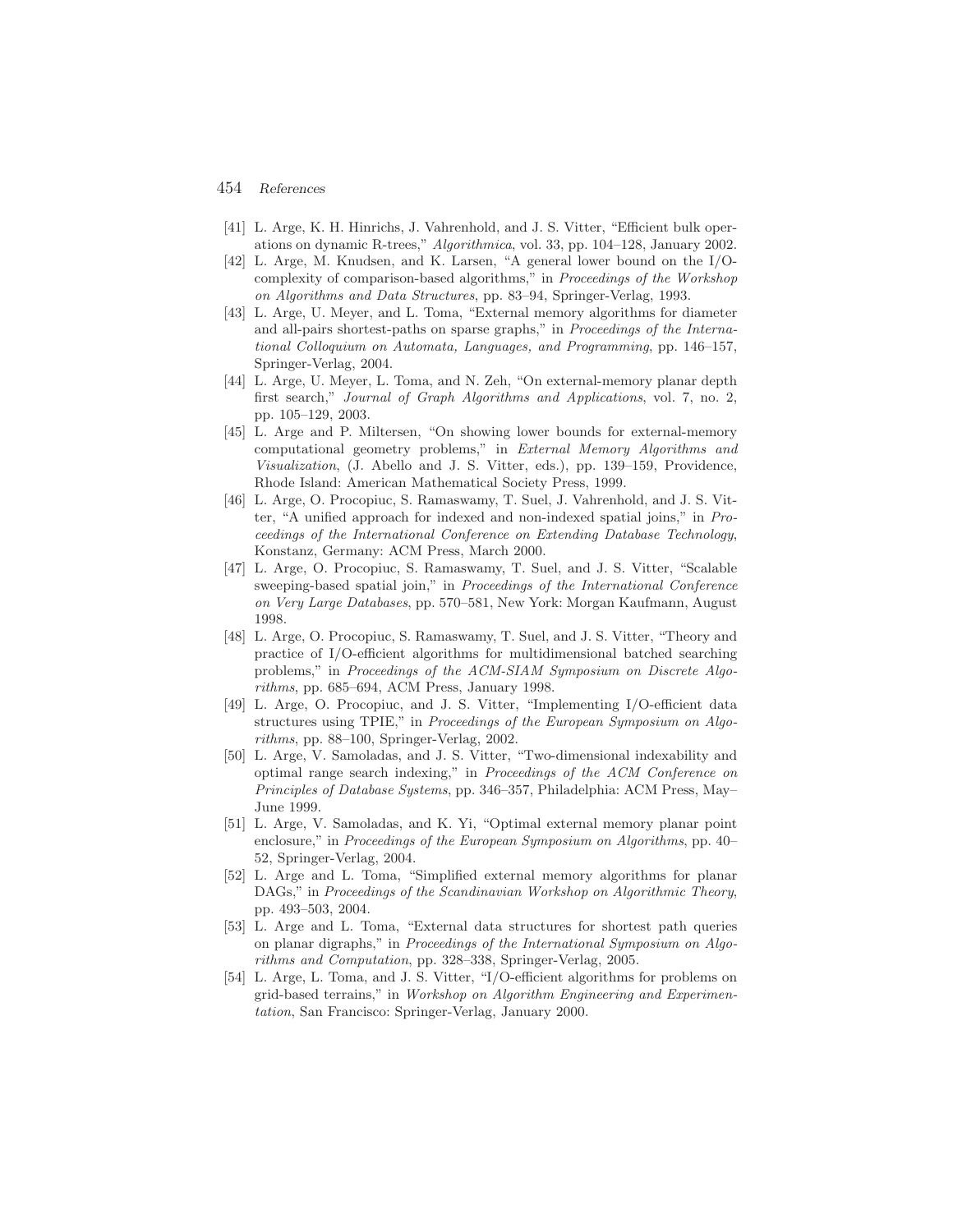- [55] L. Arge, L. Toma, and N. Zeh, "I/O-efficient topological sorting of planar DAGs," in Proceedings of the ACM Symposium on Parallel Algorithms and Architectures, pp. 85–93, ACM Press, 2003.
- [56] L. Arge and J. Vahrenhold, "I/O-efficient dynamic planar point location," Computational Geometry, vol. 29, no. 2, pp. 147–162, 2004.
- [57] L. Arge, D. E. Vengroff, and J. S. Vitter, "External-memory algorithms for processing line segments in geographic information systems," Algorithmica, vol. 47, pp. 1–25, January 2007.
- [58] L. Arge and J. S. Vitter, "Optimal external memory interval management," SIAM Journal on Computing, vol. 32, no. 6, pp. 1488– 1508, 2003.
- [59] L. Arge and N. Zeh, "I/O-efficient strong connectivity and depth-first search for directed planar graphs," in Proceedings of the IEEE Symposium on Foundations of Computer Science, pp. 261–270, 2003.
- [60] C. Armen, "Bounds on the separation of two parallel disk models," in Proceedings of the Workshop on Input/Output in Parallel and Distributed Systems, pp. 122–127, May 1996.
- [61] D. Arroyuelo and G. Navarro, "A Lempel–Ziv text index on secondary storage," in Proceedings of the Symposium on Combinatorial Pattern Matching, pp. 83–94, Springer-Verlag, 2007.
- [62] M. J. Atallah and S. Prabhakar, "(Almost) optimal parallel block access for range queries," Information Sciences, vol. 157, pp. 21–31, 2003.
- [63] R. A. Baeza-Yates, "Expected behaviour of  $B^+$ -trees under random insertions," Acta Informatica, vol. 26, no. 5, pp. 439–472, 1989.
- [64] R. A. Baeza-Yates, "Bounded disorder: The effect of the index," Theoretical Computer Science, vol. 168, pp. 21–38, 1996.
- [65] R. A. Baeza-Yates and P.-A. Larson, "Performance of B<sup>+</sup>-trees with partial expansions," IEEE Transactions on Knowledge and Data Engineering, vol. 1, pp. 248–257, June 1989.
- [66] R. A. Baeza-Yates and B. Ribeiro-Neto, eds., Modern Information Retrieval. Addison Wesley Longman, 1999.
- [67] R. A. Baeza-Yates and H. Soza-Pollman, "Analysis of linear hashing revisited," Nordic Journal of Computing, vol. 5, pp. 70–85, 1998.
- [68] R. D. Barve, E. F. Grove, and J. S. Vitter, "Simple randomized mergesort on parallel disks," Parallel Computing, vol. 23, no. 4, pp. 601–631, 1997.
- [69] R. D. Barve, M. Kallahalla, P. J. Varman, and J. S. Vitter, "Competitive analysis of buffer management algorithms," Journal of Algorithms, vol. 36, pp. 152–181, August 2000.
- [70] R. D. Barve, E. A. M. Shriver, P. B. Gibbons, B. K. Hillyer, Y. Matias, and J. S. Vitter, "Modeling and optimizing I/O throughput of multiple disks on a bus," in Procedings of ACM SIGMETRICS Joint International Conference on Measurement and Modeling of Computer Systems, pp. 83–92, Atlanta: ACM Press, May 1999.
- [71] R. D. Barve and J. S. Vitter, "A theoretical framework for memory-adaptive algorithms," in Proceedings of the IEEE Symposium on Foundations of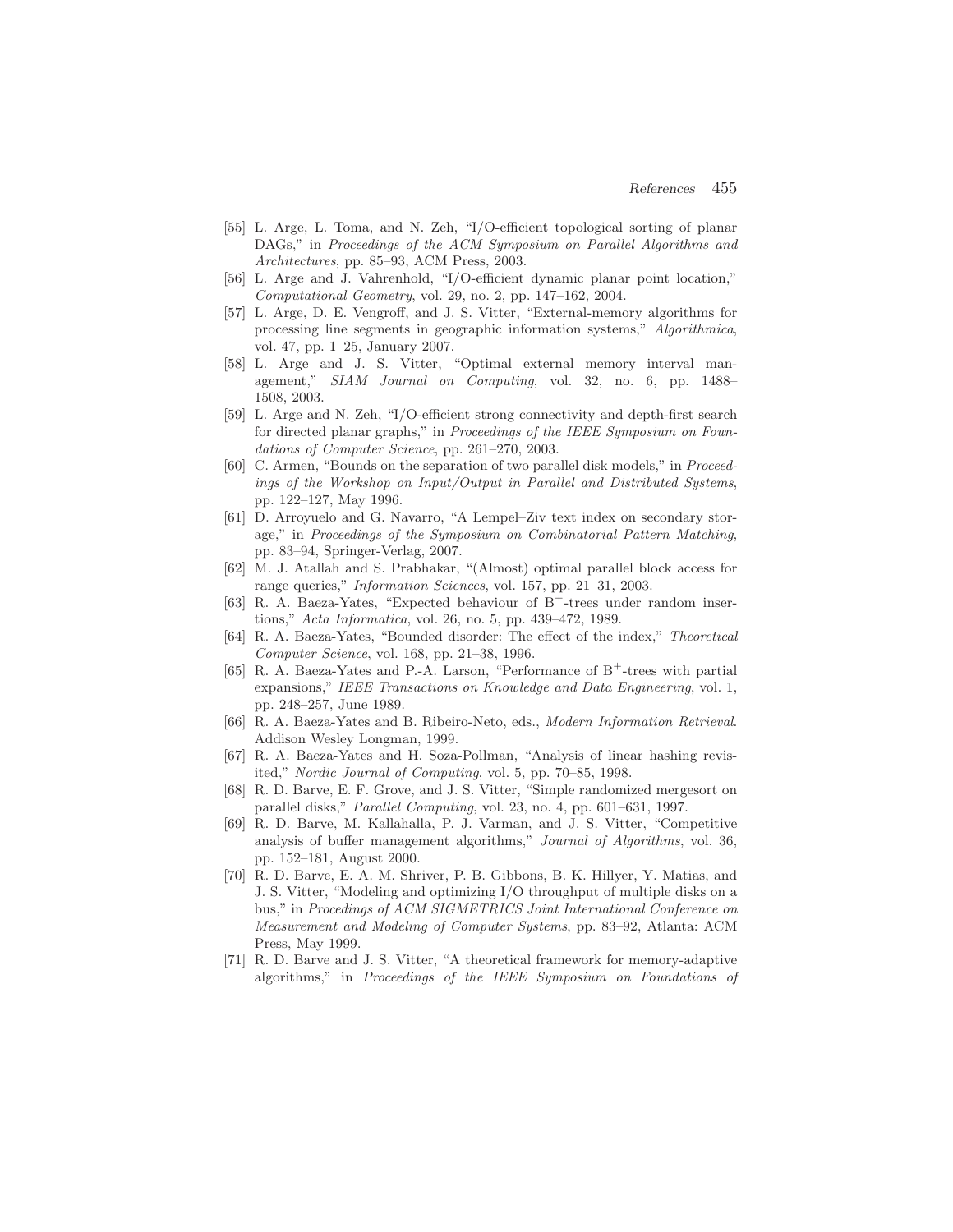Computer Science, pp. 273–284, New York: IEEE Computer Society Press, October 1999.

- [72] R. D. Barve and J. S. Vitter, "A simple and efficient parallel disk mergesort," ACM Trans. Computer Systems, vol. 35, pp. 189–215, March/April 2002.
- [73] J. Basch, L. J. Guibas, and J. Hershberger, "Data structures for mobile data," Journal of Algorithms, vol. 31, pp. 1–28, 1999.
- [74] R. Bayer and E. McCreight, "Organization of large ordered indexes," Acta Informatica, vol. 1, pp. 173–189, 1972.
- [75] R. Bayer and K. Unterauer, "Prefix B-trees," ACM Transactions on Database Systems, vol. 2, pp. 11–26, March 1977.
- [76] B. Becker, S. Gschwind, T. Ohler, B. Seeger, and P. Widmayer, "An asymptotically optimal multiversion B-tree," VLDB Journal, vol. 5, pp. 264–275, December 1996.
- [77] N. Beckmann, H.-P. Kriegel, R. Schneider, and B. Seeger, "The R\*-tree: An efficient and robust access method for points and rectangles," in Proceedings of the ACM SIGMOD International Conference on Management of Data, pp. 322–331, ACM Press, 1990.
- [78] A. L. Belady, "A study of replacement algorithms for virtual storage computers," IBM Systems Journal, vol. 5, pp. 78–101, 1966.
- [79] M. A. Bender, E. D. Demaine, and M. Farach-Colton, "Cache-oblivious Btrees," SIAM Journal on Computing, vol. 35, no. 2, pp. 341–358, 2005.
- [80] M. A. Bender, M. Farach-Colton, and B. Kuszmaul, "Cache-oblivious string B-trees," in Proceedings of the ACM Conference on Principles of Database Systems, pp. 233–242, ACM Press, 2006.
- [81] M. A. Bender, J. T. Fineman, S. Gilbert, and B. C. Kuszmaul, "Concurrent cache-oblivious B-trees," in Proceedings of the ACM Symposium on Parallel Algorithms and Architectures, pp. 228–237, ACM Press, 2005.
- [82] J. L. Bentley, "Multidimensional divide and conquer," Communications of the ACM, vol. 23, no. 6, pp. 214–229, 1980.
- [83] J. L. Bentley and J. B. Saxe, "Decomposable searching problems I: Static-todynamic transformations," Journal of Algorithms, vol. 1, pp. 301–358, December 1980.
- [84] S. Berchtold, C. Böhm, and H.-P. Kriegel, "Improving the query performance of high-dimensional index structures by bulk load operations," in Proceedings of the International Conference on Extending Database Technology, pp. 216– 230, Springer-Verlag, 1998.
- [85] M. Berger, E. R. Hansen, R. Pagh, M. Pǎtraşcu, M. Ružić, and P. Tiedemann, "Deterministic load balancing and dictionaries in the parallel disk model," in Proceedings of the ACM Symposium on Parallel Algorithms and Architectures, ACM Press, 2006.
- [86] R. Bhatia, R. K. Sinha, and C.-M. Chen, "A hierarchical technique for constructing efficient declustering schemes for range queries," The Computer Journal, vol. 46, no. 4, pp. 358–377, 2003.
- [87] N. Blum and K. Mehlhorn, "On the average number of rebalancing operations in weight-balanced trees," Theoretical Computer Science, vol. 11, pp. 303–320, July 1980.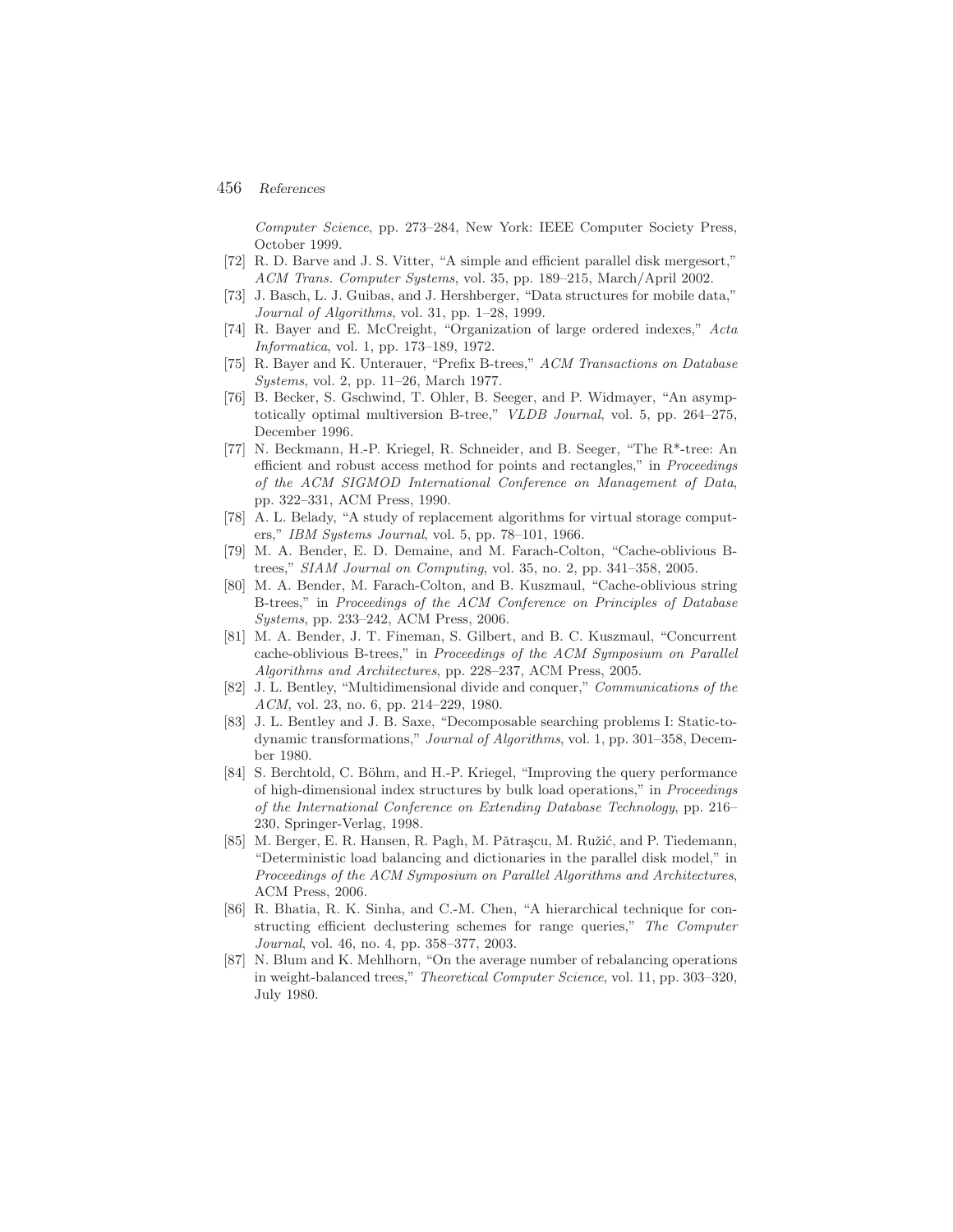- [88] R. S. Boyer and J. S. Moore, "A fast string searching algorithm," Communications of the ACM, vol. 20, pp. 762–772, October 1977.
- [89] C. Breimann and J. Vahrenhold, "External memory computational geometry revisited," in Algorithms for Memory Hierarchies, pp. 110–148, 2002.
- [90] K. Brengel, A. Crauser, P. Ferragina, and U. Meyer, "An experimental study of priority queues in external memory," ACM Journal of Experimental Algorithmics, vol. 5, p. 17, 2000.
- [91] G. S. Brodal and R. Fagerberg, "Lower bounds for external memory dictionaries," in Proceedings of the ACM-SIAM Symposium on Discrete Algorithms, pp. 546–554, ACM Press, 2003.
- [92] G. S. Brodal and J. Katajainen, "Worst-case efficient external-memory priority queues," in Proceedings of the Scandinavian Workshop on Algorithmic Theory, pp. 107–118, Stockholm: Springer-Verlag, July 1998.
- [93] A. L. Buchsbaum, M. Goldwasser, S. Venkatasubramanian, and J. R. Westbrook, "On external memory graph traversal," in Proceedings of the ACM-SIAM Symposium on Discrete Algorithms, pp. 859–860, ACM Press, January 2000.
- [94] P. Callahan, M. T. Goodrich, and K. Ramaiyer, "Topology B-trees and their applications," in Proceedings of the Workshop on Algorithms and Data Structures, pp. 381–392, Springer-Verlag, 1995.
- [95] P. Cao, E. W. Felten, A. R. Karlin, and K. Li, "Implementation and performance of integrated application-controlled file caching, prefetching and disk scheduling," ACM Transactions on Computer Systems, vol. 14, pp. 311–343, November 1996.
- [96] L. Carter and K. S. Gatlin, "Towards an optimal bit-reversal permutation program," in Proceedings of the IEEE Symposium on Foundations of Computer Science, pp. 544–553, November 1998.
- [97] G. Chaudhry and T. H. Cormen, "Oblivious vs. distribution-based sorting: An experimental evaluation," in Proceedings of the European Symposium on Algorithms, pp. 317–328, Springer-Verlag, 2005.
- [98] B. Chazelle, "Filtering search: A new approach to query-answering," SIAM Journal on Computing, vol. 15, pp. 703–724, 1986.
- [99] B. Chazelle, "Lower bounds for orthogonal range searching: I. The reporting case," Journal of the ACM, vol. 37, pp. 200–212, April 1990.
- [100] B. Chazelle and H. Edelsbrunner, "Linear space data structures for two types of range search," Discrete and Computational Geometry, vol. 2, pp. 113–126, 1987.
- [101] P. M. Chen, E. K. Lee, G. A. Gibson, R. H. Katz, and D. A. Patterson, "RAID: High-performance, reliable secondary storage," ACM Computing Surveys, vol. 26, pp. 145–185, June 1994.
- [102] R. Cheng, Y. Xia, S. Prabhakar, R. Shah, and J. S. Vitter, "Efficient indexing methods for probabilistic threshold queries over uncertain data," in Proceedings of the International Conference on Very Large Databases, Toronto: Morgan Kaufmann, August 2004.
- [103] R. Cheng, Y. Xia, S. Prabhakar, R. Shah, and J. S. Vitter, "Efficient join processing over uncertain-valued attributes," in Proceedings of the International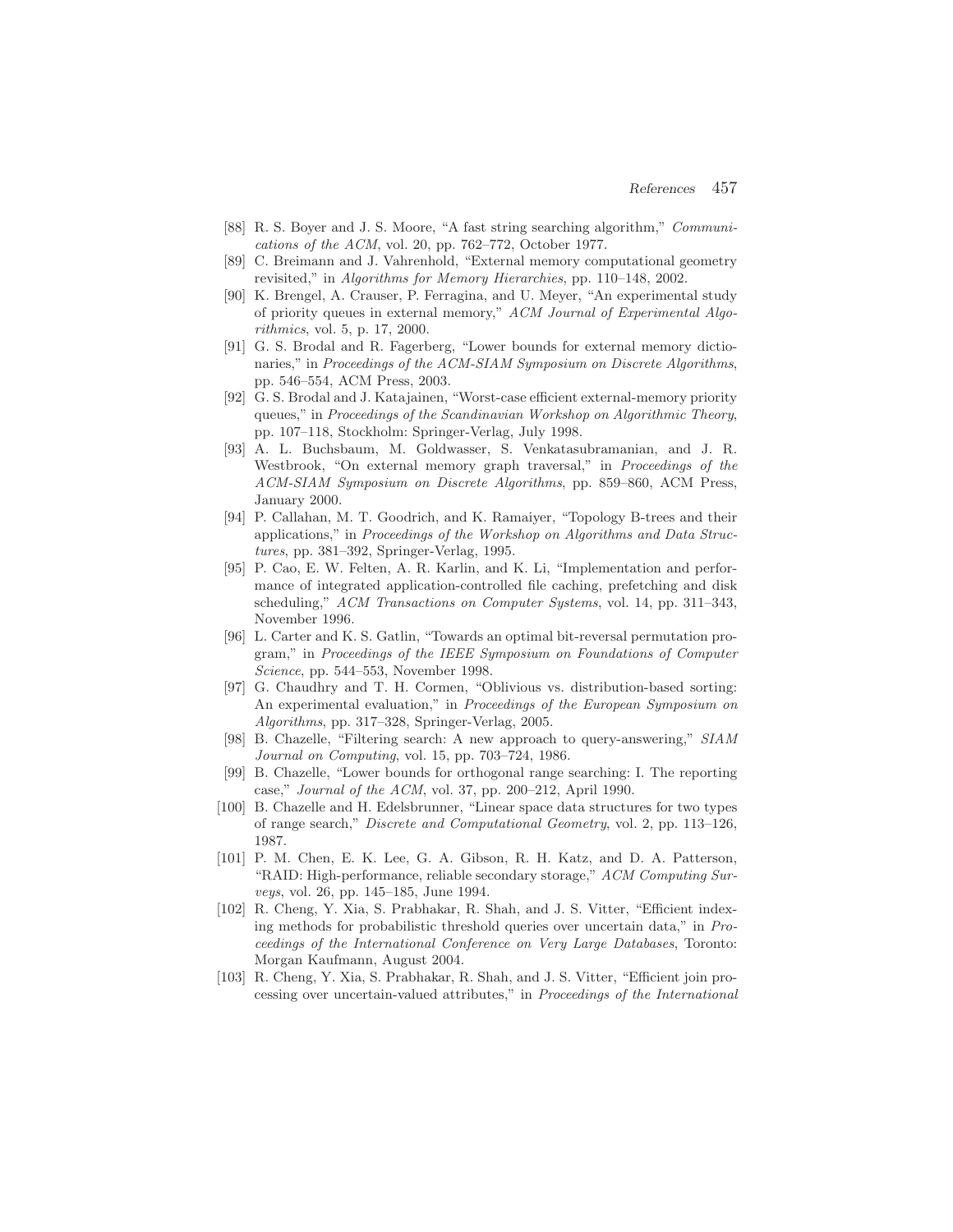ACM Conference on Information and Knowledge Management, Arlington, Va.: ACM Press, November 2006.

- [104] Y.-J. Chiang, "Experiments on the practical I/O efficiency of geometric algorithms: Distribution sweep vs. plane sweep," Computational Geometry: Theory and Applications, vol. 8, no. 4, pp. 211–236, 1998.
- [105] Y.-J. Chiang, M. T. Goodrich, E. F. Grove, R. Tamassia, D. E. Vengroff, and J. S. Vitter, "External-memory graph algorithms," in Proceedings of the ACM-SIAM Symposium on Discrete Algorithms, pp. 139–149, ACM Press, January 1995.
- [106] Y.-J. Chiang and C. T. Silva, "External memory techniques for isosurface extraction in scientific visualization," in External Memory Algorithms and Visualization, (J. Abello and J. S. Vitter, eds.), pp. 247–277, Providence, Rhode Island: American Mathematical Society Press, 1999.
- [107] Y.-F. Chien, W.-K. Hon, R. Shah, and J. S. Vitter, "Geometric Burrows– Wheeler transform: Linking range searching and text indexing," in Proceedings of the Data Compression Conference, Snowbird, Utah: IEEE Computer Society Press, March 2008.
- [108] R. A. Chowdhury and V. Ramachandran, "External-memory exact and approximate all-pairs shortest-paths in undirected graphs," in Proceedings of the ACM-SIAM Symposium on Discrete Algorithms, pp. 735–744, ACM Press, 2005.
- [109] V. Ciriani, P. Ferragina, F. Luccio, and S. Muthukrishnan, "Static optimality theorem for external memory string access," in Proceedings of the IEEE Symposium on Foundations of Computer Science, pp. 219–227, 2002.
- [110] D. R. Clark and J. I. Munro, "Efficient suffix trees on secondary storage," in Proceedings of the ACM-SIAM Symposium on Discrete Algorithms, pp. 383– 391, Atlanta: ACM Press, June 1996.
- [111] K. L. Clarkson and P. W. Shor, "Applications of random sampling in computational geometry, II," Discrete and Computational Geometry, vol. 4, pp. 387– 421, 1989.
- [112] F. Claude and G. Navarro, "A fast and compact Web graph representation," in Proceedings of the International Symposium on String Processing and Information Retrieval, pp. 105–116, Springer-Verlag, 2007.
- [113] A. Colvin and T. H. Cormen, "ViC\*: A compiler for virtual-memory C\*," in Proceedings of the International Workshop on High-Level Programming Models and Supportive Environments, pp. 23–33, 1998.
- [114] D. Comer, "The ubiquitous B-Tree," ACM Computing Surveys, vol. 11, no. 2, pp. 121–137, 1979.
- [115] P. Corbett, D. Feitelson, S. Fineberg, Y. Hsu, B. Nitzberg, J.-P. Prost, M. Snir, B. Traversat, and P. Wong, "Overview of the MPI-IO parallel I/O interface," in Input/Output in Parallel and Distributed Computer Systems, (R. Jain, J. Werth, and J. C. Browne, eds.), ch. 5, pp. 127–146, Kluwer Academic Publishers, 1996.
- [116] P. F. Corbett and D. G. Feitelson, "The Vesta parallel file system," ACM Transactions on Computer Systems, vol. 14, pp. 225–264, August 1996.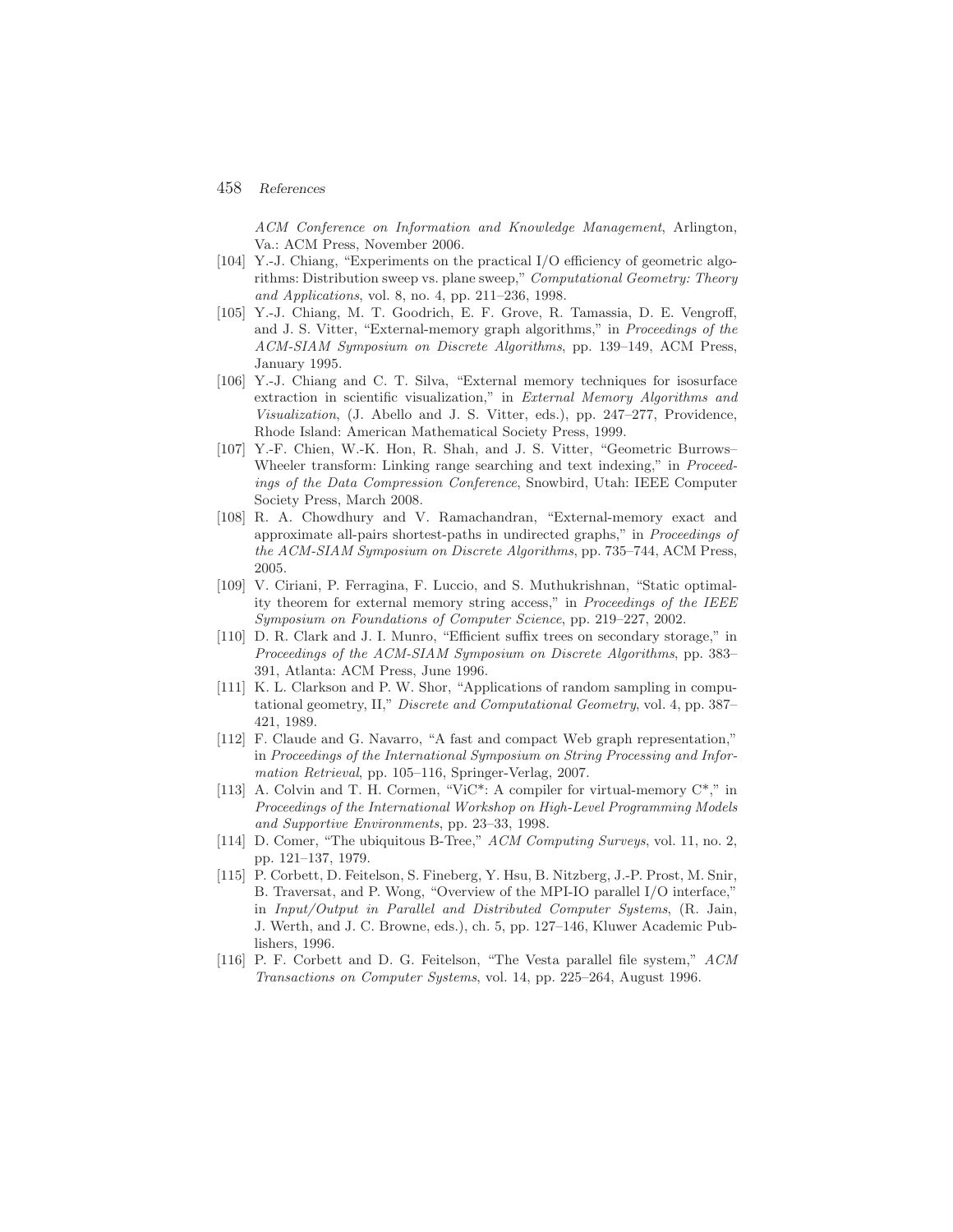- [117] T. H. Cormen and E. R. Davidson, "FG: A framework generator for hiding latency in parallel programs running on clusters," in Proceedings of the 17th International Conference on Parallel and Distributed Computing Systems, pp. 137–144, Sep. 2004.
- [118] T. H. Cormen, C. E. Leiserson, R. L. Rivest, and C. Stein, Introduction to Algorithms. Cambridge, Mass.: MIT Press, 2nd ed., September 2001.
- [119] T. H. Cormen and D. M. Nicol, "Performing out-of-core FFTs on parallel disk systems," Parallel Computing, vol. 24, pp. 5–20, January 1998.
- [120] T. H. Cormen, T. Sundquist, and L. F. Wisniewski, "Asymptotically tight bounds for performing BMMC permutations on parallel disk systems," SIAM Journal on Computing, vol. 28, no. 1, pp. 105–136, 1999.
- [121] A. Crauser and P. Ferragina, "A theoretical and experimental study on the construction of suffix arrays in external memory," Algorithmica, vol. 32, no. 1, pp. 1–35, 2002.
- [122] A. Crauser, P. Ferragina, K. Mehlhorn, U. Meyer, and E. A. Ramos, "I/Ooptimal computation of segment intersections," in External Memory Algorithms and Visualization, (J. Abello and J. S. Vitter, eds.), pp. 131–138, Providence, Rhode Island: American Mathematical Society Press, 1999.
- [123] A. Crauser, P. Ferragina, K. Mehlhorn, U. Meyer, and E. A. Ramos, "Randomized external-memory algorithms for line segment intersection and other geometric problems," International Journal of Computational Geometry and Applications, vol. 11, no. 3, pp. 305–337, 2001.
- [124] A. Crauser and K. Mehlhorn, "LEDA-SM: Extending LEDA to secondary memory," in Proceedings of the Workshop on Algorithm Engineering, (J. S. Vitter and C. Zaroliagis, eds.), pp. 228–242, London: Springer-Verlag, July 1999.
- [125] K. Curewitz, P. Krishnan, and J. S. Vitter, "Practical Prefetching Via Data Compression," in Proceedings of the ACM SIGMOD International Conference on Management of Data, pp. 257–266, Washington, DC: ACM Press, May 1993.
- [126] R. Cypher and G. Plaxton, "Deterministic sorting in nearly logarithmic time on the hypercube and related computers," Journal of Computer and System Sciences, vol. 47, no. 3, pp. 501–548, 1993.
- [127] E. R. Davidson, FG: Improving Parallel Programs and Parallel Programming Since 2003. PhD thesis, Dartmouth College Department of Computer Science, Aug. 2006.
- [128] M. de Berg, J. Gudmundsson, M. Hammar, and M. H. Overmars, "On Rtrees with low query complexity," Computational Geometry, vol. 24, no. 3, pp. 179–195, 2003.
- [129] M. de Berg, M. van Kreveld, M. Overmars, and O. Schwarzkopf, Computational Geometry Algorithms and Applications. Berlin: Springer-Verlag, 1997.
- [130] J. Dean and S. Ghemawat, "MapReduce: Simplified data processing on large clusters," in Proceedings of the Symposium on Operating Systems Design and Implementation, pp. 137–150, USENIX, December 2004.
- [131] F. K. H. A. Dehne, W. Dittrich, and D. A. Hutchinson, "Efficient External Memory Algorithms by Simulating Coarse-Grained Parallel Algorithms," Algorithmica, vol. 36, no. 2, pp. 97–122, 2003.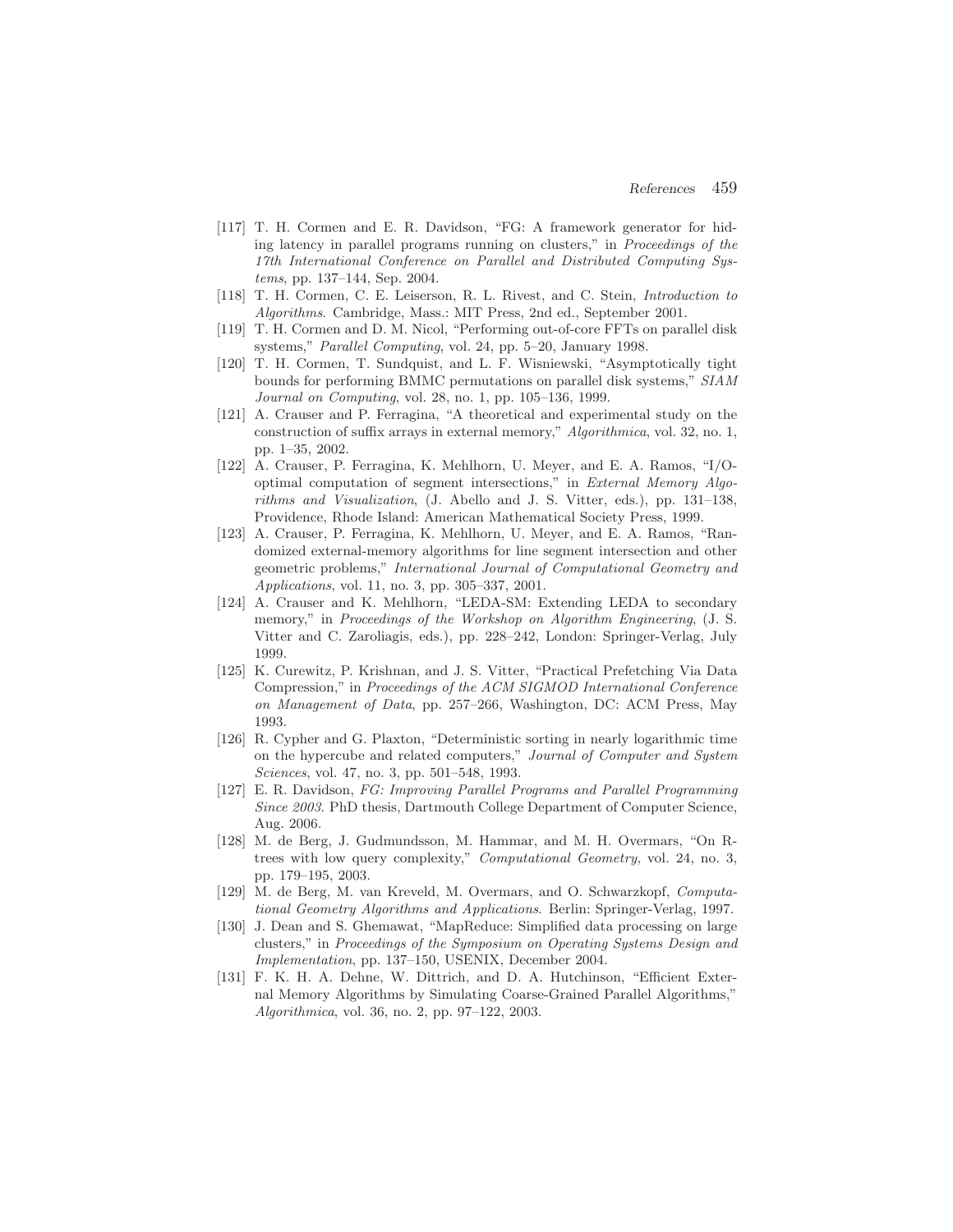- 460 *References*
- [132] F. K. H. A. Dehne, W. Dittrich, D. A. Hutchinson, and A. Maheshwari, "Bulk synchronous parallel algorithms for the external memory model," Theory of Computing Systems, vol. 35, no. 6, pp. 567–597, 2002.
- [133] R. Dementiev, Algorithm Engineering for Large Data Sets. PhD thesis, Saarland University, 2006.
- [134] R. Dementiev, J. Kärkkäinen, J. Mehnert, and P. Sanders, "Better external memory suffix array construction," ACM Journal of Experimental Algorithmics, in press.
- [135] R. Dementiev, L. Kettner, and P. Sanders, "STXXL: Standard Template Library for XXL Data Sets," Software — Practice and Experience, vol. 38, no. 6, pp. 589–637, 2008.
- [136] R. Dementiev and P. Sanders, "Asynchronous parallel disk sorting," in Proceedings of the ACM Symposium on Parallel Algorithms and Architectures, pp. 138–148, ACM Press, 2003.
- [137] R. Dementiev, P. Sanders, D. Schultes, and J. Sibeyn, "Engineering an external memory minimum spanning tree algorithm," in Proceedings of IFIP International Conference on Theoretical Computer Science, Toulouse: Kluwer Academic Publishers, 2004.
- [138] H. B. Demuth, Electronic data sorting. PhD thesis, Stanford University, 1956.
- [139] P. J. Denning, "Working sets past and present," IEEE Transactions on Software Engineering, vol. SE-6, pp. 64–84, 1980.
- [140] D. J. DeWitt, J. F. Naughton, and D. A. Schneider, "Parallel sorting on a shared-nothing architecture using probabilistic splitting," in Proceedings of the International Conference on Parallel and Distributed Information Systems, pp. 280–291, December 1991.
- [141] W. Dittrich, D. A. Hutchinson, and A. Maheshwari, "Blocking in parallel multisearch problems," Theory of Computing Systems, vol. 34, no. 2, pp. 145– 189, 2001.
- [142] J. R. Driscoll, N. Sarnak, D. D. Sleator, and R. E. Tarjan, "Making data structures persistent," Journal of Computer and System Sciences, vol. 38, pp. 86–124, 1989.
- [143] M. C. Easton, "Key-sequence data sets on indelible storage," IBM Journal of Research and Development, vol. 30, pp. 230–241, 1986.
- [144] H. Edelsbrunner, "A new approach to rectangle intersections, Part I," International Journal of Computer Mathematics, vol. 13, pp. 209–219, 1983.
- [145] H. Edelsbrunner, "A New approach to rectangle intersections, Part II," International Journal of Computer Mathematics, vol. 13, pp. 221–229, 1983.
- [146] M. Y. Eltabakh, W.-K. Hon, R. Shah, W. Aref, and J. S. Vitter, "The SBCtree: An index for run-length compressed sequences," in Proceedings of the International Conference on Extending Database Technology, Nantes, France: Springer-Verlag, March 2008.
- [147] R. J. Enbody and H. C. Du, "Dynamic hashing schemes," ACM Computing Surveys, vol. 20, pp. 85–113, June 1988.
- [148] "NASA's Earth Observing System (EOS) web page, NASA Goddard Space Flight Center," http://eospso.gsfc.nasa.gov/.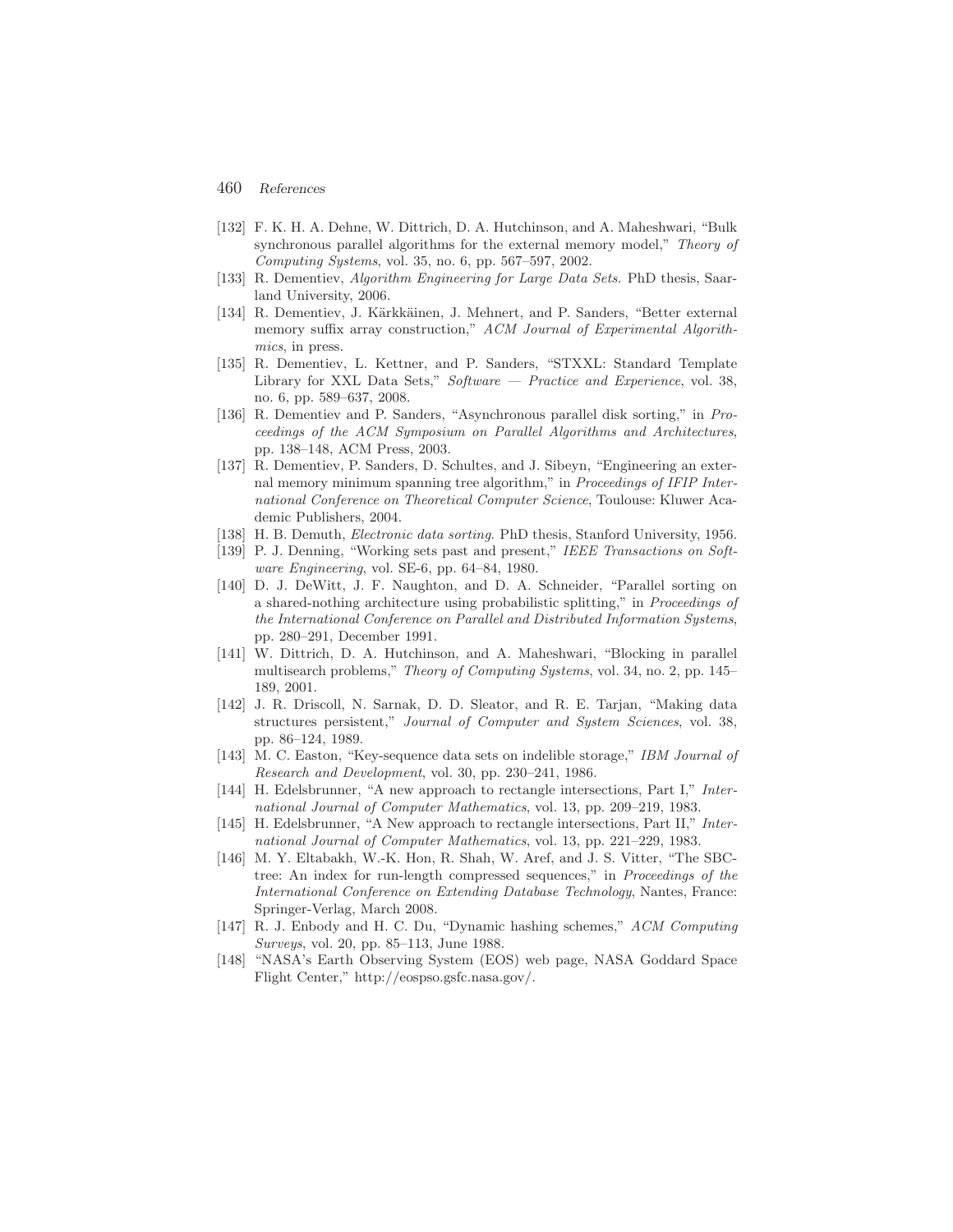- [149] D. Eppstein, Z. Galil, G. F. Italiano, and A. Nissenzweig, "Sparsification a technique for speeding up dynamic graph algorithms," Journal of the ACM, vol. 44, no. 5, pp. 669–696, 1997.
- [150] J. Erickson, "Lower bounds for external algebraic decision trees," in Proceedings of the ACM-SIAM Symposium on Discrete Algorithms, pp. 755–761, ACM Press, 2005.
- [151] G. Evangelidis, D. B. Lomet, and B. Salzberg, "The  $hB<sup>\Pi</sup>$ -tree: A multiattribute index supporting concurrency, recovery and node consolidation," VLDB Journal, vol. 6, pp. 1–25, 1997.
- [152] R. Fagerberg, A. Pagh, and R. Pagh, "External string sorting: Faster and cache oblivious," in Proceedings of the Symposium on Theoretical Aspects of Computer Science, pp. 68–79, Springer-Verlag, 2006.
- [153] R. Fagin, J. Nievergelt, N. Pippinger, and H. R. Strong, "Extendible hash $ing - a$  fast access method for dynamic files," ACM Transactions on Database Systems, vol. 4, no. 3, pp. 315–344, 1979.
- [154] M. Farach-Colton, P. Ferragina, and S. Muthukrishnan, "On the sortingcomplexity of suffix tree construction," Journal of the ACM, vol. 47, no. 6, pp. 987–1011, 2000.
- [155] J. Feigenbaum, S. Kannan, M. Strauss, and M. Viswanathan, "An approximate L1-difference algorithm for massive data streams," SIAM Journal on Computing, vol. 32, no. 1, pp. 131–151, 2002.
- [156] W. Feller, An Introduction to Probability Theory and its Applications. Vol. 1, New York: John Wiley & Sons, 3rd ed., 1968.
- [157] P. Ferragina and R. Grossi, "Fast string searching in secondary storage: Theoretical developments and experimental results," in Proceedings of the ACM-SIAM Symposium on Discrete Algorithms, pp. 373–382, Atlanta: ACM Press, June 1996.
- [158] P. Ferragina and R. Grossi, "The String B-tree: A new data structure for string search in external memory and its applications," Journal of the ACM, vol. 46, pp. 236–280, March 1999.
- [159] P. Ferragina, R. Grossi, A. Gupta, R. Shah, and J. S. Vitter, "On searching compressed string collections cache-obliviously," in Proceedings of the ACM Conference on Principles of Database Systems, Vancouver: ACM Press, June 2008.
- [160] P. Ferragina, N. Koudas, S. Muthukrishnan, and D. Srivastava, "Twodimensional substring indexing," Journal of Computer and System Sciences, vol. 66, no. 4, pp. 763–774, 2003.
- [161] P. Ferragina and F. Luccio, "Dynamic dictionary matching in external memory," Information and Computation, vol. 146, pp. 85–99, November 1998.
- [162] P. Ferragina and G. Manzini, "Indexing compressed texts," Journal of the ACM, vol. 52, no. 4, pp. 552–581, 2005.
- [163] P. Ferragina, G. Manzini, V. Mäkinen, and G. Navarro, "Compressed representations of sequences and full-text indexes," ACM Transaction on Algorithms, vol. 3, p. 20, May 2007.
- [164] P. Flajolet, "On the performance evaluation of extendible hashing and trie searching," Acta Informatica, vol. 20, no. 4, pp. 345–369, 1983.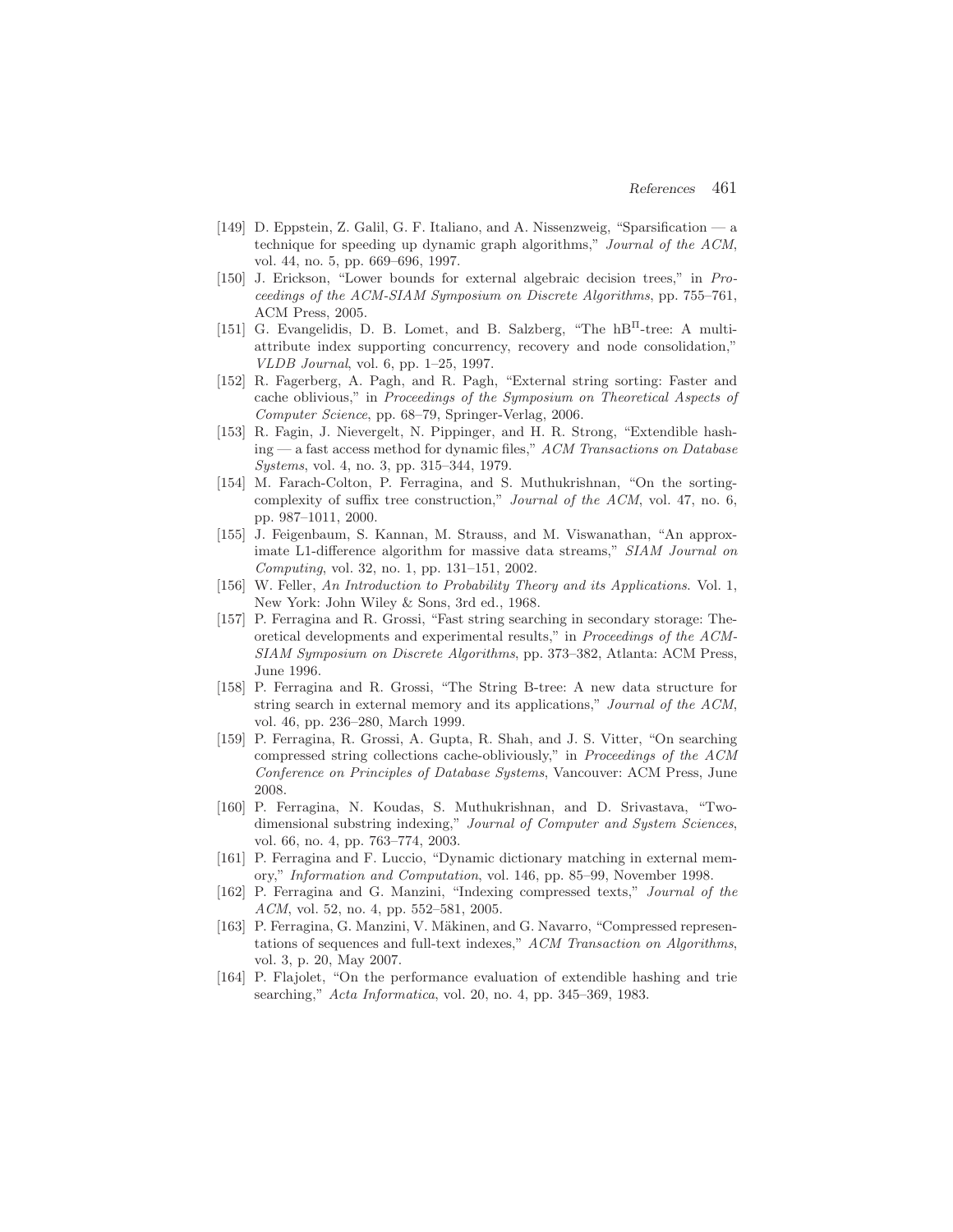- [165] R. W. Floyd, "Permuting information in idealized two-level storage," in Complexity of Computer Computations, (R. Miller and J. Thatcher, eds.), pp. 105– 109, Plenum, 1972.
- [166] W. Frakes and R. A. Baeza-Yates, eds., Information Retrieval: Data Structures and Algorithms. Prentice-Hall, 1992.
- [167] G. Franceschini, R. Grossi, J. I. Munro, and L. Pagli, "Implicit B-Trees: A new data structure for the dictionary problem," Journal of Computer and System Sciences, vol. 68, no. 4, pp. 788–807, 2004.
- [168] M. Frigo, C. E. Leiserson, H. Prokop, and S. Ramachandran, "Cache-oblivious algorithms," in Proceedings of the IEEE Symposium on Foundations of Computer Science, pp. 285–298, 1999.
- [169] T. A. Funkhouser, C. H. Sequin, and S. J. Teller, "Management of large amounts of data in interactive building walkthroughs," in Proceedings of the ACM Symposium on Interactive 3D Graphics, pp. 11–20, Boston: ACM Press, March 1992.
- [170] V. Gaede and O. Günther, "Multidimensional access methods," ACM Computing Surveys, vol. 30, pp. 170–231, June 1998.
- [171] G. R. Ganger, "Generating representative synthetic workloads: An unsolved problem," in Proceedings of the Computer Measurement Group Conference, pp. 1263–1269, December 1995.
- [172] M. Gardner, ch. 7, Magic Show. New York: Knopf, 1977.
- [173] I. Gargantini, "An effective way to represent quadtrees," Communications of the ACM, vol. 25, pp. 905–910, December 1982.
- [174] T. M. Ghanem, R. Shah, M. F. Mokbel, W. G. Aref, and J. S. Vitter, "Bulk operations for space-partitioning trees," in Proceedings of IEEE International Conference on Data Engineering, Boston: IEEE Computer Society Press, April 2004.
- [175] G. A. Gibson, J. S. Vitter, and J. Wilkes, "Report of the working group on storage I/O issues in large-scale computing," ACM Computing Surveys, vol. 28, pp. 779–793, December 1996.
- [176] A. Gionis, P. Indyk, and R. Motwani, "Similarity search in high dimensions via hashing," in Proceedings of the International Conference on Very Large Databases, pp. 78–89, Edinburgh, Scotland: Morgan Kaufmann, 1999.
- [177] R. Goldman, N. Shivakumar, S. Venkatasubramanian, and H. Garcia-Molina, "Proximity search in databases," in Proceedings of the International Conference on Very Large Databases, pp. 26–37, August 1998.
- [178] R. González and G. Navarro, "A compressed text index on secondary memory," in Proceedings of the International Workshop on Combinatorial Algorithms, (Newcastle, Australia), pp. 80–91, College Publications, 2007.
- [179] M. T. Goodrich, J.-J. Tsay, D. E. Vengroff, and J. S. Vitter, "External-memory computational geometry," in Proceedings of the IEEE Symposium on Foundations of Computer Science, pp. 714–723, Palo Alto: IEEE Computer Society Press, November 1993.
- [180] "Google Earth online database of satellite images," Available on the World-Wide Web at http://earth.google.com/.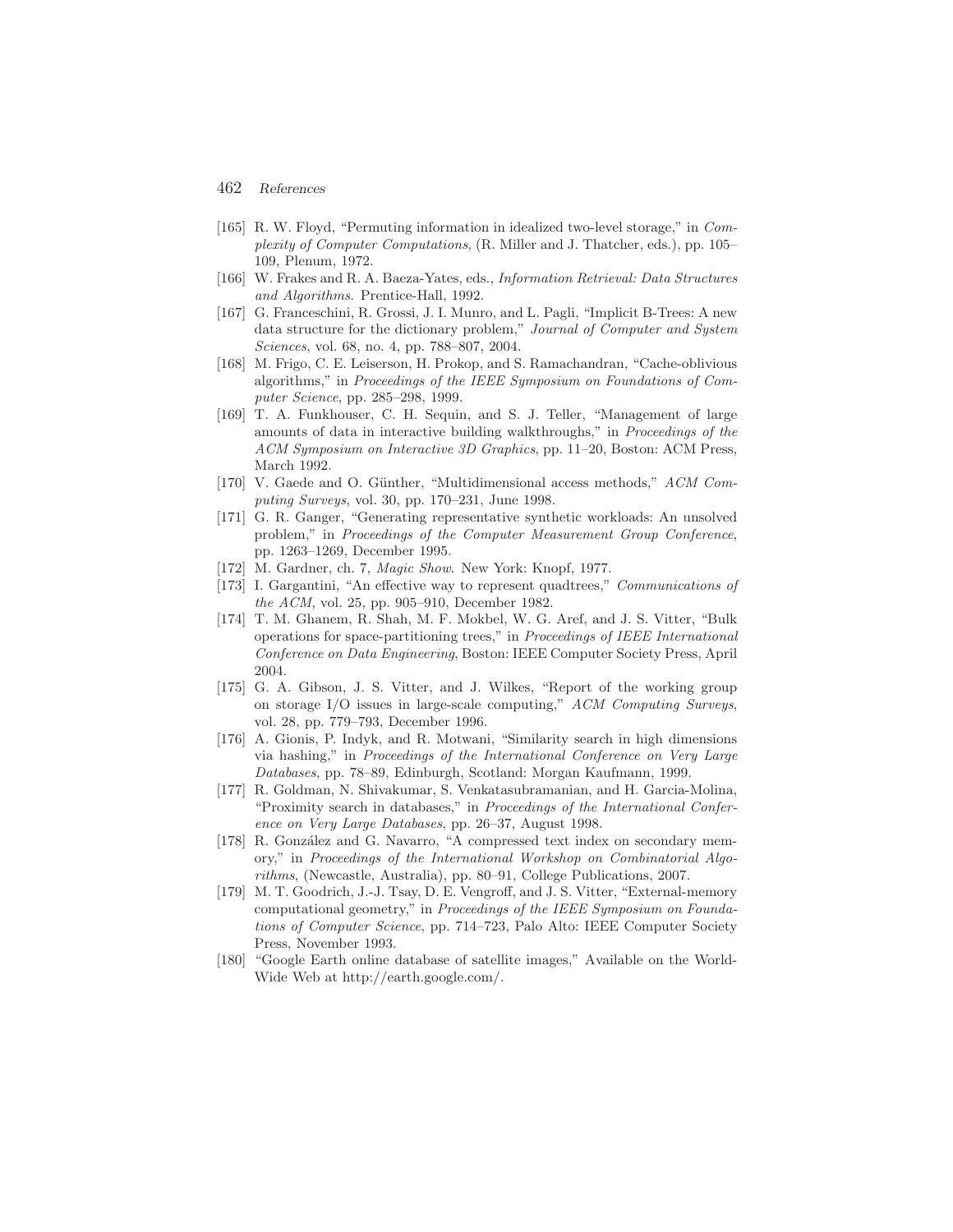- [181] S. Govindarajan, P. K. Agarwal, and L. Arge, "CRB-tree: An efficient indexing scheme for range-aggregate queries," in Proceedings of the International Conference on Database Theory, pp. 143–157, Springer-Verlag, 2003.
- [182] S. Govindarajan, T. Lukovszki, A. Maheshwari, and N. Zeh, "I/O-efficient well-separated pair decomposition and its applications," *Algorithmica*, vol. 45, pp. 385–614, August 2006.
- [183] D. Greene, "An implementation and performance analysis of spatial data access methods," in Proceedings of IEEE International Conference on Data Engineering, pp. 606–615, 1989.
- [184] J. L. Griffin, S. W. Schlosser, G. R. Ganger, and D. F. Nagle, "Modeling and performance of MEMS-based storage devices," in Procedings of ACM SIGMETRICS Joint International Conference on Measurement and Modeling of Computer Systems, pp. 56–65, Santa Clara, Cal.: ACM Press, June 2000.
- [185] R. Grossi, A. Gupta, and J. S. Vitter, "High-order entropy-compressed text indexes," in Proceedings of the ACM-SIAM Symposium on Discrete Algorithms, ACM Press, January 2003.
- [186] R. Grossi and G. F. Italiano, "Efficient cross-trees for external memory," in External Memory Algorithms and Visualization, (J. Abello and J. S. Vitter, eds.), pp. 87–106, Providence, Rhode Island: American Mathematical Society Press, 1999.
- [187] R. Grossi and G. F. Italiano, "Efficient splitting and merging algorithms for order decomposable problems," Information and Computation, vol. 154, no. 1, pp. 1–33, 1999.
- [188] S. K. S. Gupta, Z. Li, and J. H. Reif, "Generating efficient programs for twolevel memories from tensor-products," in Proceedings of the IASTED/ISMM International Conference on Parallel and Distributed Computing and Systems, pp. 510–513, October 1995.
- [189] D. Gusfield, Algorithms on Strings, Trees, and Sequences. Cambridge, UK: Cambridge University Press, 1997.
- [190] A. Guttman, "R-trees: A dynamic index structure for spatial searching," in Proceedings of the ACM SIGMOD International Conference on Management of Data, pp. 47–57, ACM Press, 1984.
- [191] H. J. Haverkort and L. Toma, "I/O-efficient algorithms on near-planar graphs," in Proceedings of the Latin American Theoretical Informatics Symposium, pp. 580–591, 2006.
- [192] T. Hazel, L. Toma, R. Wickremesinghe, and J. Vahrenhold, "Terracost: A versatile and scalable approach to computing least-cost-path surfaces for massive grid-based terrains," in Proceedings of the ACM Symposium on Applied Computing, pp. 52–57, ACM Press, 2006.
- [193] J. M. Hellerstein, E. Koutsoupias, and C. H. Papadimitriou, "On the analysis of indexing schemes," in Proceedings of the ACM Symposium on Principles of Database Systems, pp. 249–256, Tucson: ACM Press, May 1997.
- [194] L. Hellerstein, G. Gibson, R. M. Karp, R. H. Katz, and D. A. Patterson, "Coding techniques for handling failures in large disk arrays," Algorithmica, vol. 12, no. 2–3, pp. 182–208, 1994.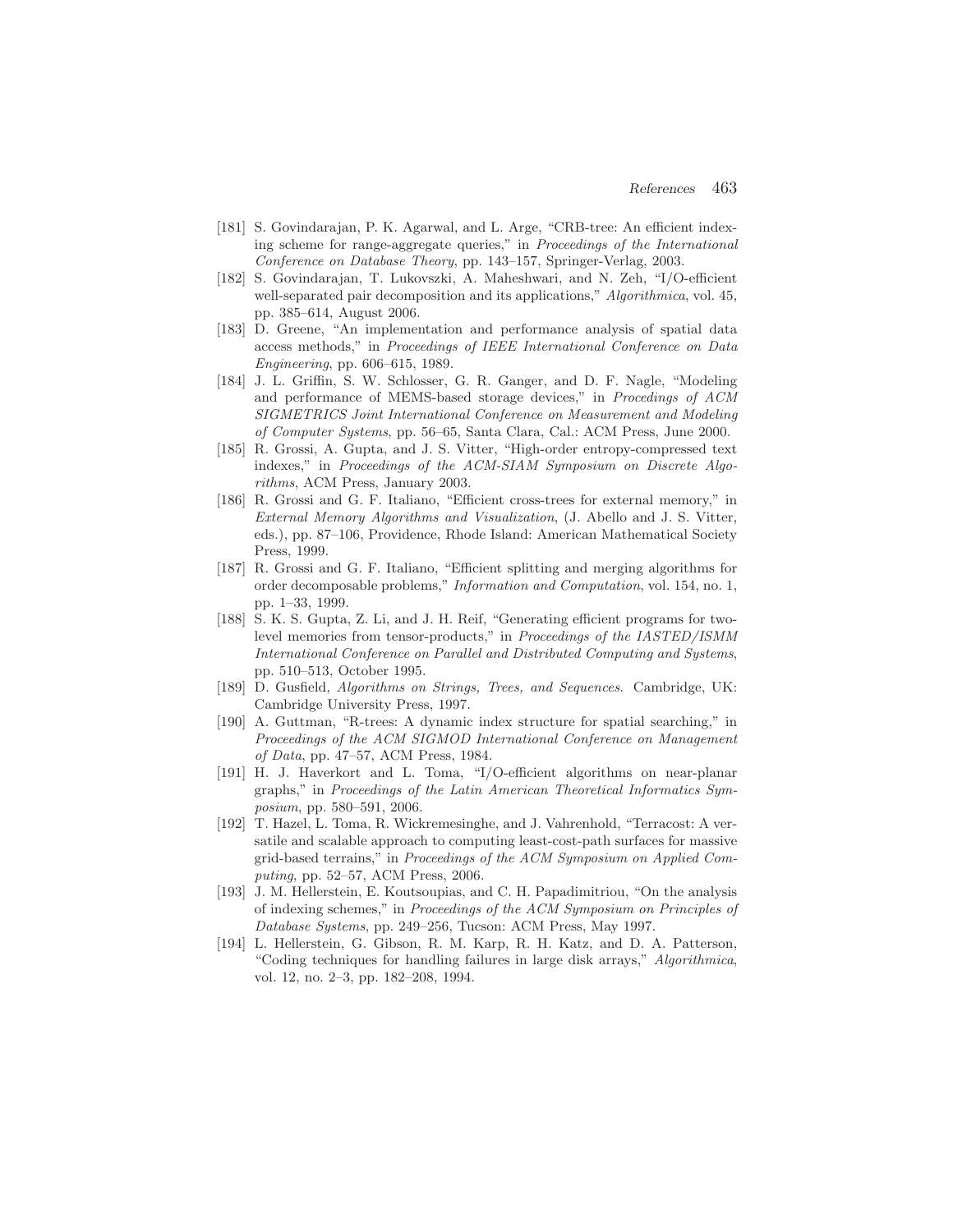- [195] M. R. Henzinger, P. Raghavan, and S. Rajagopalan, "Computing on data streams," in External Memory Algorithms and Visualization, (J. Abello and J. S. Vitter, eds.), pp. 107–118, Providence, Rhode Island: American Mathematical Society Press, 1999.
- [196] K. Hinrichs, "Implementation of the grid file: Design concepts and experience," BIT, vol. 25, no. 4, pp. 569–592, 1985.
- [197] W.-K. Hon, T.-W. Lam, R. Shah, S.-L. Tam, and J. S. Vitter, "Cache-oblivious index for approximate string matching," in Proceedings of the Symposium on Combinatorial Pattern Matching, pp. 40–51, London, Ontario, Canada: Springer-Verlag, July 2007.
- [198] W.-K. Hon, R. Shah, P. J. Varman, and J. S. Vitter, "Tight competitive ratios for parallel disk prefetching and caching," in *Proceedings of the ACM* Symposium on Parallel Algorithms and Architectures, Munich: ACM Press, June 2008.
- [199] J. W. Hong and H. T. Kung, "I/O complexity: The red-blue pebble game," in Proceedings of the ACM Symposium on Theory of Computing, pp. 326–333, ACM Press, May 1981.
- [200] D. Hutchinson, A. Maheshwari, J.-R. Sack, and R. Velicescu, "Early experiences in implementing the buffer tree," in Proceedings of the Workshop on Algorithm Engineering, Springer-Verlag, 1997.
- [201] D. A. Hutchinson, A. Maheshwari, and N. Zeh, "An external memory data structure for shortest path queries," Discrete Applied Mathematics, vol. 126, no. 1, pp. 55–82, 2003.
- [202] D. A. Hutchinson, P. Sanders, and J. S. Vitter, "Duality between prefetching and queued writing with parallel disks," SIAM Journal on Computing, vol. 34, no. 6, pp. 1443–1463, 2005.
- [203] P. Indyk, R. Motwani, P. Raghavan, and S. Vempala, "Locality-preserving hashing in multidimensional spaces," in Proceedings of the ACM Symposium on Theory of Computing, pp. 618–625, El Paso: ACM Press, May 1997.
- [204] M. Kallahalla and P. J. Varman, "Optimal prefetching and caching for parallel I/O systems," in Proceedings of the ACM Symposium on Parallel Algorithms and Architectures, Crete, Greece: ACM Press, July 2001.
- [205] M. Kallahalla and P. J. Varman, "Optimal read-once parallel disk scheduling," Algorithmica, vol. 43, no. 4, pp. 309–343, 2005.
- [206] I. Kamel and C. Faloutsos, "On packing R-trees," in Proceedings of the International ACM Conference on Information and Knowledge Management, pp. 490–499, 1993.
- [207] I. Kamel and C. Faloutsos, "Hilbert R-tree: An improved R-tree using fractals," in Proceedings of the International Conference on Very Large Databases, pp. 500–509, 1994.
- [208] I. Kamel, M. Khalil, and V. Kouramajian, "Bulk insertion in dynamic Rtrees," in Proceedings of the International Symposium on Spatial Data Handling, pp. 3B, 31–42, 1996.
- [209] P. C. Kanellakis, G. M. Kuper, and P. Z. Revesz, "Constraint query languages," Journal of Computer and System Sciences, vol. 51, no. 1, pp. 26–52, 1995.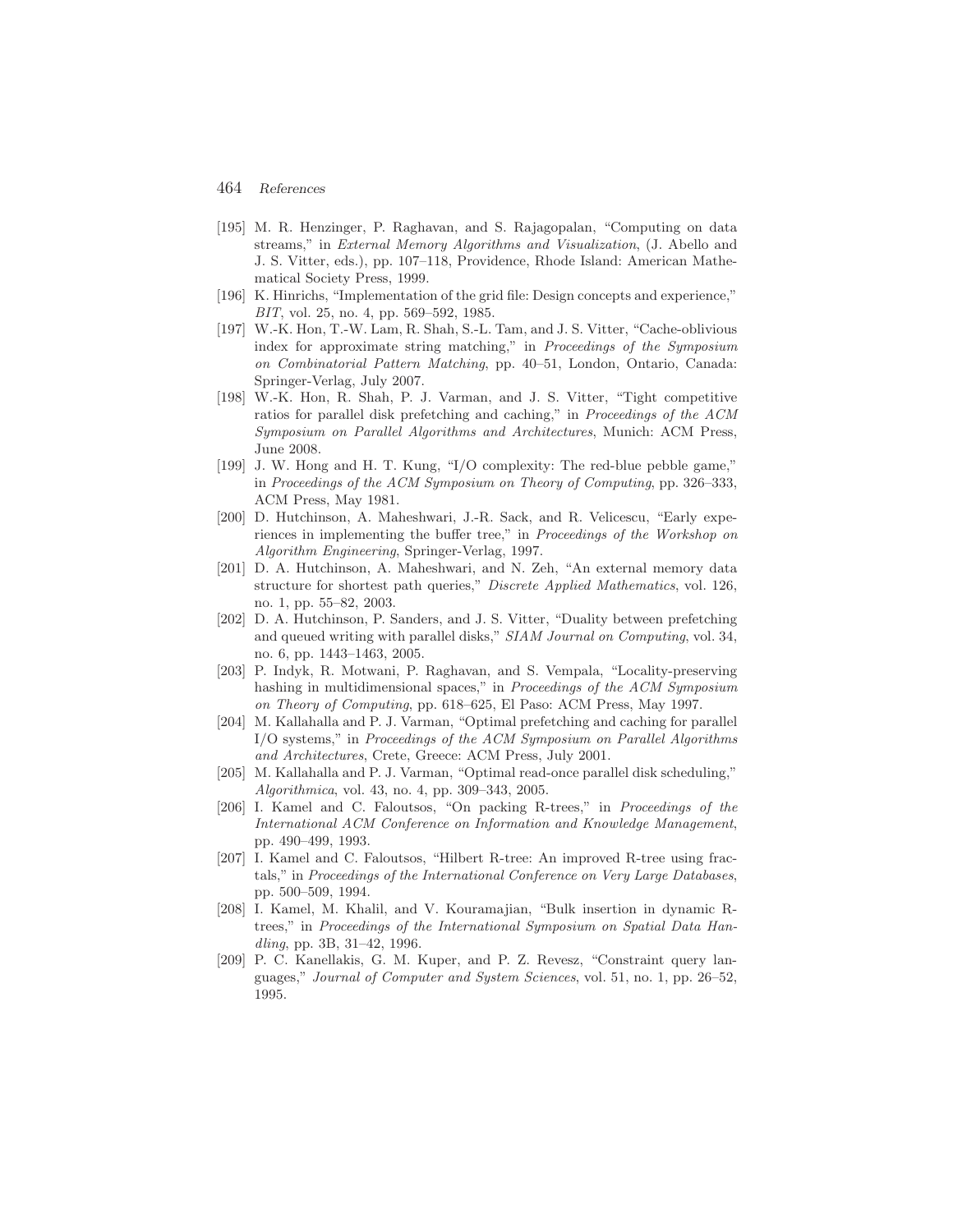- [210] P. C. Kanellakis, S. Ramaswamy, D. E. Vengroff, and J. S. Vitter, "Indexing for data models with constraints and classes," Journal of Computer and System Sciences, vol. 52, no. 3, pp. 589–612, 1996.
- [211] K. V. R. Kanth and A. K. Singh, "Optimal dynamic range searching in nonreplicating index structures," in Proceedings of the International Conference on Database Theory, pp. 257–276, Springer-Verlag, January 1999.
- [212] J. Kärkkäinen and S. S. Rao, "Full-text indexes in external memory," in  $Algo$ rithms for Memory Hierarchies, (U. Meyer, P. Sanders, and J. Sibeyn, eds.), ch. 7, pp. 149–170, Berlin: Springer-Verlag, 2003.
- [213] I. Katriel and U. Meyer, "Elementary graph algorithms in external memory," in Algorithms for Memory Hierarchies, (U. Meyer, P. Sanders, and J. Sibeyn, eds.), ch. 4, pp. 62–84, Berlin: Springer-Verlag, 2003.
- [214] R. Khandekar and V. Pandit, "Offline Sorting Buffers On Line," in Proceedings of the International Symposium on Algorithms and Computation, pp. 81–89, Springer-Verlag, December 2006.
- [215] S. Khuller, Y. A. Kim, and Y.-C. J. Wan, "Algorithms for data migration with cloning," SIAM Journal on Computing, vol. 33, no. 2, pp. 448–461, 2004.
- [216] M. Y. Kim, "Synchronized disk interleaving," IEEE Transactions on Computers, vol. 35, pp. 978–988, November 1986.
- [217] T. Kimbrel and A. R. Karlin, "Near-optimal parallel prefetching and caching," SIAM Journal on Computing, vol. 29, no. 4, pp. 1051–1082, 2000.
- [218] D. G. Kirkpatrick and R. Seidel, "The ultimate planar convex hull algorithm?," SIAM Journal on Computing, vol. 15, pp. 287–299, 1986.
- [219] S. T. Klein and D. Shapira, "Searching in compressed dictionaries," in Proceedings of the Data Compression Conference, Snowbird, Utah: IEEE Computer Society Press, 2002.
- [220] D. E. Knuth, Sorting and Searching. Vol. 3 of The Art of Computer Programming, Reading, MA: Addison-Wesley, 2nd ed., 1998.
- [221] D. E. Knuth, *MMIXware*. Berlin: Springer-Verlag, 1999.
- [222] D. E. Knuth, J. H. Morris, and V. R. Pratt, "Fast pattern matching in strings," SIAM Journal on Computing, vol. 6, pp. 323–350, 1977.
- [223] G. Kollios, D. Gunopulos, and V. J. Tsotras, "On indexing mobile objects," in Proceedings of the ACM Symposium on Principles of Database Systems, pp. 261–272, ACM Press, 1999.
- [224] E. Koutsoupias and D. S. Taylor, "Tight bounds for 2-dimensional indexing schemes," in Proceedings of the ACM Symposium on Principles of Database Systems, pp. 52–58, Seattle: ACM Press, June 1998.
- [225] M. Kowarschik and C. Weiß, "An overview of cache optimizaiton techniques and cache-aware numerical algorithms," in Algorithms for Memory Hierarchies, (U. Meyer, P. Sanders, and J. Sibeyn, eds.), ch. 10, pp. 213–232, Berlin: Springer-Verlag, 2003.
- [226] P. Krishnan and J. S. Vitter, "Optimal prediction for prefetching in the worst case," SIAM Journal on Computing, vol. 27, pp. 1617–1636, December 1998.
- [227] V. Kumar and E. Schwabe, "Improved algorithms and data structures for solving graph problems in external memory," in Proceedings of the IEEE Symposium on Parallel and Distributed Processing, pp. 169–176, October 1996.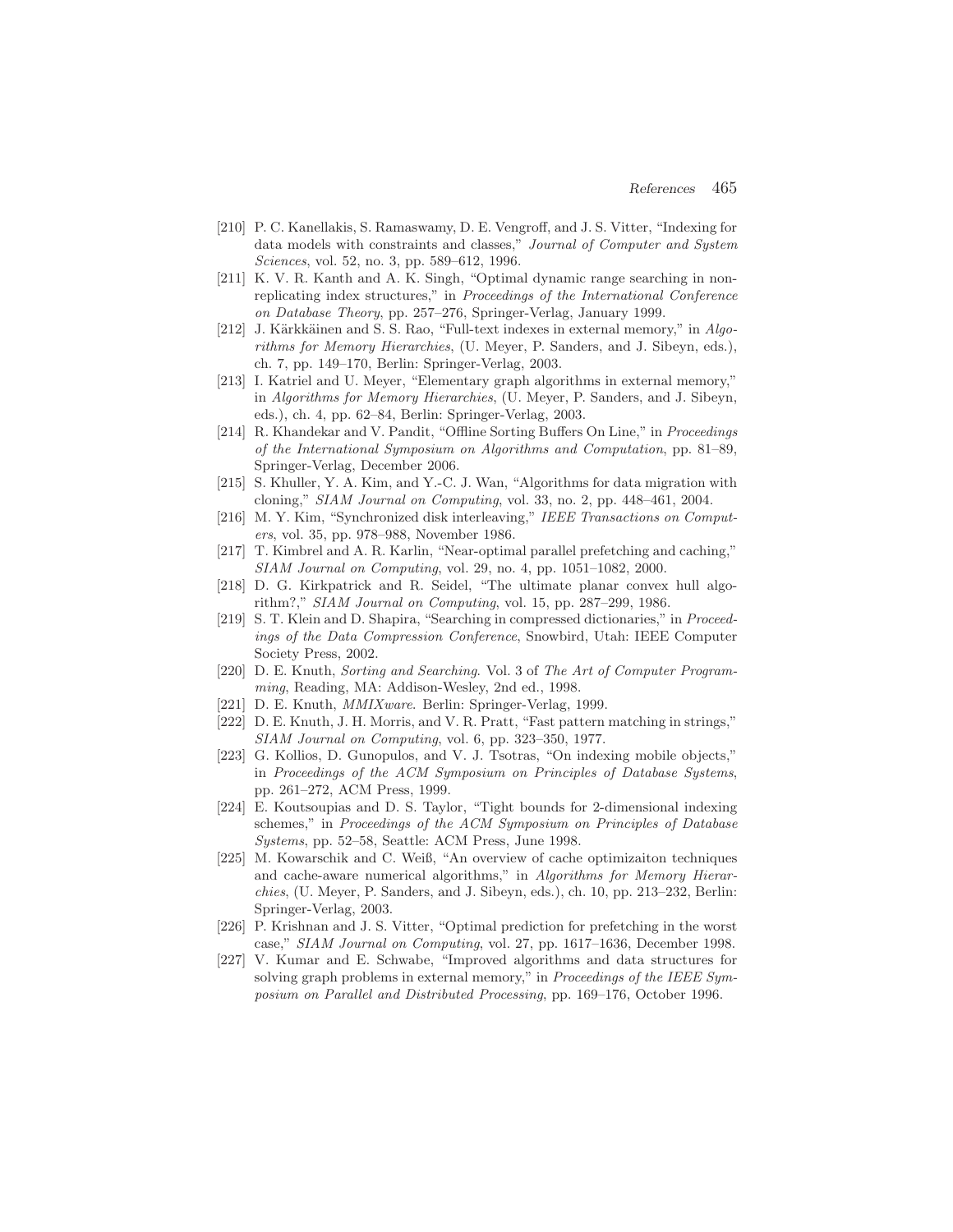- 466 *References*
- [228] K. Küspert, "Storage utilization in B<sup>\*</sup>-trees with a generalized overflow technique," Acta Informatica, vol. 19, pp. 35–55, 1983.
- [229] P.-A. Larson, "Performance analysis of linear hashing with partial expansions," ACM Transactions on Database Systems, vol. 7, pp. 566–587, December 1982.
- [230] R. Laurini and D. Thompson, Fundamentals of Spatial Information Systems,. Academic Press, 1992.
- [231] P. L. Lehman and S. B. Yao, "Efficient locking for concurrent operations on B-trees," ACM Transactions on Database Systems, vol. 6, pp. 650–570, December 1981.
- [232] F. T. Leighton, "Tight bounds on the complexity of parallel sorting," IEEE Transactions on Computers, vol. C-34, pp. 344–354, Special issue on sorting, E. E. Lindstrom, C. K. Wong, and J. S. Vitter, eds., April 1985.
- [233] C. E. Leiserson, S. Rao, and S. Toledo, "Efficient out-of-core algorithms for linear relaxation using blocking covers," Journal of Computer and System Sciences, vol. 54, no. 2, pp. 332–344, 1997.
- [234] Z. Li, P. H. Mills, and J. H. Reif, "Models and resource metrics for parallel and distributed computation," Parallel Algorithms and Applications, vol. 8, pp. 35–59, 1996.
- [235] W. Litwin, "Linear hashing: A new tool for files and tables addressing," in Proceedings of the International Conference on Very Large Databases, pp. 212– 223, October 1980.
- [236] W. Litwin and D. Lomet, "A new method for fast data searches with keys," IEEE Software, vol. 4, pp. 16–24, March 1987.
- [237] D. Lomet, "A simple bounded disorder file organization with good performance," ACM Transactions on Database Systems, vol. 13, no. 4, pp. 525–551, 1988.
- [238] D. B. Lomet and B. Salzberg, "The hB-tree: A multiattribute indexing method with good guaranteed performance," ACM Transactions on Database Systems, vol. 15, no. 4, pp. 625–658, 1990.
- [239] D. B. Lomet and B. Salzberg, "Concurrency and recovery for index trees," VLDB Journal, vol. 6, no. 3, pp. 224–240, 1997.
- [240] T. Lukovszki, A. Maheshwari, and N. Zeh, "I/O-efficient batched range counting and its applications to proximity problems," Foundations of Software Technology and Theoretical Computer Science, pp. 244–255, 2001.
- [241] A. Maheshwari and N. Zeh, "I/O-efficient algorithms for graphs of bounded treewidth," in Proceedings of the ACM-SIAM Symposium on Discrete Algorithms, pp. 89–90, Washington, DC: ACM Press, January 2001.
- [242] A. Maheshwari and N. Zeh, "I/O-Optimal Algorithms for Planar Graphs Using Separators," in Proceedings of the ACM-SIAM Symposium on Discrete Algorithms, pp. 372–381, ACM Press, 2002.
- [243] A. Maheshwari and N. Zeh, "A survey of techniques for designing I/O-efficient algorithms," in Algorithms for Memory Hierarchies, (U. Meyer, P. Sanders, and J. Sibeyn, eds.), ch. 3, pp. 36–61, Berlin: Springer-Verlag, 2003.
- [244] A. Maheshwari and N. Zeh, "I/O-optimal algorithms for outerplanar graphs," Journal of Graph Algorithms and Applications, vol. 8, pp. 47–87, 2004.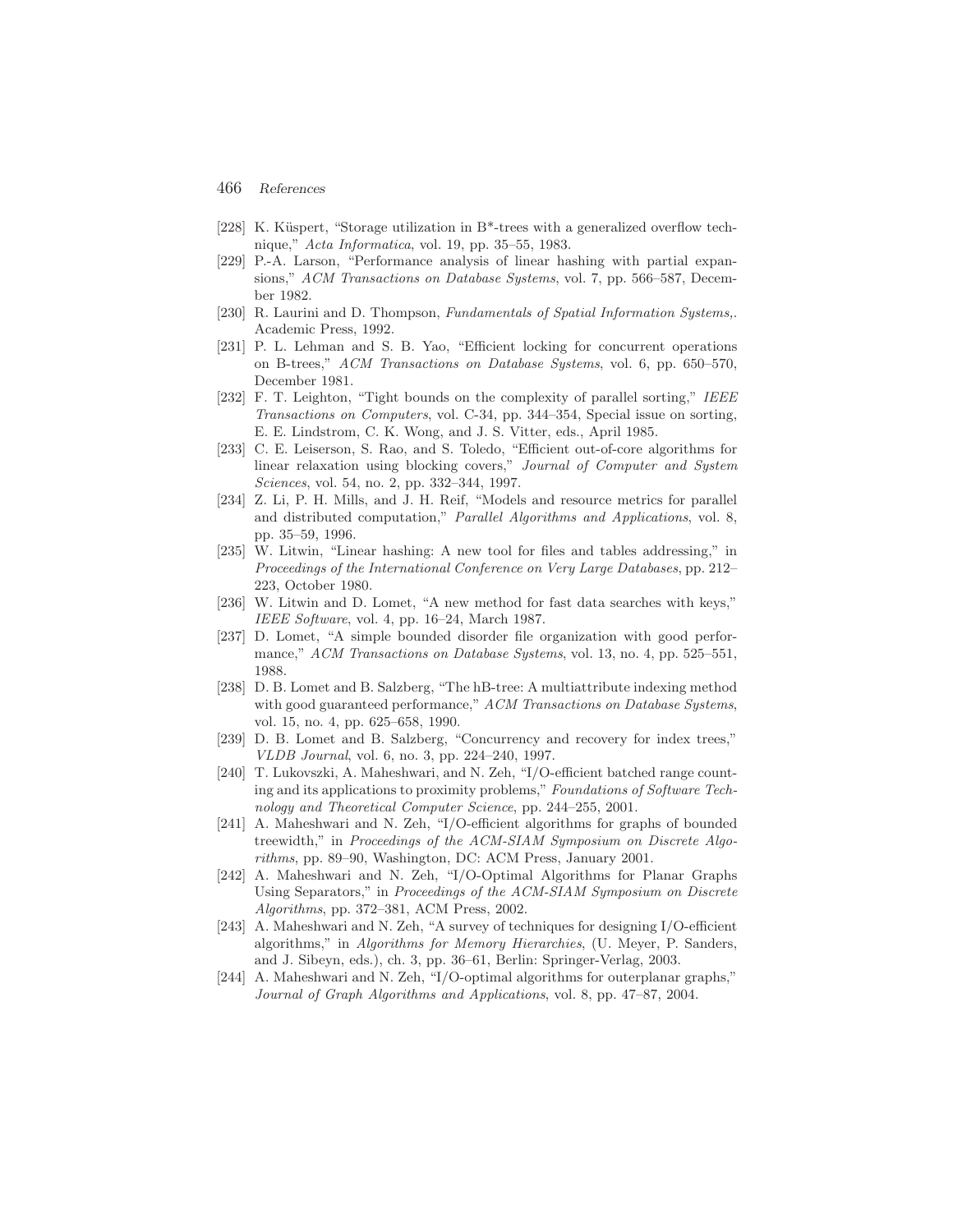- [245] V. Mäkinen, G. Navarro, and K. Sadakane, "Advantages of backward searching — efficient secondary memory and distributed implementation of compressed suffix arrays," in Proceedings of the International Symposium on Algorithms and Computation, pp. 681–692, Springer-Verlag, 2004.
- [246] U. Manber and G. Myers, "Suffix arrays: A new method for on-line string searches," SIAM Journal on Computing, vol. 22, pp. 935–948, October 1993.
- [247] U. Manber and S. Wu, "GLIMPSE: A tool to search through entire file systems," in Proceedings of the Winter USENIX Conference, (USENIX Association, ed.), pp. 23–32, San Francisco: USENIX, January 1994.
- [248] G. N. N. Martin, "Spiral storage: Incrementally augmentable hash addressed storage," Technical Report CS-RR-027, University of Warwick, March 1979.
- [249] Y. Matias, E. Segal, and J. S. Vitter, "Efficient bundle sorting," in Proceedings of the ACM-SIAM Symposium on Discrete Algorithms, pp. 839–848, San Francisco: ACM Press, January 2000.
- [250] E. M. McCreight, "A space-economical suffix tree construction algorithm," Journal of the ACM, vol. 23, no. 2, pp. 262–272, 1976.
- [251] E. M. McCreight, "Priority Search Trees," SIAM Journal on Computing, vol. 14, pp. 257–276, May 1985.
- [252] K. Mehlhorn and U. Meyer, "External-memory breadth-first search with sublinear  $I/O$ ," in Proceedings of the European Symposium on Algorithms, pp. 723–735, Springer-Verlag, 2002.
- [253] H. Mendelson, "Analysis of extendible hashing," IEEE Transactions on Software Engineering, vol. SE-8, pp. 611–619, November 1982.
- [254] U. Meyer, "External memory BFS on undirected graphs with bounded degree," in Proceedings of the ACM-SIAM Symposium on Discrete Algorithms, pp. 87–88, Washington, DC: ACM Press, January 2001.
- [255] U. Meyer, "On dynamic breadth-first search in external-memory," in Proceedings of the Symposium on Theoretical Aspects of Computer Science, (Schloss Dagstuhl, Germany), pp. 551–560, Internationales Begegnungs- und Forschungszentrum für Informatik, 2008.
- [256] U. Meyer, "On trade-offs in external-memory diameter approximation," in Proceedings of the Scandinavian Workshop on Algorithm Theory, (Gothenburg, Sweden), Springer-Verlag, July 2008.
- [257] U. Meyer, P. Sanders, and J. Sibeyn, eds., Algorithms for Memory Hierarchies. Berlin: Springer-Verlag, 2003.
- [258] U. Meyer and N. Zeh, "I/O-efficient undirected shortest paths," in Proceedings of the European Symposium on Algorithms, pp. 435–445, Springer-Verlag, 2003.
- [259] U. Meyer and N. Zeh, "I/O-efficient undirected shortest paths with unbounded weights," in Proceedings of the European Symposium on Algorithms, Springer-Verlag, 2006.
- [260] C. Mohan, "ARIES/KVL: A key-value locking method for concurrency control of multiaction transactions on B-tree indices," in Proceedings of the International Conference on Very Large Databases, pp. 392–405, August 1990.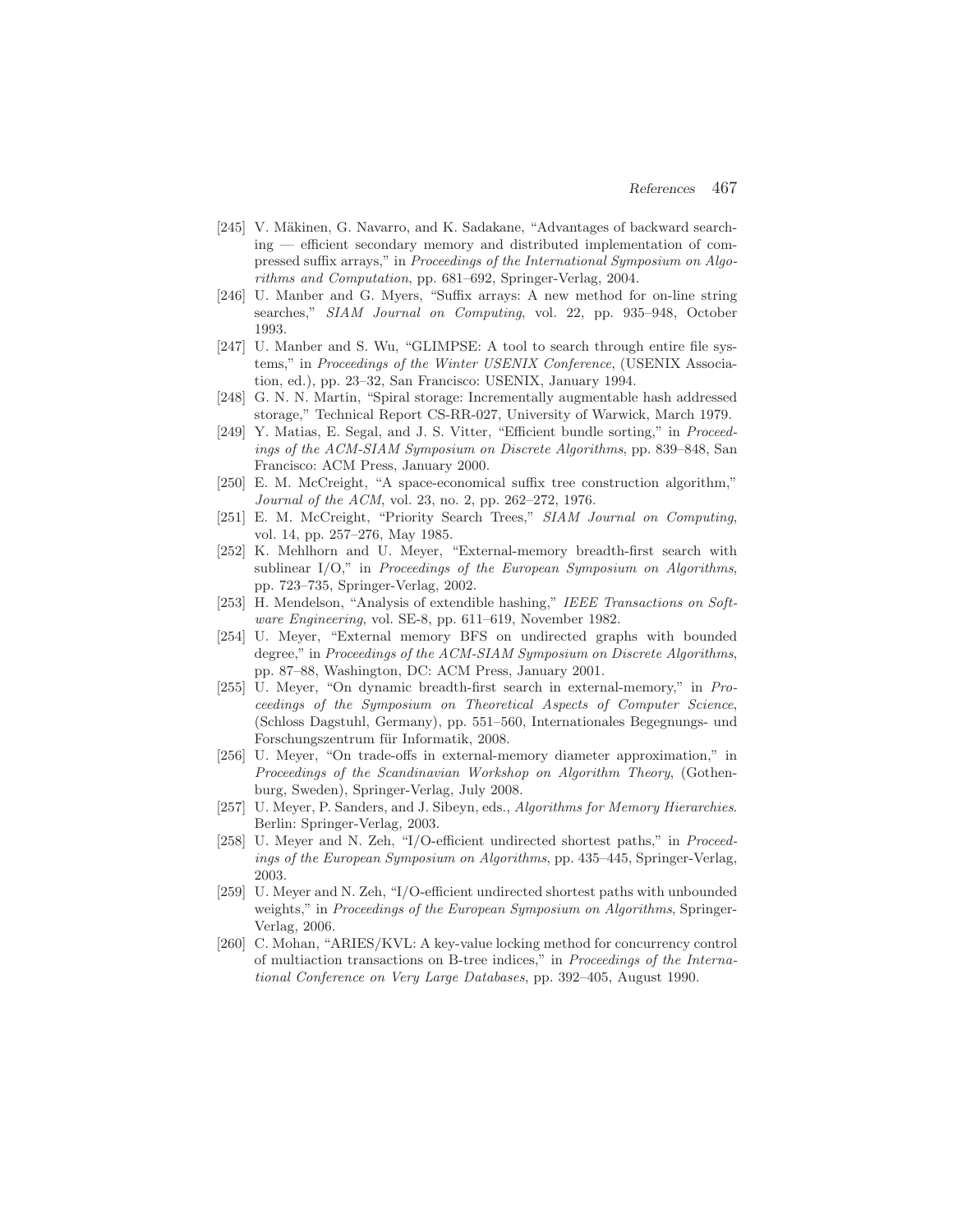- [261] D. R. Morrison, "Patricia: Practical algorithm to retrieve information coded in alphanumeric," Journal of the ACM, vol. 15, pp. 514–534, 1968.
- [262] S. A. Moyer and V. Sunderam, "Characterizing concurrency control performance for the PIOUS parallel file system," Journal of Parallel and Distributed Computing, vol. 38, pp. 81–91, October 1996.
- [263] J. K. Mullin, "Spiral storage: Efficient dynamic hashing with constant performance," The Computer Journal, vol. 28, pp. 330–334, July 1985.
- [264] K. Munagala and A. Ranade, "I/O-complexity of graph algorithms," in Proceedings of the ACM-SIAM Symposium on Discrete Algorithms, pp. 687–694, Baltimore: ACM Press, January 1999.
- [265] S. Muthukrishnan, Data Streams: Algorithms and Applications. Vol. 1, issue 2 of Foundations and Trends in Theoretical Computer Science, Hanover, Mass.: now Publishers, 2005.
- [266] G. Navarro, "Indexing text using the Ziv–Lempel trie," Journal of Discrete Algorithms, vol. 2, no. 1, pp. 87–114, 2004.
- [267] G. Navarro and V. Mäkinen, "Compressed full-text indexes," ACM Computing Surveys, vol. 39, no. 1, p. 2, 2007.
- [268] J. Nievergelt, H. Hinterberger, and K. C. Sevcik, "The grid file: An adaptable, symmetric multi-key file structure," ACM Transactions on Database Systems, vol. 9, pp. 38–71, 1984.
- [269] J. Nievergelt and E. M. Reingold, "Binary search tree of bounded balance," SIAM Journal on Computing, vol. 2, pp. 33–43, March 1973.
- [270] J. Nievergelt and P. Widmayer, "Spatial data structures: Concepts and design choices," in Algorithmic Foundations of GIS, (M. van Kreveld, J. Nievergelt, T. Roos, and P. Widmayer, eds.), pp. 153–197, Springer-Verlag, 1997.
- [271] M. H. Nodine, M. T. Goodrich, and J. S. Vitter, "Blocking for external graph searching," Algorithmica, vol. 16, pp. 181–214, August 1996.
- [272] M. H. Nodine, D. P. Lopresti, and J. S. Vitter, "I/O overhead and parallel VLSI architectures for lattice computations," IEEE Transactions on Communications, vol. 40, pp. 843–852, July 1991.
- [273] M. H. Nodine and J. S. Vitter, "Deterministic distribution sort in shared and distributed memory multiprocessors," in Proceedings of the ACM Symposium on Parallel Algorithms and Architectures, pp. 120–129, Velen, Germany: ACM Press, June–July 1993.
- [274] M. H. Nodine and J. S. Vitter, "Greed Sort: An optimal sorting algorithm for multiple disks," Journal of the ACM, vol. 42, pp. 919–933, July 1995.
- [275] P. E. O'Neil, "The SB-tree. An index-sequential structure for highperformance sequential access," Acta Informatica, vol. 29, pp. 241–265, June 1992.
- [276] J. A. Orenstein, "Redundancy in spatial databases," in Proceedings of the ACM SIGMOD International Conference on Management of Data, pp. 294– 305, Portland: ACM Press, June 1989.
- [277] J. A. Orenstein and T. H. Merrett, "A class of data structures for associative searching," in Proceedings of the ACM Conference on Principles of Database Systems, pp. 181–190, ACM Press, 1984.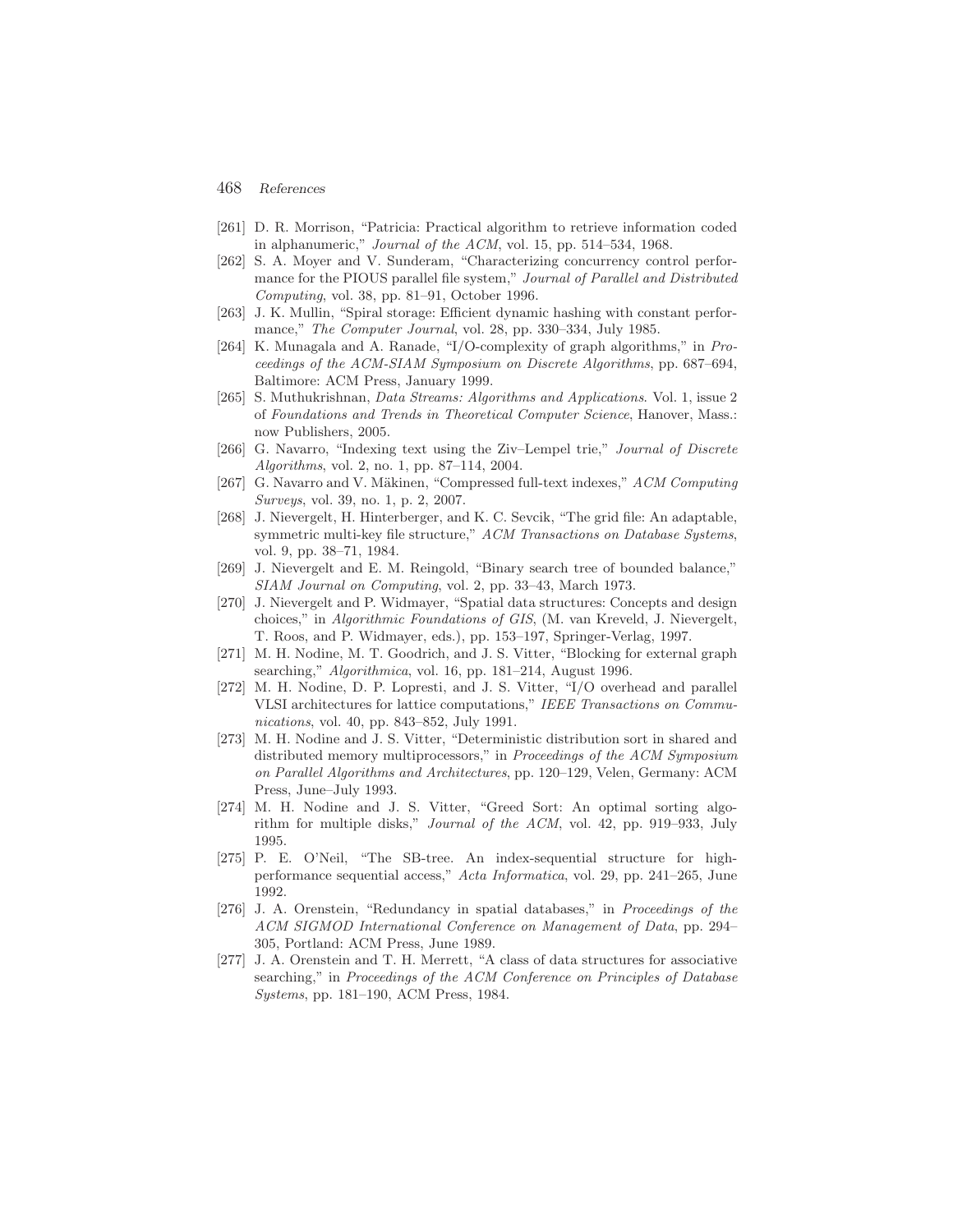- [278] M. H. Overmars, The design of dynamic data structures. 1983. Springer-Verlag.
- [279] H. Pang, M. Carey, and M. Livny, "Memory-adaptive external sorts," in Proceedings of the International Conference on Very Large Databases, pp. 618– 629, 1993.
- [280] H. Pang, M. J. Carey, and M. Livny, "Partially preemptive hash joins," in Proceedings of the ACM SIGMOD International Conference on Management of Data, (P. Buneman and S. Jajodia, eds.), pp. 59–68, Washington, DC: ACM Press, May 1993.
- [281] I. Parsons, R. Unrau, J. Schaeffer, and D. Szafron, "PI/OT: Parallel I/O templates," Parallel Computing, vol. 23, pp. 543–570, June 1997.
- [282] J. M. Patel and D. J. DeWitt, "Partition based spatial-merge join," in Proceedings of the ACM SIGMOD International Conference on Management of Data, pp. 259–270, ACM Press, June 1996.
- [283] D. Pfoser, C. S. Jensen, and Y. Theodoridis, "Novel approaches to the indexing of moving object trajectories," in Proceedings of the International Conference on Very Large Databases, pp. 395–406, 2000.
- [284] F. P. Preparata and M. I. Shamos, Computational Geometry. Berlin: Springer-Verlag, 1985.
- [285] O. Procopiuc, P. K. Agarwal, L. Arge, and J. S. Vitter, "Bkd-tree: A dynamic scalable kd-tree," in Proceedings of the International Symposium on Spatial and Temporal Databases, Santorini, Greece: Springer-Verlag, July 2003.
- [286] S. J. Puglisi, W. F. Smyth, and A. Turpin, "Inverted files versus suffix arrays for locating patterns in primary memory," in Proceedings of the International Symposium on String Processing Information Retrieval, pp. 122–133, Springer-Verlag, 2006.
- [287] N. Rahman and R. Raman, "Adapting radix sort to the memory hierarchy," in Workshop on Algorithm Engineering and Experimentation, Springer-Verlag, January 2000.
- [288] R. Raman, V. Raman, and S. S. Rao, "Succinct indexable dictionaries with applications to encoding  $k$ -ary trees and multisets," in Proceedings of the ACM-SIAM Symposium on Discrete Algorithms, pp. 233–242, ACM Press, 2002.
- [289] S. Ramaswamy and S. Subramanian, "Path caching: A technique for optimal external searching," in Proceedings of the ACM Conference on Principles of Database Systems, pp. 25–35, Minneapolis: ACM Press, 1994.
- [290] J. Rao and K. Ross, "Cache conscious indexing for decision-support in main memory," in Proceedings of the International Conference on Very Large Databases, (M. Atkinson et al., eds.), pp. 78–89, Los Altos, Cal.: Morgan Kaufmann, 1999.
- [291] J. Rao and K. A. Ross, "Making  $B^+$ -trees cache conscious in main memory," in Proceedings of the ACM SIGMOD International Conference on Management of Data, (W. Chen, J. Naughton, and P. A. Bernstein, eds.), pp. 475–486, Dallas: ACM Press, 2000.
- [292] E. Riedel, G. A. Gibson, and C. Faloutsos, "Active storage for large-scale data mining and multimedia," in Proceedings of the International Conference on Very Large Databases, pp. 62–73, August 1998.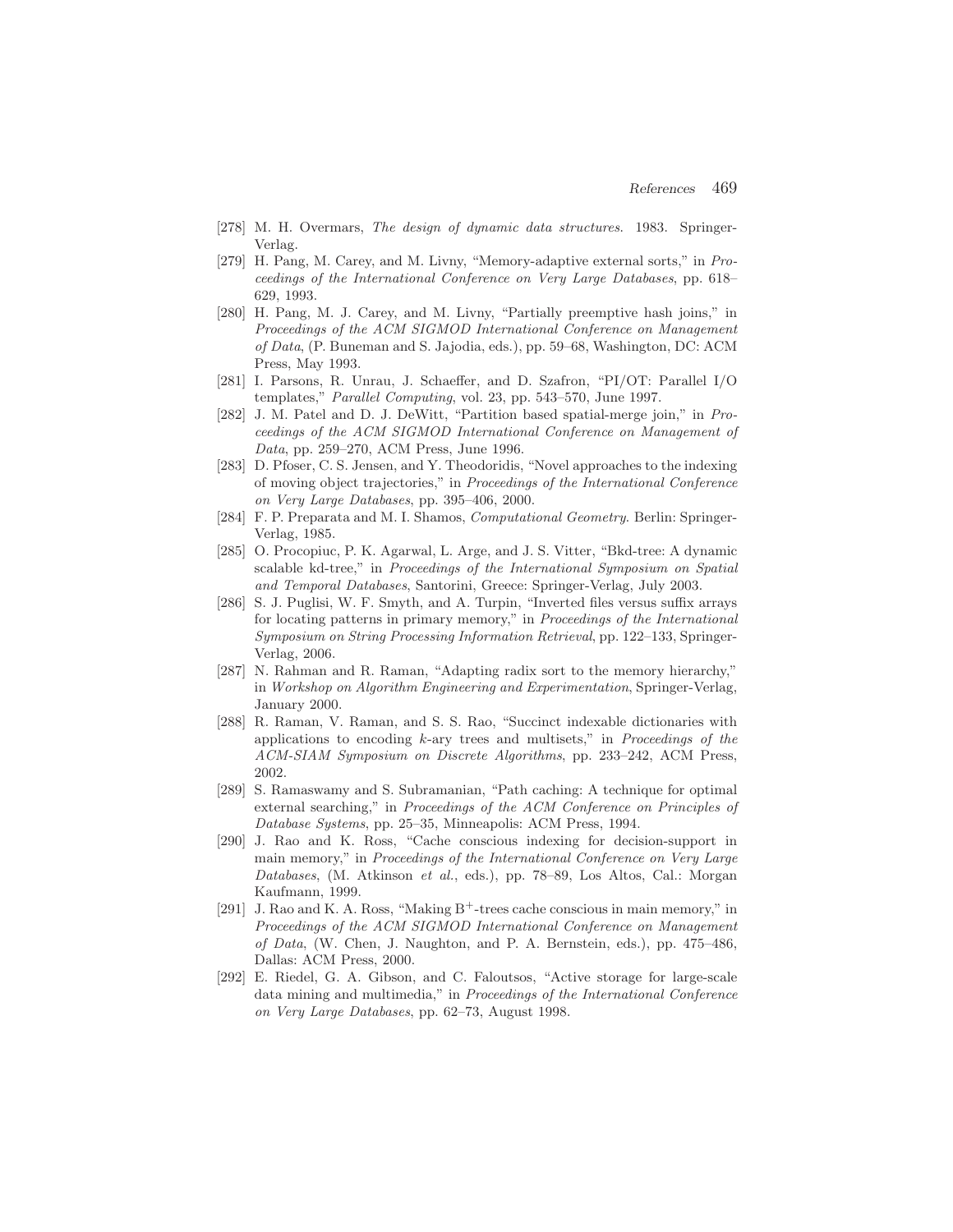- [293] J. T. Robinson, "The k-d-b-tree: A search structure for large multidimensional dynamic indexes," in Proceedings of the ACM Conference on Principles of Database Systems, pp. 10–18, ACM Press, 1981.
- [294] M. Rosenblum, E. Bugnion, S. Devine, and S. A. Herrod, "Using the SimOS machine simulator to study complex computer systems," ACM Transactions on Modeling and Computer Simulation, vol. 7, pp. 78–103, January 1997.
- [295] C. Ruemmler and J. Wilkes, "An introduction to disk drive modeling," IEEE Computer, pp. 17–28, March 1994.
- [296] K. Salem and H. Garcia-Molina, "Disk striping," in Proceedings of IEEE International Conference on Data Engineering, pp. 336–242, Los Angeles, 1986.
- [297] S. Saltenis, C. S. Jensen, S. T. Leutenegger, and M. A. Lopez, "Indexing the positions of continuously moving objects," in Proceedings of the ACM SIGMOD International Conference on Management of Data, (W. Chen, J. Naughton, and P. A. Bernstein, eds.), pp. 331–342, Dallas: ACM Press, 2000.
- [298] B. Salzberg and V. J. Tsotras, "Comparison of access methods for timeevolving data," ACM Computing Surveys, vol. 31, pp. 158–221, June 1999.
- [299] H. Samet, Applications of Spatial Data Structures: Computer Graphics, Image Processing, and GIS. Addison-Wesley, 1989.
- [300] H. Samet, The Design and Analysis of Spatial Data Structures. Addison-Wesley, 1989.
- [301] V. Samoladas and D. Miranker, "A lower bound theorem for indexing schemes and its application to multidimensional range queries," in Proceedings of the ACM Symposium on Principles of Database Systems, pp. 44–51, Seattle: ACM Press, June 1998.
- [302] P. Sanders, "Fast priority queues for cached memory," ACM Journal of Experimental Algorithmics, vol. 5, no. 7, pp. 1–25, 2000.
- [303] P. Sanders, "Reconciling simplicity and realism in parallel disk models," Parallel Computing, vol. 28, no. 5, pp. 705–723, 2002.
- [304] P. Sanders, S. Egner, and J. Korst, "Fast concurrent access to parallel disks," Algorithmica, vol. 35, no. 1, pp. 21–55, 2002.
- [305] J. E. Savage, "Extending the Hong-Kung model to memory hierarchies," in Proceedings of the International Conference on Computing and Combinatorics, pp. 270–281, Springer-Verlag, August 1995.
- [306] J. E. Savage and J. S. Vitter, "Parallelism in space-time tradeoffs," in Advances in Computing Research, (F. P. Preparata, ed.), pp. 117–146, JAI Press, 1987.
- [307] S. W. Schlosser, J. L. Griffin, D. F. Nagle, and G. R. Ganger, "Designing computer systems with MEMS-based storage," in Proceedings of the International Conference on Architectural Support for Programming Languages and Operating Systems, pp. 1–12, November 2000.
- [308] K. E. Seamons and M. Winslett, "Multidimensional array I/O in Panda 1.0," Journal of Supercomputing, vol. 10, no. 2, pp. 191–211, 1996.
- [309] B. Seeger and H.-P. Kriegel, "The buddy-tree: An efficient and robust access method for spatial data base systems," in *Proceedings of the International* Conference on Very Large Databases, pp. 590–601, 1990.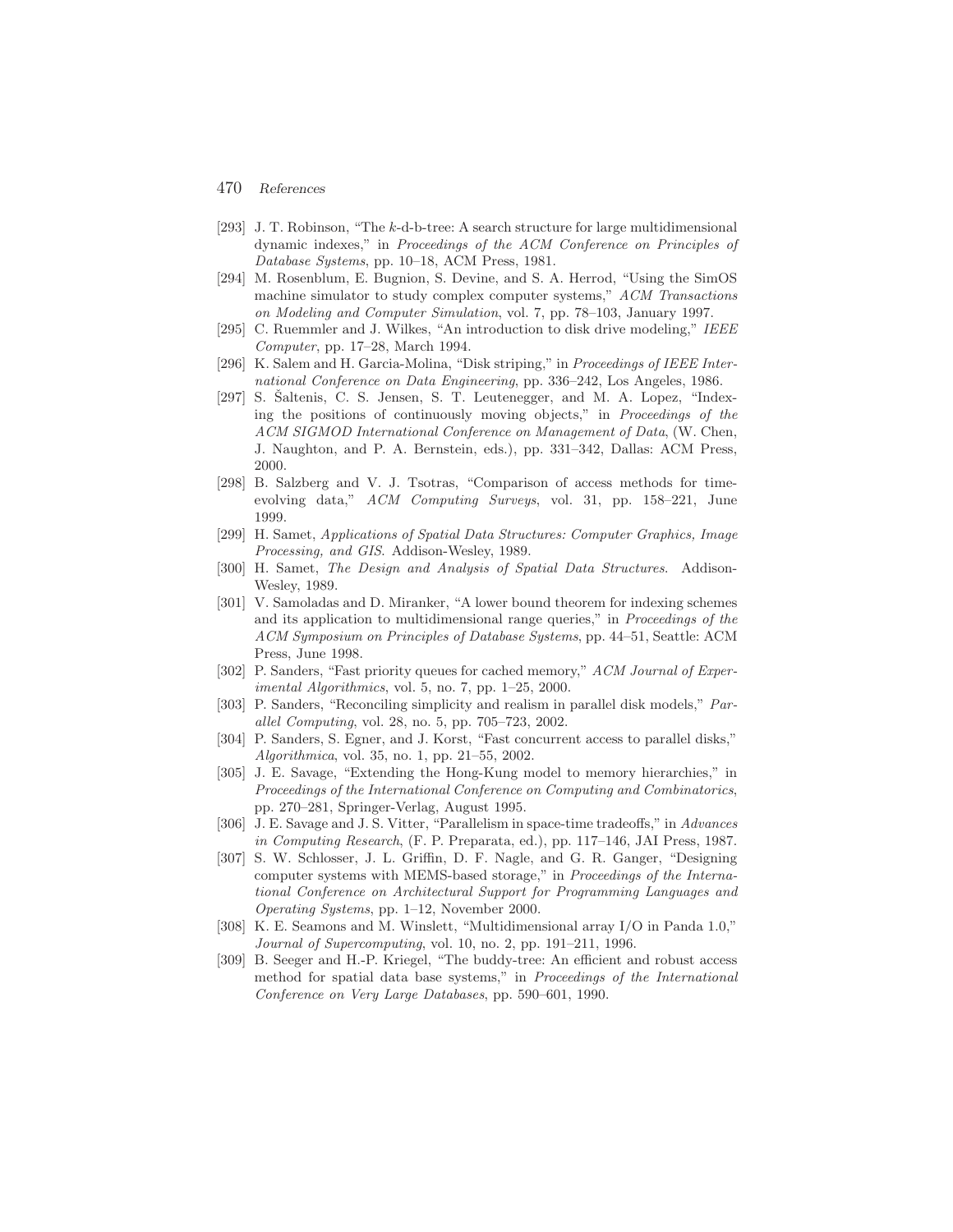- [310] M. Seltzer, K. A. Smith, H. Balakrishnan, J. Chang, S. McMains, and V. Padmanabhan, "File system logging versus clustering: A performance comparison," in Proceedings of the Annual USENIX Technical Conference, pp. 249–264, New Orleans, 1995.
- [311] S. Sen, S. Chatterjee, and N. Dumir, "Towards a theory of cache-efficient algorithms," Journal of the ACM, vol. 49, no. 6, pp. 828–858, 2002.
- [312] R. Shah, P. J. Varman, and J. S. Vitter, "Online algorithms for prefetching and caching on parallel disks," in Proceedings of the ACM Symposium on Parallel Algorithms and Architectures, pp. 255–264, ACM Press, 2004.
- [313] R. Shah, P. J. Varman, and J. S. Vitter, "On competitive online read-many parallel disks scheduling," in Proceedings of the ACM Symposium on Parallel Algorithms and Architectures, p. 217, ACM Press, 2005.
- [314] E. A. M. Shriver, A. Merchant, and J. Wilkes, "An analytic behavior model for disk drives with readahead caches and request reordering," in Procedings of ACM SIGMETRICS Joint International Conference on Measurement and Modeling of Computer Systems, pp. 182–191, Madison, Wisc.: ACM Press, June 1998.
- [315] E. A. M. Shriver and M. H. Nodine, "An introduction to parallel I/O models and algorithms," in *Input/Output in Parallel and Distributed Computer Sys*tems, (R. Jain, J. Werth, and J. C. Browne, eds.), ch. 2, pp. 31–68, Kluwer Academic Publishers, 1996.
- [316] E. A. M. Shriver and L. F. Wisniewski, "An API for choreographing data accesses," Tech. Rep. PCS-TR95-267, Dept. of Computer Science, Dartmouth College, November 1995.
- [317] J. F. Sibeyn, "From parallel to external list ranking," Technical Report MPI– I–97–1–021, Max-Planck-Institut, September 1997.
- [318] J. F. Sibeyn, "External selection," Journal of Algorithms, vol. 58, no. 2, pp. 104–117, 2006.
- [319] J. F. Sibeyn and M. Kaufmann, "BSP-like external-memory computation," in Proceedings of the Italian Conference on Algorithms and Complexity, pp. 229– 240, 1997.
- [320] R. Sinha, S. Puglisi, A. Moffat, and A. Turpin, "Improving suffix array locality for fast pattern matching on disk," in Proceedings of the ACM SIGMOD International Conference on Management of Data, Vancouver: ACM Press, June 2008.
- [321] B. Srinivasan, "An adaptive overflow technique to defer splitting in B-trees," The Computer Journal, vol. 34, no. 5, pp. 397–405, 1991.
- [322] A. Srivastava and A. Eustace, "ATOM: A system for building customized program analysis tools," ACM SIGPLAN Notices, vol. 29, pp. 196–205, June 1994.
- [323] S. Subramanian and S. Ramaswamy, "The P-range tree: A new data structure for range searching in secondary memory," in Proceedings of the ACM-SIAM Symposium on Discrete Algorithms, pp. 378–387, ACM Press, 1995.
- [324] R. Tamassia and J. S. Vitter, "Optimal cooperative search in fractional cascaded data structures," Algorithmica, vol. 15, pp. 154–171, February 1996.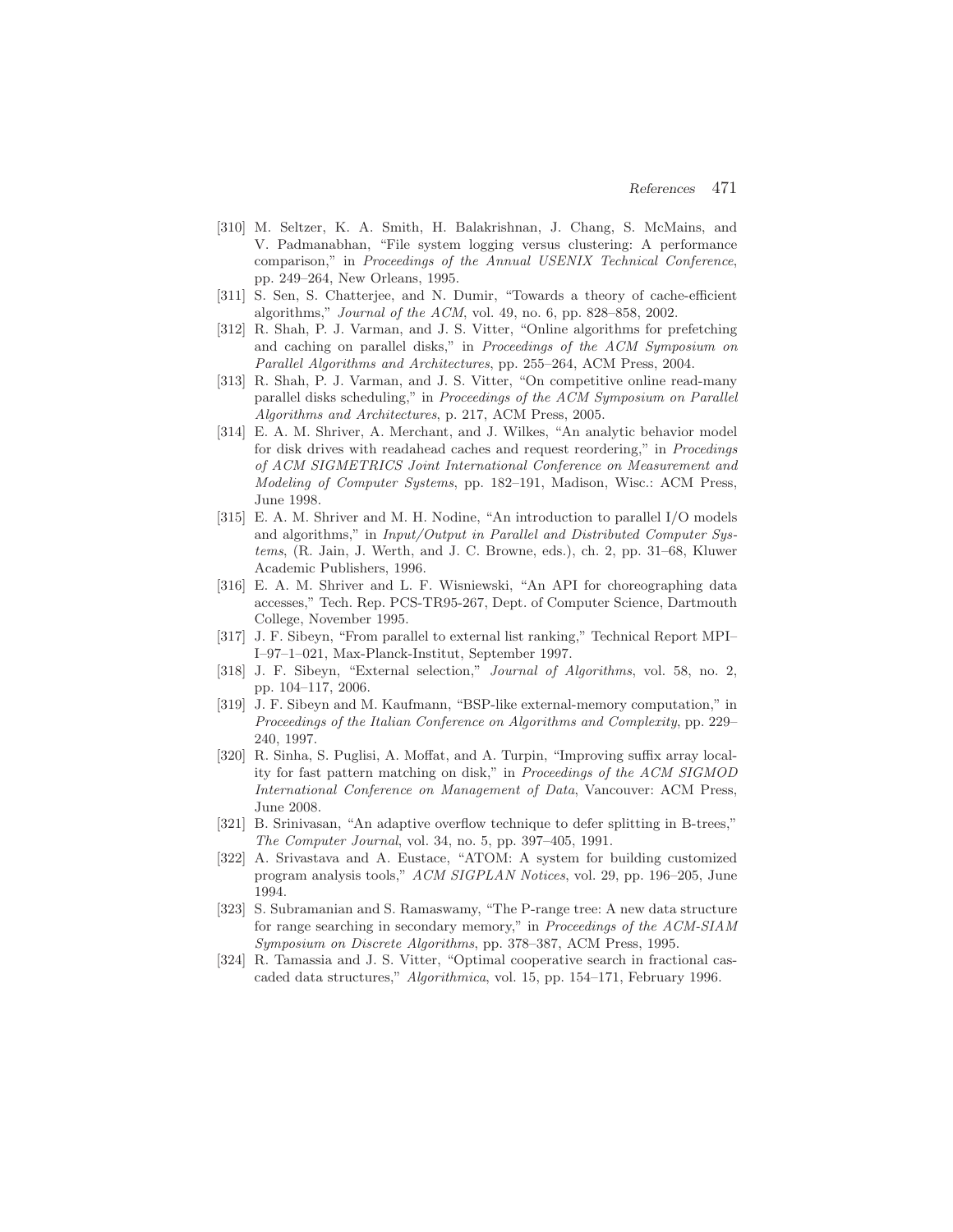- [325] "TerraServer-USA: Microsoft's online database of satellite images," Available on the World-Wide Web at http://terraserver.microsoft.com/.
- [326] R. Thakur, A. Choudhary, R. Bordawekar, S. More, and S. Kuditipudi, "Passion: Optimized I/O for parallel applications," IEEE Computer, vol. 29, pp. 70–78, June 1996.
- [327] "Topologically Integrated Geographic Encoding and Referencing system, TIGER/Line 1992 datafiles," Available on the World-Wide Web at http://www.census.gov/geo/www/tiger/, 1992.
- [328] S. Toledo, "A survey of out-of-core algorithms in numerical linear algebra," in External Memory Algorithms and Visualization, (J. Abello and J. S. Vitter, eds.), pp. 161–179, Providence, Rhode Island: American Mathematical Society Press, 1999.
- [329] L. Toma and N. Zeh, "I/O-efficient algorithms for sparse graphs," in Algorithms for Memory Hierarchies, (U. Meyer, P. Sanders, and J. Sibeyn, eds.), ch. 5, pp. 85–109, Berlin: Springer-Verlag, 2003.
- [330] TPIE User Manual and Reference, "The manual and software distribution," available on the web at http://www.cs.duke.edu/TPIE/, 1999.
- [331] J. D. Ullman and M. Yannakakis, "The input/output complexity of transitive closure," Annals of Mathematics and Artificial Intelligence, vol. 3, pp. 331– 360, 1991.
- [332] J. Vahrenhold and K. Hinrichs, "Planar point location for large data sets: To seek or not to seek," ACM Journal of Experimental Algorithmics, vol. 7, p. 8, August 2002.
- [333] J. van den Bercken, B. Seeger, and P. Widmayer, "A generic approach to bulk loading multidimensional index structures," in *Proceedings of the International* Conference on Very Large Databases, pp. 406–415, 1997.
- [334] M. van Kreveld, J. Nievergelt, T. Roos, and P. Widmayer, eds., Algorithmic foundations of GIS. Vol. 1340 of Lecture Notes in Computer Science, Springer-Verlag, 1997.
- [335] P. J. Varman and R. M. Verma, "An efficient multiversion access structure," IEEE Transactions on Knowledge and Data Engineering, vol. 9, pp. 391–409, May–June 1997.
- [336] D. E. Vengroff and J. S. Vitter, "Efficient 3-D range searching in external memory," in Proceedings of the ACM Symposium on Theory of Computing, pp. 192–201, Philadelphia: ACM Press, May 1996.
- [337] D. E. Vengroff and J. S. Vitter, "I/O-efficient scientific computation using TPIE," in Proceedings of NASA Goddard Conference on Mass Storage Systems, pp. II, 553–570, September 1996.
- [338] P. Vettiger, M. Despont, U. Drechsler, U. Dürig, W. Häberle, M. I. Lutwyche, E. Rothuizen, R. Stutz, R. Widmer, and G. K. Binnig, "The 'Millipede' more than one thousand tips for future AFM data storage," IBM Journal of Research and Development, vol. 44, no. 3, pp. 323–340, 2000.
- [339] J. S. Vitter, "Efficient memory access in large-scale computation," in *Proceed*ings of the Symposium on Theoretical Aspects of Computer Science, pp. 26–41, Springer-Verlag, 1991. Invited paper.
- [340] J. S. Vitter, *Notes*. 1999.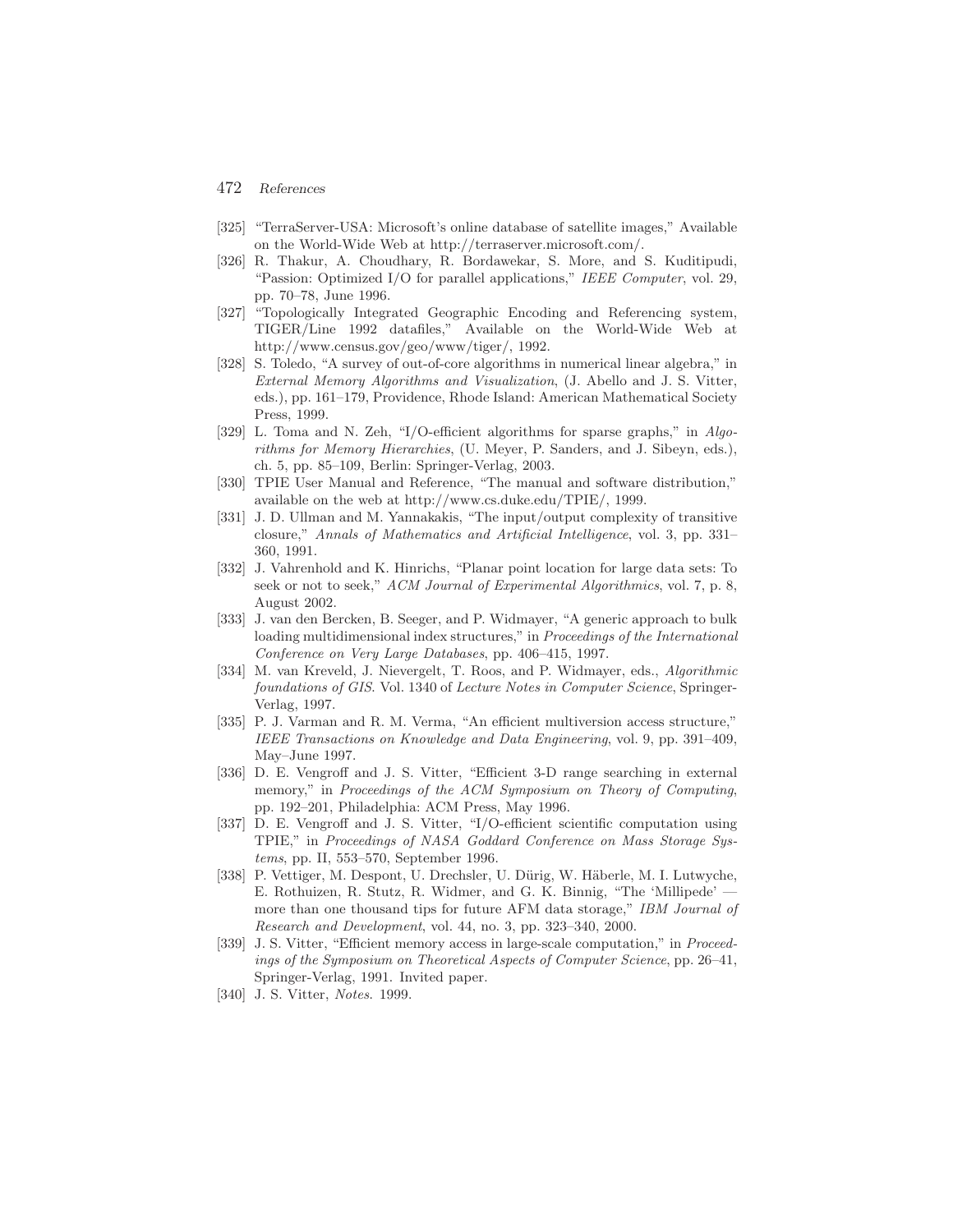- [341] J. S. Vitter and P. Flajolet, "Average-case analysis of algorithms and data structures," in Handbook of Theoretical Computer Science, Volume A: Algorithms and Complexity, (J. van Leeuwen, ed.), ch. 9, pp. 431–524, Elsevier and MIT Press, 1990.
- [342] J. S. Vitter and D. A. Hutchinson, "Distribution sort with randomized cycling," Journal of the ACM, vol. 53, pp. 656–680, July 2006.
- [343] J. S. Vitter and P. Krishnan, "Optimal prefetching via data compression," Journal of the ACM, vol. 43, pp. 771–793, September 1996.
- [344] J. S. Vitter and M. H. Nodine, "Large-scale sorting in uniform memory hierarchies," Journal of Parallel and Distributed Computing, vol. 17, pp. 107–114, 1993.
- [345] J. S. Vitter and E. A. M. Shriver, "Algorithms for parallel memory I: Two-level memories," Algorithmica, vol. 12, no. 2–3, pp. 110–147, 1994.
- [346] J. S. Vitter and E. A. M. Shriver, "Algorithms for parallel memory II: Hierarchical multilevel memories," Algorithmica, vol. 12, no. 2–3, pp. 148–169, 1994.
- [347] J. S. Vitter and M. Wang, "Approximate computation of multidimensional aggregates of sparse data using wavelets," in Proceedings of the ACM SIGMOD International Conference on Management of Data, pp. 193–204, Philadelphia: ACM Press, June 1999.
- [348] J. S. Vitter, M. Wang, and B. Iyer, "Data cube approximation and histograms via wavelets," in Proceedings of the International ACM Conference on Information and Knowledge Management, pp. 96–104, Washington, DC: ACM Press, November 1998.
- [349] M. Wang, B. Iyer, and J. S. Vitter, "Scalable mining for classification rules in relational databases," in Herman Rubin Festschrift, Hayward, CA: Institute of Mathematical Statistics, Fall 2004.
- [350] M. Wang, J. S. Vitter, L. Lim, and S. Padmanabhan, "Wavelet-based cost estimation for spatial queries," in Proceedings of the International Symposium on Spatial and Temporal Databases, pp. 175–196, Redondo Beach, Cal.: Springer-Verlag, July 2001.
- [351] R. W. Watson and R. A. Coyne, "The parallel I/O architecture of the highperformance storage system (HPSS)," in Proceedings of the IEEE Symposium on Mass Storage Systems, pp. 27–44, September 1995.
- [352] P. Weiner, "Linear pattern matching algorithm," in Proceedings of the IEEE Symposium on Switching and Automata Theory, pp. 1–11, 1973.
- [353] K.-Y. Whang and R. Krishnamurthy, "Multilevel grid files a dynamic hierarchical multidimensional file structure," in Proceedings of the International Symposium on Database Systems for Advanced Applications, pp. 449–459, World Scientific Press, 1992.
- [354] D. E. Willard and G. S. Lueker, "Adding range restriction capability to dynamic data structures," Journal of the ACM, vol. 32, no. 3, pp. 597–617, 1985.
- [355] I. H. Witten, A. Moffat, and T. C. Bell, Managing Gigabytes: Compressing and Indexing Documents and Images. Los Altos, Cal.: Morgan Kaufmann, 2nd ed., 1999.